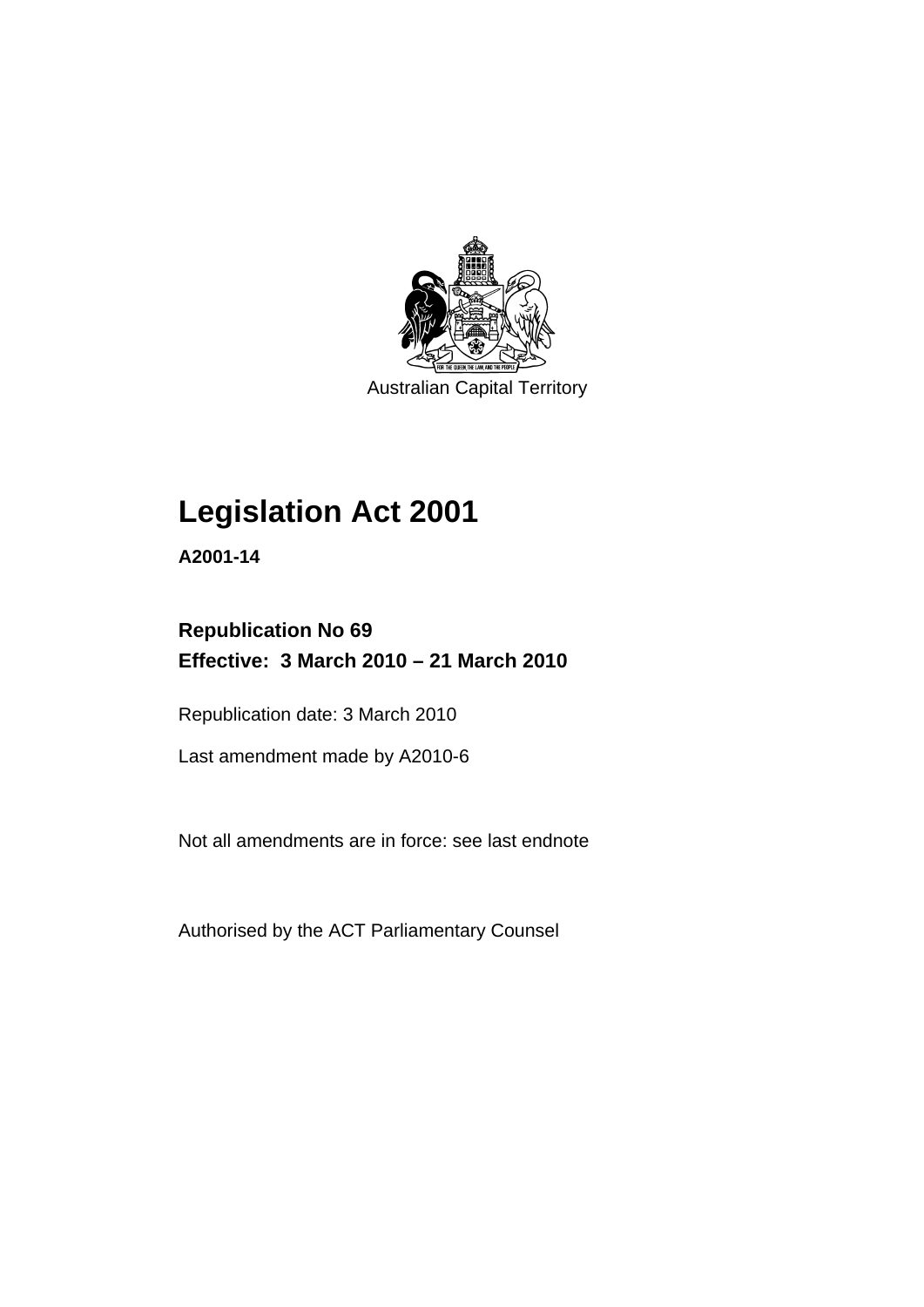## **About this republication**

#### **The republished law**

This is a republication of the *Legislation Act 2001* (including any amendment made under the *Legislation Act 2001*, part 11.3 (Editorial changes)) as in force on 3 March 2010*.* It also includes any amendment, repeal or expiry affecting the republished law to 3 March 2010.

The legislation history and amendment history of the republished law are set out in endnotes 3 and 4.

#### **Kinds of republications**

The Parliamentary Counsel's Office prepares 2 kinds of republications of ACT laws (see the ACT legislation register at www.legislation.act.gov.au):

- authorised republications to which the *Legislation Act 2001* applies
- unauthorised republications.

The status of this republication appears on the bottom of each page.

#### **Editorial changes**

The *Legislation Act 2001*, part 11.3 authorises the Parliamentary Counsel to make editorial amendments and other changes of a formal nature when preparing a law for republication. Editorial changes do not change the effect of the law, but have effect as if they had been made by an Act commencing on the republication date (see *Legislation Act 2001*, s 115 and s 117). The changes are made if the Parliamentary Counsel considers they are desirable to bring the law into line, or more closely into line, with current legislative drafting practice.

This republication does not include amendments made under part 11.3 (see endnote 1).

#### **Uncommenced provisions and amendments**

If a provision of the republished law has not commenced or is affected by an uncommenced amendment, the symbol  $\mathbf{U}$  appears immediately before the provision heading. The text of the uncommenced provision or amendment appears only in the last endnote.

#### **Modifications**

If a provision of the republished law is affected by a current modification, the symbol  $\mathbf{M}$ appears immediately before the provision heading. The text of the modifying provision appears in the endnotes. For the legal status of modifications, see *Legislation Act 2001*, section 95.

#### **Penalties**

At the republication date, the value of a penalty unit for an offence against this law is \$110 for an individual and \$550 for a corporation (see *Legislation Act 2001*, s 133).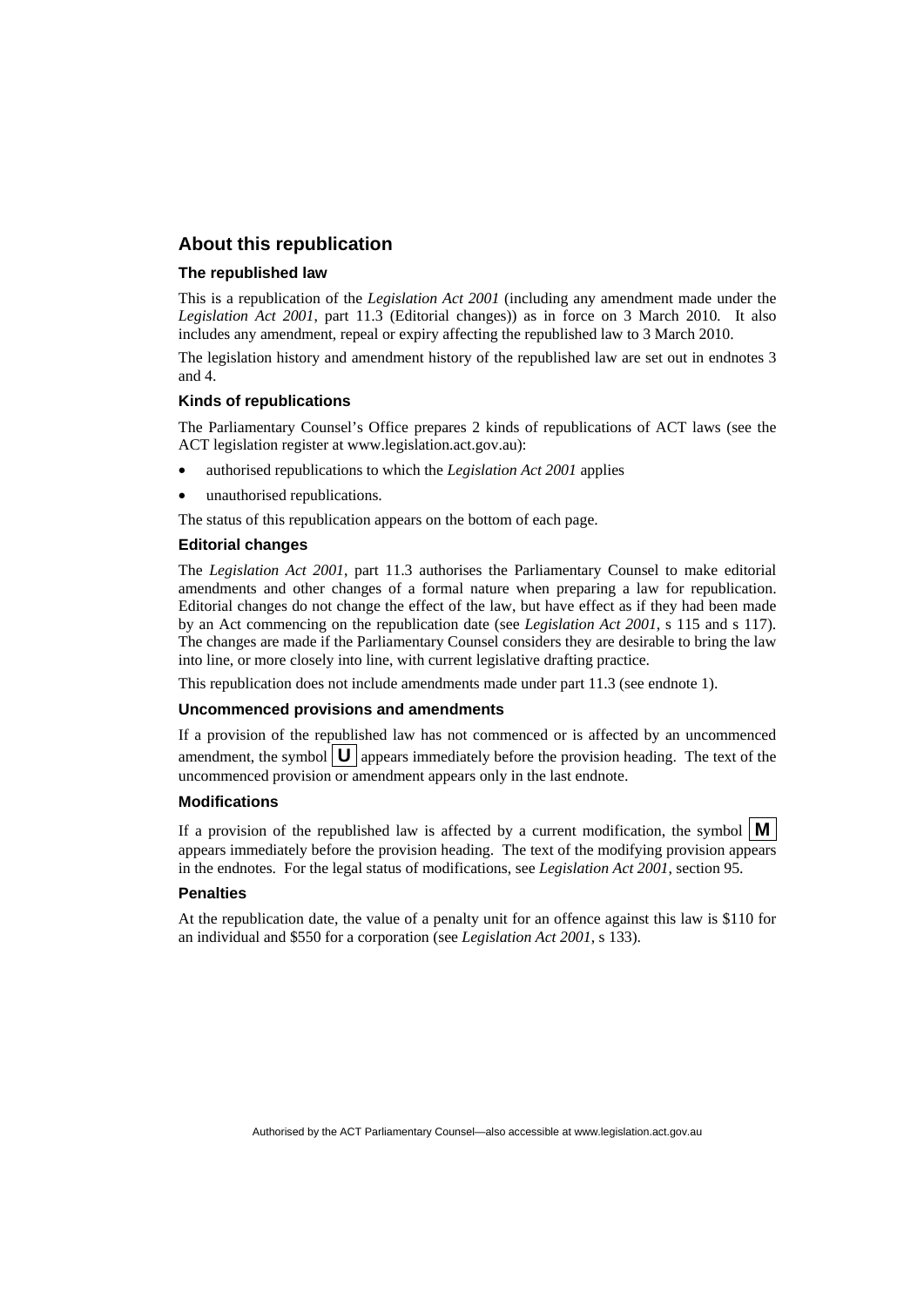

## **[Legislation Act 2001](#page-16-0)**

## **Contents**

## **Chapter 1 Preliminary**

| <b>Part 1.1</b> | <b>General</b>                                 |   |
|-----------------|------------------------------------------------|---|
| 1               | Name of Act                                    | 2 |
| 2               | Dictionary                                     | 2 |
| 2A              | <b>Notes</b>                                   | 2 |
| 3               | Objects                                        | 2 |
| 4               | Application of Act                             | 3 |
| 5               | Determinative and non-determinative provisions | 4 |
| 6               | Legislation Act provisions must be applied     | 5 |
| <b>Part 1.2</b> | <b>Basic concepts</b>                          |   |
|                 | Meaning of Act generally                       | 8 |

| R69      | Legislation Act 2001         | contents 1 |
|----------|------------------------------|------------|
| 03/03/10 | Effective: 03/03/10-21/03/10 |            |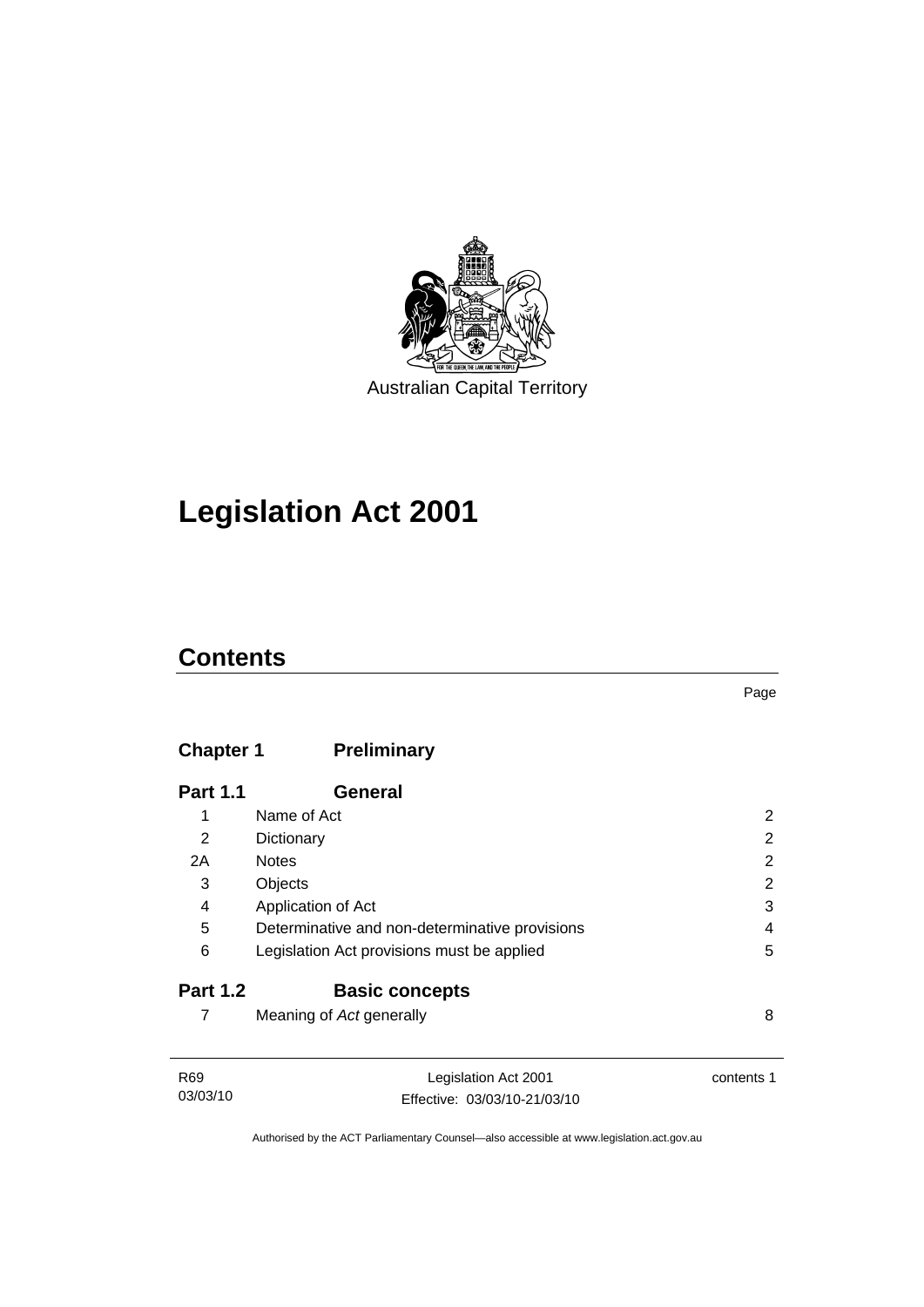|                  |                                                                      | Page |
|------------------|----------------------------------------------------------------------|------|
| 8                | Meaning of subordinate law                                           | 8    |
| 9                | Meaning of disallowable instrument                                   | 8    |
| 10               | Meaning of notifiable instrument                                     | 9    |
| 11               | Meaning of commencement notice                                       | 9    |
| 12               | Meaning of legislative instrument                                    | 9    |
| 13               | Meaning of statutory instrument                                      | 10   |
| 14               | Meaning of <i>instrument</i>                                         | 10   |
| 15               | Meaning of authorised republication                                  | 10   |
| 16               | Meaning of <i>provision</i>                                          | 11   |
| <b>Part 1.3</b>  | Sources of law in the ACT                                            |      |
| 17               | References to Acts include references to former Cwlth enactments etc | 13   |
| <b>Chapter 2</b> | ACT legislation register and web site                                |      |
| 18               | <b>ACT legislation register</b>                                      | 14   |
| 19               | Contents of register                                                 | 14   |
| 20               | Prompt registration                                                  | 18   |
| 21               | Approved web site                                                    | 18   |
| 22               | Access to registered material at approved web site                   | 19   |
| <b>Chapter 3</b> | Authorised versions and evidence of laws<br>and legislative material |      |
| 22A              | Definitions for ch 3                                                 | 20   |
| 23               | Authorisation of versions by parliamentary counsel                   | 21   |
| 24               | Authorised electronic versions                                       | 21   |
| 25               | Authorised written versions                                          | 22   |
| 26               | Judicial notice of certain matters                                   | 24   |
| <b>Chapter 4</b> | <b>Numbering and notification of Acts</b>                            |      |
| 27               | Numbering of Acts                                                    | 26   |
| 28               | Notification of Acts                                                 | 26   |
| 29               | References to enactment or passing of Acts                           | 28   |
|                  |                                                                      |      |

| contents 2 | Legislation Act 2001         | R69      |
|------------|------------------------------|----------|
|            | Effective: 03/03/10-21/03/10 | 03/03/10 |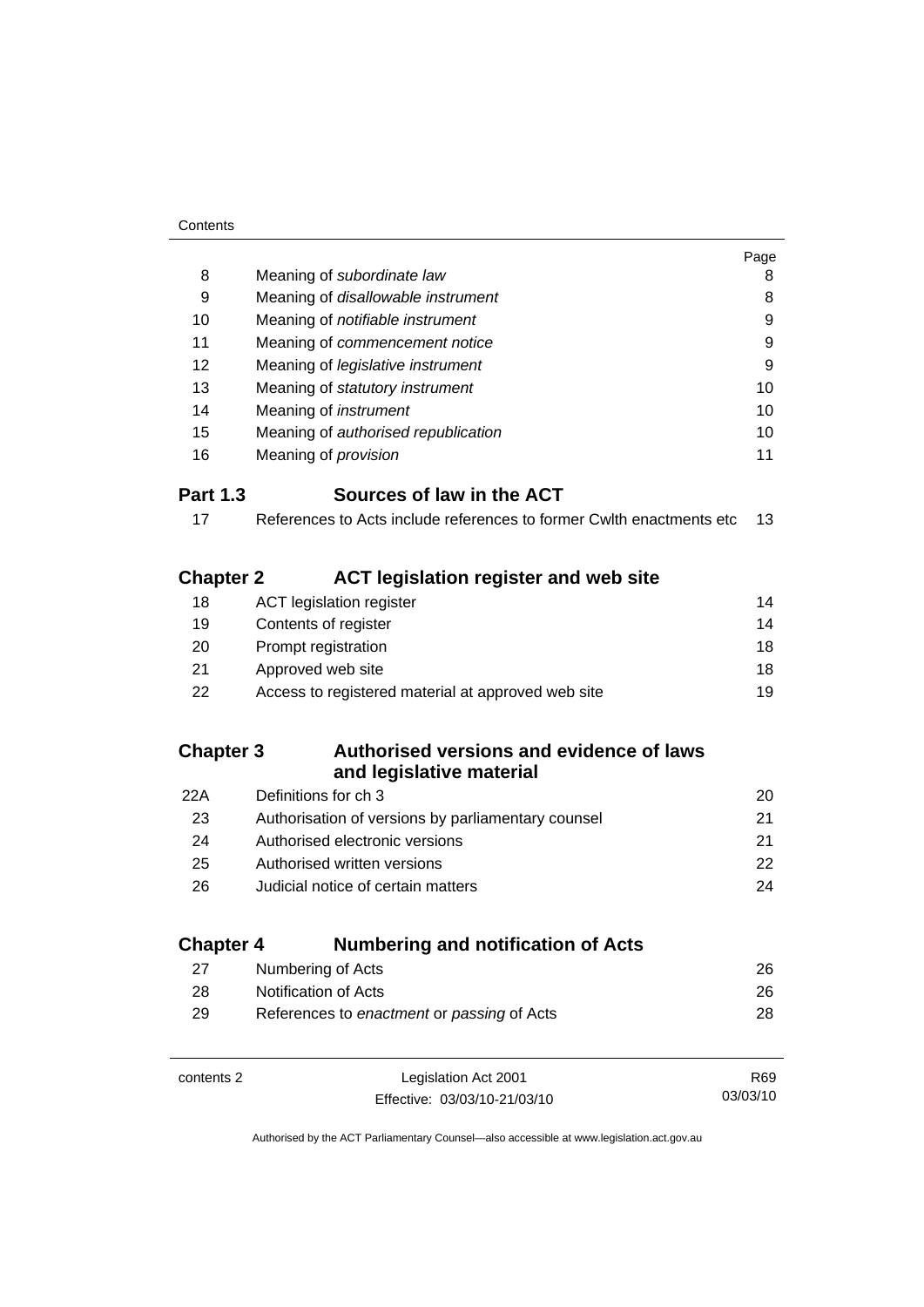|                  |                                                                                       | Contents   |
|------------------|---------------------------------------------------------------------------------------|------------|
| 30               | References to <i>notification</i> of Acts                                             | Page<br>28 |
| <b>Chapter 5</b> | Regulatory impact statements for subordinate<br>laws and disallowable instruments     |            |
| <b>Part 5.1</b>  | <b>Preliminary</b>                                                                    |            |
| 31               | Definitions for ch 5                                                                  | 29         |
| 32               | Other publication or consultation requirements not affected                           | 29         |
| 33               | Guidelines about costs of proposed subordinate laws and disallowable<br>instruments   | 30         |
| <b>Part 5.2</b>  | <b>Requirements for regulatory impact</b><br><b>statements</b>                        |            |
| 34               | Preparation of regulatory impact statements                                           | 31         |
| 35               | Content of regulatory impact statements                                               | 32         |
| 36               | When is preparation of regulatory impact statement unnecessary?                       | 33         |
| 37               | When must regulatory impact statement be presented?                                   | 34         |
| <b>Part 5.3</b>  | <b>Failure to comply with requirements for</b><br>regulatory impact statements        |            |
| 38               | Effect of failure to comply with pt 5.2                                               | 35         |
| <b>Chapter 6</b> | Making, notification and numbering of<br>statutory instruments                        |            |
| <b>Part 6.1</b>  | <b>General</b>                                                                        |            |
| 39               | Meaning of <i>matter</i> in ch 6                                                      | 36         |
| 40               | Presumption of validity                                                               | 36         |
| 41               | Making of certain statutory instruments by Executive                                  | 36         |
| <b>Part 6.2</b>  | <b>Making of statutory instruments generally</b>                                      |            |
| 42               | Power to make statutory instruments                                                   | 38         |
| 43               | Statutory instruments to be interpreted not to exceed powers under<br>authorising law | 39         |
| R69              | Legislation Act 2001                                                                  | contents 3 |
| 03/03/10         | Effective: 03/03/10-21/03/10                                                          |            |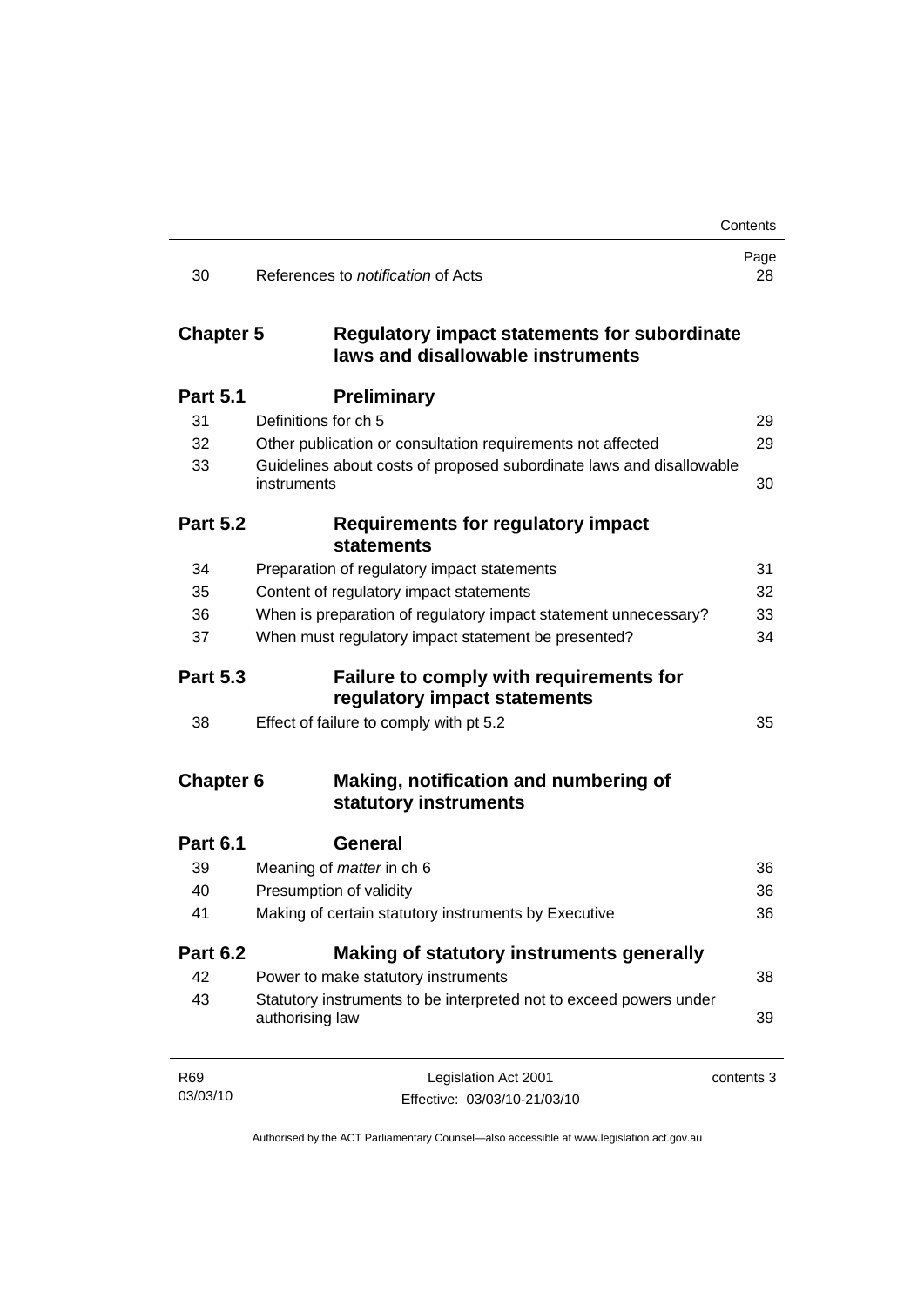|    |                                                                                                     | Page |
|----|-----------------------------------------------------------------------------------------------------|------|
| 44 | Power to make statutory instruments for Act etc                                                     | 40   |
| 45 | Power to make court rules                                                                           | 41   |
| 46 | Power to make instrument includes power to amend or repeal                                          | 42   |
| 47 | Statutory instrument may make provision by applying law or<br>instrument                            | 43   |
| 48 | Power to make instrument includes power to make different provision<br>for different categories etc | 47   |
| 49 | Single instrument may exercise several powers or satisfy several<br>requirements                    | 47   |
| 50 | Relationship between authorising law and instrument dealing with<br>same matter                     | 48   |
| 51 | Instrument may make provision in relation to land by reference to map<br>etc                        | 48   |
| 52 | Instrument may authorise determination of matter etc                                                | 49   |
| 53 | Instrument may prohibit                                                                             | 49   |
| 54 | Instrument may require making of statutory declaration                                              | 50   |
|    |                                                                                                     |      |

## **Part 6.3 Making of certain statutory instruments about fees**

| 55 | Definitions for pt 6.3                             | 51 |
|----|----------------------------------------------------|----|
| 56 | Determination of fees by disallowable instrument   | 51 |
| 57 | Fees payable in accordance with determination etc. | 53 |
| 58 | Regulations may make provision about fees          | 54 |
|    |                                                    |    |

## **Part 6.4 Numbering and notification of legislative instruments**

| Numbering                                                    | 57  |
|--------------------------------------------------------------|-----|
| Correction etc of name of instrument                         | 57  |
| Correction of name of explanatory statement etc.             | 59  |
| Notification of legislative instruments                      | 59  |
| Effect of failure to notify legislative instrument           | 62. |
| References to <i>notification</i> of legislative instruments | 62. |
|                                                              |     |

contents 4 Legislation Act 2001 Effective: 03/03/10-21/03/10

R69 03/03/10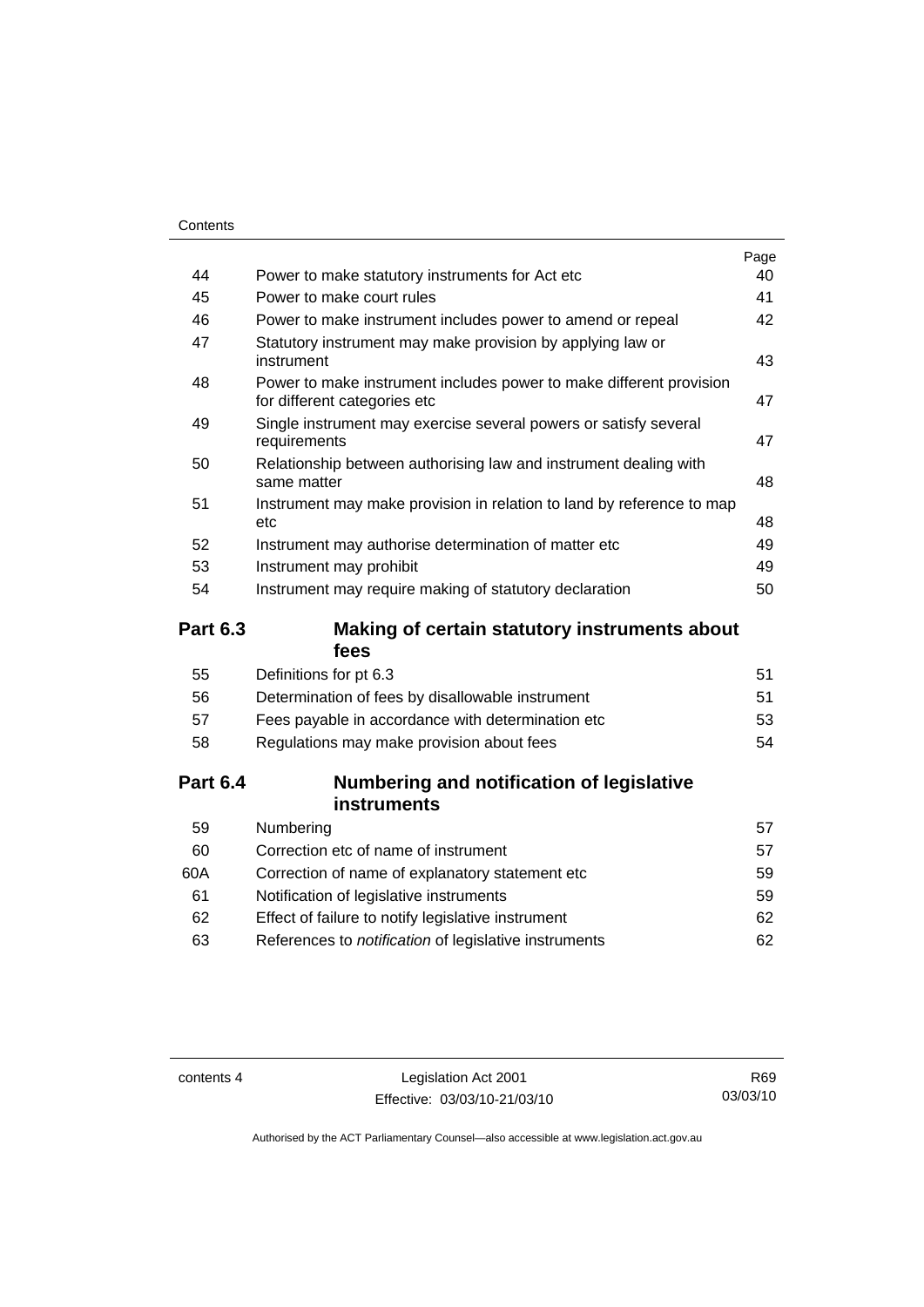| Contents |
|----------|
|----------|

|                  |                                                                                                               | Page |  |
|------------------|---------------------------------------------------------------------------------------------------------------|------|--|
| <b>Chapter 7</b> | <b>Presentation, amendment and disallowance</b><br>of subordinate laws and disallowable<br><b>instruments</b> |      |  |
|                  |                                                                                                               |      |  |
| 64               | Presentation of subordinate laws and disallowable instruments                                                 | 63   |  |
| 65               | Disallowance by resolution of Assembly                                                                        | 63   |  |
| 65A              | Notification of disallowance by resolution of Assembly                                                        | 64   |  |
| 66               | Revival of affected laws                                                                                      | 66   |  |
| 67               | Making of instrument same in substance within 6 months after<br>disallowance                                  | 67   |  |
| 68               | Amendment by resolution of Assembly                                                                           | 67   |  |
| 69               | Notification of amendments made by resolution of Assembly                                                     | 69   |  |
| 70               | Making of amendment restoring effect of law within 6 months after<br>amendment                                | 70   |  |
| 71               | Effect of dissolution or expiry of Assembly on notice of motion                                               | 71   |  |
|                  | <b>Chapter 8</b><br><b>Commencement and exercise of powers</b><br>before commencement                         |      |  |
| 72               | Meaning of law in ch 8                                                                                        | 73   |  |
| 73               | General rules about commencement                                                                              | 73   |  |
| 74               | Time of commencement                                                                                          | 75   |  |
| 75               | Commencement of naming and commencement provisions                                                            | 76   |  |
| <b>75AA</b>      | Commencement of provisions identifying amended laws                                                           | 77   |  |
| 75A              | Meaning of commences retrospectively                                                                          | 77   |  |
| 75B              | Retrospective commencement requires clear indication                                                          | 78   |  |
| 76               | Non-prejudicial provision may commence retrospectively                                                        | 78   |  |
| 77               | Commencement by commencement notice                                                                           | 79   |  |
| 78               | Separate commencement of amendments                                                                           | 81   |  |
| 79               | Automatic commencement of postponed law                                                                       | 81   |  |
| 79A              | Commencement of amendment of uncommenced law                                                                  | 82   |  |
| 80               | References to commencement of law                                                                             | 83   |  |

81 Exercise of powers between notification and commencement [83](#page-98-0)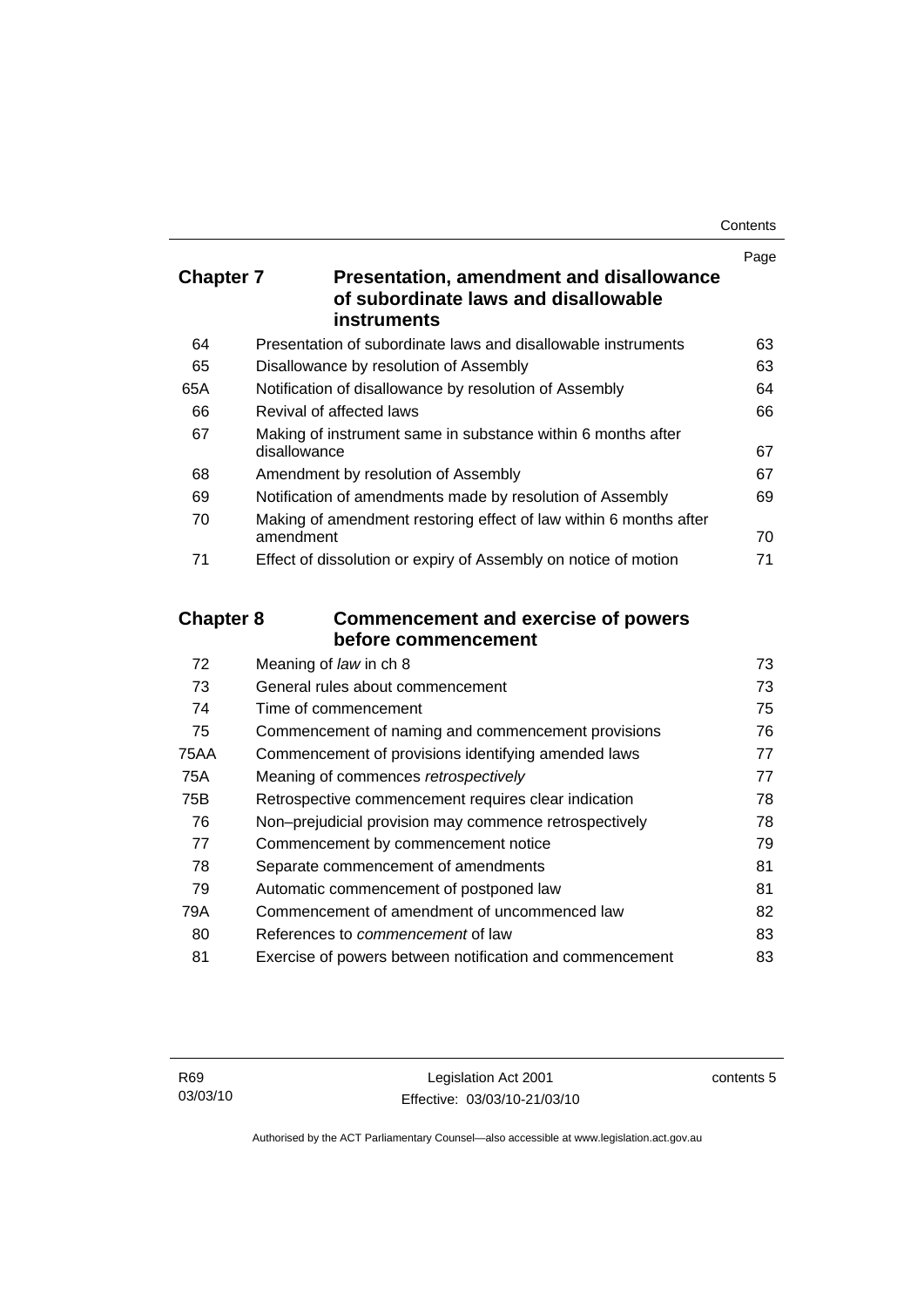|                   |                                                                                   | Page |
|-------------------|-----------------------------------------------------------------------------------|------|
| <b>Chapter 9</b>  | <b>Repeal and amendment of laws</b>                                               |      |
| <b>Part 9.1</b>   | <b>General</b>                                                                    |      |
| 82                | Definitions for ch 9                                                              | 86   |
| 83                | Consequences of amendment of statutory instrument by Act                          | 86   |
| 84                | Saving of operation of repealed and amended laws                                  | 86   |
| 84A               | Creation of offences and changes in penalties                                     | 87   |
| <b>Part 9.2</b>   | <b>Repeal</b>                                                                     |      |
| 85                | When repeal takes effect                                                          | 89   |
| 86                | Repealed and amended laws not revived on repeal of repealing and<br>amending laws | 89   |
| 87                | Commencement not undone if repealed                                               | 90   |
| 88                | Repeal does not end effect of transitional laws etc                               | 91   |
| 89                | Automatic repeal of certain laws and provisions                                   | 93   |
| <b>Part 9.3</b>   | <b>Amendment</b>                                                                  |      |
| 90                | Law and amending laws to be read as one                                           | 97   |
| 91                | Insertion of provisions by amending law                                           | 97   |
| 92                | Amendment to be made wherever possible                                            | 99   |
| 93                | Provisions included in another provision for amendment purposes                   | 100  |
| 94                | Continuance of appointments etc made under amended provisions                     | 101  |
| 95                | Status of modifications                                                           | 102  |
| 96                | Relocated provisions                                                              | 103  |
| <b>Chapter 10</b> | <b>Referring to laws</b>                                                          |      |
| 97                | Definitions for ch 10                                                             | 104  |
| 98                | References to ACT law include law containing reference                            | 105  |
| 99                | References in ACT statutory instruments to the Act                                | 105  |
| 100               | Referring to particular ACT laws                                                  | 105  |
| 101               | Referring to particular laws of other jurisdictions etc                           | 106  |
| 102               | References to laws include references to laws as in force from time to<br>time    | 107  |
| 103               | References to repealed laws                                                       | 108  |

contents 6 Legislation Act 2001 Effective: 03/03/10-21/03/10

R69 03/03/10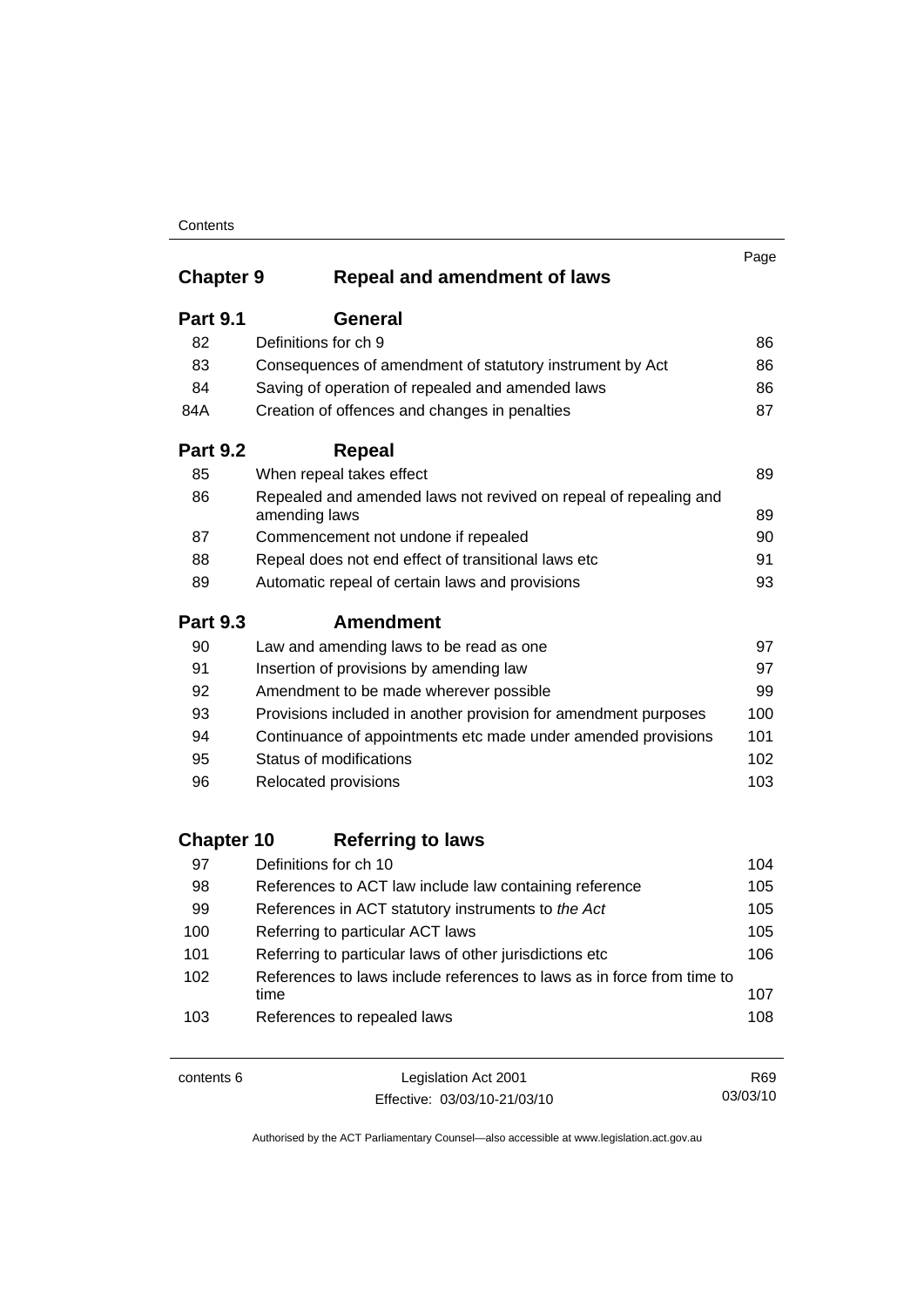|                   |                                                                    | Contents |
|-------------------|--------------------------------------------------------------------|----------|
|                   |                                                                    | Page     |
| 104               | References to laws include references to instruments under laws    | 109      |
| 105               | Referring to provisions of laws                                    | 109      |
| 106               | References to provisions of laws are inclusive                     | 109      |
| 106A              | References to paragraphs etc of laws                               | 110      |
| <b>Chapter 11</b> | <b>Republication of Acts and statutory</b><br><b>instruments</b>   |          |
| Part 11.1         | General                                                            |          |
| 107               | Definitions for ch 11                                              | 112      |
| 108               | Republication in register                                          | 112      |
| 109               | Republications may be published with other information             | 112      |
| 110               | <b>Collections of laws</b>                                         | 113      |
| <b>Part 11.2</b>  | Substantive amendments made by laws                                |          |
| 111               | Incorporation of amendments                                        | 114      |
| 112               | Reference to amending laws                                         | 114      |
| 113               | Provisions not republished or relocated                            | 114      |
| <b>Part 11.3</b>  | <b>Editorial changes</b>                                           |          |
| 114               | Authorisation for parliamentary counsel                            | 116      |
| 115               | Amendments not to change effect                                    | 116      |
| 116               | Ambit of editorial amendments                                      | 116      |
| 117               | Legal effect of editorial changes                                  | 119      |
| 118               | Reference to editorial amendments                                  | 119      |
| <b>Chapter 12</b> | Scope of Acts and statutory instruments                            |          |
| 120               | Act to be interpreted not to exceed legislative powers of Assembly | 120      |

[121](#page-136-0) Binding effect of Acts 121 [122](#page-137-0) Application to Territory **122** 

contents 7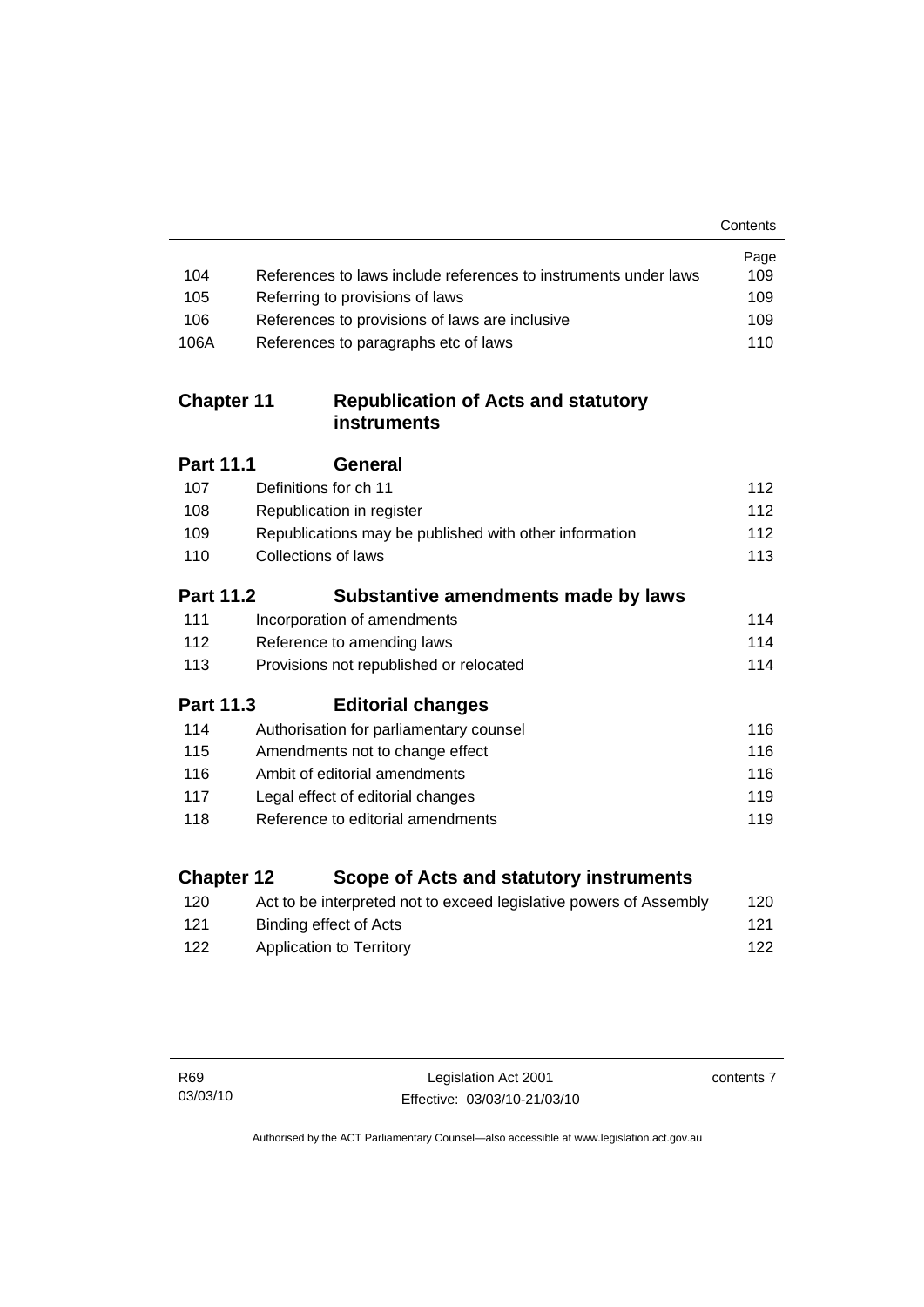|                   |                                                               | Page |
|-------------------|---------------------------------------------------------------|------|
| <b>Chapter 13</b> | <b>Structure of Acts and statutory instruments</b>            |      |
| <b>Part 13.1</b>  | General                                                       |      |
| 125               | Meaning of law in ch 13                                       | 123  |
| 126               | Material that is part of Act or statutory instrument          | 123  |
| 127               | Material that is not part of Act or statutory instrument      | 124  |
| <b>Part 13.2</b>  | <b>Particular kinds of provisions</b>                         |      |
| 130               | What is a definition?                                         | 126  |
| 131               | Signpost definitions                                          | 127  |
| 132               | Examples                                                      | 128  |
| 133               | Penalty units                                                 | 129  |
| 134               | Penalties at end of sections and subsections                  | 129  |
| 135               | Penalties not at end of sections and subsections              | 132  |
| <b>Chapter 14</b> |                                                               |      |
|                   | Interpretation of Acts and statutory<br><b>instruments</b>    |      |
| <b>Part 14.1</b>  | <b>Purpose and scope</b>                                      |      |
| 136               | Meaning of Act in ch 14                                       | 134  |
| 137               | Purpose and scope of ch 14                                    | 134  |
| <b>Part 14.2</b>  | Key principles of interpretation                              |      |
| 138               | Meaning of working out the meaning of an Act                  | 135  |
| 139               | Interpretation best achieving Act's purpose                   | 135  |
| 140               | Legislative context                                           | 135  |
| 141               | Non-legislative context generally                             | 136  |
| 142               | Non-legislative context-material that may be considered       | 137  |
| 143               | Law stating material for consideration in working out meaning | 140  |
| <b>Chapter 15</b> | Aids to interpretation                                        |      |
| <b>Part 15.1</b>  | General                                                       |      |
| 144               | Meaning of commonly-used terms                                | 142  |

Authorised by the ACT Parliamentary Counsel—also accessible at www.legislation.act.gov.au

R69 03/03/10

Effective: 03/03/10-21/03/10

contents 8 Legislation Act 2001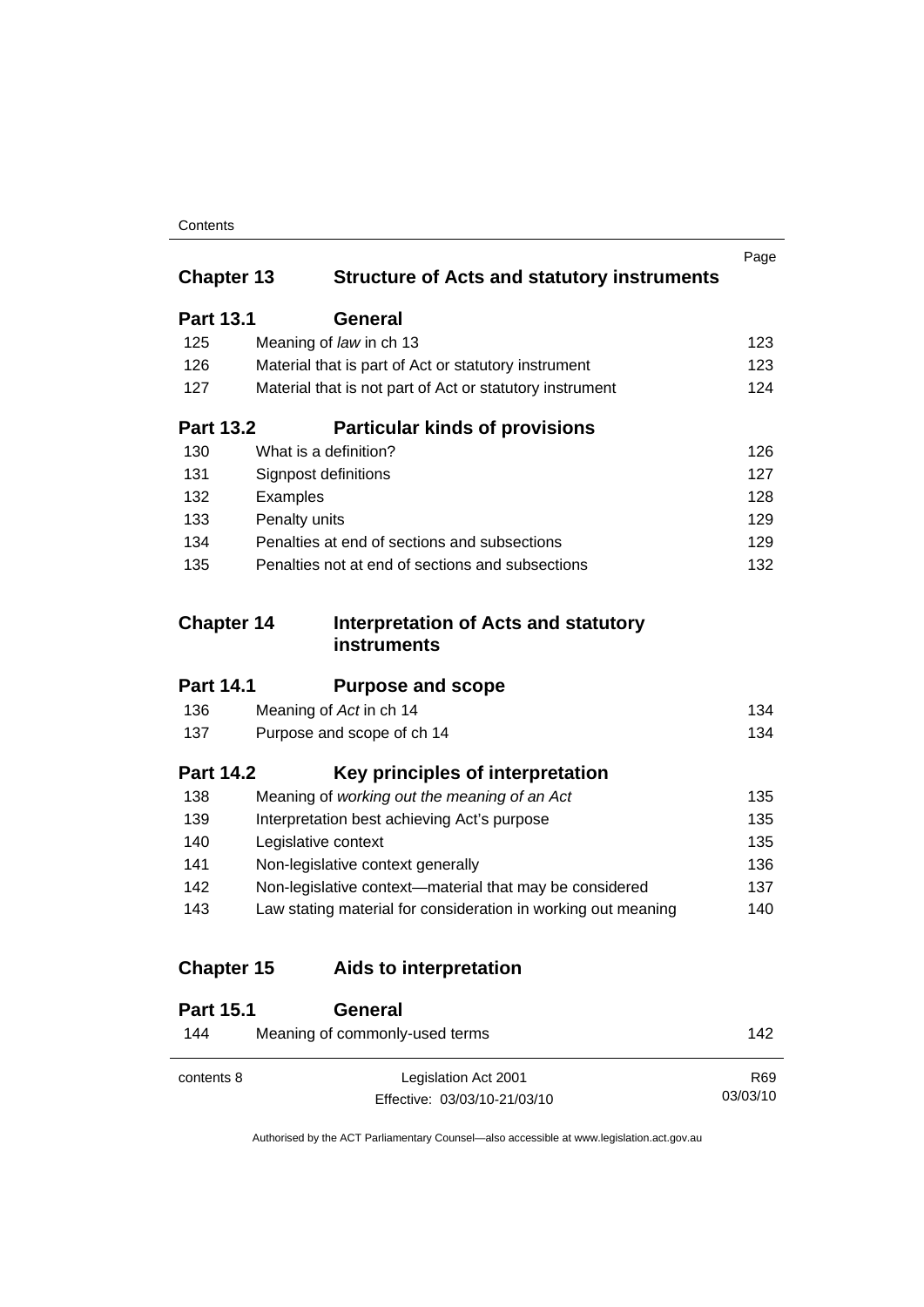|                  |                                                                    | Page       |
|------------------|--------------------------------------------------------------------|------------|
| 145              | Gender and number                                                  | 142        |
| 146              | Meaning of <i>may</i> and <i>must</i>                              | 142        |
| 147              | Changes of drafting practice not to affect meaning                 | 143        |
| 148              | Terms used in instruments have same meanings as in authorising     | 144        |
|                  | laws                                                               | 144        |
| 149              | Age in years                                                       |            |
| 150              | Measurement of distance                                            | 144        |
| 151              | Working out periods of time generally                              | 145        |
| 151A             | Periods of time ending on non-working days                         | 147        |
| 151B             | Doing things for which no time is fixed                            | 148        |
| 151C             | Power to extend time                                               | 148        |
| 152              | Continuing effect of obligations                                   | 149        |
| <b>Part 15.2</b> | <b>Definitions</b>                                                 |            |
| 155              | Definitions apply subject to contrary intention                    | 150        |
| 156              | Application of definitions in dictionaries and sections            | 150        |
| 157              | Defined terms-other parts of speech and grammatical forms          | 152        |
| <b>Part 15.3</b> | References to various entities and things                          |            |
| 160              | References to people generally                                     | 153        |
| 161              | Corporations liable to offences                                    | 154        |
| 162              | References to a Minister or the Minister                           | 155        |
| 163              | References to a chief executive or the chief executive             | 156        |
| 164              | References to Australian Standards etc                             | 157        |
| 165              | References to Assembly committees that no longer exist             | 157        |
| 168              | References to person with interest in land include personal        |            |
|                  | representative etc                                                 | 158        |
| 169              | References to domestic partner and domestic partnership            | 158        |
| 169A             | References to transgender people                                   | 159        |
| 169B             | References to intersex people                                      | 160        |
| <b>Part 15.4</b> | Preservation of certain common law                                 |            |
|                  | privileges                                                         |            |
| 170              | Privileges against selfincrimination and exposure to civil penalty | 161        |
| 171              | Client legal privilege                                             | 161        |
| R69              | Legislation Act 2001                                               | contents 9 |

Authorised by the ACT Parliamentary Counsel—also accessible at www.legislation.act.gov.au

Effective: 03/03/10-21/03/10

03/03/10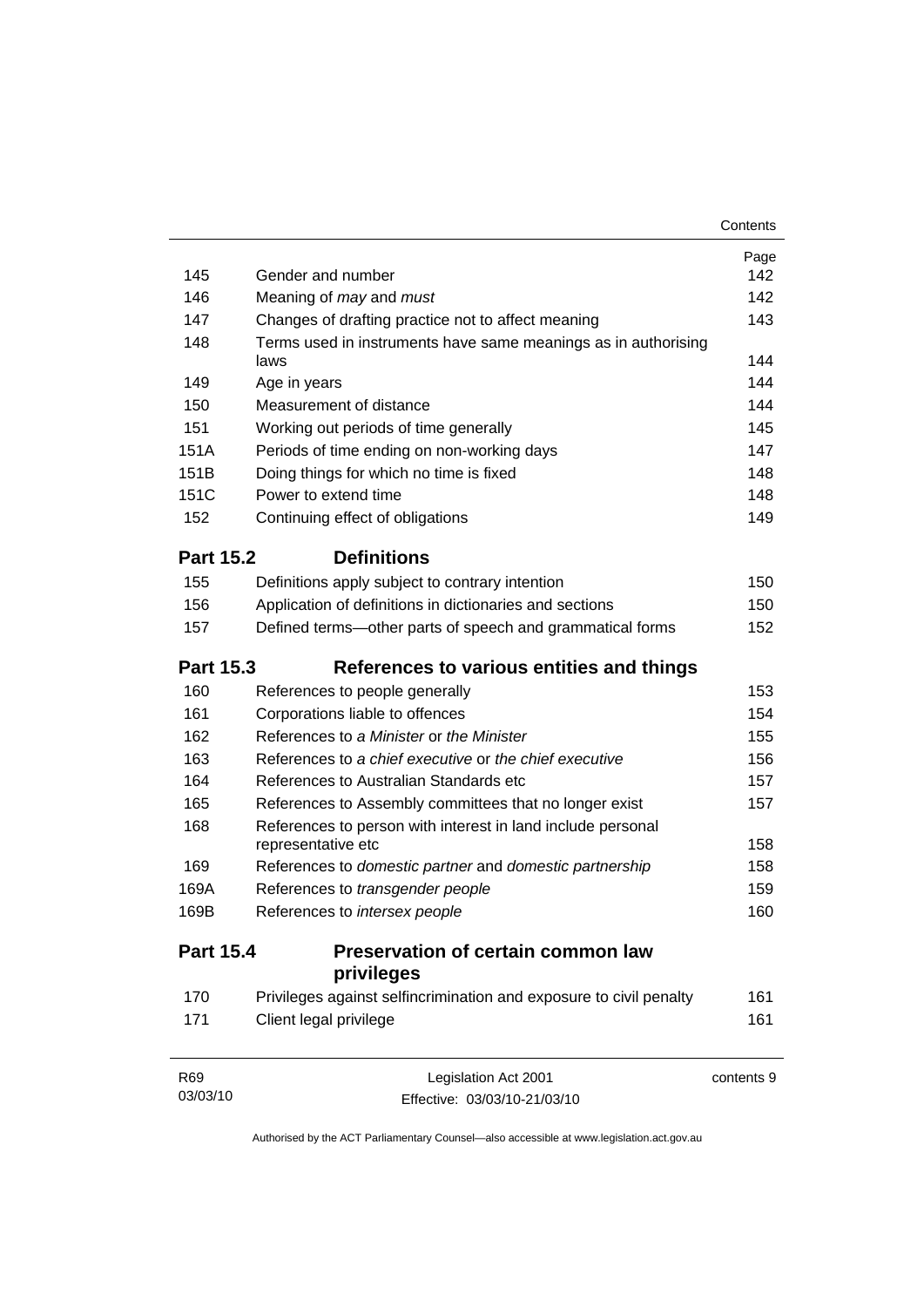|                   |                                                            | Page |
|-------------------|------------------------------------------------------------|------|
| <b>Chapter 16</b> | Courts, tribunals and other decision-makers                |      |
| 175               | Meaning of law in ch 16                                    | 163  |
| 176               | Jurisdiction of courts and tribunals                       | 163  |
| 177               | Recovery of amounts owing under laws                       | 163  |
| 178               | Power to decide includes power to take evidence etc        | 164  |
| 179               | Content of statements of reasons for decisions             | 164  |
| 180               | Power to make decision includes power to reverse or change | 164  |
|                   |                                                            |      |

## **Chapter 17 Entities and positions**

| 182  | Meaning of law in ch 17            | 166 |
|------|------------------------------------|-----|
| 183  | Change of name of entity           | 166 |
| 184  | Change in constitution of entity   | 166 |
| 184A | References to entity               | 167 |
| 185  | References to occupant of position | 167 |
| 186  | Change of name of position         | 168 |
| 187  | Chair and deputy chair etc         | 168 |

## **Chapter 18 Offences**

| 188 | Meaning of ACT law in ch 18                                           | 169. |
|-----|-----------------------------------------------------------------------|------|
| 189 | Reference to offence includes reference to related ancillary offences | 169  |
| 190 | Indictable and summary offences                                       | 170. |
| 191 | Offences against 2 or more laws                                       | 170. |
| 192 | When must prosecutions begin?                                         | 171  |
| 193 | Continuing offences                                                   | 172  |

## **Chapter 19 Administrative and machinery provisions**

| <b>Part 19.1</b>        | <b>Introductory</b>                                                            |                 |
|-------------------------|--------------------------------------------------------------------------------|-----------------|
| 195                     | Meaning of law in ch 19                                                        | 173             |
| <b>Part 19.2</b><br>196 | <b>Functions</b><br>Provision giving function gives power to exercise function | 174             |
| contents 10             | Legislation Act 2001                                                           | R <sub>69</sub> |
|                         | Effective: 03/03/10-21/03/10                                                   | 03/03/10        |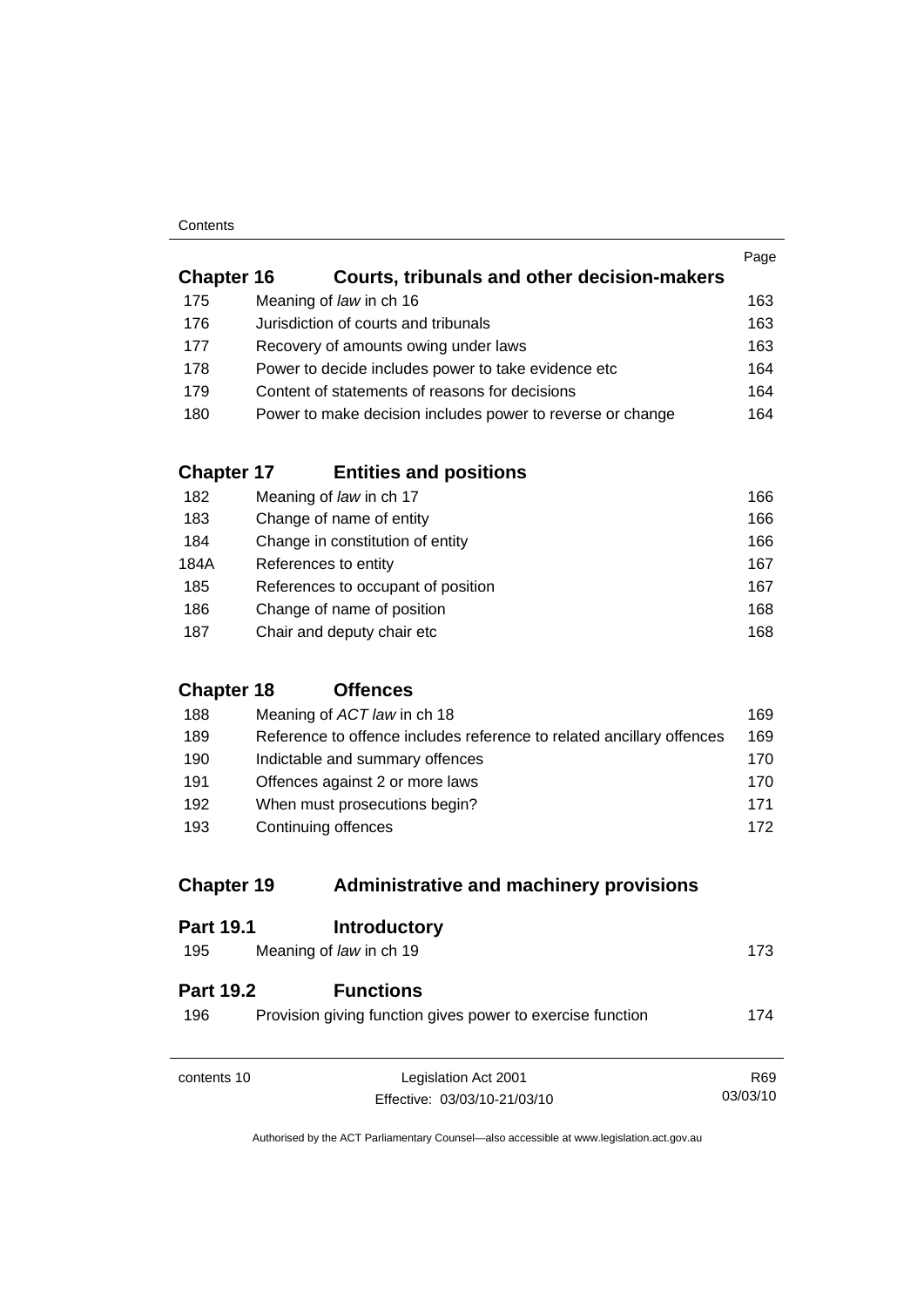| 197              | Statutory functions may be exercised from time to time                        | Page<br>174 |
|------------------|-------------------------------------------------------------------------------|-------------|
| 199              | Functions of bodies                                                           | 174         |
| 200              | Functions of occupants of positions                                           | 176         |
| <b>Part 19.3</b> | <b>Appointments</b>                                                           |             |
| Division 19.3.1  | Appointments-general                                                          |             |
| 205              | Application of div 19.3.1                                                     | 177         |
| 206              | Appointments must be in writing etc                                           | 177         |
| 207              | Appointment may be by name or position                                        | 178         |
| 208              | Power of appointment includes power to suspend etc                            | 178         |
| 209              | Power of appointment includes power to make acting appointment                | 179         |
| 210              | Resignation of appointment                                                    | 180         |
| 211              | Appointment not affected by appointer changes                                 | 180         |
| 212              | Appointment not affected by defect etc                                        | 181         |
| Division 19.3.2  | <b>Acting appointments</b>                                                    |             |
| 215              | Application of div 19.3.2                                                     | 181         |
| 216              | Acting appointments must be in writing etc                                    | 181         |
| 217              | Acting appointment may be made by name or position                            | 181         |
| 218              | Instrument may provide when acting appointment has effect etc                 | 182         |
| 219              | Appointer may decide terms of acting appointment etc                          | 182         |
| 220              | Appointee may exercise functions under acting appointment etc                 | 183         |
| 221              | How long does an acting appointment operate?                                  | 183         |
| 222              | Resignation of acting appointment                                             | 184         |
| 223              | Effect of acting appointment on substantive appointment etc                   | 184         |
| 224              | Acting appointment not affected by appointer changes                          | 185         |
| 225              | Acting appointment not affected by defect etc                                 | 185         |
|                  | Division 19.3.2A<br><b>Standing acting arrangements</b>                       |             |
| 225A             | Application of div 19.3.2A                                                    | 186         |
| 225B             | Person acting under standing acting arrangement may exercise<br>functions etc | 186         |
| Division 19.3.3  | <b>Appointments-Assembly consultation</b>                                     |             |
| 226              | Meaning of statutory position in div 19.3.3                                   | 186         |
| 227              | Application of div 19.3.3                                                     | 187         |
| R69              | Legislation Act 2001                                                          | contents 11 |

Authorised by the ACT Parliamentary Counsel—also accessible at www.legislation.act.gov.au

Effective: 03/03/10-21/03/10

03/03/10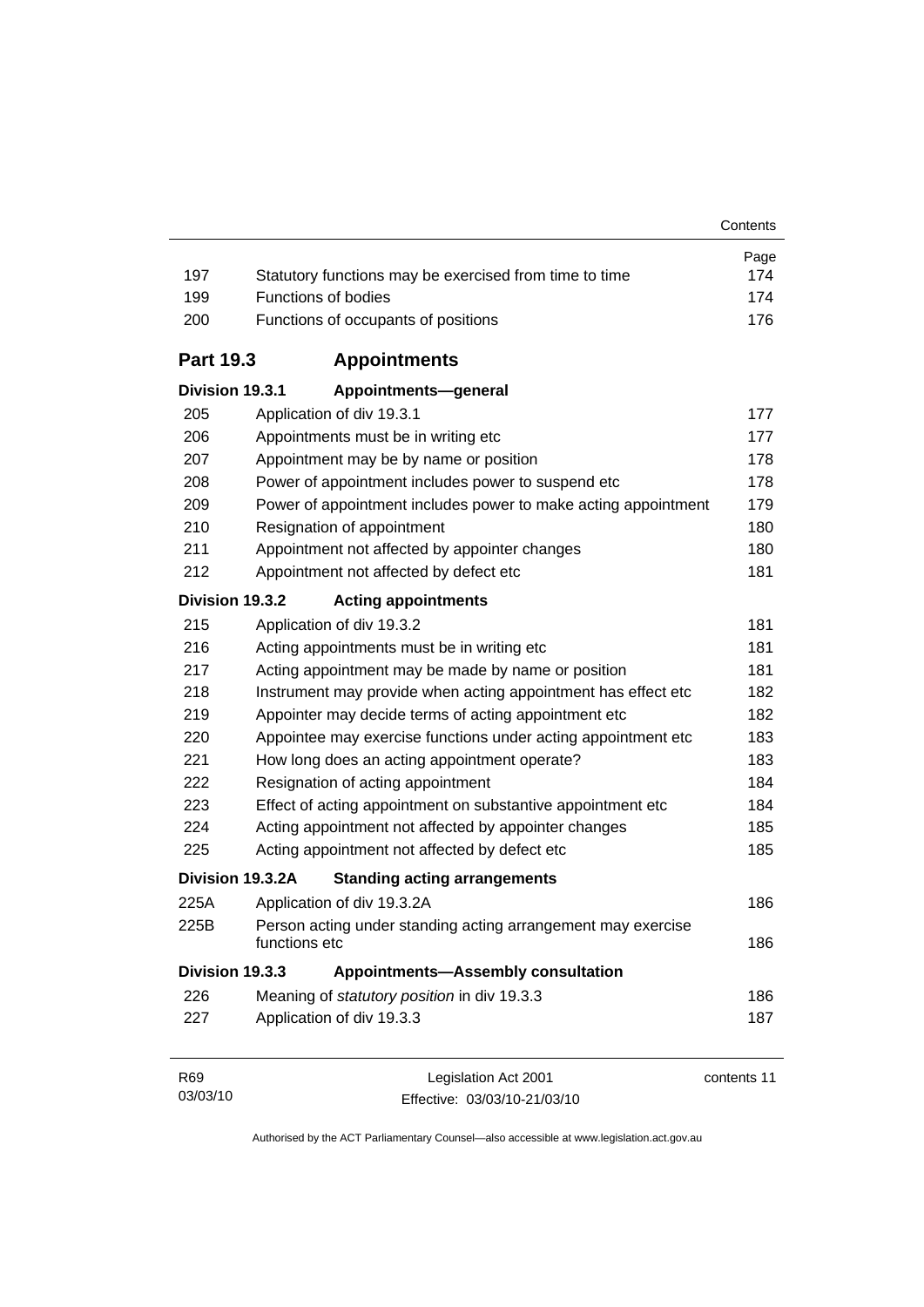|                  |                                                       | Page     |
|------------------|-------------------------------------------------------|----------|
| 228              | Consultation with appropriate Assembly committee      | 187      |
| 229              | Appointment is disallowable instrument                | 188      |
| <b>Part 19.4</b> | <b>Delegations</b>                                    |          |
| 230              | Application of pt 19.4 generally                      | 189      |
| 231              | Application of pt 19.4 to subdelegations              | 189      |
| 232              | Delegation must be in writing etc                     | 190      |
| 233              | Delegation may be made by name or position            | 190      |
| 234              | Instrument may provide when delegation has effect etc | 190      |
| 235              | Delegation may be made to 2 or more delegates         | 191      |
| 236              | Power to delegate may not be delegated                | 191      |
| 237              | Delegation may be amended or revoked                  | 191      |
| 238              | Appointer responsible for delegated function          | 192      |
| 239              | Exercise of delegation by delegate                    | 192      |
| 240              | Appointer may exercise delegated function             | 193      |
| 241              | Delegation not affected by appointer changes          | 193      |
| 242              | Delegation not affected by defect etc                 | 193      |
| <b>Part 19.5</b> | <b>Service of documents</b>                           |          |
| 245              | Application of pt 19.5                                | 194      |
| 246              | Definitions for pt 19.5                               | 194      |
| 247              | Service of documents on individuals                   | 196      |
| 248              | Service of documents on corporations                  | 196      |
| 249              | Service of documents on agencies                      | 197      |
| 250              | When document taken to be served                      | 197      |
| 251              | Other laws not affected etc.                          | 199      |
| 252              | Powers of courts and tribunals not affected           | 199      |
| <b>Part 19.6</b> | <b>Functions of Executive and Ministers</b>           |          |
| 253              | <b>Exercise of functions of Executive</b>             | 200      |
| 254              | Administration of matters not allocated               | 201      |
| 254A             | Delegation by Minister                                | 201      |
| <b>Part 19.7</b> | <b>Other matters</b>                                  |          |
| 255              | Forms                                                 | 202      |
| contents 12      | Legislation Act 2001                                  | R69      |
|                  | Effective: 03/03/10-21/03/10                          | 03/03/10 |
|                  |                                                       |          |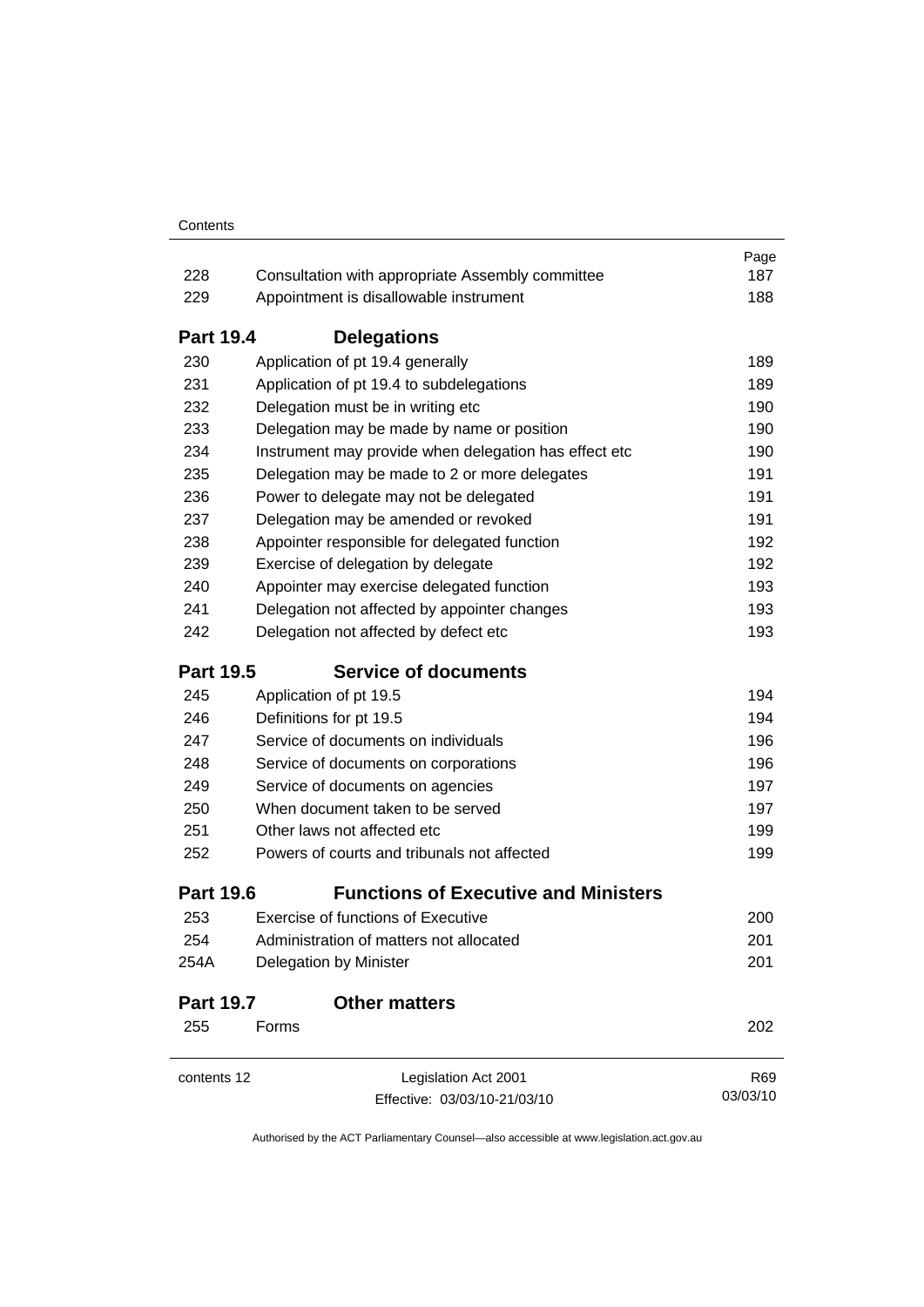|                          |                                                                      | Contents    |
|--------------------------|----------------------------------------------------------------------|-------------|
| 256                      | Production of records kept in computers etc                          | Page<br>204 |
| <b>Chapter 20</b>        | <b>Miscellaneous</b>                                                 |             |
| 300                      | Delegation by parliamentary counsel                                  | 205         |
| 301                      | References to Administration Act 1989 etc                            | 205         |
| 302                      | Regulation-making power                                              | 205         |
|                          |                                                                      |             |
| <b>Schedule 1</b>        | Acts included in sources of law in the ACT                           | 207         |
| <b>Part 1.1</b>          | Former NSW and UK Acts in force before<br>establishment of Territory | 207         |
| <b>Part 1.2</b>          | Former NSW Acts applied after establishment of<br><b>Territory</b>   | 209         |
| <b>Dictionary</b><br>210 |                                                                      |             |
| Part 1                   | <b>Meaning of commonly-used terms</b>                                | 210         |
| Part 2                   | <b>Terms for Legislation Act 2001 only</b>                           | 239         |
|                          |                                                                      |             |
| <b>Endnotes</b>          |                                                                      |             |
| 1                        | About the endnotes                                                   | 243         |
| $\overline{2}$           | Abbreviation key                                                     | 243         |
| 3                        | Legislation history                                                  | 244         |
| 4                        | Amendment history                                                    | 253         |
| 5                        | Earlier republications                                               | 291         |

6 Uncommenced amendments [297](#page-312-0)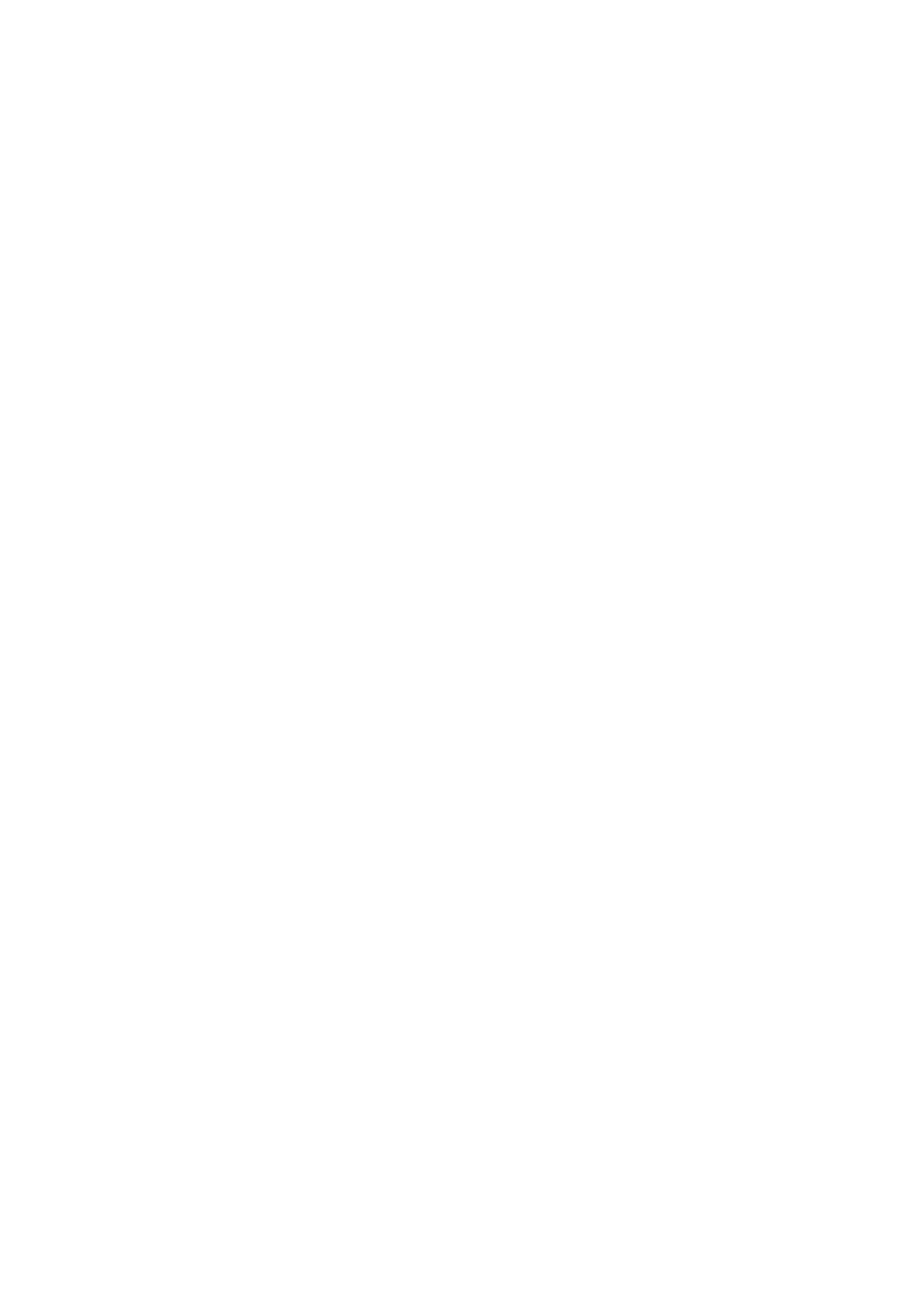<span id="page-16-0"></span>

# **Legislation Act 2001**

An Act about legislation

I

R69 03/03/10

Legislation Act 2001 Effective: 03/03/10-21/03/10 page 1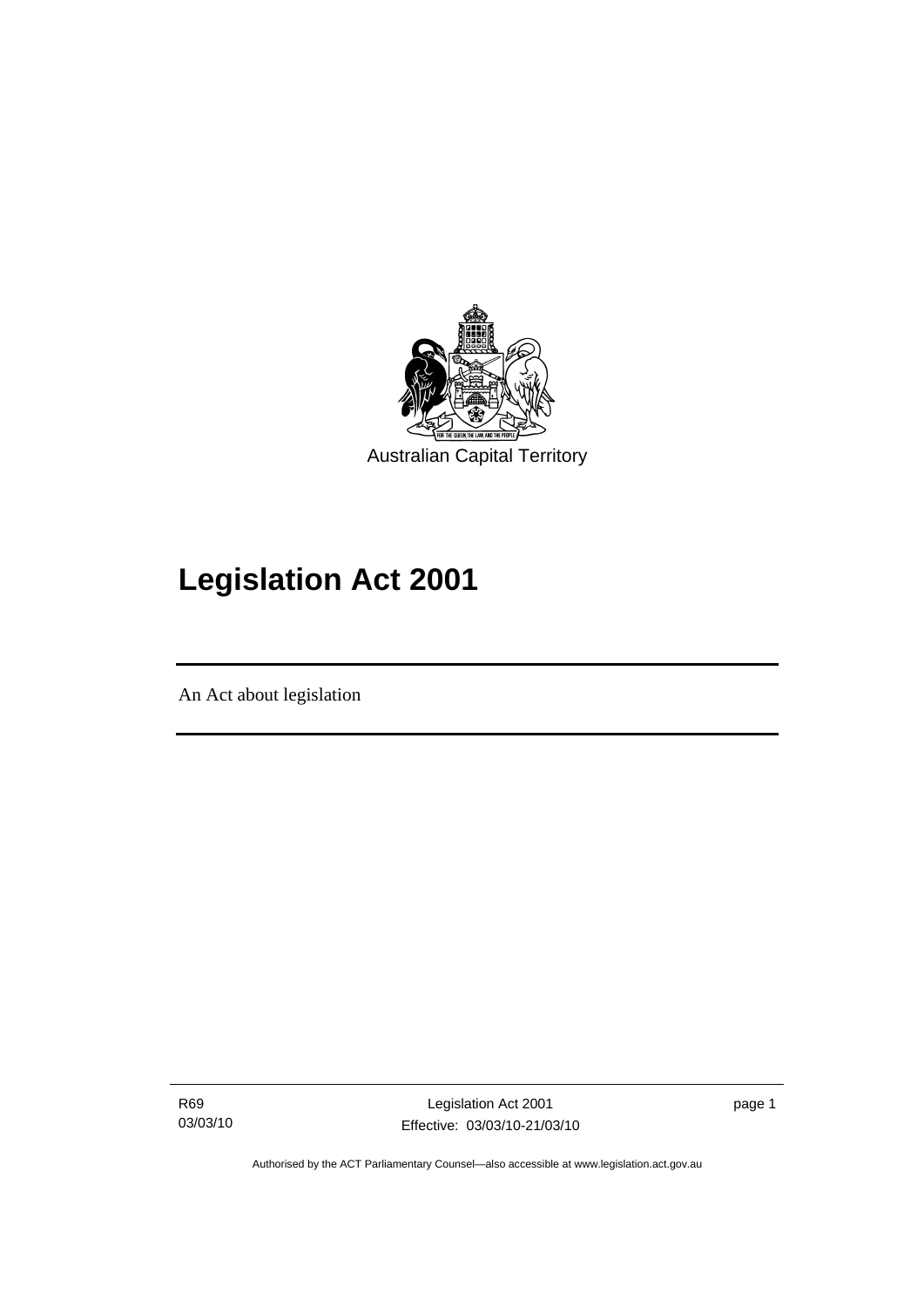<span id="page-17-0"></span>**Chapter 1** Preliminary<br>**Part 1.1** General General

Section 1

## **Chapter 1** Preliminary

## **Part 1.1 General**

## **1 Name of Act**

This Act is the *Legislation Act 2001.* 

## **2 Dictionary**

The dictionary at the end of this Act is part of this Act.

- *Note 1* The dictionary at the end of an Act usually defines certain terms used in the Act, and includes references (*signpost definitions*) to other terms defined elsewhere in the Act. However, in this Act the dictionary is divided into 2 parts.
- *Note* 2 Part 1 defines terms commonly used in Acts (including this Act) and statutory instruments. For example, because of the definition '*month* means calendar month.', the term 'month' has the defined meaning wherever the term is used in an Act or statutory instrument unless the Act or instrument provides otherwise or the contrary intention otherwise appears (see s 144 and s 155).
- *Note 3* Part 2 defines certain terms used in this Act. For example, the signpost definition '*administrator*, for part 19.5 (Service of documents)—see section 246.' means that the term 'administrator' is defined in s 246 for this Act, pt 19.5. A definition in pt 2 applies to all of this Act unless the definition, or another provision of this Act, provides otherwise or the contrary intention otherwise appears (see s 155 and s 156 (1)).

## **2A Notes**

A note included in this Act is explanatory and is not part of this Act.

*Note* See s 127 (1), (4) and (5) for the legal status of notes.

### **3 Objects**

(1) The main object of this Act is to make legislation more accessible.

R69 03/03/10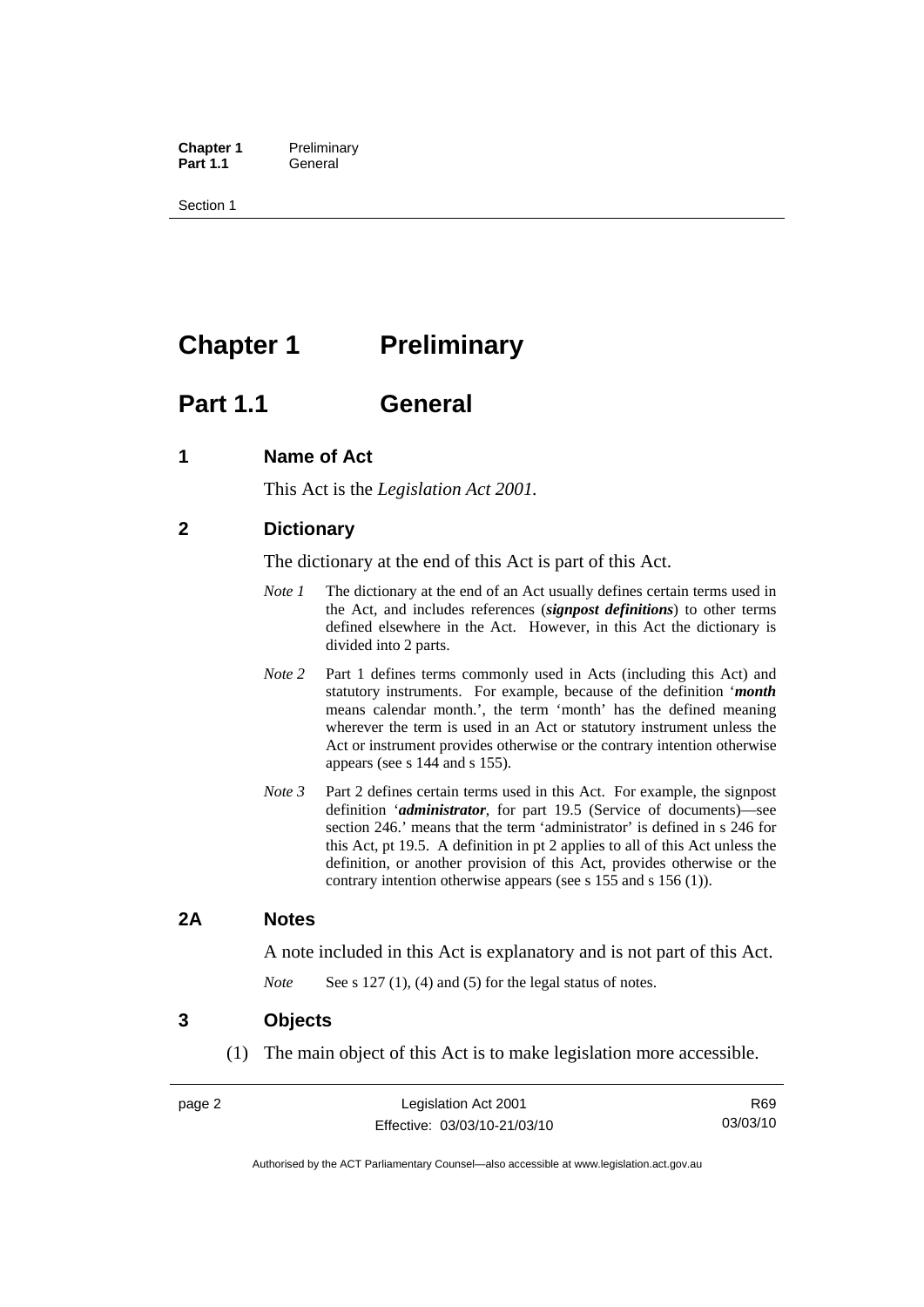- <span id="page-18-0"></span> (2) This is to be achieved particularly by—
	- (a) encouraging access to legislation through the internet, while maintaining access to printed legislation; and
	- (b) restating the law dealing with the 'life cycle' of legislation, improving its structure and content, and simplifying its provisions where practicable; and
	- (c) assisting users of legislation to find, read, understand and use legislation by—
		- (i) facilitating the shortening and simplification of legislation; and
		- (ii) promoting consistency in the form and language of legislation; and
		- (iii) providing rules about the interpretation of legislation; and
		- (iv) facilitating the updating and republication of legislation to ensure its ready availability.
- (3) For this section, the '*life cycle*' of legislation includes the making (where relevant), notification, commencement, presentation and disallowance (where relevant), operation, interpretation, proof, republication, amendment and repeal of legislation and instruments made under legislation.

## **4 Application of Act**

- (1) This Act applies to all Acts (including this Act) and statutory **instruments**
- (2) In particular, Acts and statutory instruments are taken to be made on the basis that they will operate in conjunction with this Act.

#### **Examples**

1 An Act imposes an obligation and provides that people who 'fail' to carry out the obligation are liable to the penalty. The Act does not, however, define 'fail' or indicate that the word is used in a special way. In accordance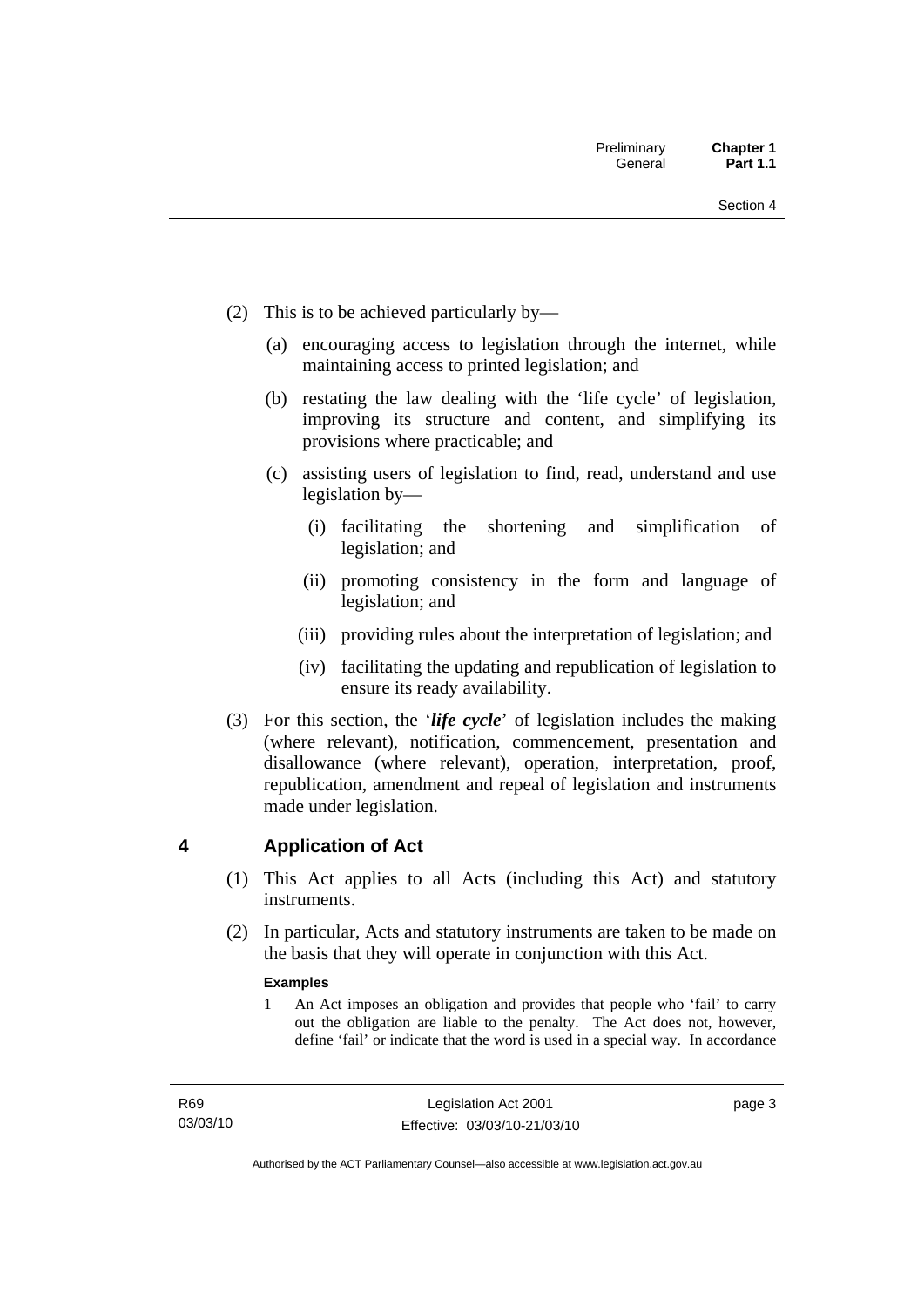#### <span id="page-19-0"></span>**Chapter 1** Preliminary Part 1.1 **General**

#### Section 5

with this Act, dictionary, part 1 (see s 144), the word 'fail' includes 'refuse'. In other words, a person who refuses to carry out the obligation will be subject to the penalty in the same way as someone who only neglects the obligation. In this case, the presence in an Act of a word that is defined in this Act attracts the operation of the definition in the dictionary.

- 2 The *XYZ Act 2001* contains the following provision:
	- The Minister may determine fees for this Act.

Because the XYZ Act authorises a fee to be determined 'for this Act', this Act, section 56 applies and therefore the provisions of part 6.3 (Making of certain statutory instruments about fees) apply to the determination of fees under the provision. In this case, the operation of provisions of this Act is attracted because the *XYZ Act 2001* contains a provision that triggers the application of the part.

- *Note 1* The determination of a fee by a Minister under an Act is a disallowable instrument and must be in writing (see s 9 (1) (b) and s 42 (2)).
- *Note* 2 An example is part of the Act, is not exhaustive and may extend, but does not limit, the meaning of the provision in which it appears (see s 126 and s 132).
- (3) This section is a determinative provision.
	- *Note* See s 5 for the meaning of determinative provisions, and s 6 for their displacement.

### **5 Determinative and non-determinative provisions**

- (1) This Act consists of determinative and non-determinative provisions.
- (2) A *determinative provision* is a provision of this Act that is declared to be a determinative provision.

#### **Example**

Section 4 (3) provides that section 4 is a determinative provision.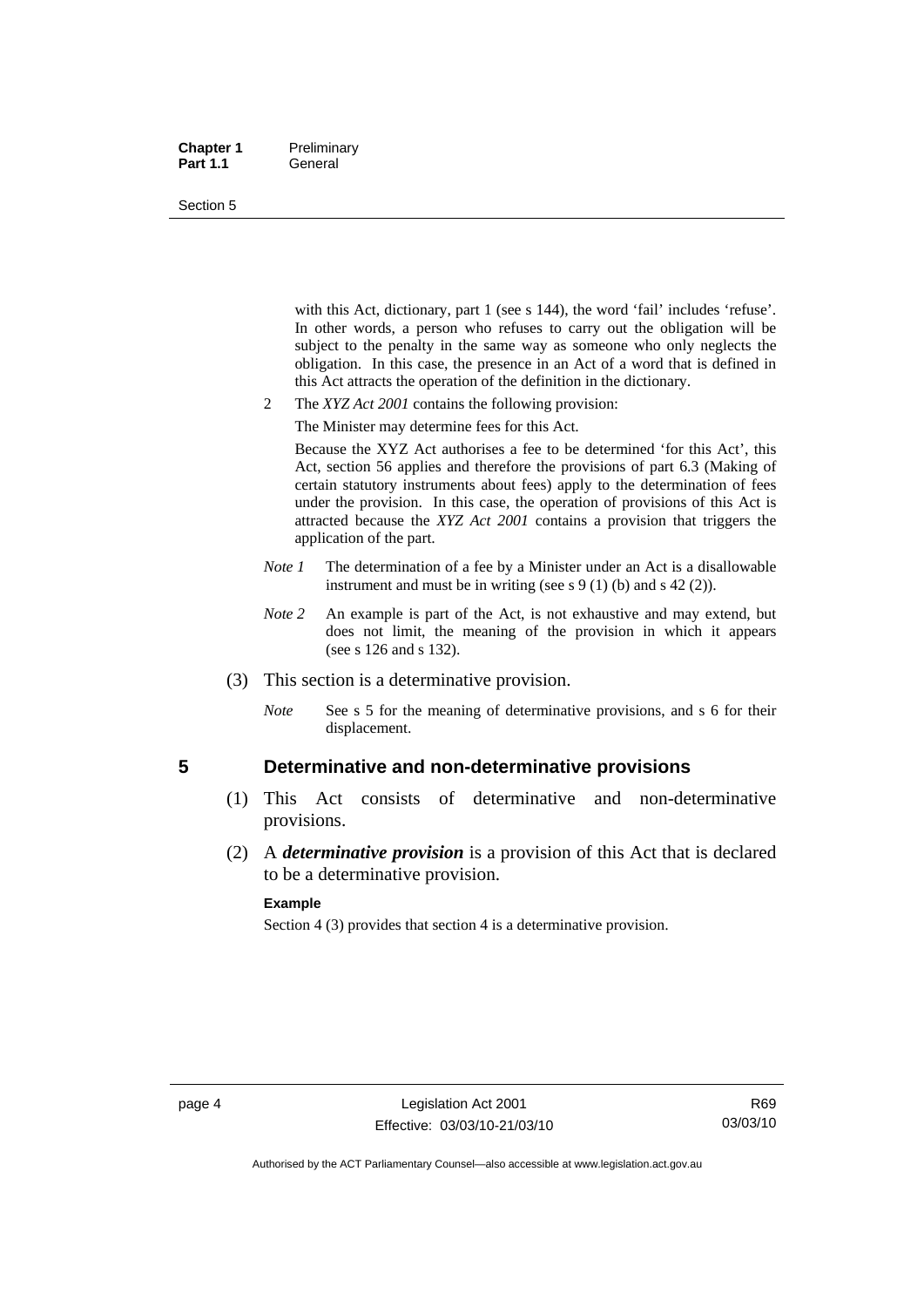## <span id="page-20-0"></span>(3) A *non-determinative provision* is any other provision of this Act.

### **Example**

Section 3 does not contain a provision corresponding to section 4 (3). Therefore, section 3 is not a determinative provision.

*Note* An example is part of the Act, is not exhaustive and may extend, but does not limit, the meaning of the provision in which it appears (see s 126 and s 132).

## **6 Legislation Act provisions must be applied**

- (1) A provision of this Act must be applied to an Act or statutory instrument, in accordance with the terms of the provision, except so far as it is displaced.
- (2) A determinative provision may be displaced expressly or by a manifest contrary intention.
- (3) A non-determinative provision may be displaced expressly or by a contrary intention.

*Note* For the distinction between a 'manifest contrary intention' (see s (2)) and 'contrary intention' (see s (3)), see the examples in this section.

- (4) The declaration of a provision as 'determinative' indicates that it is the intention of the Legislative Assembly that, if the provision is to be displaced at all in a particular case, a more deliberate displacement is required than if the provision were a nondeterminative provision.
- (5) This section applies despite any presumption or rule of interpretation.
- (6) A provision of this Act must not be taken to be displaced by a provision of an Act or statutory instrument so far as the provisions can operate concurrently.
- (7) In particular and without limiting subsection (5), a provision of this Act is not displaced by a provision of an Act or statutory instrument

page 5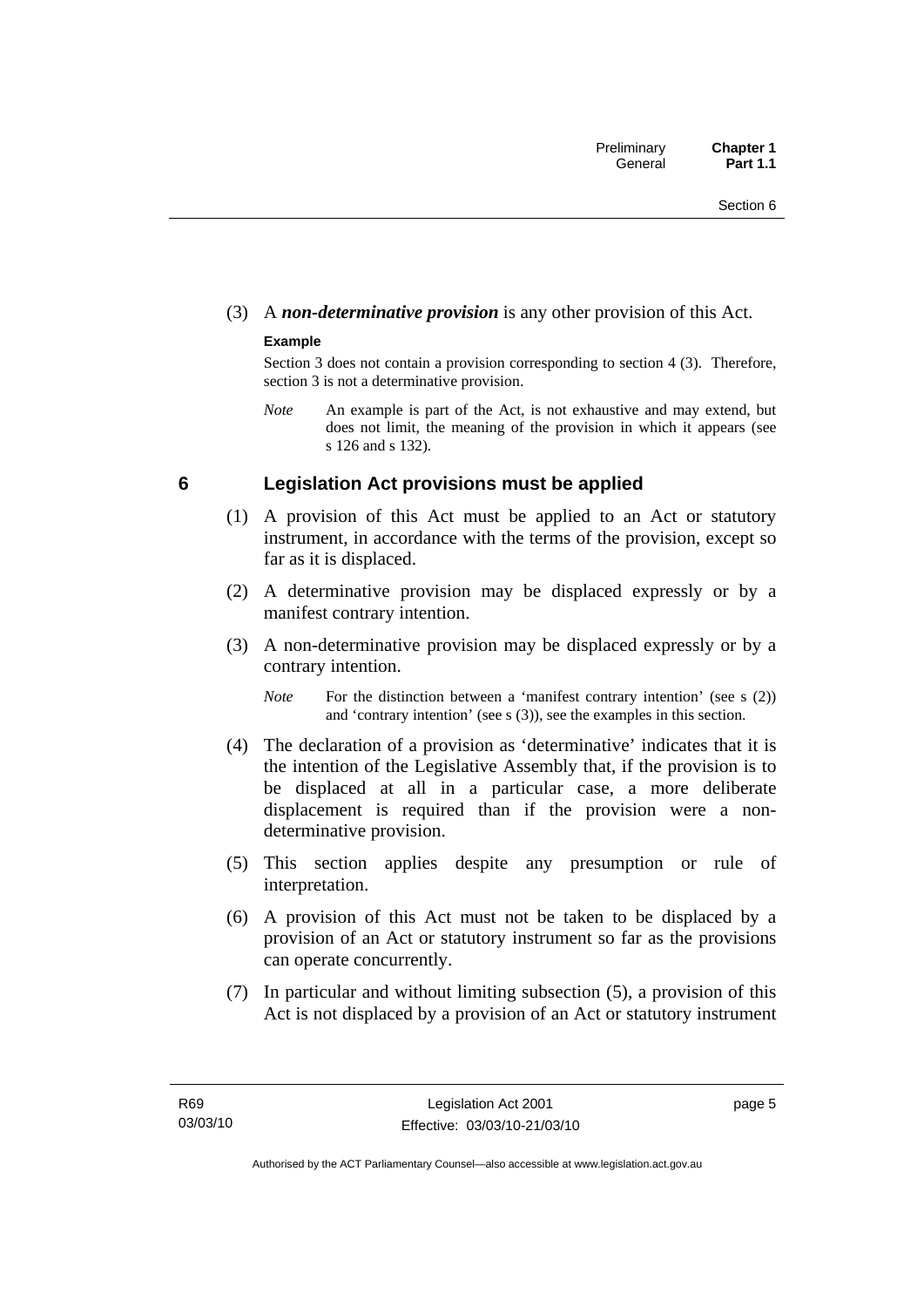Section 6

because the provisions deal with the same or a similar subject matter.

(8) This section is a determinative provision.

#### **Examples of different kinds of displacement**

1 *Determinative provision—express displacement*

The *Collections Regulation Act 1999* (hypothetical), section 83 contains the following provision:

(2) The Legislation Act, section 47 (3) does not apply to a regulation under this Act.

Section 83 (2) illustrates a provision expressly displacing this Act, section 47 (3), a determinative provision.

2 *Determinative provision—manifest contrary intention*

The *Motor Repairers Act 2001* (hypothetical) does not contain a provision like the *Collections Regulation Act 1999*, section 83, but section 79 contains the following provision:

(3) A regulation may apply, adopt or incorporate an instrument or provision of an instrument as in force from time to time.

Section 79 (3) illustrates a provision displacing this Act, section 47 (3), a determinative provision, by a manifest contrary intention because section 79 (3) clearly contradicts section 47 (3).

3 *Non-determinative provision—contrary intention*

The master of a vessel is charged with contravening the *Liquor Act 2001* (hypothetical), section 126 by selling liquor on or from 'licensed premises' otherwise than at a time authorised by the Act. It is claimed that the sale took place on the vessel. The Act defines 'licensed premises' to mean that part or those parts of a building or buildings and of the land adjoining it or them as defined by the licensing court. It is argued that the complaint is defective in that a vessel cannot be 'licensed premises'. However, section 126 is expressed to apply to 'a licensee, servant, agent or master who sells liquor on or from licensed premises'. In this case, the reference to 'master' indicates a contrary intention indicating that the section is intended to apply to liquor sold on or from vessels.

#### **Example of concurrent operation (no displacement)**

The *Small Clubs Act 2002* (hypothetical) contains the following provision about how notice of the club's annual general meeting may be served on members of a registered small club: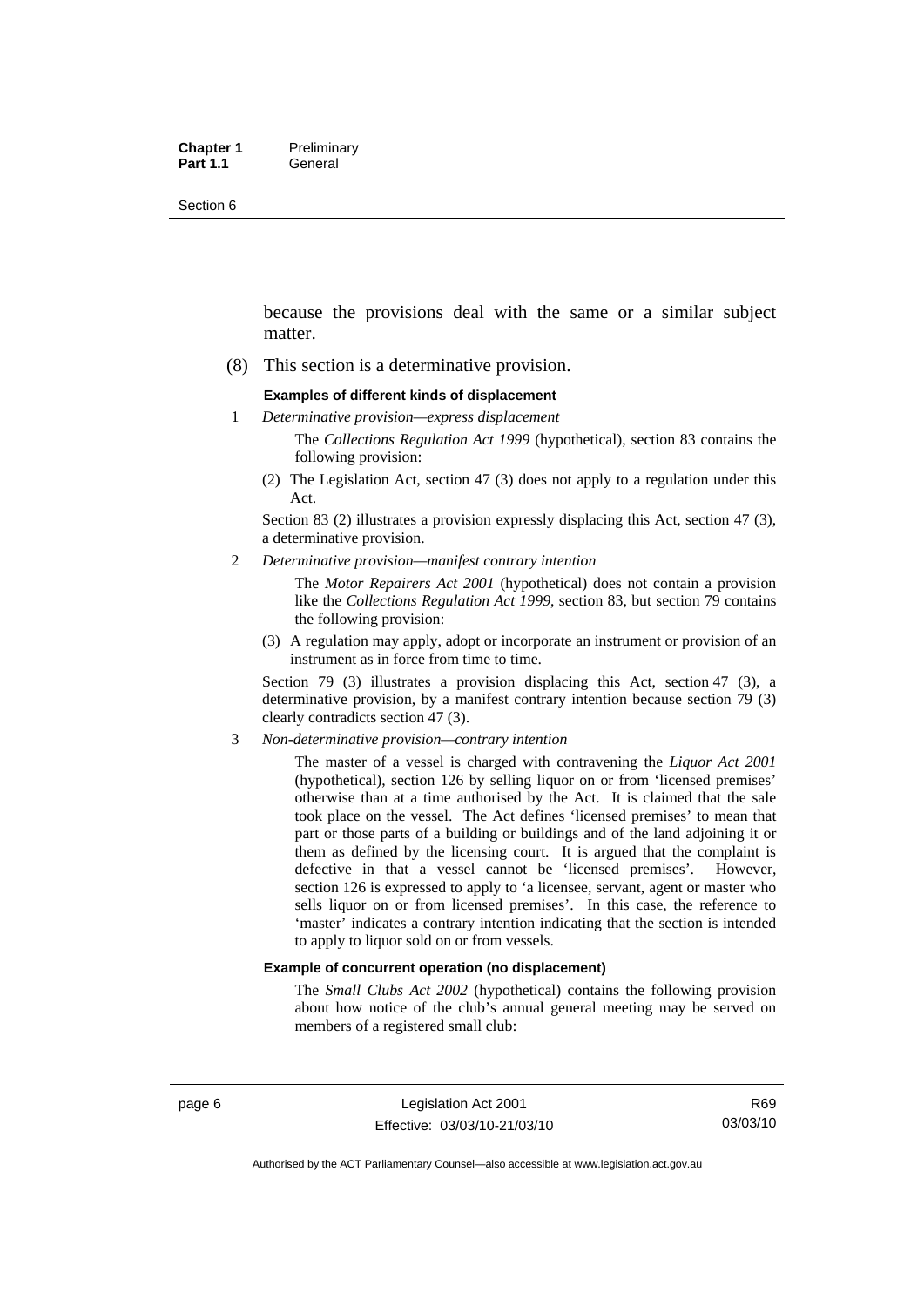#### **60 Serving notice of annual general meeting**

The executive committee of a registered small club may serve notice of the annual general meeting of the club on members by pinning the notice to a noticeboard in the club house.

This Act, section 247, a non-determinative provision, allows a document to be served on an individual under an Act in a number of ways (by giving the document to the individual, by sending it by prepaid post etc), but does not mention pinning the document to a noticeboard as a method of giving the notice.

Section 247 is not displaced by the *Small Clubs Act 2002*, section 60, because—

- section 60 does not expressly displace section 247 nor does it indicate a contrary intention (see s  $6(1)$  and  $(3)$ ) and, in particular, section  $60$ does not indicate an intention that the method of service it authorises is to be the only method of serving notice of annual general meetings on members of small clubs; and
- the application of section 247 is not displaced by any presumption or rule of interpretation (see s 6 (5)); and
- sections 60 and 247 can operate concurrently (see s  $6(6)$ ) by allowing complementary methods of service; and
- the fact that sections 60 and 247 deal with the same (or a similar) subject matter does not of itself displace section 247 (see s 6 (7) and also s 6 (5)).

It follows, therefore, that the executive committee is free to serve notice of the annual general meeting under section 60 or section 247.

*Note* An example is part of the Act, is not exhaustive and may extend, but does not limit, the meaning of the provision in which it appears (see s 126 and s 132).

page 7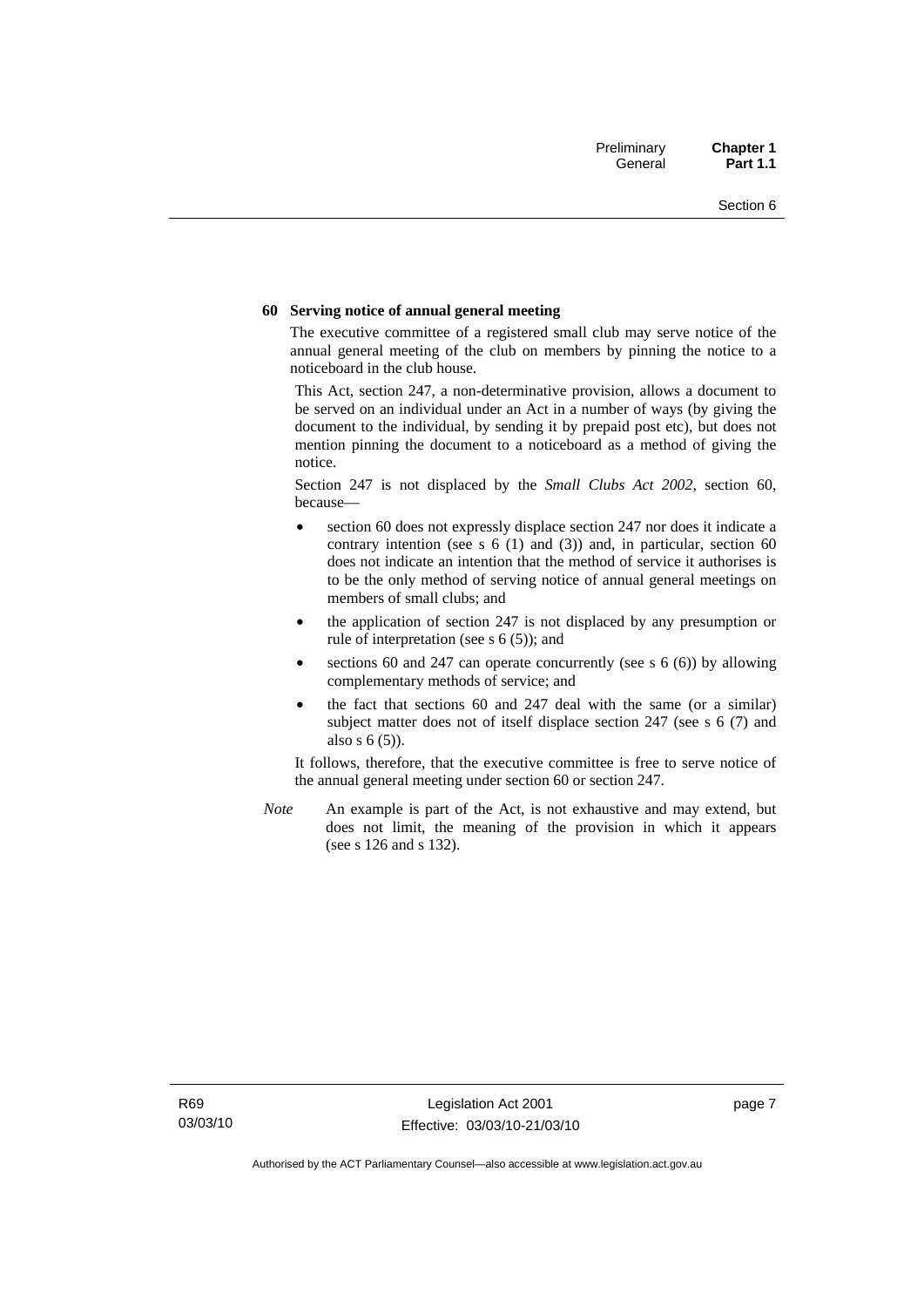<span id="page-23-0"></span>**Chapter 1** Preliminary<br>**Part 1.2** Basic conce **Basic concepts** 

Section 7

## **Part 1.2 Basic concepts**

### **7 Meaning of** *Act* **generally**

- (1) An *Act* is an Act of the Legislative Assembly.
- (2) An *Act of the Legislative Assembly* is a law (however described or named) made by the Legislative Assembly under the Self-Government Act.
- (3) A reference to an *Act* includes a reference to a provision of an Act.
	- *Note 1* Section 17 deals with former Commonwealth enactments, and former NSW and UK Acts, that have become ACT Acts.
	- *Note 2* Section 100 (1) deals with references to particular Acts.

### **8 Meaning of** *subordinate law*

- (1) A *subordinate law* is a regulation, rule or by-law (whether or not legislative in nature) made under—
	- (a) an Act; or
	- (b) another subordinate law; or
	- (c) power given by an Act or subordinate law and also power given otherwise by law.
- (2) A reference to a *subordinate law* includes a reference to a provision of a subordinate law.

### **9 Meaning of** *disallowable instrument*

### (1) A *disallowable instrument* is—

 (a) a statutory instrument (whether or not legislative in nature) that is declared to be a disallowable instrument by an Act, subordinate law or another disallowable instrument; or

Authorised by the ACT Parliamentary Counsel—also accessible at www.legislation.act.gov.au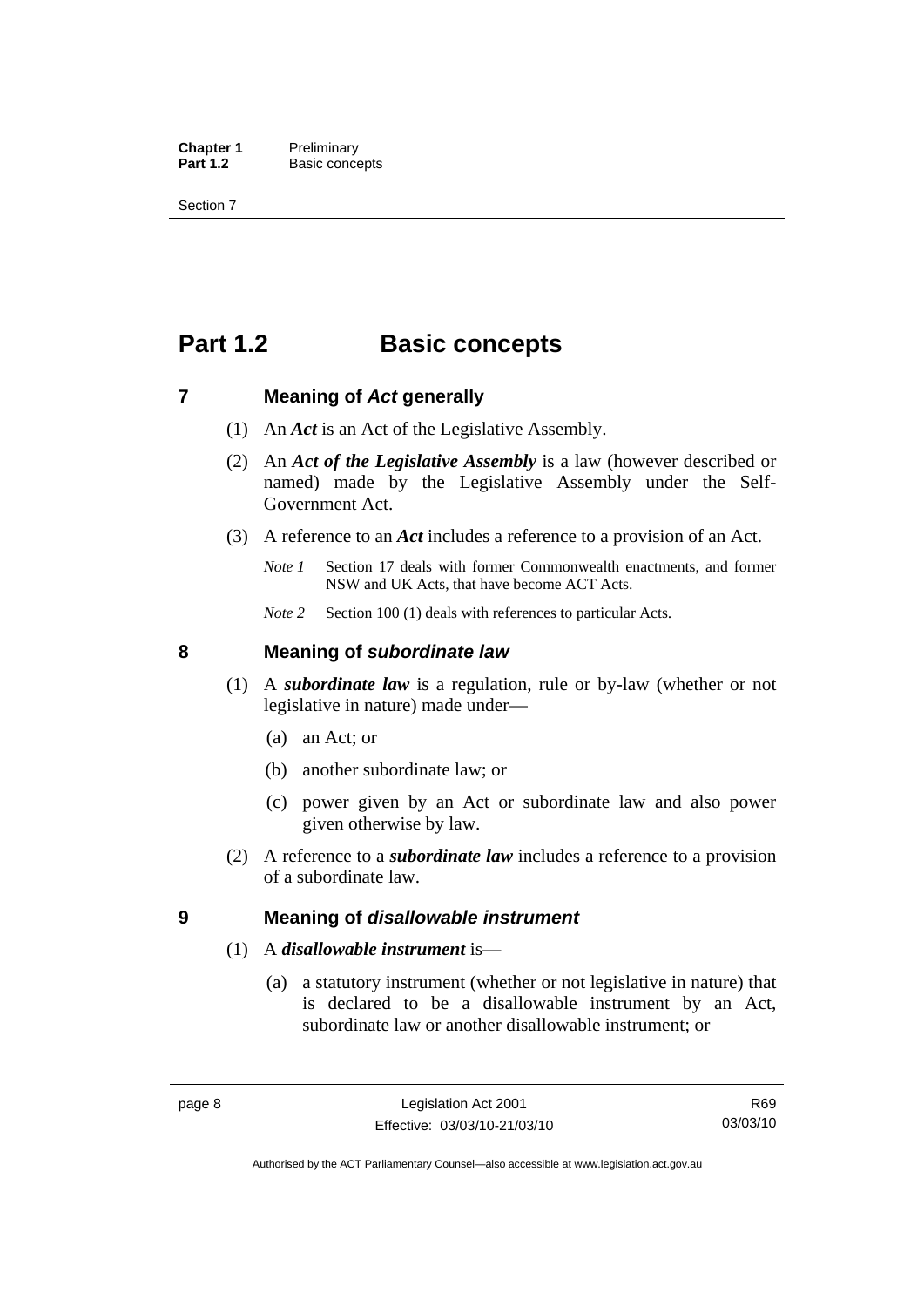<span id="page-24-0"></span> (b) a determination of fees or charges by a Minister under an Act or subordinate law.

*Note Statutory instrument* is defined in s 13.

 (2) A reference to a *disallowable instrument* includes a reference to a provision of a disallowable instrument.

## **10 Meaning of** *notifiable instrument*

- (1) A *notifiable instrument* is a statutory instrument (whether or not legislative in nature) that is declared to be a notifiable instrument by an Act, subordinate law, disallowable instrument or another notifiable instrument.
- (2) A reference to a *notifiable instrument* includes a reference to a provision of a notifiable instrument.

## **11 Meaning of** *commencement notice*

- (1) A *commencement notice* is a statutory instrument that fixes or otherwise determines the commencement of an Act, subordinate law, disallowable instrument or notifiable instrument.
- (2) A reference to a *commencement notice* includes a reference to a provision of a commencement notice.

## **12 Meaning of** *legislative instrument*

- (1) A legislative instrument is—
	- (a) a subordinate law; or
	- (b) a disallowable instrument; or
	- (c) a notifiable instrument; or
	- (d) a commencement notice.
- (2) A reference to a *legislative instrument* includes a reference to a provision of a legislative instrument.

page 9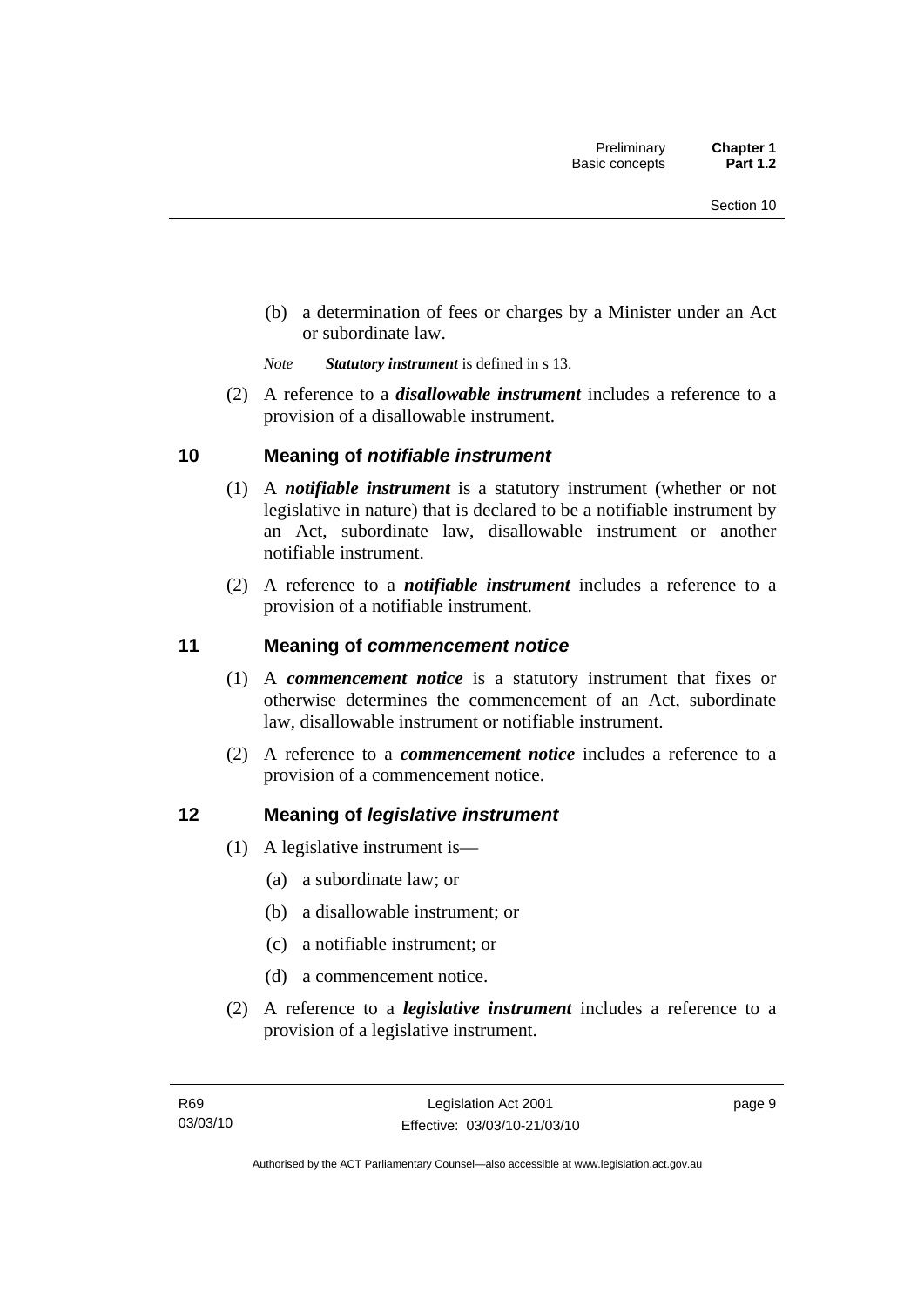<span id="page-25-0"></span>Section 13

## **13 Meaning of** *statutory instrument*

- (1) A *statutory instrument* is an instrument (whether or not legislative in nature) made under—
	- (a) an Act; or
	- (b) another statutory instrument; or
	- (c) power given by an Act or statutory instrument and also power given otherwise by law.
- (2) A *statutory instrument* includes a subordinate law, disallowable instrument, notifiable instrument and commencement notice.
- (3) A reference to a *statutory instrument* includes a reference to a provision of a statutory instrument.

## **14 Meaning of** *instrument*

(1) An *instrument* is any writing or other document.

*Note Writing* is defined in the dictionary, pt 1.

 (2) A reference to an *instrument* includes a reference to a provision of an instrument.

## **15 Meaning of** *authorised republication*

- (1) An *authorised republication* is a republication of a law authorised by the parliamentary counsel under this Act.
- (2) A reference to an *authorised republication* includes a reference to a provision of an authorised republication.
- (3) In this section:

*law*—see section 107 (Definitions for ch 11).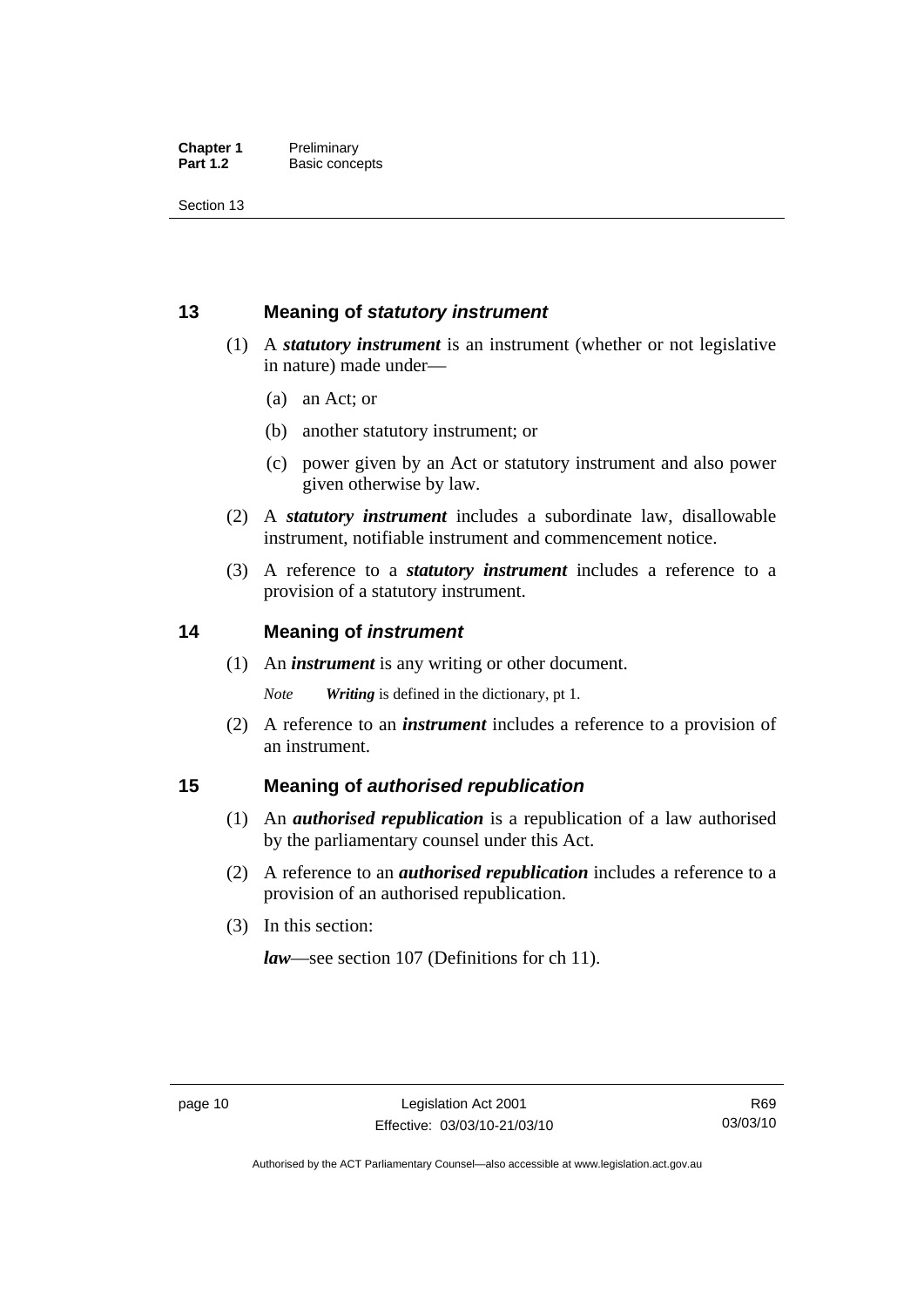## <span id="page-26-0"></span>**16 Meaning of** *provision*

A *provision* of an Act or instrument is any words or anything else that forms part of the Act or instrument.

#### **Examples of provisions consisting of groups of words**

sections, subsections, paragraphs, subparagraphs, sub-subparagraphs, examples

#### **Examples of provisions consisting of groups of other provisions**

chapters, parts, divisions, subdivisions, schedules

- *Note 1* An example is part of the Act, is not exhaustive and may extend, but does not limit, the meaning of the provision in which it appears (see s 126 and s 132).
- *Note 2* See s 126 and s 127 for material that is, or is not, part of an Act or statutory instrument.

page 11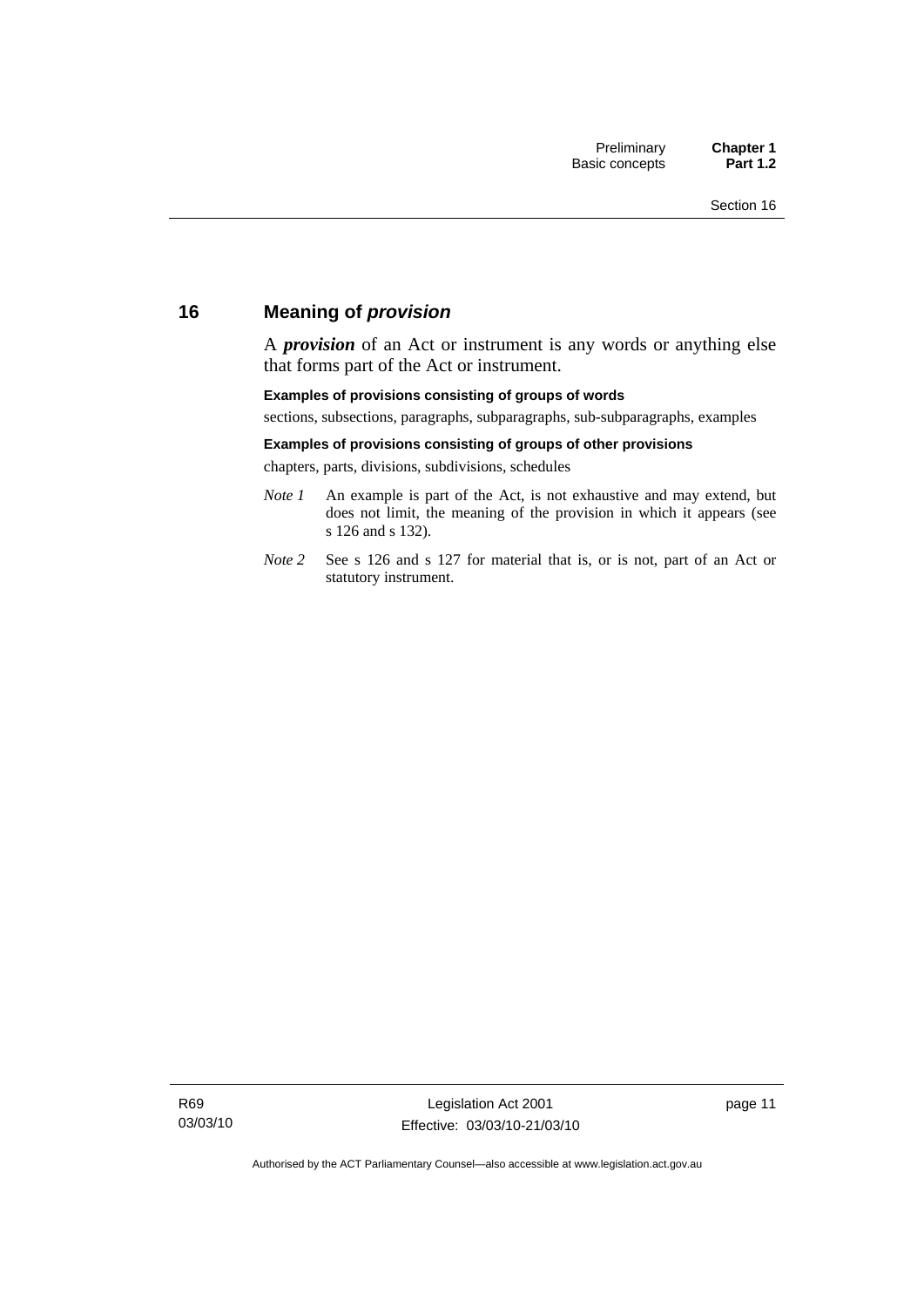**Chapter 1** Preliminary<br>**Part 1.3** Sources of Sources of law in the ACT

Section 16

## **Part 1.3 Sources of law in the ACT**

#### **Notes on sources of law**

- *Note 1* The laws in force in the ACT consist of the written law and various unwritten laws known as the principles and rules of common law and equity.
- *Note* 2 The written law of the Territory consists primarily of laws, known as Acts, made by the Legislative Assembly. It also includes regulations, rules of court and other legislative instruments made under specific powers given by Acts. (Written laws made under an Act are commonly called 'subordinate' or 'delegated' legislation.)
- *Note 3* Before self-government, ordinances made by the Governor-General under the *Seat of Government* (*Administration*) *Act 1910* (Cwlth) were the main form of legislation made for the ACT. Most of the ordinances in force at self-government have been converted into Acts (see the Self-Government Act, s 34). However, the Governor-General has power to make ordinances for the ACT on a limited number of topics (see *Seat of Government (Administration) Act 1910* (Cwlth), s 12).
- *Note 4* The written laws in force in the ACT also include the Commonwealth Constitution, Commonwealth Acts, and regulations and other legislative instruments made under Commonwealth Acts. As a general rule, Commonwealth Acts and legislative instruments apply in the ACT in the same way as they apply in other parts of Australia. Commonwealth Acts and instruments prevail over the Acts made by the Legislative Assembly to the extent to which they are inconsistent (see Self-Government Act, s 28).
- *Note 5* Certain Acts of New South Wales and the United Kingdom also formed part of the written laws in force in the ACT. Because of the *Interpretation Act 1967*, s 65, these are now taken to be laws made by the Legislative Assembly as if they had been enacted by the Assembly. (Section 65 has expired, but its previous operation was saved–see s 65 (3)). These Acts are listed in sch 1.

Authorised by the ACT Parliamentary Counsel—also accessible at www.legislation.act.gov.au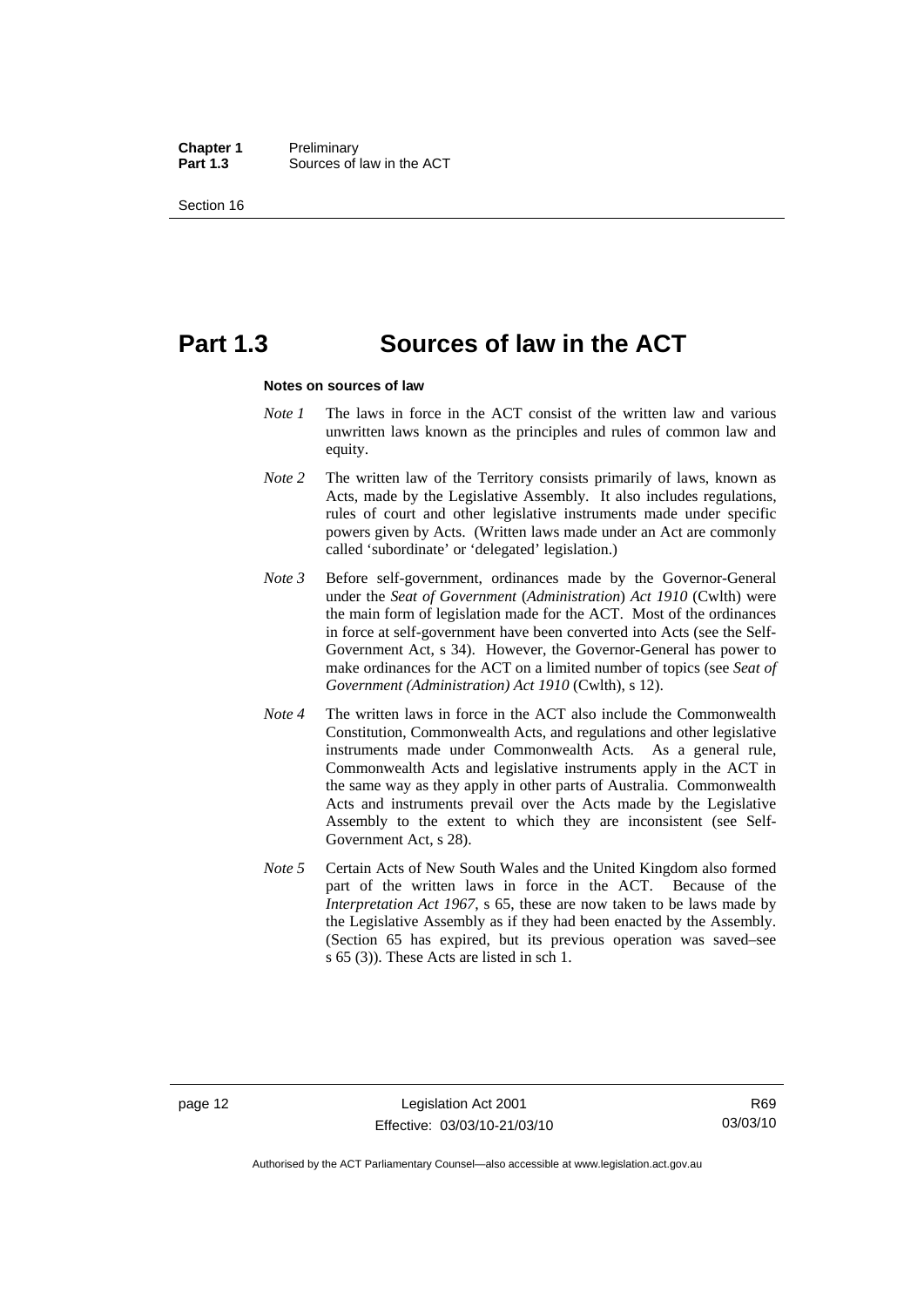## <span id="page-28-0"></span>**17 References to Acts include references to former Cwlth enactments etc**

- (1) A reference to an *Act* includes a reference to a former Commonwealth enactment.
- (2) Without limiting subsection (1), a reference to an *Act* includes a reference to a former NSW Act or former UK Act mentioned in schedule 1.
- (3) In this section:

*former Commonwealth enactment* means a Commonwealth Act or ordinance, a New South Wales Act or Imperial Act that is—

- (a) an enactment within the meaning of the Self-Government Act because of that Act, section 34; or
- (b) an enactment because of the *A.C.T*. *Self-Government (Consequential Provisions) Act 1988* (Cwlth), section 10 (3) or section 12 (2) or (3).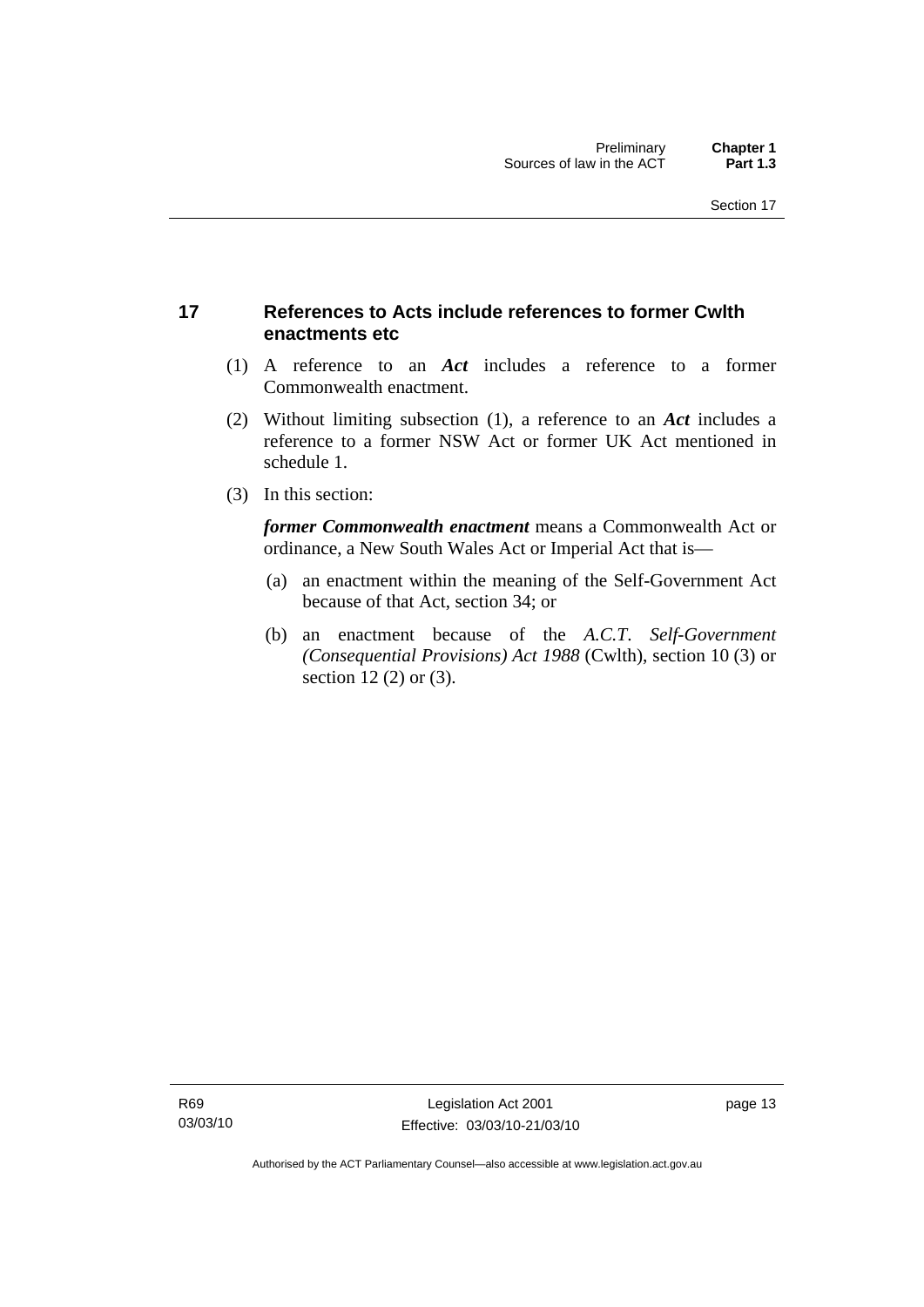<span id="page-29-0"></span>Section 18

## **Chapter 2 ACT legislation register and web site**

## **18 ACT legislation register**

- (1) The parliamentary counsel must establish and maintain a register of Acts and statutory instruments (the *ACT legislation register*).
- (2) The register must be kept electronically.

#### **Example of how register may be kept**

The register may be kept in the form of, or as part of, 1 or more computer databases, and may include data compiled electronically from the databases.

*Note* An example is part of the Act, is not exhaustive and may extend, but does not limit, the meaning of the provision in which it appears (see s 126 and s 132).

### **19 Contents of register**

- (1) The ACT legislation register must contain the following:
	- (a) authorised republications of laws currently in force;
	- (b) Acts as made;
	- (c) subordinate laws as made;
	- (d) disallowable instruments as made;
	- (e) notifiable instruments as made;
	- (f) commencement notices as made;
	- (g) resolutions passed, or taken to have been passed, by the Legislative Assembly to disallow a subordinate law or disallowable instrument;

Authorised by the ACT Parliamentary Counsel—also accessible at www.legislation.act.gov.au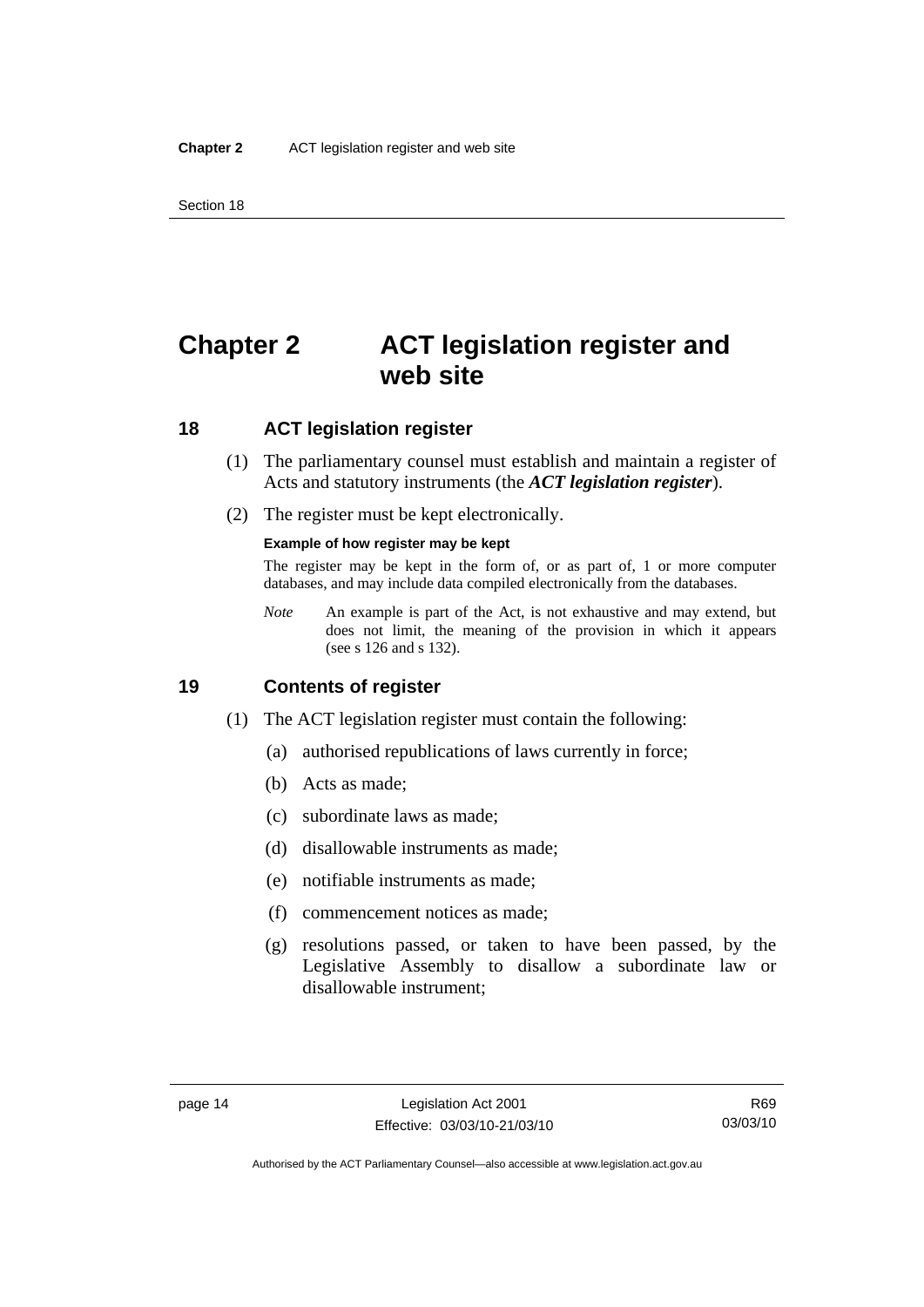- (h) resolutions passed, or taken to have been passed, by the Legislative Assembly to amend a subordinate law or disallowable instrument;
- (i) bills presented to the Legislative Assembly;
- (j) explanatory statements for bills, and amendments of bills, presented to the Legislative Assembly;
- (k) explanatory statements, and regulatory impact statements under chapter 5, for subordinate laws and disallowable instruments.
- (2) The ACT legislation register must also contain the following:
	- (a) notifications of the making of Acts;
	- (b) notifications of the making of subordinate laws;
	- (c) notifications of the making of disallowable instruments;
	- (d) notifications of the making of notifiable instruments;
	- (e) notifications of the making of commencement notices;
	- (f) notifications of the disallowance of subordinate laws or disallowable instruments under section 65 (Disallowance by resolution of Assembly);
	- (g) notifications of the amendment of subordinate laws or disallowable instruments under section 68 (Amendment by resolution of Assembly).
- (3) The parliamentary counsel may enter additional material in the register if the parliamentary counsel considers that it is likely to be useful to users of the register.
- (4) Without limiting subsection (3), the additional material may include the following:
	- (a) unauthorised republications of laws currently in force;
	- (b) past versions of unauthorised republications;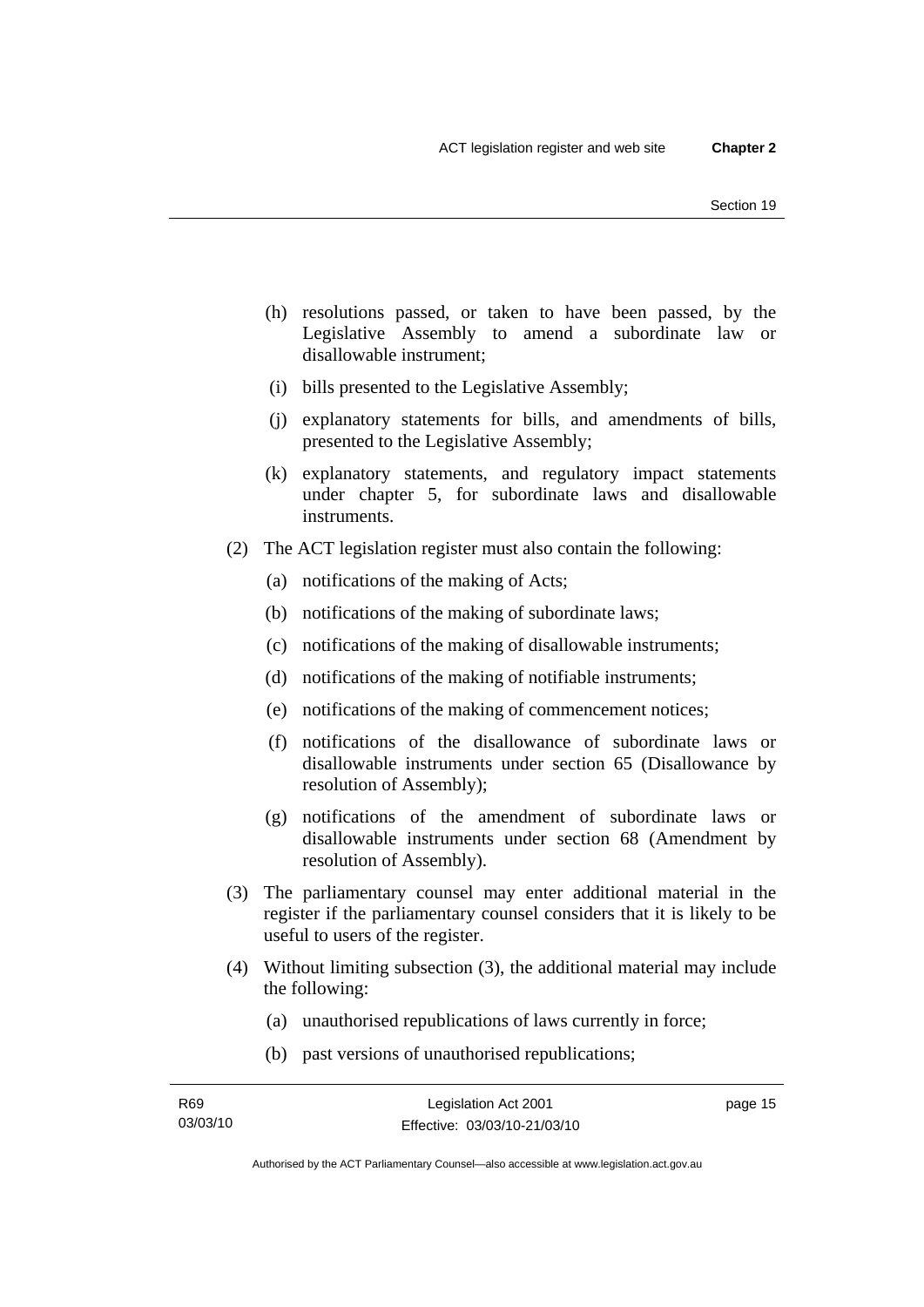- (c) past versions of authorised republications;
- (d) statutory instruments that are not legislative instruments;
- (e) repealed Acts and statutory instruments;
- (f) Commonwealth laws that apply in or in relation to the ACT;
- (g) material relevant to interpreting the rights set out in the *Human Rights Act 2004*, including documents mentioned in that Act, dictionary, definition of *international law*.
- *Note* The following sections of the Act deal with the entry of material in the register:
	- s 28 (Notification of Acts)
	- s 61 (Notification of legislative instruments)
	- s 65A (Notification of disallowance by resolution of Assembly)
	- s 69 (Notification of amendments made by resolution of Assembly)
	- s 108 (Republication in register).
- (5) The parliamentary counsel may enter additional material in the register in any way the parliamentary counsel considers is likely to be helpful to users of the register.

#### **Examples**

- 1 A uniform legislative scheme is entered into under heads of agreement signed on behalf of the Commonwealth, States and Territories. The Legislative Assembly later passes an Act to implement the scheme on behalf of the ACT and the Act is notified and entered in the register. The agreement is also entered in the register as a notifiable instrument with a notifiable instrument number even though the instrument is not taken to be a notifiable instrument under section 10 (Meaning of *notifiable instrument*). The page of the register for the Act contains the heading 'Legislative instruments' and the agreement is listed underneath. The page of the register for the agreement gives particulars for the agreement and mentions that it is not a notifiable instrument but is included in the register for information.
- 2 An instrument under the Self-Government Act notifying the appointment of Ministers is entered in the register as a notifiable instrument even though the instrument is not taken to be a notifiable instrument under section 10 (Meaning of *notifiable instrument*). The instrument is also numbered as a notifiable instrument. The page of the register for the notification mentions

R69 03/03/10

Authorised by the ACT Parliamentary Counsel—also accessible at www.legislation.act.gov.au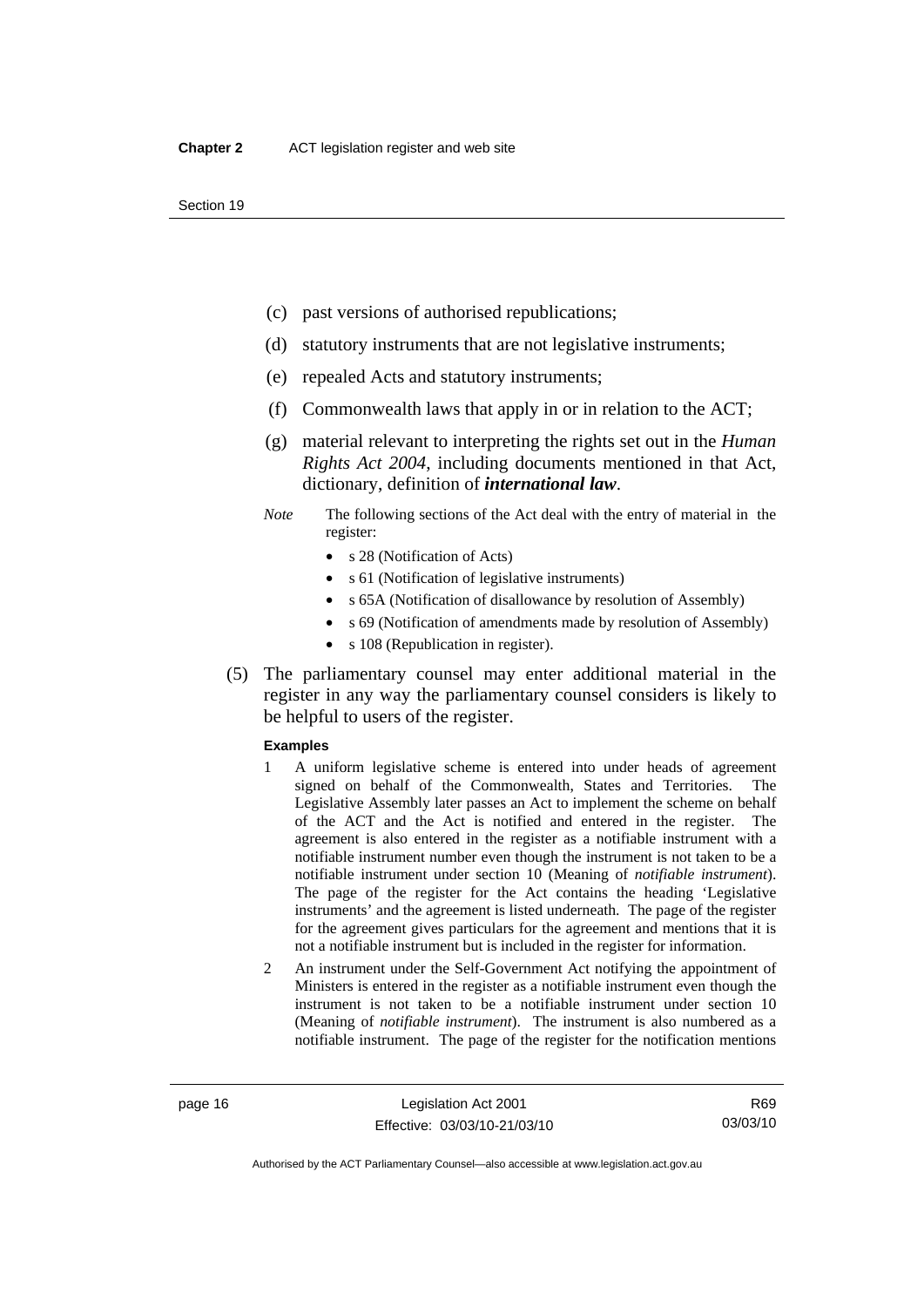that it is made under the Self-Government Act and is not a notifiable instrument but is included in the register for information.

- *Note* An example is part of the Act, is not exhaustive and may extend, but does not limit, the meaning of the provision in which it appears (see s 126 and s 132).
- (6) Without limiting subsection (3) or (5), a regulation may prescribe requirements to be satisfied for additional material to be entered in the register under this section, including, for example, requirements about—
	- (a) the form of the material; and
	- (b) the making of requests for its entry in the register.
- (7) A regulation may also make provision about the following in relation to instruments (other than legislative instruments) to be entered in the register under this section:
	- (a) the numbering of the instruments by the parliamentary counsel, whether in a series of numbers allocated under section 59 (Numbering) or otherwise;
	- (b) the identification of the instruments, including, for example, authorising the parliamentary counsel to—
		- (i) add a name to an unnamed instrument; or
		- (ii) amend an instrument's name; or
		- (iii) add notes to an instrument to assist in its identification; or
		- (iv) do anything else in relation to an instrument to assist users of the register to identify or refer to the instrument.
- (8) If the register contains an authorised republication of a law currently in force, and the law is amended, the parliamentary counsel must replace the republication with an authorised republication of the law as amended.

page 17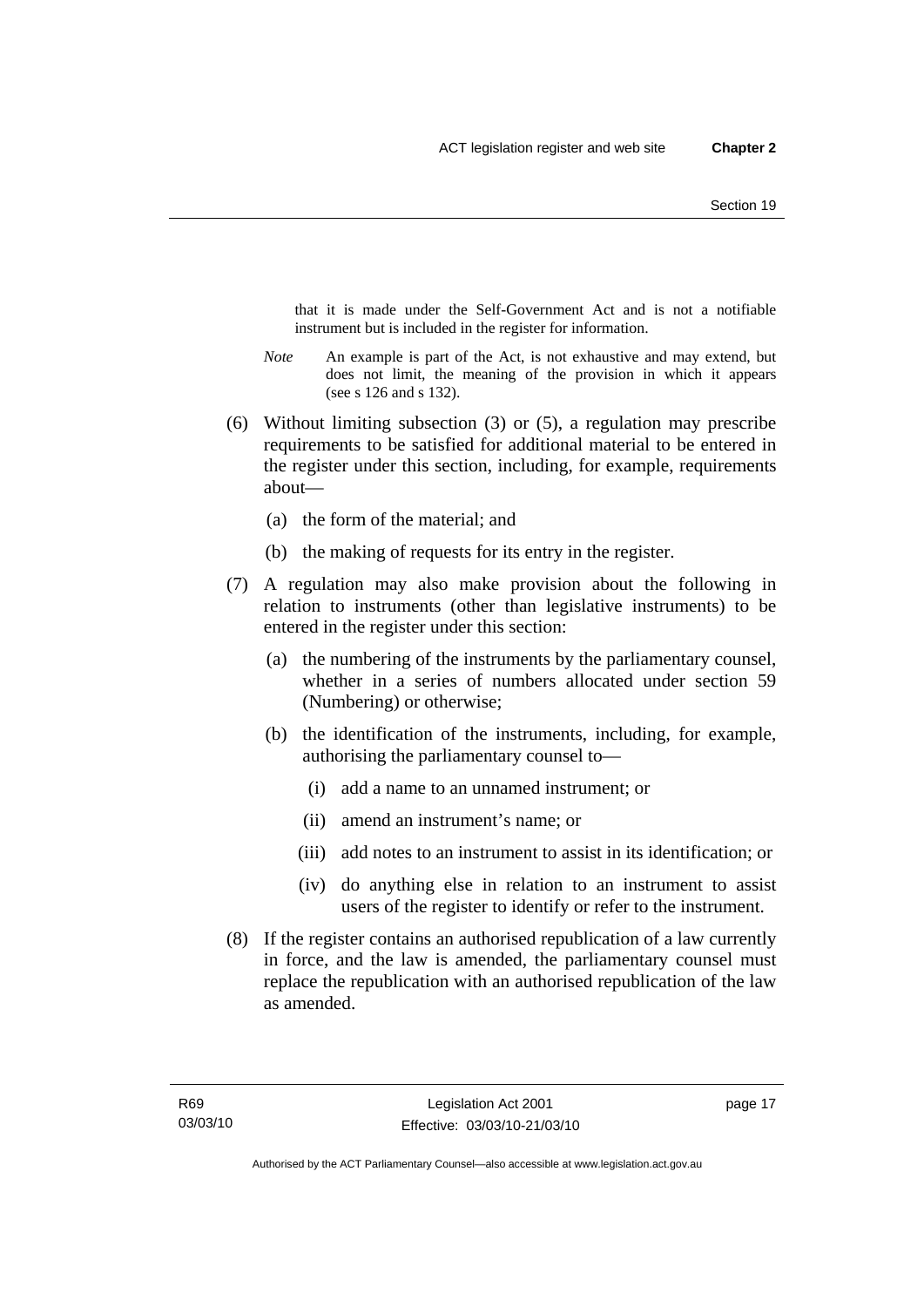- <span id="page-33-0"></span> (9) If the register contains an authorised republication of a law, and the law is repealed, expires or, for a subordinate law or disallowable instrument, is disallowed by the Legislative Assembly, the parliamentary counsel must ensure that the republication is no longer shown as a republication of law currently in force.
- (10) If the parliamentary counsel considers it likely to be useful to users of the register to enter information (in any form) in the register, the parliamentary counsel may enter the information at any time.

### **Example**

guides and indexes to the register

- (11) If an Act passed by the Legislative Assembly, or a legislative instrument made, before the commencement of this Act need not be notified under this Act, the parliamentary counsel may enter the text of the Act or instrument in the register.
- (12) The parliamentary counsel may correct any mistake, error or omission in the register subject to the requirements (if any) of the regulations.
- (13) In this section:

*amended* includes modified.

*law*—see section 107 (Definitions for ch 11).

*repealed* includes lapsed and expired.

## **20 Prompt registration**

The parliamentary counsel must ensure that anything the parliamentary counsel is required to do in relation to the register is done promptly.

## **21 Approved web site**

 (1) The parliamentary counsel must approve an internet site, and may approve additional internet sites, for this Act.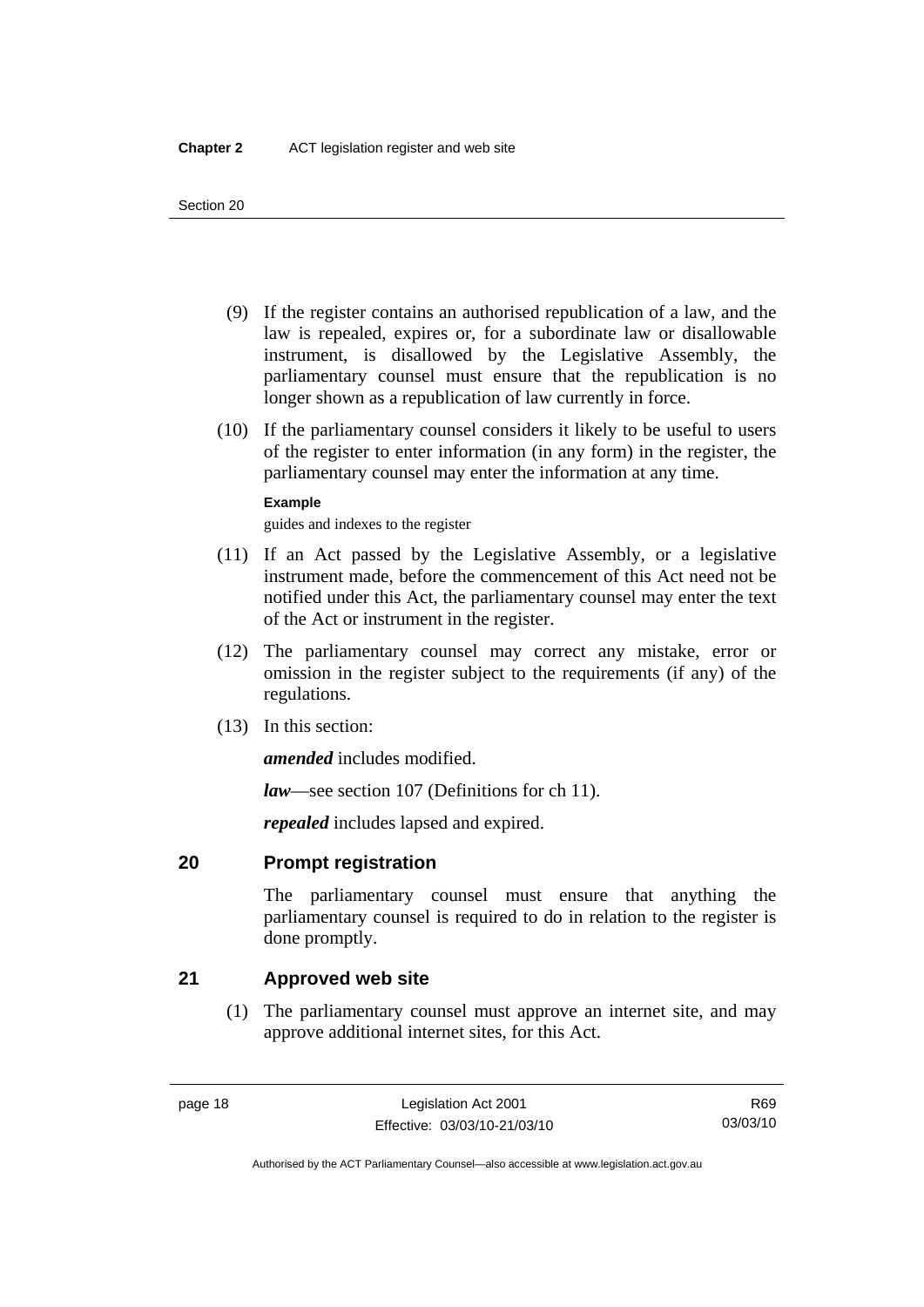<span id="page-34-0"></span> (2) The parliamentary counsel may enter into agreements or arrangements to ensure that users can authenticate an approved web site or the material accessible on an approved web site.

## **22 Access to registered material at approved web site**

- (1) The parliamentary counsel must ensure, as far as practicable, that a copy of the material mentioned in section 19 (1) and (2) (Contents of register) is accessible at all times on an approved web site.
- (2) Access is to be provided without charge by the Territory.

page 19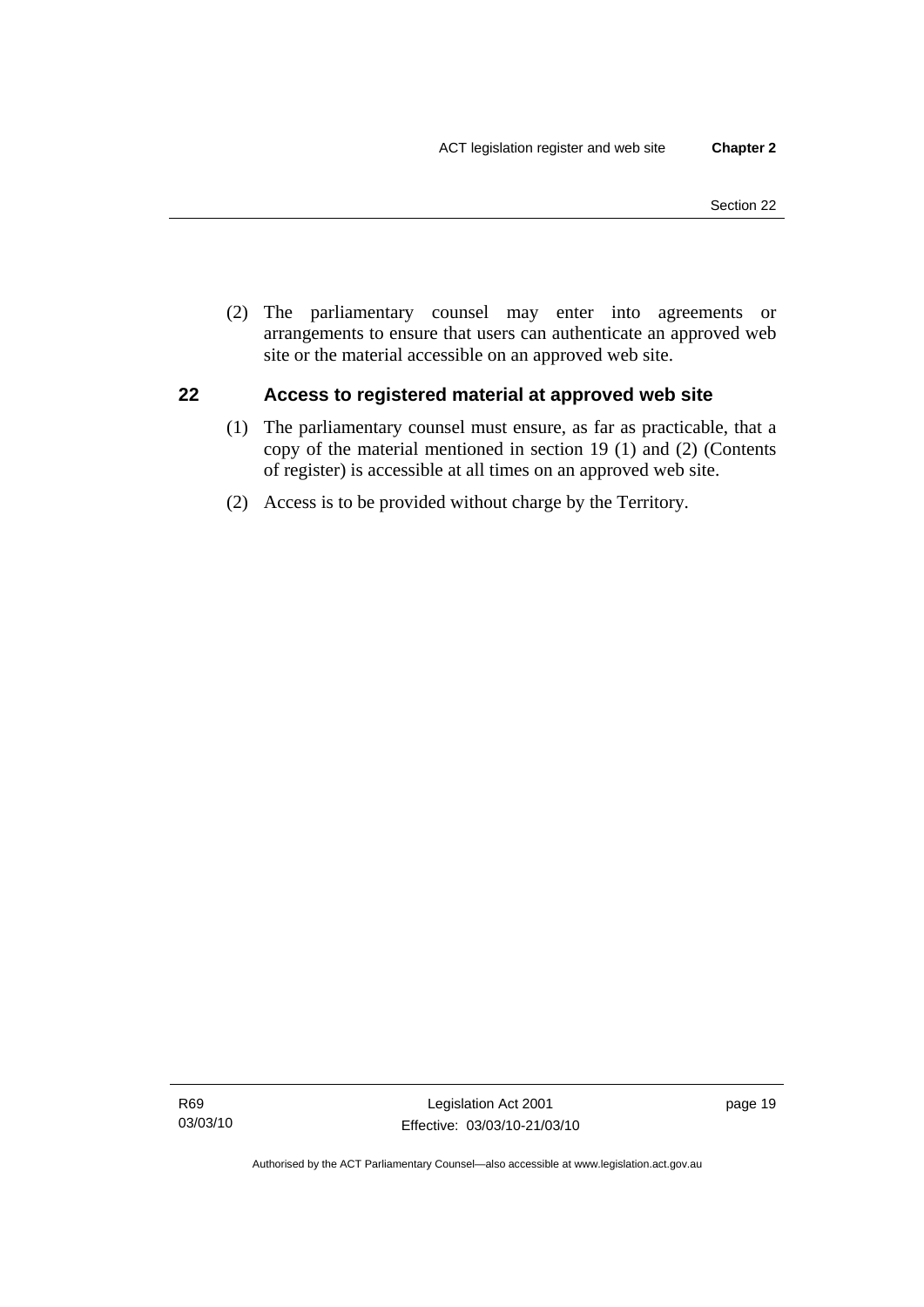## <span id="page-35-0"></span>**Chapter 3 Authorised versions and evidence of laws and legislative material**

## **22A Definitions for ch 3**

In this chapter:

*law* means an Act or statutory instrument, whether or not it has been amended, and includes, in relation to a republication—

- (a) a collection of 2 or more Acts or statutory instruments; or
- (b) all or part of an agreement or other instrument that has the force of law or is in, or attached to, an Act or statutory instrument.
- *Note* A reference to an Act or statutory instrument includes a reference to a provision of the Act or instrument (see s 7 and s 13).

*legislative material* means material (other than a law or provision of a law) relating to an Act or statutory instrument.

#### **Examples of** *legislative material*

- 1 Additional material entered in the register under section 19 (3) (Contents of register) that is not an Act or statutory instrument, for example, appointments of Ministers. Ministers are appointed by the Chief Minister under the Self-Government Act, section 41. An instrument notifying an appointment may be entered in the register even though the instrument is not a statutory instrument.
- 2 Material that may be considered under chapter 14 in working out the meaning of an Act or statutory instrument, for example, an explanatory statement for the bill that became the relevant Act that was presented to the Legislative Assembly before the Act was passed.
- *Note* An example is part of the Act, is not exhaustive and may extend, but does not limit, the meaning of the provision in which it appears (see s 126 and s 132).

page 20 Legislation Act 2001 Effective: 03/03/10-21/03/10

R69 03/03/10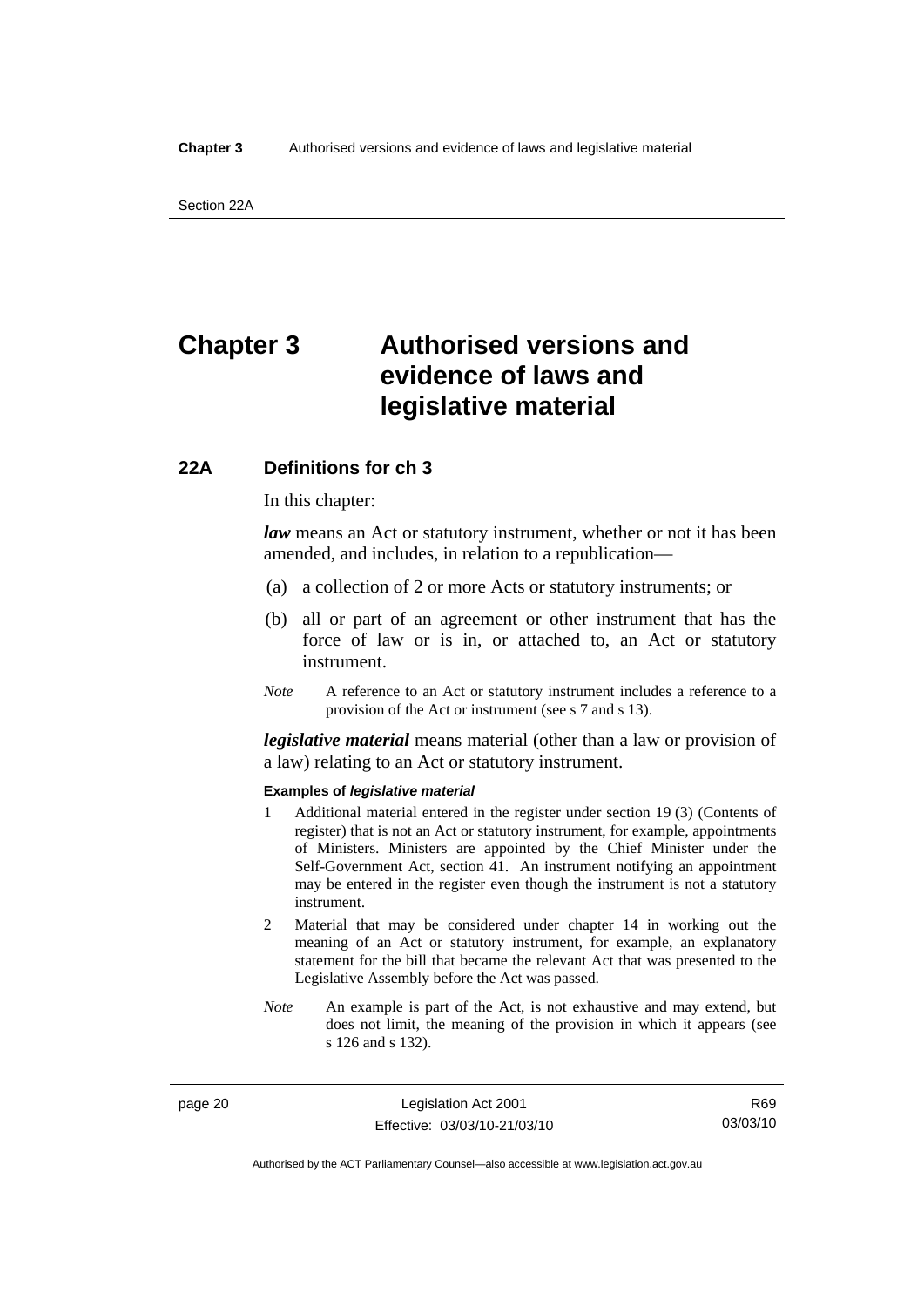*republication* includes part of a republication.

## **23 Authorisation of versions by parliamentary counsel**

The parliamentary counsel may authorise written or electronic versions of a law, republication or legislative material.

*Note Written* includes printed (see dict, pt 1, def *writing*).

## **24 Authorised electronic versions**

- (1) An electronic copy of a law, republication or legislative material is an authorised version if—
	- (a) it is accessed at, or downloaded from, an approved web site in a format authorised by the parliamentary counsel; or
	- (b) it is authorised by the parliamentary counsel and is in the format in which it is authorised by the parliamentary counsel.

## **Example of authorised electronic format**

a locked pdf file

- *Note* An example is part of the Act, is not exhaustive and may extend, but does not limit, the meaning of the provision in which it appears (see s 126 and s 132).
- (2) It is presumed, unless the contrary is proved—
	- (a) that an internet site purporting to be an approved web site is an approved web site; and
	- (b) that an electronic copy of a law, republication or legislative material accessed at, or downloaded from, an approved web site and purporting to be authorised by the parliamentary counsel (however expressed) is an authorised version of the law, republication or legislative material; and
	- (c) that any other electronic copy of a law, republication or legislative material purporting to be authorised by the parliamentary counsel (however expressed) is an authorised version of the law, republication or legislative material; and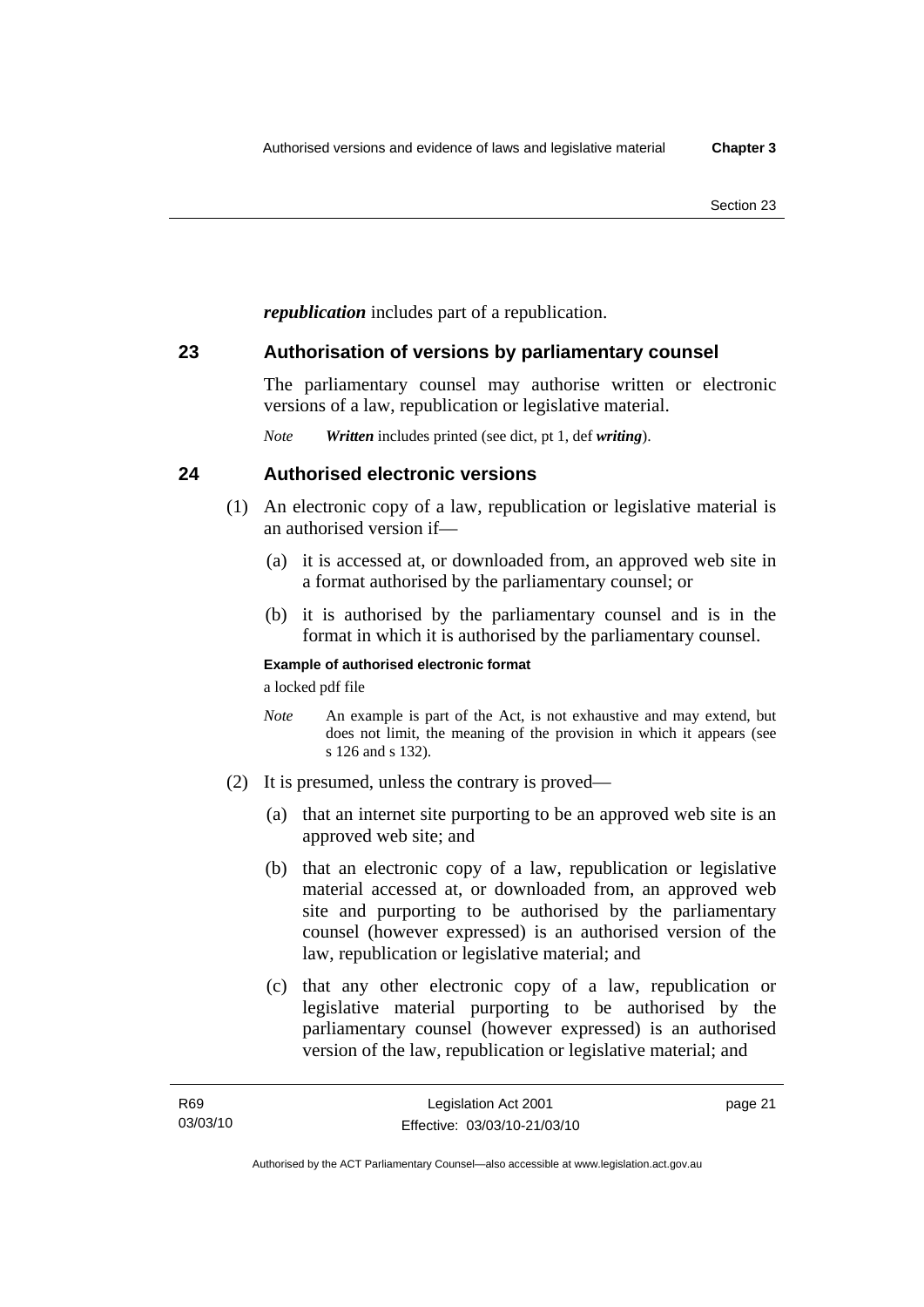- (d) that an authorised electronic version of an Act or statutory instrument correctly shows the Act or instrument; and
- (e) that an authorised electronic version of a republication of a law correctly shows the law as at the republication date; and
- (f) that an authorised electronic version of legislative material correctly shows the material.

#### **Examples of an electronic copy of a republication purporting to be authorised by the parliamentary counsel**

- 1 The republication has the words 'Authorised by the ACT Parliamentary Counsel' on the front cover and the words 'Authorised when accessed at www.legislation.act.gov.au or in authorised printed form' at the foot of each page of the republication.
- 2 The republication has the words 'Authorised by the ACT Parliamentary Counsel' on the front cover and the words 'Authorised by the ACT Parliamentary Counsel—also accessible at www.legislation.act.gov.au' at the foot of each page of the republication.
- *Note* A reference to an Act or statutory instrument includes a reference to a provision of the Act or instrument (see s 7 (3) and s 13 (3)). A reference to a republication includes a reference to part of a republication (see s 22A def *republication*).

## **25 Authorised written versions**

- (1) A written copy of a law, republication or legislative material is an authorised version if—
	- (a) it is a written copy produced directly from an authorised electronic version of the law, republication or legislative material; or

Authorised by the ACT Parliamentary Counsel—also accessible at www.legislation.act.gov.au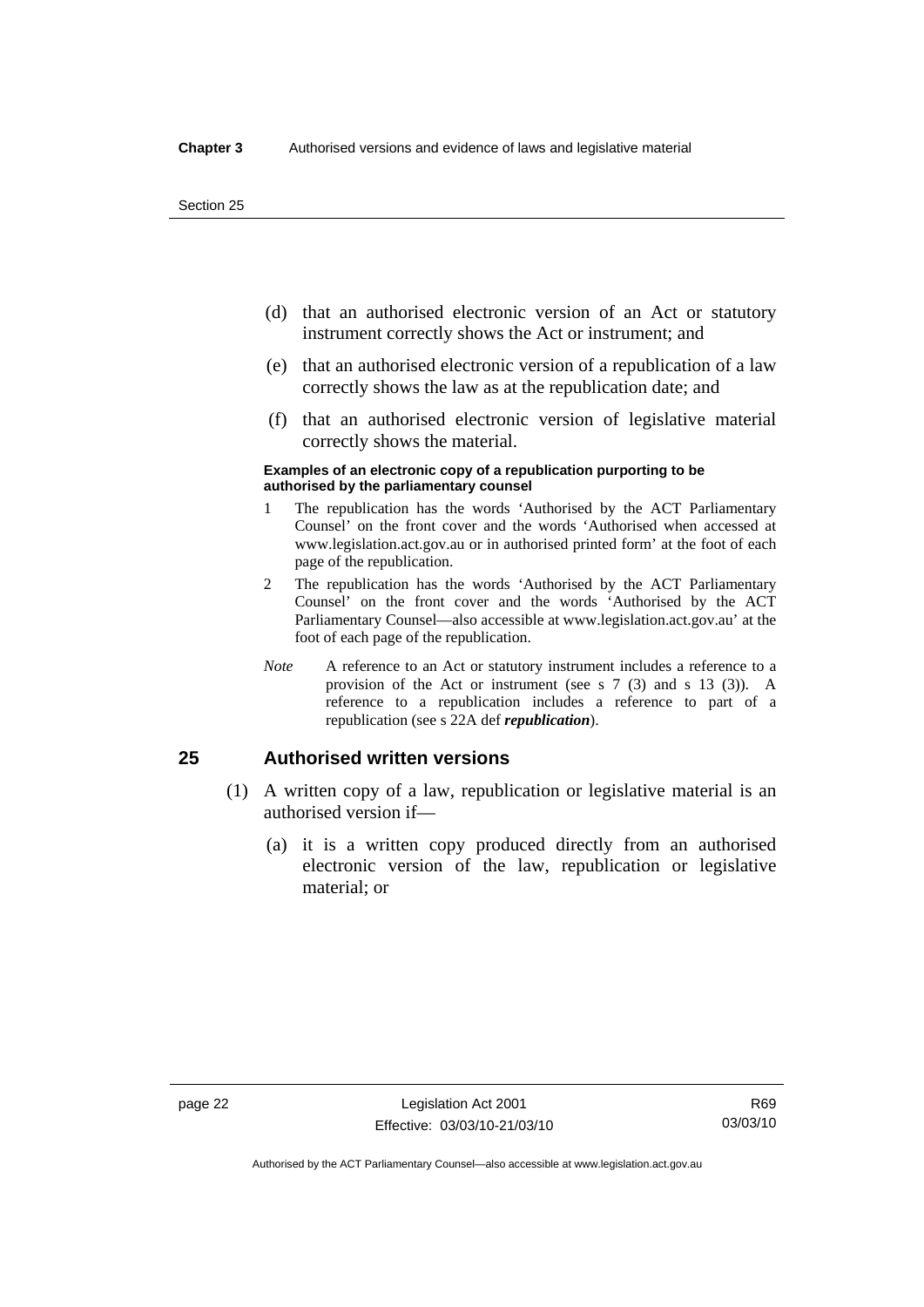(b) it is a written copy of another version of the law, republication or legislative material authorised by the parliamentary counsel.

#### **Example for par (a)**

An authorised electronic version of an Act is downloaded from an approved web site and printed. The printed copy is an authorised written version of the Act.

- *Note* An example is part of the Act, is not exhaustive and may extend, but does not limit, the meaning of the provision in which it appears (see s 126 and s 132).
- (2) It is presumed, unless the contrary is proved—
	- (a) that a written copy of a law, republication or legislative material purporting to be authorised by the parliamentary counsel (however expressed) is an authorised version of the law, republication or legislative material; and
	- (b) that an authorised written version of an Act or statutory instrument correctly shows the Act or instrument; and
	- (c) that an authorised written version of a republication of a law correctly shows the law as at the republication date; and
	- (d) that an authorised written version of legislative material correctly shows the material.

#### **Examples of a written copy of a republication purporting to be authorised by the parliamentary counsel**

- 1 The republication has the words 'Authorised by the ACT Parliamentary Counsel' on the front cover and the words 'Authorised by the parliamentary counsel and printed by authority of the ACT Government' at the foot of each page of the republication.
- 2 The republication has the words 'Authorised by the ACT Parliamentary Counsel and printed by authority of the ACT Government' on the front cover and the words 'Authorised by the ACT Parliamentary Counsel—also accessible at www.legislation.act.gov.au' at the foot of each page of the republication.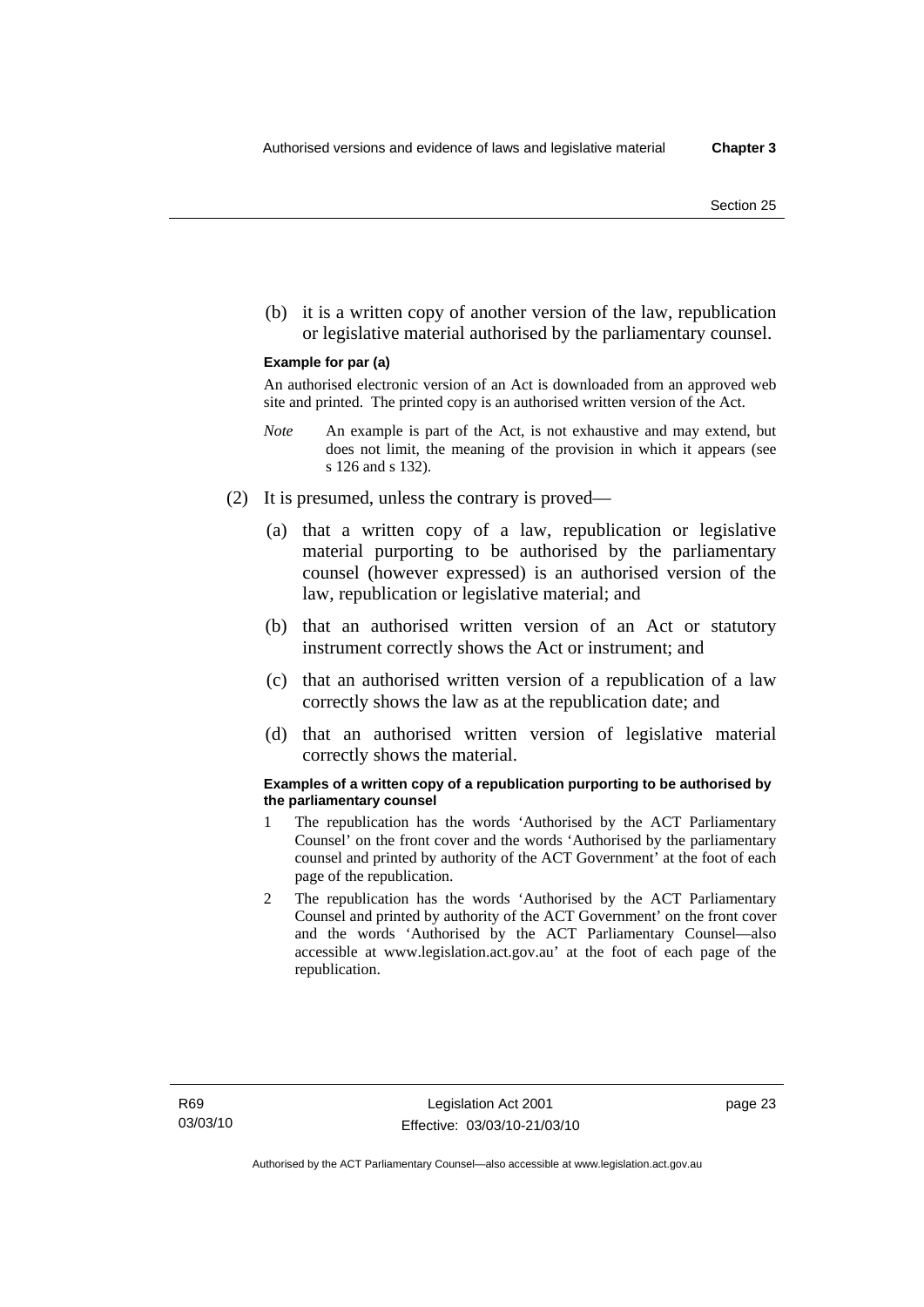- 3 The republication has the words 'Authorised by the ACT Parliamentary Counsel' on the front cover and the words 'Authorised by the ACT Parliamentary Counsel—also accessible at www.legislation.act.gov.au' at the foot of each page of the republication.
- *Note* A reference to an Act or statutory instrument includes a reference to a provision of the Act or instrument (see s 7 (3) and s 13 (3)). A reference to a republication includes a reference to part of a republication (see s 22A def *republication*).

## **26 Judicial notice of certain matters**

- (1) Proof is not required about—
	- (a) the passing of a proposed law by the Legislative Assembly or its notification in the register or the gazette; or
	- (b) the making, or notification or publication in the register or the gazette, of a subordinate law, disallowable instrument, notifiable instrument, commencement notice or any other statutory instrument; or
	- (c) the approval (however described) of a statutory instrument by the Executive, a Minister or any other entity; or
	- (d) the provisions of an Act, subordinate law, disallowable instrument, notifiable instrument, commencement notice or any other statutory instrument; or
	- (e) the commencement of an Act, subordinate law, disallowable instrument, notifiable instrument, or any other statutory instrument; or
	- (f) the presentation of a subordinate law, disallowable instrument or any other statutory instrument to the Legislative Assembly; or
	- (g) anything done or not done by or in the Legislative Assembly in relation to a subordinate law, disallowable instrument or any other statutory instrument; or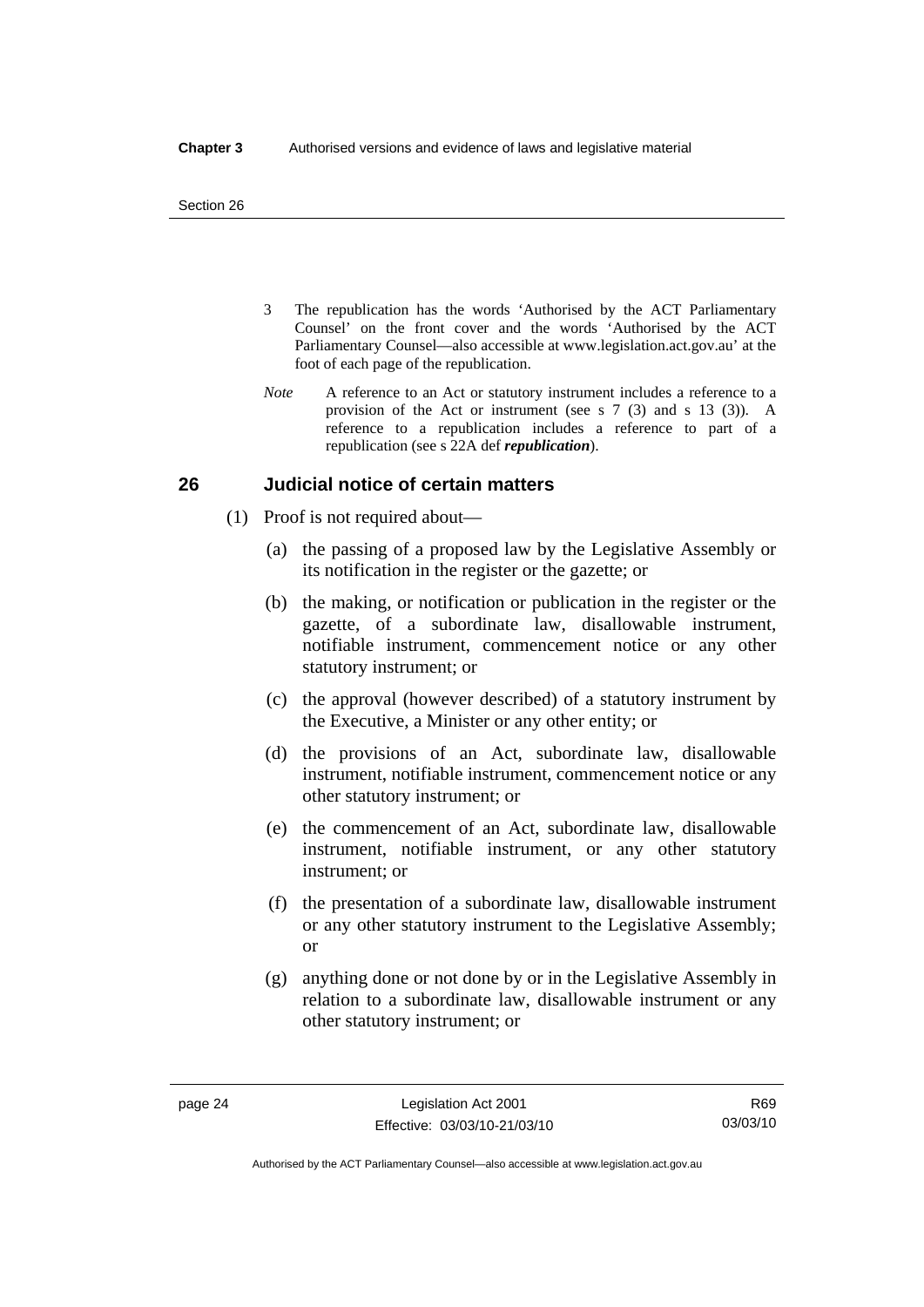- (h) amendments or other changes made under chapter 11 (Republication of Acts and statutory instruments); or
- (i) the authorisation of a republication under this Act, the provisions of an authorised republication or the republication date of an authorised republication.
- (2) A court or tribunal may inform itself of anything mentioned in subsection (1) in any way it considers appropriate.

#### **Examples of ways that may be appropriate**

- 1 using a version of an Act downloaded from an approved web site using the internet
- 2 using information obtained from an approved web site using the internet
- 3 using an authorised written version of a republication
- *Note* An example is part of the Act, is not exhaustive and may extend, but does not limit, the meaning of the provision in which it appears (see s 126 and s 132).
- (3) However, the court or tribunal must consider whether the source it intends to use appears to be a reliable source of information.
- (4) For subsection (3), an authorised version of a law, republication or legislative material is a reliable source of information.
- (5) This section does not limit any other law providing how a court or tribunal may be informed about a matter mentioned in subsection  $(1)$ .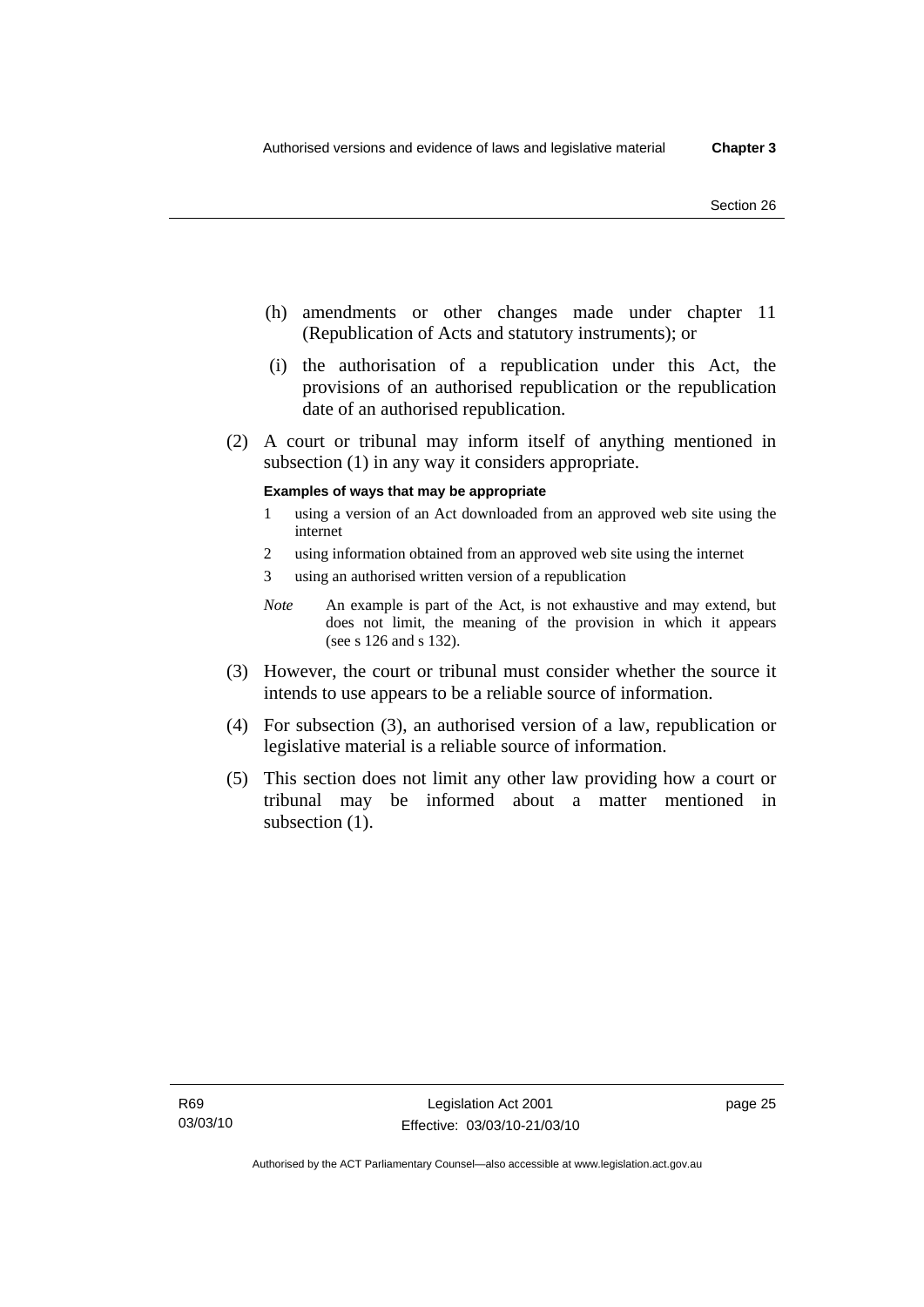## **Chapter 4 Numbering and notification of Acts**

## **27 Numbering of Acts**

The Acts passed in each year are to be numbered as nearly as practicable in the order in which they are passed.

## **28 Notification of Acts**

- (1) If a proposed law is passed by the Legislative Assembly, the Speaker must ask the parliamentary counsel to notify the making of the law.
- (2) If the Speaker asks the parliamentary counsel to notify the making of the proposed law, the parliamentary counsel must—
	- (a) notify the making of the law in the register; or
	- (b) if it is not practicable to notify the making of the proposed law in the register—notify the making of the law in the gazette.
- (3) If the Speaker asks the parliamentary counsel to notify the making of the proposed law on a particular day, the parliamentary counsel must notify the making of the law on that day unless it is impracticable to do so.
- (4) The making of the proposed law is notified in the register by entering in the register—
	- (a) a statement that the law has been passed by the Legislative Assembly; and
	- (b) the text of the law.
- (5) The making of the proposed law is notified in the gazette by—
	- (a) publishing the text of the law in the gazette; or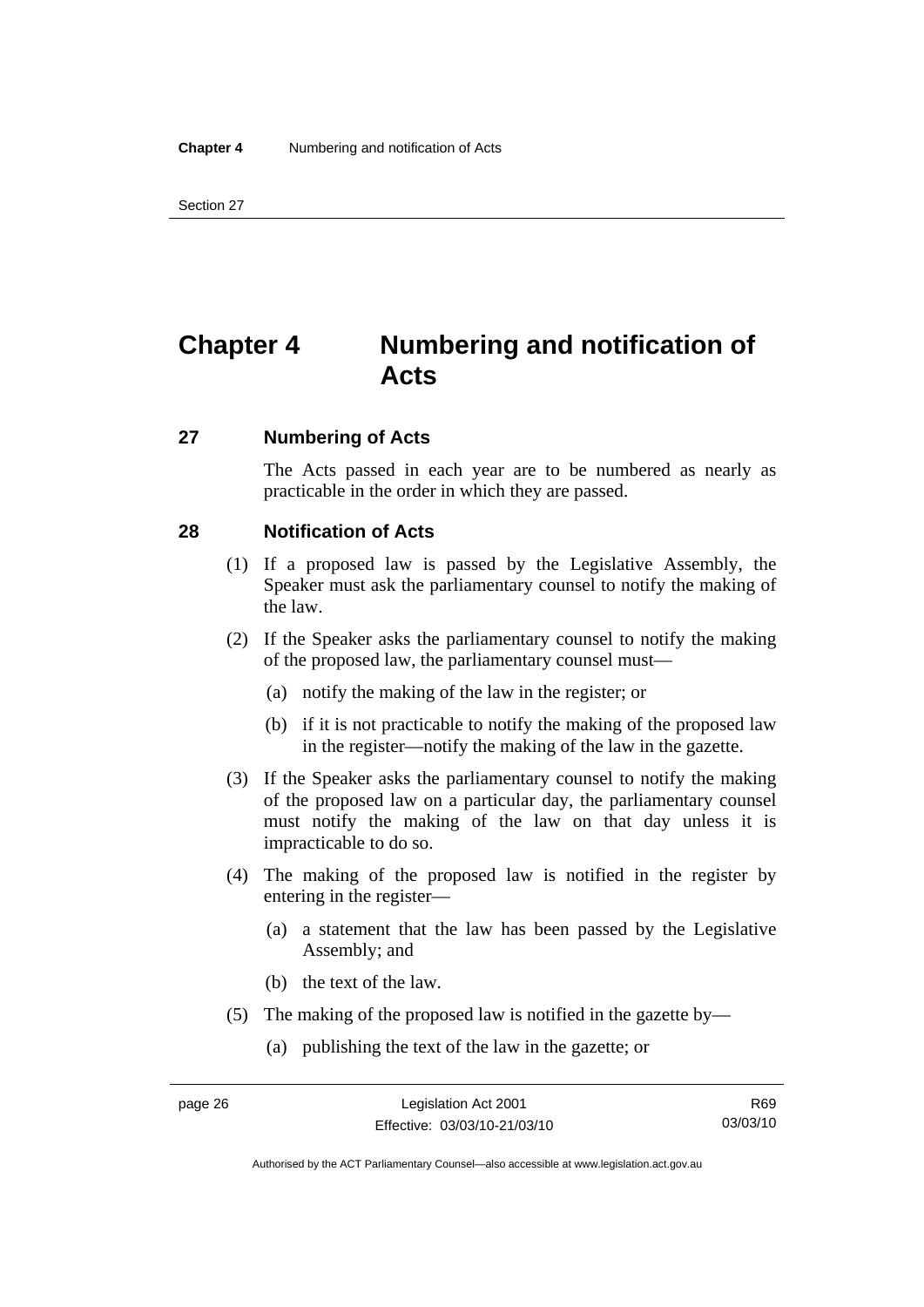- (b) publishing in the gazette a statement—
	- (i) that the law has been passed by the Legislative Assembly; and
	- (ii) of the place or places where copies of the law can be obtained (whether by purchase or otherwise).
- (6) If the making of the proposed law is notified in the gazette, the parliamentary counsel must enter in the register—
	- (a) a statement that the law has been passed by the Legislative Assembly; and
	- (b) a statement that the law was notified in the gazette on a stated date; and
	- (c) the text of the law.
- (7) If the making of the proposed law is notified in the gazette by publishing the statement mentioned in subsection (5) (b), copies of the law must be available on the day of publication (the *gazette date*), or as soon as practicable after the gazette date, at the place, or each of the places, stated in the gazette.
- (8) If on the gazette date no copies of the law are available at the place, or any of the places, stated in the gazette, the parliamentary counsel must give the Minister a statement—
	- (a) that copies of the law were not available; and
	- (b) explaining why they were not available.
- (9) The Minister must present the statement to the Legislative Assembly not later than 6 sitting days after the gazette date.
- (10) This section is a determinative provision.
	- *Note* See s 5 for the meaning of determinative provisions, and s 6 for their displacement.

page 27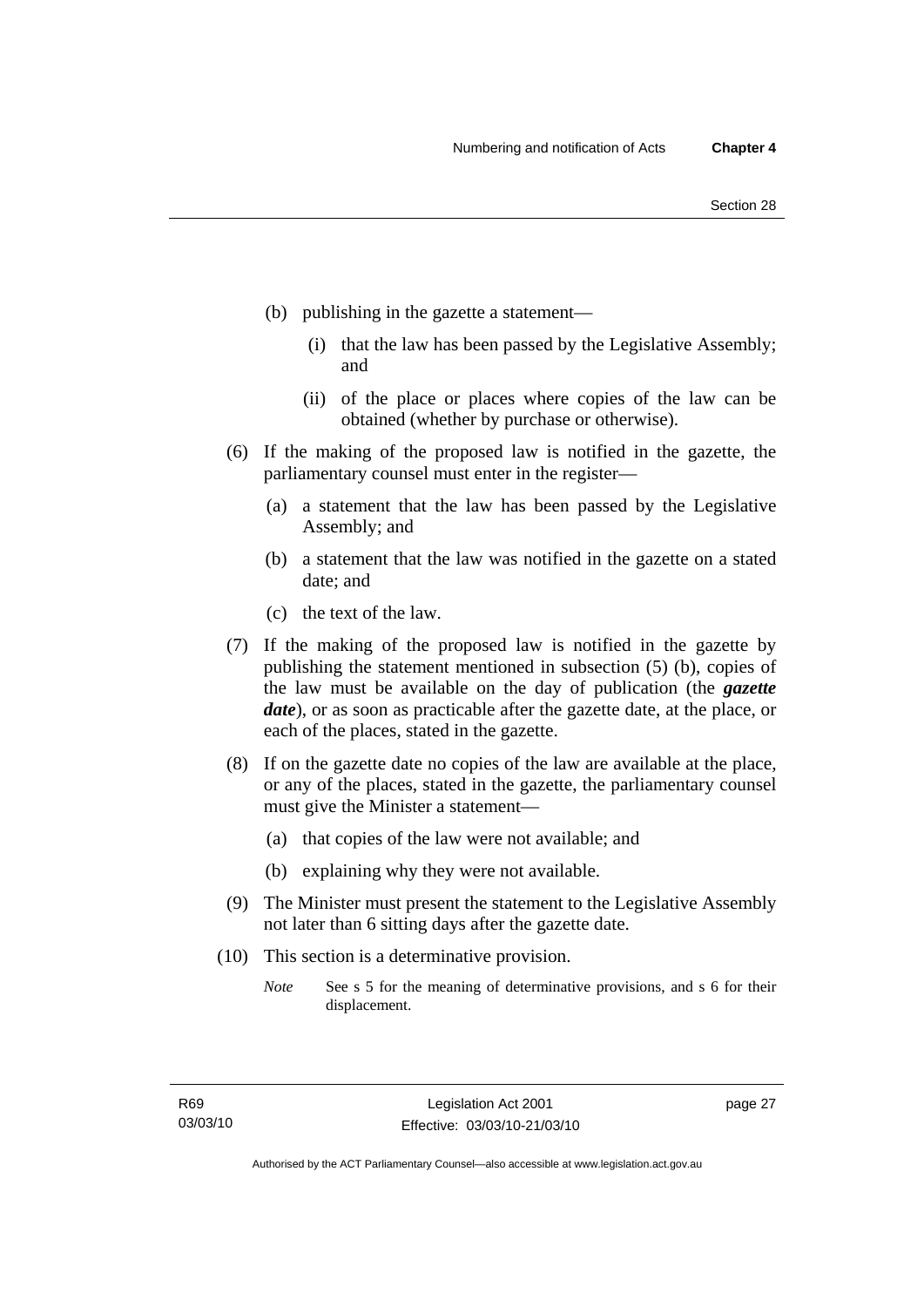## **29 References to** *enactment* **or** *passing* **of Acts**

In an Act or statutory instrument, a reference to the *enactment* or *passing* of an Act is a reference to the making of the Act having been notified in the register or the gazette.

## **30 References to** *notification* **of Acts**

In an Act or statutory instrument, a reference to the *notification* of an Act is a reference to the making of the Act having been notified in the register or the gazette.

page 28 Legislation Act 2001 Effective: 03/03/10-21/03/10

R69 03/03/10

Authorised by the ACT Parliamentary Counsel—also accessible at www.legislation.act.gov.au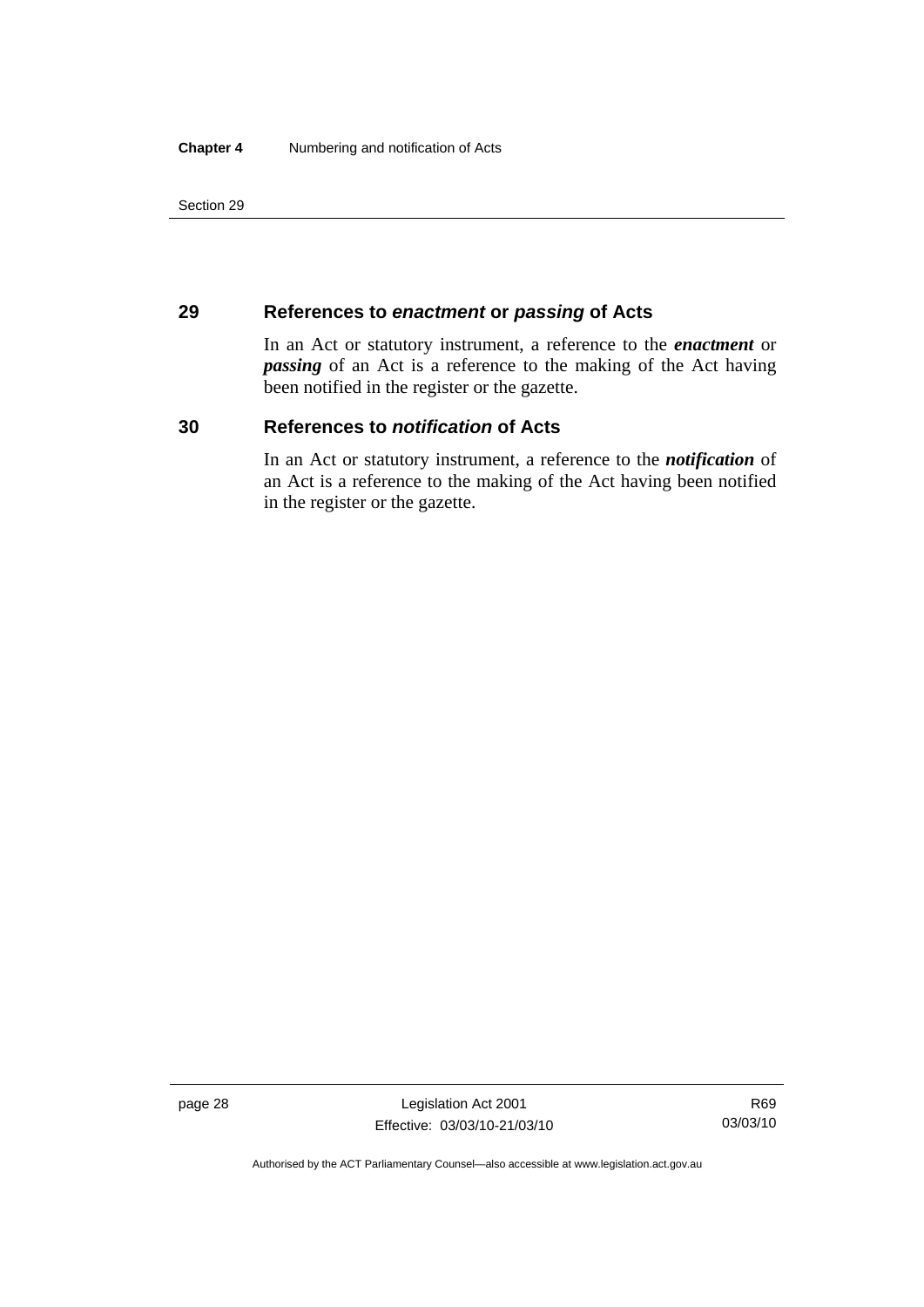# **Chapter 5 Regulatory impact statements for subordinate laws and disallowable instruments**

## **Part 5.1** Preliminary

## **31 Definitions for ch 5**

In this chapter:

*authorising law*, in relation to a proposed subordinate law or disallowable instrument (the *proposed law*), means the Act or statutory instrument (and, if appropriate, the provision of the Act or statutory instrument) under which the proposed law will be made.

## *benefits* includes—

- (a) advantages; and
- (b) direct and indirect economic, environmental and social benefits.

*costs* includes—

- (a) burdens and disadvantages; and
- (b) direct and indirect economic, environmental and social costs.

*scrutiny committee principles* means the terms of reference of the Legislative Assembly's Standing Committee on Legal Affairs that apply to subordinate laws and disallowable instruments.

## **32 Other publication or consultation requirements not affected**

 (1) Part 5.2 (Requirements for regulatory impact statements) does not affect any requirements in any other territory law for publication or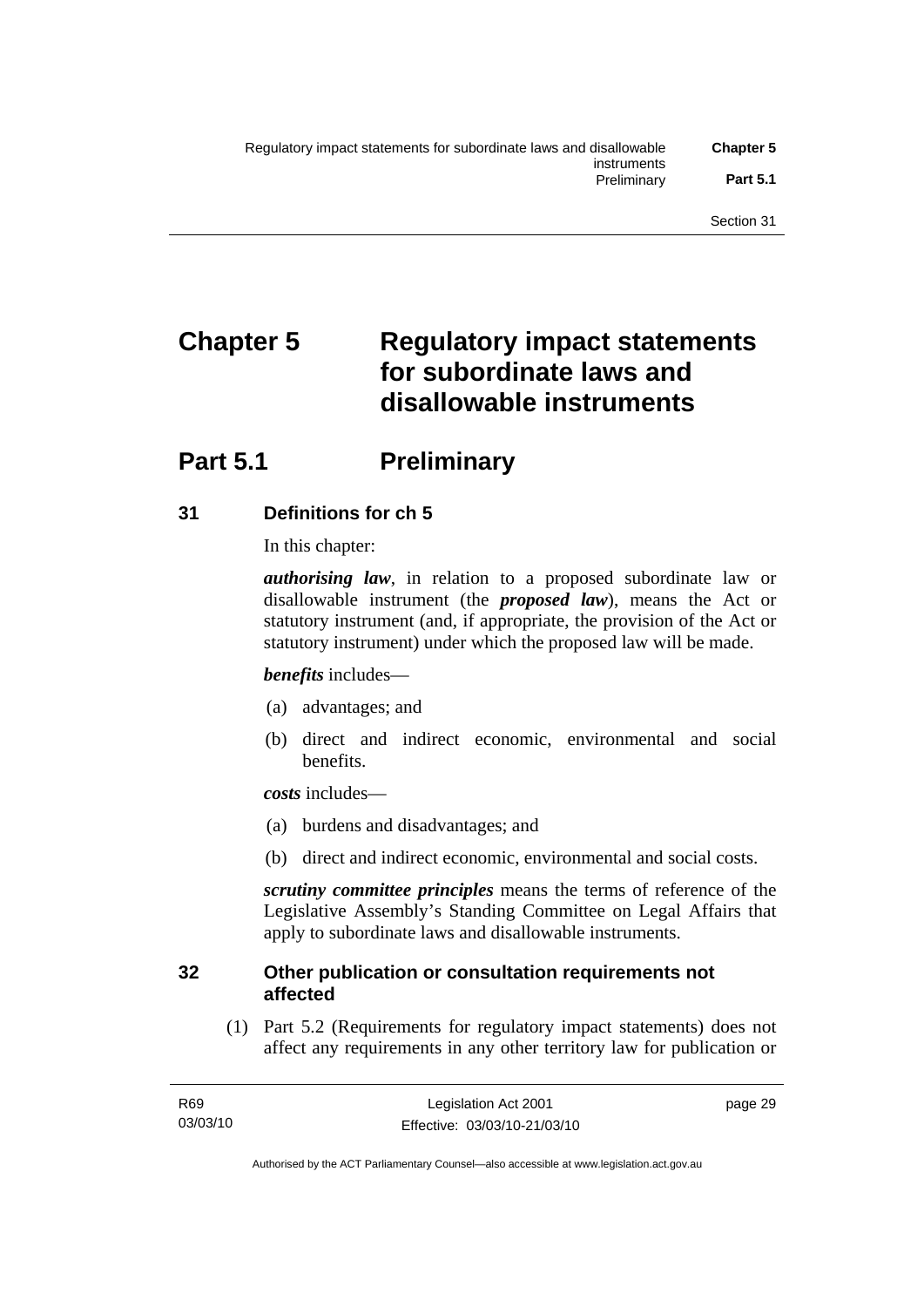| <b>Chapter 5</b> | Regulatory impact statements for subordinate laws and disallowable |
|------------------|--------------------------------------------------------------------|
|                  | instruments                                                        |
| <b>Part 5.1</b>  | Preliminary                                                        |

consultation about a proposal to make a subordinate law or disallowable instrument.

 (2) Part 5.2 does not apply to the subordinate law or disallowable instrument if the requirements are of a comparable level to publication and consultation under the part.

## **33 Guidelines about costs of proposed subordinate laws and disallowable instruments**

- (1) The Minister may issue guidelines to be applied in deciding whether a proposed subordinate law or disallowable instrument is, or is not, likely to impose appreciable costs on the community or a part of the community.
- (2) A guideline is a disallowable instrument.
	- *Note* A disallowable instrument must be notified, and presented to the Legislative Assembly, under this Act.

page 30 Legislation Act 2001 Effective: 03/03/10-21/03/10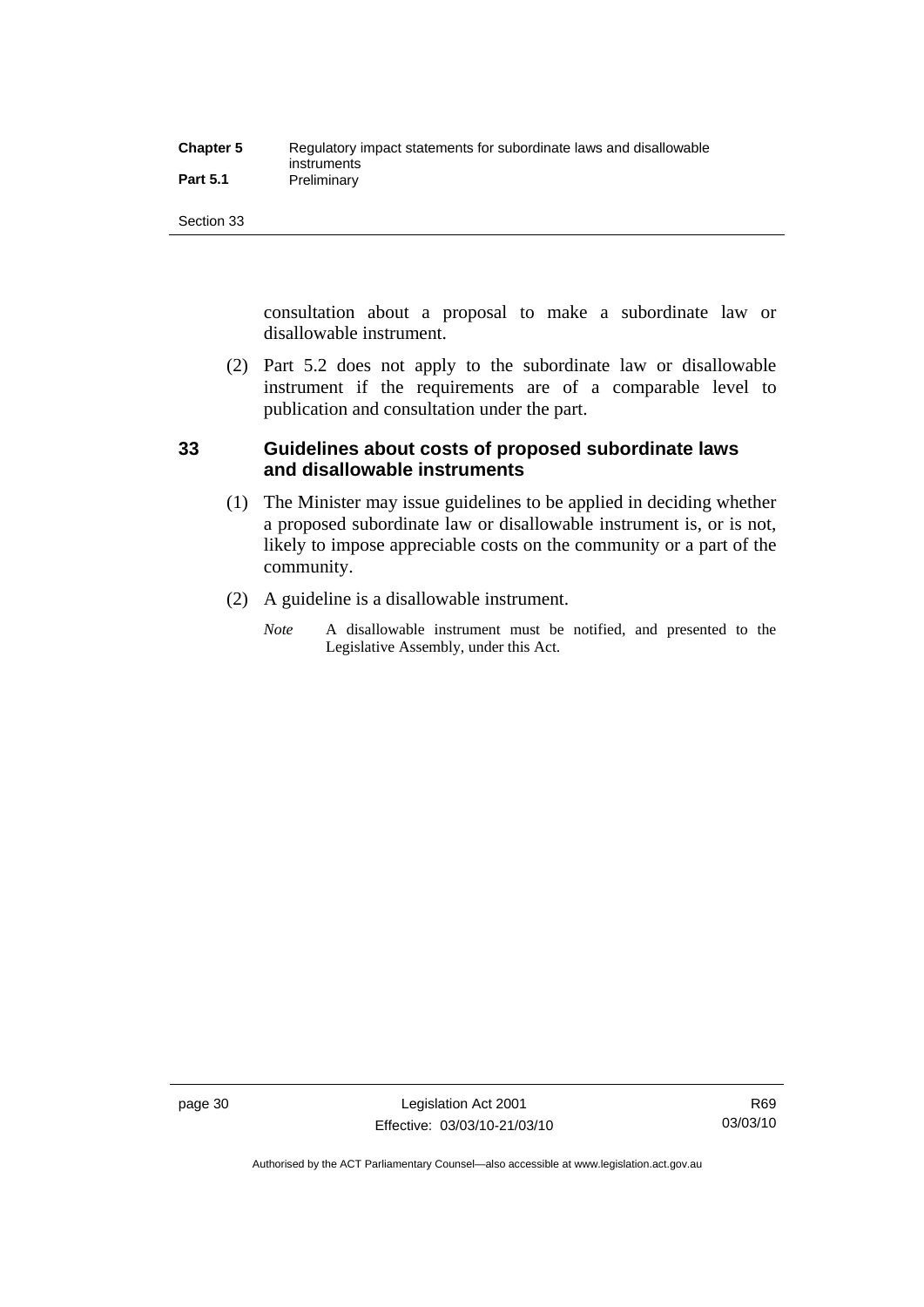## **Part 5.2 Requirements for regulatory impact statements**

## **34 Preparation of regulatory impact statements**

- (1) If a proposed subordinate law or disallowable instrument (the *proposed law*) is likely to impose appreciable costs on the community, or a part of the community, then, before the proposed law is made, the Minister administering the authorising law (the *administering Minister*) must arrange for a regulatory impact statement to be prepared for the proposed law.
- (2) However, this section does not apply to the proposed law if the administering Minister exempts the proposed law from subsection (1).
	- *Note* Section 32 and s 36 also state other circumstances when a regulatory impact statement is not required.
- (3) An exemption under subsection (2) (the *RIS exemption*) is a disallowable instrument.
	- *Note* A disallowable instrument must be notified, and presented to the Legislative Assembly, under this Act.
- (4) If the RIS exemption is disallowed under this Act after the proposed law has been made, the administering Minister must arrange for a regulatory impact statement to be prepared for the subordinate law or disallowable instrument.
- (5) The regulatory impact statement prepared under subsection (4) must be presented to the Legislative Assembly not later than 5 sitting days after the day the RIS exemption is disallowed.
- (6) This chapter (other than section 37 (When must regulatory impact statement be presented?)) applies to the law as if the law were a proposed subordinate law or disallowable instrument.

page 31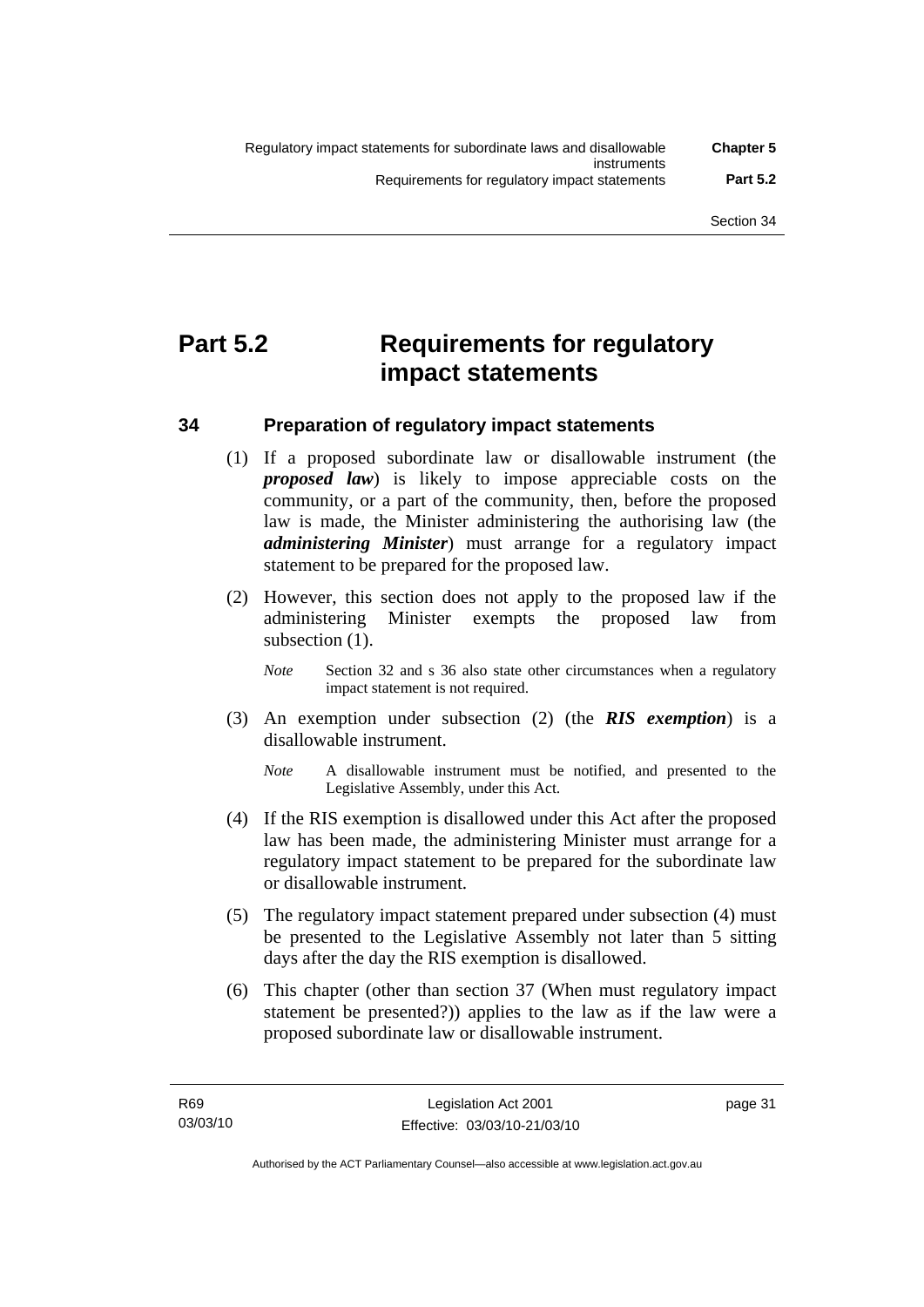## **35 Content of regulatory impact statements**

A regulatory impact statement for a proposed subordinate law or disallowable instrument (the *proposed law*) must include the following information about the proposed law in clear and precise language:

- (a) the authorising law;
- (b) a brief statement of the policy objectives of the proposed law and the reasons for them;
- (c) a brief statement of the way the policy objectives will be achieved by the proposed law and why this way of achieving them is reasonable and appropriate;
- (d) a brief explanation of how the proposed law is consistent with the policy objectives of the authorising law;
- (e) if the proposed law is inconsistent with the policy objectives of another territory law—
	- (i) a brief explanation of the relationship with the other law; and
	- (ii) a brief explanation for the inconsistency;
- (f) if appropriate, a brief statement of any reasonable alternative way of achieving the policy objectives (including the option of not making a subordinate law or disallowable instrument) and why the alternative was rejected;
- (g) a brief assessment of the benefits and costs of implementing the proposed law that—
	- (i) if practicable and appropriate, quantifies the benefits and costs; and
	- (ii) includes a comparison of the benefits and costs with the benefits and costs of any reasonable alternative way of achieving the policy objectives stated under paragraph (f);

Authorised by the ACT Parliamentary Counsel—also accessible at www.legislation.act.gov.au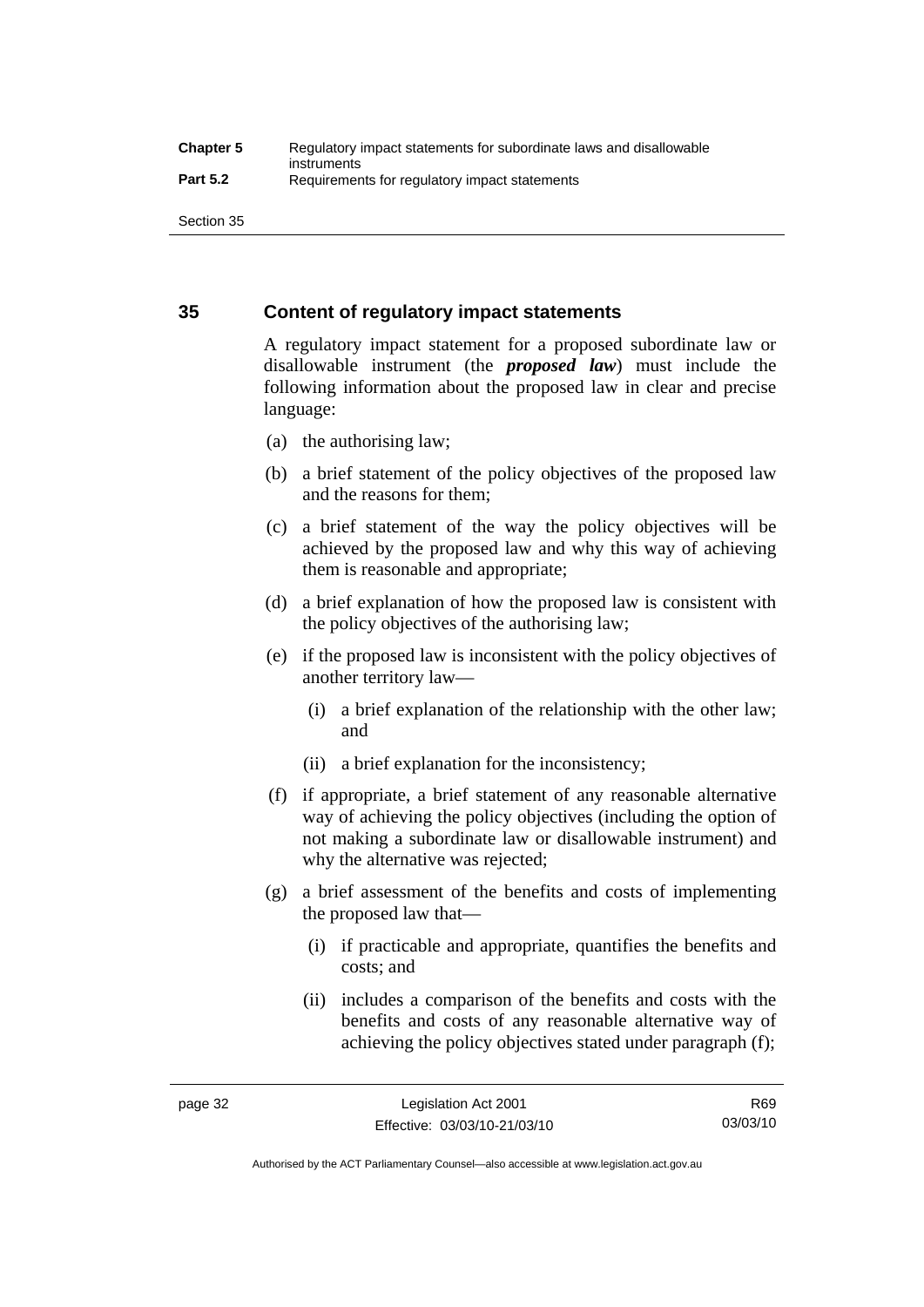(h) a brief assessment of the consistency of the proposed law with the scrutiny committee principles and, if it is inconsistent with the principles, the reasons for the inconsistency.

## **36 When is preparation of regulatory impact statement unnecessary?**

- (1) A regulatory impact statement need not be prepared for a proposed subordinate law or disallowable instrument (the *proposed law*) if the proposed law only provides for, or to the extent it only provides for, any of the following:
	- (a) a matter that is not of a legislative nature, including, for example, a matter of a machinery, administrative, drafting or formal nature;
	- (b) a matter that does not operate to the disadvantage of anyone (other than the Territory or a territory authority or instrumentality) by—
		- (i) adversely affecting the person's rights; or
		- (ii) imposing liabilities on the person;
	- (c) an amendment of a territory law to take account of current legislative drafting practice;
	- (d) the commencement of an Act or statutory instrument;
		- *Note* A reference to an Act or statutory instrument includes a reference to a provision of the Act or instrument (see s 7 and s 13).
	- (e) an amendment of a territory law that does not fundamentally affect the law's application or operation;
	- (f) a matter of a transitional character;
	- (g) a matter arising under a territory law that is part of a uniform scheme of legislation or complementary with legislation of the Commonwealth, a State or New Zealand;

page 33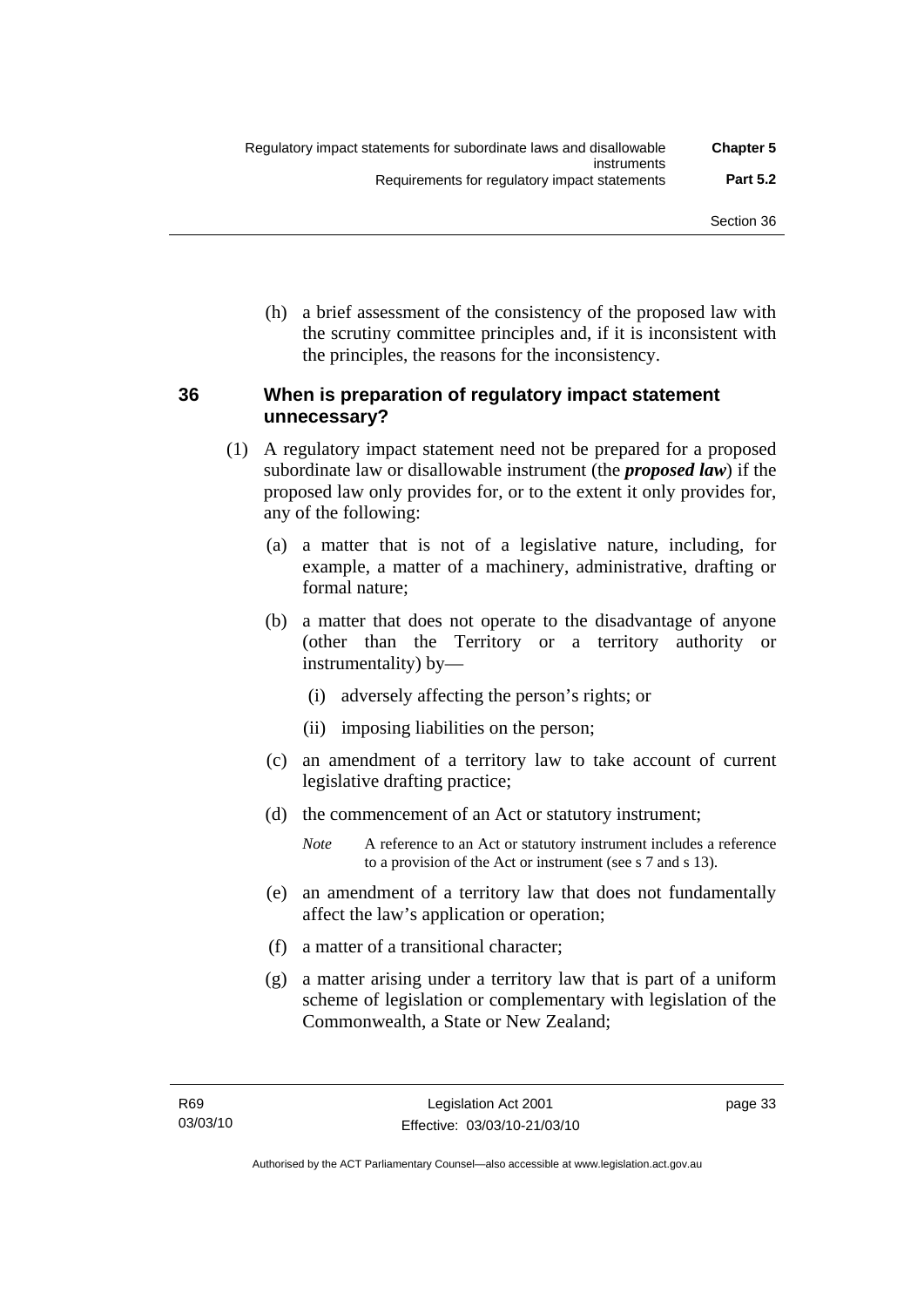- (h) a matter involving the adoption of an Australian or international protocol, standard, code, or intergovernmental agreement or instrument, if an assessment of the benefits and costs has already been made and the assessment was made for, or is relevant to, the ACT;
- (i) a proposal to make, amend or repeal rules of court;
- (j) a matter advance notice of which would enable someone to gain unfair advantage;
- (k) an amendment of a fee, charge or tax consistent with announced government policy.
- (2) A regulatory impact statement also need not be prepared for the proposed law if, or to the extent that, it would be against the public interest because of the nature of the proposed law or the circumstances in which it is made.

## **Example**

A law may need to be made urgently for controlling the spread of a disease or dealing with another urgent situation.

- *Note 1* An example is part of the Act, is not exhaustive and may extend, but does not limit, the meaning of the provision in which it appears (see this Act, s 126 and s 132).
- *Note* 2 Section 32 and s 34 also state other circumstances when a regulatory impact statement is not required.

## **37 When must regulatory impact statement be presented?**

- (1) This section applies if a regulatory impact statement for a proposed subordinate law or disallowable instrument (the *proposed law*) has been prepared and the proposed law is made.
- (2) The statement must be presented to the Legislative Assembly with the subordinate law or disallowable instrument.

R69 03/03/10

Authorised by the ACT Parliamentary Counsel—also accessible at www.legislation.act.gov.au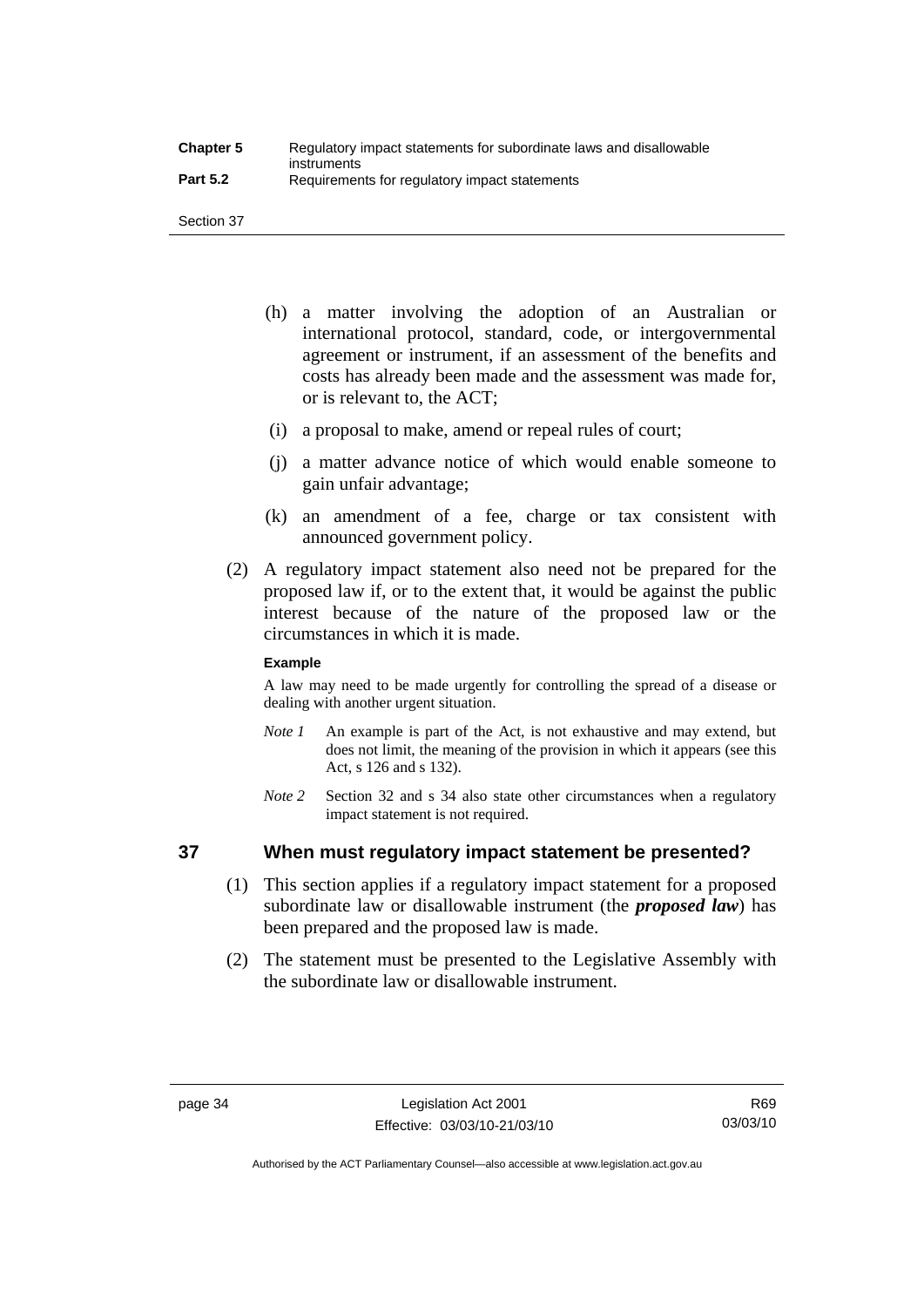| Regulatory impact statements for subordinate laws and disallowable   | <b>Chapter 5</b> |
|----------------------------------------------------------------------|------------------|
| instruments                                                          |                  |
| Failure to comply with requirements for regulatory impact statements | <b>Part 5.3</b>  |

## **Part 5.3 Failure to comply with requirements for regulatory impact statements**

## **38 Effect of failure to comply with pt 5.2**

- (1) Failure to comply with part 5.2 (Requirements for regulatory impact statements) in relation to a subordinate law or disallowable instrument (the *law*) does not—
	- (a) affect the law's validity; or
	- (b) create rights or impose legally enforceable obligations on the Territory, a Minister or anyone else.
- (2) In addition, a decision made, or appearing to be made, under part 5.2 is final and conclusive.
- (3) In this section:

*decision* includes—

- (a) conduct engaged in to make a decision; and
- (b) conduct related to making a decision; and
- (c) failure to make a decision.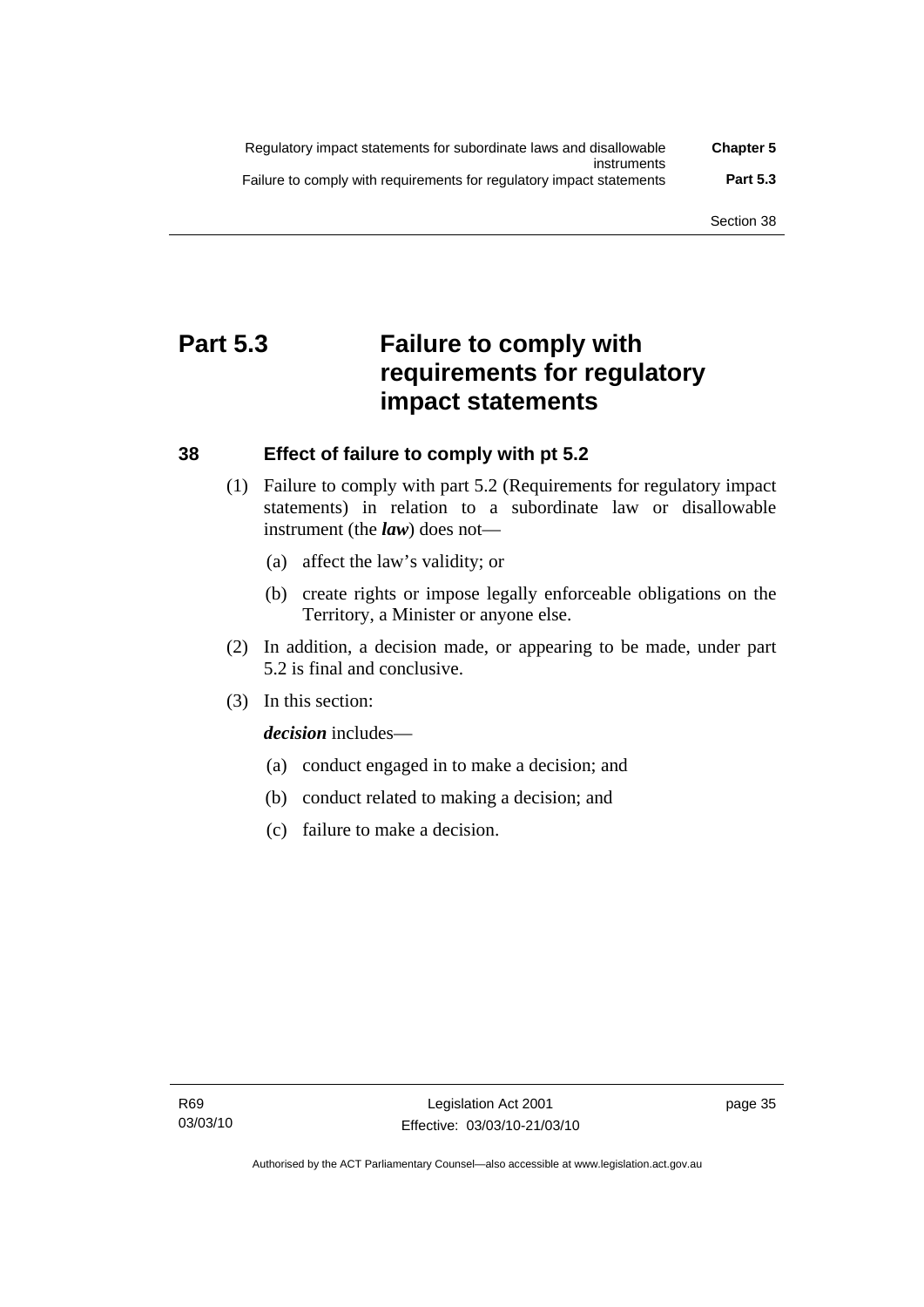**Chapter 6** Making, notification and numbering of statutory instruments Part 6.1 **General** 

Section 39

# **Chapter 6 Making, notification and numbering of statutory instruments**

## **Part 6.1 General**

## **39 Meaning of** *matter* **in ch 6**

In this chapter:

*matter*, in relation to a statutory instrument, includes circumstance, person, place and purpose.

## **40 Presumption of validity**

It is presumed, unless the contrary is proved, that all conditions and steps required for the making of a statutory instrument have been satisfied and carried out.

## **41 Making of certain statutory instruments by Executive**

- (1) This section applies if an Act authorises or requires the Executive to make a subordinate law or disallowable instrument.
- (2) The subordinate law or disallowable instrument is taken to be made by the Executive if—
	- (a) it is signed by 2 or more Ministers who are members of the Executive; and
	- (b) 1 of the signing Ministers is the responsible Minister.
- (3) A subordinate law or disallowable instrument made in accordance with subsection (2) is taken to be made when it is signed by the second Minister signing.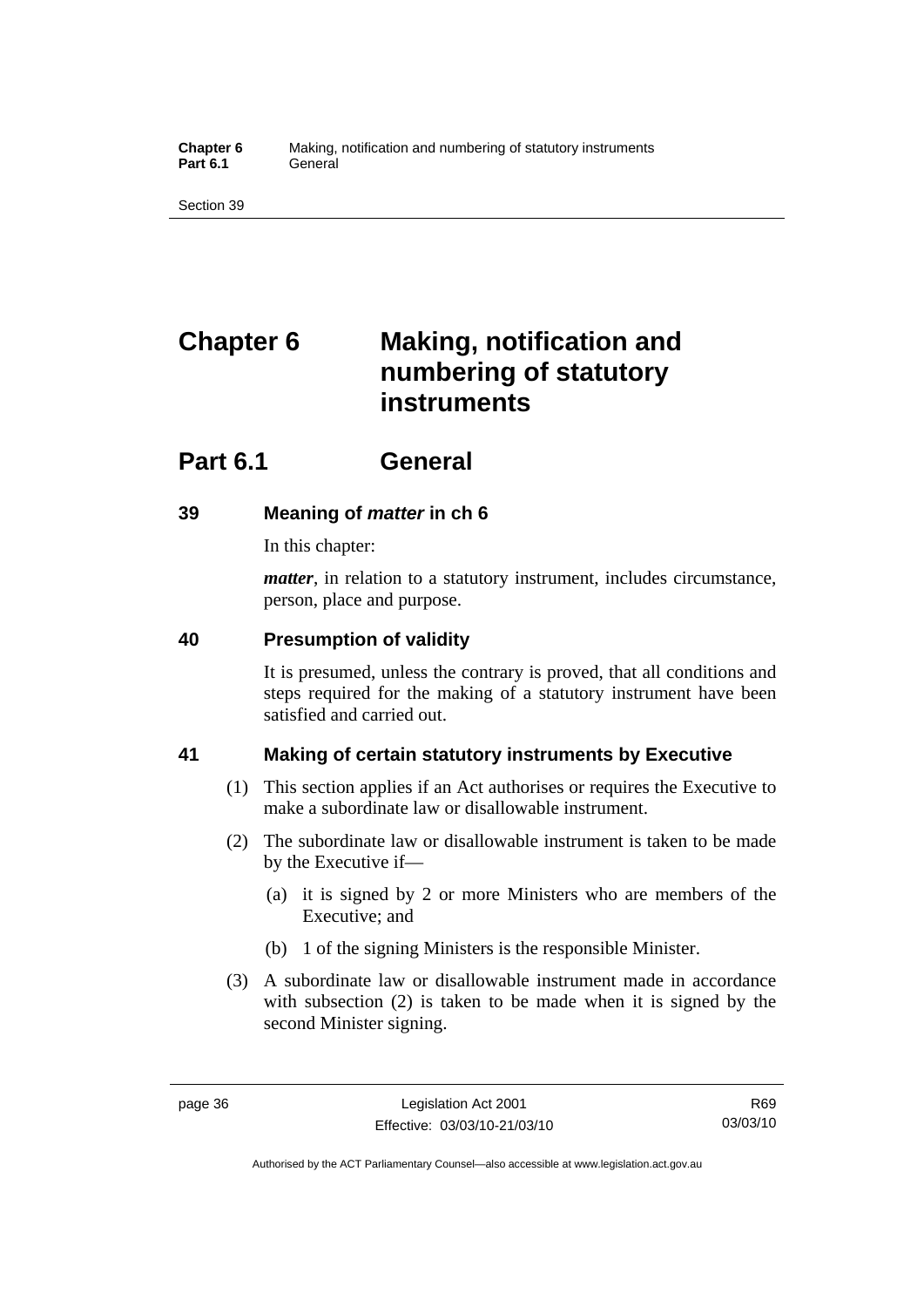- (4) Subsection (2) (b) does not apply if the responsible Minister cannot sign because he or she is absent from the ACT, ill or on leave.
- (5) In this section:

*responsible Minister* means—

- (a) the Minister for the time being administering the Act; or
- (b) if, for the time being, different Ministers administer the Act in relation to different matters—
	- (i) if only 1 Minister administers the Act in relation to the relevant matter—that Minister; or
	- (ii) if 2 or more Ministers administer the Act in relation to the relevant matter—any of the Ministers; or
	- (iii) if subparagraph (ii) does not apply and, for the time being, 2 or more Ministers administer the Act—any of the Ministers;

but does not include a Minister for the time being acting on behalf of the Minister or 2 or more Ministers.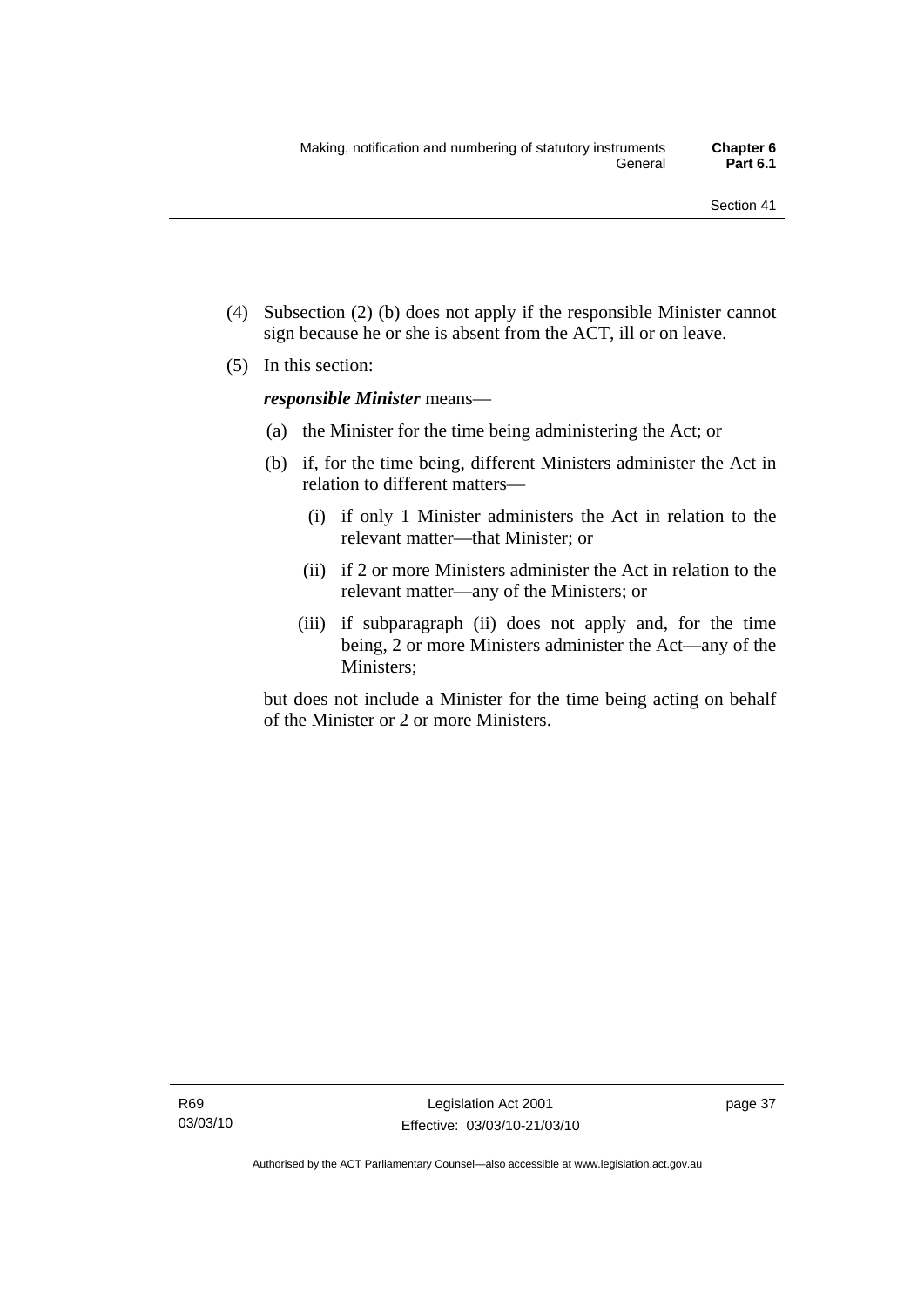#### **Chapter 6** Making, notification and numbering of statutory instruments<br>**Part 6.2** Making of statutory instruments generally **Making of statutory instruments generally**

Section 42

## **Part 6.2 Making of statutory instruments generally**

## **42 Power to make statutory instruments**

 (1) If an Act or statutory instrument gives a power that can be exercised by making an instrument, the Act or statutory instrument gives power to make the instrument.

#### **Example**

An Act gives a Minister power to approve codes of practice, but does not require the approval to be in writing or to be given by a particular instrument. The power can be exercised by giving a written approval. The Act, therefore, gives power to make an instrument, namely, a written approval.

- *Note* An example is part of the Act, is not exhaustive and may extend, but does not limit, the meaning of the provision in which it appears (see s 126 and s 132).
- (2) If an Act or statutory instrument gives power to make an instrument that would be a legislative instrument, the power can only be exercised by making an instrument.

#### **Examples**

See examples to section 56 (3) and section 255 (3).

- (3) If an Act or statutory instrument gives power to make an instrument, the power may be exercised from time to time.
- (4) This section is a determinative provision.
	- *Note* See s 5 for the meaning of determinative provisions, and s 6 for their displacement.

Authorised by the ACT Parliamentary Counsel—also accessible at www.legislation.act.gov.au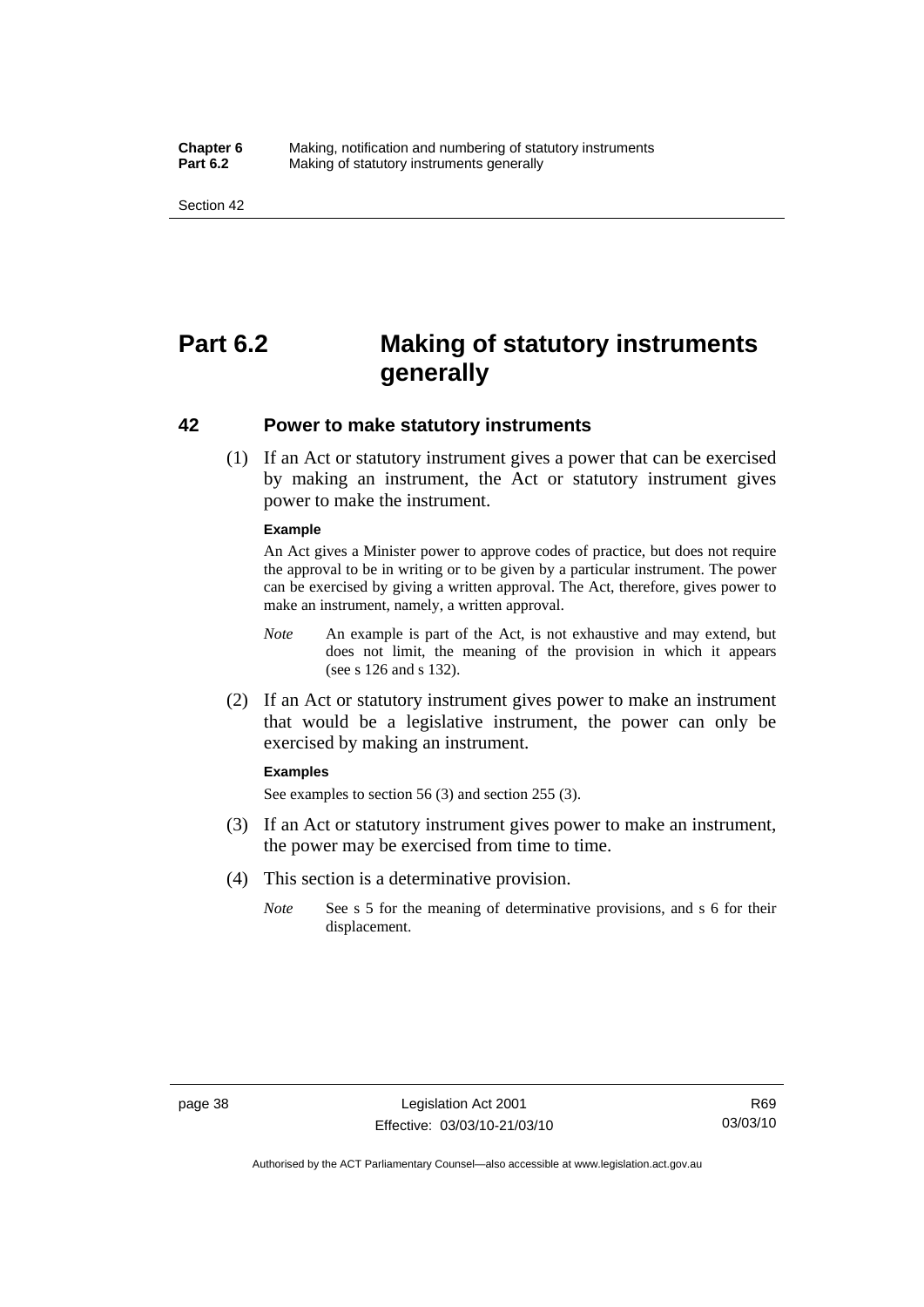## **43 Statutory instruments to be interpreted not to exceed powers under authorising law**

- (1) A statutory instrument is to be interpreted as operating to the full extent of, but not to exceed, the power given by the Act or statutory instrument under which it is made (the *authorising law*).
- (2) Without limiting subsection (1), if a provision of a statutory instrument would, apart from this section, be interpreted as exceeding power—
	- (a) the provision is valid to the extent to which it does not exceed power; and
	- (b) the remainder of the instrument is not affected.

#### **Example 1**

The *Agriculture Services Determination* 2001, part 4 exceeds the determination– making power given by the *Agriculture Services Act 2000* (hypothetical). The other provisions of the determination are within power.

The determination (apart from part 4) operates effectively. Part 4 is treated as if it did not form part of the determination and is disregarded.

*Note to example 1* The kind of interpretation indicated in example 1 is known as a divisible interpretation of the determination.

#### **Example 2**

The *Goats Regulation 2001* (hypothetical) is made under the *Goats Act 2001*. The *Goats Regulation 2001*, section 39 seeks to impose rules about the care of 'animals', but the Act only gives power to make regulations about goats.

Section 39 is read restrictively ('read down') as if it mentioned goats. In other words, the section is effective but treated as if it applied only to goats.

*Note to example 2* The kind of interpretation indicated in example 2 is known as a distributive interpretation of the regulation.

#### **Example 3**

The *Wombat Protection Act 2003* (hypothetical) provides that the Minister may appoint a Wombat Advocate. The instrument making the appointment states that the appointment is for 5 years, but the maximum term of appointment authorised under the Act is 4 years.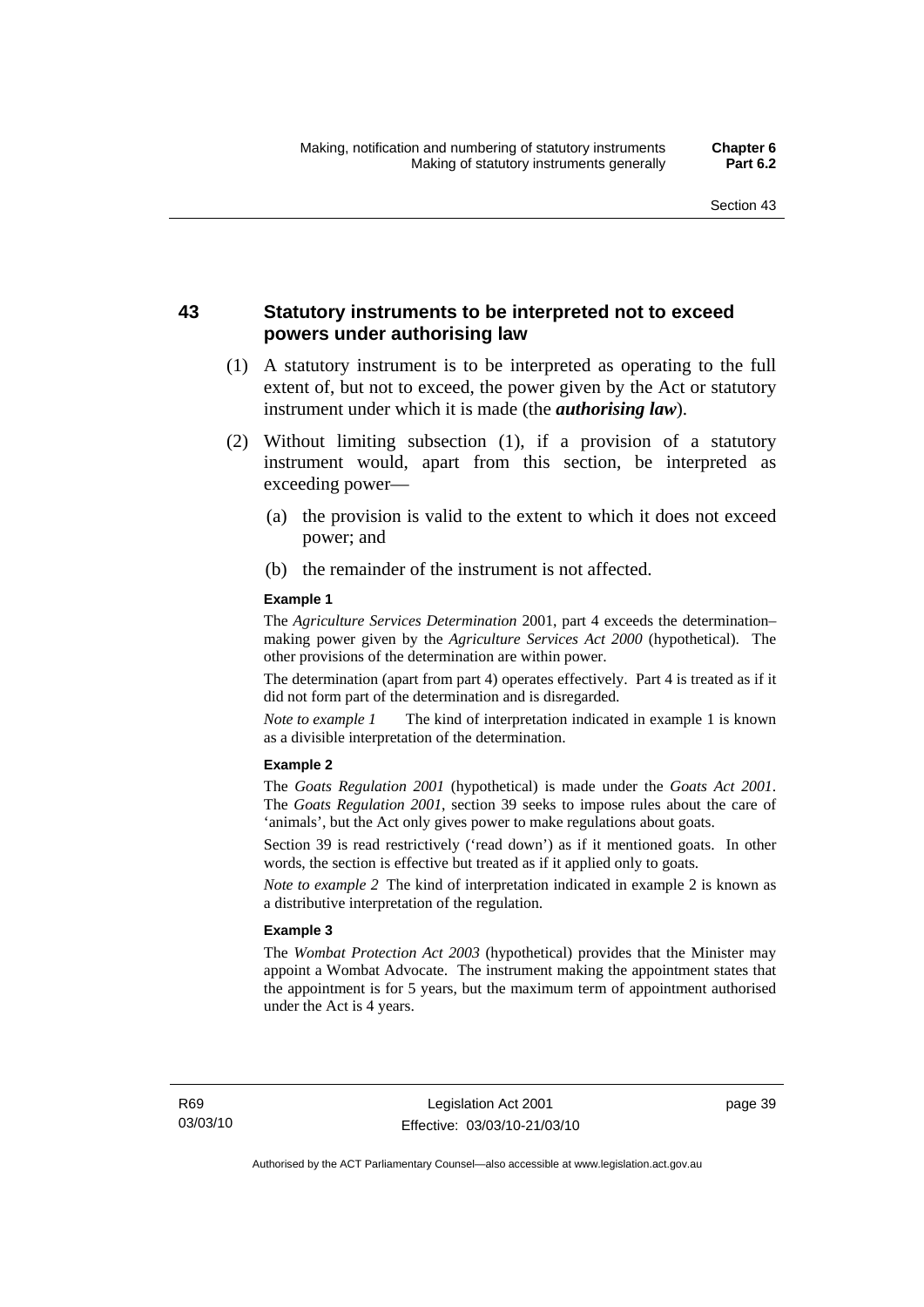The instrument is read restrictively ('read down') as if it referred to 4 years. In other words, the instrument is effective but the appointment is only valid for 4 years.

*Note to example 3* The kind of interpretation indicated in example 3 is known as a distributive interpretation of the instrument.

- *Note* An example is part of the Act, is not exhaustive and may extend, but does not limit, the meaning of the provision in which it appears (see s 126 and s 132).
- (3) Without limiting subsection (1), if the application of a provision of a statutory instrument to a matter would, apart from this section, be interpreted as exceeding power, the provision's application to other matters is not affected.

#### **Example**

The *Community Safety Order 2001* is expressed to apply to all members of the community without qualification although it is in fact made under the *Building Industry (Safety) Act 2000* (hypothetical). That Act is restricted in its operation to the building industry. The order is cast in such wide terms that it cannot be interpreted divisibly or distributively. However, the order applies to entities such as XYZ Constructions Pty Ltd because it is a company in the construction industry.

- (4) This section is in addition to any provision of the statutory instrument or authorising law.
- (5) This section is a determinative provision.
	- *Note* See s 5 for the meaning of determinative provisions, and s 6 for their displacement.

## **44 Power to make statutory instruments for Act etc**

- (1) If an Act or statutory instrument (the *authorising law*) authorises or requires the making of a statutory instrument for the authorising law or another Act or statutory instrument (the *other law*), the power authorises a statutory instrument to be made in relation to any matter that—
	- (a) is required or permitted to be prescribed by the authorising law or other law; or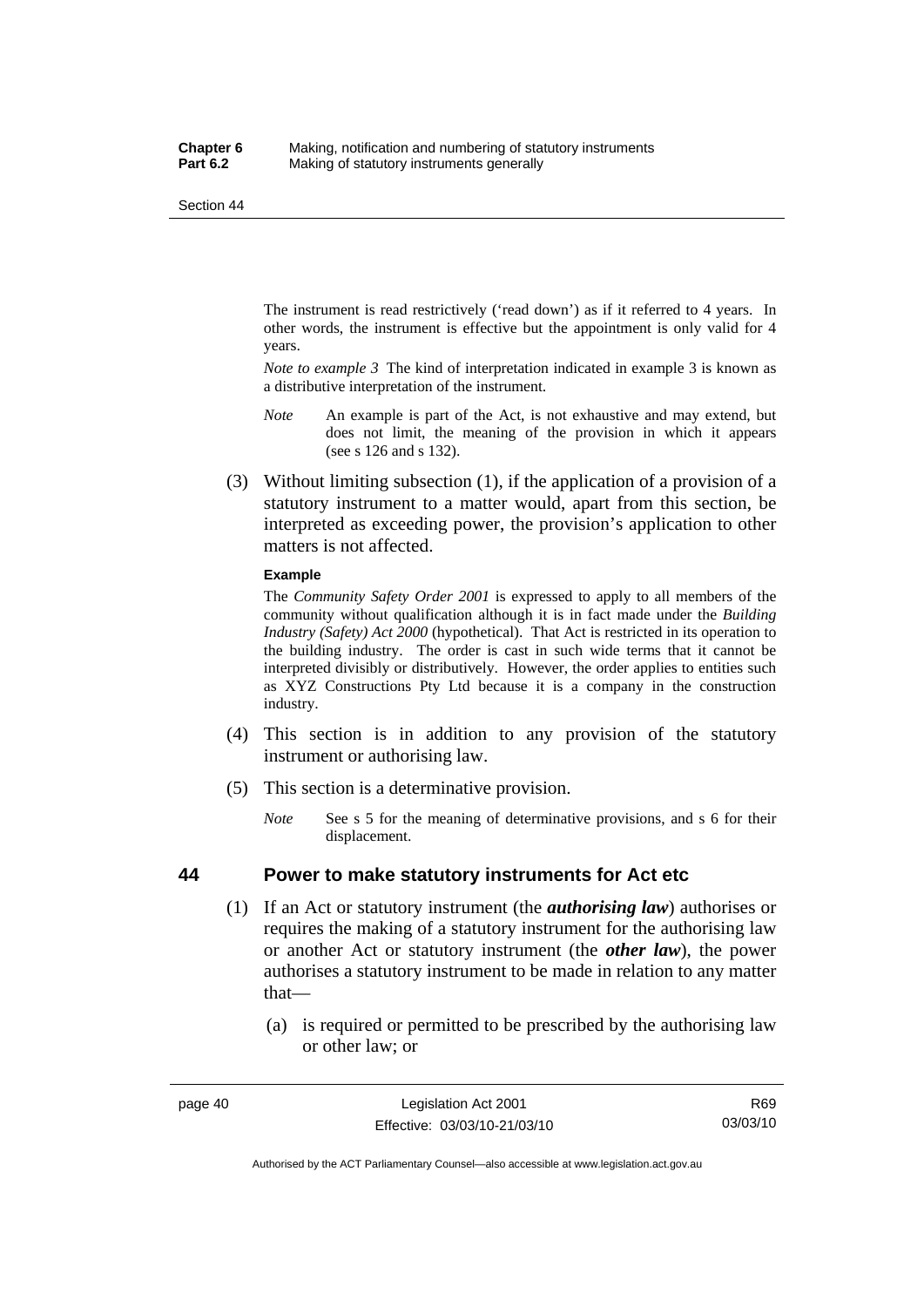- (b) is necessary or convenient to be prescribed for carrying out or giving effect to the authorising law or other law.
- (2) Subsection (1) applies to the authorising law even though the authorising law—
	- (a) only authorises the making of a statutory instrument for the authorising law; or
	- (b) also authorises or requires the making of a statutory instrument about a particular matter.
- (3) Power given by the authorising law to make a statutory instrument about a particular matter does not limit power given by the authorising law or other law to make a statutory instrument (whether or not of the same kind) about any other matter.
- (4) This section is a determinative provision.
	- *Note* See s 5 for the meaning of determinative provisions, and s 6 for their displacement.

## **45 Power to make court rules**

- (1) The power of an entity to make rules for a court includes power to make rules in relation to any matter necessary or convenient to be prescribed for carrying out or giving effect to the court's jurisdiction under any law that authorises or requires anything to be done in or in relation to the court.
- (2) This section is additional to section 44.
- (3) This section is a determinative provision.
	- *Note* See s 5 for the meaning of determinative provisions, and s 6 for their displacement.
- (4) In this section:

*court* includes a tribunal*.*

page 41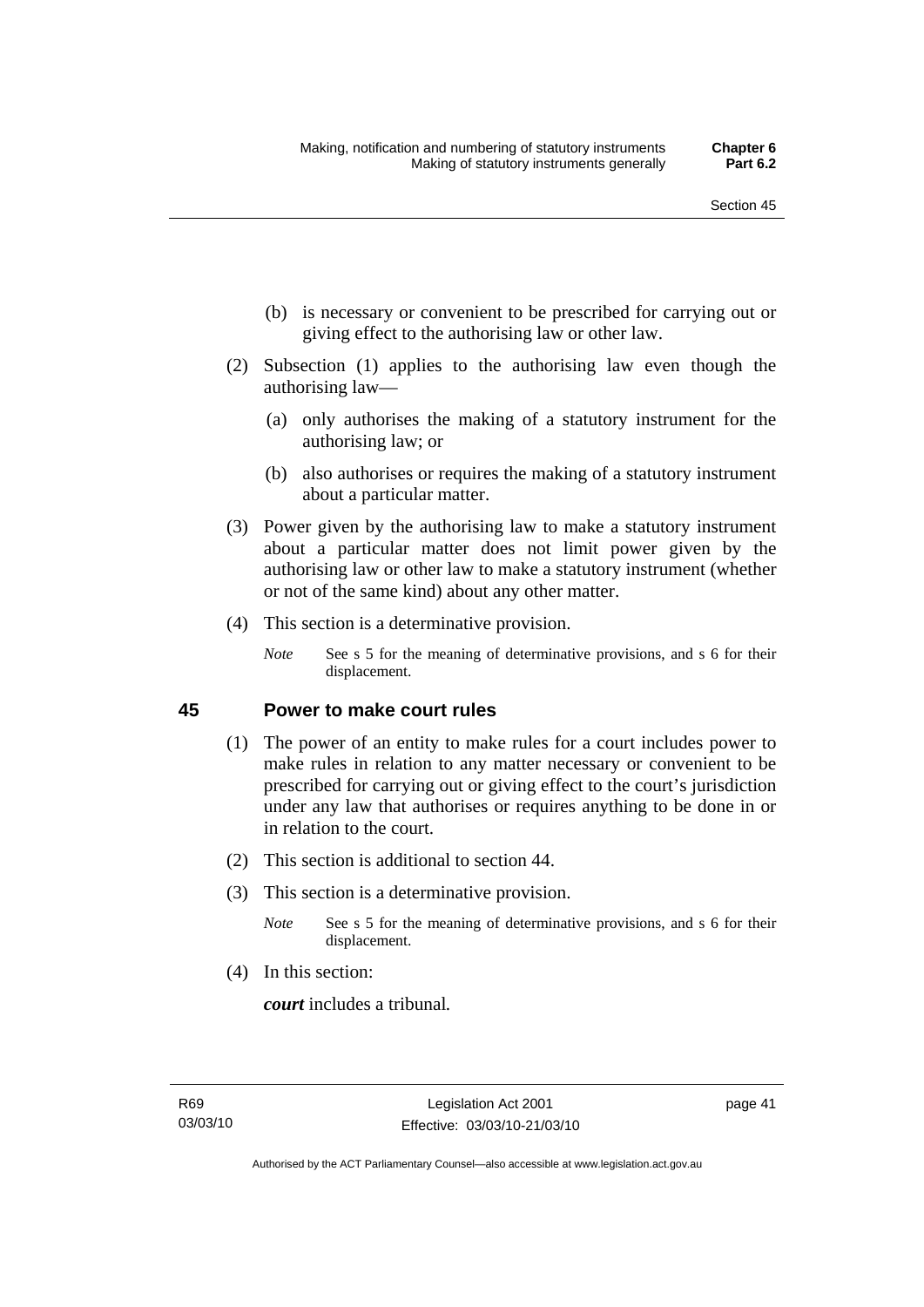*disallowable instrument*, for a Commonwealth Act, means an instrument that can be disallowed under the *Legislative Instruments Act 2003* (Cwlth), part 5 (Parliamentary scrutiny of legislative instruments), including that part, or provisions of that part, applied by another Commonwealth law.

#### *law* means—

- (a) an Act, subordinate law or disallowable instrument; or
	- *Note* A reference to an Act, subordinate law or disallowable instrument includes a reference to a provision of the Act, law or instrument (see s 7, s 8 and s 9).
- (b) a Commonwealth Act or a disallowable instrument under a Commonwealth Act (or a provision of such an Act or instrument).

## **46 Power to make instrument includes power to amend or repeal**

- (1) Power given under an Act or statutory instrument (the *authorising law*) to make a statutory instrument includes power to amend or repeal the instrument.
- (2) The power to amend or repeal the instrument is exercisable in the same way, and subject to the same conditions, as the power to make the instrument.

#### **Examples**

- 1 If the instrument is a disallowable instrument, an amendment or repeal of the instrument is also a disallowable instrument.
- 2 If the instrument is a notifiable instrument, an amendment or repeal of the instrument is also a notifiable instrument.
- 3 If notice of the making of the instrument must be published in a newspaper, notice of an amendment or repeal of the instrument must also be published in the newspaper.
- *Note* An example is part of the Act, is not exhaustive and may extend, but does not limit, the meaning of the provision in which it appears (see s 126 and s 132).

page 42 Legislation Act 2001 Effective: 03/03/10-21/03/10

R69 03/03/10

Authorised by the ACT Parliamentary Counsel—also accessible at www.legislation.act.gov.au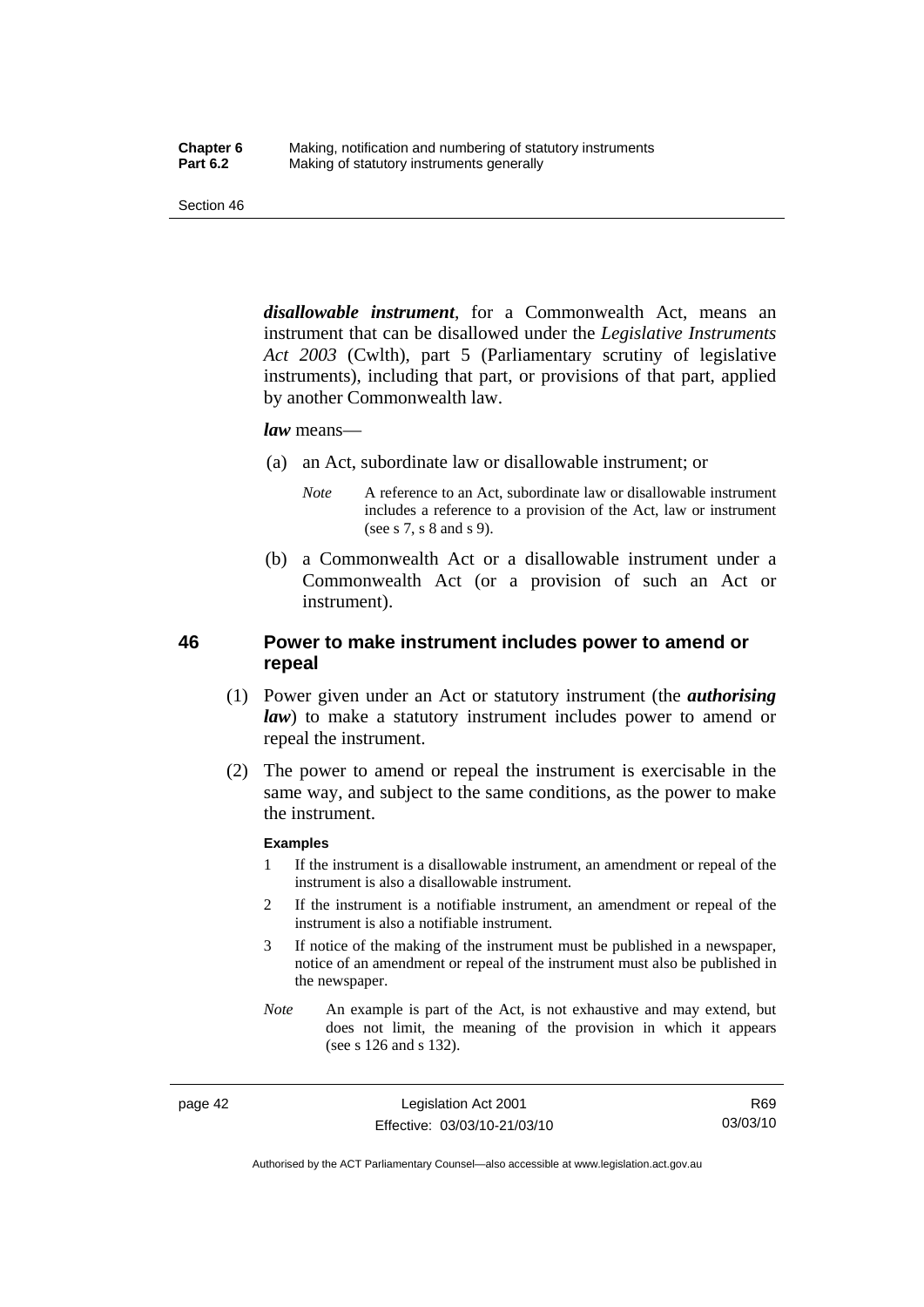- (3) Despite subsection (1), a form that is a legislative instrument may be repealed or repealed and remade (with or without changes), but may not be amended.
- (4) This section is a determinative provision.
	- *Note* See s 5 for the meaning of determinative provisions, and s 6 for their displacement.

## **47 Statutory instrument may make provision by applying law or instrument**

- (1) This section applies if an Act, subordinate law or disallowable instrument (the *authorising law*) authorises or requires the making of a statutory instrument (the *relevant instrument*) about a matter.
- (2) The relevant instrument may make provision about the matter by applying an ACT law—
	- (a) as in force at a particular time; or
	- (b) as in force from time to time.
- (3) The relevant instrument may make provision about the matter by applying a law of another jurisdiction, or an instrument, as in force only at a particular time.

*Note* For information on the operation of s (3), see the examples to s (9).

- (4) If the relevant instrument makes provision about the matter by applying a law of another jurisdiction or an instrument, the following provisions apply:
	- (a) if subsection (3) is displaced by, or under authority given by, an Act or the authorising law—the law of the other jurisdiction or instrument is applied as in force from time to time;

*Note* For the displacement of s (3), see s 6, examples 1 and 2.

 (b) if subsection (3) is not so displaced and the relevant instrument does not provide that the law of the other jurisdiction or instrument is applied as in force at a particular time—the law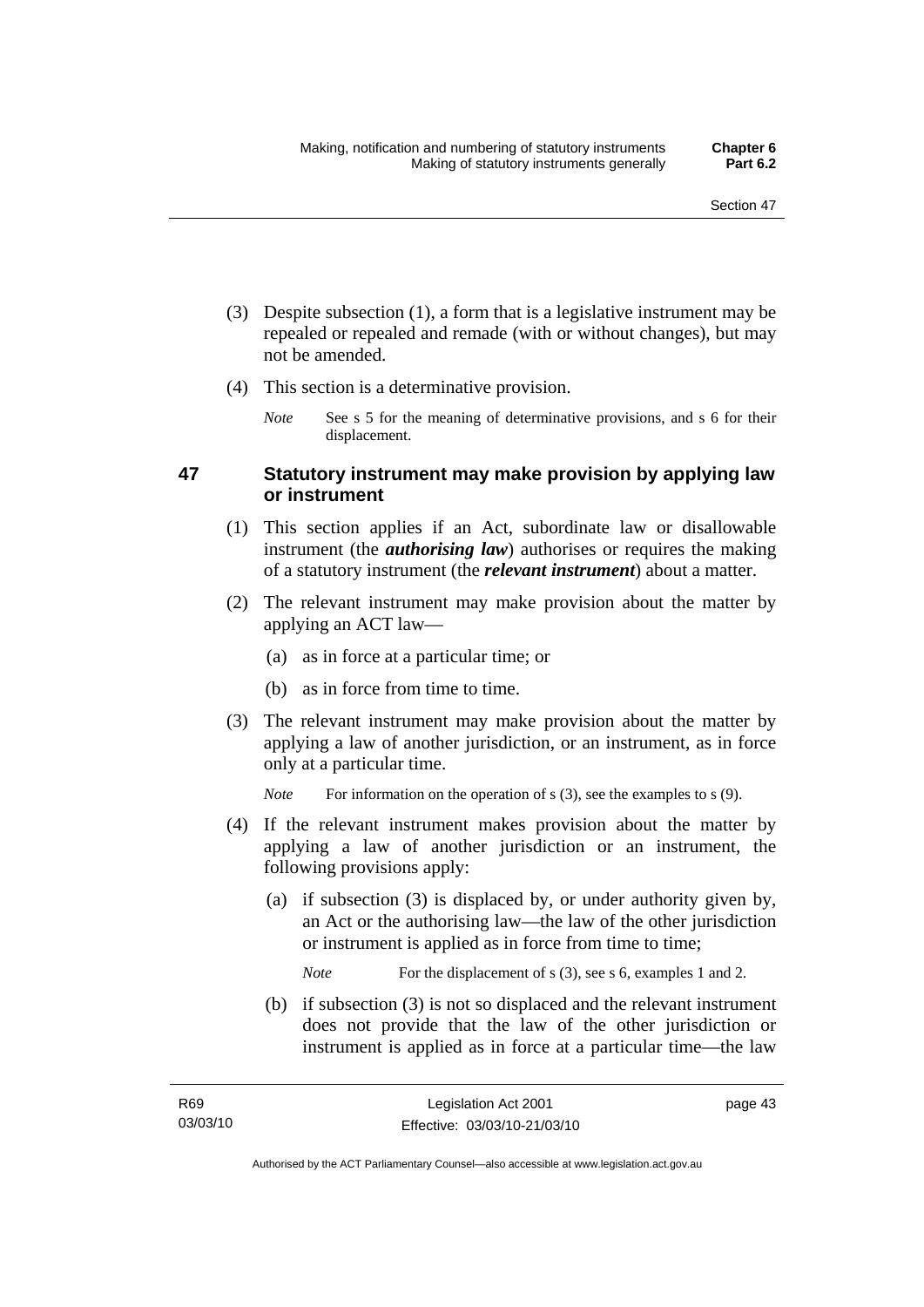or instrument is taken to be applied as in force when the relevant instrument is made.

#### **Examples for s (4) (b)**

- 1 The *Locust Damage Compensation Determination 2003* (a hypothetical disallowable instrument) provides for the making of claims against a compensation fund. Section 43 states that disputes about claims must be decided in accordance with the *Commercial Arbitration Act 1984* (NSW) (the *NSW Act*) as in force from time to time. The determination is made on 1 August 2003. The Act under which the determination is made does not displace subsection (3). Therefore, even though section 43 purports to apply the NSW Act as in force from time to time, the NSW Act as in force on 1 August 2003 is applied by the determination.
- 2 The *Locust Damage Compensation Determination 2003* (mentioned in example 1), section 43 states that disputes about claims must be decided in accordance with the *Commercial Arbitration Act 1984* (NSW) (the *NSW Act*), but does not state that the NSW Act is to be applied as in force from time to time or at a particular time. The determination is made on 1 August 2003. The Act under which the determination is made does not displace subsection (3). Therefore, the NSW Act as in force on 1 August 2003 is applied by the determination.
- *Note* An example is part of the Act, is not exhaustive and may extend, but does not limit, the meaning of the provision in which it appears (see s 126 and s 132).
- (5) If a law of another jurisdiction or an instrument is applied as in force at a particular time, the text of the law or instrument (as in force at that time) is taken to be a notifiable instrument made under the relevant instrument by the entity authorised or required to make the relevant instrument.
- (6) If subsection (3) is displaced and a law of another jurisdiction or an instrument is applied as in force from time to time, the text of each of the following is taken to be a notifiable instrument made under the relevant instrument by the entity authorised or required to make the relevant instrument:
	- (a) the law or instrument as in force at the time the relevant instrument is made;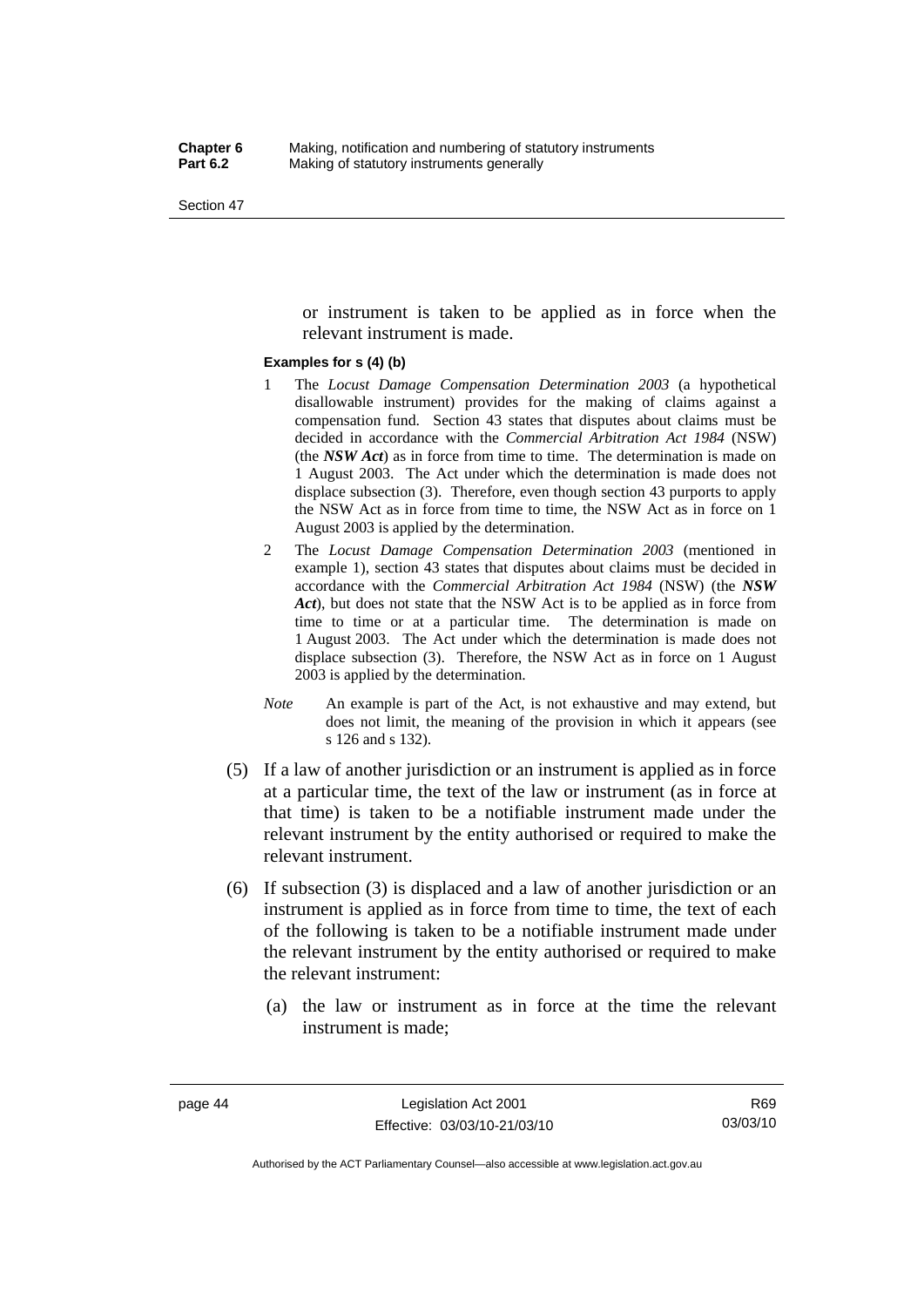- (b) each subsequent amendment of the law or instrument;
- (c) if the law or instrument is repealed and remade (with or without changes)—the law or instrument as remade and each subsequent amendment of the law or instrument;
- (d) if a provision of the law or instrument is omitted and remade (with or without changes) in another law or instrument—the provision as remade and each subsequent amendment of the provision.
- (7) The authorising law or, if the relevant instrument is a subordinate law or disallowable instrument, the relevant instrument may provide that—
	- (a) subsection (5) or (6) does not apply to the relevant instrument; or
	- (b) subsection (5) or (6) applies with the modifications stated in the authorising law or relevant instrument.
- (8) If a provision of an Act, subordinate law or disallowable instrument authorises or requires the application of a law or instrument, the provision authorises the making of changes or modifications to the law or instrument for that application.
- (9) This section is a determinative provision.

#### **Examples for s (3) and s (9)**

Here are 2 examples about the operation of subsections (3) and (9): the first illustrates how subsection (3) might be displaced and the second illustrates how a law of another jurisdiction that applies as in force from time to time would operate—

- 1 The effect of subsections (3) and (9), and subsection (10), definition of *applying*, is that if it is intended to apply, adopt or incorporate a law or instrument as in force from time to time, the authorising law would need to expressly displace subsection (3) (as illustrated in s 6, examples of different kinds of displacement, example 1) *or* indicate a manifest contrary intention (as illustrated in example 2 in those examples).
- 2 The *ABC Regulation 2001* (made under a provision like those illustrated in section 6, examples of different kinds of displacement, examples 1 and 2)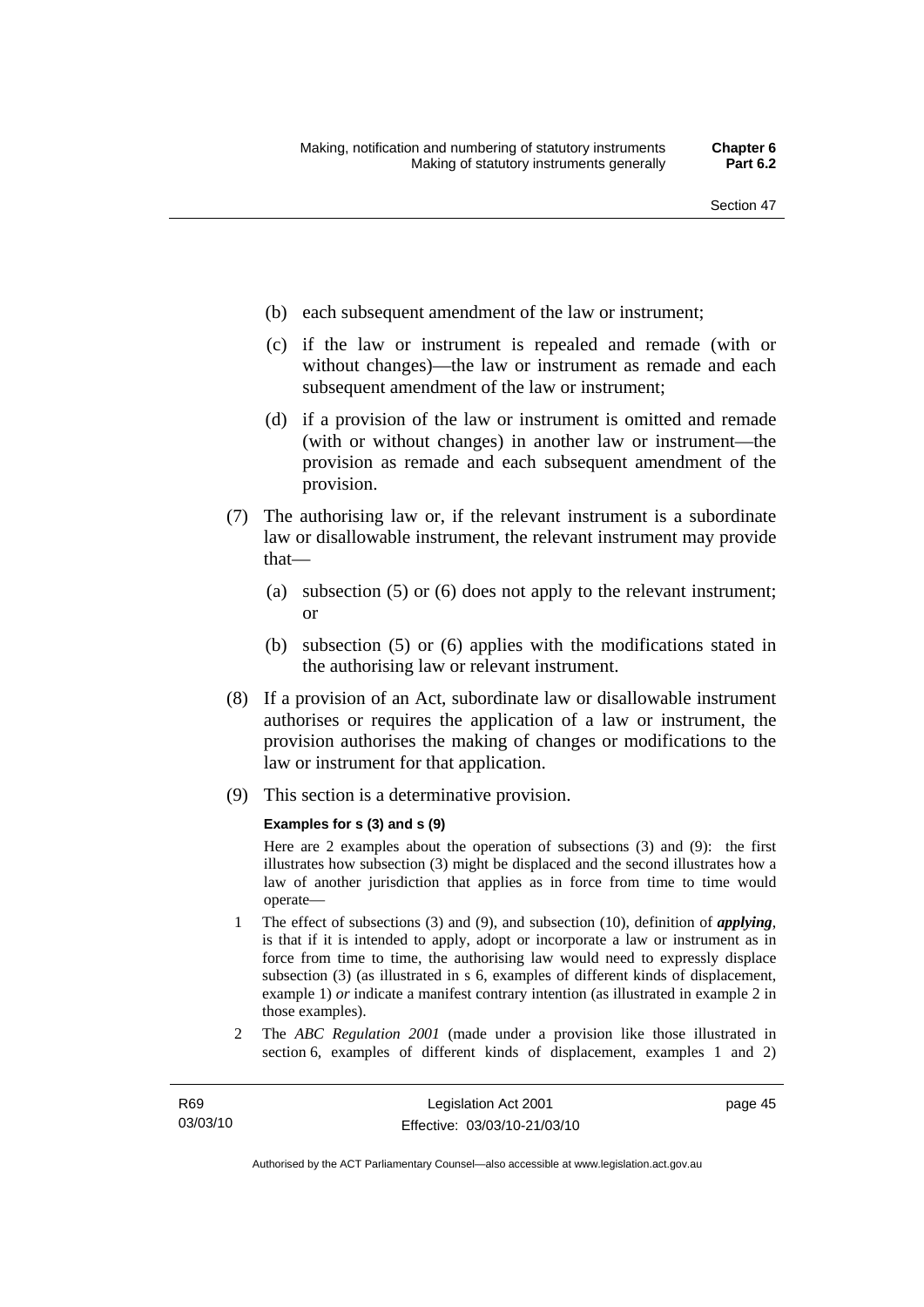provides that noise measurements are to be taken in accordance with the NSW noise control manual as in force from time to time. The effect of the *ABC Regulation 2001* is that whenever the NSW noise control manual is amended in future, the noise measurements must be taken in accordance with the manual as last amended.

- *Note* See s 5 for the meaning of determinative provisions, and s 6 for their displacement.
- (10) In this section:

*ACT law* means an Act, subordinate law or disallowable instrument.

*Note* A reference to an Act, subordinate law or disallowable instrument includes a reference to a provision of the Act, law or instrument (see s 7, s 8 and s 9).

*applying* includes adopting or incorporating.

*Note* See also s 157 (Defined terms–other parts of speech and grammatical forms).

*disallowable instrument*, for a Commonwealth Act, means an instrument that can be disallowed under the *Legislative Instruments Act 2003* (Cwlth), part 5 (Parliamentary scrutiny of legislative instruments), including that part, or provisions of that part, applied by another Commonwealth law.

*instrument* includes a provision of an instrument, but does not include an ACT law or a law of another jurisdiction.

*law of another jurisdiction* means—

- (a) a Commonwealth Act or a disallowable instrument under a Commonwealth Act; or
- (b) a State Act, or any regulation or rule under a State Act; or
- (c) a New Zealand or Norfolk Island Act, or any regulation or rule under a New Zealand or Norfolk Island Act; or
- (d) a provision of a law mentioned in paragraphs (a) to (c).

Authorised by the ACT Parliamentary Counsel—also accessible at www.legislation.act.gov.au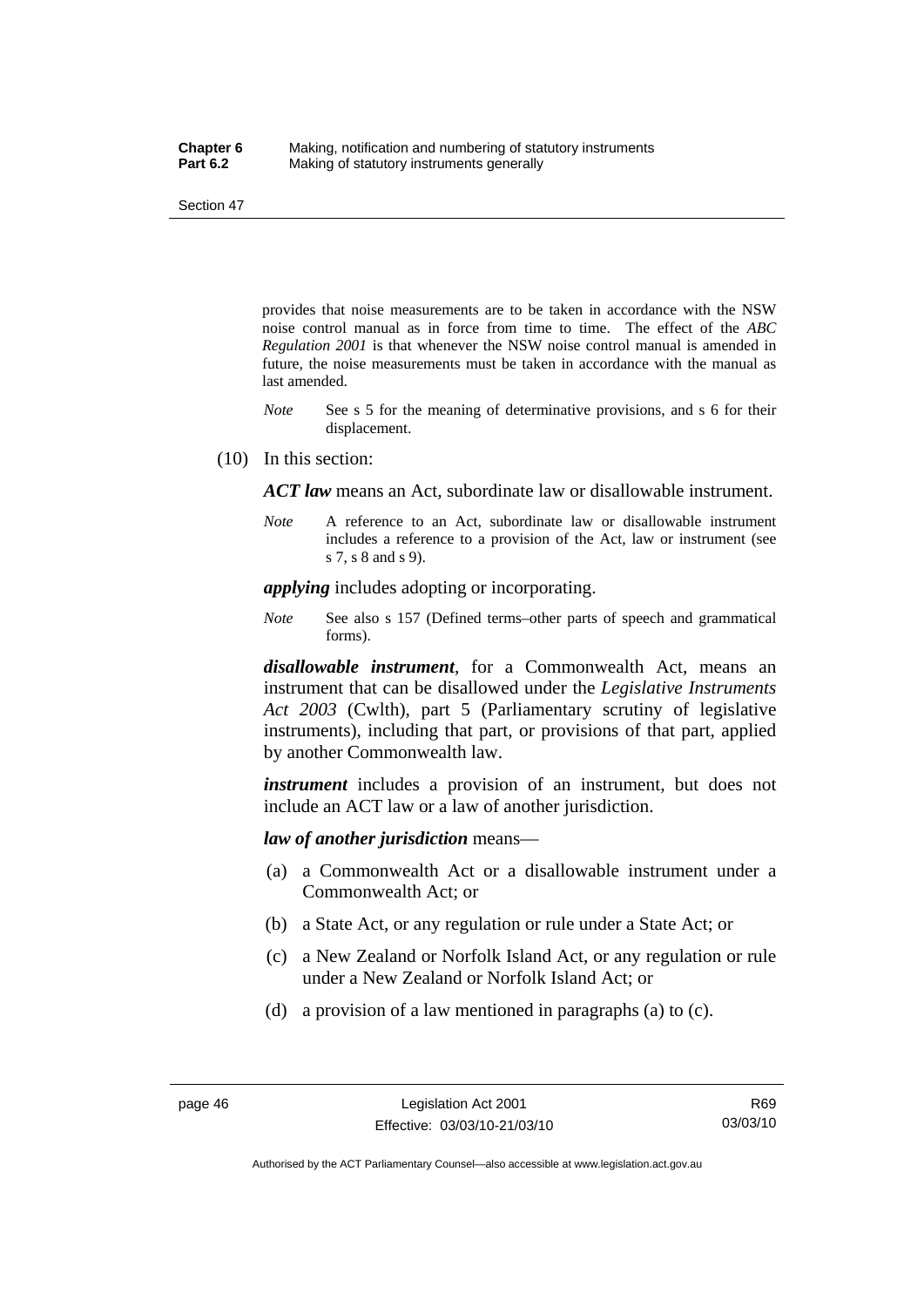## **48 Power to make instrument includes power to make different provision for different categories etc**

- (1) Power given under an Act or statutory instrument to make a statutory instrument includes power—
	- (a) to make different provision in relation to different matters or different classes of matters; or
	- (b) to make an instrument that applies differently by reference to stated exceptions or factors.
- (2) Without limiting subsection (1), power given under an Act or statutory instrument to make a statutory instrument about particular matters includes power to make a statutory instrument about any 1 or more of the matters or a particular class of the matters.
- (3) For this section, a class may consist of a single matter.
- (4) This section is a determinative provision.
	- *Note* See s 5 for the meaning of determinative provisions, and s 6 for their displacement.

## **49 Single instrument may exercise several powers or satisfy several requirements**

- (1) Power given under an Act or statutory instrument may be exercised with any other power to make a single instrument—
	- (a) whether or not the powers are exercised in relation to separate provisions, some of the same provisions, or all of the provisions, of the instrument; or
	- (b) whether or not the other powers are given under the same Act or statutory instrument, another Act or statutory instrument or any other territory law.
- (2) A statutory instrument is taken—
	- (a) to be made under each power given under territory law under which it could be made; and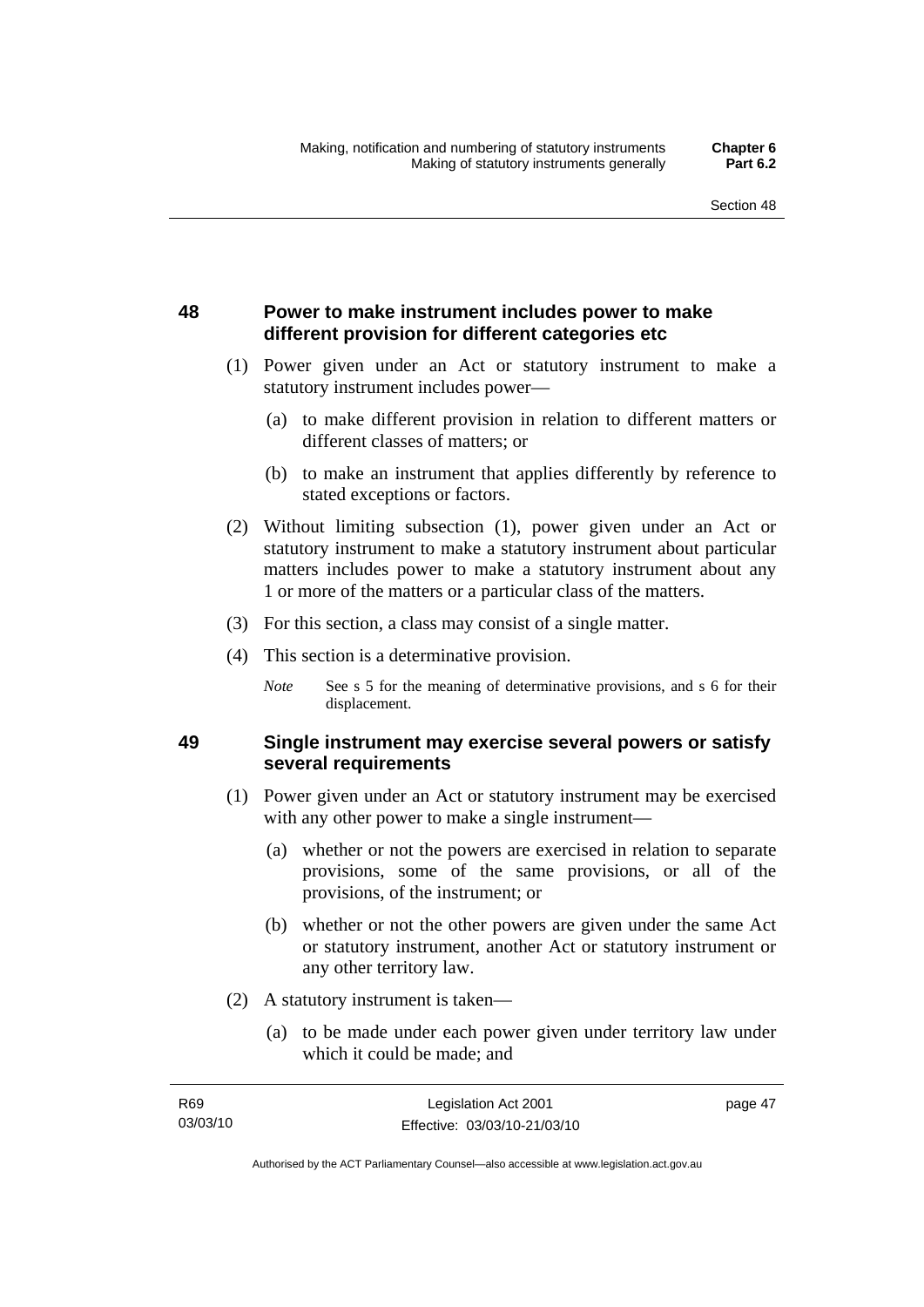- (b) to satisfy each requirement under territory law that it could satisfy.
- (3) Without limiting subsection (2), that subsection applies to an instrument even though—
	- (a) it is stated to be made under a particular territory law (the *authorising law*) or a particular provision of the authorising law; and
	- (b) it is stated to be made for a particular territory law (the *requiring law*) or a particular provision of the requiring law.
- (4) This section is a determinative provision.
	- *Note* See s 5 for the meaning of determinative provisions, and s 6 for their displacement.

## **50 Relationship between authorising law and instrument dealing with same matter**

- (1) If an Act or statutory instrument (the *authorising law*) gives power to make a statutory instrument about a matter, the instrument may make provision in relation to a particular aspect of the matter even though provision is made by the authorising law in relation to another aspect of the matter or in relation to another matter.
- (2) This section is a determinative provision.
	- *Note* See s 5 for the meaning of determinative provisions, and s 6 for their displacement.

## **51 Instrument may make provision in relation to land by reference to map etc**

- (1) This section applies if an Act or statutory instrument authorises or requires provision to be made by statutory instrument in relation to land or waters.
- (2) Provision may be made by reference to—
	- (a) a particular map or plan held by an entity; or

Authorised by the ACT Parliamentary Counsel—also accessible at www.legislation.act.gov.au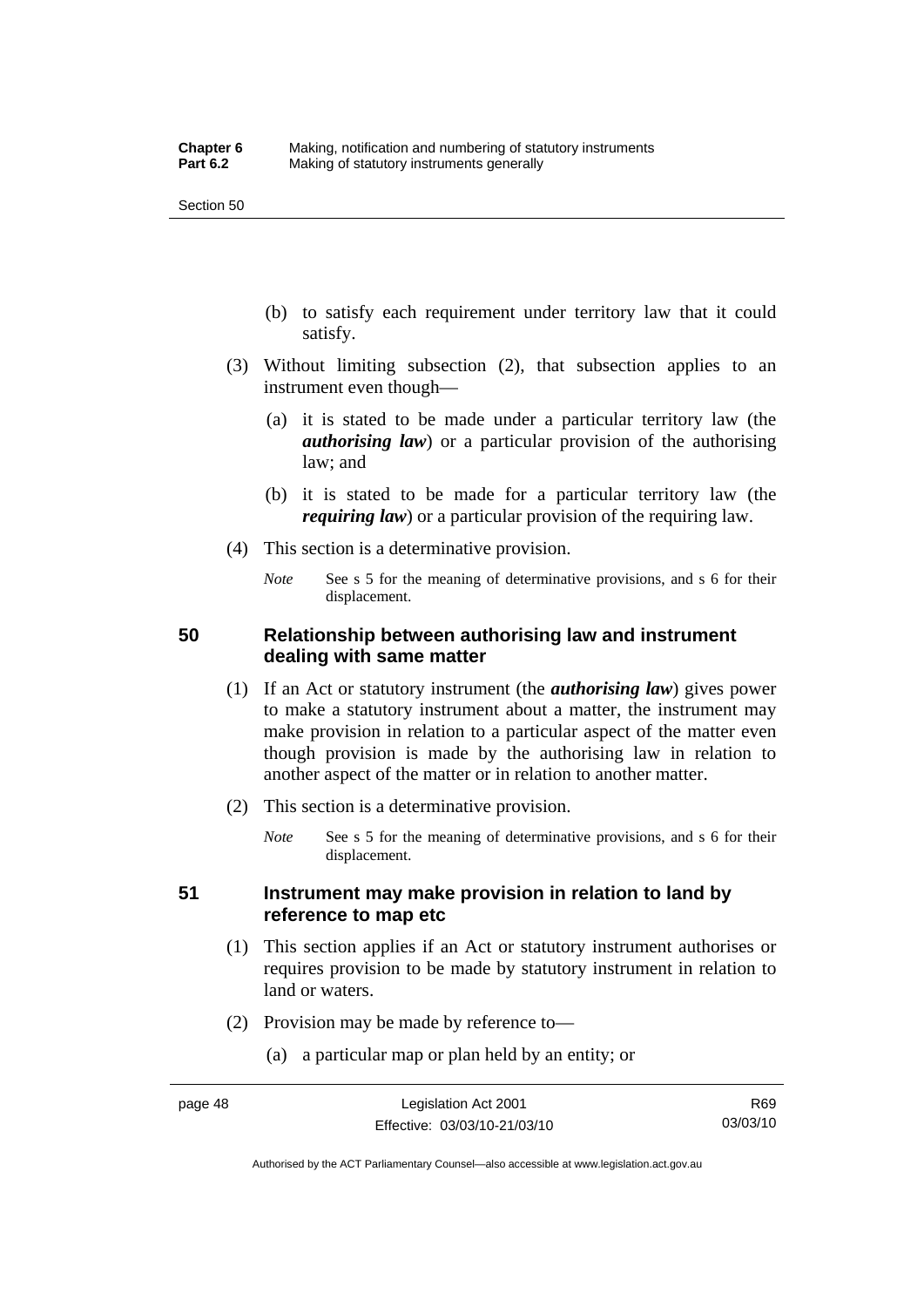(b) a particular entry in a register kept by an entity;

if the map, plan or register is available for inspection (on the internet or otherwise) by members of the public, whether or not on payment of a fee.

## **52 Instrument may authorise determination of matter etc**

- (1) This section applies if an Act or statutory instrument (the *authorising law*) authorises or requires provision to be made about a matter by statutory instrument.
- (2) A statutory instrument made under the authorising law may make provision about the matter by authorising or requiring a stated entity to make provision about the matter, or any aspect of the matter, whether or not from time to time.
- (3) This section is a determinative provision.
	- *Note* See s 5 for the meaning of determinative provisions, and s 6 for their displacement.
- (4) In this section:

*provision*, for a matter, includes determining or regulating the matter, applying the instrument to the matter, being satisfied or forming an opinion about anything relating to the matter, or doing anything else in relation to the matter.

#### **Example**

If an Act provides that an application is to be in a prescribed form, a regulation made under the Act may provide that the form is to be a form approved by the Minister.

*Note* An example is part of the Act, is not exhaustive and may extend, but does not limit, the meaning of the provision in which it appears (see s 126 and s 132).

## **53 Instrument may prohibit**

 (1) If an Act or statutory instrument authorises or requires a matter to be regulated (however described) by statutory instrument, the power

page 49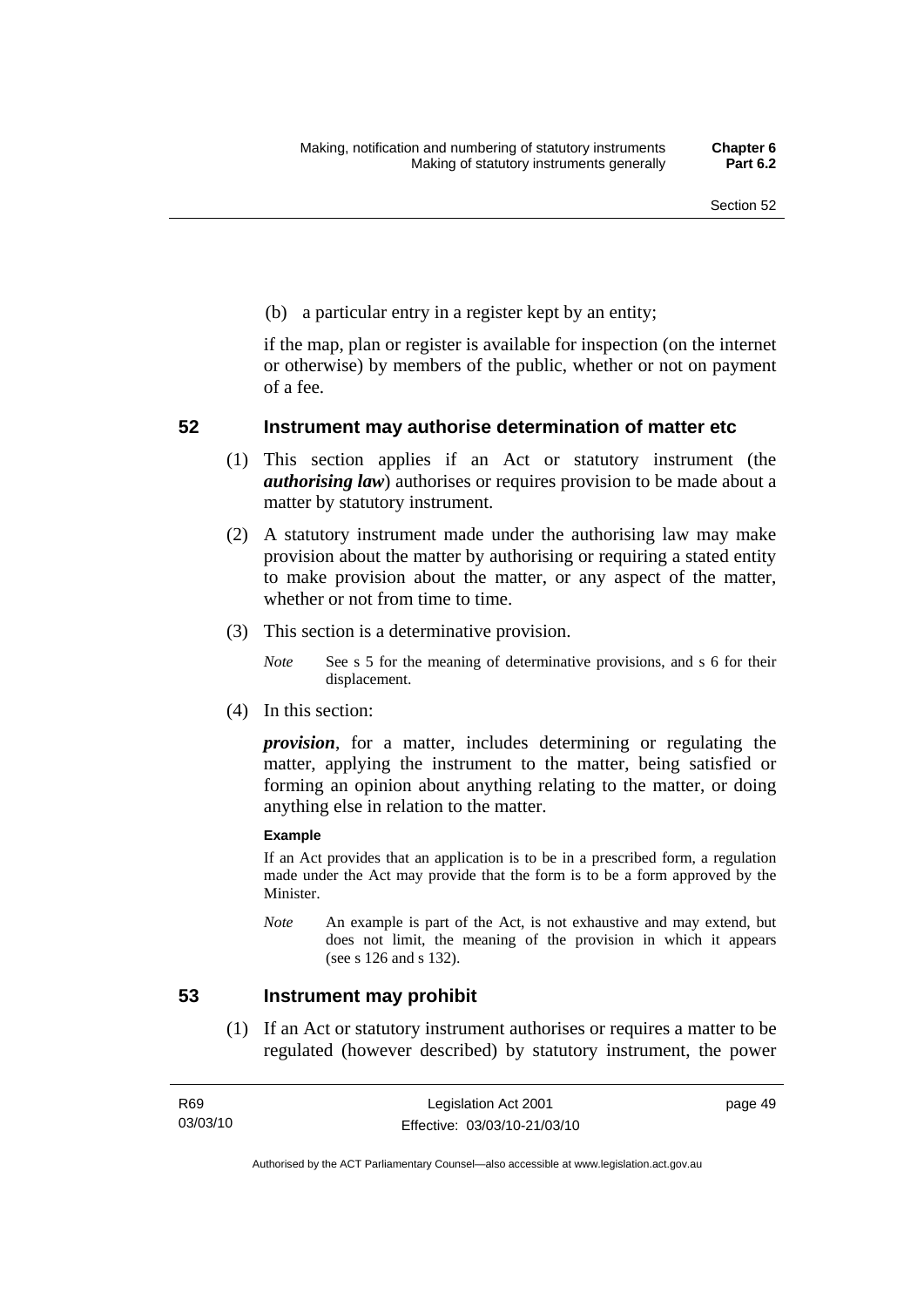may be exercised by prohibiting by statutory instrument the matter or any aspect of the matter.

- (2) This section is a determinative provision.
	- *Note* See s 5 for the meaning of determinative provisions, and s 6 for their displacement.

## **54 Instrument may require making of statutory declaration**

- (1) If an Act or statutory instrument (the *authorising law*) gives power to make a statutory instrument, the instrument may require the making of a statutory declaration.
	- *Note* The *Statutory Declarations Act 1959* (Cwlth) applies to the making of statutory declarations under territory laws (see that Act, s 5).
- (2) Subsection (1) applies—
	- (a) whether or not the authorising law authorises or requires penalties to be prescribed by instrument; and
	- (b) if the authorising law authorises or requires penalties to be prescribed by instrument—irrespective of the level of penalties that may be prescribed.
- (3) This section is a determinative provision.
	- *Note* See s 5 for the meaning of determinative provisions, and s 6 for their displacement.

Authorised by the ACT Parliamentary Counsel—also accessible at www.legislation.act.gov.au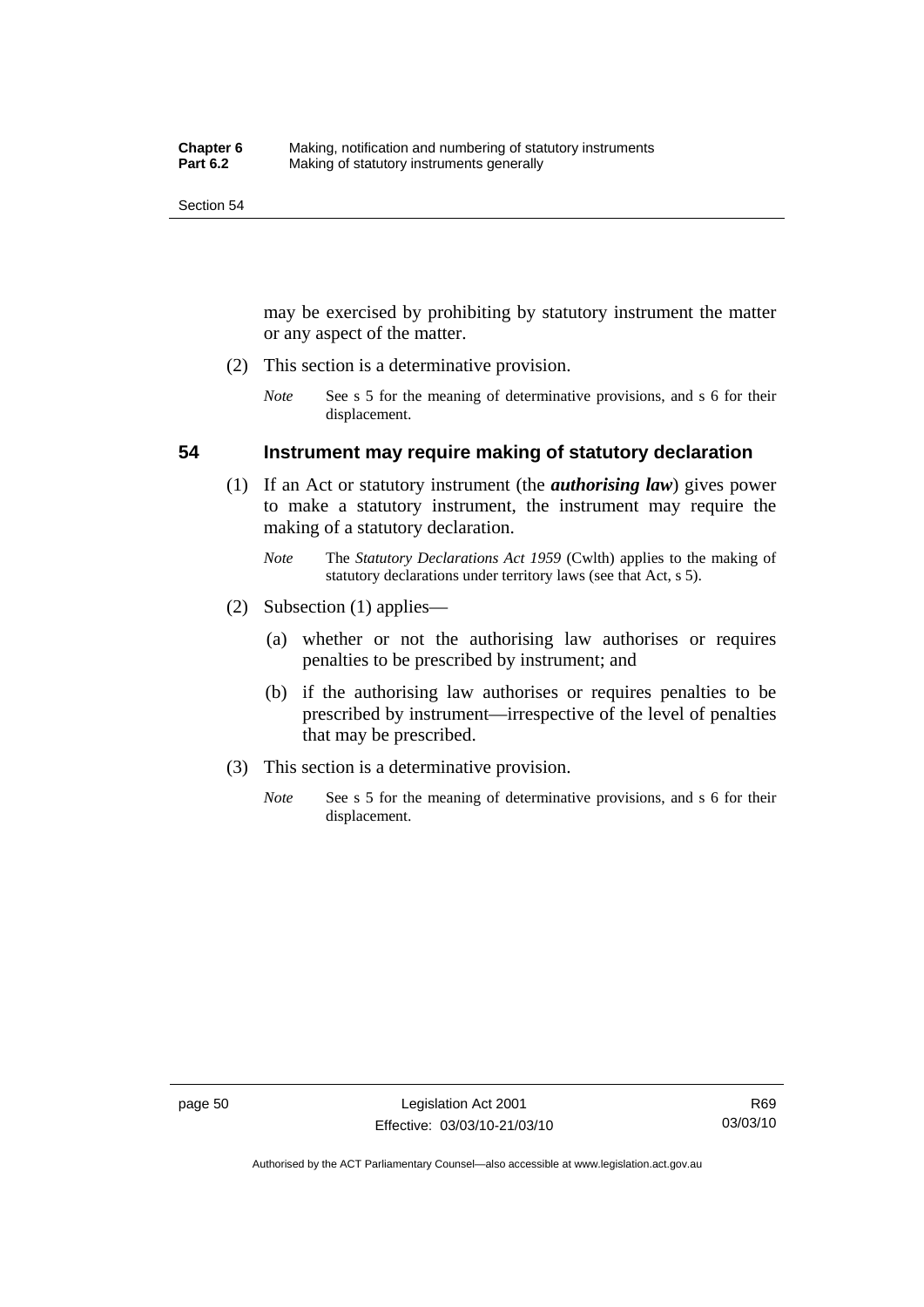# **Part 6.3 Making of certain statutory instruments about fees**

## **55 Definitions for pt 6.3**

In this part:

*fee* includes a charge or other amount.

*provide* a service includes exercise a function.

*service* includes a function or facility.

## **56 Determination of fees by disallowable instrument**

- (1) This section applies if an Act (the *authorising law*) authorises fees to be determined for an Act or statutory instrument (the *relevant law*).
- (2) The authorising law authorises a fee to be determined in relation to any matter under or related to the relevant law.
- (3) To remove any doubt, a fee may be determined for a provision of the relevant law even though the provision does not mention a fee.

## **Example**

The X Act, section 15 provides for a person to apply for an approval but makes no mention of a fee for the approval. However, the Act, section 79 (1) provides:

(1) The Minister may determine fees for this Act.

Because section 79 (1) permits a fee to be determined 'for this Act', this Act, section 56 applies in relation to section 15 and the Minister may, in writing, determine an application fee for the approval.

- *Note 1* The determination of a fee by a Minister under an Act is a disallowable instrument and must be in writing (see s 9 (1) (b) and s 42 (2)).
- *Note 2* An example is part of the Act, is not exhaustive and may extend, but does not limit, the meaning of the provision in which it appears (see s 126 and s 132).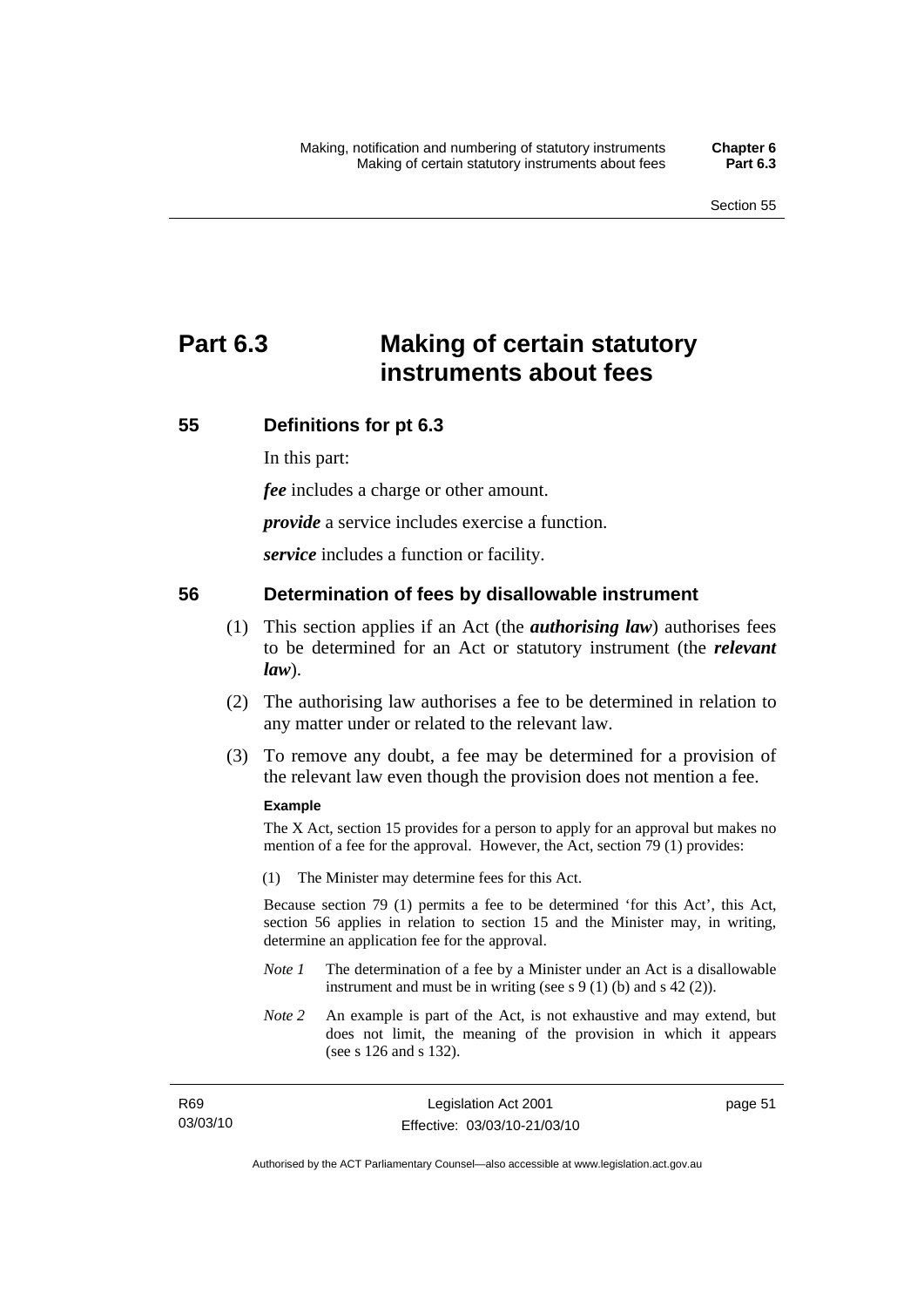- (4) A fee may be determined—
	- (a) by stating the fee; or
	- (b) by setting a rate, or providing a formula or other method, by which the fee is to be worked out; or
	- (c) by a combination of a stated fee and a rate, formula or other method.

#### **Examples of different methods of determining fees**

An instrument may determine a fee by stating an amount (eg \$250), or a rate (eg \$7.50 per kilogram). An instrument may also determine a fee by providing a formula. For example, the fee for a licence issued for part of a year could be worked out using the following formula:

annual fee 
$$
\times
$$
  $\frac{\text{whole and part months for which licence issued}}{12}$ 

- (5) The determination—
	- (a) must provide by whom the fee is payable; and
	- (b) must provide to whom the fee is to be paid; and
	- (c) may make provision about the circumstances in which the fee is payable; and
	- (d) may make provision about exempting a person from payment of the fee; and
	- (e) may make provision about when the fee is payable and how it is to be paid (for example, as a lump sum or by instalments); and
	- (f) may mention the service for which the fee is payable; and
	- (g) may make provision about waiving, postponing or refunding the fee (completely or partly); and

Authorised by the ACT Parliamentary Counsel—also accessible at www.legislation.act.gov.au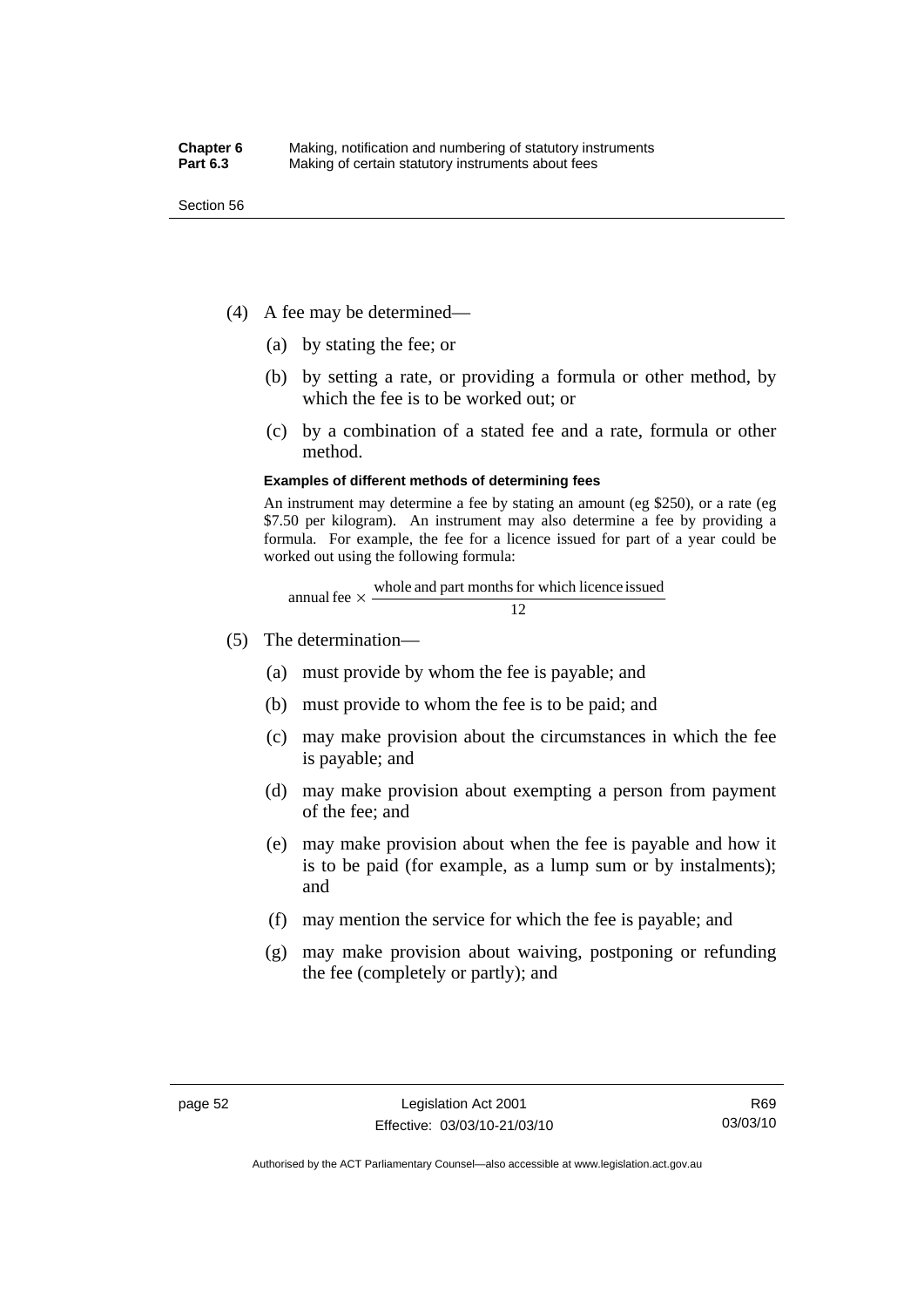## (h) may make provision about anything else relating to the fee.

### **Example for par (a)**

a provision that the owner for the time being of a vehicle is liable for any unpaid registration fee

#### **Examples for par (c)**

- 1 a provision that a document prepared and submitted in accordance with a condition imposed under the Act be accompanied by a fee
- 2 a provision that royalty ceases to be payable if the percentage of recoverable minerals is less than the prescribed limit

### **Examples for par (e)**

- 1 a provision that a levy is payable within 30 days after the day goods are sold
- 2 a provision that, if a licensee fails to pay an instalment payable in the financial year within 14 days after the day it is payable, all remaining instalments payable in the financial year become payable

### **Example for par (g)**

a provision that a stated official may waive all or part of a charge in stated circumstances, including if the official is satisfied about a stated circumstance

- (6) This section is a determinative provision.
	- *Note* See s 5 for the meaning of determinative provisions, and s 6 for their displacement.

## **57 Fees payable in accordance with determination etc**

- (1) A fee determined by a disallowable instrument is payable by the person by whom the fee is payable under the determination, in relation to the service (if any) mentioned in the determination and in accordance with the determination, to the person to whom the fee is payable under the determination.
- (2) If a service is mentioned in the determination, the fee is payable before the service is provided unless the determination provides otherwise.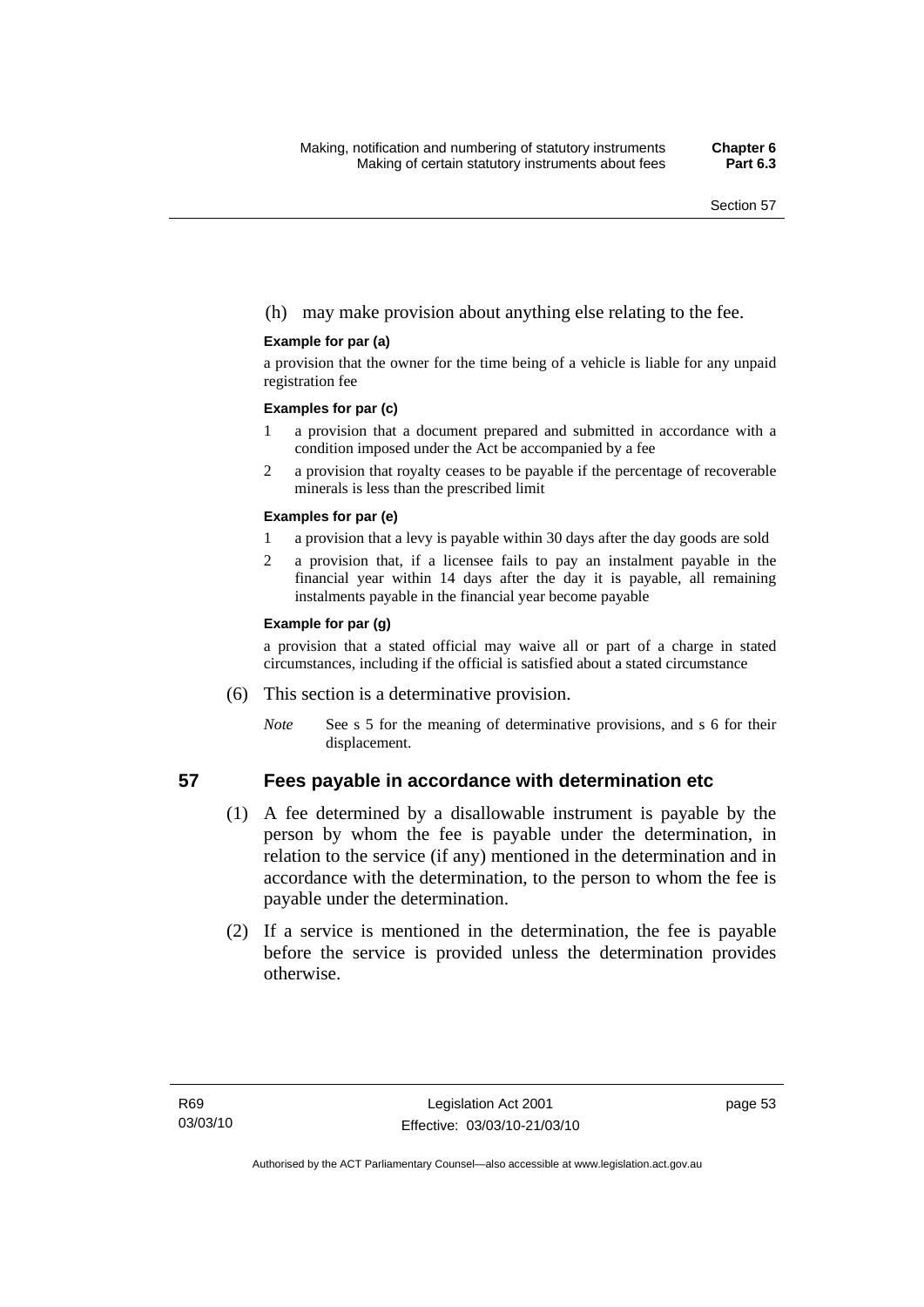### **Chapter 6** Making, notification and numbering of statutory instruments<br>**Part 6.3** Making of certain statutory instruments about fees Making of certain statutory instruments about fees

Section 58

 (3) If the fee is payable in relation to a service mentioned in the determination and the fee has not been paid in accordance with the determination, no-one is obliged to provide the service.

#### **Examples**

- 1 If a fee for a service is payable in advance under a disallowable instrument and the fee is not paid, there is no obligation to provide the service.
- 2 If fees for services over a period of time are payable by instalment under a disallowable instrument and the person paying the fees falls behind in payments on the instalments, there is no obligation to provide further services for the person.
- *Note* An example is part of the Act, is not exhaustive and may extend, but does not limit, the meaning of the provision in which it appears (see s 126 and s 132).
- (4) Subsection (3) applies to a service even though, apart from that subsection, someone is under a duty to provide the service.

#### **Example**

A provision of an Act provides that a registrar 'must' renew a licence if the holder of the licence applies to the registrar for its renewal before the end of the licence term. If a fee is determined for renewal of the licence, the registrar is not required to renew the licence unless the fee is paid.

- (5) This section is a determinative provision.
	- *Note* See s 5 for the meaning of determinative provisions, and s 6 for their displacement.

## **58 Regulations may make provision about fees**

- (1) This section applies if an Act (the *authorising law*)—
	- (a) authorises or requires fees to be determined for the authorising law, or another Act or a statutory instrument (the *fees law*); and
	- (b) the authorising law authorises the making of regulations by the Executive.

R69 03/03/10

Authorised by the ACT Parliamentary Counsel—also accessible at www.legislation.act.gov.au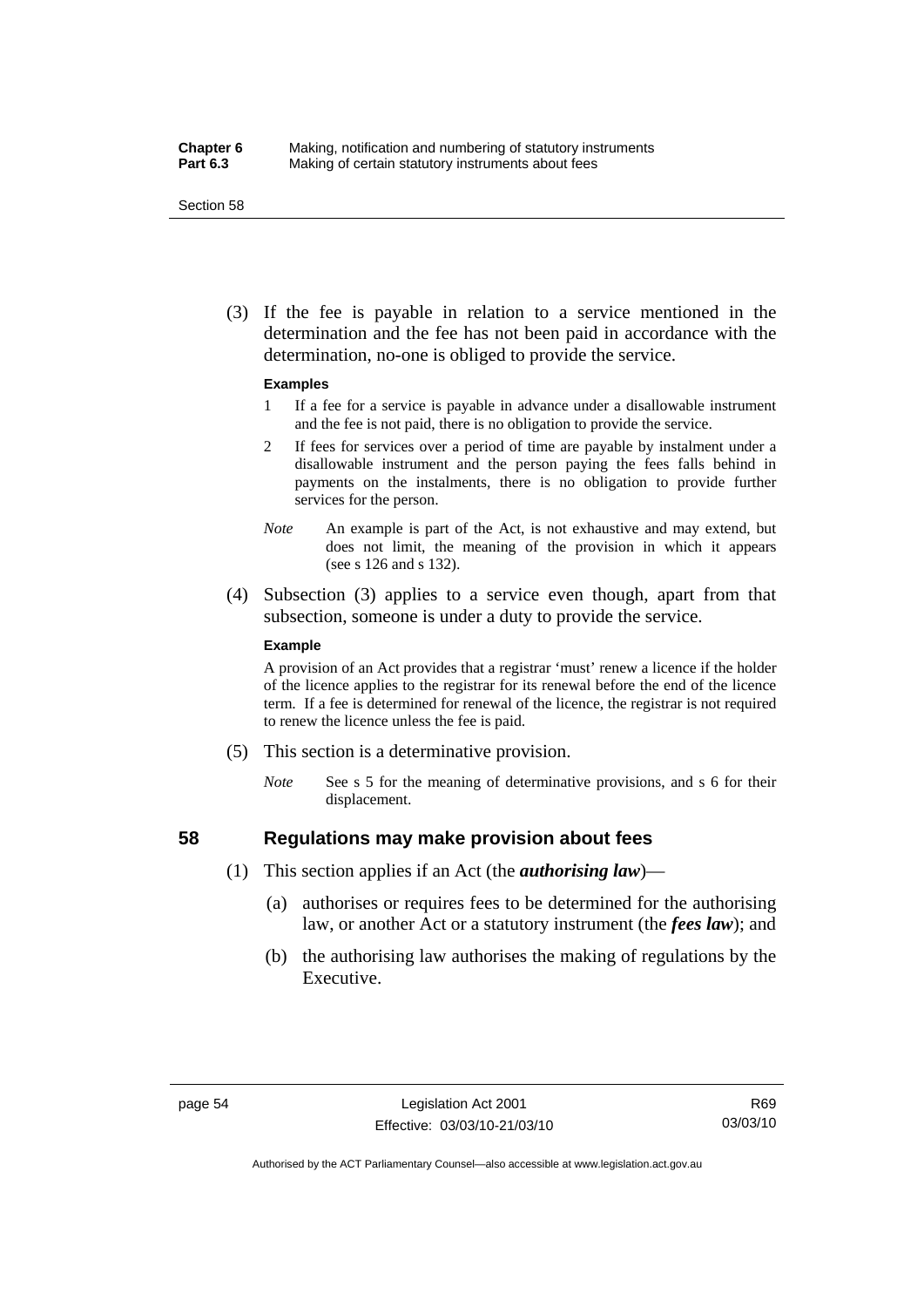- (2) A regulation under the authorising law may make provision in relation to—
	- (a) the payment, collection and recovery of determined fees; and
	- (b) the waiver, postponement or refund of the fees (completely or partly); and
	- (c) anything else about which provision may, under section 56 (Determination of fees by disallowable instrument), be made by determination in relation to determined fees.
- (3) The power mentioned in subsection (2) (b) includes power to make provision in relation to an entitlement to a waiver, postponement or refund of determined fees in circumstances prescribed by regulation (including the removal of a statutory capacity).
- (4) A regulation or the authorising law may make provision in relation to the payment of determined fees by cheque or credit card, including, for example, the consequences of a cheque not being honoured on presentation or a credit card transaction not being honoured.
- (5) A regulation or the authorising law may make provision in relation to the removal of a statutory capacity if any determined fee—
	- (a) is not paid when it is required to be paid; or
	- (b) is paid by cheque and the cheque is not honoured on presentation; or
	- (c) is paid by credit card and the credit card transaction is not honoured.
- (6) A regulation or the authorising law may make provision in relation to the restoration of a statutory capacity (whether prospectively or during any past period).
- (7) This section is in addition to any provision of the authorising law or fees law.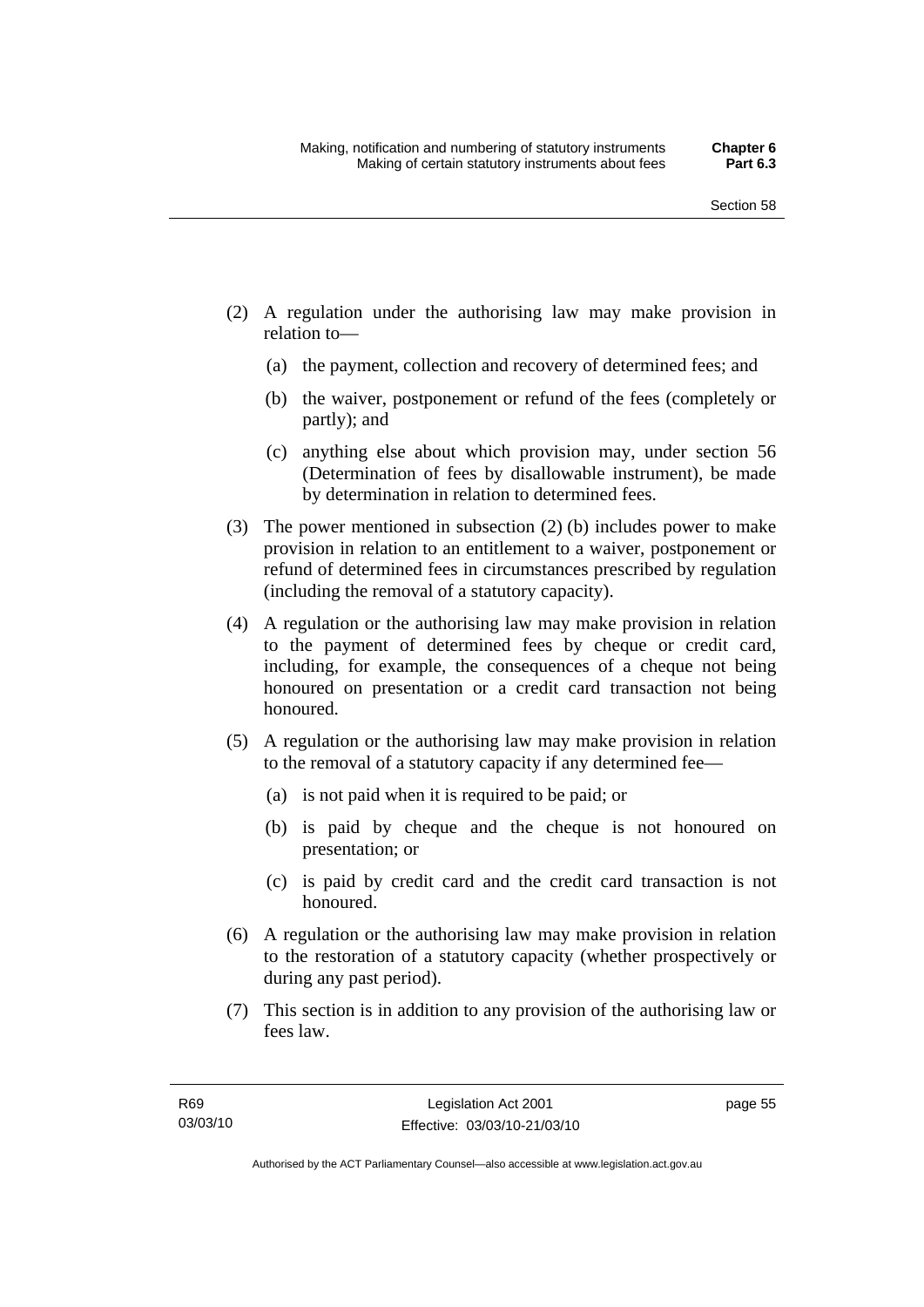- (8) This section is a determinative provision.
	- *Note* See s 5 for the meaning of determinative provisions, and s 6 for their displacement.
- (9) In this section:

*credit card* includes debit card.

*removal*, of a statutory capacity, includes suspension, cancellation, revocation, withdrawal, surrender or other prescribed restriction or termination of a statutory capacity under the fees law or authorising law.

*statutory capacity* includes an accreditation, approval, assessment, authority, certificate, condition, decision, determination, exemption, licence, permission, permit, registration or other prescribed thing giving a status, privilege or benefit under the fees law or authorising law (whether or not required under either law for doing anything).

page 56 Legislation Act 2001 Effective: 03/03/10-21/03/10

Authorised by the ACT Parliamentary Counsel—also accessible at www.legislation.act.gov.au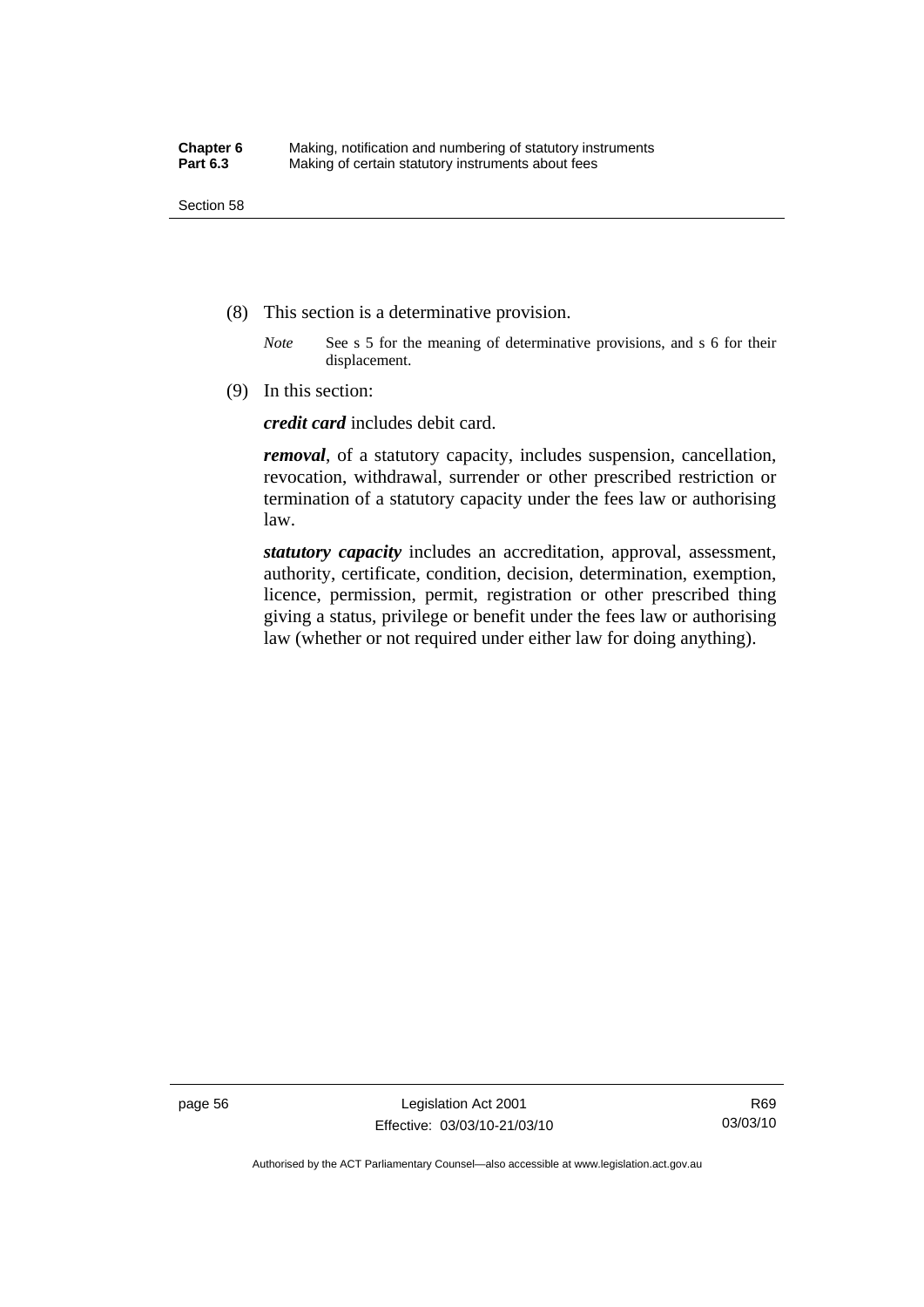# **Part 6.4 Numbering and notification of legislative instruments**

# **59 Numbering**

- (1) The legislative instruments registered in each year must be numbered by the parliamentary counsel as nearly as practicable in the order in which they are notified.
- (2) However, the parliamentary counsel may—
	- (a) allocate different kinds of legislative instruments to different series for numbering purposes; or
	- (b) add distinguishing letters to numbers to indicate the kind of legislative instrument.

## **Examples**

- 1 The parliamentary counsel may number subordinate laws, disallowable instruments, commencement notices and other legislative instruments in different series.
- 2 The parliamentary counsel may add the letters 'SL' to the numbers of registered subordinate laws, the letters 'DI' to the numbers of registered disallowable instruments and the letters 'CN' to the numbers of registered commencement notices.
- *Note* An example is part of the Act, is not exhaustive and may extend, but does not limit, the meaning of the provision in which it appears (see s 126 and s 132).
- (3) Also, a regulation may provide that this section does not apply to a notifiable instrument of a kind prescribed by regulation.

# **60 Correction etc of name of instrument**

 (1) This section applies if a legislative instrument, or a statutory instrument entered on the register under section 19 (3), is unnamed or the name it gives to itself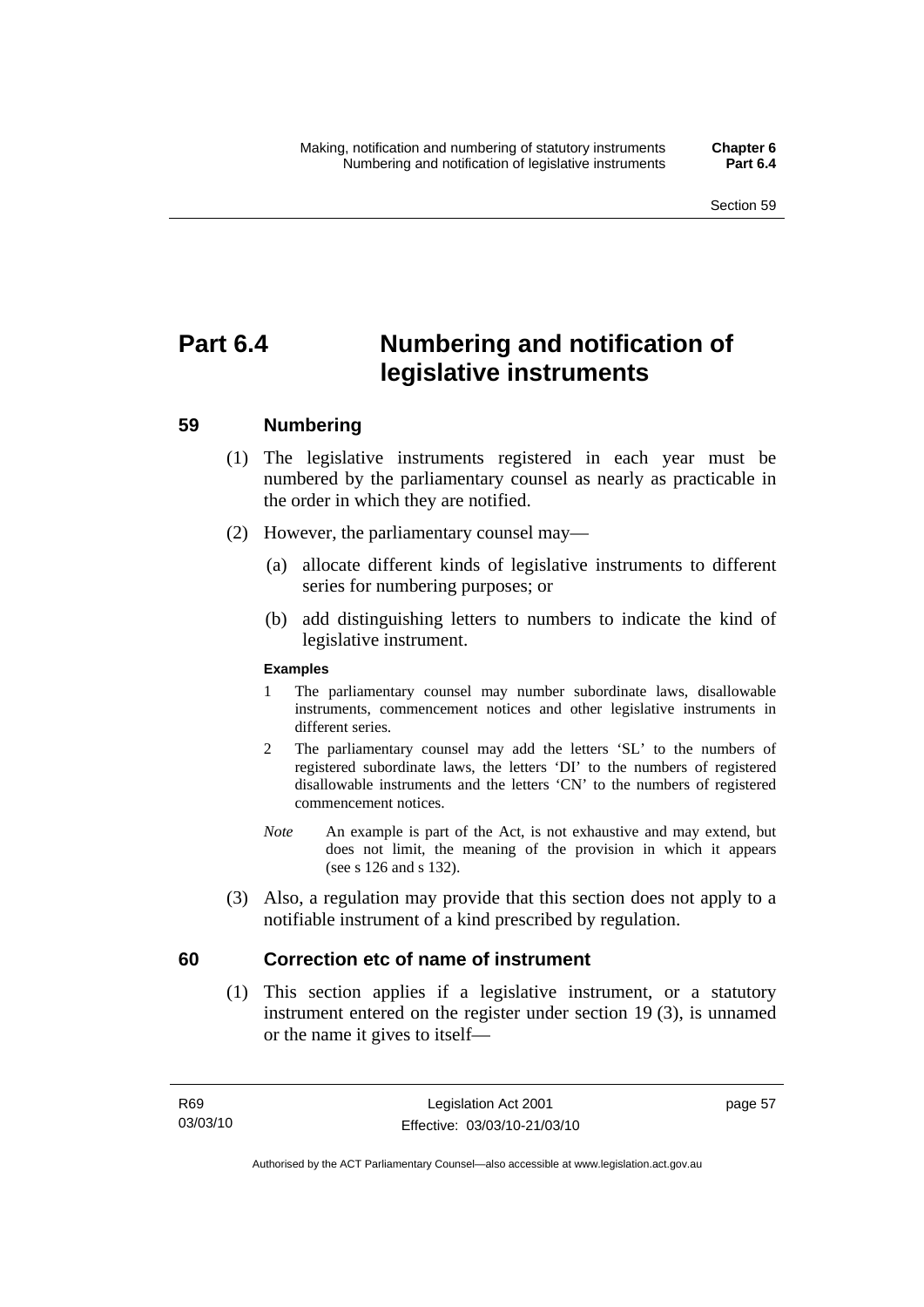Section 60

- (a) includes a year that is not the year in which the instrument was notified; or
- (b) is the same as another instrument that has been, or is to be, notified under this Act; or
- (c) includes a number that is not consecutive with other instruments that have been notified under this Act; or
- (d) does not include a number that would give the instrument a unique name; or
- (e) is otherwise not in accordance with current legislative drafting practice.

#### **Example for par (c)**

A legislative instrument has the name '*XYZ Amendment Rule 2000* (*No 5*)'. Legislative instruments with the names '*XYZ Amendment Rule 2000 (No 1)*', '*XYZ Amendment Rule 2000 (No 2)*' and '*XYZ Amendment Rule 2000 (No 3)*' have already been notified under the Act

#### **Example for par (d)**

A legislative instrument has the name '*XYZ Amendment Rule 2000 (No )*'.

#### **Example for par (e)**

A legislative instrument has the name '*XYY Amendment Order 2002 (No 1)*'. The instrument was made under the *XYZ Act 2000* (the *authorising Act*). The name of the instrument does not correctly reflect the name of the authorising Act.

- *Note* An example is part of the Act, is not exhaustive and may extend, but does not limit, the meaning of the provision in which it appears (see s 126 and s 132).
- (2) The parliamentary counsel may, before notifying the instrument under this Act—
	- (a) add a name to an unnamed instrument; or
	- (b) amend the instrument's name to bring it into line with current legislative drafting practice.

R69 03/03/10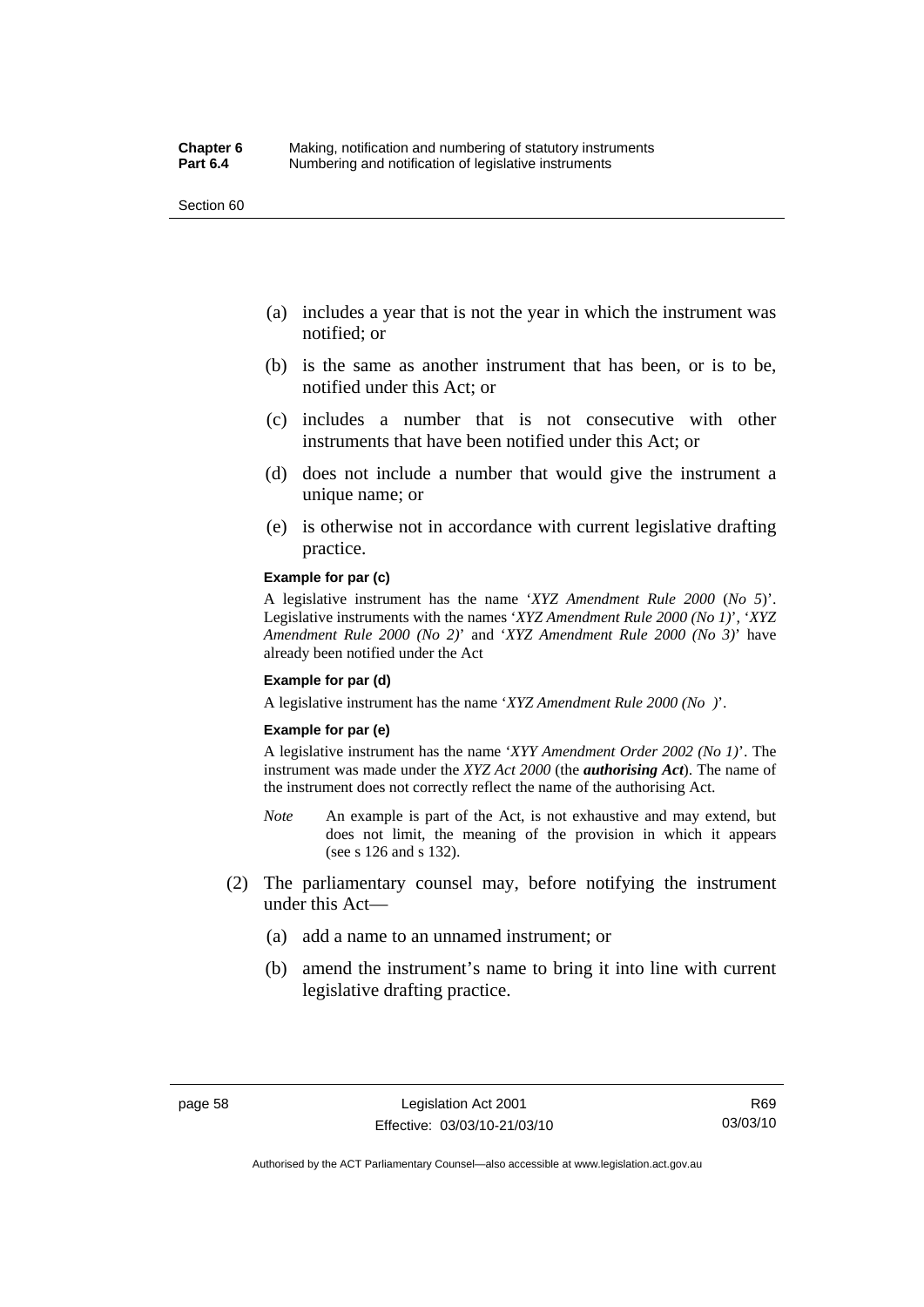- (3) If the name of an instrument is added or amended under this section, the instrument has effect for all purposes as if the instrument were made with the name as added or amended.
- (4) If the name of an instrument is added or amended under this section, the parliamentary counsel may make a corresponding change to any explanatory statement or regulatory impact statement for the instrument.

# **60A Correction of name of explanatory statement etc**

- (1) This section applies if an explanatory statement or regulatory impact statement for a legislative instrument—
	- (a) does not include the instrument's number or name in an appropriate place; or
	- (b) includes a reference to the instrument's number or name that is incorrect.
- (2) The parliamentary counsel may, before entering the statement in the register—
	- (a) include the instrument's number or name in an appropriate place in the statement; or
	- (b) correct the reference to the instrument's number or name.

# **61 Notification of legislative instruments**

- (1) If a legislative instrument is made, an authorised person for making a notification request for the instrument may ask the parliamentary counsel to notify the making of the instrument.
- (2) If an authorised person for making a notification request for a legislative instrument asks the parliamentary counsel to notify the making of the instrument and complies with the requirements (if any) prescribed by regulation (whether in relation to the form of the instrument, in relation to the making of the request or otherwise), the parliamentary counsel must—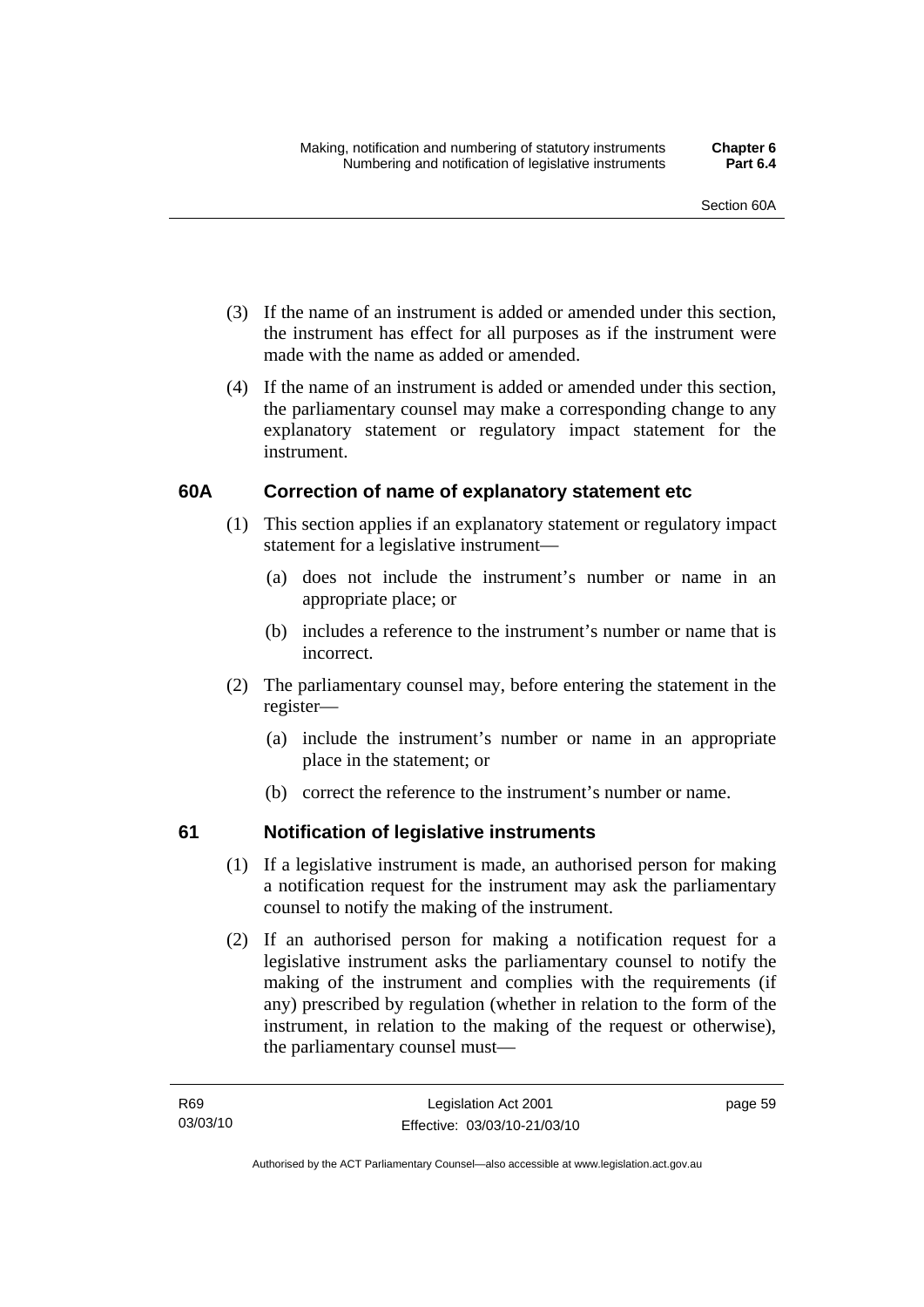Section 61

- (a) notify the making of the instrument in the register; or
- (b) if it is not practicable to notify the making of the instrument in the register—notify the making of the instrument in the gazette.
- (3) The making of the legislative instrument is notified in the register by entering in the register—
	- (a) a statement that the instrument has been made; and
	- (b) the text of the instrument.
- (4) The making of the legislative instrument is notified in the gazette  $by-$ 
	- (a) publishing the text of the instrument in the gazette; or
	- (b) publishing in the gazette a statement—
		- (i) that the instrument has been made; and
		- (ii) of the place or places where copies of the instrument can be obtained (whether by purchase or otherwise).
- (5) If the making of the legislative instrument is notified in the gazette, the parliamentary counsel must enter in the register—
	- (a) a statement that the instrument has been made; and
	- (b) a statement that the instrument was notified in the gazette on a stated date; and
	- (c) the text of the instrument.
- (6) If the making of the legislative instrument is notified in the gazette by publishing the statement mentioned in subsection (4) (b), copies of the instrument must be available on the day of the publication (the *gazette date*), or as soon as practicable after the gazette date, at the place, or each of the places, stated in the gazette.

Authorised by the ACT Parliamentary Counsel—also accessible at www.legislation.act.gov.au

R69 03/03/10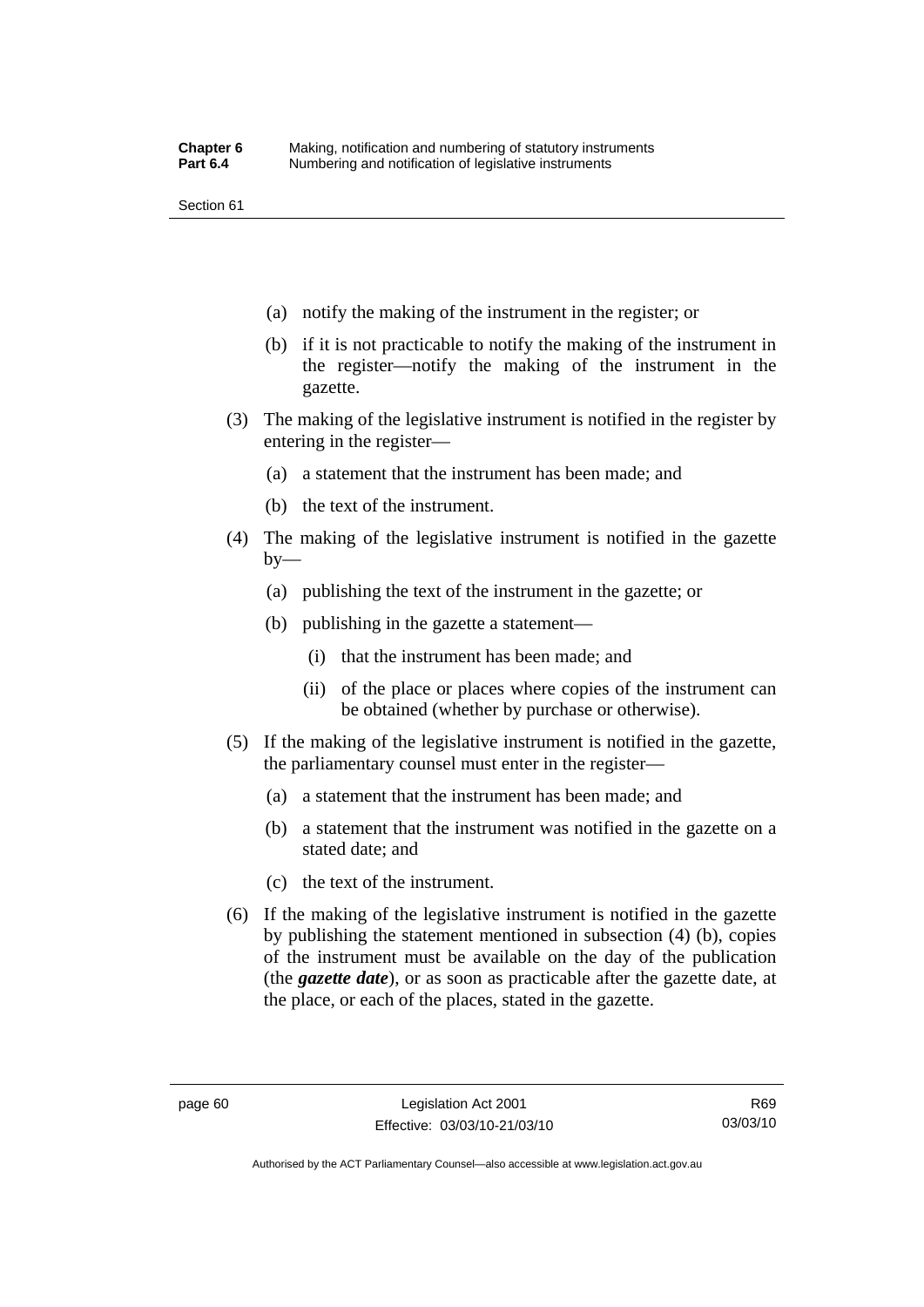- (7) If on the gazette date no copies of the legislative instrument are available at the place, or any of the places, stated in the gazette, the parliamentary counsel must give the Minister a statement—
	- (a) that copies of the law were not available; and
	- (b) explaining why they were not available.
- (8) The Minister must present the statement to the Legislative Assembly not later than 6 sitting days after the gazette date.
- (9) Despite subsection (2), the parliamentary counsel may notify the making of a legislative instrument even though a requirement prescribed by regulation for subsection (2) (a *prescribed requirement*) is not complied with.
- (10) The notification of a legislative instrument is valid even if—
	- (a) a prescribed requirement was not complied with; or
	- (b) the notification was made on the request of a person who was not, or was no longer, a delegate of an authorised person for making a notification request for the instrument.
- (11) This section is a determinative provision.
	- *Note* See s 5 for the meaning of determinative provisions, and s 6 for their displacement.
- (12) In this section:

*authorised person*, for making a notification request for a legislative instrument, means—

- (a) the maker of the instrument; or
- (b) for a legislative instrument made by the Executive—a Minister or chief executive; or
- (c) for a legislative instrument made by a Minister—a chief executive; or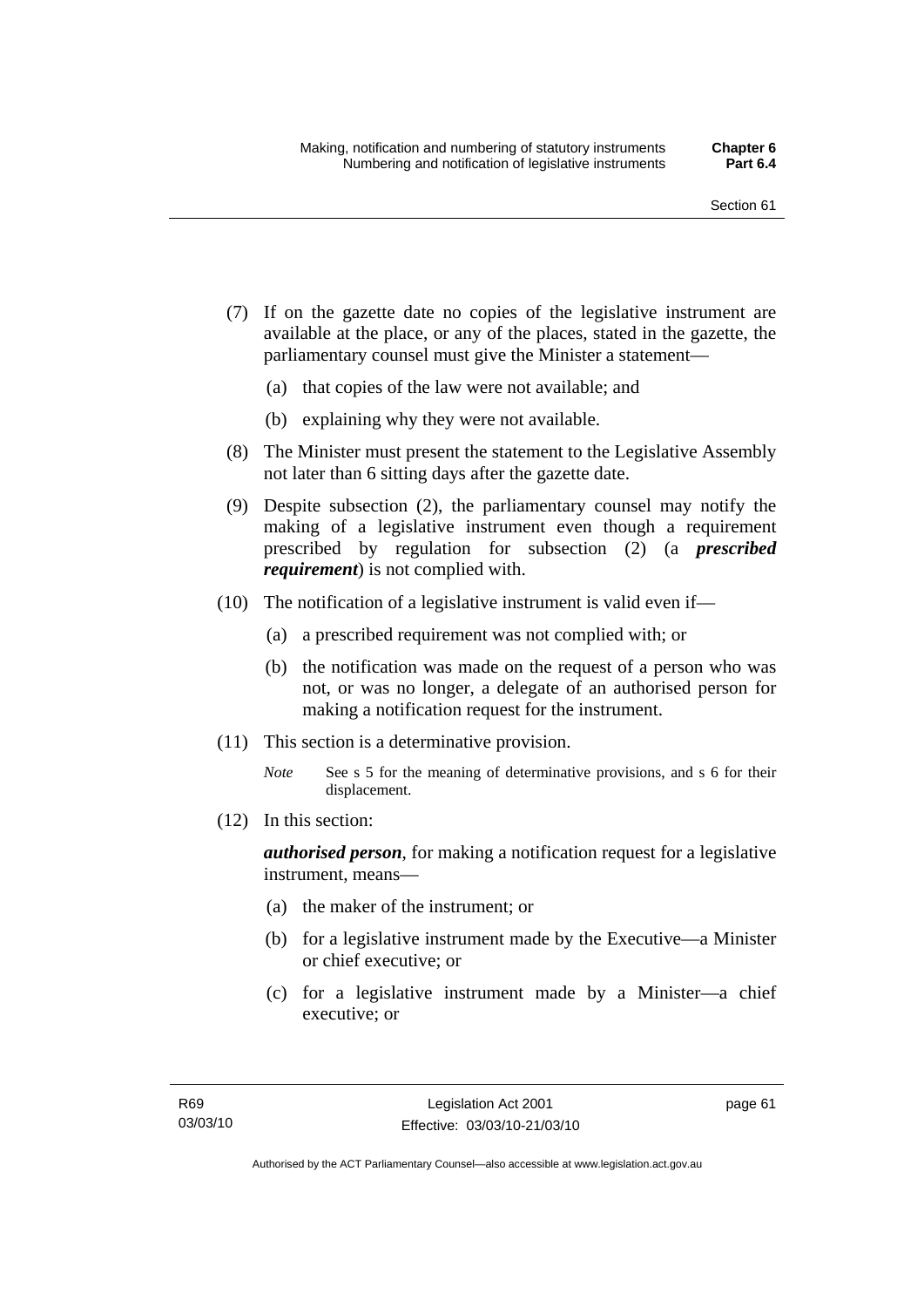Section 62

- (d) for a legislative instrument made by the rule-making committee—
	- (i) the secretary of the committee; or
	- (ii) the registrar of a court or tribunal in relation to which the instrument applies; or
- (e) for any other legislative instrument made by a court or tribunal, or by a member (however described) of a court or tribunal the registrar of the court or tribunal; or
- (f) for any other legislative instrument (other than an instrument prescribed by regulation for this paragraph)—a chief executive; or
- (g) for a legislative instrument prescribed by regulation for this paragraph—a person prescribed by regulation as an authorised person for making a notification request for the instrument.

*rule-making committee* means the rule-making committee established under the *Court Procedures Act 2004*.

# **62 Effect of failure to notify legislative instrument**

- (1) A legislative instrument is not enforceable by or against the Territory or anyone else unless it is notified.
- (2) This section is a determinative provision.
	- *Note* See s 5 for the meaning of determinative provisions, and s 6 for their displacement.

# **63 References to** *notification* **of legislative instruments**

In an Act or statutory instrument, a reference to the *notification* of a legislative instrument is a reference to the instrument having been notified in the register or gazette.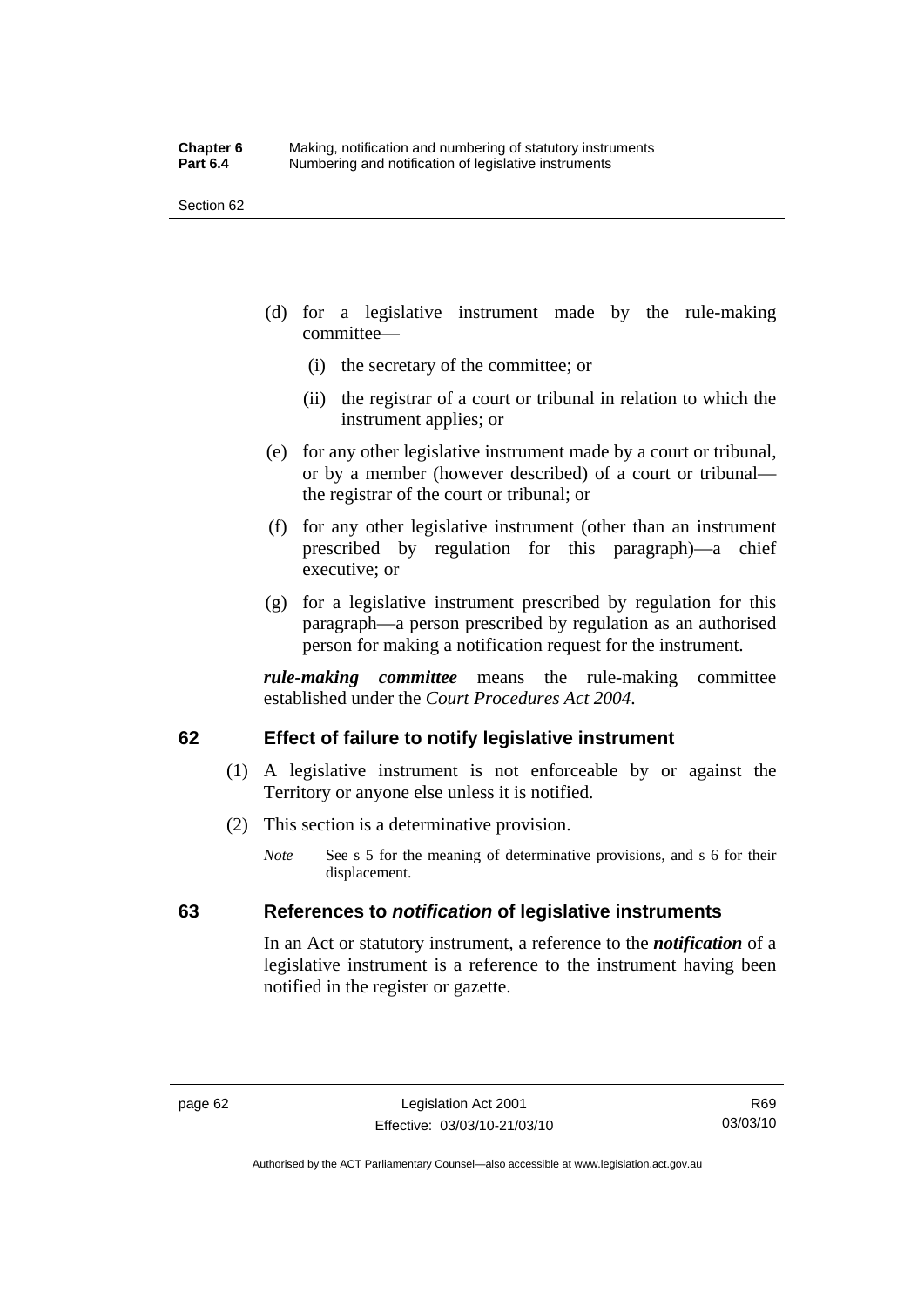# **Chapter 7** Presentation, amendment and **disallowance of subordinate laws and disallowable instruments**

#### *Note to ch 7*

In this chapter, a reference to a subordinate law or disallowable instrument includes a reference to a provision of a subordinate law or disallowable instrument (see s 8 (2) and s 9 (2)).

# **64 Presentation of subordinate laws and disallowable instruments**

- (1) A subordinate law or disallowable instrument must be presented to the Legislative Assembly not later than 6 sitting days after its notification day.
- (2) If a subordinate law or disallowable instrument is not presented in accordance with subsection (1), it is taken to be repealed.
- (3) This section is a determinative provision.
	- *Note* See s 5 for the meaning of determinative provisions, and s 6 for their displacement.

# **65 Disallowance by resolution of Assembly**

 (1) This section applies if notice of a motion to disallow a subordinate law or disallowable instrument is given in the Legislative Assembly not later than 6 sitting days after the day it is presented to the Assembly.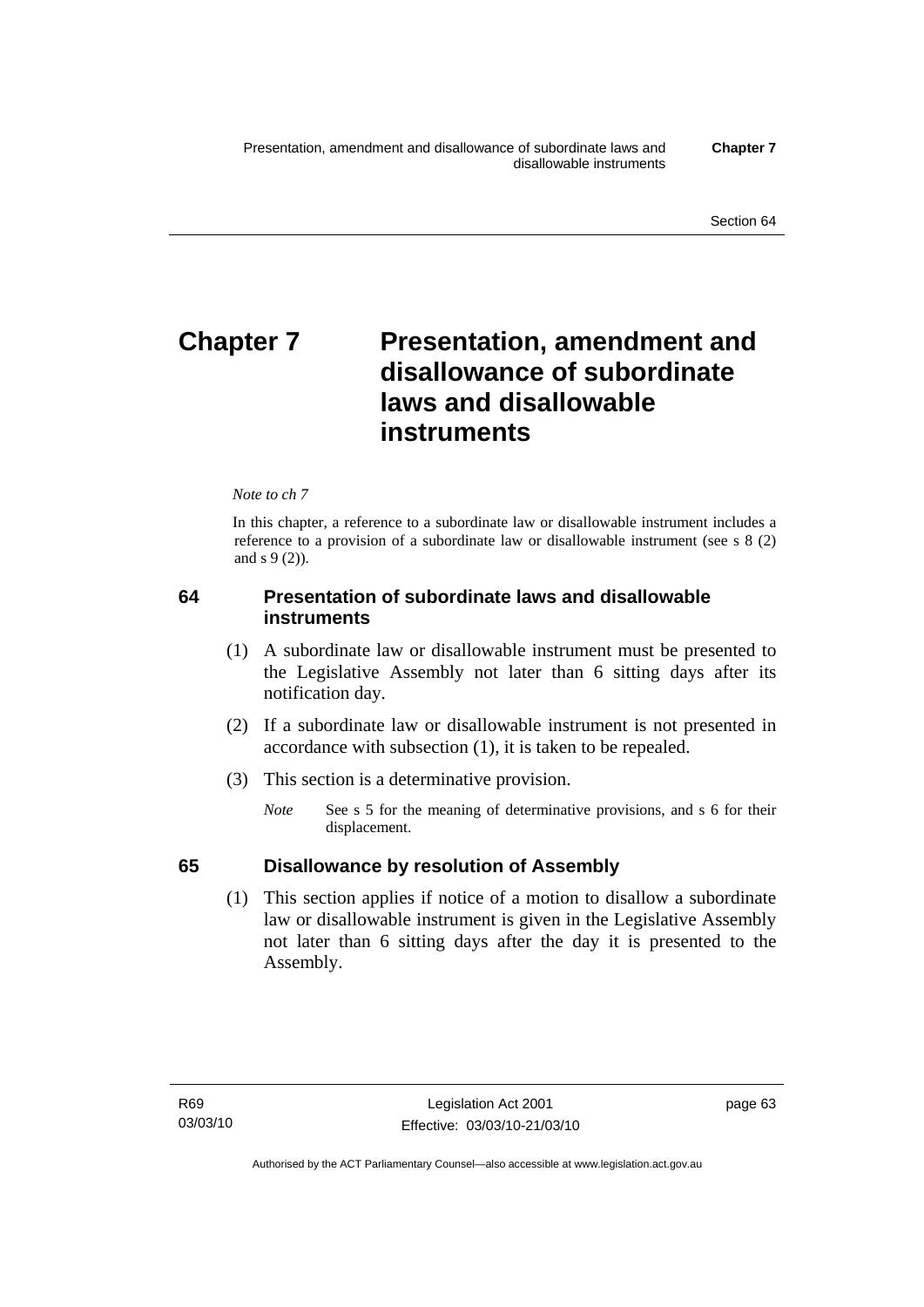#### **Chapter 7** Presentation, amendment and disallowance of subordinate laws and disallowable instruments

#### Section 65A

- (2) If the Legislative Assembly passes a resolution to disallow the subordinate law or disallowable instrument, it is taken to be repealed—
	- (a) on the day after the day the disallowance is notified; or
	- (b) if the resolution provides that it takes effect on the day the resolution is passed—that day.
- (3) For this chapter, the Legislative Assembly is taken to have passed a resolution to disallow the subordinate law or disallowable instrument if, at the end of 6 sitting days after the day the notice is given—
	- (a) the notice has not been withdrawn and the motion has not been called on; or
	- (b) the motion has been called on and moved, but has not been withdrawn or otherwise disposed of.
- (4) If subsection (3) applies, the resolution is taken to be the resolution set out in the motion for the resolution.
- (5) A disallowance under this section has effect for all purposes as if it were a repeal made by an Act.
- (6) This section is a determinative provision.
	- *Note* See s 5 for the meaning of determinative provisions, and s 6 for their displacement.

## **65A Notification of disallowance by resolution of Assembly**

- (1) If a subordinate law or disallowable instrument is disallowed, or taken to have been disallowed, under section 65, the Speaker must ask the parliamentary counsel to notify the disallowance.
- (2) If the Speaker asks the parliamentary counsel to notify the disallowance, the parliamentary counsel must—
	- (a) notify the disallowance in the register; or

Authorised by the ACT Parliamentary Counsel—also accessible at www.legislation.act.gov.au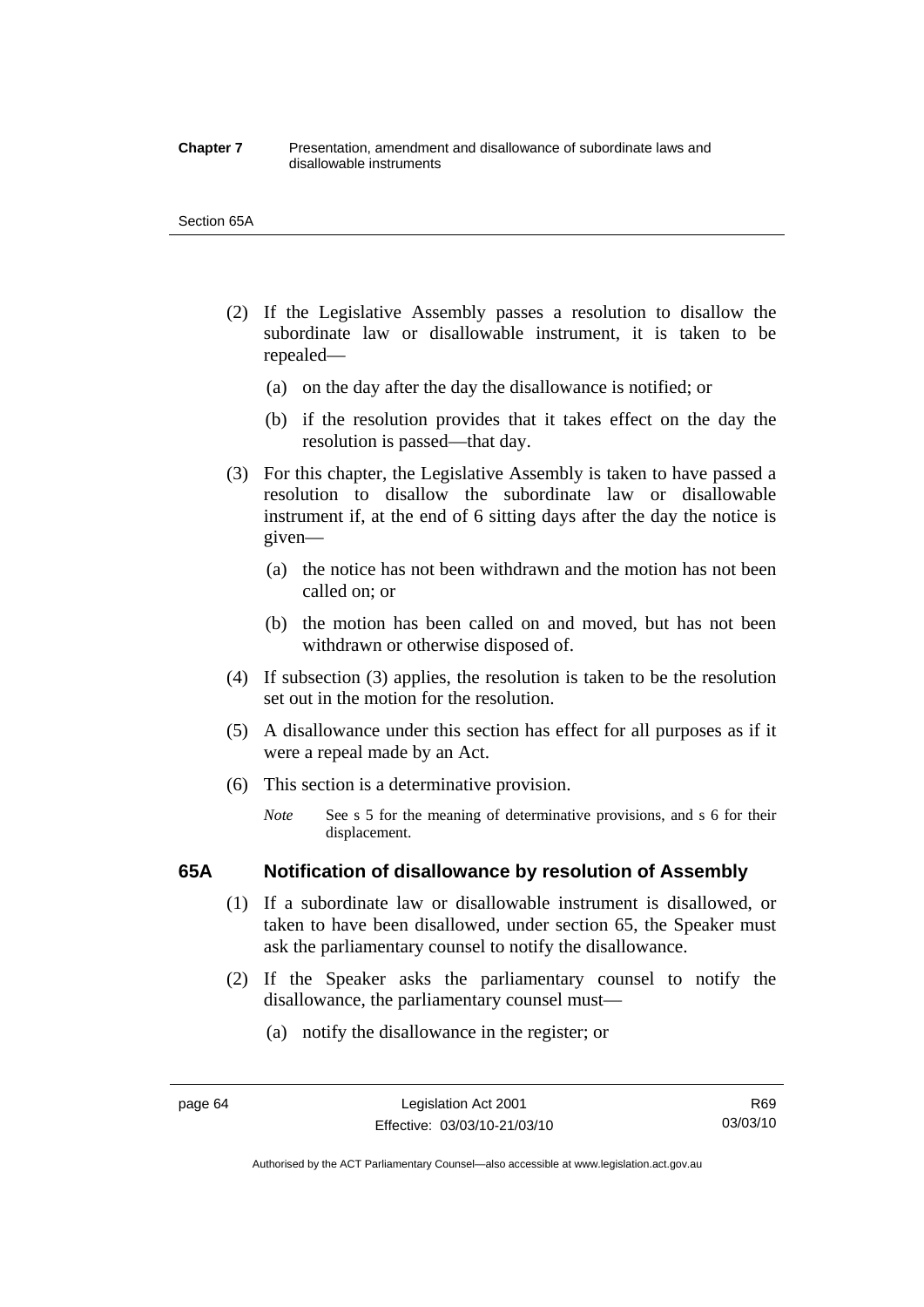- (b) if it is not practicable to notify the disallowance in the register—notify the disallowance in the gazette.
- (3) If the Speaker asks the parliamentary counsel to notify the disallowance on a particular day, the parliamentary counsel must notify the disallowance on that day unless it is impracticable to do so.
- (4) The disallowance is notified in the register by entering in the register—
	- (a) a statement that the subordinate law or disallowable instrument has been disallowed under section 65; and
	- (b) the text of the resolution passed, or taken to have been passed, by the Legislative Assembly under section 65; and
	- (c) the day when the resolution was passed or taken to have been passed; and
	- (d) the day when the subordinate law or disallowable instrument is taken to be repealed because of the resolution.
- (5) The disallowance is notified in the gazette by publishing in the gazette—
	- (a) a statement that the subordinate law or disallowable instrument has been disallowed under section 65; and
	- (b) the text of the resolution passed, or taken to have been passed, by the Legislative Assembly under section 65; and
	- (c) the day when the resolution was passed or taken to have been passed; and
	- (d) the day when the subordinate law or disallowable instrument is taken to be repealed because of the resolution.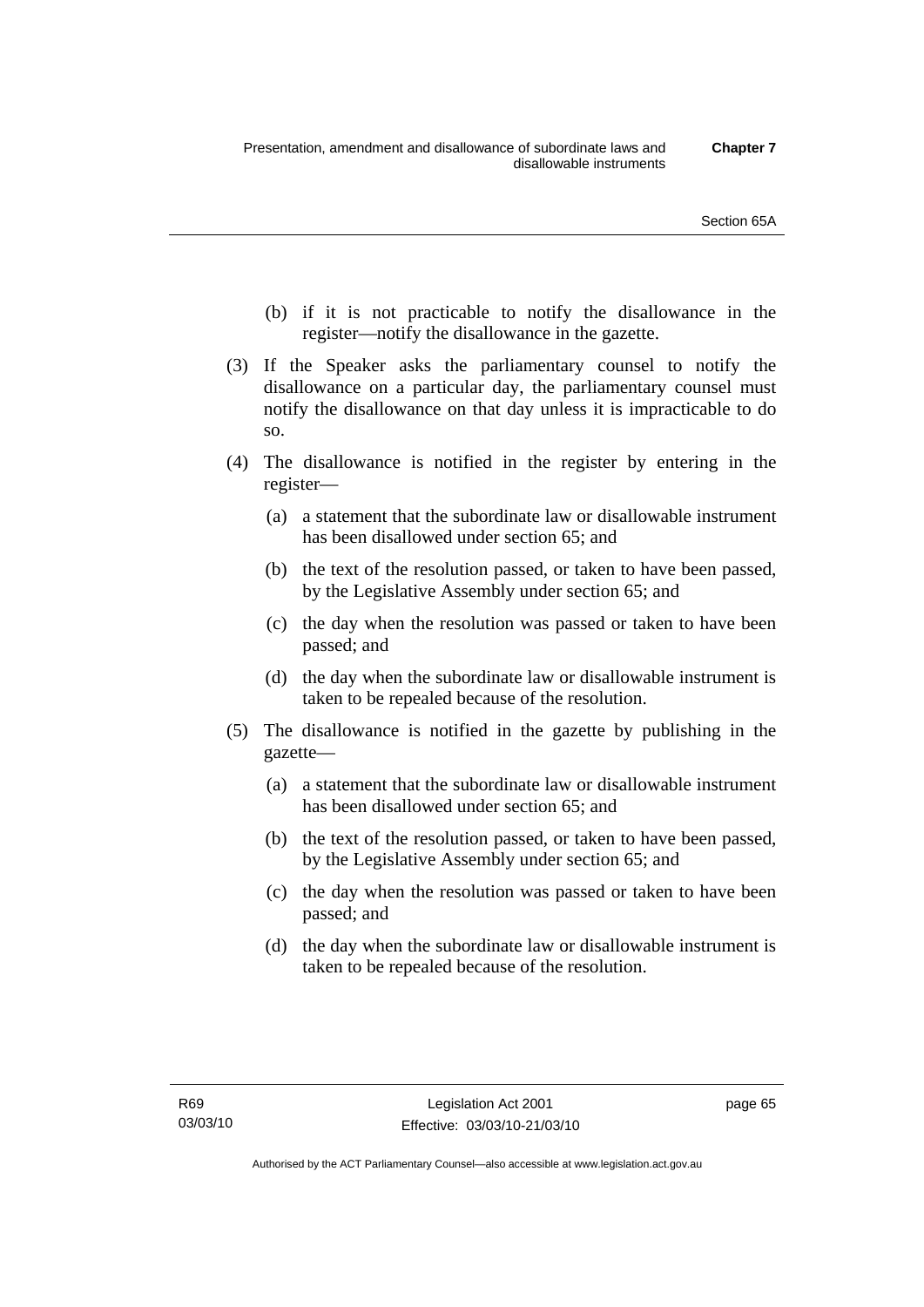#### **Chapter 7** Presentation, amendment and disallowance of subordinate laws and disallowable instruments

#### Section 66

- (6) If the disallowance is notified in the gazette, the parliamentary counsel must enter in the register—
	- (a) a statement that the subordinate law or disallowable instrument has been disallowed under section 65; and
	- (b) a statement that the disallowance was notified in the gazette on a stated date; and
	- (c) the text of the resolution passed, or taken to have been passed, under section 65; and
	- (d) the day when the resolution was passed or taken to have been passed; and
	- (e) the day when the subordinate law or disallowable instrument is taken to be repealed because of the resolution.
- (7) This section is a determinative provision.
	- *Note* See s 5 for the meaning of determinative provisions, and s 6 for their displacement.

## **66 Revival of affected laws**

- (1) This section applies if—
	- (a) a subordinate law or disallowable instrument (the *disallowed law*) is taken to be repealed under section 64 (Presentation of subordinate laws and disallowable instruments) or section 65 (Disallowance by resolution of Assembly); and
	- (b) the disallowed law repealed or amended an Act or statutory instrument (the *affected law*); and
	- (c) the repeal or amendment has commenced.
- (2) The affected law is revived, from the beginning of the day after the disallowed law is taken to have been repealed, as if the disallowed law had never been made.

R69 03/03/10

Authorised by the ACT Parliamentary Counsel—also accessible at www.legislation.act.gov.au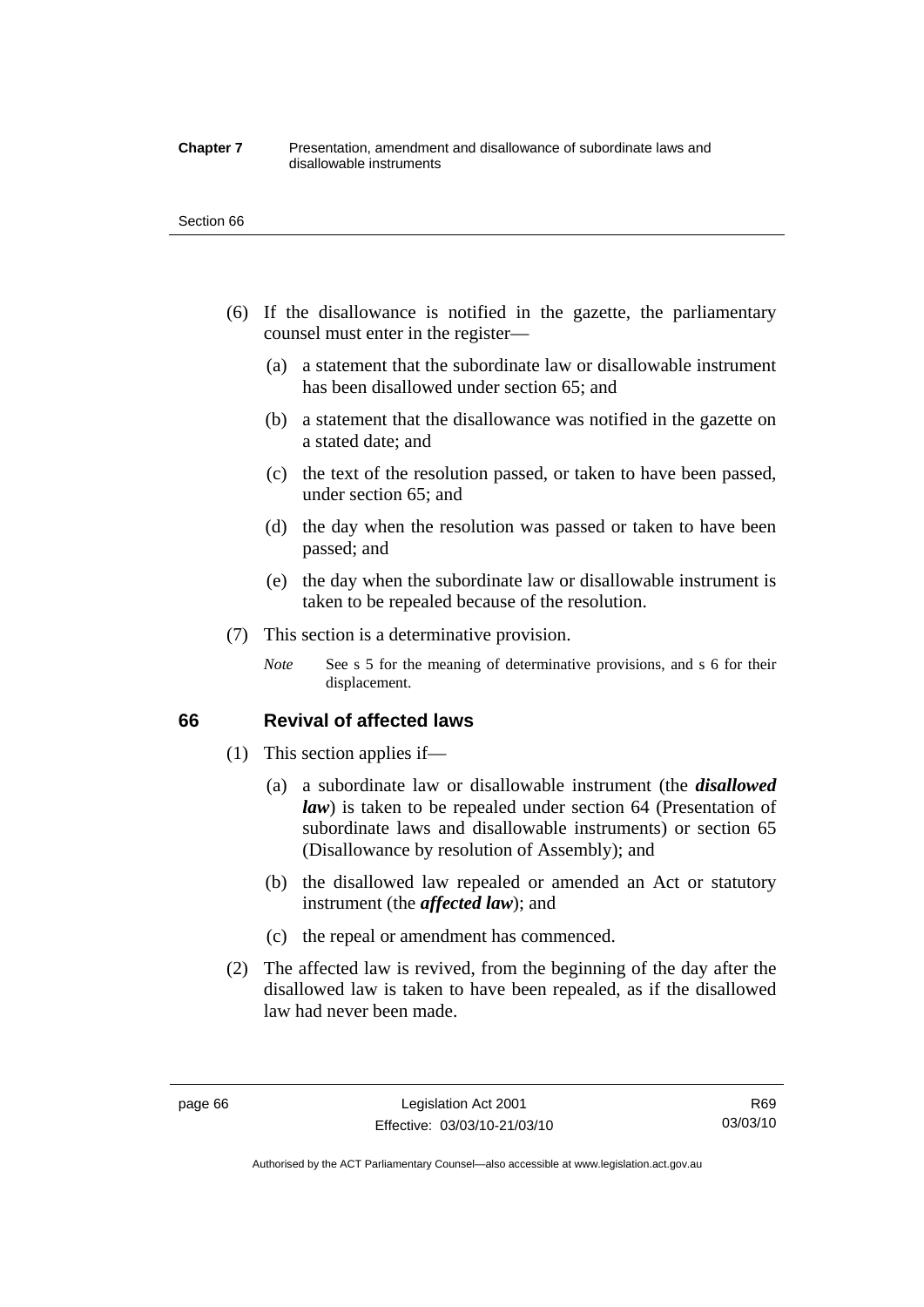- (3) This section is a determinative provision.
	- *Note* See s 5 for the meaning of determinative provisions, and s 6 for their displacement.

**67 Making of instrument same in substance within 6 months after disallowance** 

- (1) This section applies if a subordinate law or disallowable instrument (the *disallowed law*) is disallowed under section 65 (Disallowance by resolution of Assembly).
- (2) A subordinate law or disallowable instrument the same in substance must not be made within 6 months beginning on the day of the disallowance unless the Legislative Assembly has—
	- (a) rescinded the resolution that disallowed the disallowed law; or
	- (b) by resolution, approved the making of—
		- (i) a subordinate law or disallowable instrument in those terms; or
		- (ii) a subordinate law or disallowable instrument the same in substance as the disallowed law.
- (3) A subordinate law or disallowable instrument made in contravention of this section is void.
- (4) This section is a determinative provision.
	- *Note* See s 5 for the meaning of determinative provisions, and s 6 for their displacement.

# **68 Amendment by resolution of Assembly**

(1) In this section:

*amendment* does not include an amendment that would have the effect of waiving or changing any fee, charge, penalty or other amount payable to the Territory.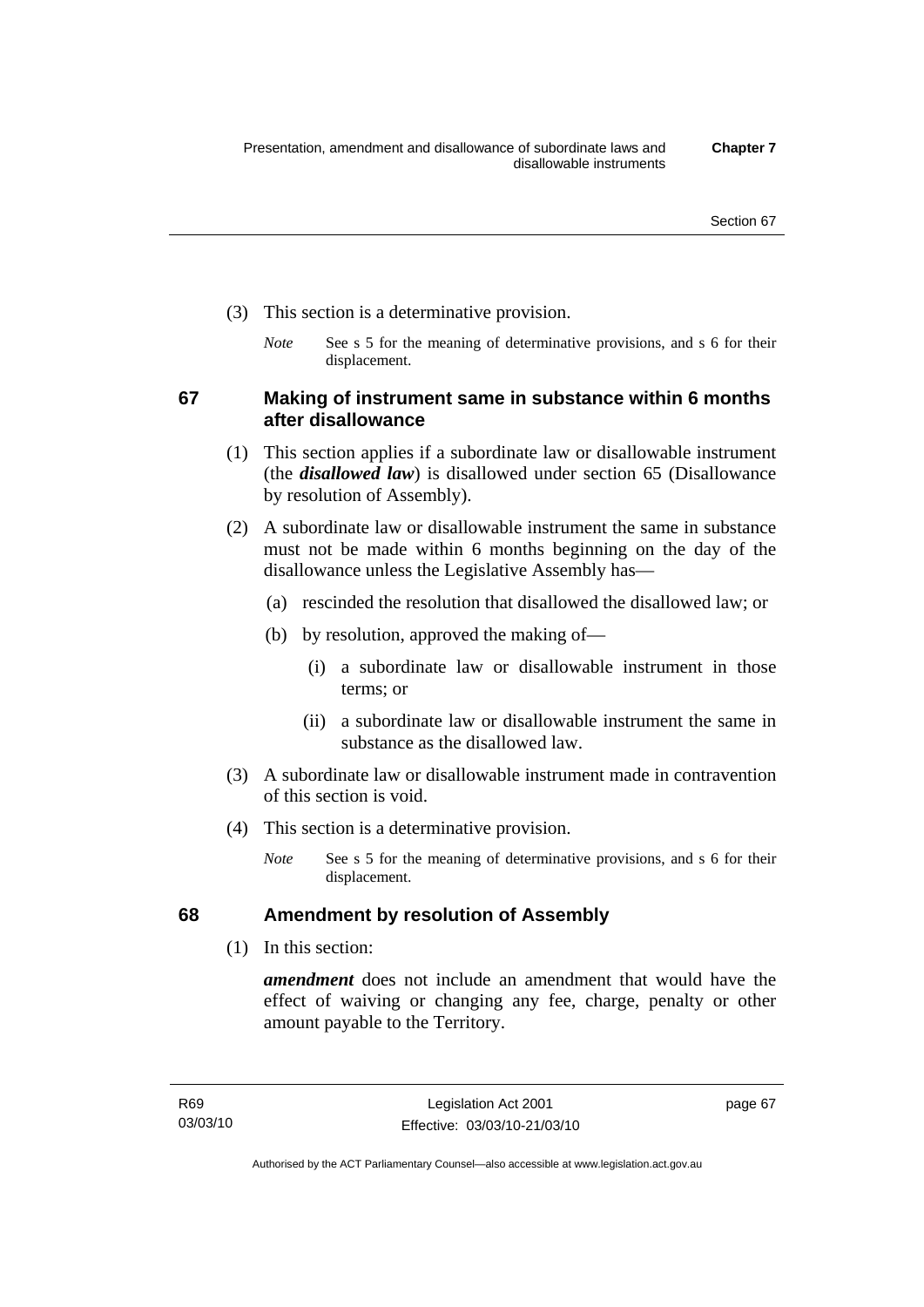#### **Chapter 7** Presentation, amendment and disallowance of subordinate laws and disallowable instruments

#### Section 68

*disallowable instrument* does not include a determination of fees or charges by a Minister under an Act or subordinate law.

- (2) This section applies if notice of a motion to amend a subordinate law or disallowable instrument is given in the Legislative Assembly not later than 6 sitting days after the day it is presented to the Assembly.
- (3) If the Legislative Assembly passes a resolution to amend the subordinate law or disallowable instrument, it is amended accordingly—
	- (a) on the day after the day the amendment is notified; or
	- (b) if the resolution provides that it takes effect on the day the resolution is passed—that day.
- (4) For this chapter, the Legislative Assembly is taken to have passed a resolution to amend the subordinate law or disallowable instrument if, at the end of 6 sitting days after the day the notice is given—
	- (a) the notice has not been withdrawn and the motion has not been called on; or
	- (b) the motion has been called on and moved, but has not been withdrawn or otherwise disposed of.
- (5) If subsection (4) applies, the resolution is taken to be the resolution set out in the motion for the resolution.
- (6) An amendment under this section has effect for all purposes as if it had been made by an Act.
- (7) Without limiting subsection (6), section 83 (Consequences of amendment of statutory instrument by Act) applies to the amendment as if it had been made by an Act.
- (8) This section is a determinative provision.
	- *Note* See s 5 for the meaning of determinative provisions, and s 6 for their displacement.

R69 03/03/10

Authorised by the ACT Parliamentary Counsel—also accessible at www.legislation.act.gov.au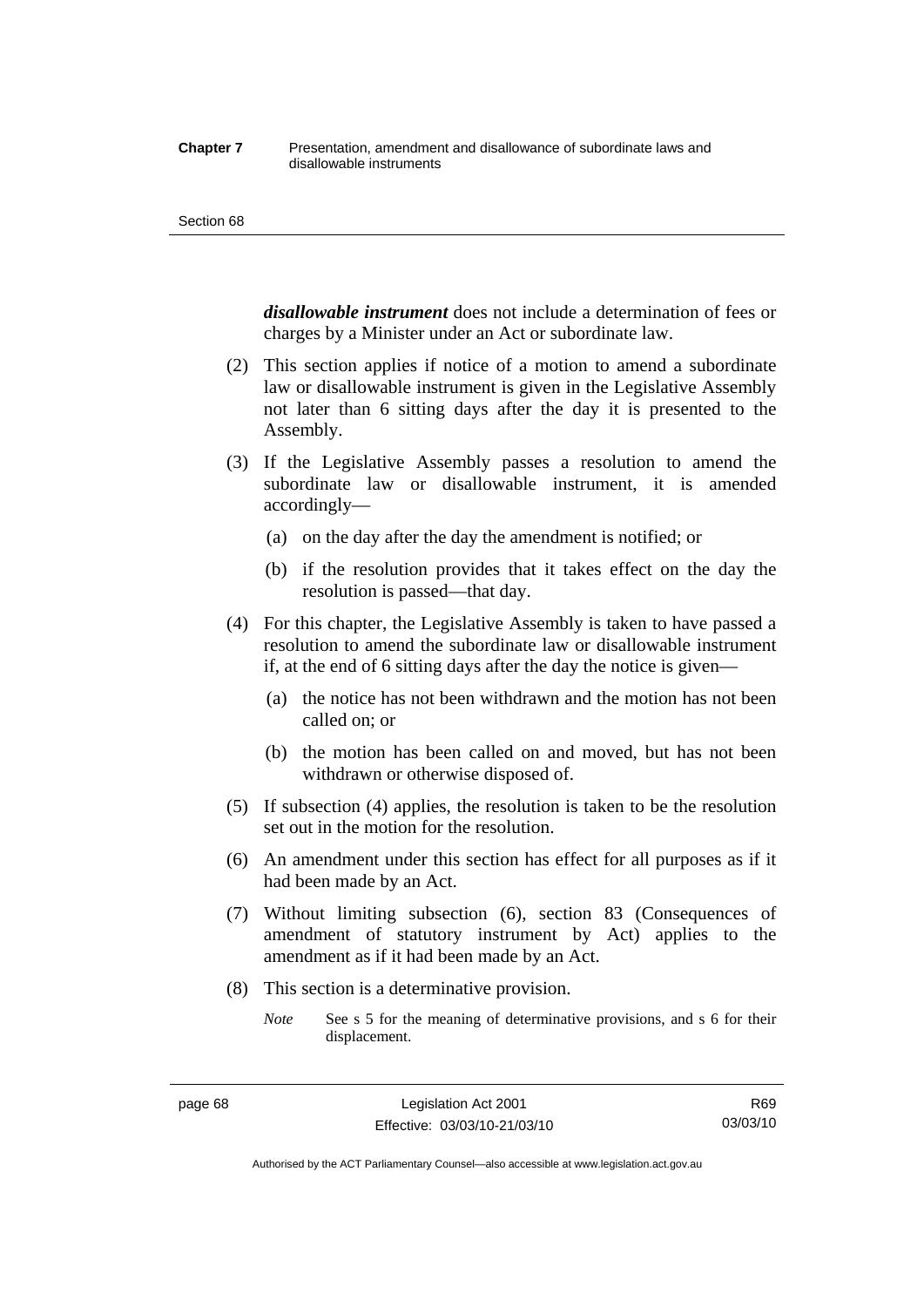# **69 Notification of amendments made by resolution of Assembly**

- (1) If a subordinate law or disallowable instrument (the *amended law*) is amended under section 68, the Speaker must ask the parliamentary counsel to notify the amendment.
- (2) If the Speaker asks the parliamentary counsel to notify the amendment, the parliamentary counsel must—
	- (a) notify the amendment in the register; or
	- (b) if it is not practicable to notify the amendment in the register notify the amendment in the gazette.
- (3) If the Speaker asks the parliamentary counsel to notify the amendment on a particular day, the parliamentary counsel must notify the amendment on that day unless it is impracticable to do so.
- (4) The amendment is notified in the register by entering in the register—
	- (a) a statement that the amendment of the amended law has been made under section 68; and
	- (b) the text of the resolution passed, or taken to have been passed, by the Legislative Assembly under section 68; and
	- (c) the day when the resolution was passed or taken to have been passed; and
	- (d) the day when the subordinate law or disallowable instrument is taken to be amended because of the resolution.
- (5) The amendment is notified in the gazette by publishing in the gazette—
	- (a) a statement that the amendment of the amended law has been made under section 68; and
	- (b) the text of the resolution passed, or taken to have been passed, by the Legislative Assembly under section 68; and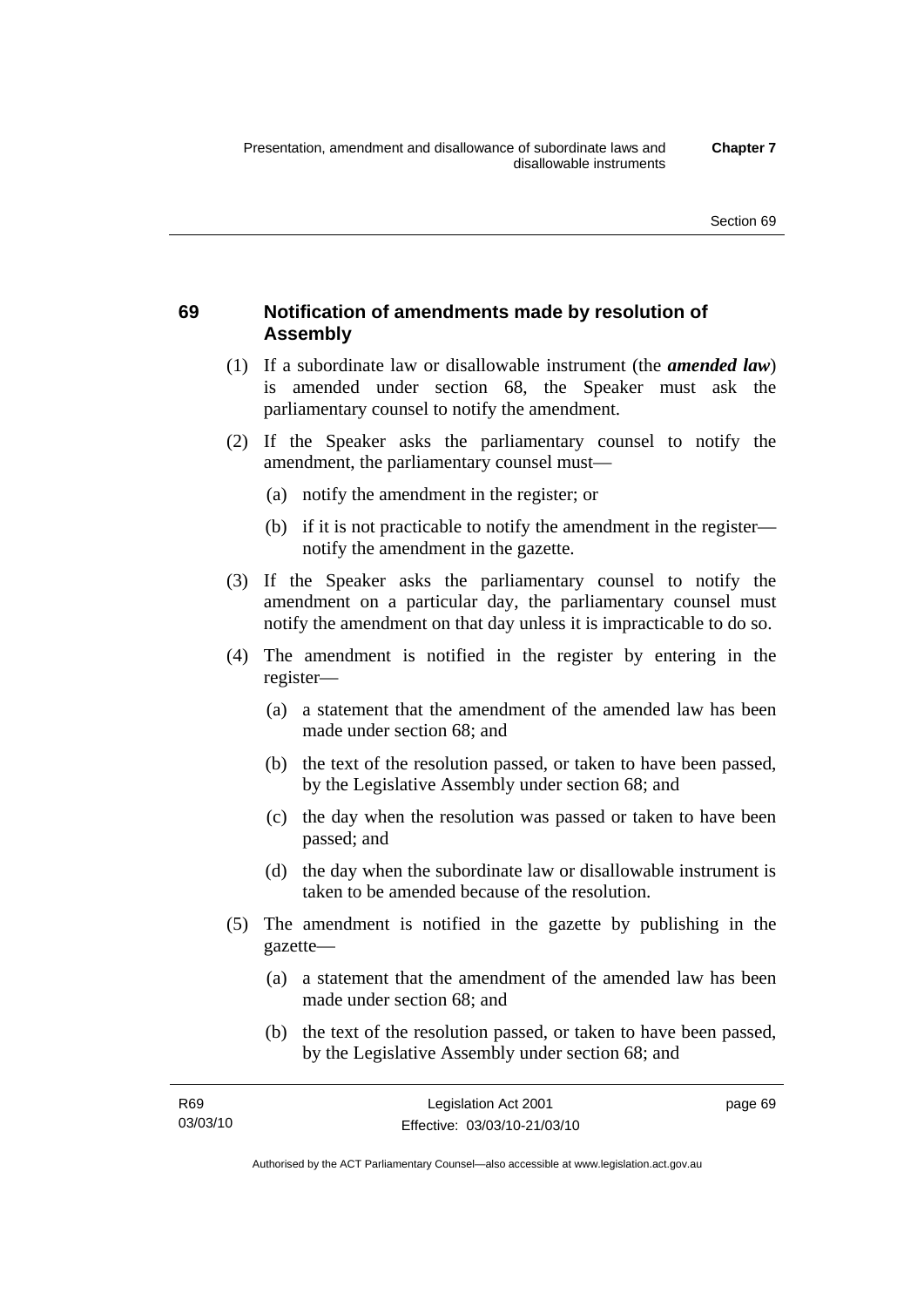#### **Chapter 7** Presentation, amendment and disallowance of subordinate laws and disallowable instruments

#### Section 70

- (c) the day when the resolution was passed or taken to have been passed; and
- (d) the day when the subordinate law or disallowable instrument is taken to be amended because of the resolution.
- (6) If the amendment is notified in the gazette, the parliamentary counsel must enter in the register—
	- (a) a statement that the amendment of the amended law has been made under section 68; and
	- (b) a statement that the amendment was notified in the gazette on a stated date; and
	- (c) the text of the resolution passed, or taken to have been passed, by the Legislative Assembly under section 68; and
	- (d) the day when the resolution was passed or taken to have been passed; and
	- (e) the day when the subordinate law or disallowable instrument is taken to be amended because of the resolution.
- (7) This section is a determinative provision.
	- *Note* See s 5 for the meaning of determinative provisions, and s 6 for their displacement.

# **70 Making of amendment restoring effect of law within 6 months after amendment**

- (1) This section applies if a subordinate law or disallowable instrument (the *amended law*) is amended under section 68 (Amendment by resolution of Assembly).
- (2) A subordinate law or disallowable instrument the same in substance as the amended law before the amendment (the *earlier law*) must not be made within 6 months beginning on the day the amendment is made unless the Legislative Assembly has—
	- (a) rescinded the resolution that made the amendment; or

Authorised by the ACT Parliamentary Counsel—also accessible at www.legislation.act.gov.au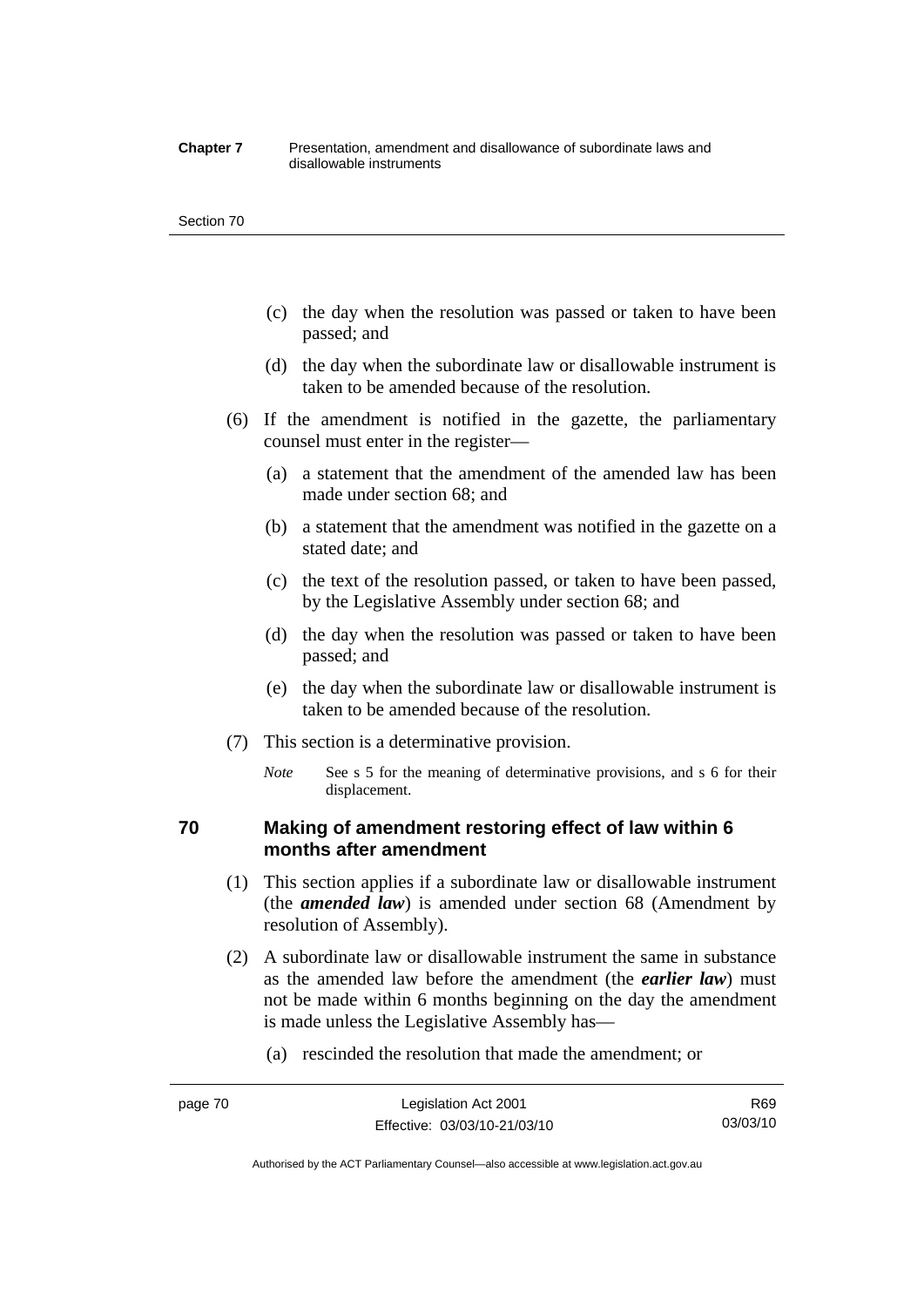- (b) by resolution approved the making of—
	- (i) a subordinate law or disallowable instrument in those terms; or
	- (ii) a subordinate law or disallowable instrument the same in substance as the earlier law.
- (3) A subordinate law or disallowable instrument made in contravention of this section is void.
- (4) This section is a determinative provision.
	- *Note* See s 5 for the meaning of determinative provisions, and s 6 for their displacement.

# **71 Effect of dissolution or expiry of Assembly on notice of motion**

- (1) This section applies if—
	- (a) notice of motion to disallow or amend a subordinate law or disallowable instrument is given in the Legislative Assembly not later than 6 sitting days after the day the instrument is presented to the Assembly; and
	- (b) not later than 6 sitting days after the day the notice is given, the Assembly is dissolved or expires; and
	- (c) at the time of the dissolution or expiry—
		- (i) the notice has not been withdrawn and the motion has not been called on; or
		- (ii) the motion has been called on and moved, but has not been withdrawn or otherwise disposed of.
- (2) For this chapter, the subordinate law or disallowable instrument is taken to have been presented to the Legislative Assembly on the first sitting day of the Assembly after the next general election of members of the Assembly.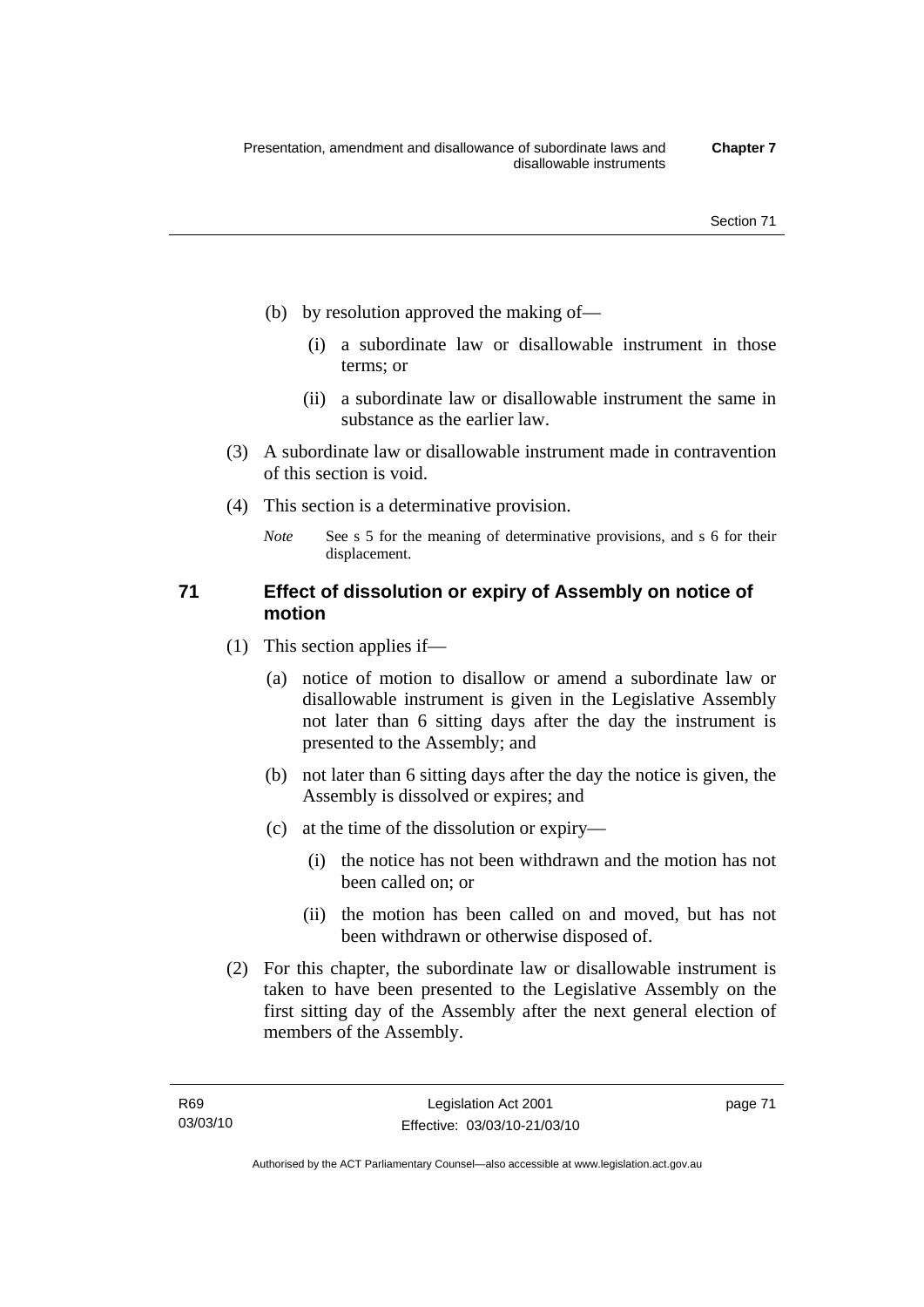#### **Chapter 7** Presentation, amendment and disallowance of subordinate laws and disallowable instruments

## Section 71

- (3) This section is a determinative provision.
	- *Note* See s 5 for the meaning of determinative provisions, and s 6 for their displacement.

page 72 Legislation Act 2001 Effective: 03/03/10-21/03/10

Authorised by the ACT Parliamentary Counsel—also accessible at www.legislation.act.gov.au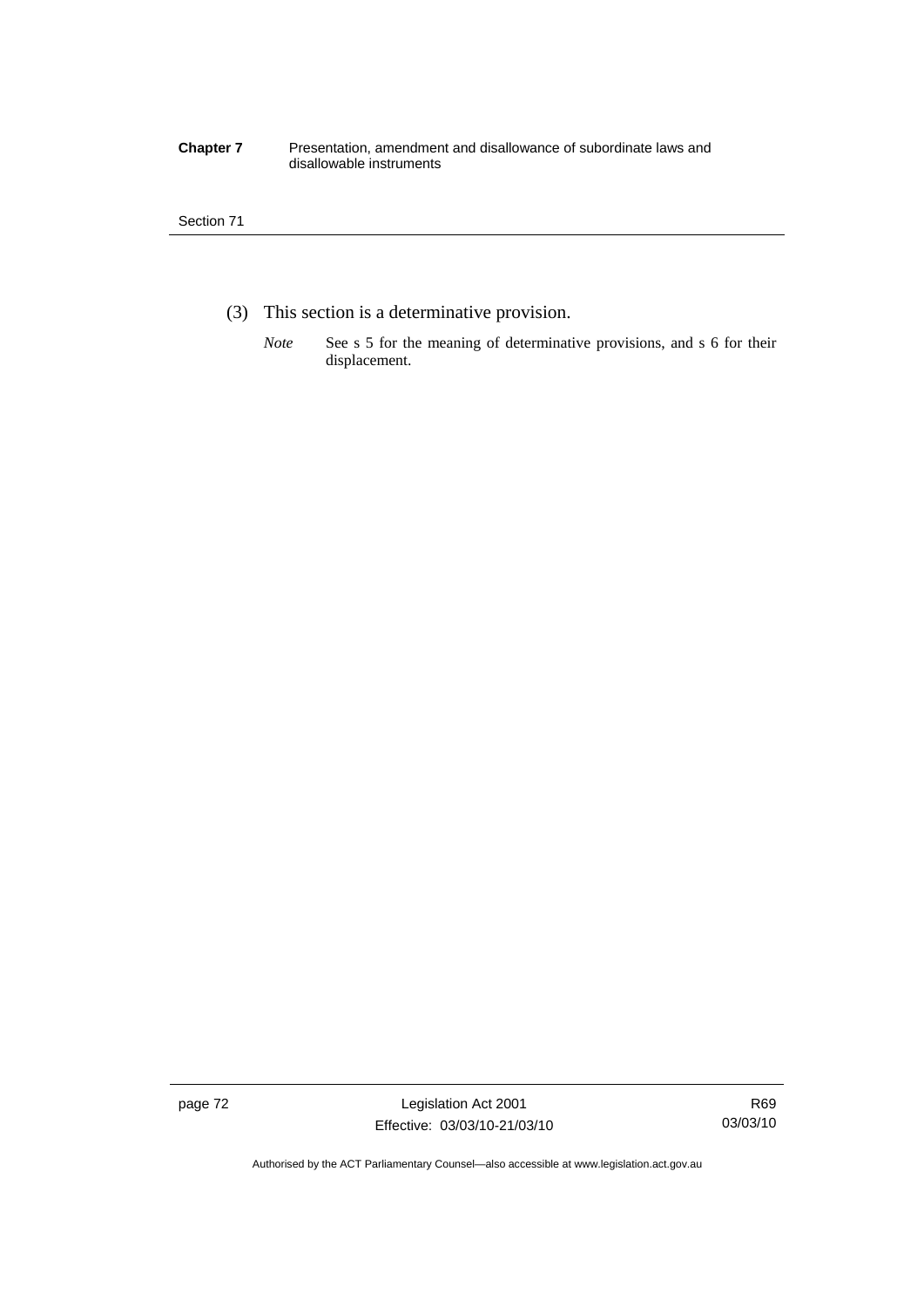# **Chapter 8 Commencement and exercise of powers before commencement**

# **72 Meaning of** *law* **in ch 8**

In this chapter:

*law* means an Act or statutory instrument.

*Note* A reference to an Act or statutory instrument includes a reference to a provision of the Act or instrument (see s 7 and s 13).

# **73 General rules about commencement**

- (1) An Act commences—
	- (a) on the day after its notification day; or
	- (b) if the Act or another Act provides for a different date or time of commencement—on that date or at that time.
- (2) A legislative instrument commences—
	- (a) on the day after its notification day; or
	- (b) if an Act or the instrument provides for a later date or time of commencement—on that date or at that time; or
	- (c) if an Act provides for an earlier date or time of commencement—on that date or at that time; or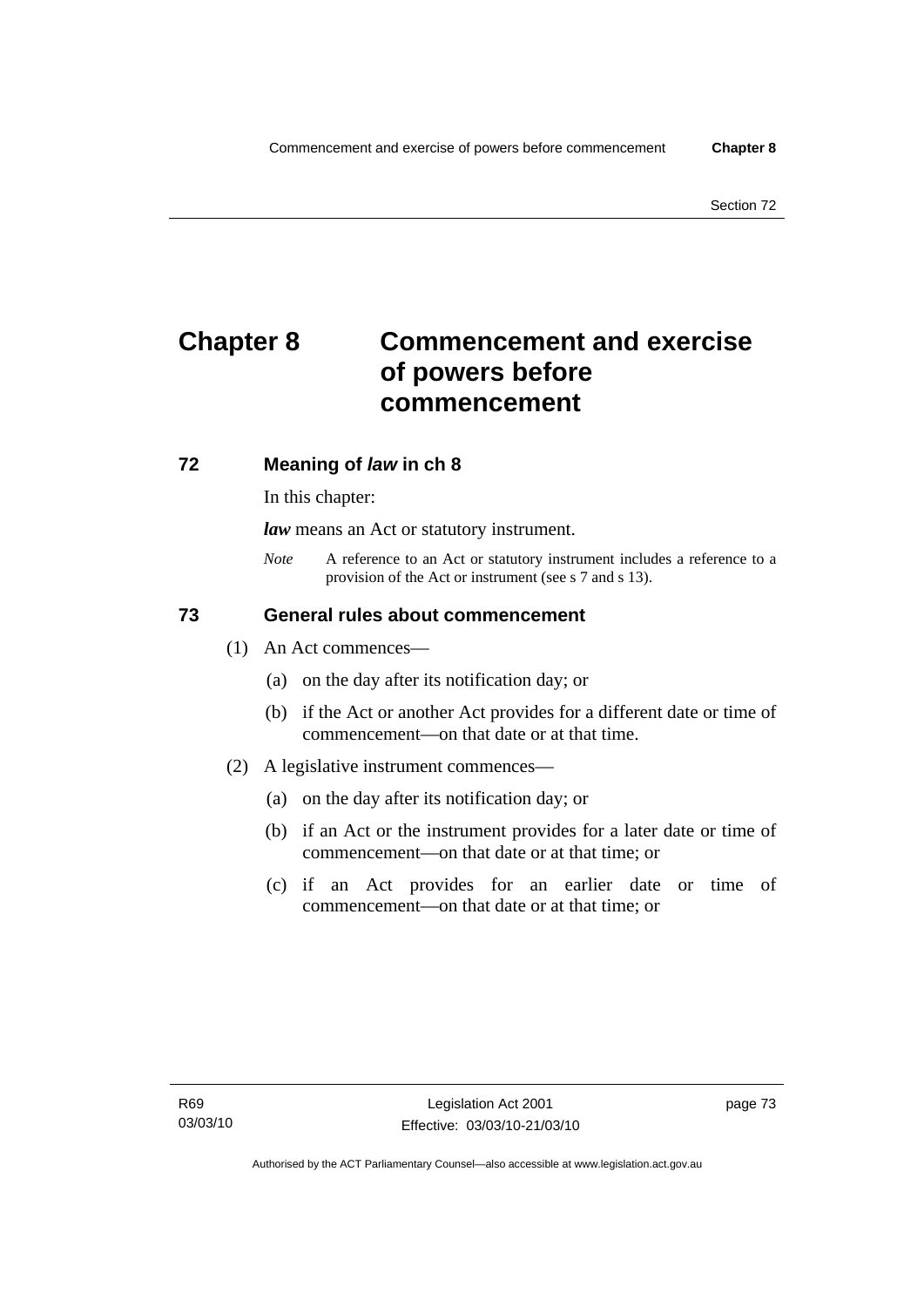(d) if the instrument, under authority given by an Act, provides for an earlier date or time—on that date or at that time.

#### **Examples for par (b)**

- 1 A subordinate law may provide that it commences on a stated future date or at a stated time on a stated future date.
- 2 A disallowable instrument may provide that it commences on the commencement of a stated law or a stated provision of a stated law.
- 3 A notifiable instrument may provide that it commences on the expiry of a stated statutory instrument.
- 4 A notifiable instrument may provide that it commences on the date fixed by a Commonwealth Minister, by notice in the Commonwealth gazette, under a stated Commonwealth Act.
- *Note* An example is part of the Act, is not exhaustive and may extend, but does not limit, the meaning of the provision in which it appears (see s 126 and s 132).
- (3) Without limiting subsection (2), if a legislative instrument is notified on a day after the day or time provided by the instrument for its commencement, and subsection (2) (c) or (d) does not apply to the instrument—
	- (a) the instrument is valid; but
	- (b) the instrument commences on the day after its notification day.
- (4) A statutory instrument that is not a legislative instrument commences—
	- (a) on the day after the day it is made or, if it is required under an Act or statutory instrument to be approved (however described) by the Executive, a Minister or any other entity, the day after the day it is approved; or
	- (b) if an Act or the instrument provides for a later date or time of commencement—on that date or at that time; or
	- (c) if an Act provides for an earlier date or time of commencement—on that date or at that time; or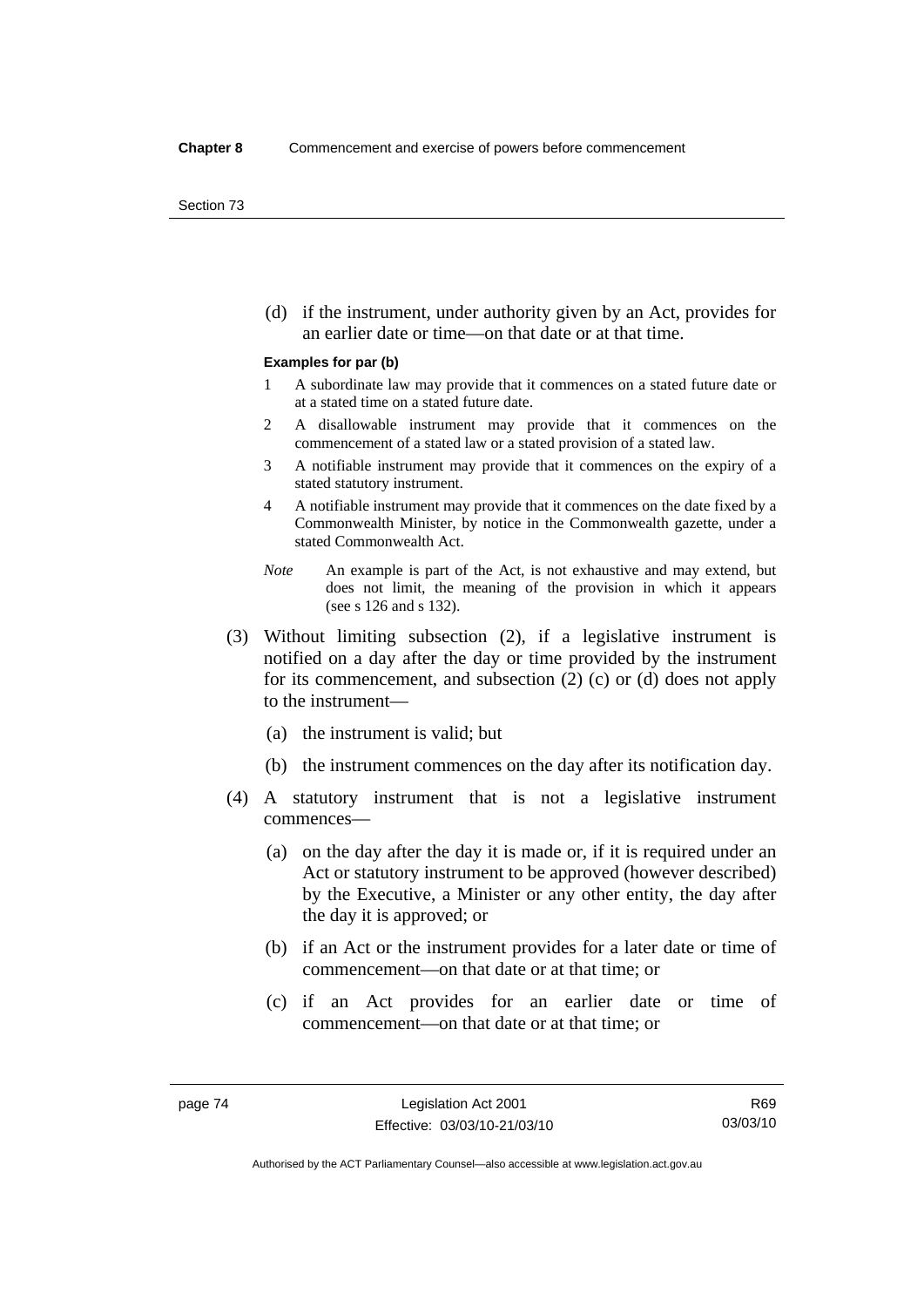- (d) if the instrument, under authority given by an Act, provides for an earlier date or time—on that date or at that time.
- (5) This section is subject to the following sections:
	- (a) section 75 (Commencement of naming and commencement provisions);
	- (b) section 76 (Non-prejudicial provision may commence retrospectively);
	- (c) section 79 (Automatic commencement of postponed law);
	- (d) section 79A (Commencement of amendment of uncommenced law);
	- (e) section 81 (Exercise of powers between notification and commencement).
- (6) This section is a determinative provision.
	- *Note* See s 5 for the meaning of determinative provisions, and s 6 for their displacement.

# **74 Time of commencement**

- (1) If an Act commences on a day, it commences at the beginning of the day unless a different time of commencement is provided by the Act, another Act, or a commencement notice providing for the commencement of the Act.
- (2) If a statutory instrument commences on a day, it commences at the beginning of the day unless a different time of commencement is provided by the instrument, an Act, or a commencement notice providing for the commencement of the instrument.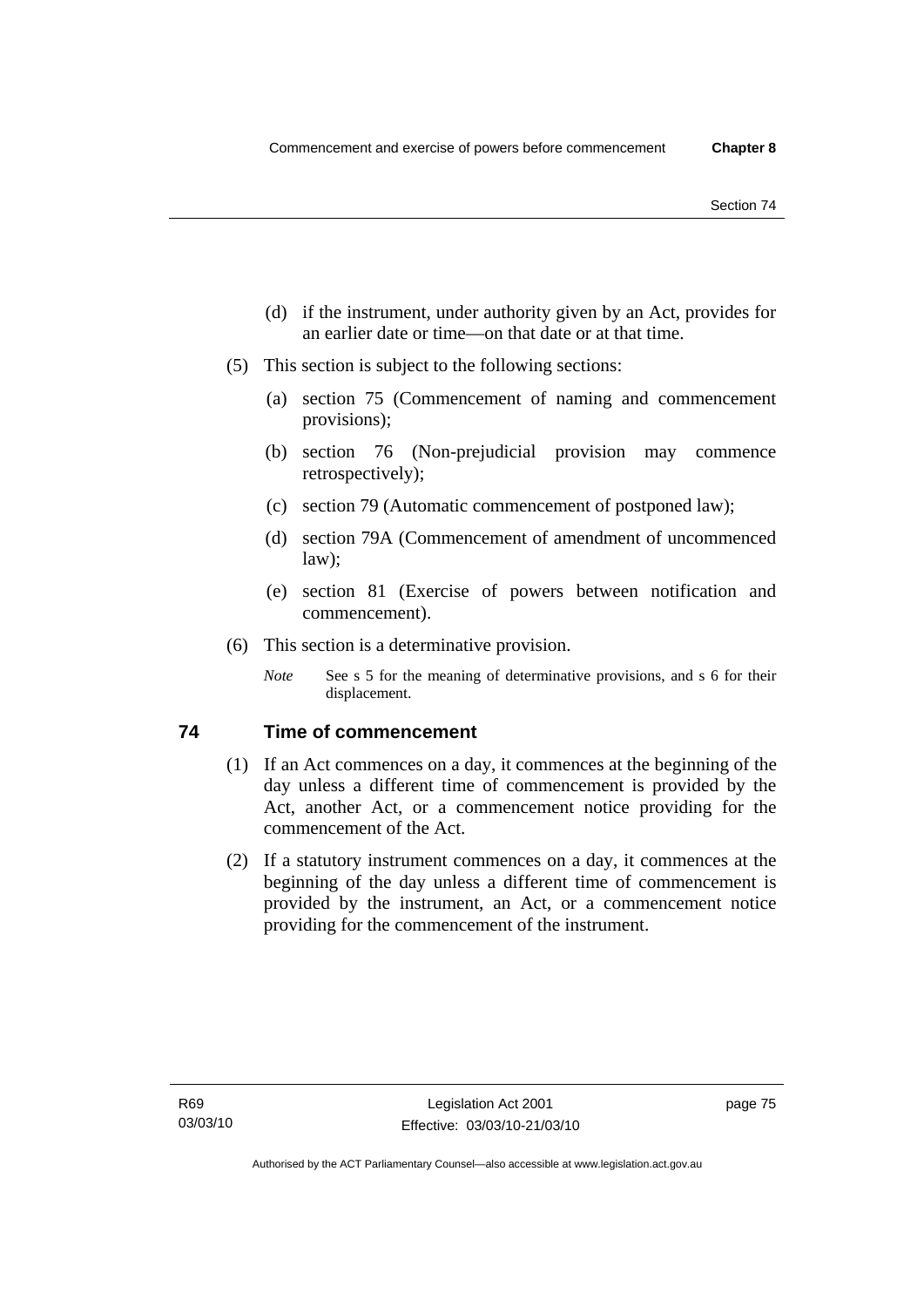# **75 Commencement of naming and commencement provisions**

 (1) The provisions of a law providing for its name and commencement automatically commence on its notification day.

#### **Example**

The *XYZ Act 2002* was notified on 1 October 2002. It contains the following provision:

#### **2 Commencement**

This Act commences on 1 December 2002.

The provisions of the *XYZ Act 2002* providing for its name and commencement commence on 1 October 2002.

- *Note* An example is part of the Act, is not exhaustive and may extend, but does not limit, the meaning of the provision in which it appears (see s 126 and s 132).
- (2) However, if a provision of the law commences before the law's notification day, the naming and commencement provisions are taken to have automatically commenced—
	- (a) on that commencement; or
	- (b) if 2 or more provisions of the law commence at different times before the notification day—on the earlier or earliest of the commencements.

#### **Example**

#### **2 Commencement**

(1) This Act, other than section 9 and section 10, commences on a day fixed by the Minister by written notice.

- (2) Section 9 is taken to have commenced on 1 July 2001.
- (3) Section 10 is taken to have commenced on 1 August 2001.

The provisions of the *XYZ Act 2001* providing for its name and commencement are taken to have commenced on 1 July 2001.

 (3) In the application of this section to a statutory instrument that is not a legislative instrument, a reference to the instrument's *notification*  day is a reference to the day after the day it is made or, if it is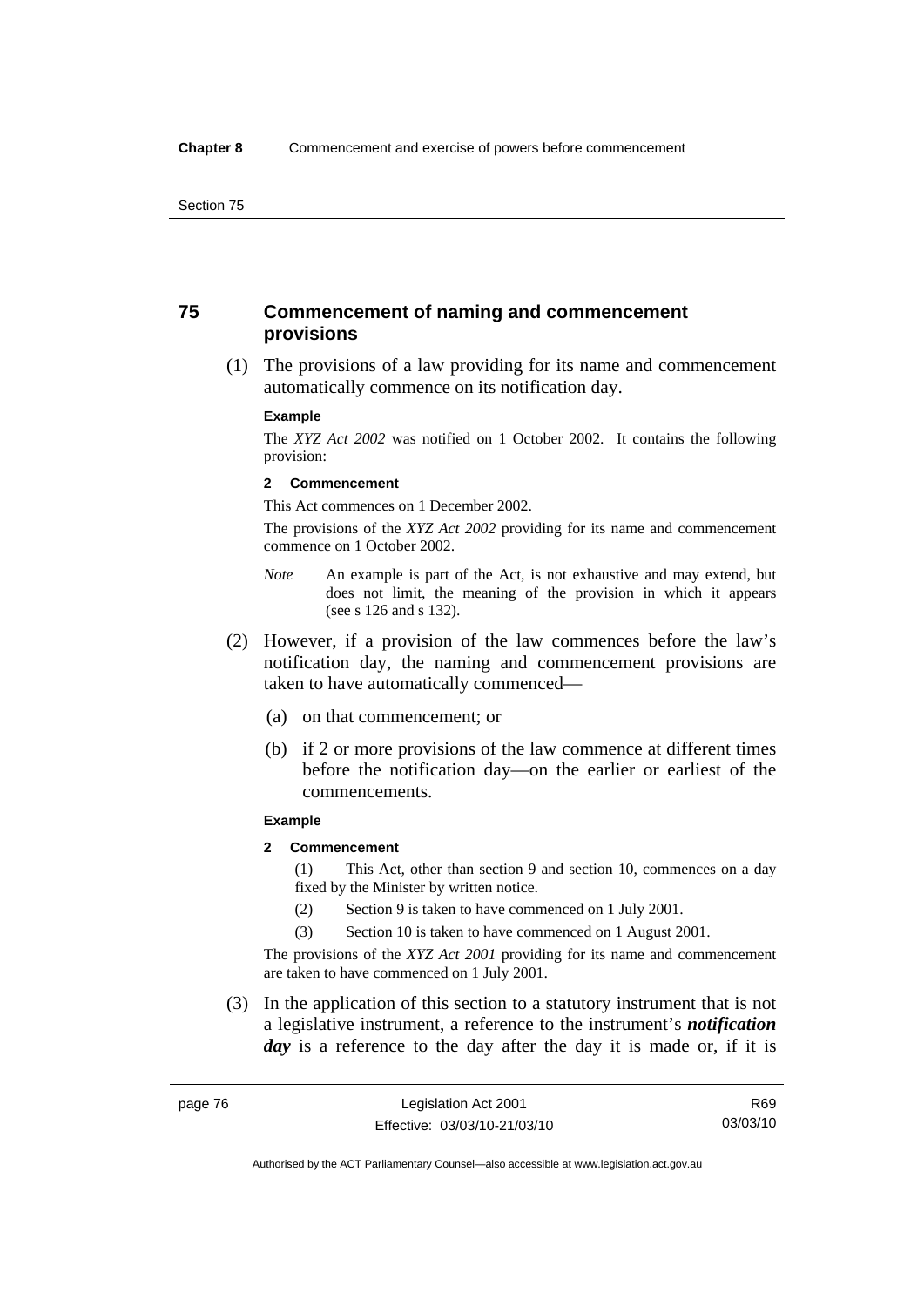required under an Act or statutory instrument to be approved (however described) by the Executive, a Minister or any other entity, the day after the day it is approved.

- (4) This section is a determinative provision.
	- *Note* See s 5 for the meaning of determinative provisions, and s 6 for their displacement.

# **75AA Commencement of provisions identifying amended laws**

- (1) This section applies if a law amends another law and includes a provision (a *legislation amended provision*) identifying the amended law.
- (2) The legislation amended provision automatically commences (or is taken to have automatically commenced)—
	- (a) on the commencement of the amendments; or
	- (b) if the amendments commence at different times—on the commencement of the earlier or earliest of the amendments.
- (3) This section is a determinative provision.
	- *Note* See s 5 for the meaning of determinative provision, and s 6 for their displacement.

# **75A Meaning of commences** *retrospectively*

- (1) An Act or legislative instrument commences *retrospectively* if it commences on a day or at a time earlier than the day after its notification day.
	- *Note* A reference to an Act or legislative instrument includes a reference to a provision of an Act or legislative instrument (see s 7 (3) and s 12 (2)).
- (2) A statutory instrument that is not a legislative instrument commences *retrospectively* if it commences on a day or at a time earlier than the day after the day it is made or, if it is required under an Act or statutory instrument to be approved (however described)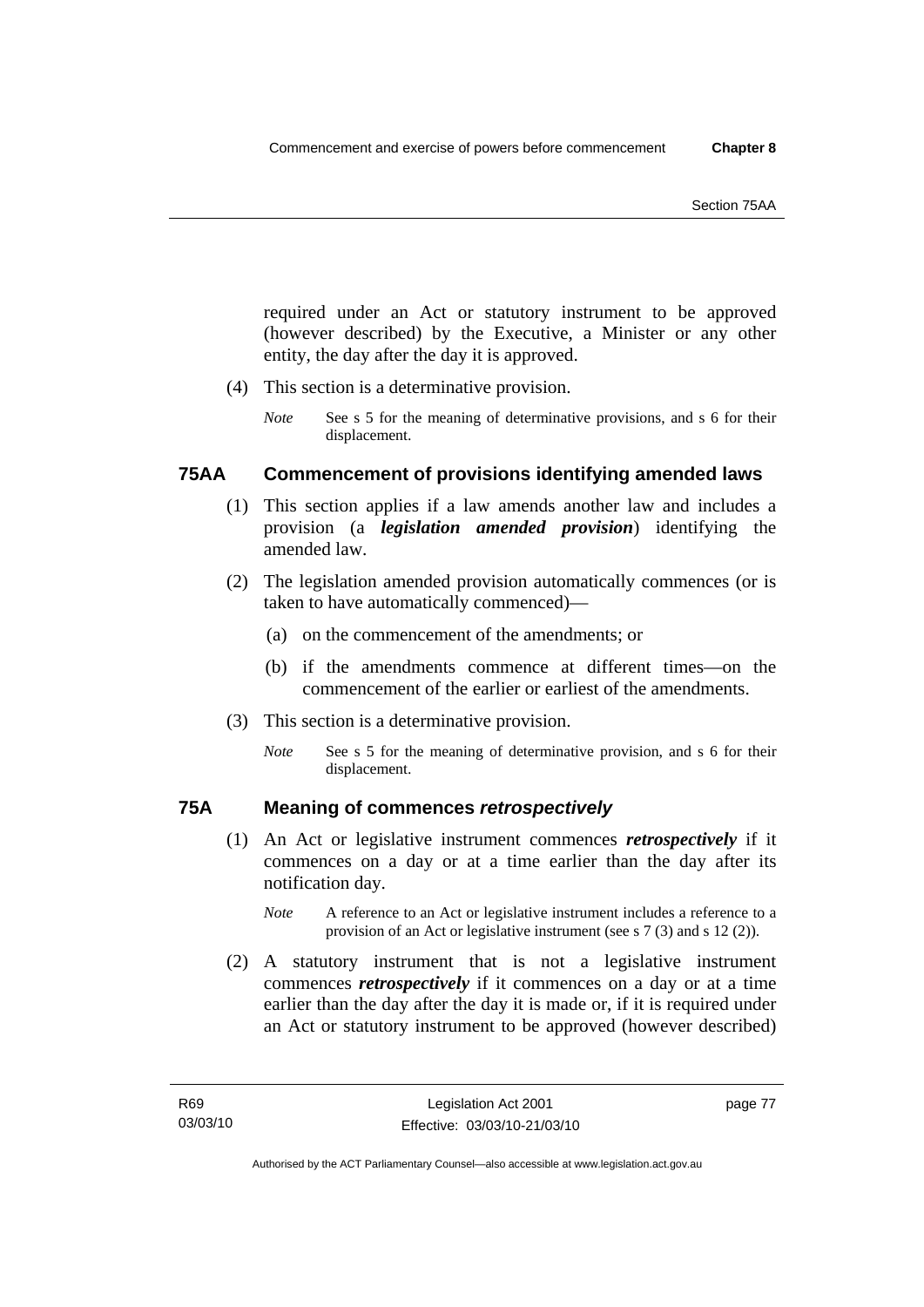by the Executive, a Minister or any other entity, the day after the day it is approved.

### **75B Retrospective commencement requires clear indication**

 (1) A law must not be taken to provide for the law (or another law) to commence retrospectively unless the law clearly indicates that it is to commence retrospectively.

#### **Example**

The *XYZ Act 2003* was notified on 1 July 2003. It contains the following provision:

#### **2 Commencement**

This Act is taken to have commenced on 17 October 2001.

Section 2 clearly indicates that the Act is to commence retrospectively.

- *Note* An example is part of the Act, is not exhaustive and may extend, but does not limit, the meaning of the provision in which it appears (see s 126 and s 132).
- (2) This section is a determinative provision.
	- *Note* See s 5 for the meaning of determinative provisions, and s 6 for their displacement.

# **76 Non–prejudicial provision may commence retrospectively**

- (1) A statutory instrument may provide that a non-prejudicial provision of the instrument commences retrospectively.
- (2) Unless this subsection is displaced by, or under authority given by, an Act, a statutory instrument cannot provide that a prejudicial provision of the instrument commences retrospectively.

#### **Example**

The *Locust Damage Compensation Determination 2003* (a hypothetical disallowable instrument) sets out (among other things) the people who are eligible for compensation under a compensation fund. Previously, there was no restriction on who was eligible. The determination provides that it is taken to have commenced on 1 July 2003, but it is not notified until 15 August 2003. There is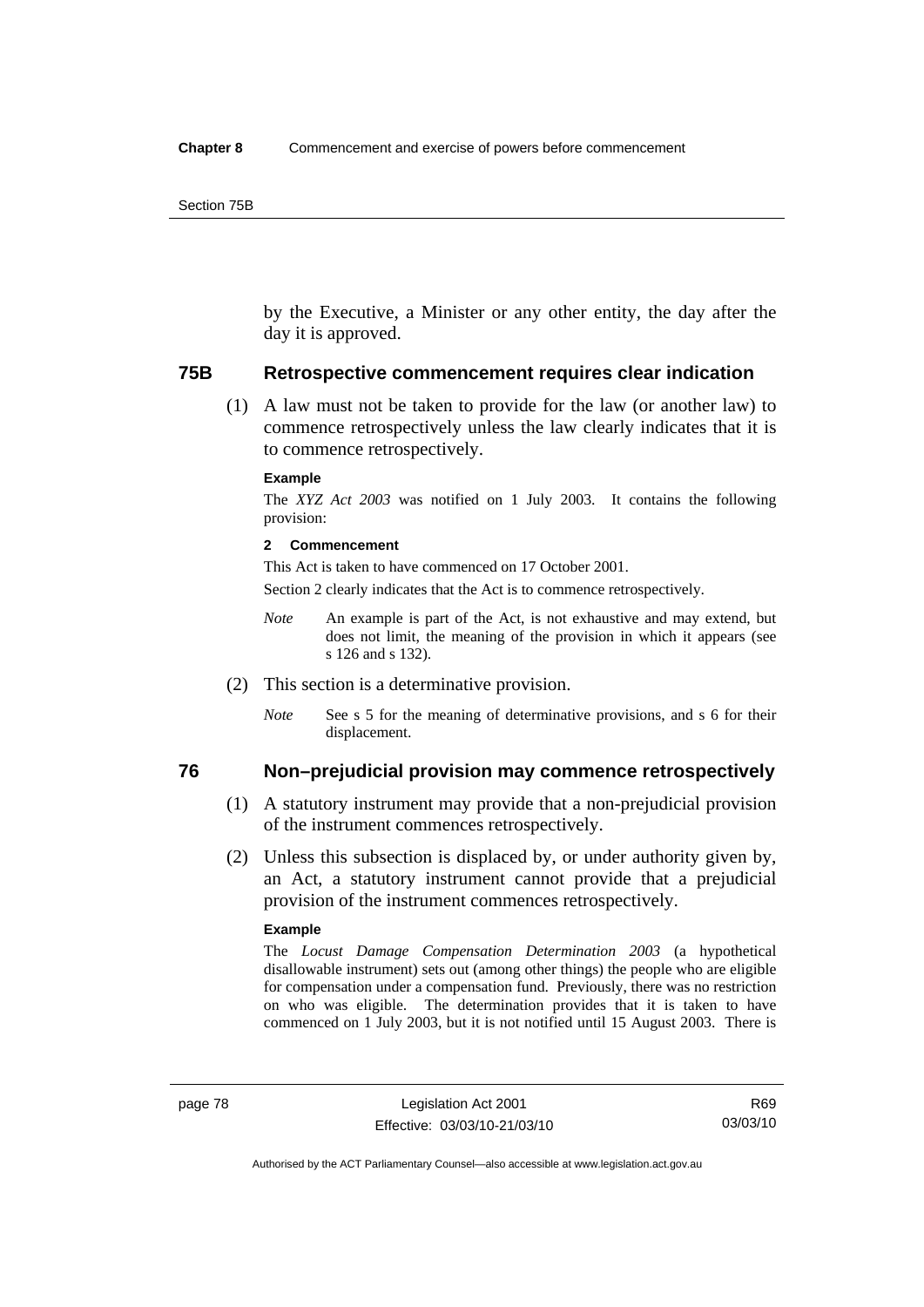nothing in the Act under which the determination is made (or any other Act) that authorises the retrospective commencement.

The provision of the determination that limits who can apply for compensation is a prejudicial provision (ie it adversely affects some people's right to receive compensation) and cannot commence retrospectively. Instead, it would commence on the day after the determination's notification day (see s 73 (3)).

(3) This section is a determinative provision.

*Note* See s 5 for the meaning of determinative provisions, and s 6 for their displacement.

(4) In this section:

*non-prejudicial provision* means a provision that is not a prejudicial provision.

*prejudicial provision* means a provision that operates to the disadvantage of a person (other than the Territory or a territory authority or instrumentality) by—

- (a) adversely affecting the person's rights; or
- (b) imposing liabilities on the person.

## **77 Commencement by commencement notice**

- (1) If a law is expressed to commence on a day fixed or otherwise determined by a notice—
	- (a) a single day, or a time on a single day, may be fixed or determined; or
	- (b) different days or times may be fixed or determined for different provisions.

#### **Example**

The *Hypothetical Act 2001* is expressed to commence on a day to be fixed by the Minister by written notice. Unless the Act has commenced automatically in accordance with section 79 (Automatic commencement of postponed law), any of the following arrangements for commencement would be possible:

(a) a notice could fix a single day (eg 5 June 2001) for the entire Act to commence;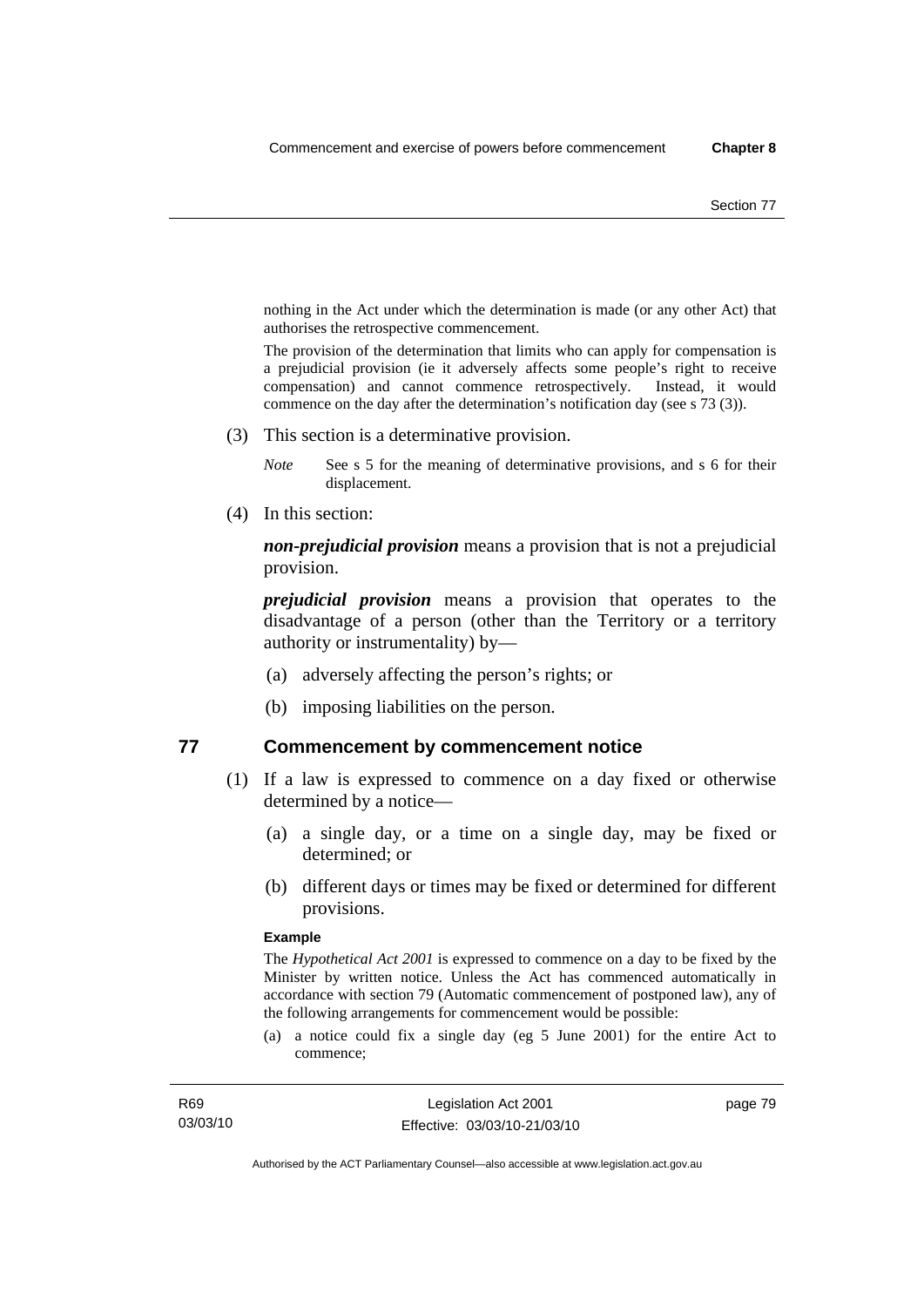- (b) a notice could fix a time on a single day (eg 8 pm on 5 June 2001) for the entire Act to commence;
- (c) a notice could fix different days or times for the different provisions of the Act to commence (eg part 7, part 9 and schedule 4 commence on 5 June 2001, part 11 commences at 5 pm on 30 June 2001, and the remaining provisions of the Act commence on 1 July 2001);
- (d) a notice could fix a single day (eg 5 June 2001) or a time on a single day (eg 8 pm on 5 June 2001) for the provisions of the Act not already commenced to come into operation.
- *Note* An example is part of the Act, is not exhaustive and may extend, but does not limit, the meaning of the provision in which it appears (see s 126 and s 132).
- (2) A commencement notice for a law is valid even if the day or time fixed or otherwise determined by the notice happens before the notice's notification day.
- (3) If the day or time fixed or otherwise determined by a commencement notice for a law happens on or before the notice's notification day, the law commences on the day after the notice's notification day.
- (4) However, subsection (3) does not apply to the commencement notice if—
	- (a) the notice clearly indicates that the law is to commence at an earlier date or time; and
	- (b) the notice provides for the earlier date or time under authority given by an Act.

#### **Example for par (a)**

the commencement notice provides that the law or statutory instrument is 'taken to have commenced' at the earlier date or time

- (5) This section is a determinative provision.
	- *Note* See s 5 for the meaning of determinative provisions, and s 6 for their displacement.

R69 03/03/10

Authorised by the ACT Parliamentary Counsel—also accessible at www.legislation.act.gov.au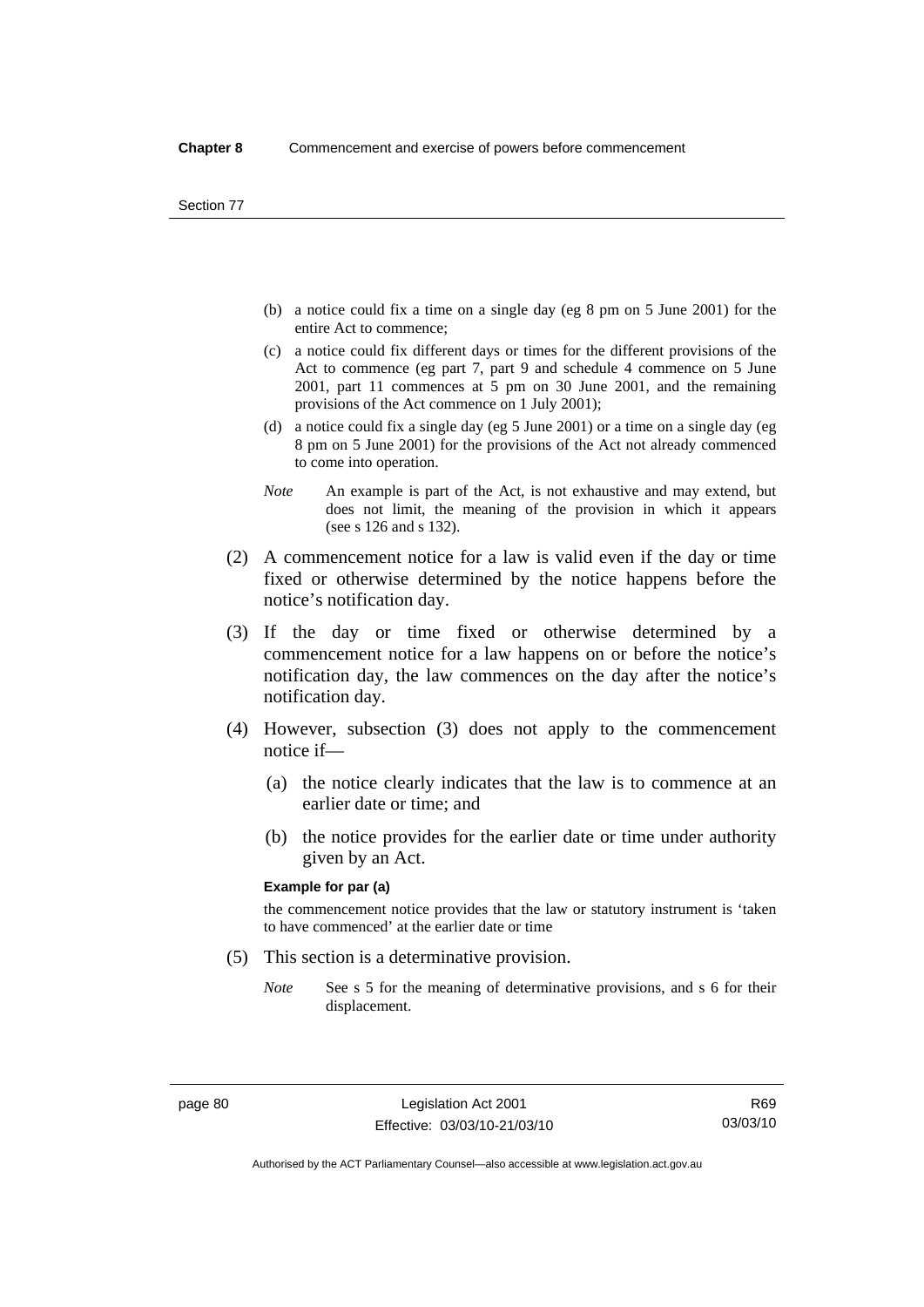# **78 Separate commencement of amendments**

 (1) Amendments made by a provision of a law may be given separate commencements, whether or not the provision is self-contained.

#### **Examples**

- 1 A provision of an amending law inserts 2 sections. The sections may be given separate commencements.
- 2 A provision of an amending law inserts a section that is divided into paragraphs. The paragraphs may be given separate commencements.
- *Note* An example is part of the Act, is not exhaustive and may extend, but does not limit, the meaning of the provision in which it appears (see s 126 and s 132).
- (2) This section is a determinative provision.
	- *Note* See s 5 for the meaning of determinative provisions, and s 6 for their displacement.

**79 Automatic commencement of postponed law** 

 (1) If a postponed law has not commenced within 6 months beginning on its notification day, it automatically commences on the first day after that period.

#### **Example**

The *Hypothetical Act 2001* was notified on 5 July 2001 and was expressed to commence on a day to be fixed by the Minister by written notice. If the Act had not commenced by notice on or before 4 January 2002, it would automatically commence on 5 January 2002.

- *Note* An example is part of the Act, is not exhaustive and may extend, but does not limit, the meaning of the provision in which it appears (see s 126 and s 132).
- (2) This section applies to a law unless it is displaced by, or under authority given by, an Act or, if the postponed law is a subordinate law or disallowable instrument, the postponed law.
- (3) This section is a determinative provision.
	- *Note* See s 5 for the meaning of determinative provisions, and s 6 for their displacement.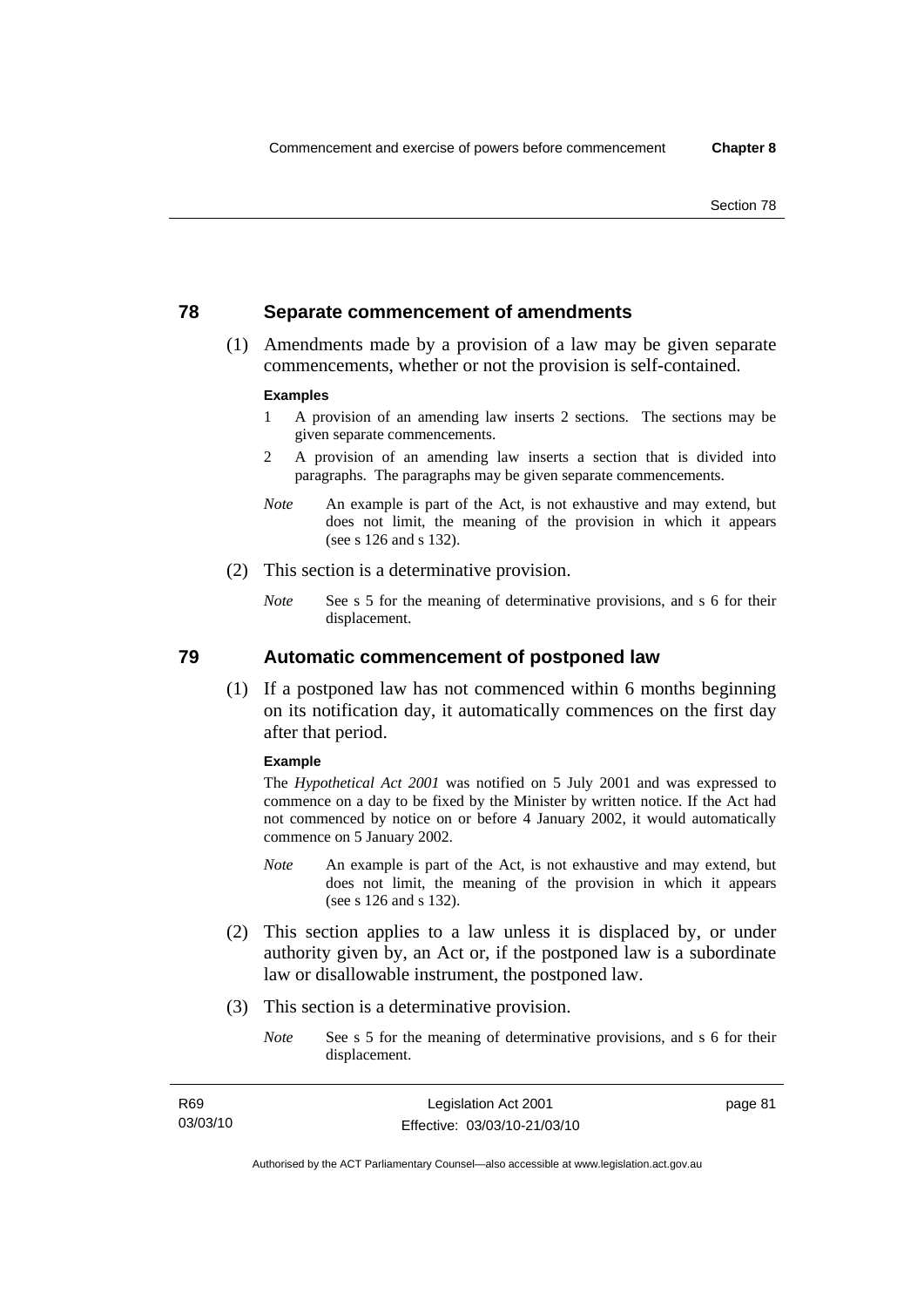(4) In this section:

*enact* includes make.

*law* means an Act, subordinate law, disallowable instrument or notifiable instrument.

*Note* A reference to an Act, subordinate law, disallowable instrument or notifiable instrument includes a reference to a provision of the Act, law or instrument (see s 7, s 8, s 9 and s 10).

*notification day*, for a postponed law, means the notification day of—

- (a) if the postponed law is a law—the law; or
- (b) if the postponed law is a provision of a law—the law that enacts the provision.

*postponed law* means a law that does not commence on its notification day because a law postpones its commencement until a day or time fixed or determined by a commencement notice.

# **79A Commencement of amendment of uncommenced law**

- (1) This section applies if a law (the *amending law*) amends a law that has not commenced (the *uncommenced law*).
- (2) The amendment of the uncommenced law does not of itself commence that law.
- (3) The amendment made by the amending law commences on the commencement of the uncommenced law.
- (4) This section is a determinative provision.
	- *Note* See s 5 for the meaning of determinative provisions, and s 6 for their displacement.

Authorised by the ACT Parliamentary Counsel—also accessible at www.legislation.act.gov.au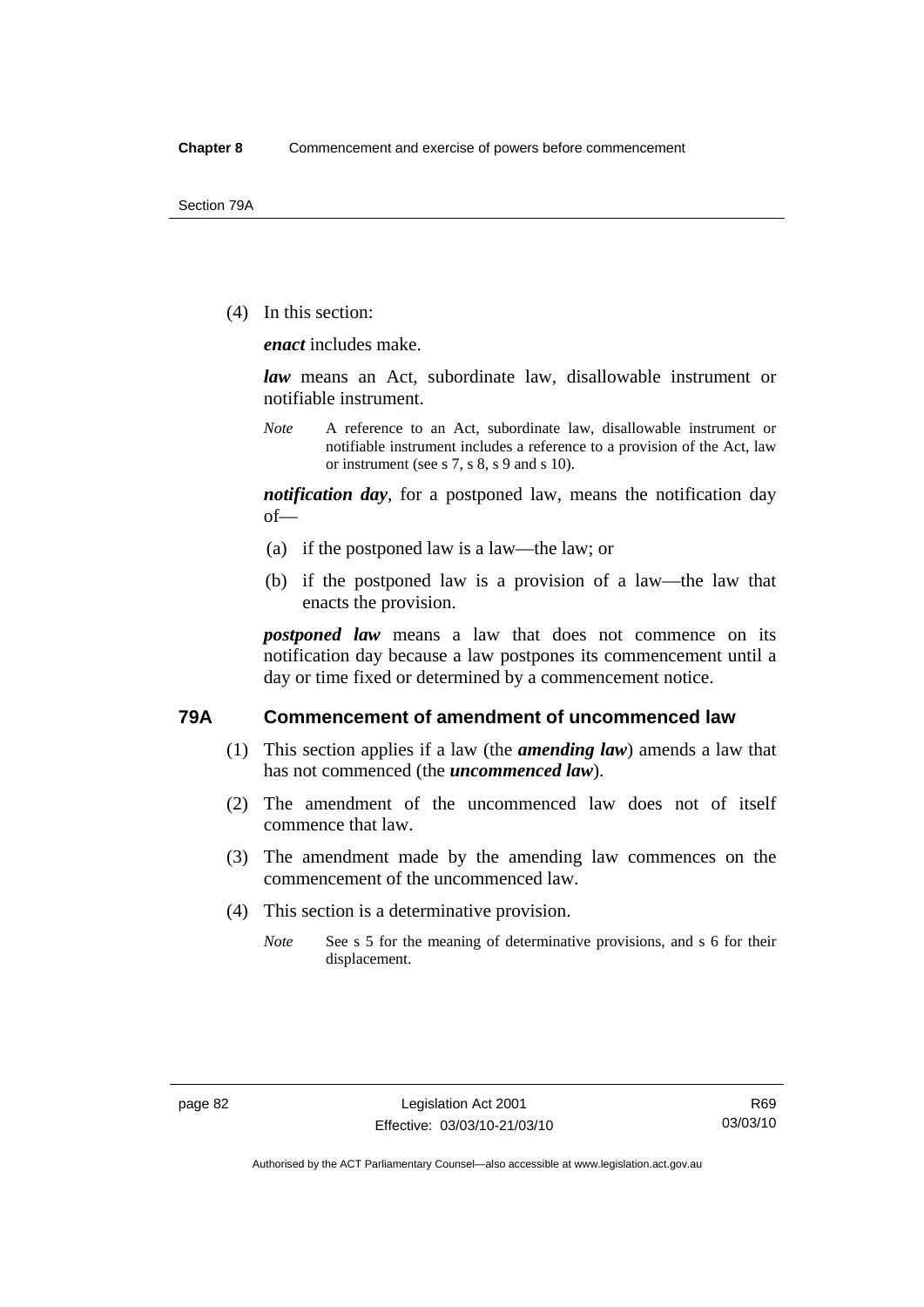# **80 References to** *commencement* **of law**

In a law, a reference to the *commencement* of the law, or another law, (the *law concerned*) is a reference to—

- (a) if the provisions of the law concerned (other than those providing for its name and commencement) commence, or are required to commence, on a single day or at a single time—the commencement of the remaining provisions; or
- (b) if paragraph (a) does not apply and the reference is in a provision of the law concerned—the commencement of the provision; or
- (c) in any other case—the commencement of the relevant provision of the law concerned.

# **81 Exercise of powers between notification and commencement**

- (1) This section applies to a power to make an appointment or statutory instrument, or to do anything else, in the following situations:
	- (a) the power is given by a law (the *authorising law*) that has been notified but has not commenced;
	- (b) the power is given by a law (the *authorising law*) as amended by another law (the *amending law*) and the laws have been notified, but all or any of them have not commenced.

#### **Examples of powers to which section applies**

- 1 power to delegate a function
- 2 power to give or issue an approval, consent, licence, permit or other authority (however described)
- 3 power to make an acting appointment
- 4 power to issue guidelines
- *Note* An example is part of the Act, is not exhaustive and may extend, but does not limit, the meaning of the provision in which it appears (see s 126 and s 132).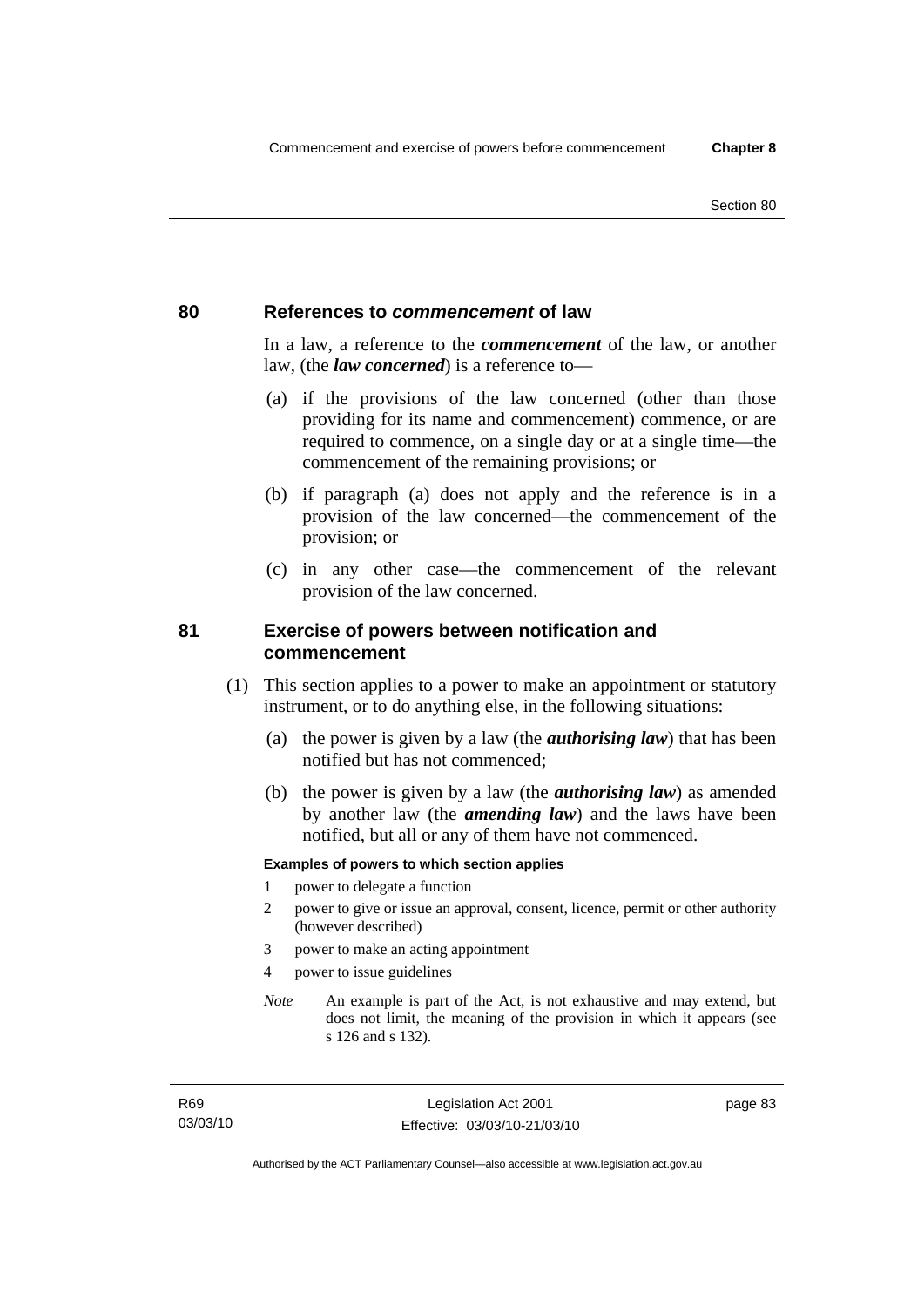- (2) To remove any doubt and without limiting subsection (1), this section applies to any of the following powers if the power is to be exercised in relation to an entity to be established by the authorising law or the authorising law as amended by the amending law:
	- (a) a power to make an appointment to the entity;
	- (b) a power to make a statutory instrument for the purposes of the entity;
	- (c) a power to do anything else in relation to the entity.

#### **Example**

This section applies to powers under an authorising law to be exercised in relation to the conduct of an election for members of a board to be established as a corporation by the authorising law.

- *Note* An example is part of the Act, is not exhaustive and may extend, but does not limit, the meaning of the provision in which it appears (see s 126 and s 132).
- (3) The power may be exercised at any time even though the authorising law, or the authorising law and amending law (or either of them), is not in force at the time.
- (4) For the exercise of the power, the authorising law, or the authorising law and amending law, are taken to be in force at the time of the exercise of the power.
- (5) Also, anything else may be done under the power at any time for the purpose of bringing, or in relation to bringing, the authorising law, or the authorising law as amended by the amending law, into operation.
- (6) If an appointment or statutory instrument made under this section declares that this subsection applies to it, then, unless the appointment or instrument commences on a different date or at a different time under another provision of this chapter, the appointment or instrument commences on—

Authorised by the ACT Parliamentary Counsel—also accessible at www.legislation.act.gov.au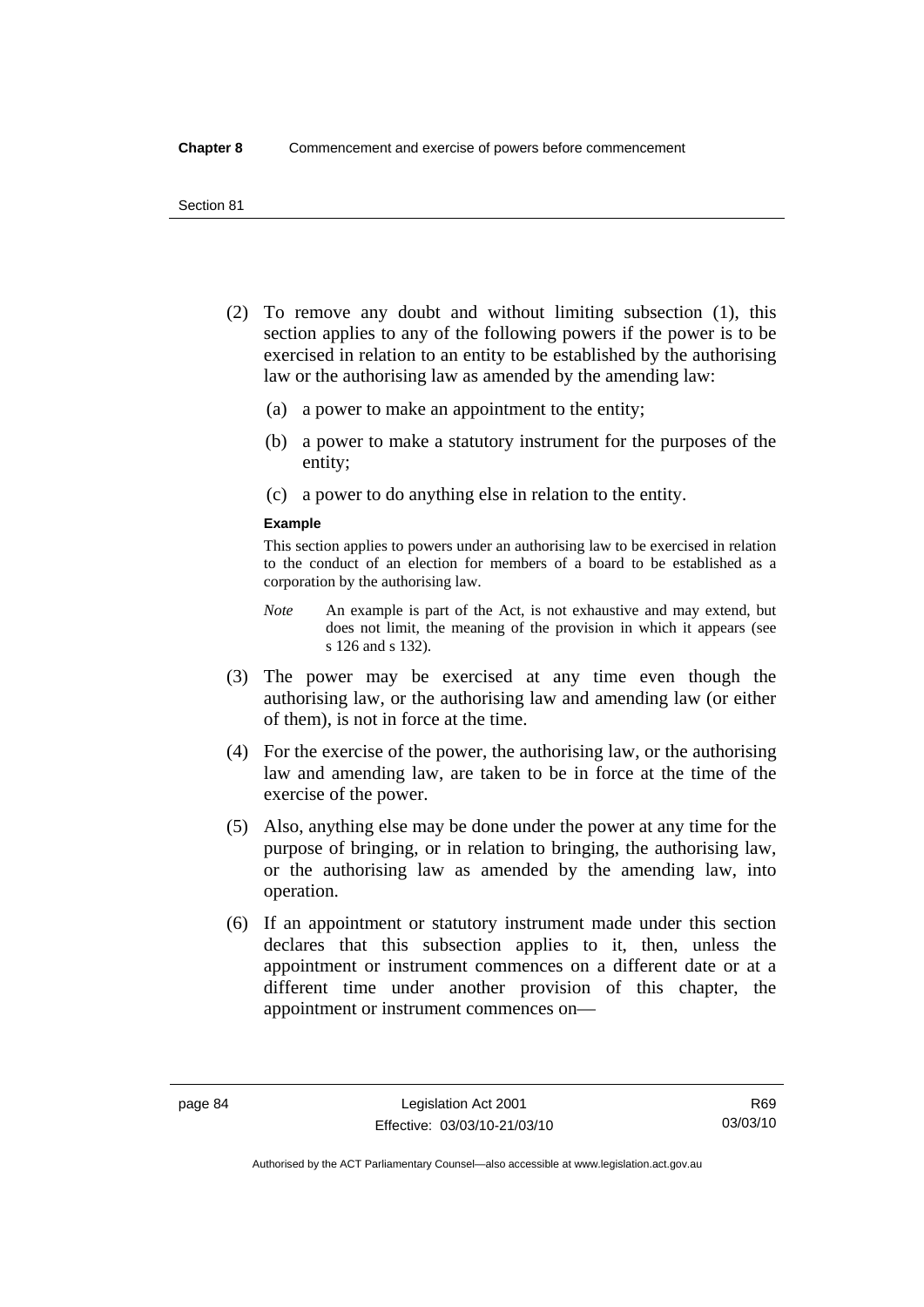- (a) for an appointment or statutory instrument that is a legislative instrument—the day after its notification day; or
- (b) for any other appointment or statutory instrument—the day after the day it is made or, if it is required under an Act or statutory instrument to be approved (however described) by the Executive, a Minister or any other entity, the day after the day it is approved.
- (7) In any other case, an appointment or statutory instrument made under this section commences on the latest of the following:
	- (a) the commencement of the authorising law or, if subsection (1) (b) applies and the amending law commences after the authorising law, the commencement of the amending law;
	- (b) on the day or at the time the appointment or instrument would have commenced if it had not been made under this section.
- (8) In the application of this section to a statutory instrument that is not a legislative instrument, a reference to the instrument being *notified*  is a reference to the instrument being made or, if it is required under an Act or statutory instrument to be approved (however described) by the Executive, a Minister or any other entity, to the instrument being approved.
- (9) This section is a determinative provision.
	- *Note* See s 5 for the meaning of determinative provisions, and s 6 for their displacement.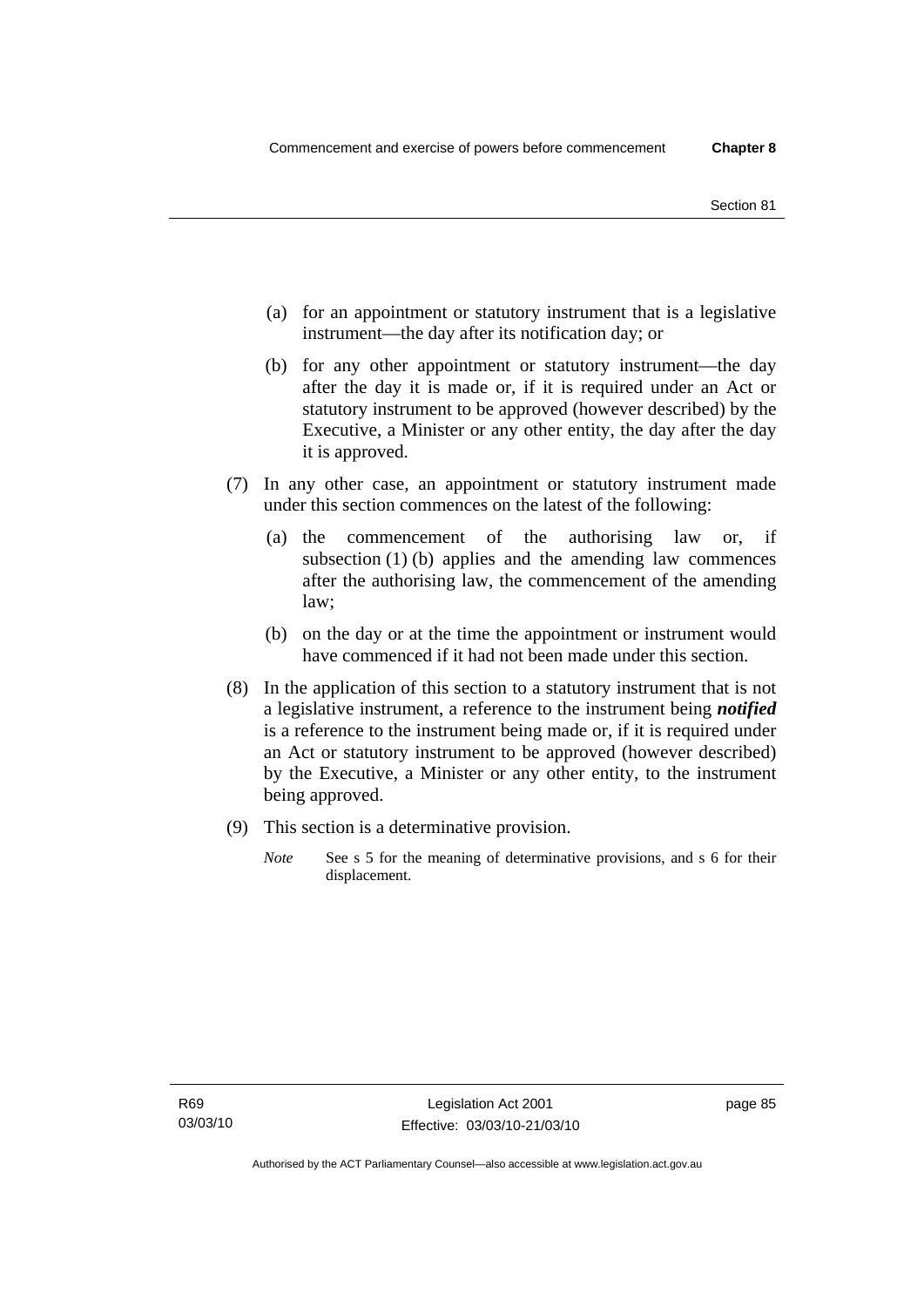Section 82

# **Chapter 9 Repeal and amendment of laws**

# **Part 9.1 General**

# **82 Definitions for ch 9**

In this chapter:

*amend* includes modify.

*law* means an Act or statutory instrument.

*Note* A reference to an Act or statutory instrument includes a reference to a provision of the Act or instrument (see s 7 and s 13).

*repeal* includes lapse and expire.

# **83 Consequences of amendment of statutory instrument by Act**

- (1) If an Act amends a statutory instrument, the instrument may be amended or repealed as if the amendment had been made by another statutory instrument of that kind.
- (2) This section is a determinative provision.
	- *Note* See s 5 for the meaning of determinative provisions, and s 6 for their displacement.

# **84 Saving of operation of repealed and amended laws**

- (1) The repeal or amendment of a law does not—
	- (a) revive anything not in force or existing when the repeal or amendment takes effect; or
	- (b) affect the previous operation of the law or anything done, begun or suffered under the law; or

R69 03/03/10

Authorised by the ACT Parliamentary Counsel—also accessible at www.legislation.act.gov.au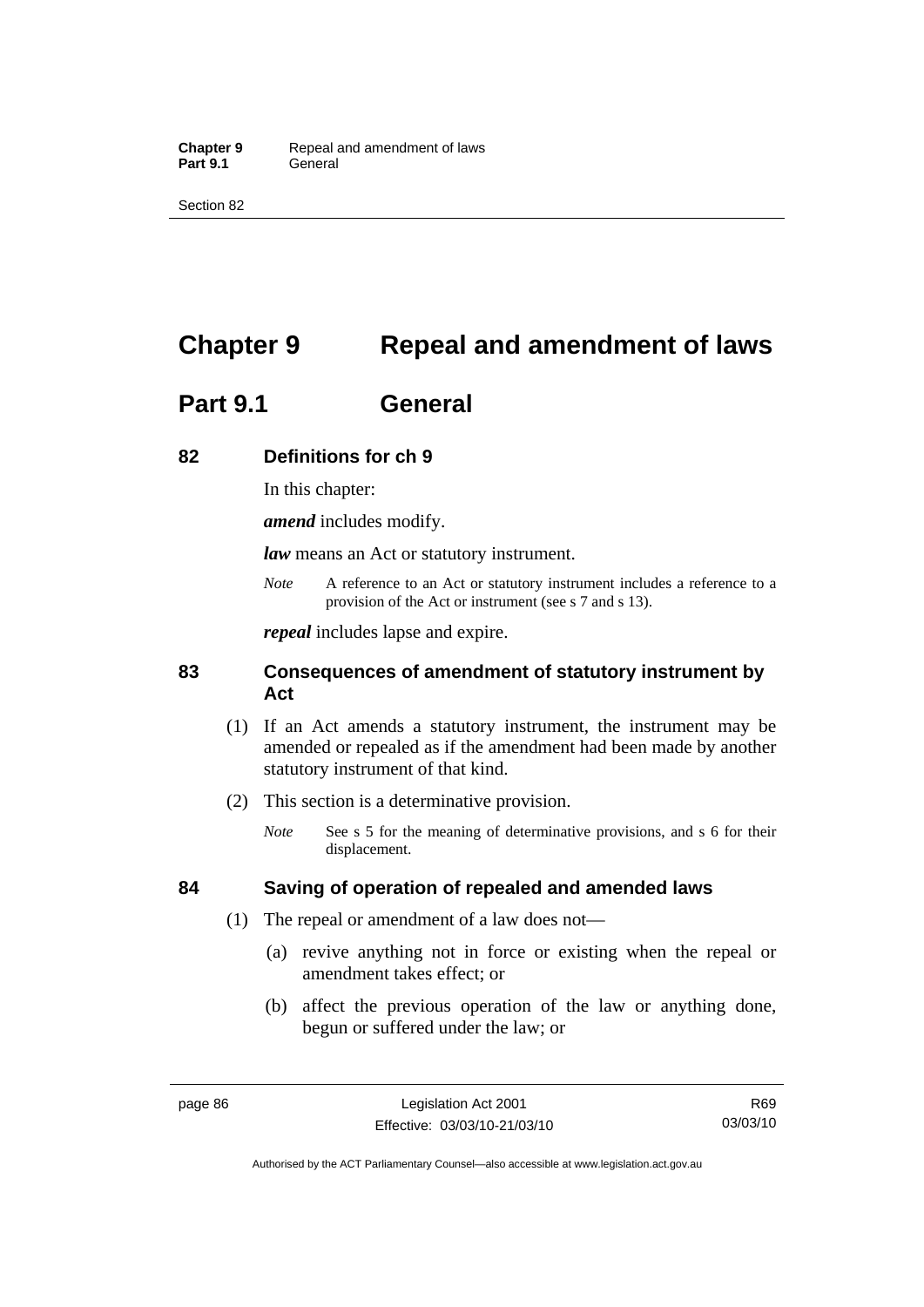- (c) affect an existing right, privilege or liability acquired, accrued or incurred under the law.
- (2) An investigation, proceeding or remedy in relation to an existing right, privilege or liability under the law may be started, exercised, continued or completed, and the right, privilege or liability may be enforced and any penalty imposed, as if the repeal or amendment had not happened.
- (3) Without limiting subsections (1) and (2), the repeal or amendment of a law does not affect—
	- (a) the proof of anything that has happened; or
	- (b) any right, privilege or liability saved by the law.
- (4) This section does not limit any other provision of this chapter and is in addition to any provision of the law by which the repeal or amendment is made.
- (5) This section is a determinative provision.

*Note* See s 5 for the meaning of determinative provisions, and s 6 for their displacement.

(6) In this section:

*liability* includes liability to penalty for an offence against the law.

*penalty* includes punishment and forfeiture.

*privilege* includes immunity.

*right* includes capacity, interest, status and title.

# **84A Creation of offences and changes in penalties**

- (1) If a law makes an act or omission an offence, the act or omission is only an offence if done or not done after the law commences.
- (2) If a law increases the maximum or minimum penalty, or the penalty, for an offence, the increase applies only to an offence committed after the law commences.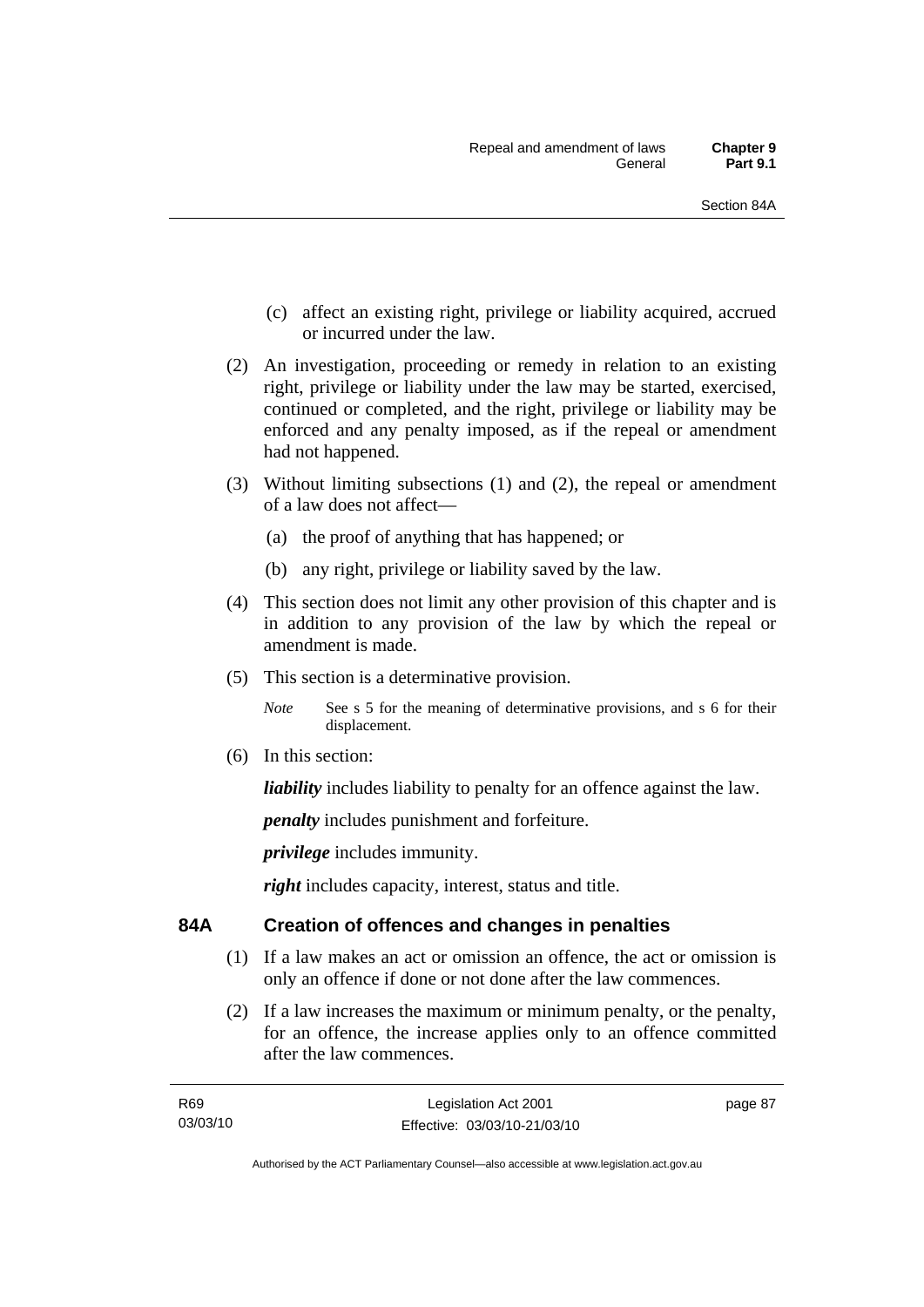| <b>Chapter 9</b> | Repeal and amendment of laws |
|------------------|------------------------------|
| <b>Part 9.1</b>  | General                      |

Section 84A

- (3) If a law reduces the maximum or minimum penalty, or the penalty, for an offence, the reduction applies to an offence committed before or after the law commences, but does not affect any penalty imposed before the law commences.
- (4) In this section:

*law* means an Act or subordinate law.

- *Note* A reference to an Act or statutory instrument includes a reference to a provision of the Act or instrument (see s 7 and s 8).
- (5) This section is a determinative provision.
	- *Note* See s 5 for the meaning of determinative provisions, and s 6 for their displacement.

page 88 Legislation Act 2001 Effective: 03/03/10-21/03/10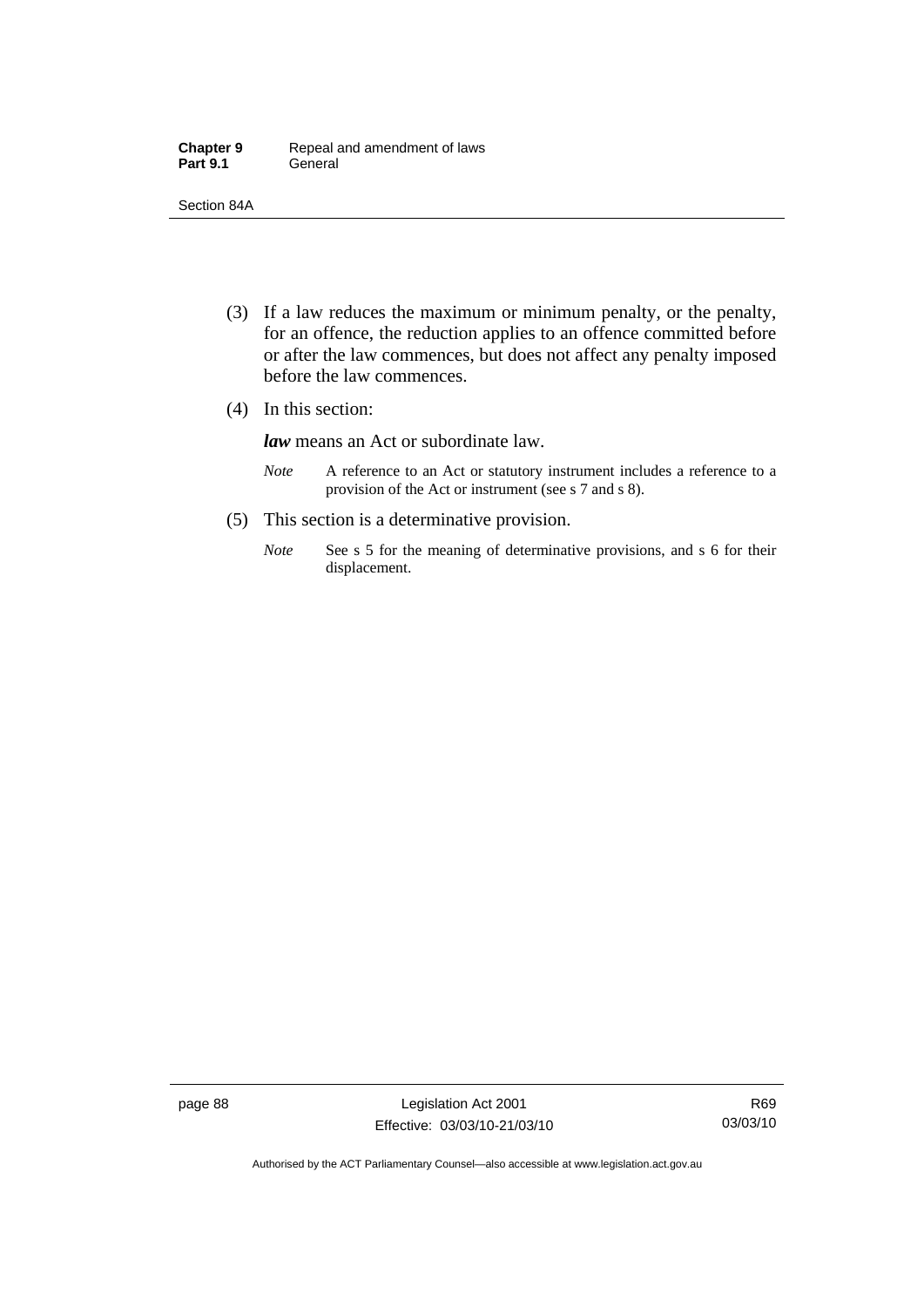# **Part 9.2 Repeal**

### **85 When repeal takes effect**

- (1) This section applies if a law is repealed on a day.
- (2) If the law is remade on that day (with or without changes), the repeal takes effect when the remade law commences.

 (3) If the law is not remade on that day (with or without changes), the law continues in force until the end of the day and the repeal takes effect at midnight on the day.

# **86 Repealed and amended laws not revived on repeal of repealing and amending laws**

 (1) If a law (the *first law*) is repealed by another law (the *other law*), the first law is not revived only because the other law is repealed.

#### **Examples**

- 1 Act A repeals Act B. Act A is repealed. The repeal of Act A does not revive Act B.
- 2 Act A repeals Act B. Act A is automatically repealed under this Act, section 89 (Automatic repeal of certain laws and provisions). The repeal of Act A does not revive Act B.
- *Note* An example is part of the Act, is not exhaustive and may extend, but does not limit, the meaning of the provision in which it appears (see s 126 and s 132).

*Note* Under s 74, if a law commences on a day, it commences at the beginning of the day unless otherwise provided.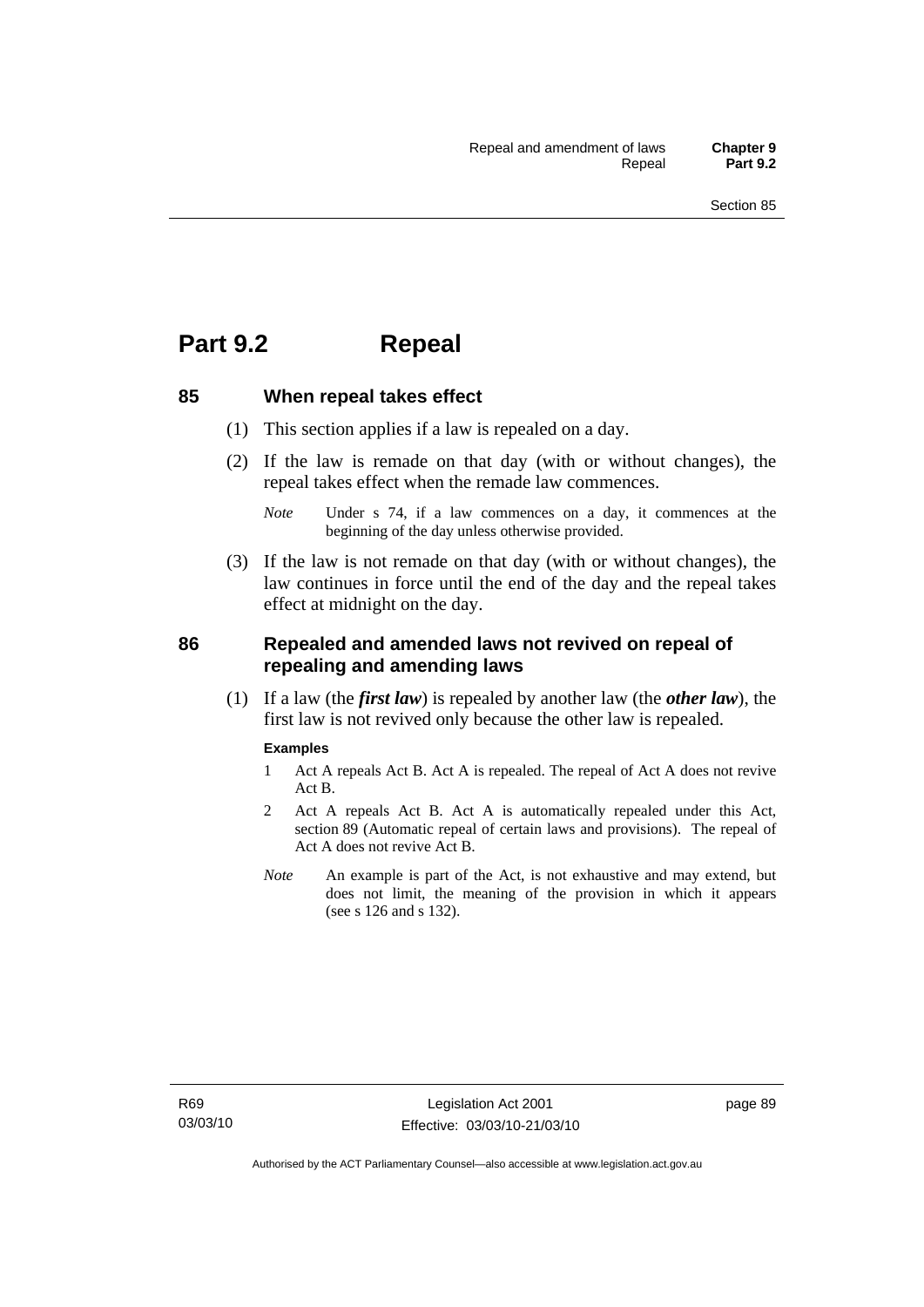Section 87

 (2) If a law (the *first law*) is amended by another law (the *other law*), the continuing operation of the amendments made by the other law is not affected only because the other law is repealed and, in particular, the first law is not revived in the form in which it was in before the amendments took effect only because of the repeal.

#### **Examples**

- 1 Act A amends Act B. Act A is repealed after it has commenced by a later Act C. The amendments made by Act A continue to operate, even though Act A has been repealed.
- 2 Act A amends Act B. Act A is automatically repealed under this Act, section 89. The amendments made by Act A continue to operate, even though Act A has been repealed.
- (3) This section does not limit any other provision of this chapter and is in addition to any provision of the law by which the repeal is made.
- (4) This section is a determinative provision.
	- *Note* See s 5 for the meaning of determinative provisions, and s 6 for their displacement.
- (5) In this section:

*amended* does not include modified.

*law* includes a rule of the common law (including equity).

## **Examples**

- 1 a common law offence
- 2 a common law rule of practice or procedure
- 3 a right to equitable relief

# **87 Commencement not undone if repealed**

- (1) If a provision of a law providing for the commencement of the law is repealed after the law has commenced, the repeal of the provision does not affect the continuing operation of the law.
- (2) If a commencement notice providing for the commencement of a law is repealed after the law has commenced, the repeal of the notice does not affect the continuing operation of the law.

R69 03/03/10

Authorised by the ACT Parliamentary Counsel—also accessible at www.legislation.act.gov.au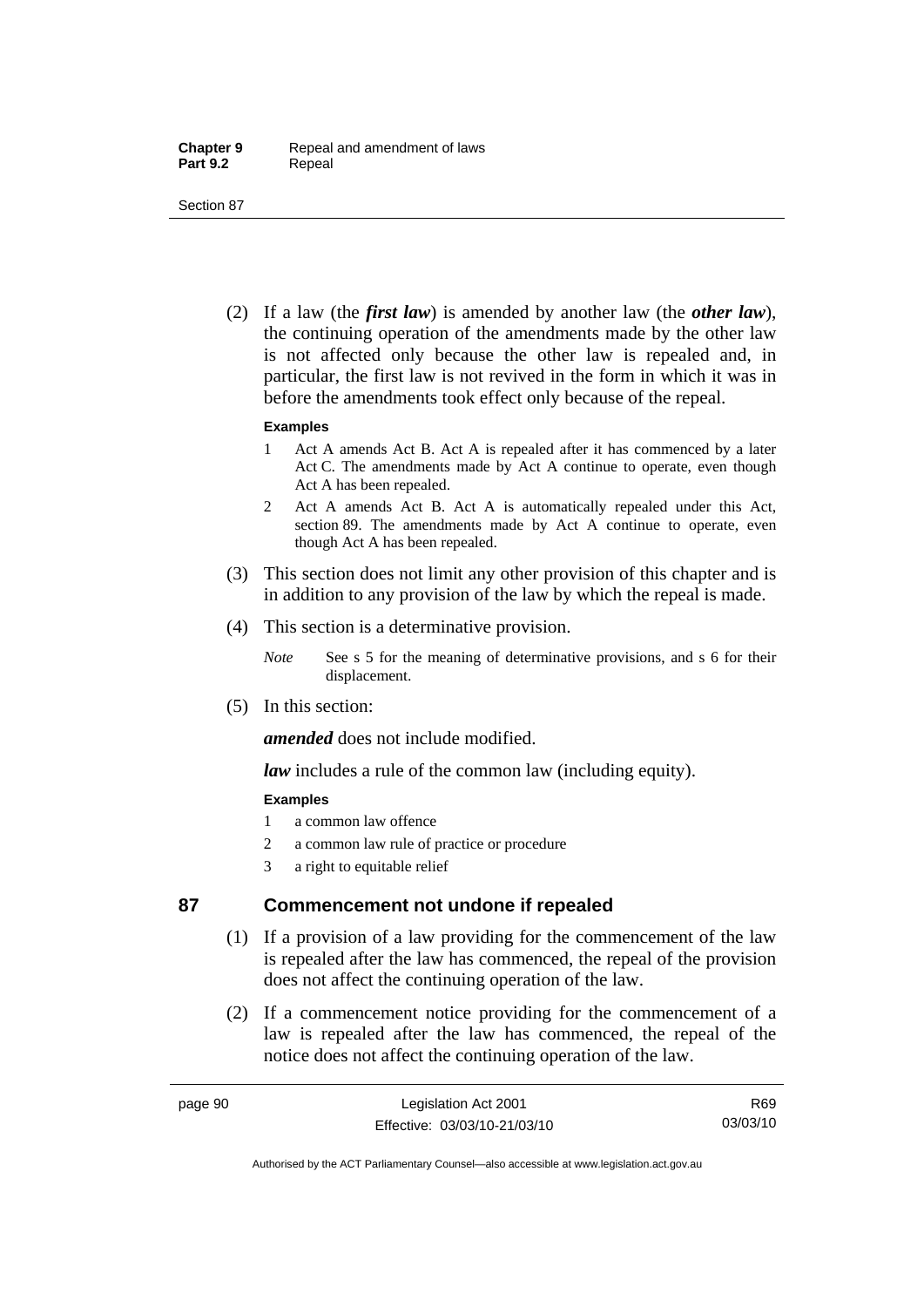- (3) This section does not limit any other provision of this chapter and is in addition to any provision of the law by which the repeal is made.
- (4) This section is a determinative provision.
	- *Note* See s 5 for the meaning of determinative provisions, and s 6 for their displacement.

# **88 Repeal does not end effect of transitional laws etc**

- (1) The continuing operation of a transitional law or validating law is not affected only because the law is repealed.
- (2) Subsection (1) does not apply to a law that is a transitional law or validating law because of modifications that it makes to another law.
- (3) If a law (the *savings law*) declares a law (the *declared law*) to be a law to which this section applies—
	- (a) the effect of the declared law does not end only because of its repeal; and
	- (b) the effect of the savings law does not end only because of its repeal.
- (4) A declaration may be made for subsection (3) about a law whether or not the Act is a law to which subsection (1) applies.
- (5) A declaration made for subsection (3) about a law does not imply that, in the absence of a declaration about it, another law is not a law to which this section applies.
- (6) This section does not limit any other provision of this chapter and is in addition to any provision of the law by which the repeal is made.
- (7) This section is a determinative provision.
	- *Note* See s 5 for the meaning of determinative provisions, and s 6 for their displacement.
- (8) To remove any doubt and without limiting section 6 (Legislation Act provisions must be applied), the application of this section to a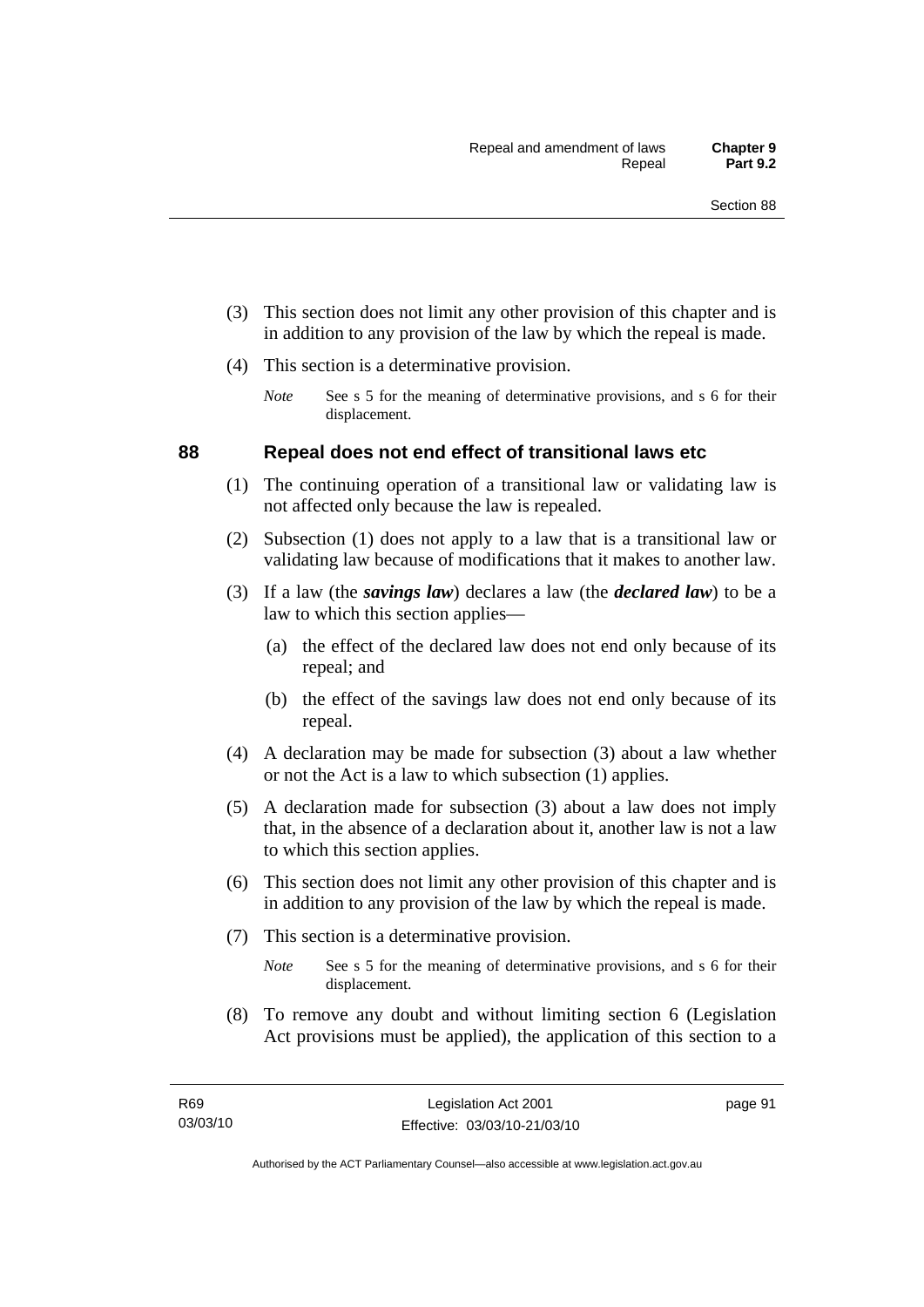#### **Chapter 9** Repeal and amendment of laws Part 9.2 **Repeal**

Section 88

law is not displaced only because the law is repealed and, in particular, the repeal of the law does not of itself imply an intention to displace the application of this section to the law.

(9) In this section:

#### *transitional law* means—

- (a) a law made or expressed to be made for a transitional purpose; or
- (b) a law that makes provision consequential on a law mentioned in paragraph (a).

#### **Examples**

- 1 a provision stating that an existing licence under a repealed Act is taken to be a licence of a particular kind under another Act and authorising the imposition of conditions under the other Act
- 2 a provision stating that a provision applies to certain applications made before the commencement of an amendment or only to applications made after the commencement of an amendment
- 3 a declaration made for subsection (3)
- *Note 1 Transitional* is defined in the dictionary to include application and savings.
- *Note 2* An example is part of the Act, is not exhaustive and may extend, but does not limit, the meaning of the provision in which it appears (see s 126 and s 132).

#### *validating law* means—

- (a) a law that validates something that is or may be invalid; or
- (b) a law that makes provision consequential on a law mentioned in paragraph (a).

#### **Examples**

- 1 a provision declaring an instrument to have been validly made and acts done in reliance on the instrument to have been validly done
- 2 a provision stating that an instrument that is declared valid is taken to have been amended in a particular way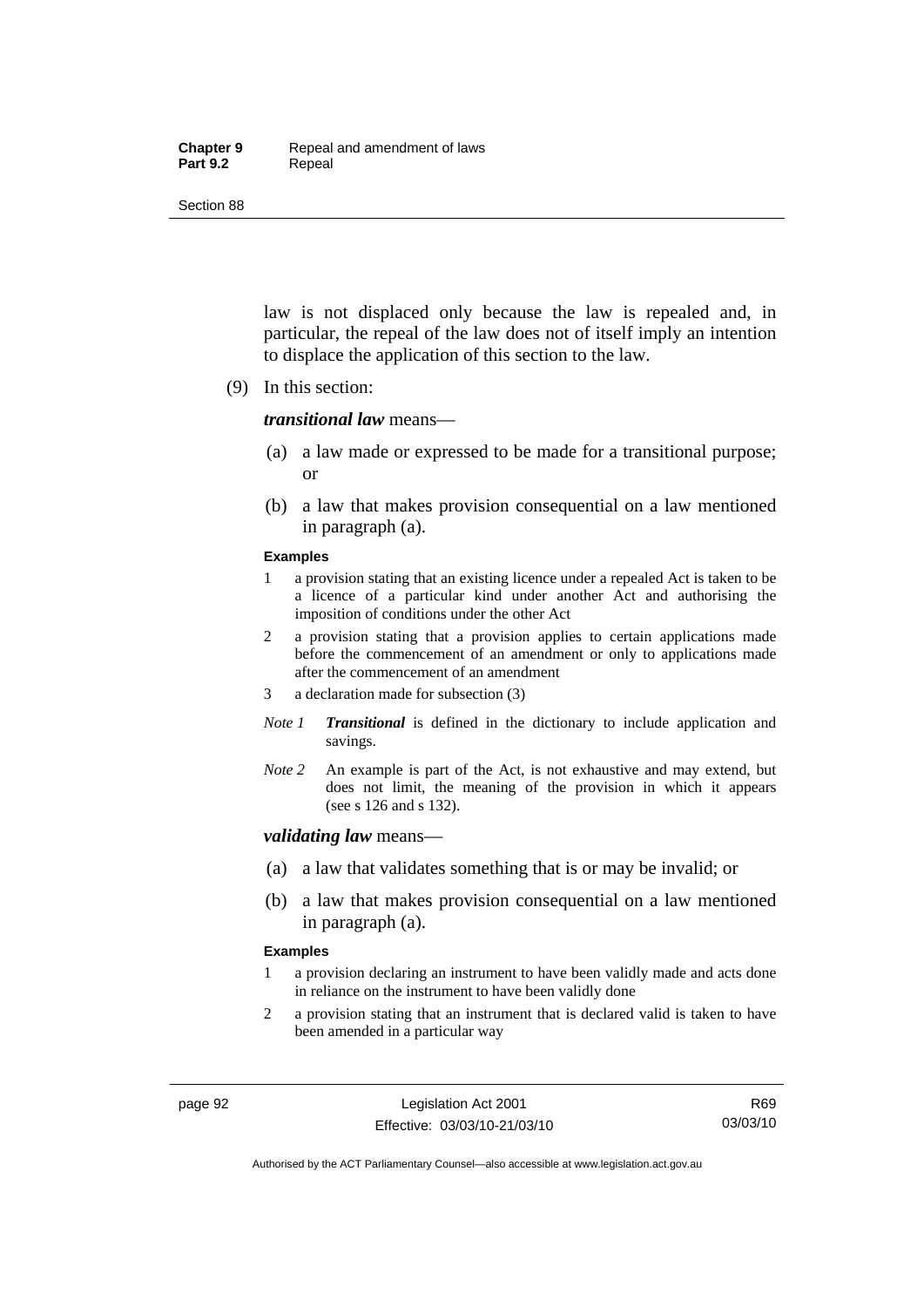#### **89 Automatic repeal of certain laws and provisions**

- (1) An amending law is automatically repealed on the day after—
	- (a) all of its provisions have commenced; or
	- (b) the last of its provisions that have not commenced are omitted or cannot commence.

#### **Example of provision that can no longer commence**

The *ABC Act 2005* includes a provision that amends the *XYZ Act 2000*. Before the provision commences, the *XYZ Act 2000* is repealed. The provision can, therefore, no longer commence.

- *Note* An example is part of the Act, is not exhaustive and may extend, but does not limit, the meaning of the provision in which it appears (see s 126 and s 132).
- (2) An appropriation Act is automatically repealed on the last day of the financial year for which it makes appropriations.
- (3) An amending provision of a law is automatically repealed immediately after all of the amendments and repeals made by it (or to which it relates) have commenced.
- (4) A commencement provision of a law is automatically repealed immediately after all of the provisions of the law have commenced.
- (5) A commencement notice is automatically repealed on the day after the day, or the last of the days, fixed or otherwise determined by the notice for the commencement of a law.
- (6) If an instrument making, or evidencing, an appointment (including an acting appointment) is a legislative instrument, the instrument is automatically repealed—
	- (a) on the day the appointment ends; or
	- (b) if the instrument makes 2 or more appointments that end on different days—on the day the last-ending appointment ends.
- (7) A repeal under this section has effect for all purposes, including, for example, any other provisions of this chapter about repeals.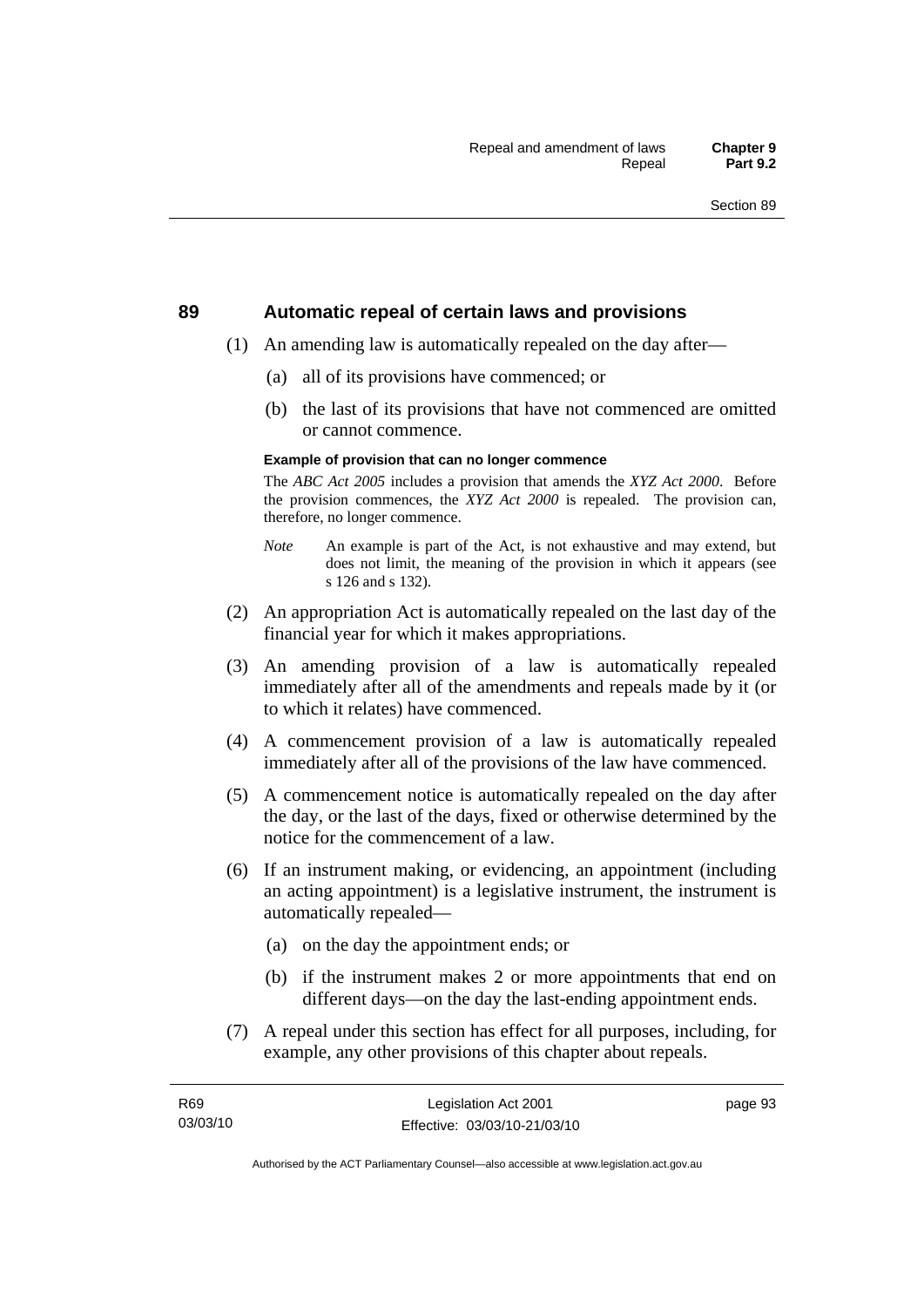- (8) If apart from this subsection a law would be automatically repealed on a day that is earlier than its notification day, the law is instead automatically repealed on the day after its notification day.
- (9) In the application of subsection (8) to a statutory instrument that is not a legislative instrument, a reference to the instrument's *notification day* is a reference to the day after the day it is made or, if it is required under an Act or statutory instrument to be approved (however described) by the Executive, a Minister or any other entity, the day after the day it is approved.
- (10) This section does not limit any other provision of this chapter.
- (11) This section is a determinative provision.
	- *Note* See s 5 for the meaning of determinative provisions, and s 6 for their displacement.
- (12) In this section:

*amend* does not include modify.

*amending law* means a law that consists only of provisions of the following kinds:

- (a) for an Act—the Act's long title;
- (b) a preamble or recital (however described);
- (c) a provision about the law's name;
- (d) a provision about the law's commencement;
- (e) a provision about the purposes of the law or any of its provisions;
- (f) a provision about the effect of notes;
	- *Note* A note itself is not part of an Act or statutory instrument (see s 127).

Authorised by the ACT Parliamentary Counsel—also accessible at www.legislation.act.gov.au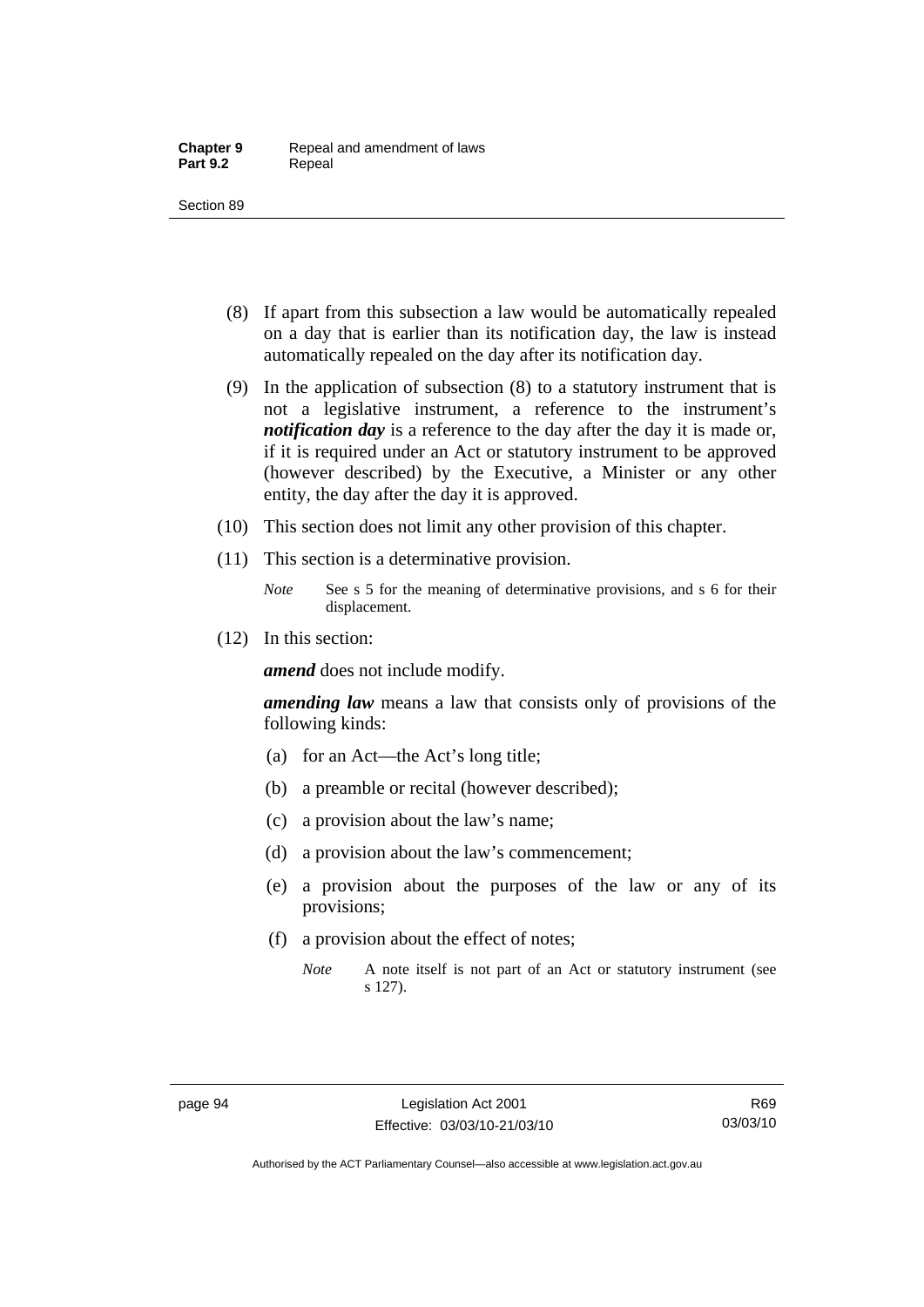- (g) a provision providing for the amendment or repeal of a law (including a provision identifying the amended or repealed law);
- (h) a provision declaring a law to be a law to which section 88 (Repeal does not end effect of transitional laws etc) applies;
- (i) a provision about the renumbering of a law;
- (j) a provision authorising or requiring something to be done under chapter 11 (Republication of Acts and statutory instruments).

#### **Example for par (e)**

an objects provision

*amending provision*, of a law, means a provision of the law that only amends or repeals a law, and includes—

- (a) any other provision (for example, a schedule) of the law that only identifies the law amended or repealed; and
- (b) any other provision (for example, a part heading) of the law that only identifies (or groups) provisions that are amended or repealed.

*appropriation Act*—see the *Financial Management Act 1996*, dictionary.

*commencement provision*, of a law, means a provision of the law that only provides for the commencement of the law.

#### **Example 1 for s 89**

The *Hypothetical Amending Act 2002* repeals and amends a number of Acts. The Act contains the following provisions:

- a long title
- a provision about the Act's name
- a provision about the Act's commencement
- repealing provisions (that is, a provision stating that the Act repeals the Acts mentioned in schedule 1 and a schedule (schedule 1) setting out the names of the repealed Acts)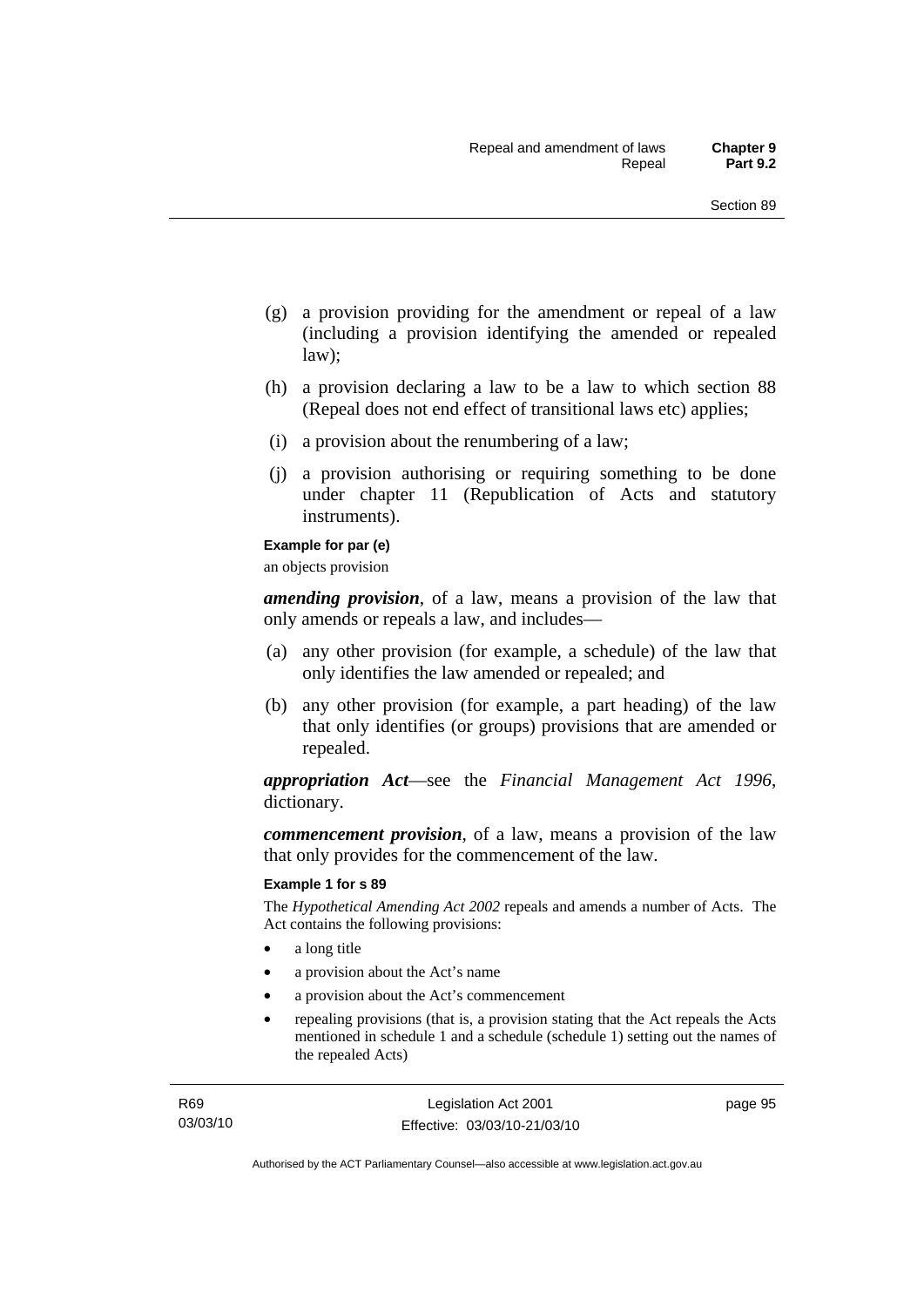- amending provisions (that is, a provision stating that the Act amends the Acts mentioned in schedule 2 and a schedule (schedule 2) setting out the amended Acts and the amendments of them)
- a provision about the application of this Act, section 88 (Repeal does not end effect of transitional laws etc) to a provision being repealed
- a provision requiring an amended Act (the *XYZ Act 1990*), or a provision of the *XYZ Act 1990*, to be renumbered in the next republication of the Act under this Act.

The Act contains no other provisions. Its repealing provisions, and its other provisions apart from the naming provision, the commencement provision and the amending provisions, commence on the day after its notification day, 22 March 2002. Its amending provisions commence on a date fixed by the Minister by written notice, 12 April 2002. The Act is automatically repealed under section 89 on the day after all of its provisions have commenced, 13 April 2002.

#### **Example 2 for s 89**

The *Example Act 2001* contains provisions establishing a new licensing scheme. It also amends several Acts and repeals others. Because it contains the scheme provisions, it is not an amending law covered by subsection (1). It is, therefore, not automatically repealed under section 89.

#### **Example 3 for s 89—see s (12), def** *amending provision*

The *Plant Diseases Act 2003* (hypothetical), part 6 is as follows:

#### Part 6 Repeals and consequential amendment

- **42 Repeal of Plant Diseases Act 1934**
	- The *Plant Diseases Act 1934* A1934-21 is repealed.
- **43 Repeal of Plant Diseases Regulation 1938** The *Plant Diseases Regulation 1938* (made on 11 February 1938) is repealed.
- **44 Administrative Decisions (Judicial Review) Act 1989, schedule 1, new item 6**  *insert* 
	- 6 This Act does not apply to decisions of the Minister under the *Plant Diseases Act 2003*, part 3 (Measures for the control of diseases and pests).

Under the definition of *amending provision*, the heading to part 6, as well as the contents of part 6, are automatically repealed under section 89.

*Note* An example is part of the Act, is not exhaustive and may extend, but does not limit, the meaning of the provision in which it appears (see s 126 and s 132).

Authorised by the ACT Parliamentary Counsel—also accessible at www.legislation.act.gov.au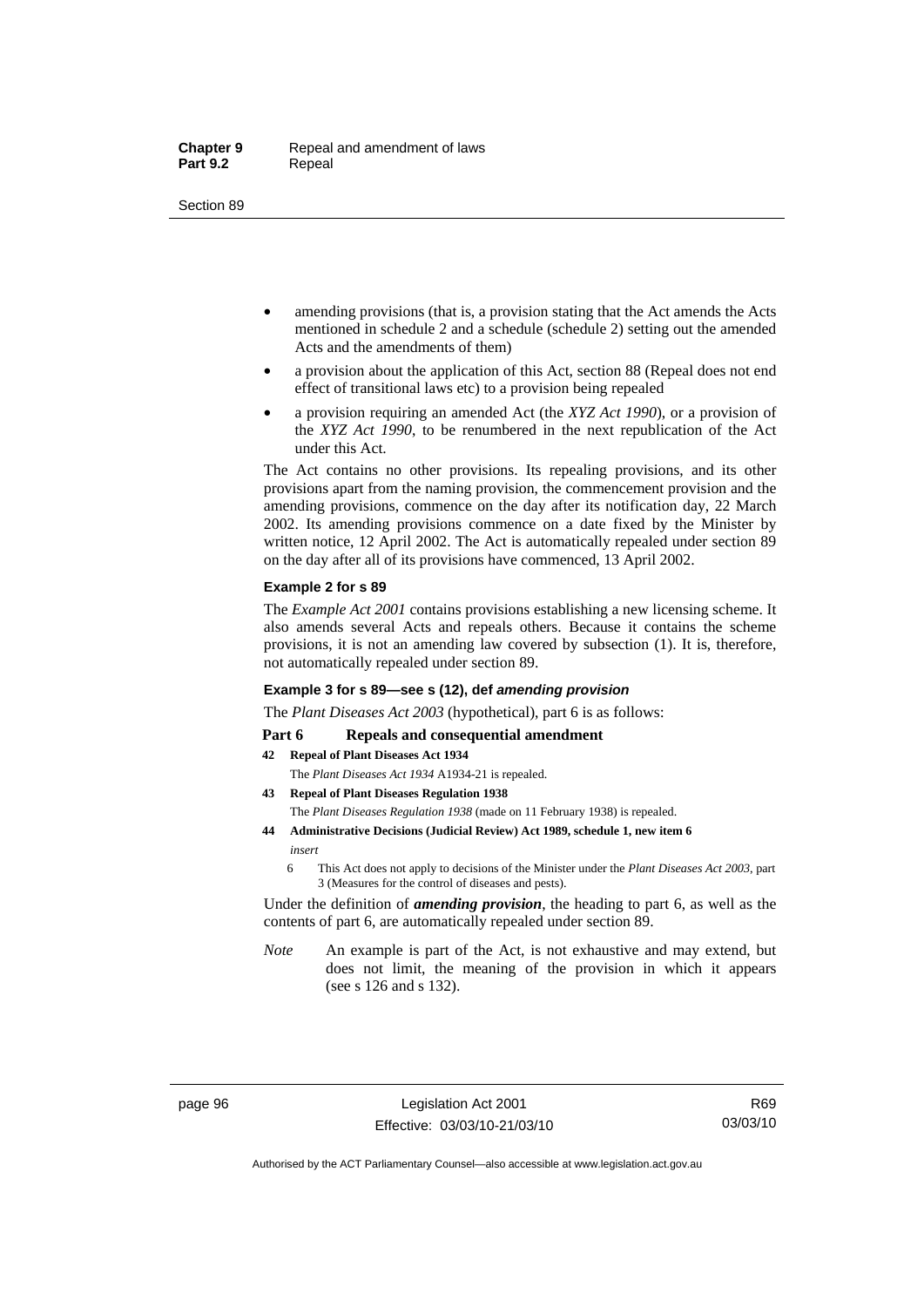## **Part 9.3 Amendment**

## **90 Law and amending laws to be read as one**

A law and all laws amending it are to be read as one.

## **91 Insertion of provisions by amending law**

- (1) This section applies if a law (the *amending law*) amends another law (the *amended law*) by inserting any of the following provisions, and does not exactly specify the position in the amended law where it is to be inserted:
	- (a) a chapter, part, division, subdivision, section or subsection (an *inserted chapter, part, division, subdivision, section* or *subsection*);
	- (b) a paragraph (an *inserted paragraph*);
	- (c) a subparagraph (an *inserted subparagraph*);
	- (d) a sub-subparagraph (an *inserted sub-subparagraph*);
	- (e) a definition (an *inserted definition*);
	- (f) any other provision (a *miscellaneous inserted provision*).
- (2) An inserted chapter, part, division, subdivision, section or subsection is inserted in the appropriate numerical or alphanumerical position in the amended law.
- (3) An inserted paragraph is inserted in the appropriate alphabetical position in the amended law.
- (4) An inserted subparagraph is inserted in the appropriate numerical or alphanumerical position in the amended law.
- (5) An inserted sub-subparagraph is inserted in the appropriate alphabetical position in the amended law.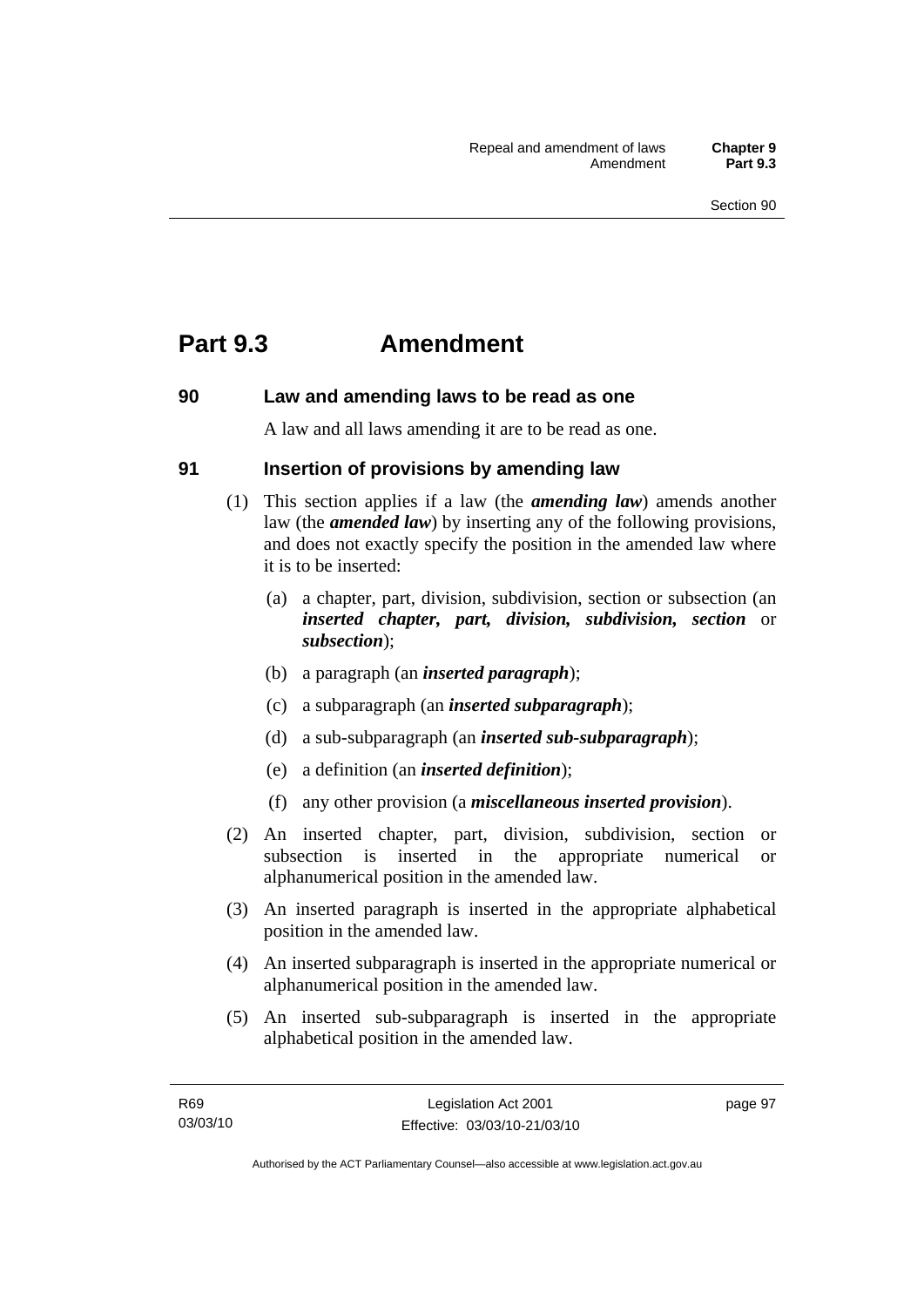- (6) An inserted definition is inserted in the appropriate alphabetical position (worked out on a letter-by-letter basis) in a series of definitions in the amended law.
- (7) A miscellaneous inserted provision is inserted in the appropriate position in the amended law.
- (8) In applying this section to a law that is divided otherwise than into sections, a reference to a section or subsection is a reference to a corresponding provision of the law.
- (9) In working out the appropriate position where a provision is to be inserted in the amended law, regard may be had to the following:
	- (a) the provision number or letter;
	- (b) the heading of the relevant amending provision of the amending law;
	- (c) any other amendments in the amending law including the order of amendments;
	- (d) anything else in the amending law or amended law;
	- (e) current legislative drafting practice.

#### **Examples**

- 1 If a part numbered '3' is to be inserted into an amended law with an existing sequence of parts 'part 1—part 2—part 4', inserted part 3 is inserted between parts 2 and 4.
- 2 If a division numbered '2.2A' is to be inserted into an amended law with an existing sequence of divisions in part 2 'division 2.1—division 2.2 division 2.3', inserted division 2.2A is inserted between divisions 2.2 and 2.3.
- 3 If a section numbered '6AA' is to be inserted into an amended law with an existing sequence of sections 'section 6—section 6A—section 6B', inserted section 6AA is inserted between sections 6A and 6B.
- 4 If a section numbered '7A' is to be inserted (by an amending section headed 'New section 7A', with the command '*in division 2.2, insert*') into an amended law with an existing sequence 'section 7 [in division 2.2] division 2.3 heading—section 8', inserted section 7A is inserted between section 7 and the division 2.3 heading (that is, at the end of division 2.2).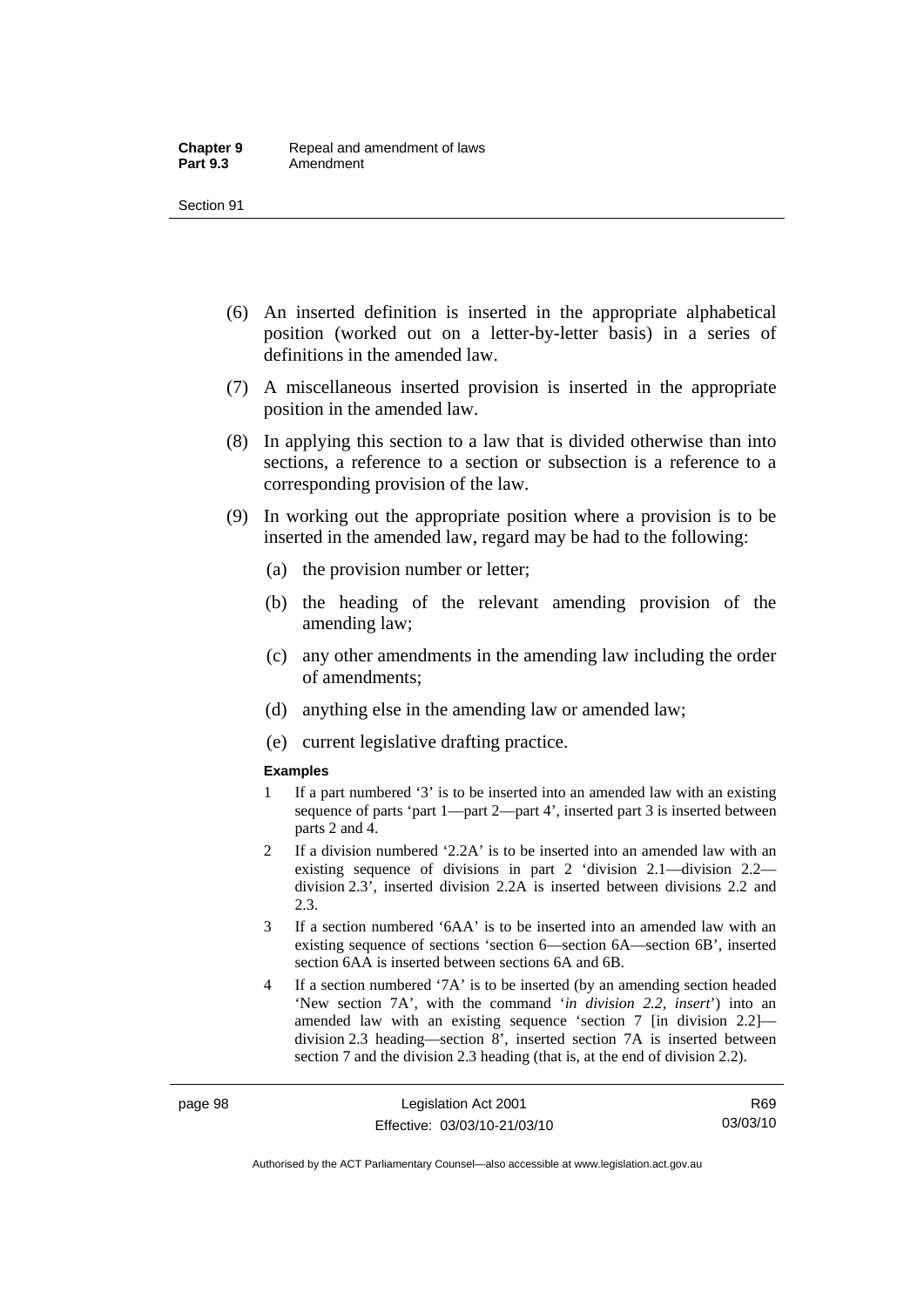- 5 If a section numbered '7A' is to be inserted (by an amending section headed 'New section 7A', with the command '*in division 2.3, insert*') into an amended law with an existing sequence 'section 7 [in division 2.2] division 2.3 heading—section 8', inserted section 7A is inserted between the division 2.3 heading and section 8 (that is, at the beginning of division 2.3).
- *Note* An example is part of the Act, is not exhaustive and may extend, but does not limit, the meaning of the provision in which it appears (see s 126 and s 132).
- (10) This section is a determinative provision.
	- *Note* See s 5 for the meaning of determinative provisions, and s 6 for their displacement.
- (11) In this section:

*insert* includes relocate.

#### **92 Amendment to be made wherever possible**

- (1) If a law amends another law—
	- (a) by omitting a word; or
	- (b) by substituting a word for another word; or
	- (c) by inserting a word before or after a particular word;

the amendment is to be made wherever possible in the other law.

#### **Example**

The *XYZ Amendment Act 2002* is expressed to omit the word 'authorised' from the *ABC Act 1998*, section 20. The word 'authorised' is used once in the section 20 heading, 3 times in section 20 (1), twice in section 20 (3), once in an example to section 20 (4) and twice in a note to section 20 (5). The amendment omits each of those references to the word 'authorised'.

- *Note* An example is part of the Act, is not exhaustive and may extend, but does not limit, the meaning of the provision in which it appears (see s 126 and s 132).
- (2) This section is a determinative provision.
	- *Note* See s 5 for the meaning of determinative provisions, and s 6 for their displacement.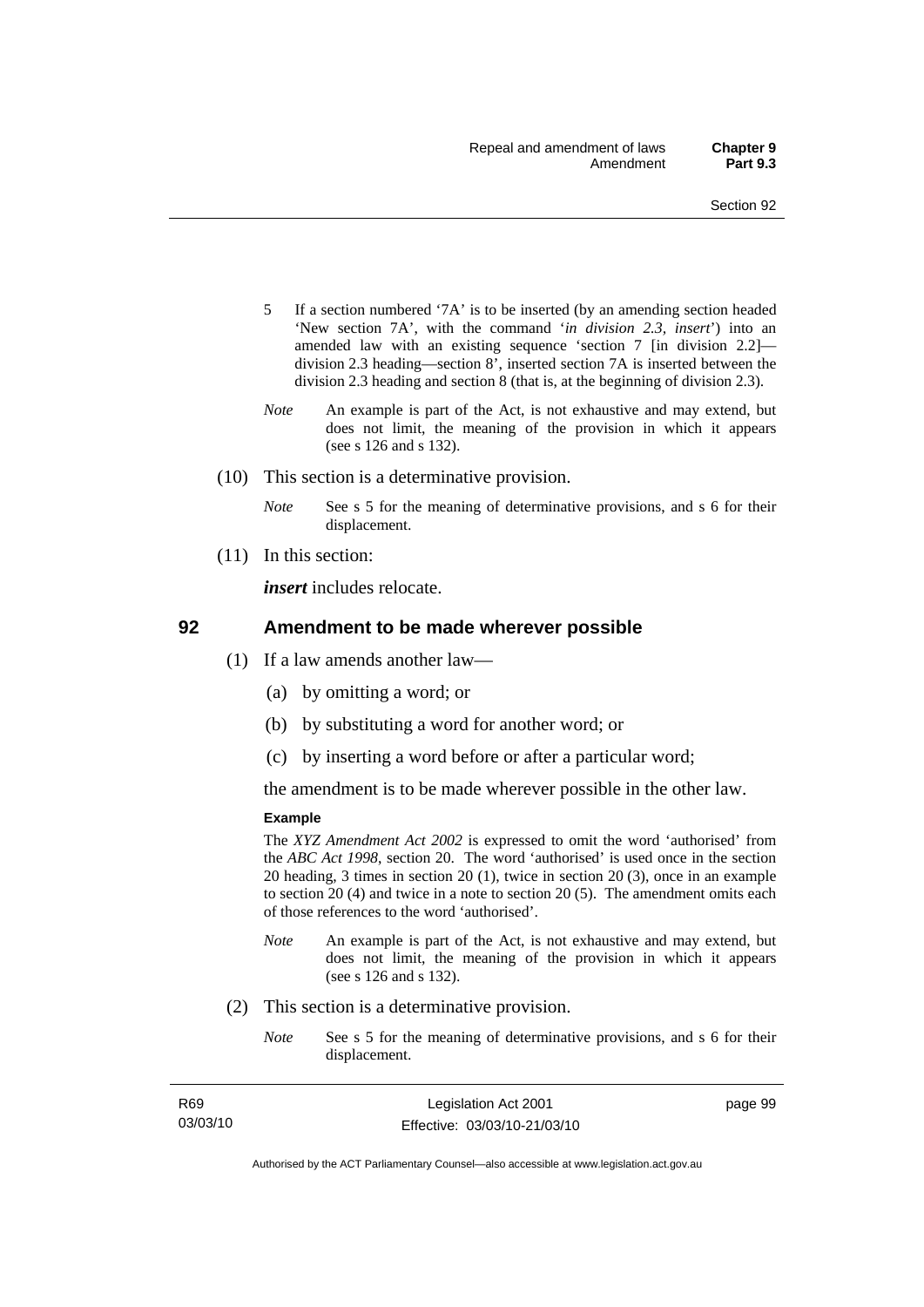## **93 Provisions included in another provision for amendment purposes**

- (1) This section applies for the purpose of amending a law.
- (2) The heading to a chapter, part, division, subdivision, schedule, dictionary, section or any other provision of the law forms part of the provision to which it is a heading.
- (3) An example at the end of a provision of the law is part of the provision unless the example is expressed in a way that indicates that it applies only to another provision.
- (4) A note at the end of a provision of the law is taken, for this section, to be part of the provision unless the note is expressed in a way that indicates that it applies only to another provision.
- (5) However, a note in a law is not, for any other purpose, part of the law.

*Note* Section 127 (Material that is not part of Act or statutory instrument) deals with the status of notes.

- (6) A penalty at the end of a subsection of the law—
	- (a) is part of the subsection unless the penalty is expressed in a way that indicates that it applies only to other subsections of the section; or
	- (b) if the penalty is expressed in a way that indicates that it applies only to other subsections—is part of the section.
- (7) A penalty at the end of a section of the law that is not divided into subsections is part of the section.
- (8) The word 'and', 'or' or 'but', or a similar word, at the end of a paragraph, subparagraph, sub-subparagraph or another provision of the law is part of the provision.

Authorised by the ACT Parliamentary Counsel—also accessible at www.legislation.act.gov.au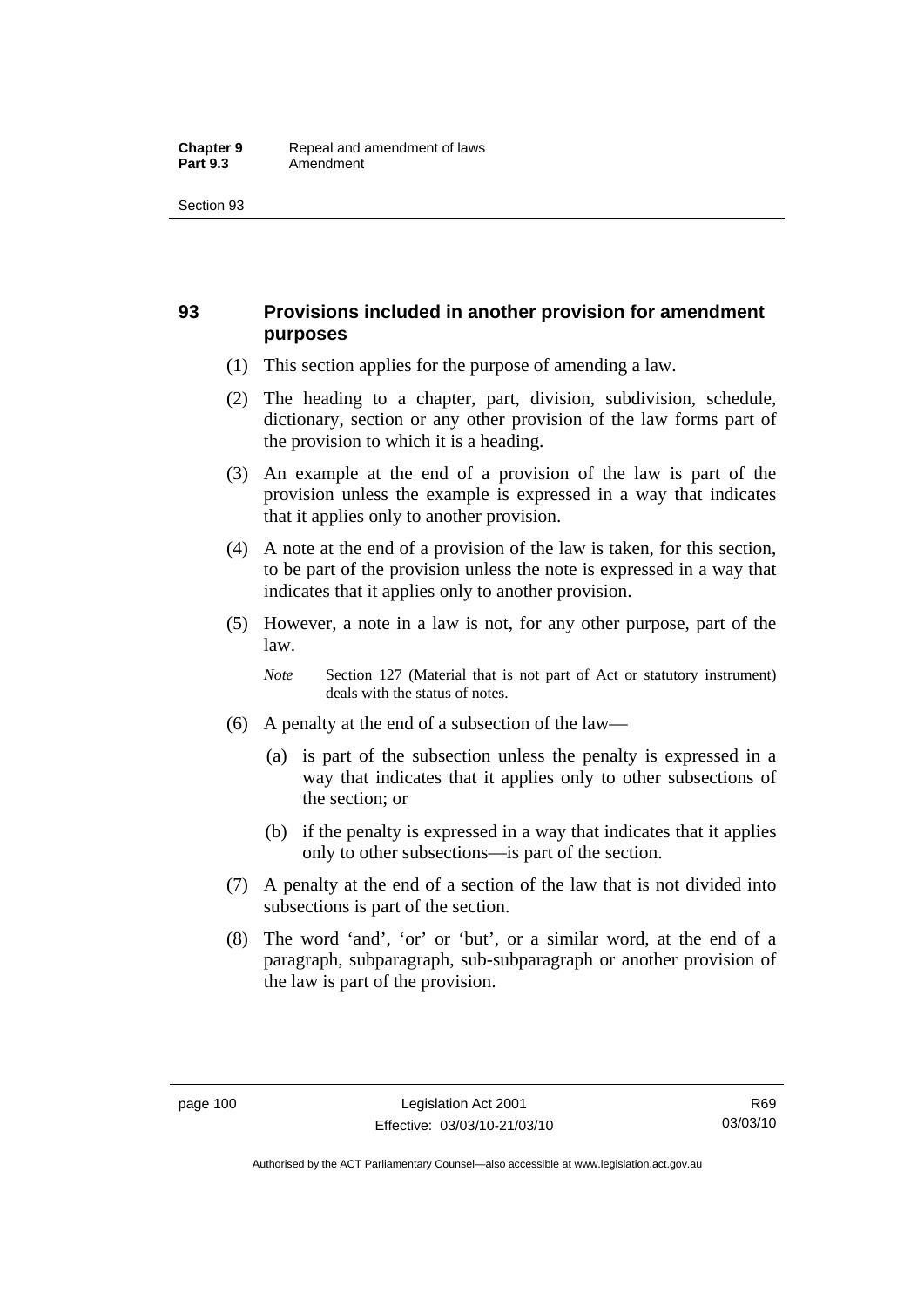- (9) In working out whether an example or note is at the end of a provision of the law, any penalty is to be disregarded, and, for an example, any note is to be disregarded.
- *Note* According to current legislative drafting practice, examples, notes and penalties to a provision are arranged in the following order at the end of provisions:
	- 1 penalty (first)
	- 2 examples
	- 3 notes (last).
- (10) In applying this section to a law that is divided otherwise than into sections, a reference to a section or subsection is a reference to a corresponding provision of the law.
- (11) This section is a determinative provision.
	- *Note* See s 5 for the meaning of determinative provisions, and s 6 for their displacement.

#### **94 Continuance of appointments etc made under amended provisions**

- (1) This section applies if—
	- (a) a law expressly or impliedly authorises or requires—
		- (i) the making of an appointment or statutory instrument; or
		- (ii) the delegation of a function; or
		- (iii) the issue of a licence or permit (however described); or
		- (iv) the doing (however described) of anything else; and
	- (b) the law is amended by another law; and
	- (c) under the amended law—
		- (i) the appointment or statutory instrument may be made; or
		- (ii) the function may be delegated; or
		- (iii) the licence or permit may be issued; or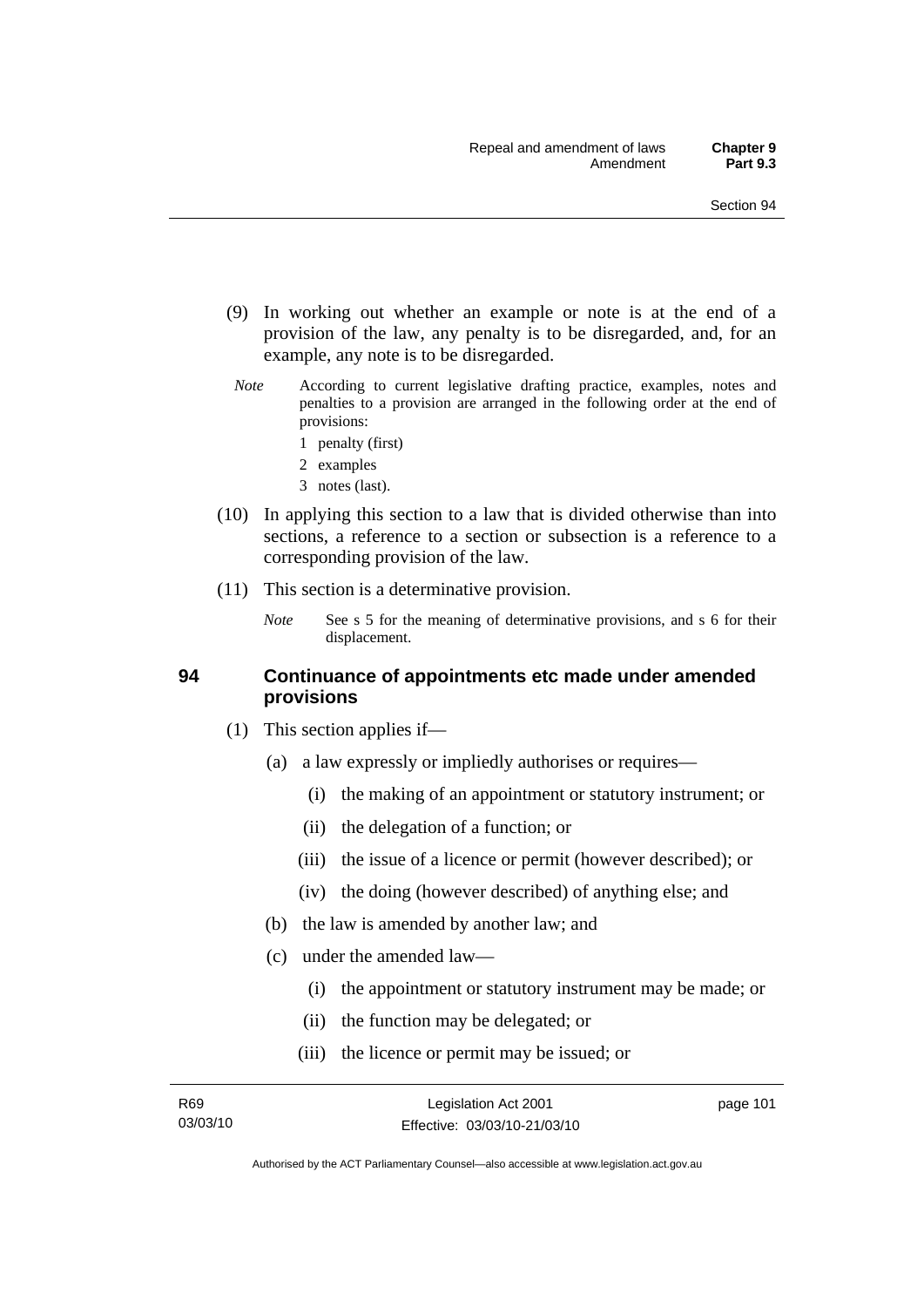(iv) the thing may be done;

whether by the same or a different entity.

#### **Examples for par (a) (iv)**

- 1 the giving of an approval, consent or permission
- 2 the making of a recommendation
- *Note* An example is part of the Act, is not exhaustive and may extend, but does not limit, the meaning of the provision in which it appears (see s 126 and s 132).
- (2) An appointment, statutory instrument, delegation, licence, permit or anything else mentioned in subsection (1) that was in force immediately before the commencement of the amendment continues to have effect as if it had been made, issued or done (however described) under the amended law.
- (3) This section is a determinative provision.
	- *Note* See s 5 for the meaning of determinative provisions, and s 6 for their displacement.
- (4) In this section:

*amend* includes omit and re-enact in the same law (with or without changes), but does not include omit and re-enact in another law.

*appointment* includes acting appointment.

#### **95 Status of modifications**

- (1) If a law is modified by another law, the law operates as modified but the modification does not amend the text of the law.
- (2) This section is a determinative provision.
	- *Note* See s 5 for the meaning of determinative provisions, and s 6 for their displacement.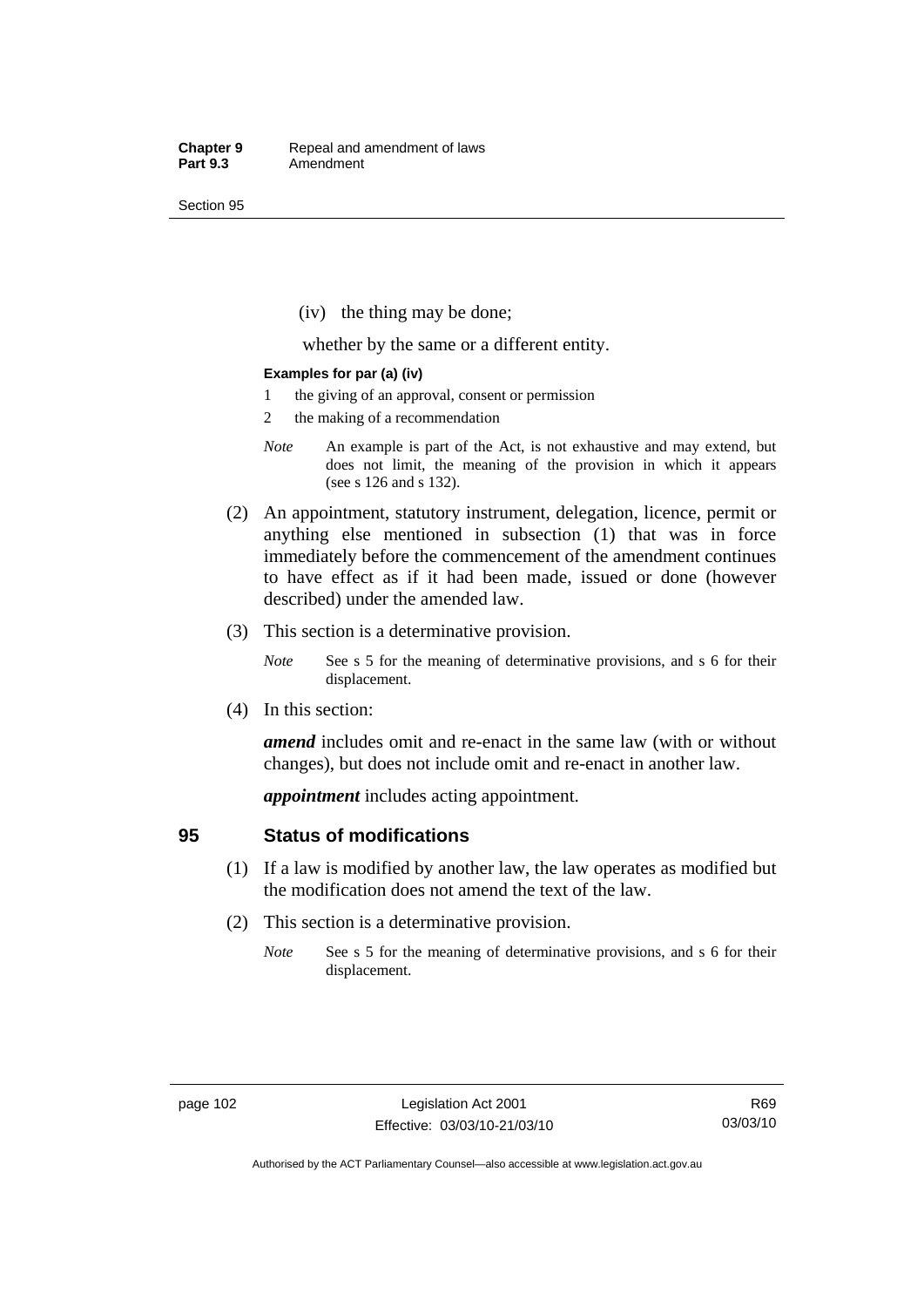### **96 Relocated provisions**

- (1) This section applies if a provision of a law is relocated (with or without changes) to a different place in the same law or to a different law.
- (2) The operation or meaning of the provision is not affected only because of the provision's relocation.
- (3) Without limiting subsection (2), if before its relocation the provision was to be interpreted in a particular way, it is to be interpreted in that way in its new location.

#### **Example**

If a provision of an Act is to be interpreted as if it were a law consolidating the provisions of other laws and it is relocated into another Act, it is to be interpreted in the same way in its new location.

- *Note* An example is part of the Act, is not exhaustive and may extend, but does not limit, the meaning of the provision in which it appears (see s 126 and s 132).
- (4) However, the provision has effect subject to any changes made to, or in relation to, it.
- (5) This section is a determinative provision.
	- *Note* See s 5 for the meaning of determinative provisions, and s 6 for their displacement.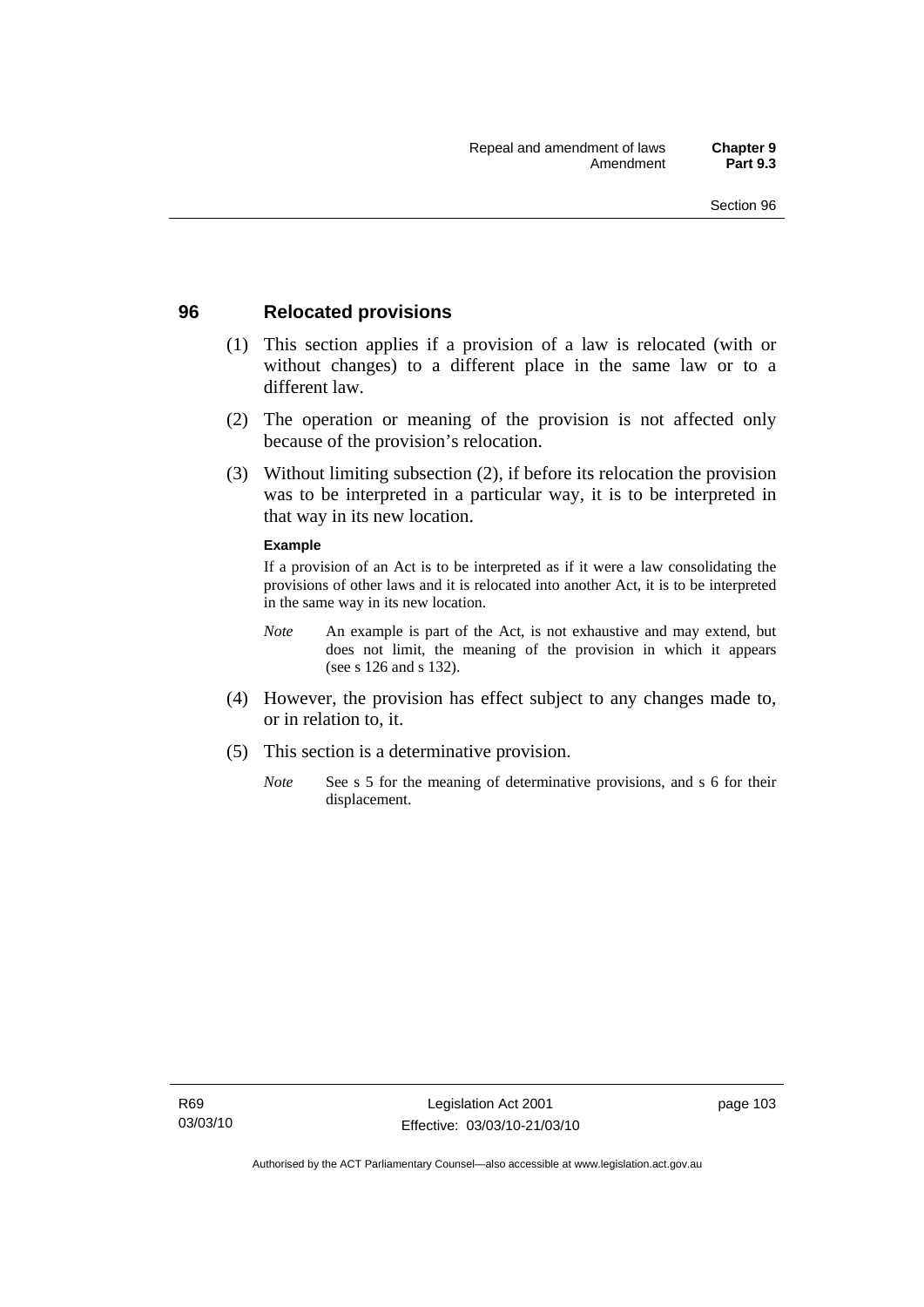# **Chapter 10 Referring to laws**

#### **97 Definitions for ch 10**

(1) In this chapter:

*ACT law* means an Act or statutory instrument.

*Note* A reference to an Act or statutory instrument includes a reference to a provision of the Act or instrument (see s 7 and s 13).

*law* means an ACT law or a law of another jurisdiction.

*law of another jurisdiction* means an Act or statutory instrument of another jurisdiction, and includes a provision of an Act or statutory instrument of another jurisdiction.

- *Note Another jurisdiction* means the Commonwealth, a State, another Territory, the United Kingdom or New Zealand (see dict, pt 2).
- (2) In this section:

*Act*, in relation to another Territory, includes ordinance.

*statutory instrument*, of another jurisdiction, means an instrument (whether or not legislative in nature) made under—

- (a) an Act of the other jurisdiction; or
- (b) another statutory instrument of the other jurisdiction; or
- (c) power given by an Act or statutory instrument of the other jurisdiction and also power given otherwise by law.

R69 03/03/10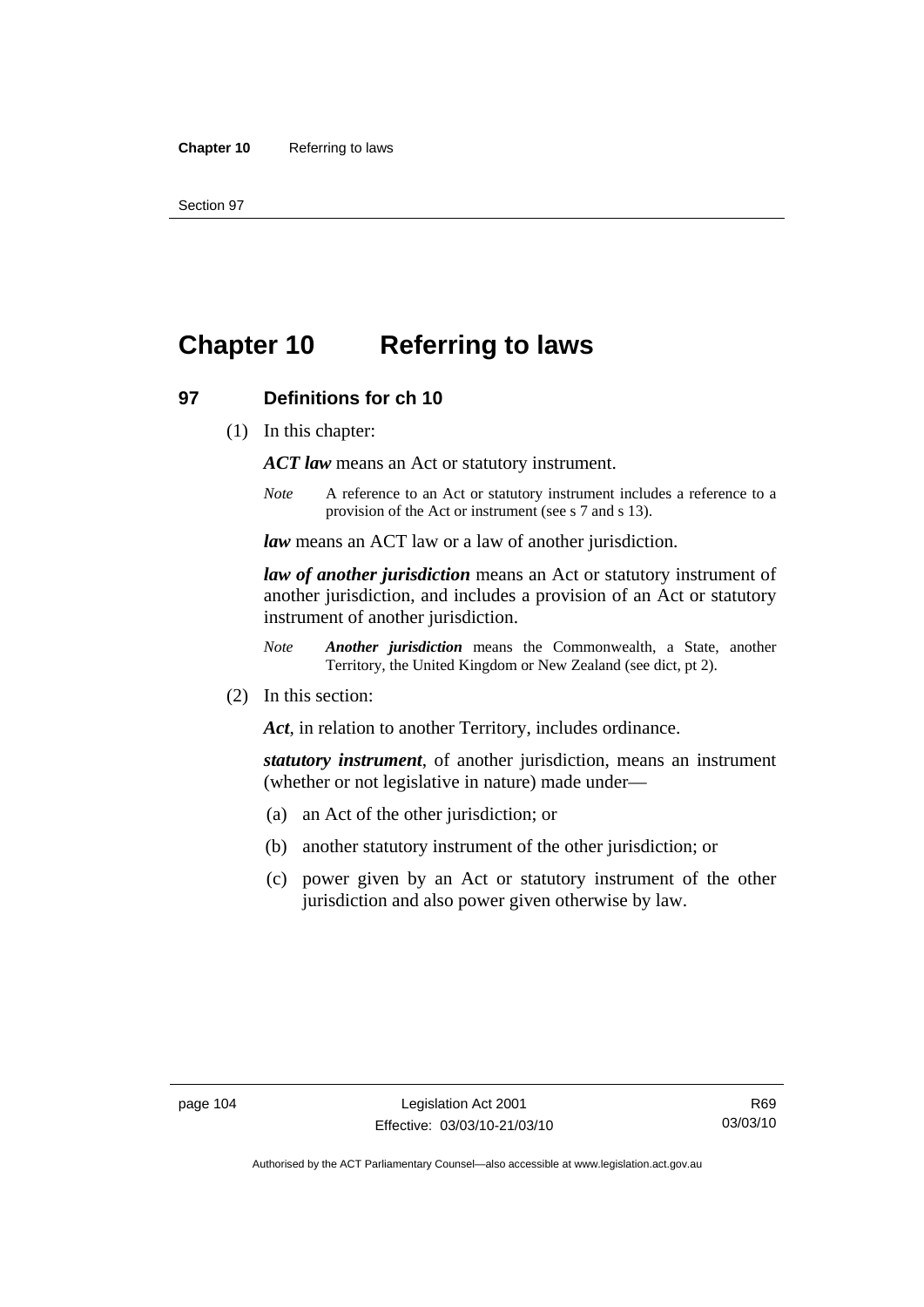#### **98 References to ACT law include law containing reference**

In an ACT law, a reference in general terms to an ACT law of the same kind includes a reference to the law itself.

#### **Example**

The *ABC Act 2001*, section 27 gives a power to confiscate property under certain circumstances. Section 93 of the same Act provides 'If an Act authorises the confiscation of property, the owner of the property has a right of appeal to the Magistrates Court.' The right of appeal under section 93 also applies to the power given by section 27 because the reference to 'an Act' in section 93 includes a reference to the *ABC Act 2001*.

*Note* An example is part of the Act, is not exhaustive and may extend, but does not limit, the meaning of the provision in which it appears (see s 126 and s 132).

#### **99 References in ACT statutory instruments to** *the Act*

In a statutory instrument, a reference to *Act* or *the Act*, without mentioning a particular Act, is a reference to the Act under which the instrument is made or in force.

#### **100 Referring to particular ACT laws**

- (1) An Act may be referred to by—
	- (a) the name the Act gives to itself; or
	- (b) the year it was passed and its number, together with a reference (if necessary) to indicate that it is an Act.

#### **Example of reference to indicate Act**

An Act may be referred to using the word Act or the letter 'A' (eg 'A1993-1' is a reference to Act No 1 of 1993).

- *Note* An example is part of the Act, is not exhaustive and may extend, but does not limit, the meaning of the provision in which it appears (see s 126 and s 132).
- (2) A statutory instrument may be referred to by—
	- (a) any name the instrument gives to itself; or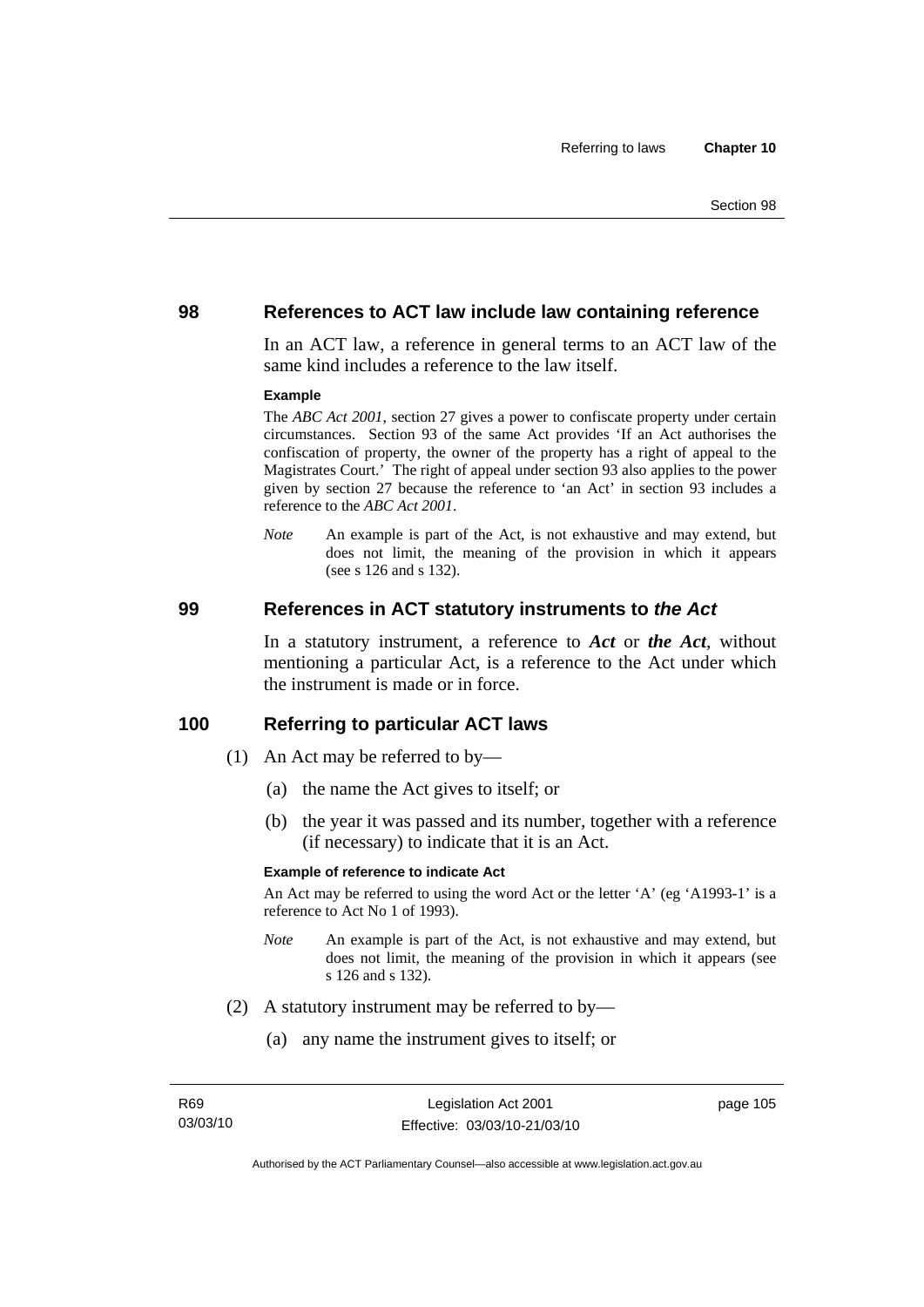- (b) if the instrument was notified in the register or gazette and was numbered under this Act or another territory law—the year it was notified and its number, together with a reference (if necessary) to the kind of instrument; or
- (c) if the instrument was not notified but was numbered under a territory law—the year it was made and its number, together with a reference (if necessary) to the kind of instrument; or
- (d) if the instrument was notified in the gazette before the commencement of this Act—the number, date and page of the gazette where it was notified; or
- (e) the date it was made, together with a reference to the Act or statutory instrument under which it was made.

#### **Examples of references to kind of instrument for par (b)**

- 1 A subordinate law may be referred to using the letters 'SL' (eg 'SL2000-11' is a reference to subordinate law No 11 of 2000).
- 2 A disallowable instrument may be referred to using the letters 'DI' (eg 'DI1997-101' is a reference to disallowable instrument No 101 of 1997).
- 3 A notifiable instrument that is not an approved form may be referred to using the letters 'NI' (eg 'NI2002-226' is a reference to notifiable instrument No 226 of 2002).
- 4 An approved form may be referred to using the letters 'AF' (eg 'AF2003-1' is a reference to approved form No 1 of 2003).
- 5 A commencement notice may be referred to using the letters 'CN' (eg 'CN2002-3' is a reference to commencement notice No 3 of 2002).
- *Note* An example is part of the Act, is not exhaustive and may extend, but does not limit, the meaning of the provision in which it appears (see s 126 and s 132).

## **101 Referring to particular laws of other jurisdictions etc**

- (1) In an ACT law, a law of another jurisdiction (the *relevant law*) may be referred to—
	- (a) by the name the relevant law gives to itself; or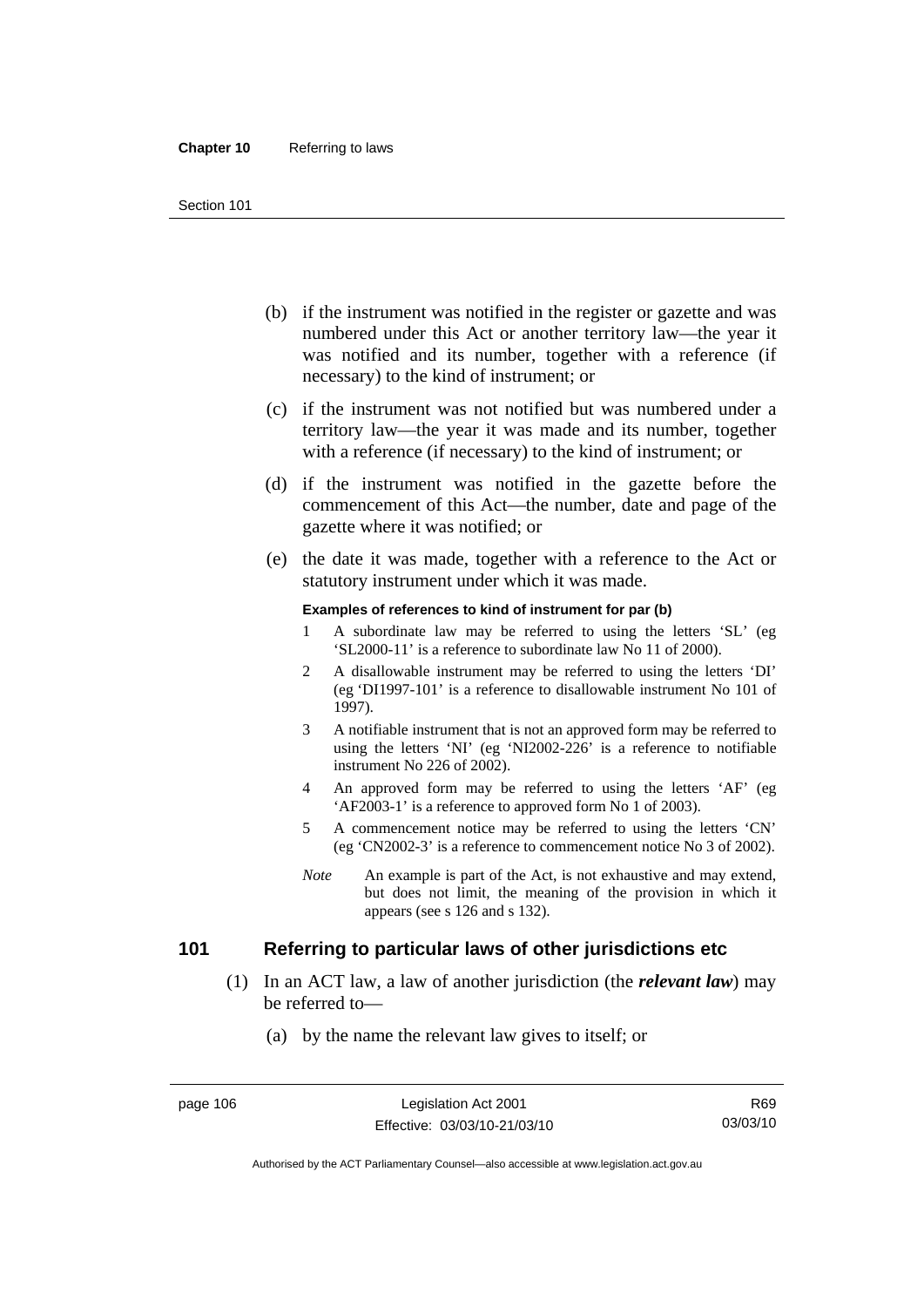- (b) in any other way sufficient in a law of the other jurisdiction for referring to the relevant law; or
- (c) in any way that, under current legislative drafting practice, would be sufficient for referring to the relevant law if it were an ACT law;

together with a reference to the jurisdiction (or an abbreviation of the jurisdiction).

- (2) In an ACT law, a provision of a law of another jurisdiction may be referred to—
	- (a) in a way sufficient in a law of the other jurisdiction for referring to the provision; or
	- (b) in any way that, under current legislative drafting practice, would be sufficient for referring to the provision if it were a provision of an ACT law.
- (3) Subsection (2) does not limit any other provision of this chapter.

## **102 References to laws include references to laws as in force from time to time**

- (1) In an ACT law, a reference to a law includes a reference to the following:
	- (a) the law as originally made, and as amended from time to time since it was originally made;
	- (b) if the law has been repealed and remade (with or without changes) since the reference was made—the law as remade (or last remade), and as amended from time to time since it was remade (or last remade);
	- (c) if a relevant provision of the law has been omitted and remade (with or without changes) in another law since the reference was made—the law in which the provision was remade (or last remade), as in force when the provision was remade (or last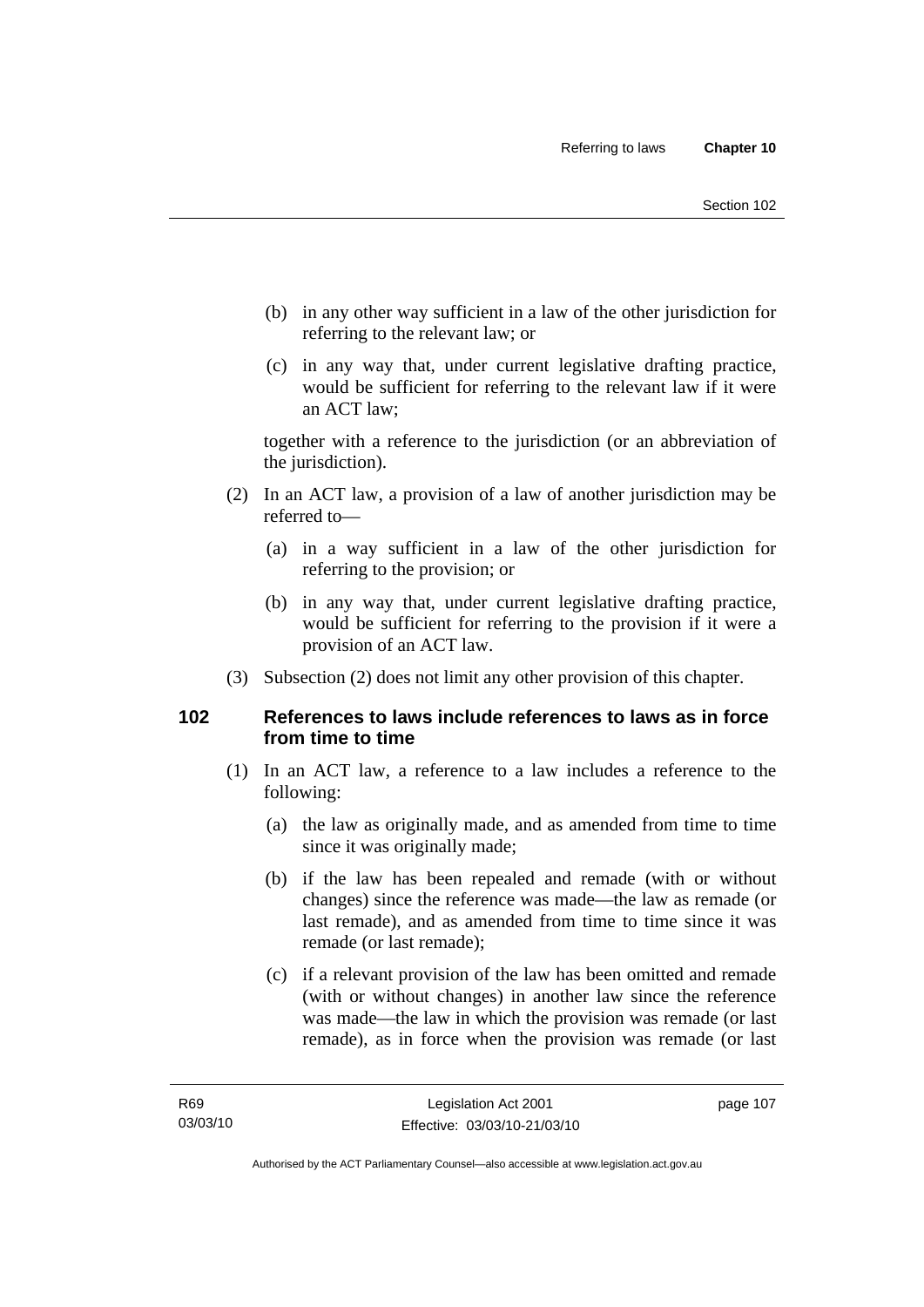remade), and as amended from time to time since the provision was remade (or last remade).

- (2) In an ACT law, a reference to a provision of a law includes a reference to the following:
	- (a) the provision as originally made, and as amended from time to time since it was originally made;
	- (b) if the provision has been omitted and remade (with or without changes and whether in the law or another law) since the reference was made—the provision as remade (or last remade), and as amended from time to time since it was remade (or last remade).
- (3) To remove any doubt, if the name of a law is amended, a reference in an ACT law to the law by its name before the amendment includes a reference to the law by its name as amended.
- (4) This section is subject to section 47 (Statutory instrument may make provision by applying law or instrument).
- (5) In this section:

*made* includes enacted.

## **103 References to repealed laws**

In an ACT law, a reference to a law as repealed is a reference to the law as in force immediately before it was repealed.

#### **Example**

A reference to the '*XYZ Act 2000* (repealed)' is a reference to the *XYZ Act 2000* immediately before it was repealed.

*Note* An example is part of the Act, is not exhaustive and may extend, but does not limit, the meaning of the provision in which it appears (see s 126 and s 132).

Authorised by the ACT Parliamentary Counsel—also accessible at www.legislation.act.gov.au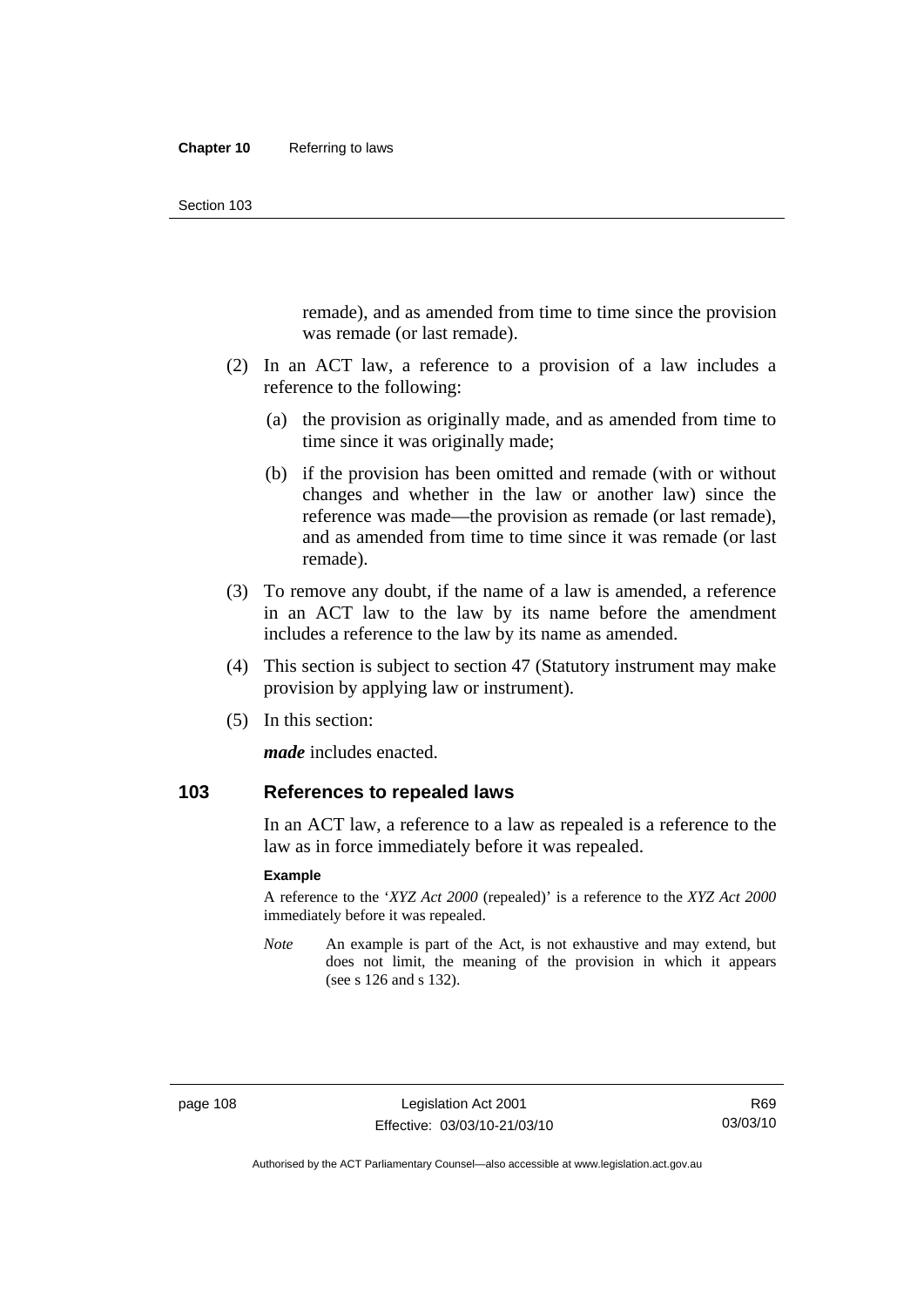## **104 References to laws include references to instruments under laws**

- (1) In an ACT law, a reference (either generally or specifically) to a law includes a reference to the statutory instruments made or in force under the law.
- (2) In subsection (1), a reference to the statutory instruments made or in force under the law includes a reference to any law or instrument applied, adopted or incorporated (with or without change) under the law.
- (3) This chapter applies to an instrument applied, adopted or incorporated under a law as if—
	- (a) the instrument were a law; and
	- (b) any other necessary changes were made.
- (4) In this section:

*statutory instrument*, of another jurisdiction—see section 97 (2).

## **105 Referring to provisions of laws**

In an ACT law, a provision of a law may be referred to by reference to the provision of the law in which it is contained.

#### **Example**

Paragraph (b) of subsection (2) of section 10 of an Act may be referred to by reference to the section, subsection and paragraph, that is, as section 10 (2) (b).

*Note* An example is part of the Act, is not exhaustive and may extend, but does not limit, the meaning of the provision in which it appears (see s 126 and s 132).

#### **106 References to provisions of laws are inclusive**

In an ACT law, a reference to any part of a law is a reference to the following:

(a) the provision of the law that begins the part;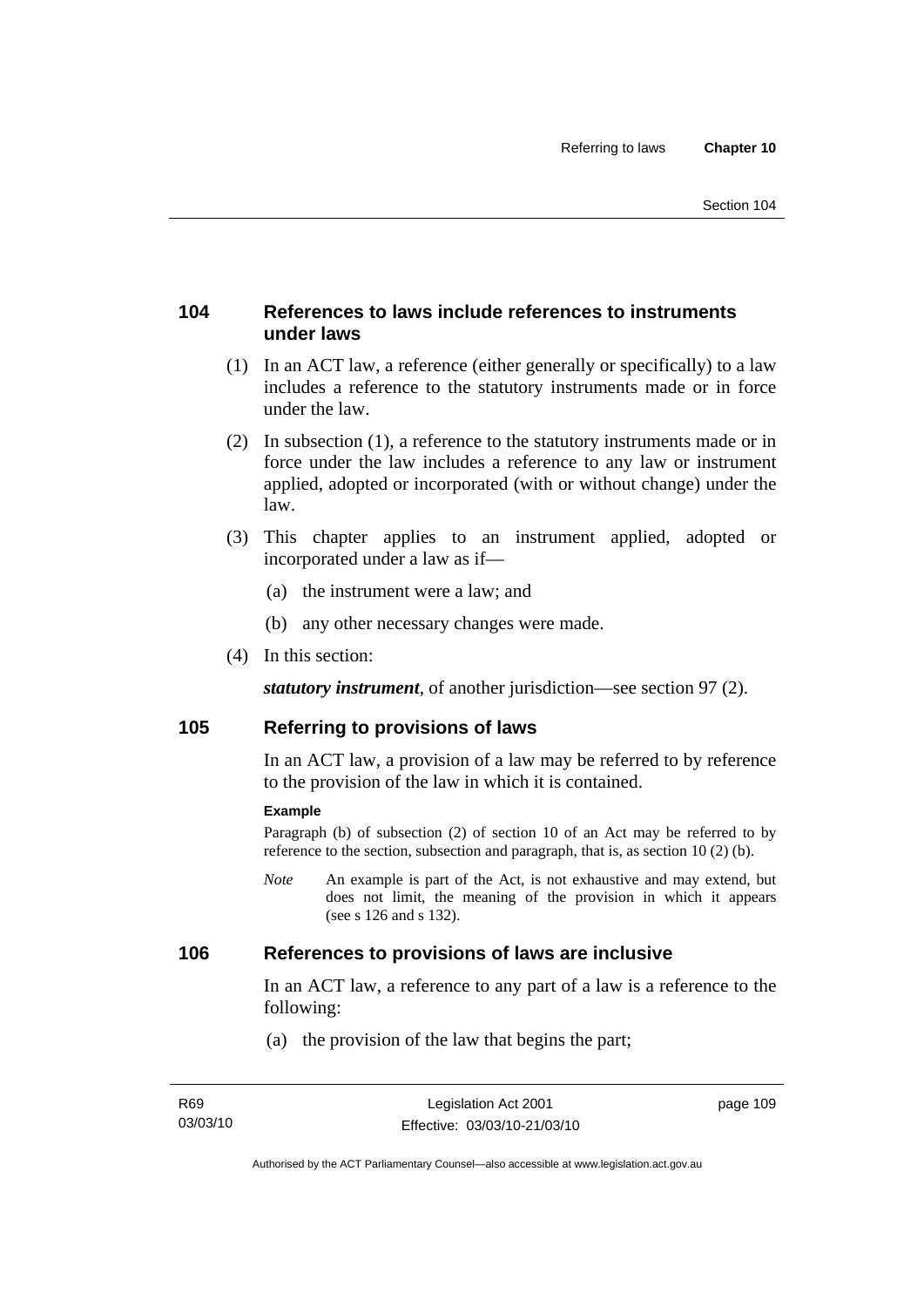- (b) the provision of the law that ends the part;
- (c) any provision of the law between the beginning and end of the part.

#### **Examples**

- 1 A reference to 'sections 5 to 9' includes both section 5 and section 9.
- 2 A reference to 'sections 260 to 264' includes a provision such as a part heading between section 260 and section 261.
- 3 A reference to '*from* child *to* adult' includes both the word 'child' and the word 'adult'.
- *Note* An example is part of the Act, is not exhaustive and may extend, but does not limit, the meaning of the provision in which it appears (see s 126 and s 132).

#### **106A References to paragraphs etc of laws**

 (1) In an ACT law, a reference to a paragraph of a provision of a law includes any words in the provision before or after the paragraph that are necessary or desirable to make the reference meaningful.

#### **Example**

A subsection may be divided into paragraphs as follows:

- '(2) An application must be—
	- (a) in writing; and
	- (b) accompanied by a copy of the advertisement of the applicant's intention to apply.'

Paragraphs form part of the sentence in which they are contained. A reference to paragraph (a) in this example that did not include the preceding words 'An application must be' would be meaningless. Section 106A therefore allows the paragraph to be read with those words so that it makes sense.

- *Note 1* Although this section contains a reference to an ACT law and a reference to a law, s 98 makes it clear that the references can be to the same law.
- *Note 2* An example is part of the Act, is not exhaustive and may extend, but does not limit, the meaning of the provision in which it appears (see s 126 and s 132).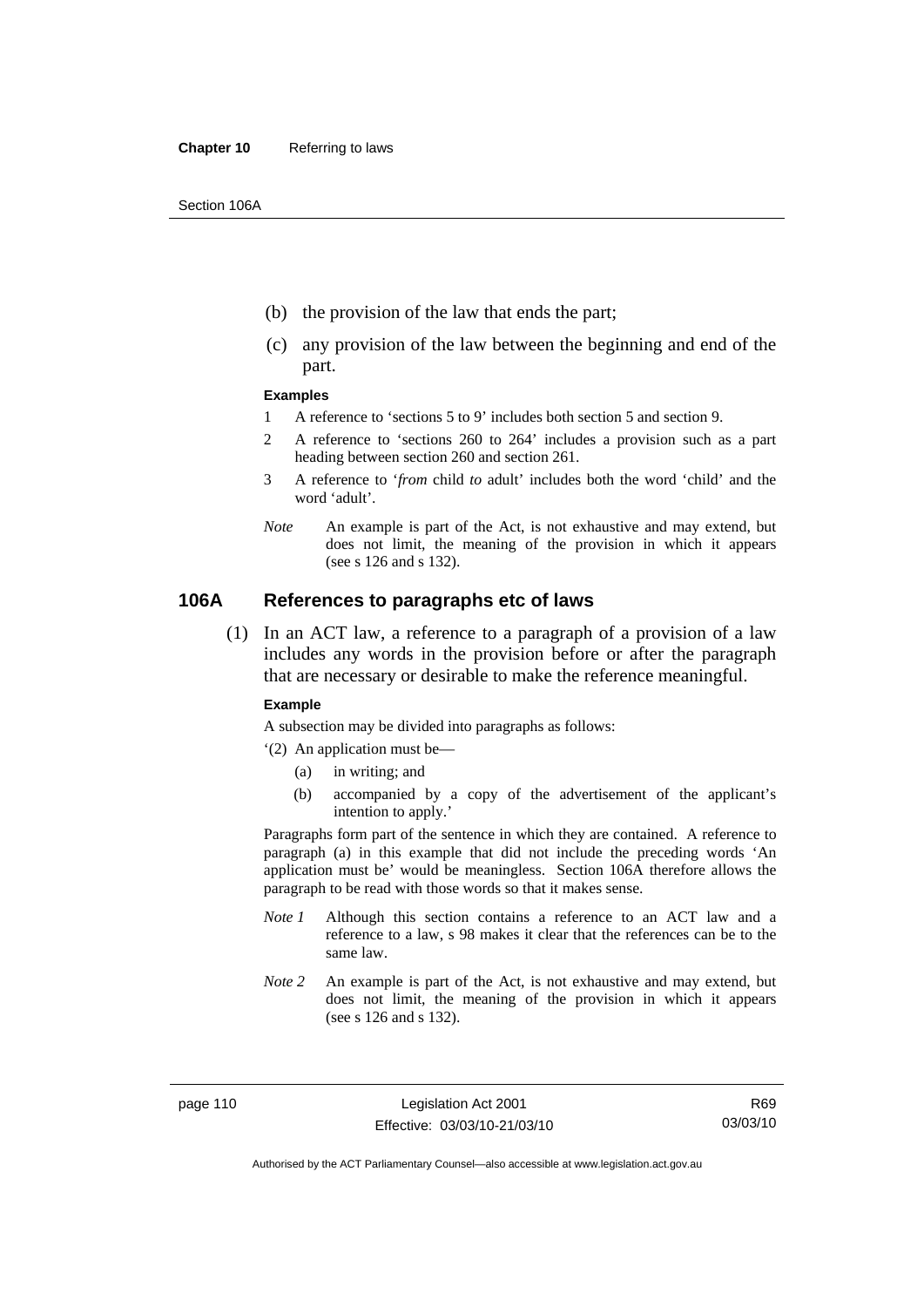Section 106A

(2) In this section:

*paragraph* includes a subparagraph and a sub-subparagraph.

R69 03/03/10

Legislation Act 2001 Effective: 03/03/10-21/03/10 page 111

Authorised by the ACT Parliamentary Counsel—also accessible at www.legislation.act.gov.au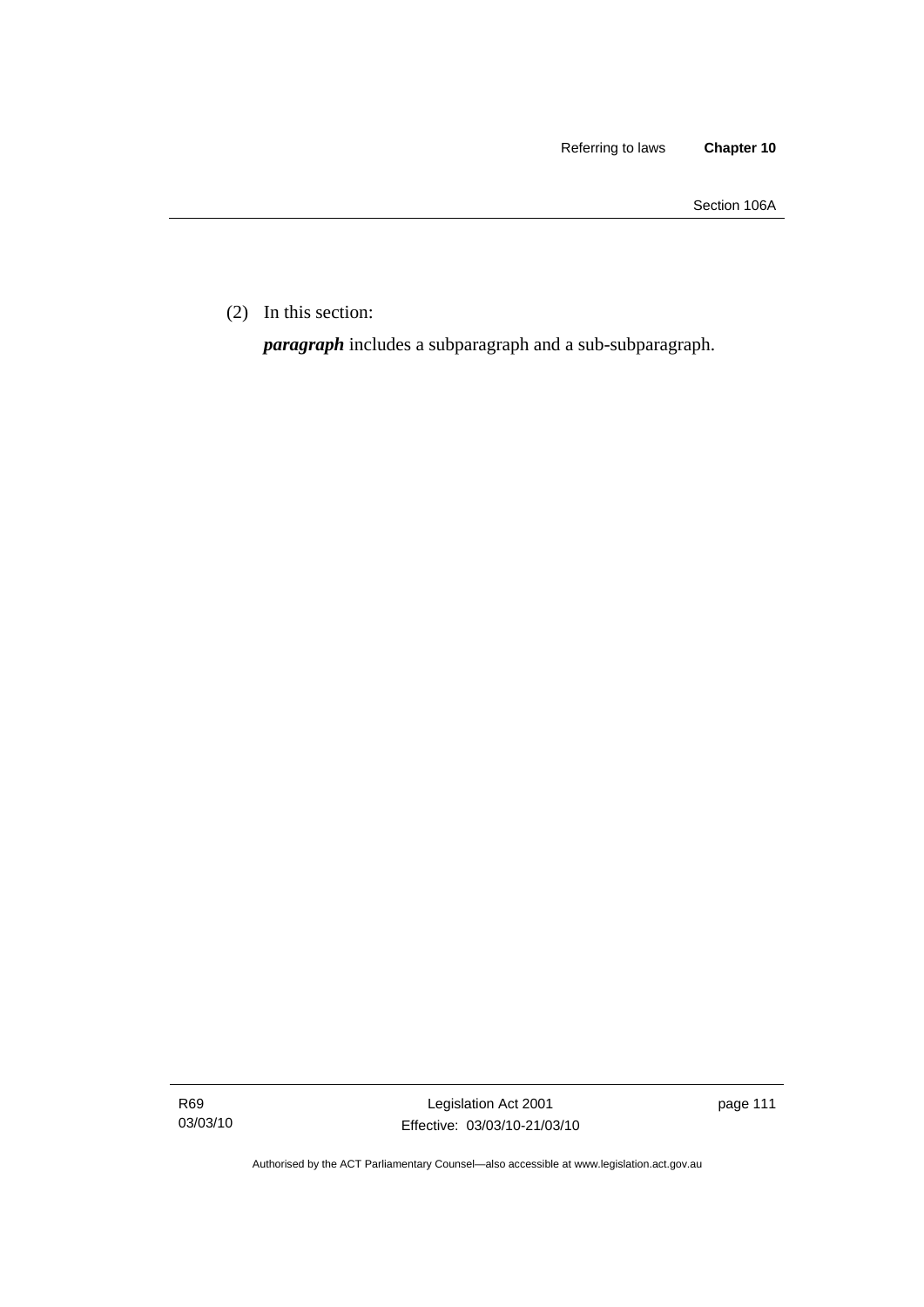# **Chapter 11 Republication of Acts and statutory instruments**

## **Part 11.1 General**

## **107 Definitions for ch 11**

In this chapter:

*law* means an Act or statutory instrument, whether or not it has been amended, and includes—

- (a) a collection of 2 or more Acts or statutory instruments; or
- (b) all or part of an agreement or other instrument that has the force of law or is in, or attached to, an Act or statutory instrument.
- *Note* A reference to an Act or statutory instrument includes a reference to a provision of the Act or instrument (see s 7 and s 13).

*republication* means a republication of a law.

## **108 Republication in register**

- (1) The parliamentary counsel may republish a law by entering the text of the law in the register.
- (2) This section does not limit the ways in which the parliamentary counsel may republish a law.

## **109 Republications may be published with other information**

The parliamentary counsel may publish information not required by this chapter with a written or electronic version of an authorised republication if the parliamentary counsel considers that the information is likely to be useful to users of the republication.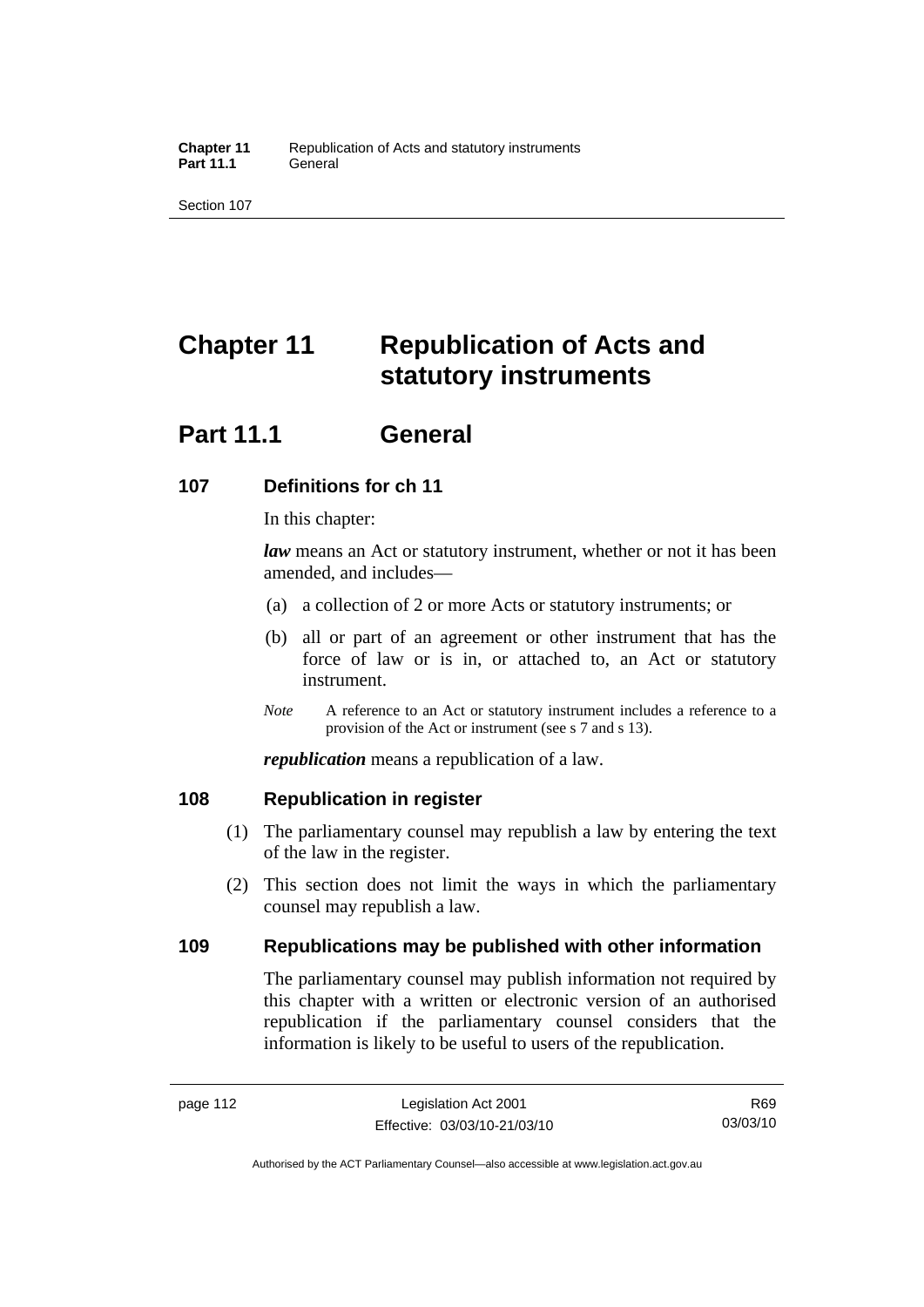## **110 Collections of laws**

- (1) If the parliamentary counsel authorises under this Act the republication of 2 or more laws in a collection, this chapter applies to each of the laws in the collection as if it were republished separately.
- (2) This section does not prevent the use of—
	- (a) a single contents for the collection; or
	- (b) information applying to 2 or more laws in the collection.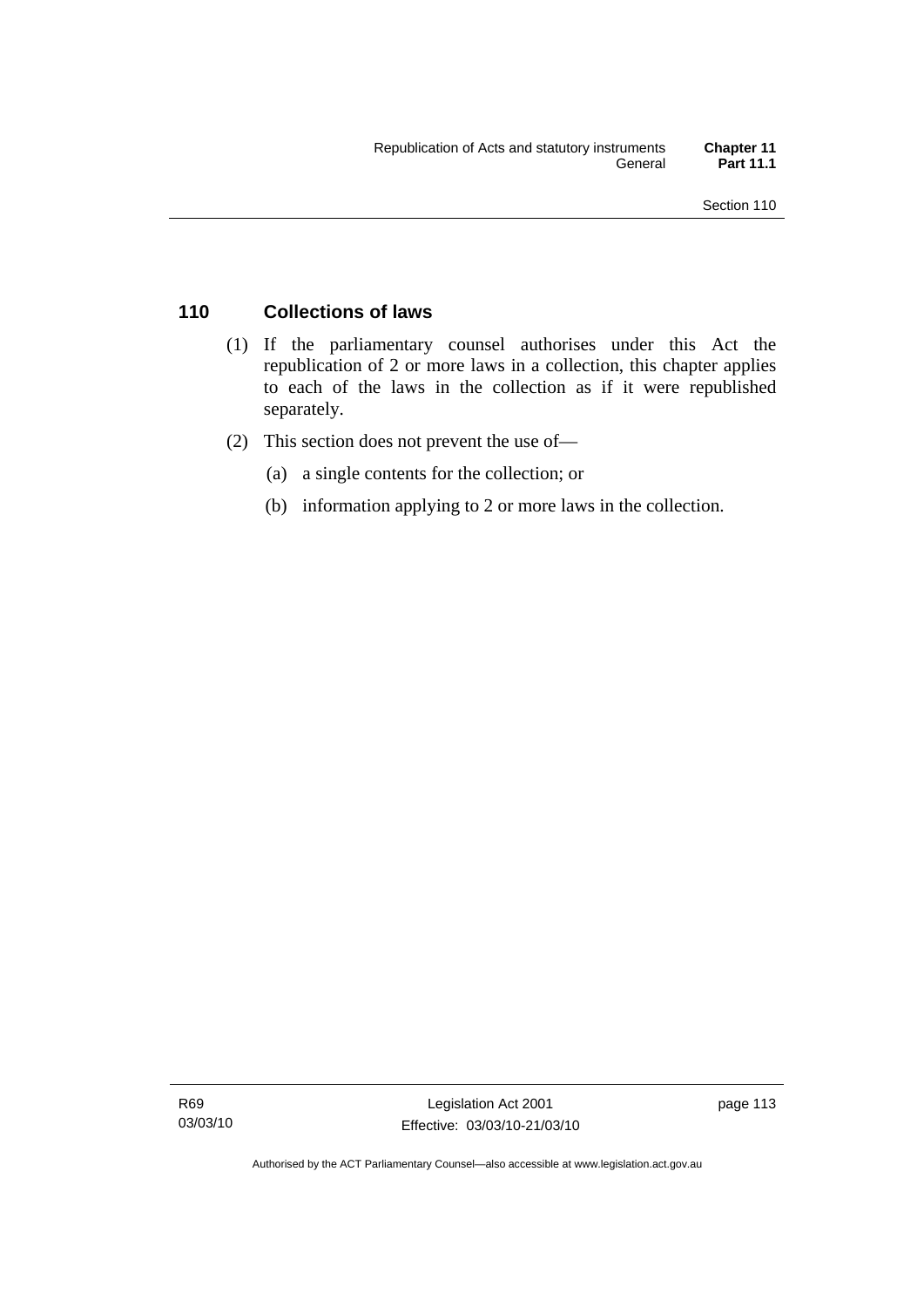# **Part 11.2 Substantive amendments made by laws**

#### **111 Incorporation of amendments**

- (1) This section applies to a law if the law has been amended by another law by the omission, insertion, substitution, renumbering or relocation of provisions.
- (2) An authorised republication of the law must show the law as amended by all amendments that commenced on or before the day stated in the republication as the republication date.
- (3) This section does not prevent an authorised republication of the law showing the law as it would be amended by amendments that have not commenced on or before the republication date if the republication indicates, in a suitable place, that the amendments have not commenced.

#### **112 Reference to amending laws**

An authorised republication of a law that shows the law as amended must include, in a suitable place, a reference to the law by which each amendment was made.

## **113 Provisions not republished or relocated**

- (1) This part does not require—
	- (a) every provision of a law to be shown in an authorised republication of the law; or
	- (b) each provision of a law to be shown in an authorised republication of the law in the place in the law where it was located when the provision was made.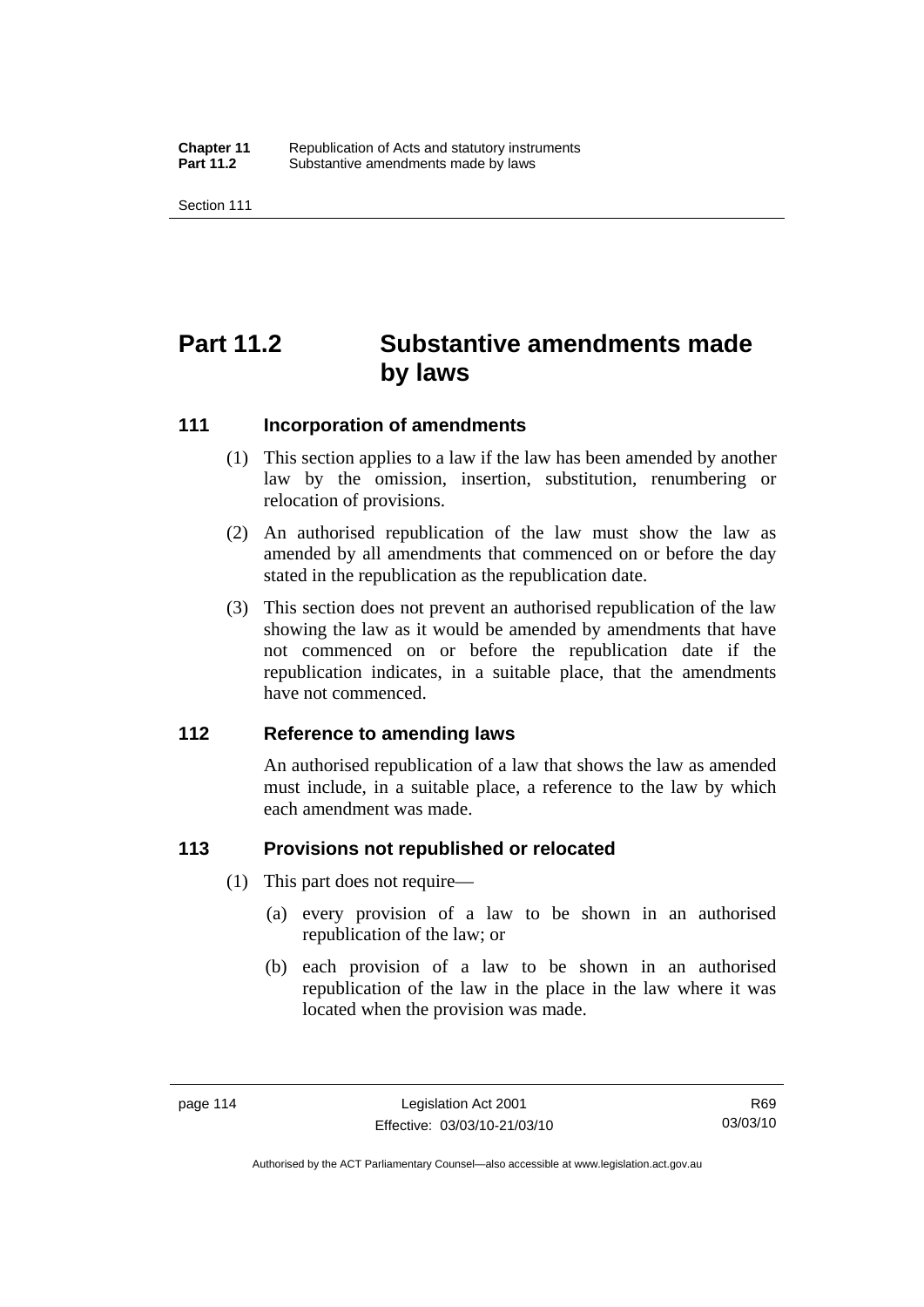- (2) If a provision of a law is not shown in an authorised republication, the republication must indicate that fact in a suitable place.
- (3) If a provision of a law is shown in an authorised republication in a different place in the law to the place where it was located when the provision was made, the republication must indicate that fact in a suitable place.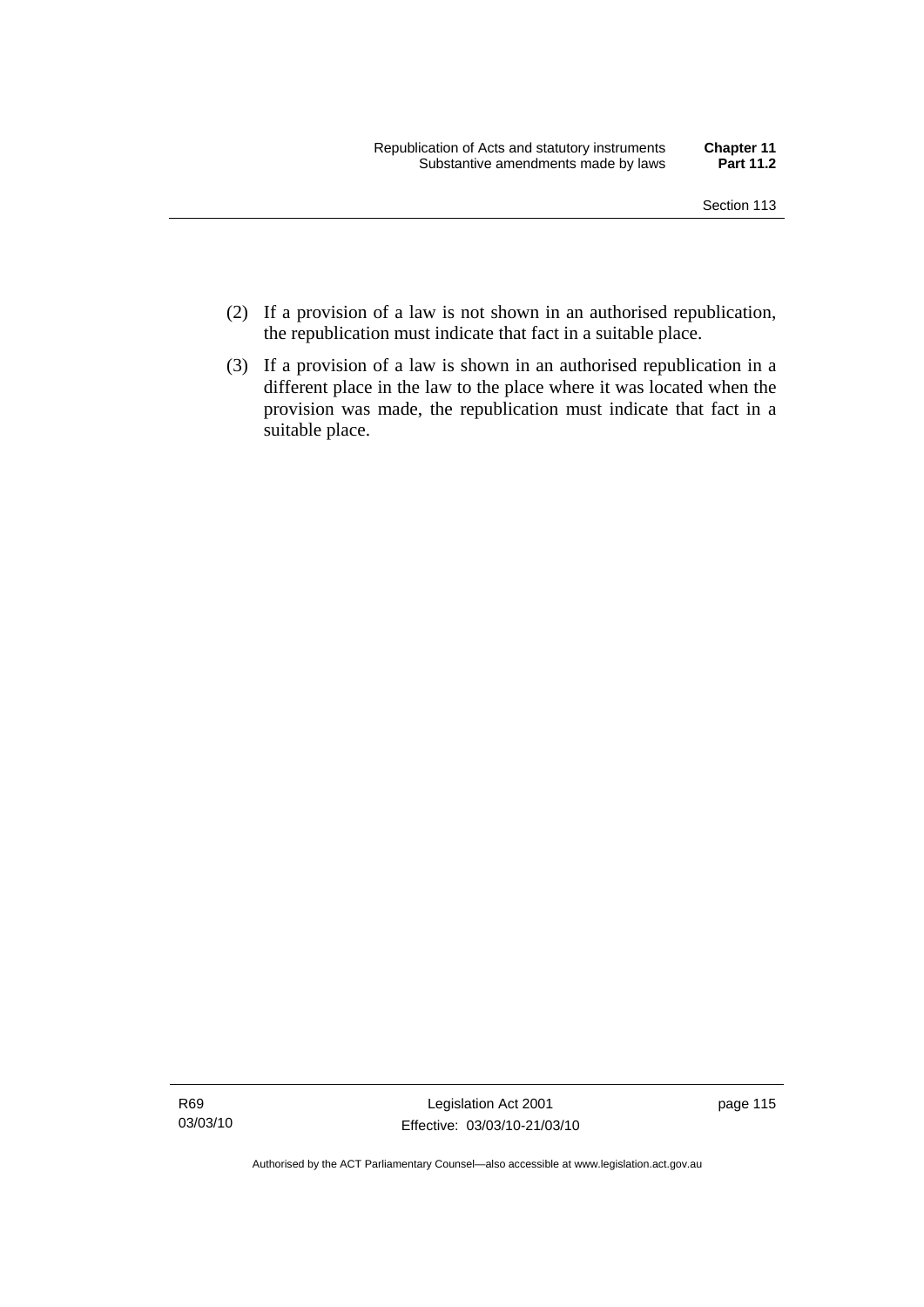## **Part 11.3 Editorial changes**

#### **114 Authorisation for parliamentary counsel**

In preparing a law for republication, the parliamentary counsel is authorised—

- (a) to make editorial amendments and other textual amendments of a formal nature that the parliamentary counsel considers desirable to bring the law into line, or more closely into line, with current legislative drafting practice; and
- (b) to make other editorial changes by way of format, layout or printing style, or in any other presentational respect, that the parliamentary counsel considers desirable to bring the law into line, or more closely into line, with current legislative drafting practice.

## **115 Amendments not to change effect**

This part does not permit the making of an amendment of a law that would change the effect of the law.

## **116 Ambit of editorial amendments**

- (1) An *editorial amendment* of a law is an amendment that—
	- (a) corrects a typographical error; or
	- (b) corrects or updates a reference to a law, position, entity, place or thing; or
	- (c) goes only to a matter of spelling, punctuation, grammar or syntax or the use of conjunctives and disjunctives; or
	- (d) changes the name of the law or a provision of the law; or
	- (e) numbers or renumbers a provision of the law; or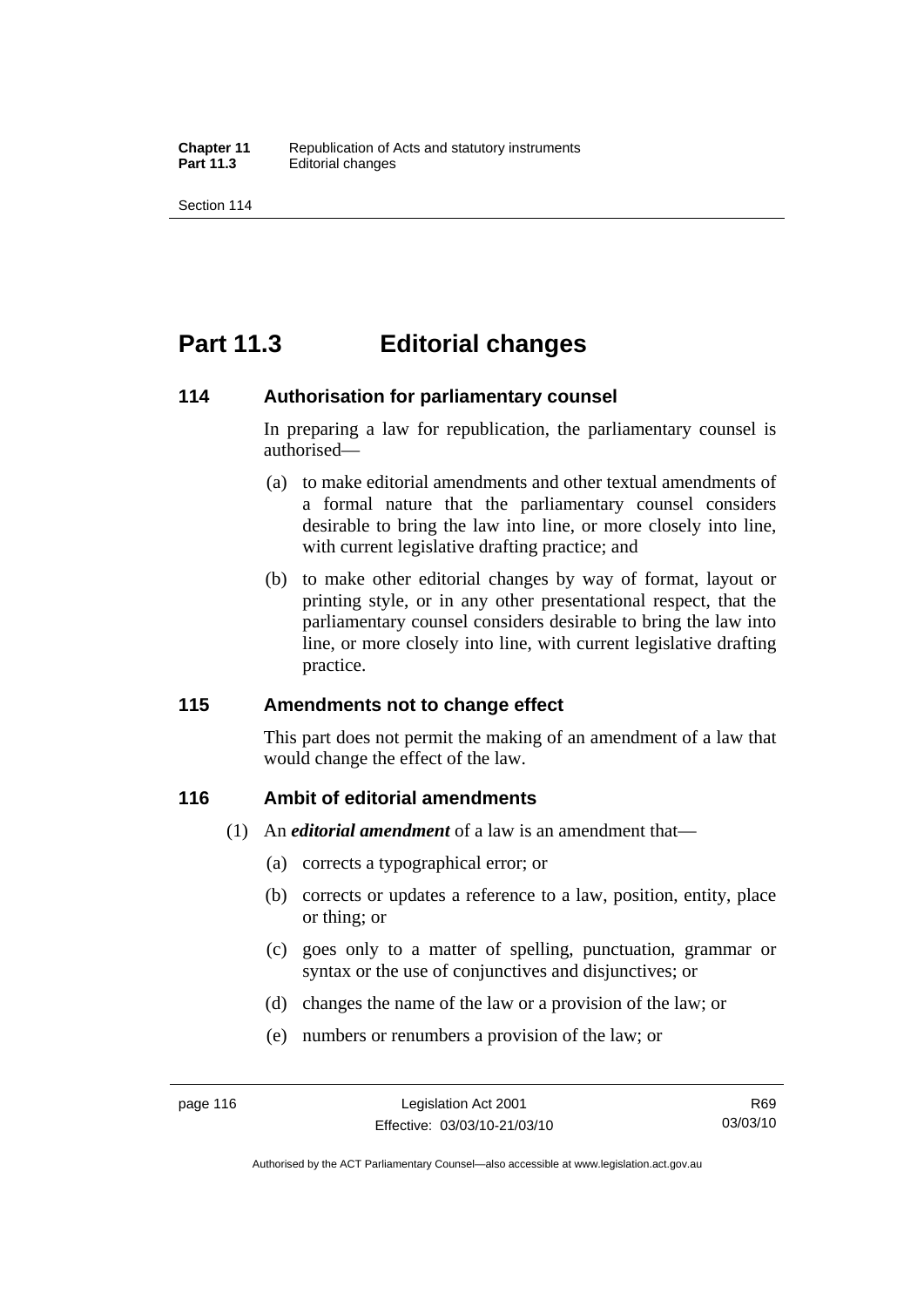- (f) changes the order of definitions or other provisions of the law; or
- (g) replaces a reference to a provision of a law with a different form of reference to the provision; or
- (h) changes the way of referring to or expressing a number, year, date, time, amount of money, penalty, quantity, measurement, or other matter, idea or concept; or
- (i) replaces a word indicating gender or that could be taken to indicate gender in accordance with current legislative drafting practice; or
- (j) replaces a reference to the Queen, the King or the Crown with a reference to the Sovereign or the Territory; or
- (k) omits—
	- (i) the enacting words or the law-making words (including any signatures); or
	- (ii) a provision that consists only of a description of how the law is arranged into groups of provisions; or
	- (iii) a provision that has expired, the operation of which is exhausted or spent or that is otherwise obsolete or redundant; or
- (l) omits, inserts or changes a referential term; or
- (m) inserts, omits or changes a note; or
- (n) updates a reference to the heading to a provision; or
- (o) is consequential on any amendment made to the law by another law; or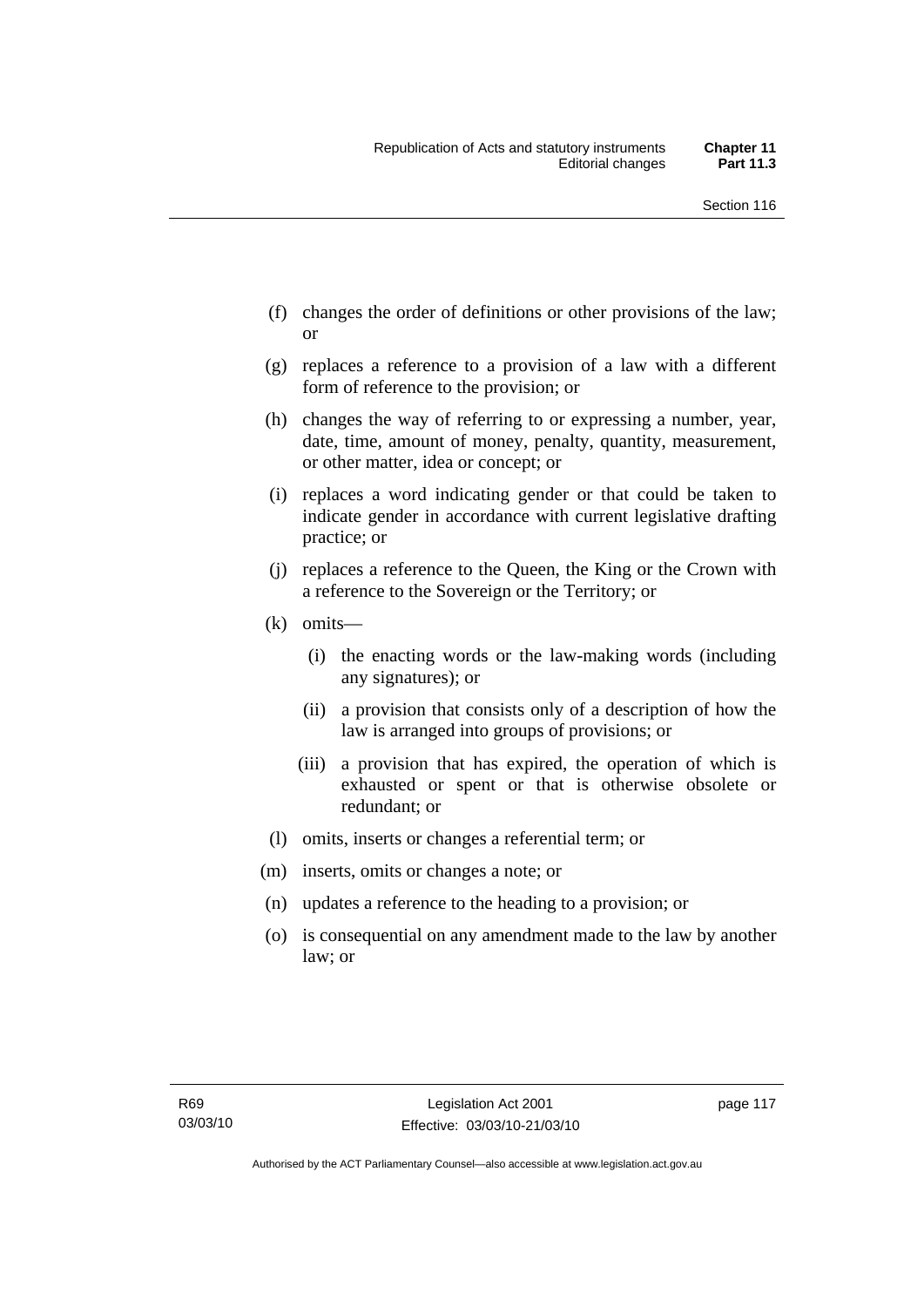(p) is consequential on any other editorial amendment (whether made to that law or another law).

#### **Examples of consequential amendments for par (o)**

- 1 If an amendment adds 1 or more subsections to a section that is not already divided into subsections, the subsection number (1) may be inserted.
- 2 If an amendment omits subsection (1) from a section with 2 subsections, the subsection number (2) may be omitted.
- 3 If an amendment omits subsection (2) from a series of 4 subsections (subsections  $(1)$  to  $(4)$ ), subsections  $(3)$  and  $(4)$  may be renumbered as subsections (2) and (3).
- 4 If an amendment adds a new subsection (3A) to a series of 5 subsections (subsections  $(1)$  to  $(5)$ ), the new subsection and subsections  $(4)$  and  $(5)$  may be renumbered as subsections (4), (5), and (6).
- 5 If an amendment omits paragraph (b) from a series of 4 paragraphs (paragraphs (a) to (d)), paragraphs (c) and (d) may be renumbered as paragraphs (b) and (c).
- 6 If an amendment adds a new paragraph (aa) to a series of 3 paragraphs (paragraphs (a) to (c)), the paragraphs may be renumbered as paragraphs (a), (b), (c) and (d).
- 7 If an amendment makes a change mentioned in any of examples 1 to 6, a cross-reference in any law to any of the provisions that have been renumbered may be correspondingly renumbered.
- 8 If an amendment adds a paragraph as the last paragraph in a series of paragraphs that end in a full stop, the full stop may be changed to a semicolon and, if the series of paragraphs is joined by a conjunction (eg 'and'), the conjunction may be added after the semicolon.
- 9 If an amendment omits a section example from a section that has 2 section examples, the number of the remaining example may be omitted.
- 10 If an amendment adds a subsection note to a subsection that already has a subsection note, the notes may be numbered.
- *Note* An example is part of the Act, is not exhaustive and may extend, but does not limit, the meaning of the provision in which it appears (see s 126 and s 132).
- (2) In this section:

*law* includes a law of another jurisdiction.

*law of another jurisdiction*—see section 97 (1).

Authorised by the ACT Parliamentary Counsel—also accessible at www.legislation.act.gov.au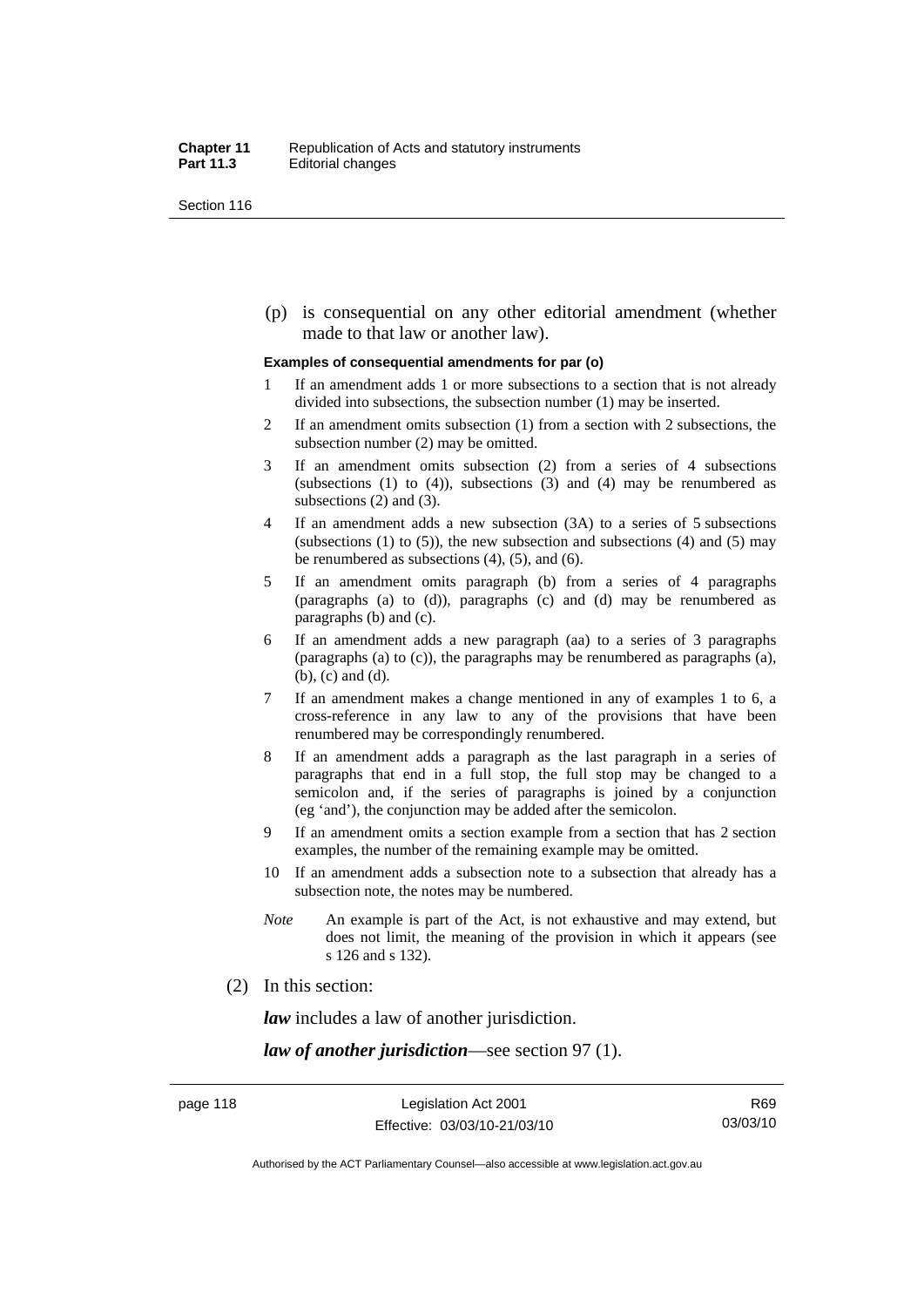*referential term* means a term that identifies a provision as a provision, or part of a provision, of the Act, statutory instrument or provision in which it appears.

#### **Examples**

- 1 of this Act
- 2 of this section
- 3 hereof
- 4 said
- *Note* An example is part of the Act, is not exhaustive and may extend, but does not limit, the meaning of the provision in which it appears (see s 126 and s 132).

## **117 Legal effect of editorial changes**

- (1) A law that is amended or otherwise changed under this part in preparing an authorised republication of the law has effect for all purposes, on and after the republication date, as if the changes had been made by an Act that commenced on the republication date.
- (2) Without limiting subsection (1), section 83 (Consequences of amendment of statutory instrument by Act) applies to an amendment made under this part as if the amendment had been made by an Act.
- (3) This section is subject to section 115 (Amendments not to change effect).

## **118 Reference to editorial amendments**

If a law is amended under this part in preparing an authorised republication of the law, the republication must indicate that fact in a suitable place.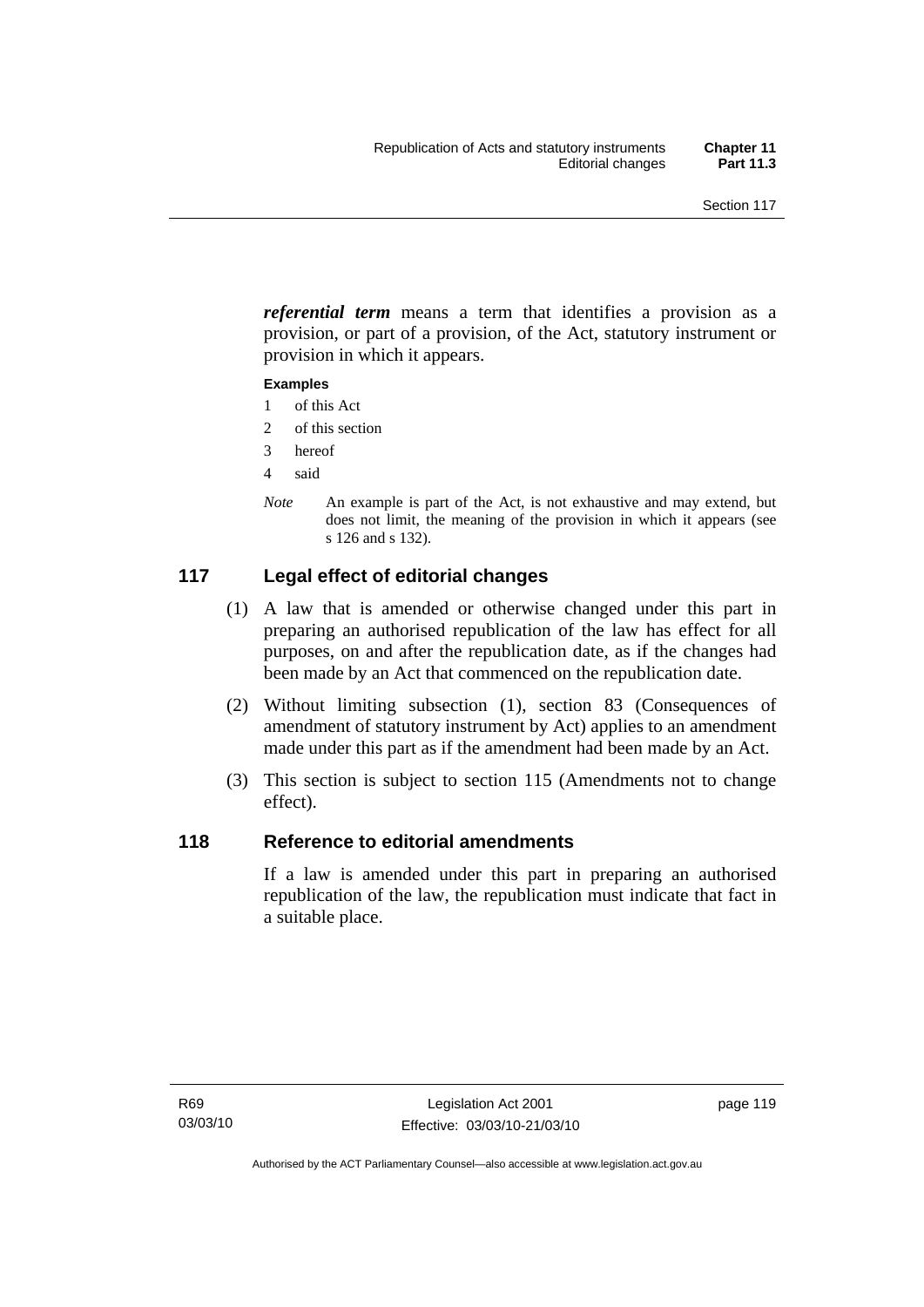# **Chapter 12 Scope of Acts and statutory instruments**

## **120 Act to be interpreted not to exceed legislative powers of Assembly**

- (1) An Act is to be interpreted as operating to the full extent of, but not to exceed, the legislative power of the Legislative Assembly.
- (2) Without limiting subsection (1), if a provision of an Act would, apart from this section, be interpreted as exceeding the legislative power of the Legislative Assembly—
	- (a) the provision is valid to the extent to which it does not exceed power; and
	- (b) the remainder of the Act is not affected.
- (3) Without limiting subsection (1), if the application of a provision of an Act to a matter would, apart from this section, be interpreted as exceeding power, the provision's application to other matters is not affected.
- (4) This section is in addition to any provision of the Act itself.
	- *Note* For the equivalent provision for statutory instruments, see s 43.
- (5) This section is a determinative provision.
	- *Note* See s 5 for the meaning of determinative provisions, and s 6 for their displacement.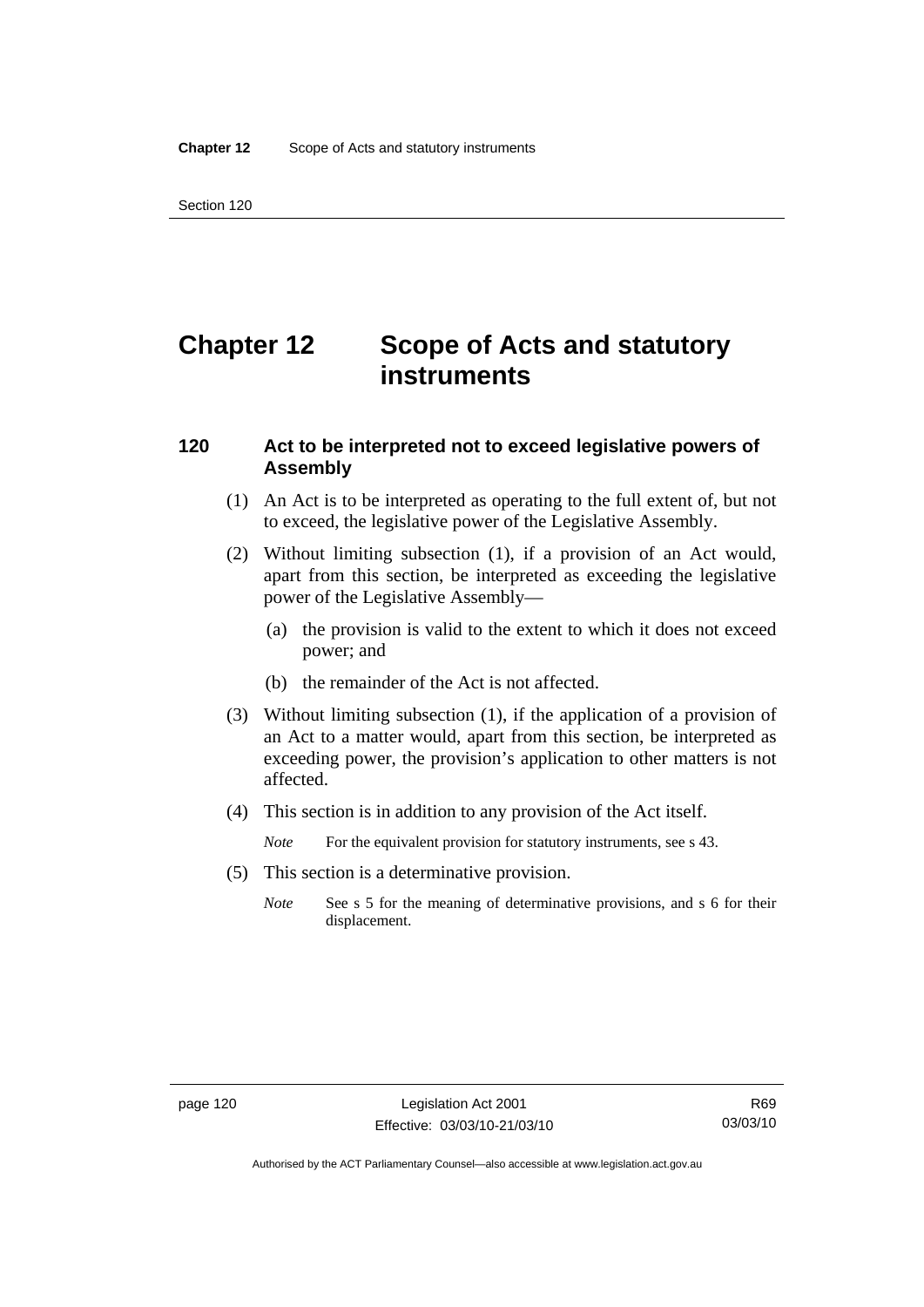## **121 Binding effect of Acts**

- (1) An Act binds everyone, including people who are not Australian citizens and all governments.
	- *Note* See the Self-Government Act, s 27 which provides that, except as provided by the regulations under that Act, an ACT enactment does not bind the Crown in right of the Commonwealth. See also s 120.
- (2) However, an Act does not bind the Territory to the extent that it requires or otherwise provides for the payment of money that, on payment, would form part of the public money of the Territory.
- (3) Also, subsection (1) does not make a government liable to be prosecuted for an offence.
- (4) To the extent that an Act does not bind a government, the same degree of immunity extends to a government entity in relation to an authorised act or omission of the entity.
- (5) This section is a determinative provision.
	- *Note* See s 5 for the meaning of determinative provisions, and s 6 for their displacement.
- (6) In this section:

*authorised*—an act or omission of a government entity is *authorised* if—

- (a) for an instrumentality—the act or omission relates to a matter within the scope of the instrumentality's functions; and
- (b) for an officer or employee of the government—the act or omission relates to a matter within the scope of the duties of the officer or employee; and
- (c) for a contractor who exercises a function on behalf of the government—the act or omission relates to a matter within the scope of the contract; and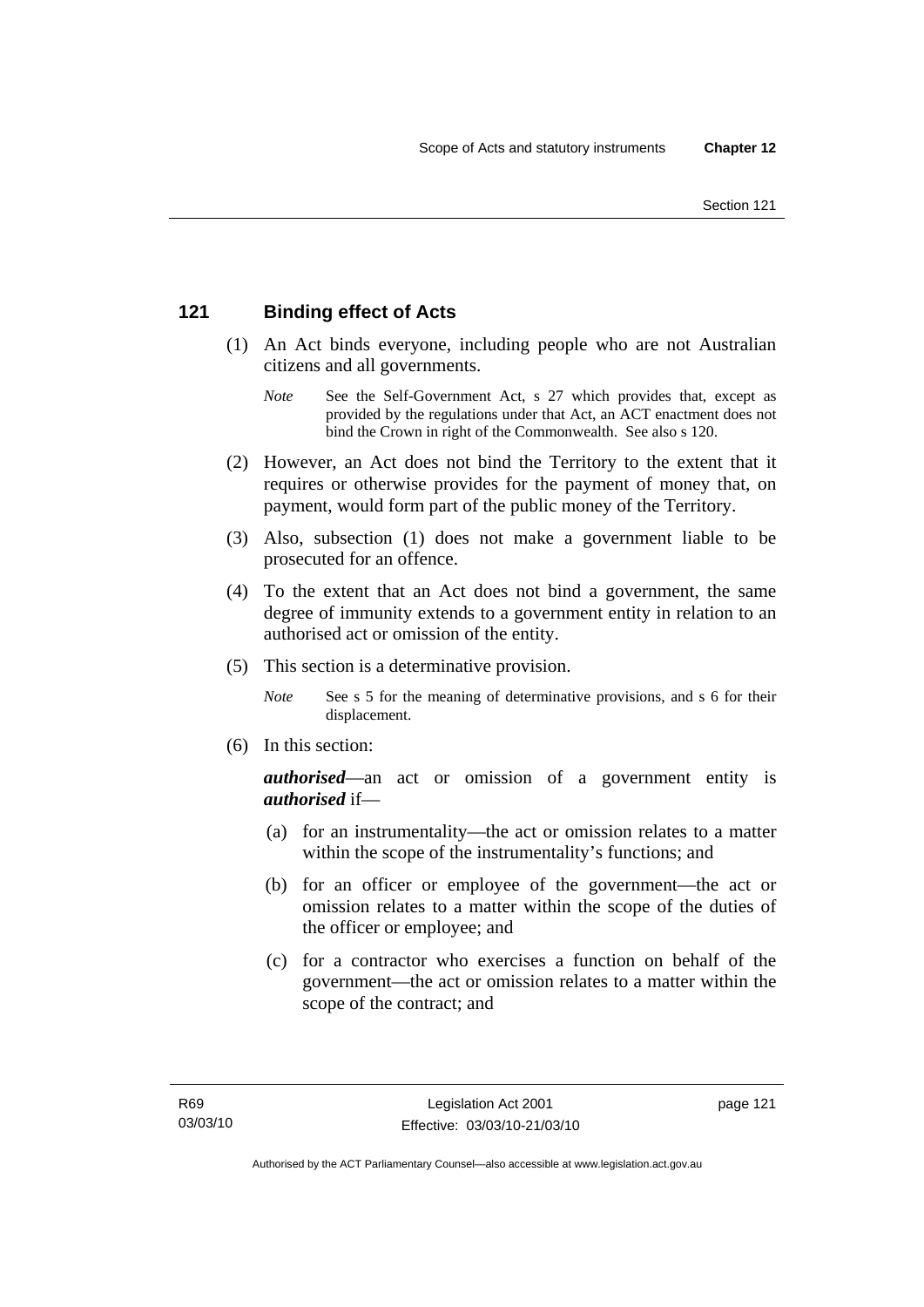(d) for anyone else who exercises a function on behalf of the government—the act or omission relates to a matter within the scope of the person's engagement.

*government* includes the Territory, the Commonwealth, a State, another Territory or New Zealand.

*government entity* includes—

- (a) an instrumentality, officer or employee of the government; and
- (b) a contractor or anyone else who exercises a function on behalf of the government.

#### **122 Application to Territory**

- (1) In an Act or statutory instrument—
	- (a) a reference to an entity or position by name or description is a reference to the entity or position of that name or description in or for the Territory; and
	- (b) a reference to a place, jurisdiction or anything else by name or description is a reference to the place, jurisdiction or thing of that name or description in or for the Territory.
- (2) If the name of an entity or position established under an Act or statutory instrument includes the words 'of the Australian Capital Territory', 'for the Australian Capital Territory', '(ACT)', or words having a similar effect, a reference in an Act or statutory instrument to the entity or position need not include the words.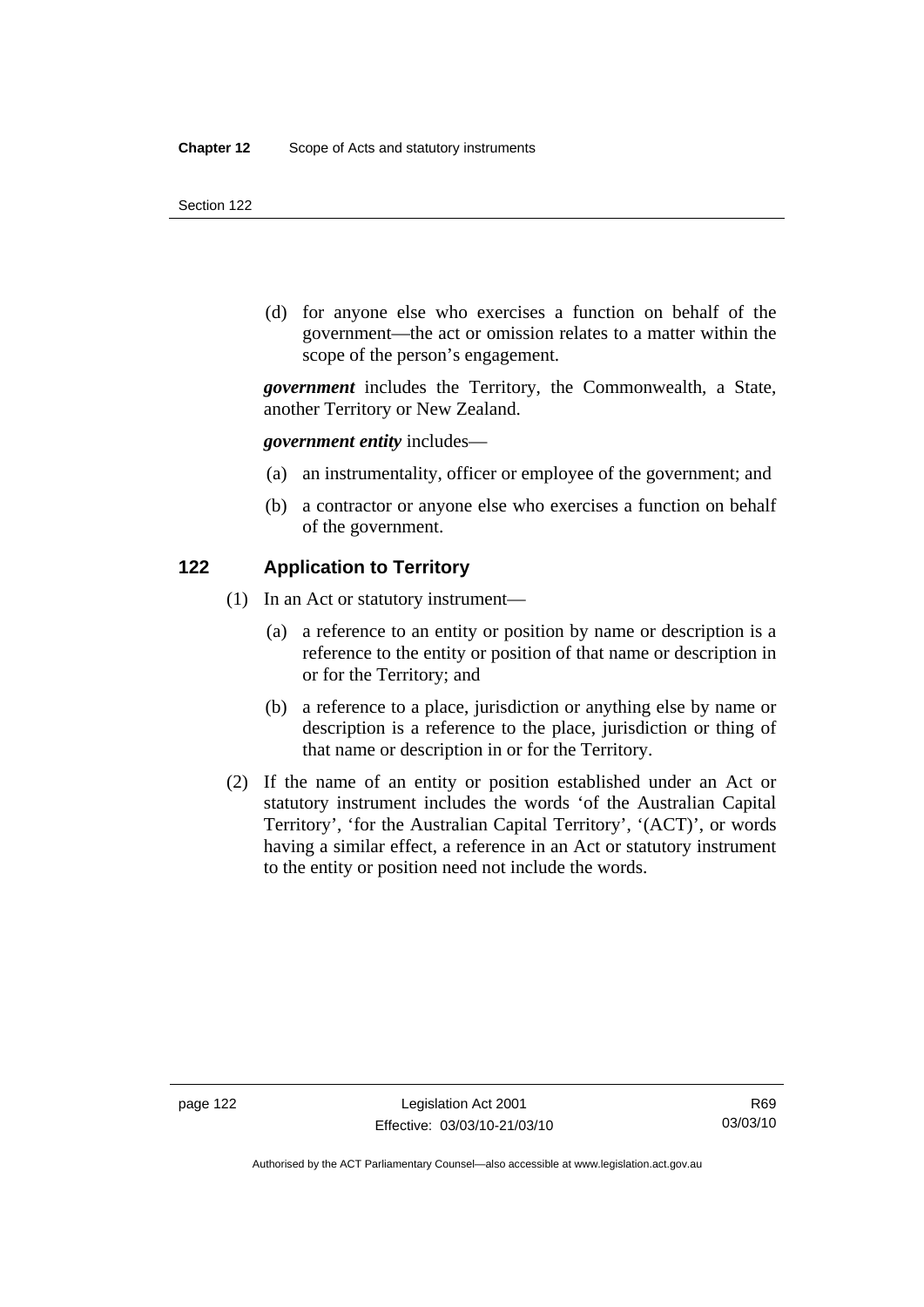# **Chapter 13 Structure of Acts and statutory instruments**

## **Part 13.1 General**

## **125 Meaning of** *law* **in ch 13**

In this chapter:

*law* means an Act, subordinate law or disallowable instrument.

*Note* A reference to an Act, subordinate law or disallowable instrument includes a reference to a provision of the Act, law or instrument (see s 7, s 8 and s 9).

## **126 Material that is part of Act or statutory instrument**

- (1) A heading to a chapter, part, division, subdivision, schedule, or another provision (other than a section or subsection), of or to an Act or statutory instrument is part of the Act or instrument.
- (2) A heading to a section or subsection of an Act or statutory instrument is part of the Act or instrument if—
	- (a) the Act was enacted, or the instrument was made, after 1 January 2000; or
	- (b) the heading was amended or inserted into the Act or instrument after 1 January 2000.
- (3) A preamble or other recital to an Act or statutory instrument is part of the Act or instrument.
- (4) An example or diagram in an Act or statutory instrument is part of the Act or instrument.
- (5) A schedule, dictionary or appendix to an Act or statutory instrument is part of the Act or instrument.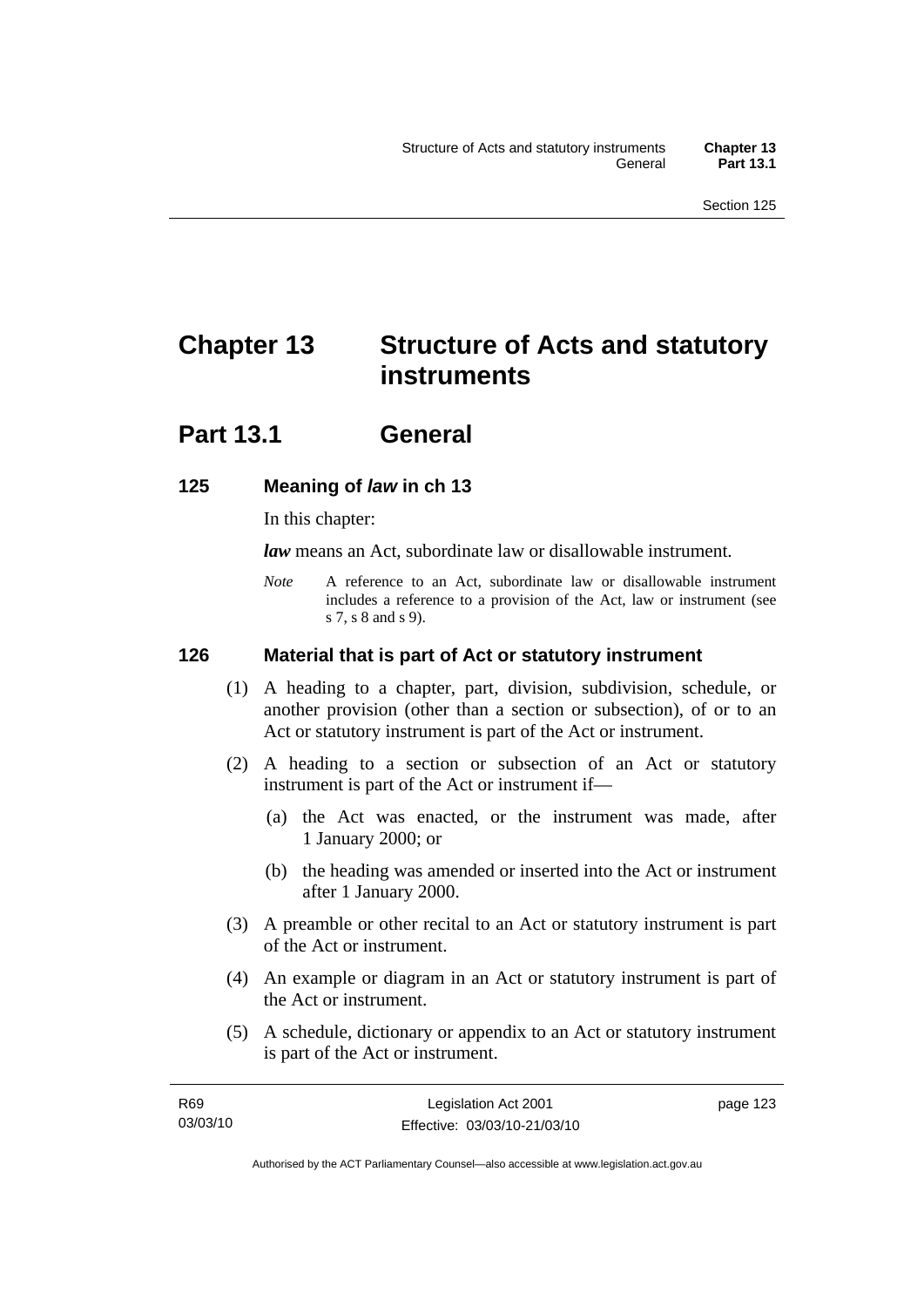- (6) Punctuation in an Act or statutory instrument is part of the Act or instrument.
- (7) A provision number in an Act or statutory instrument is part of the Act or instrument.
- (8) In applying this section to an Act or statutory instrument that is divided otherwise than into sections, a reference to a section or subsection is a reference to a corresponding provision of the Act or instrument.
	- *Note* A reference to an Act or statutory instrument includes a reference to a provision of the Act or instrument (see s 7 and s 13).
- (9) This section is a determinative provision.
	- *Note* See s 5 for the meaning of determinative provisions, and s 6 for their displacement.

### **127 Material that is not part of Act or statutory instrument**

- (1) A footnote, endnote, or other note, in or to an Act or statutory instrument is not part of the Act or instrument.
- (2) A table of contents (however described), or reader's guide or index, in or to an Act or statutory instrument is not part of the Act or instrument.
- (3) A heading to a section or subsection of an Act or statutory instrument is not part of the Act or instrument if section 126 (2) does not apply to the heading.
- (4) This section does not prevent the amendment of a note, table, guide, index or heading mentioned in subsection (1), (2) or (3).
- (5) However, such a note, table, guide or index does not become part of the Act or statutory instrument because it is amended or inserted by an Act or instrument.
- (6) In applying this section to an Act or statutory instrument that is divided otherwise than into sections, a reference to a section or

R69 03/03/10

Authorised by the ACT Parliamentary Counsel—also accessible at www.legislation.act.gov.au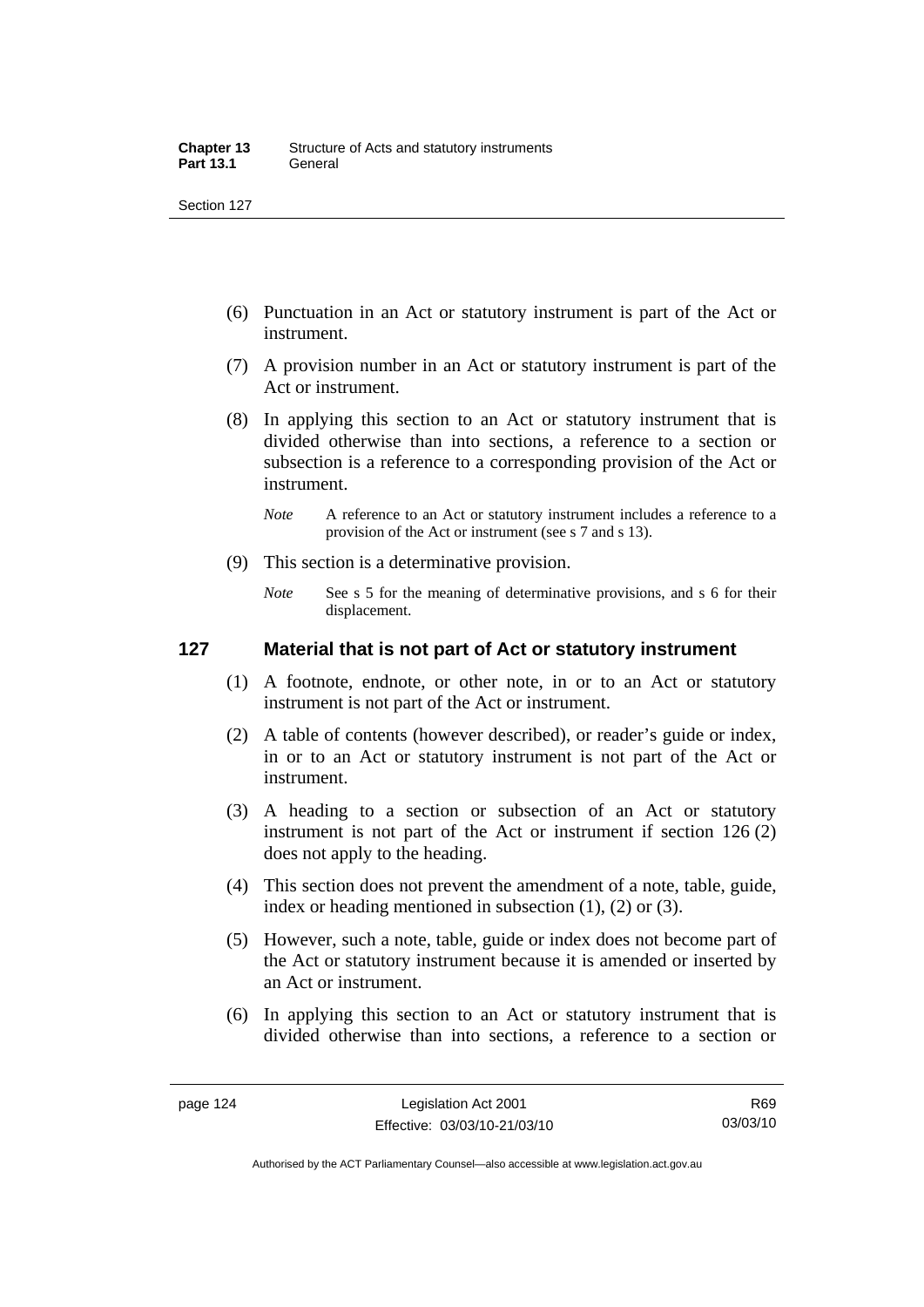subsection is a reference to a corresponding provision of the Act or instrument.

- *Note* A reference to an Act or statutory instrument includes a reference to a provision of the Act or instrument (see s 7 and s 13).
- (7) This section is a determinative provision.
	- *Note* See s 5 for the meaning of determinative provisions, and s 6 for their displacement.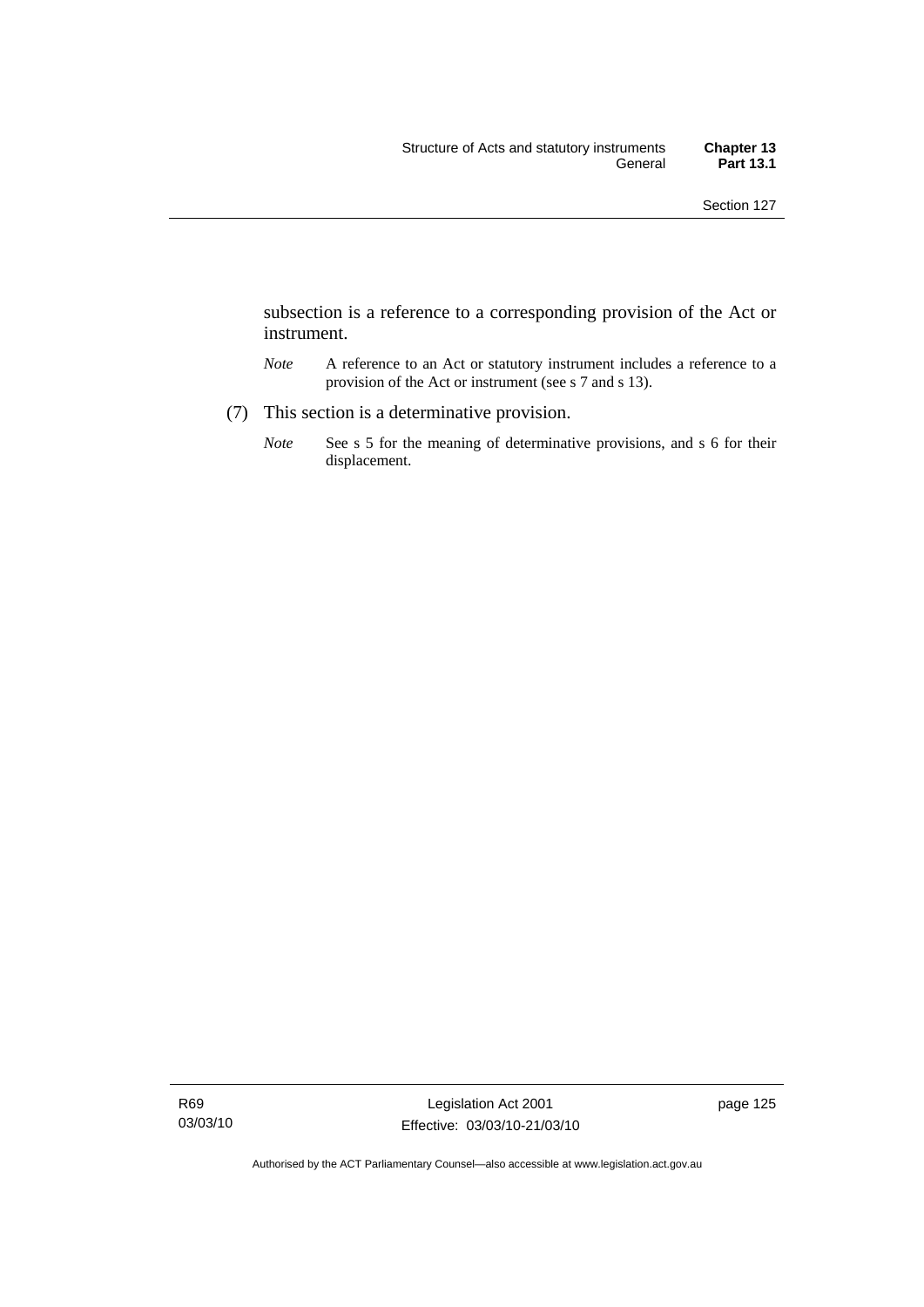## **Part 13.2 Particular kinds of provisions**

#### **130 What is a definition?**

A *definition* is a provision (however expressed) of an Act or statutory instrument that—

- (a) gives a meaning to a term; or
- (b) limits or extends the meaning of a term.

#### **Examples of definitions**

- 1 *X* means Y.
- 2 *X* includes Y.
- 3 *X* means Y, and includes Z.
- 4 A reference to *X* is a reference to Y.
- 5 *X*—see section Y.
- 6 *X*—see the *XYZ Act 1999*, section Y.
- 7 In a proceeding against a person (the *retailer*), it is a defence if the retailer establishes that the goods were bought honestly.
- 8 *excluded*—a claim is *excluded* if the claim is not brought within 1 year after the day the claimant becomes aware of the failure to account to which the claim relates.
- 9 A term used in the *XYZ Act 2003* has the same meaning in this Act.
- 10 A term defined in the *XYZ Act 2003* has the same meaning in this Act.
- *Note 1* Examples 5 and 6 illustrate signpost definitions, that is, definitions that do not themselves directly define a term but point the reader to the place where the term is defined (see s 131).
- *Note 2* Example 7 illustrates a tagged-term definition (*retailer*) that takes its meaning from the context of the provision where the defined term is found.
- *Note 3* Example 8 illustrates a definition that does not begin with the defined term.
- *Note 4* For other provisions about definitions, see pt 15.2.

Authorised by the ACT Parliamentary Counsel—also accessible at www.legislation.act.gov.au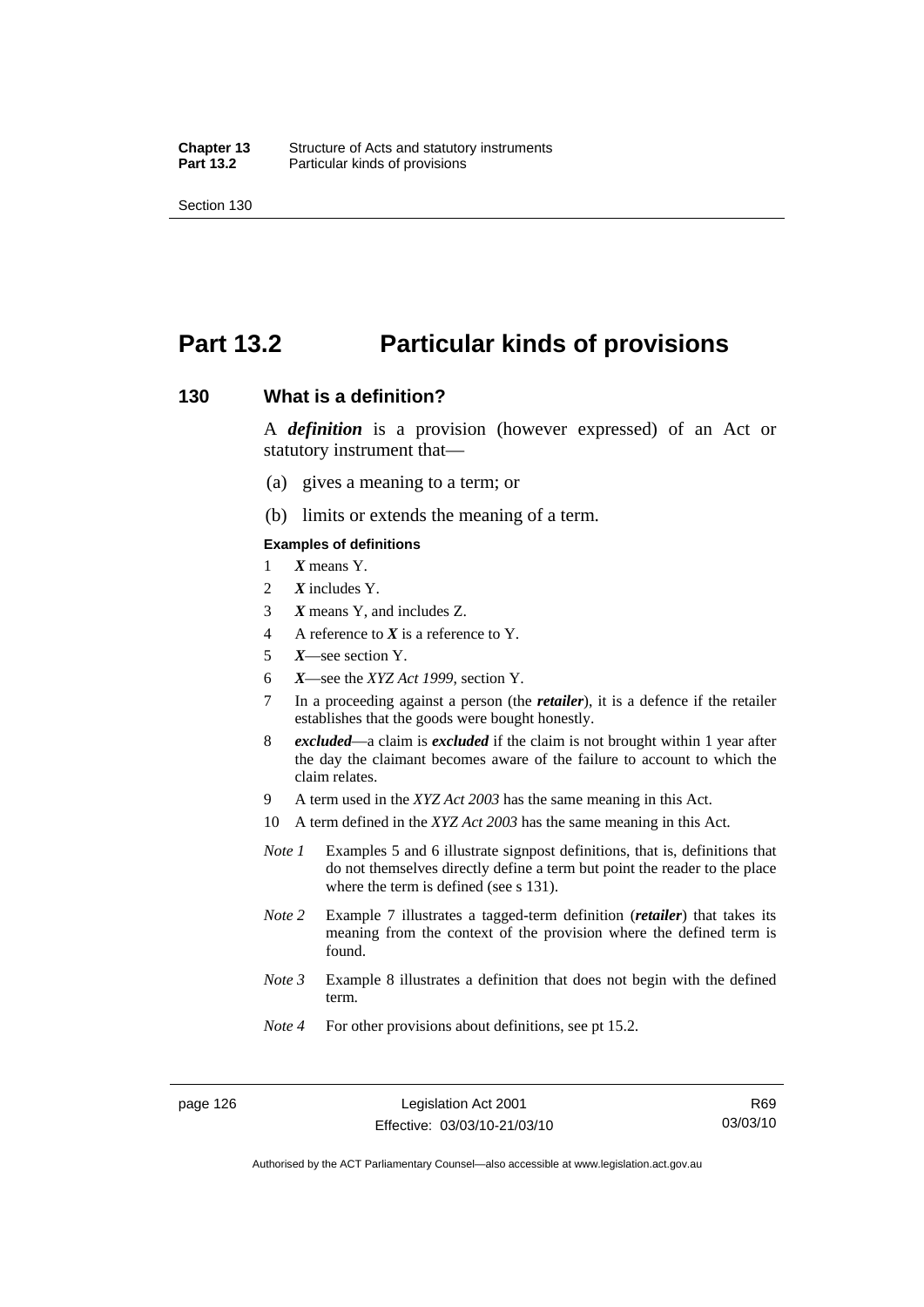*Note* 5 An example is part of the Act, is not exhaustive and may extend, but does not limit, the meaning of the provision in which it appears (see s 126 and s 132).

#### **131 Signpost definitions**

 (1) In an Act or statutory instrument, a definition of a term that includes the word 'see' followed by a reference to a law or instrument (a *signpost definition*) means the term has the same meaning as the term (or, if the reference includes a reference to the definition of another term, that term) has in the law or instrument, as in force from time to time.

#### **Examples**

- 1 A signpost definition '*food*—see section 10.' in the dictionary to an Act means that the word 'food' when used in the Act has the same meaning as it has in section 10, as in force from time to time.
- 2 A signpost definition '*injury*—see the *XYZ Act 2001*, dictionary.' in the dictionary to another Act means that the word 'injury', when used in the other Act, has the same meaning as it has in the definition of *injury* in the *XYZ Act 2001*, dictionary, as in force from time to time.
- 3 A signpost definition 'Work Safety Council—see the *XYZ Act 2000*, dictionary, definition of *council*.' means that the expression 'Work Safety Council' has the same meaning as the word 'council' has in the definition of *council* in the *XYZ Act 2000*, dictionary, as in force from time to time.
- *Note* An example is part of the Act, is not exhaustive and may extend, but does not limit, the meaning of the provision in which it appears (see s 126 and s 132).
- (2) This section is subject to section 47 (Statutory instrument may make provision by applying law or instrument).
- (3) In this section:

*instrument* includes a provision of an instrument.

*law* includes a law, or a provision of a law, of the Commonwealth, a State or another Territory.

*Note* For other provisions about definitions, see pt 15.2.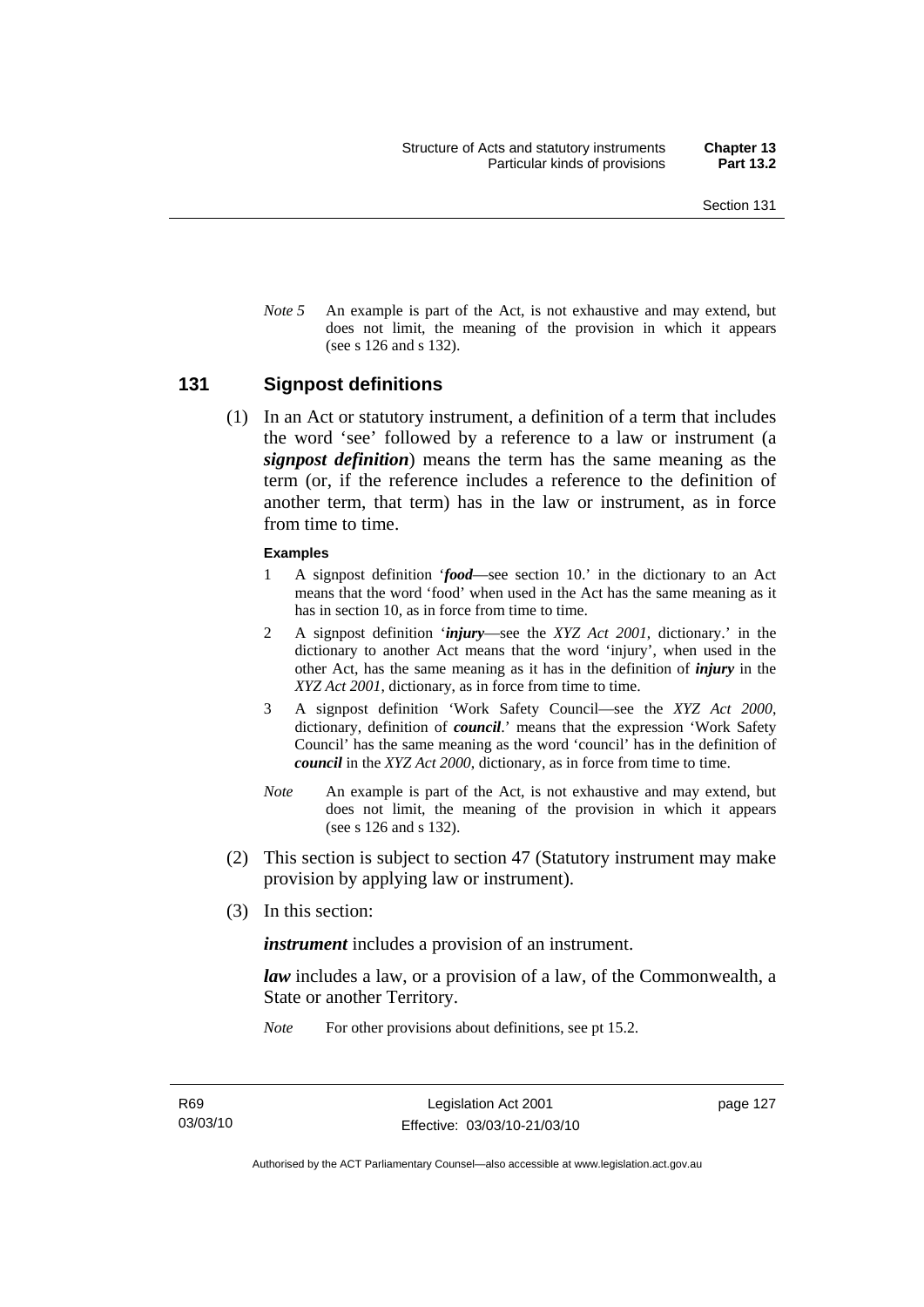| Chapter 13       | Structure of Acts and statutory instruments |
|------------------|---------------------------------------------|
| <b>Part 13.2</b> | Particular kinds of provisions              |

## **132 Examples**

- (1) An example in an Act or statutory instrument—
	- (a) is not exhaustive; and
	- (b) may extend, but does not limit, the meaning of the Act or instrument, or the particular provision to which it relates.

#### **Examples**

- 1 A specific case (which may be fictional) that helps to give meaning to the more abstract language of a provision. See the examples in section 43.
- 2 An example (which may be fictional) that clarifies the scope of a provision by illustrating cases that fall within the provision or cases that fall outside the provision, or both. See the examples in section 86.
- *Note 1* These examples may overlap.
- *Note* 2 An example in an Act or statutory instrument is part of the Act or instrument (see s 126 (4)).
- (2) An example may take either of the following forms:
	- (a) a statement at the end of the provision it illustrates (or at the end of a provision containing the provision it illustrates);
	- (b) a statement forming part of the text of a provision that illustrates the operation of the provision, whether or not the words 'for example' are used.

#### **Examples for par (a)**

the examples in section 130 or this section, subsection (1)

#### **Example for par (b)**

the statement beginning 'for example' in section 36 (1) (a)

- (3) Subsection (2) does not limit the form that an example may take.
- (4) This section is a determinative provision.
	- *Note* See s 5 for the meaning of determinative provisions, and s 6 for their displacement.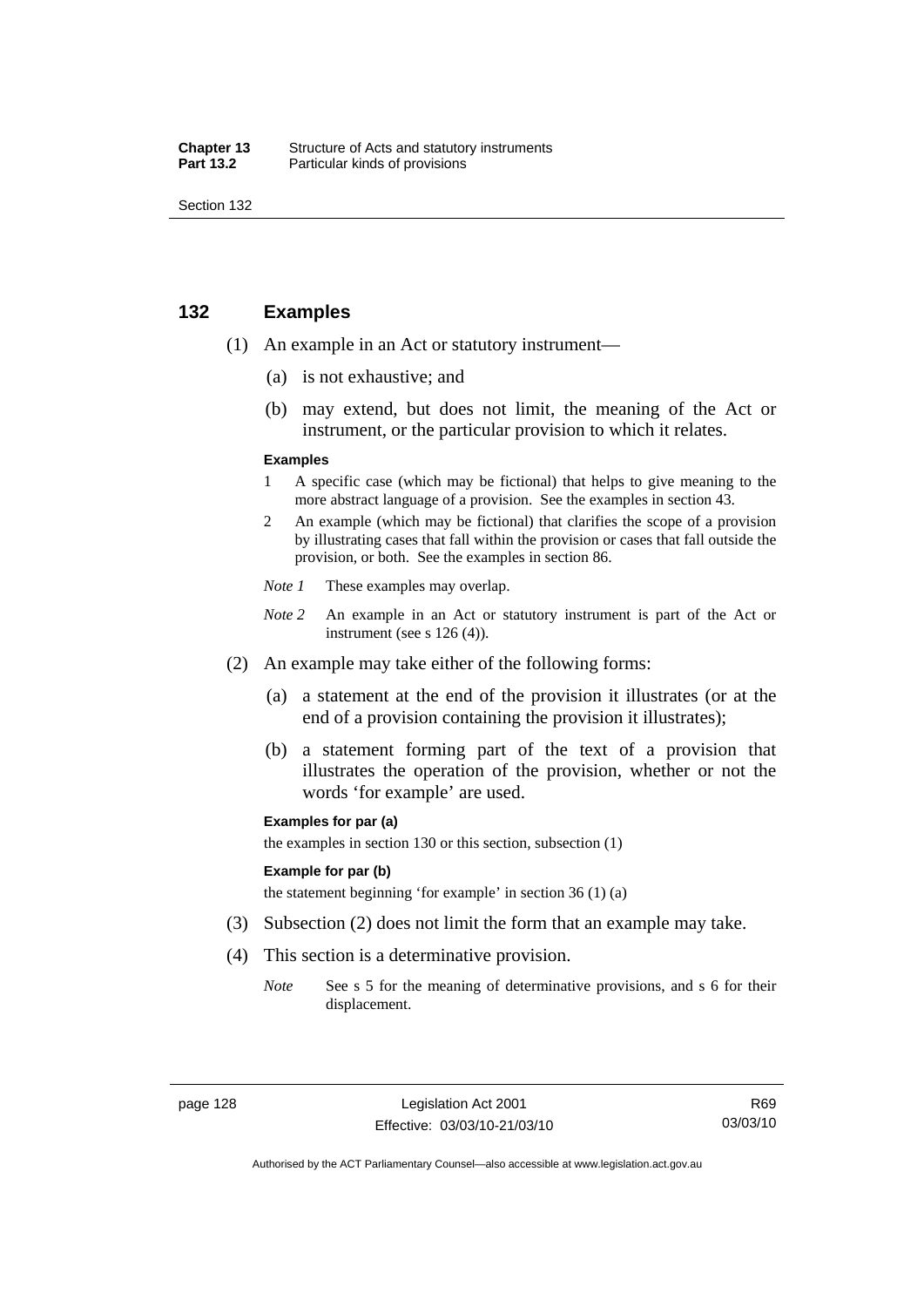## **133 Penalty units**

- (1) In a law, if a penalty for an offence is expressed as a number (whether whole or fractional) of penalty units, the penalty for the offence is a fine of that number of penalty units.
- (2) A *penalty unit* is—
	- (a) for an offence committed by an individual—\$110; or
	- (b) for an offence committed by a corporation—\$550.

#### **Example**

'Maximum penalty: 10 penalty units.' means that a person who is convicted of the relevant offence is liable to a maximum fine of 10 penalty units.

- If the person is an individual, the maximum fine is, therefore, \$1 100 (\$110 x 10).
- If the person is a corporation, the maximum fine is, therefore, \$5 500 (\$550 x 10).
- *Note* An example is part of the Act, is not exhaustive and may extend, but does not limit, the meaning of the provision in which it appears (see s 126 and s 132).
- (3) This section is a determinative provision.
	- *Note* See s 5 for the meaning of determinative provisions, and s 6 for their displacement.

## **134 Penalties at end of sections and subsections**

- (1) This section applies if a penalty (however expressed) is stated in a law—
	- (a) at the end of a section (whether or not the section is divided into subsections) and not expressed in a way that indicates that it applies only to a provision of the section; or
	- (b) at the end of a subsection (but not at the end of a section) and not expressed in a way that indicates that it applies only to a provision of the subsection; or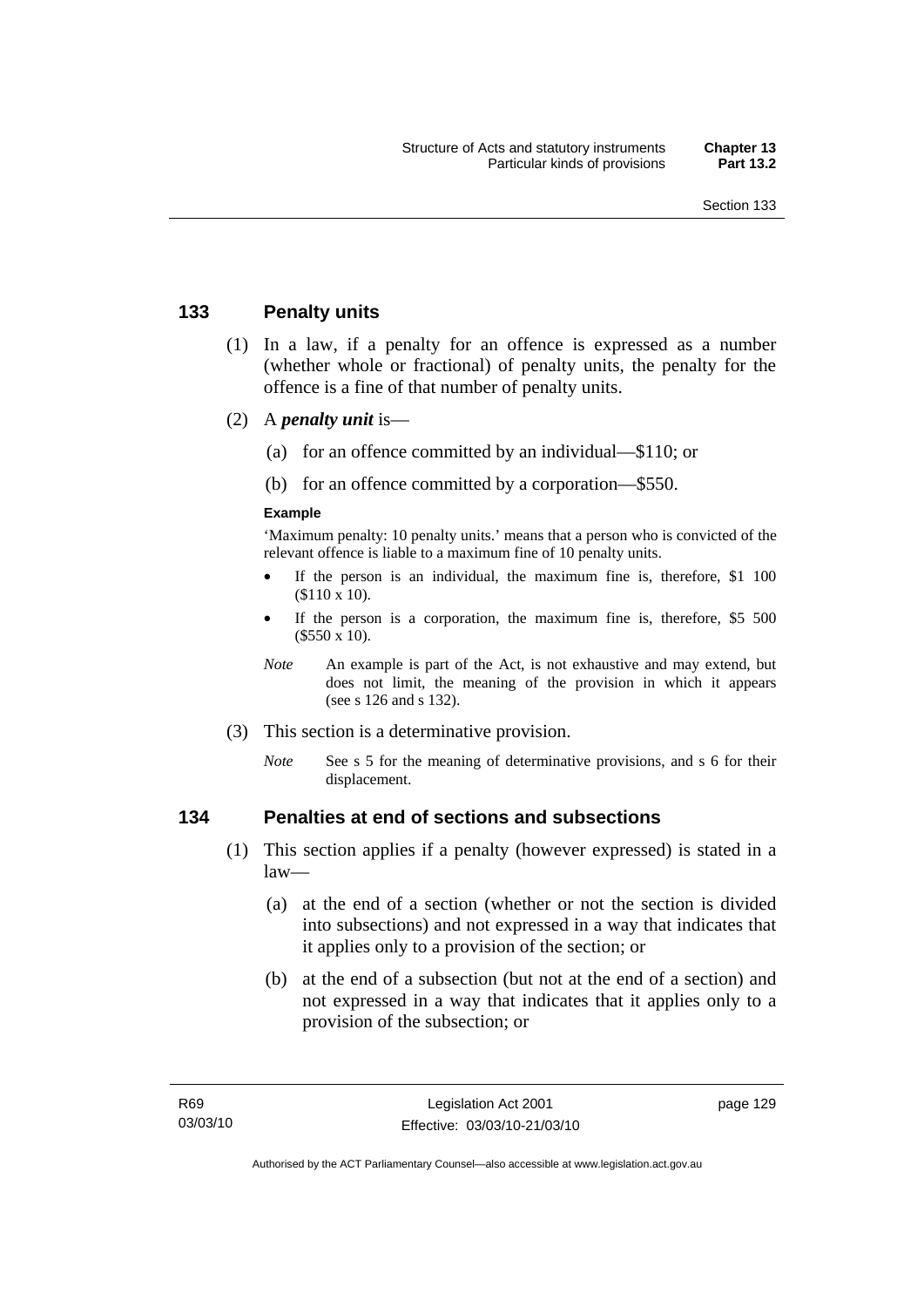(c) at the end of a section or subsection and expressed in a way that indicates that it applies only to a provision of the section or subsection (the *relevant provision*).

#### **Example for par (a)**

the following penalty at the end of a section:

'Maximum penalty: 20 penalty units.'

#### **Example for par (b)**

the following penalty at the end of a subsection, but not at the end of a section: 'Maximum penalty: 20 penalty units.'

#### **Examples for par (c)**

- 1 the following penalty at the end of a section divided into subsections: 'Maximum penalty (subsection (3)): 20 penalty units.'.
- 2 the following penalty at the end of a subsection, but not at the end of a section:

'Maximum penalty:

- (a) for paragraph (b)—20 penalty units; or
- (b) for another paragraph—50 penalty units, imprisonment for 6 months or both.'
- *Note* An example is part of the Act, is not exhaustive and may extend, but does not limit, the meaning of the provision in which it appears (see s 126 and s 132).
- (2) If an offence is not expressly mentioned in the section, subsection or relevant provision, the penalty indicates that contravention of the section, subsection or relevant provision is an offence punishable on conviction as provided by subsection (4).

#### **Example of a penalty applying to entire section or subsection**

A person must not contravene a notice. Maximum penalty: 20 penalty units.

#### **Example of a penalty applying to a stated provision**

- (2) The register of transactions—
	- (a) may be kept in electronic form; and
	- (b) must contain the particulars mentioned in section 91C.

Maximum penalty (paragraph (b)): 20 penalty units.

Authorised by the ACT Parliamentary Counsel—also accessible at www.legislation.act.gov.au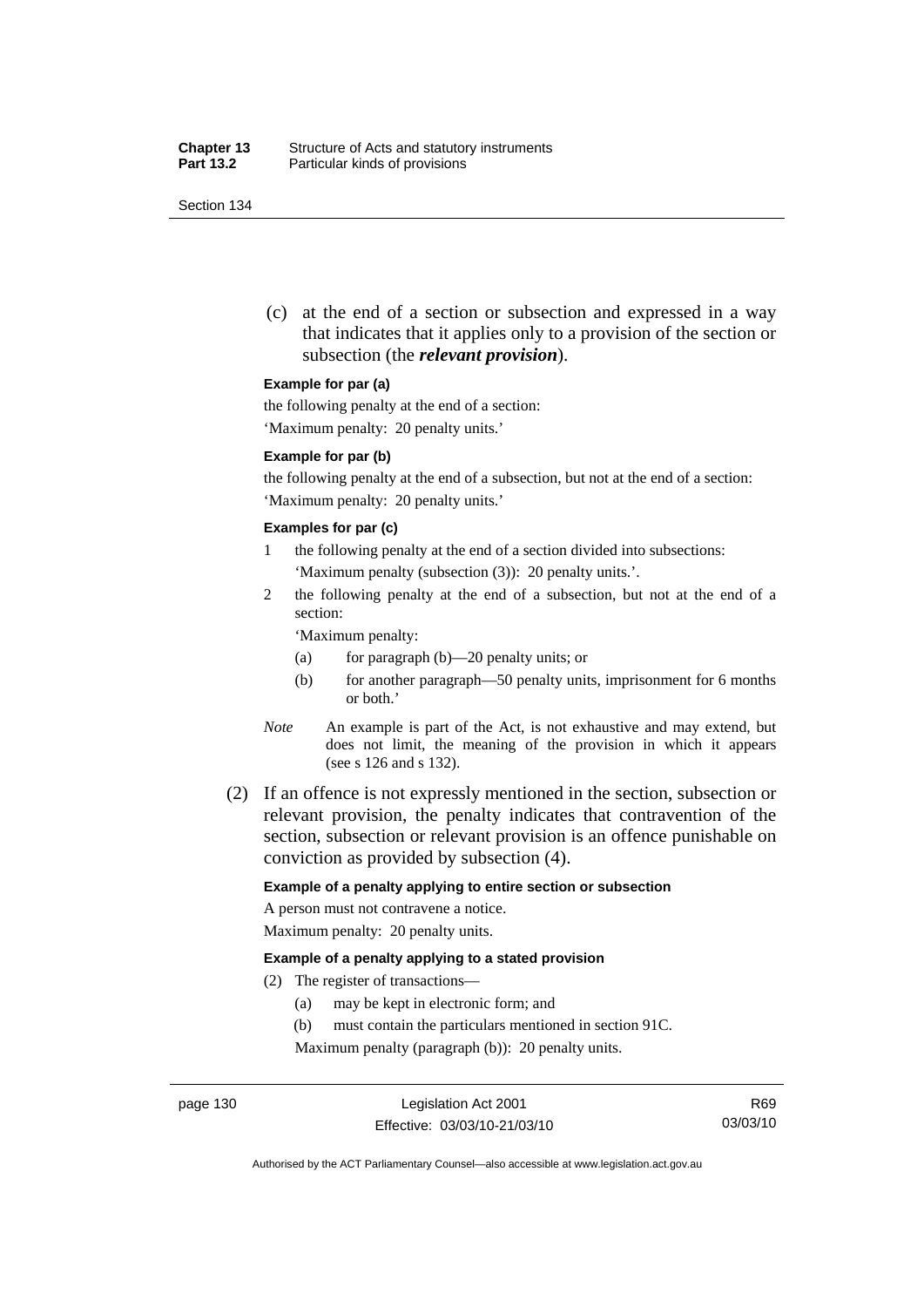(3) If an offence is expressly mentioned in the section, subsection or relevant provision, the penalty indicates that the offence is punishable on conviction as provided by subsection (4).

#### **Example of a penalty applying to entire section or subsection**

A person who contravenes a notice commits an offence.

Maximum penalty: 20 penalty units.

#### **Example of a penalty applying to a stated provision**

- (2) If a person keeps the person's identity card after ceasing to be an officer—
	- (a) the person commits an offence; and
	- (b) the identity card is forfeited to the Territory.

Maximum penalty (paragraph (a)): 20 penalty units.

- (4) The penalty that may be imposed for the offence is—
	- (a) if only a single penalty is stated (whether as a maximum penalty or a penalty)—not more than the stated penalty; or
	- (b) if a minimum as well as a maximum penalty is stated—not less than the minimum and not more than the maximum.
- $(5)$  If—
	- (a) a penalty (however expressed) is stated in a law at the end of a section divided into subsections; and
	- (b) another penalty (however expressed) is stated at the end of another subsection of the section; and
	- (c) the first penalty is not expressed in a way that indicates that it applies only to a particular provision of the last subsection;

the first penalty is taken, for this section, to be expressed in a way that indicates that it applies only to the last subsection.

#### **Example**

In the following example, subsection (4) is the last subsection and the penalty stated at the end applies only to that subsection:

'(2) A permit holder must record all transactions under this Act. Maximum penalty: 20 penalty units.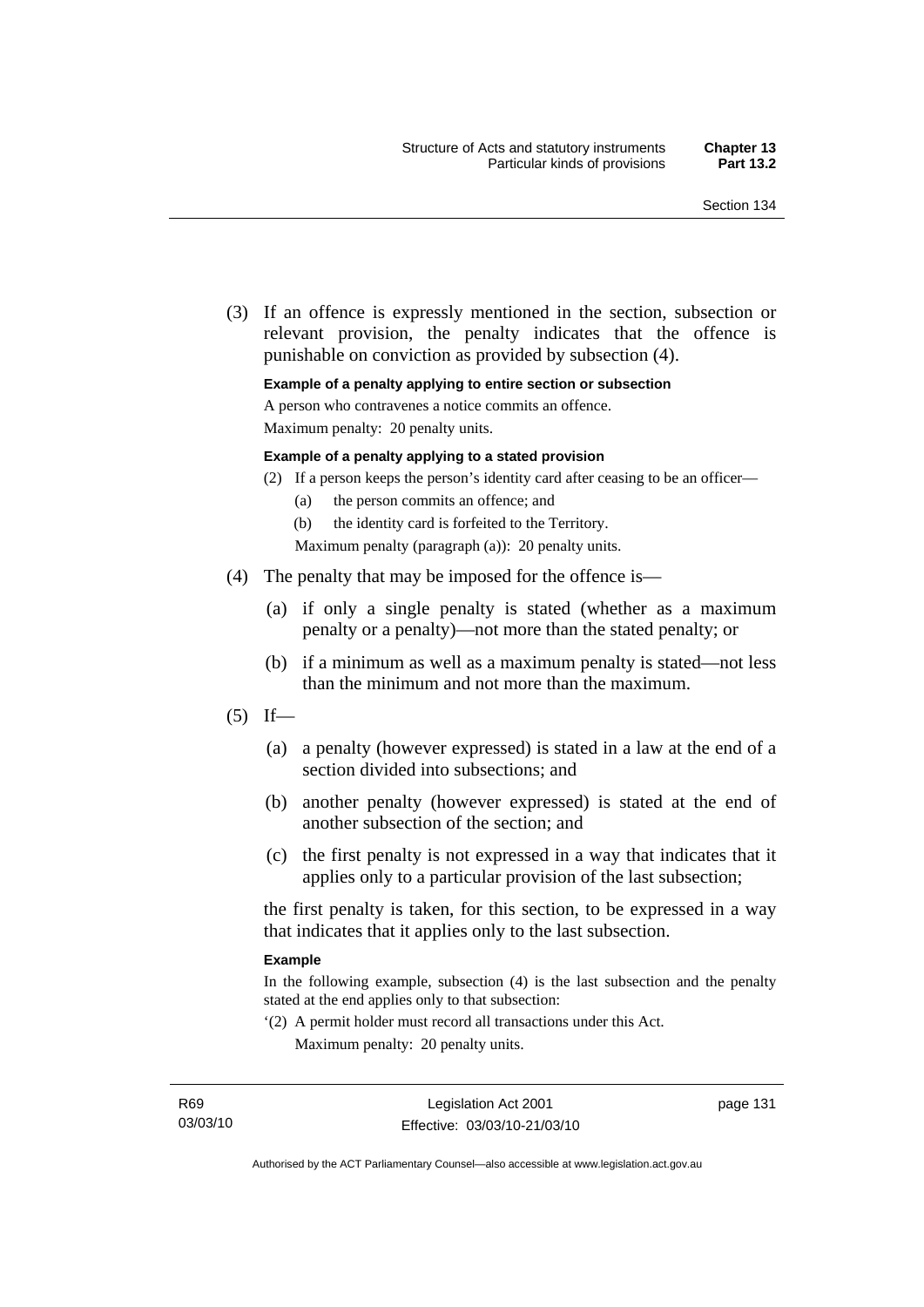- (3) If a permit holder is convicted of an offence against subsection (2), the registrar must cancel the permit.
- (4) A permit holder must not sell a declared substance in contravention of this Act.

Maximum penalty: 100 penalty units, imprisonment for 1 year or both.'.

- (6) In working out for this section whether a penalty is at the end of a section or subsection, the position of any example or note is to be disregarded.
- (7) This section is a determinative provision.
	- *Note* See s 5 for the meaning of determinative provisions, and s 6 for their displacement.

#### **135 Penalties not at end of sections and subsections**

- (1) This section applies if a penalty (however expressed) is stated in a provision of a law other than at the end of a section or subsection.
- (2) If an offence is expressly mentioned in the provision, the penalty indicates that the offence is punishable on conviction as provided by subsection (4).

#### **Example**

A person who contravenes subsection (3) commits an offence punishable by a fine of not more than 20 penalty units.

- *Note* An example is part of the Act, is not exhaustive and may extend, but does not limit, the meaning of the provision in which it appears (see s 126 and s 132).
- (3) If an offence is not expressly mentioned in the provision, the penalty indicates that contravention of the provision (or a stated part of the provision) is an offence punishable on conviction as provided by subsection (4).

#### **Example**

A person who contravenes subsection (3) must pay a fine of not more than 20 penalty units.

Authorised by the ACT Parliamentary Counsel—also accessible at www.legislation.act.gov.au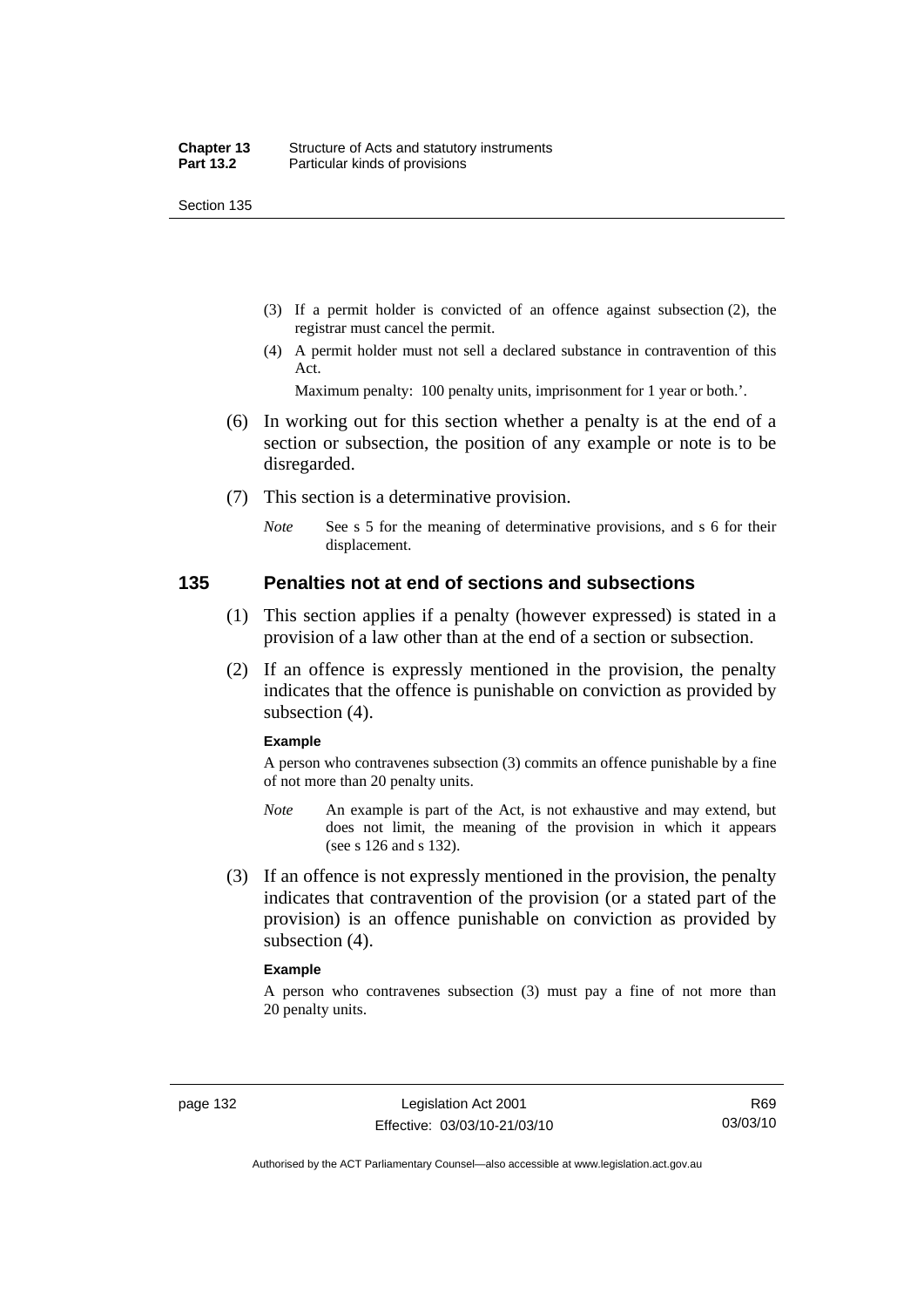- (4) The penalty that may be imposed for the offence is—
	- (a) if only a single penalty is stated (whether as a maximum penalty or a penalty)—not more than the stated penalty; or
	- (b) if a minimum as well as a maximum penalty is stated—not less than the minimum and not more than the maximum.
- (5) In working out for this section whether a penalty is at the end of a section or subsection, the position of any example or note is to be disregarded.
- (6) This section is a determinative provision.
	- *Note* See s 5 for the meaning of determinative provisions, and s 6 for their displacement.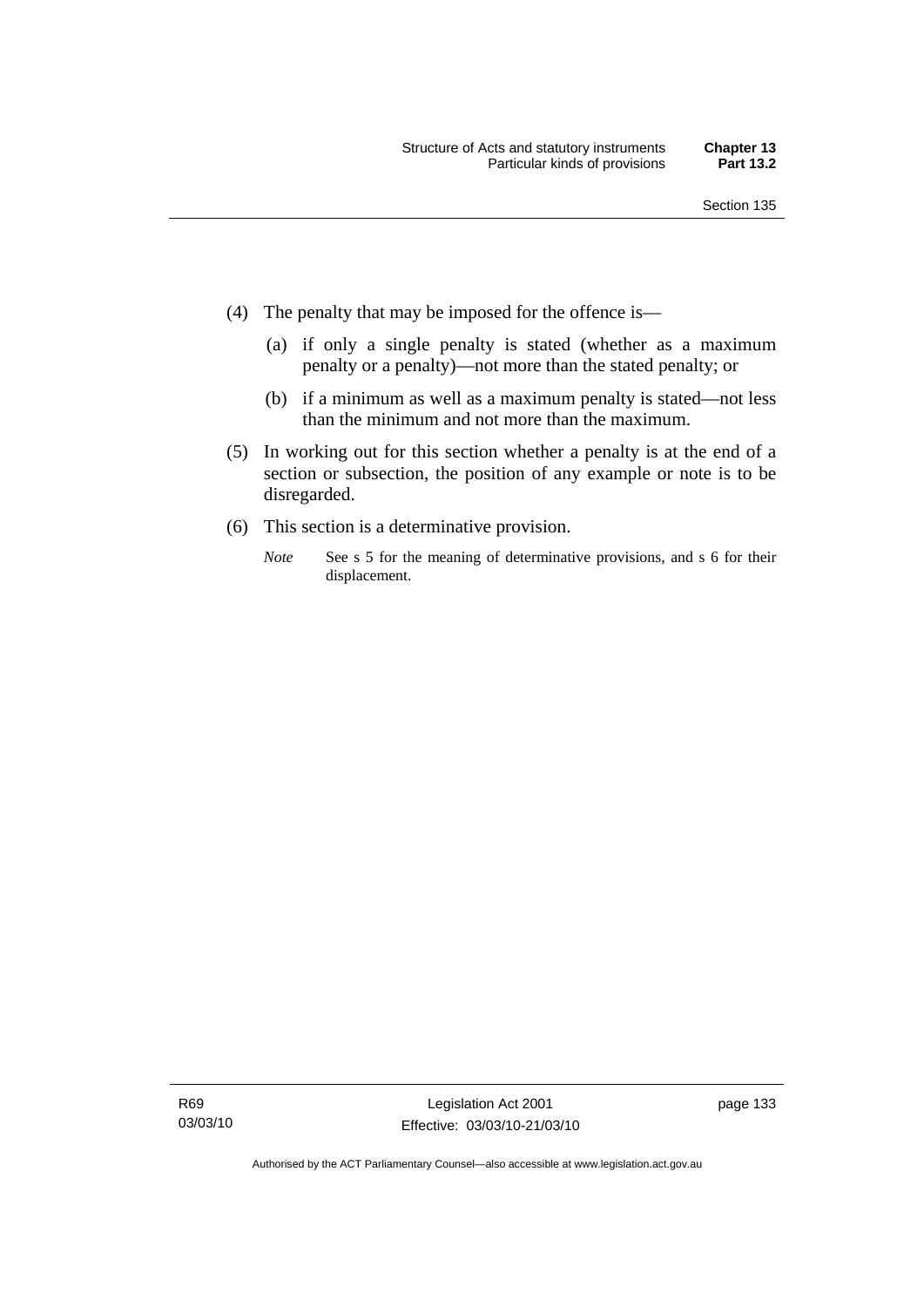**Chapter 14** Interpretation of Acts and statutory instruments<br>**Part 14.1** Purpose and scope Purpose and scope

Section 136

# **Chapter 14 Interpretation of Acts and statutory instruments**

## **Part 14.1 Purpose and scope**

#### **136 Meaning of** *Act* **in ch 14**

In this chapter:

*Act* includes a statutory instrument.

*Note* Section 7 (3) provides that a reference to an Act includes a reference to a provision of an Act. Section 13 (3) provides that a reference to a statutory instrument includes a reference to a provision of a statutory instrument.

## **137 Purpose and scope of ch 14**

- (1) The purpose of this chapter is to provide guidance about the interpretation of Acts.
- (2) This chapter is not intended to be a comprehensive statement of the law of interpretation applying to Acts.
- (3) In particular, this chapter assumes that common law presumptions operate in conjunction with this chapter.
- (4) Subsection (3) also applies to common law presumptions that come into existence after the commencement of this chapter.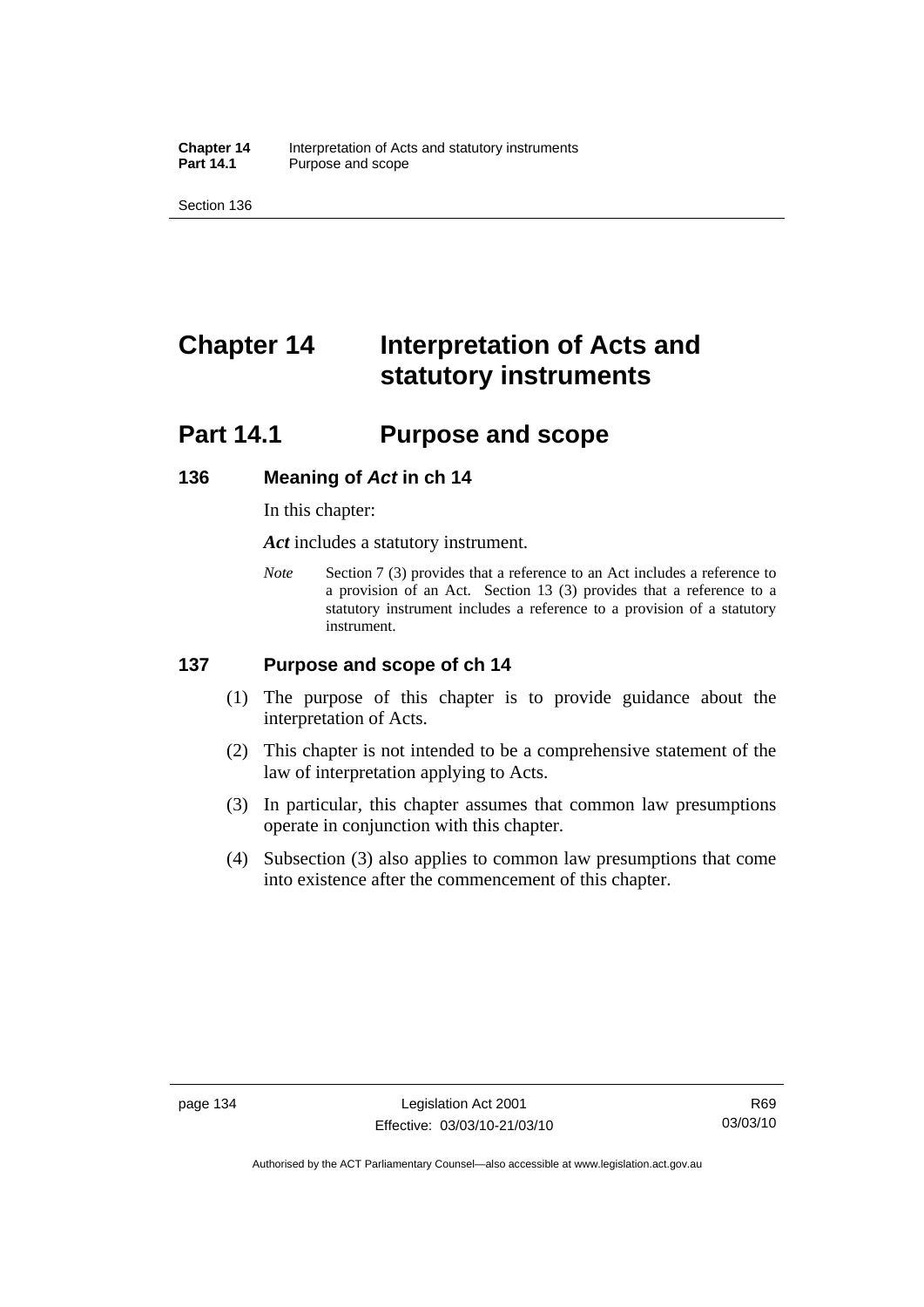## **Part 14.2 Key principles of interpretation**

## **138 Meaning of** *working out the meaning of an Act*

In this part:

*working out the meaning of an Act* means—

- (a) resolving an ambiguous or obscure provision of the Act; or
- (b) confirming or displacing the apparent meaning of the Act; or
- (c) finding the meaning of the Act when its apparent meaning leads to a result that is manifestly absurd or is unreasonable; or
- (d) finding the meaning of the Act in any other case.

## **139 Interpretation best achieving Act's purpose**

- (1) In working out the meaning of an Act, the interpretation that would best achieve the purpose of the Act is to be preferred to any other interpretation.
- (2) This section applies whether or not the Act's purpose is expressly stated in the Act.
	- *Note T*he *Human Rights Act 2004*, s 30 (1) (which is about interpreting legislation to be consistent with human rights) is also relevant to interpreting territory laws.

## **140 Legislative context**

In working out the meaning of an Act, the provisions of the Act must be read in the context of the Act as a whole.

#### **Examples**

1 The long title of an Act provides that it is an Act to give certain benefits to the holders of pensioner cards. Section 4 provides 'This Act applies to a holder of a pensioner card'. Section 22 provides that the commissioner may grant 'a person' an exemption from payment of rates. The Act does not contain a definition of 'person'. Section 22 must be read in the context of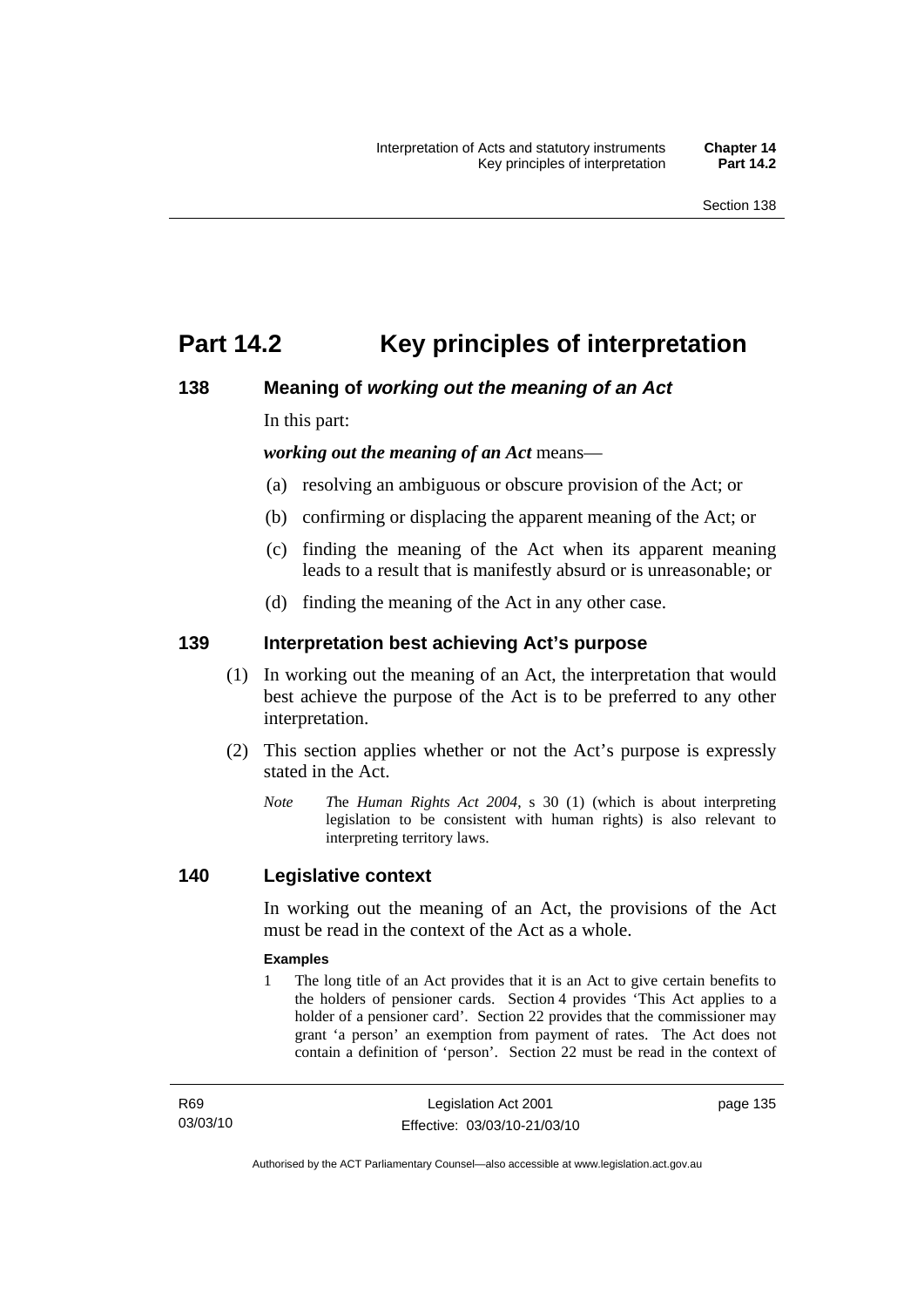the Act as a whole so that the commissioner may only grant exemptions to people who are holders of pensioner cards.

2 The *Drug Testing Regulation 2001* (made under the *Drug Testing Act 2000* (hypothetical)), section 6 contains the following heading:

#### **6 Corresponding law—Act, s 100, def** *corresponding law*

The heading indicates that the section has been made for the definition of *corresponding law* in the *Drug Testing Act 2000*, section 100.

- 3 Section 12 (1) of a subordinate law refers to 'a non-conviction order under the *Crimes (Sentencing) Act 2005*'. No other kind of order is mentioned in the section and the word 'order' is not otherwise defined in the subordinate law. Subsections (2), (4), (7) and (9) of the same section, which only refer to 'the order', are to be understood as referring to the order mentioned in subsection  $(1)$ .
- *Note 1* See s 126 and s 127 for material that is, or is not, part of an Act or statutory instrument.
- *Note 2* An example is part of the Act, is not exhaustive and may extend, but does not limit, the meaning of the provision in which it appears (see s 126 and s 132).

## **141 Non-legislative context generally**

- (1) In working out the meaning of an Act, material not forming part of the Act may be considered.
	- *Note 1* See s 146 for the meaning of *may* and *must*.
	- *Note* 2 See s 126 and s 127 for material that is, or is not, part of an Act or statutory instrument.
	- *Note 3* See s 142 for material that may be considered in working out the meaning of an Act or statutory instrument.
- (2) In deciding whether material not forming part of an Act should be considered in working out the meaning of the Act, and the weight to be given to the material, the following matters must be taken into account:
	- (a) the desirability of being able to rely on the ordinary meaning of the Act, having regard to the purpose of the Act and the provisions of the Act read in the context of the Act as a whole;

R69 03/03/10

Authorised by the ACT Parliamentary Counsel—also accessible at www.legislation.act.gov.au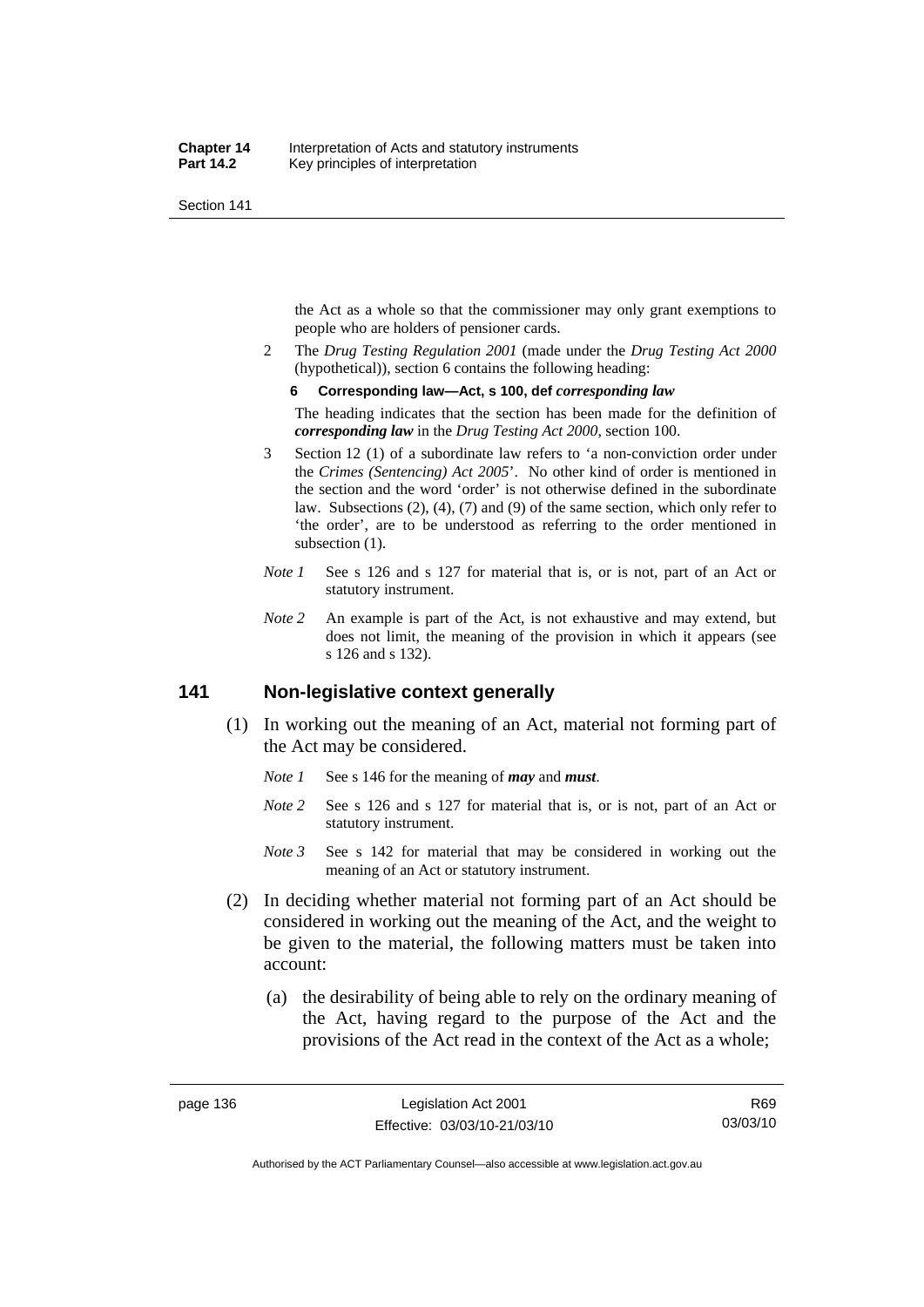- (b) the undesirability of prolonging proceedings without compensating advantage;
- (c) the accessibility of the material to the public.
- (3) Subsection (2) does not limit the matters that may be taken into account.
- (4) For subsection (2) (c), material in the register is taken to be accessible to the public.

*Note* The register is the ACT legislation register (see dict, pt 2, def *register*).

#### **142 Non-legislative context—material that may be considered**

- (1) In working out the meaning of an Act, material mentioned in table 142, column 2 may be considered.
- (2) In working out the meaning of a statutory instrument, material mentioned in table 142, column 3 may be considered.
- (3) This section does not limit the material that may be considered in working out the meaning of an Act or statutory instrument.

| column 1<br>item | column 2<br>Act                                                                                          | column 3<br>statutory instrument                                                                                    |
|------------------|----------------------------------------------------------------------------------------------------------|---------------------------------------------------------------------------------------------------------------------|
|                  | material not forming<br>part of the Act contained<br>in an authorised version<br>of the Act              | material not forming part of<br>the statutory instrument<br>contained in an authorised<br>version of the instrument |
|                  | See ch 3 (Authorised<br><b>Note</b><br>versions<br>and<br>evidence of laws and<br>legislative material). | <b>Note</b><br>See ch 3 (Authorised<br>versions and evidence of<br>legislative<br>laws<br>and<br>material).         |

#### **Table 142**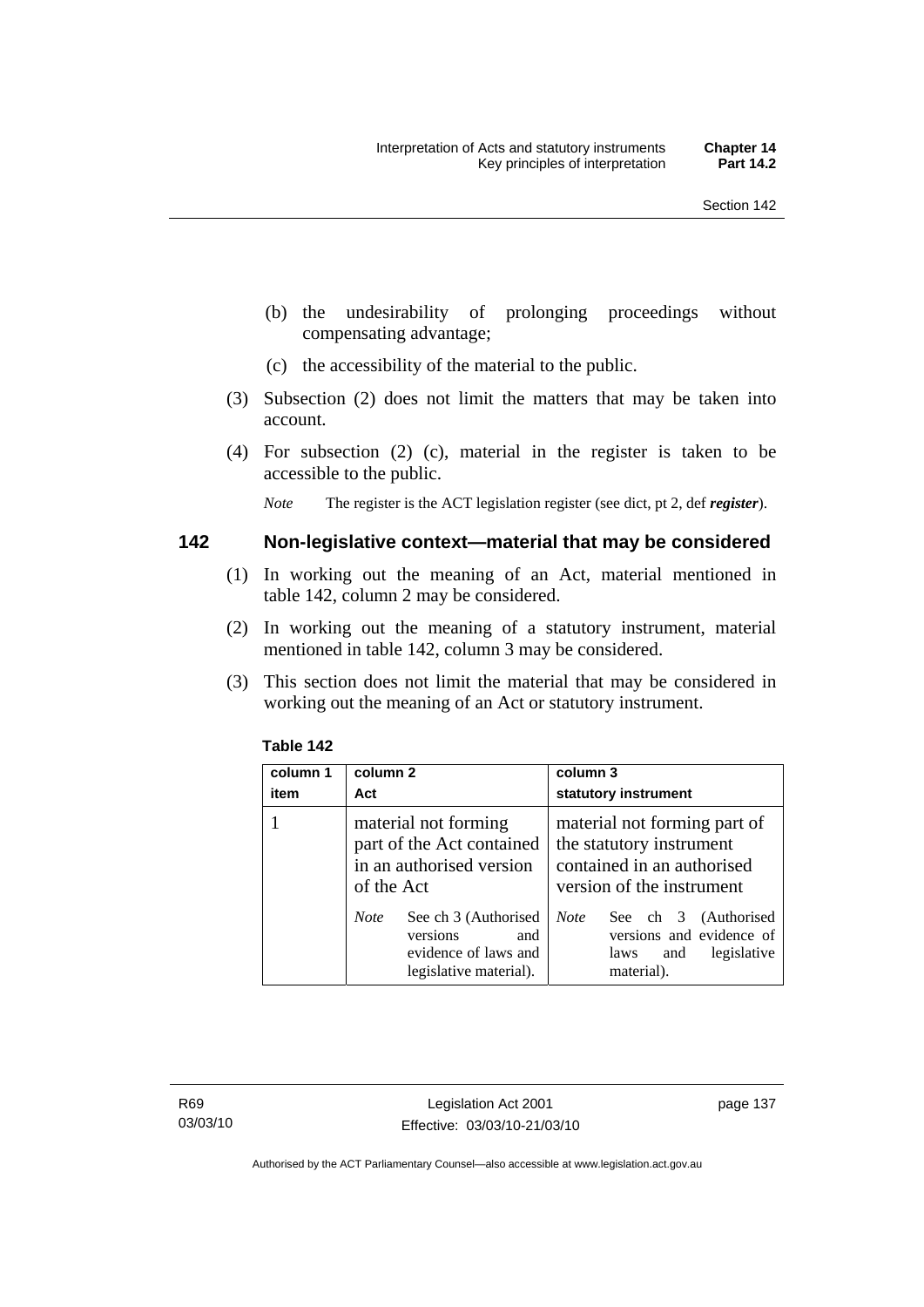#### **Chapter 14** Interpretation of Acts and statutory instruments **Part 14.2** Key principles of interpretation

Section 142

| column 1<br>item | column <sub>2</sub><br>Act                                                                                                                                                                                             | column 3<br>statutory instrument                                                                                                                                                                                                                                                                                                                                              |
|------------------|------------------------------------------------------------------------------------------------------------------------------------------------------------------------------------------------------------------------|-------------------------------------------------------------------------------------------------------------------------------------------------------------------------------------------------------------------------------------------------------------------------------------------------------------------------------------------------------------------------------|
| 2                | any relevant report of a<br>royal commission, law<br>reform commission,<br>committee of inquiry or<br>other similar entity that<br>was presented to the<br><b>Legislative Assembly</b><br>before the Act was<br>passed | any relevant report of a royal<br>commission, law reform<br>commission, committee of<br>inquiry or other similar<br>entity that was presented to<br>the Legislative Assembly—<br>if the statutory<br>(a)<br>instrument was<br>presented to the<br>Assently—<br>before the end of<br>6 sitting days<br>after the day the<br>instrument was<br>presented to the<br>Assembly; or |
|                  |                                                                                                                                                                                                                        | (b)<br>in any other<br>case—before the<br>instrument was<br>made                                                                                                                                                                                                                                                                                                              |

page 138 Legislation Act 2001 Effective: 03/03/10-21/03/10

Authorised by the ACT Parliamentary Counsel—also accessible at www.legislation.act.gov.au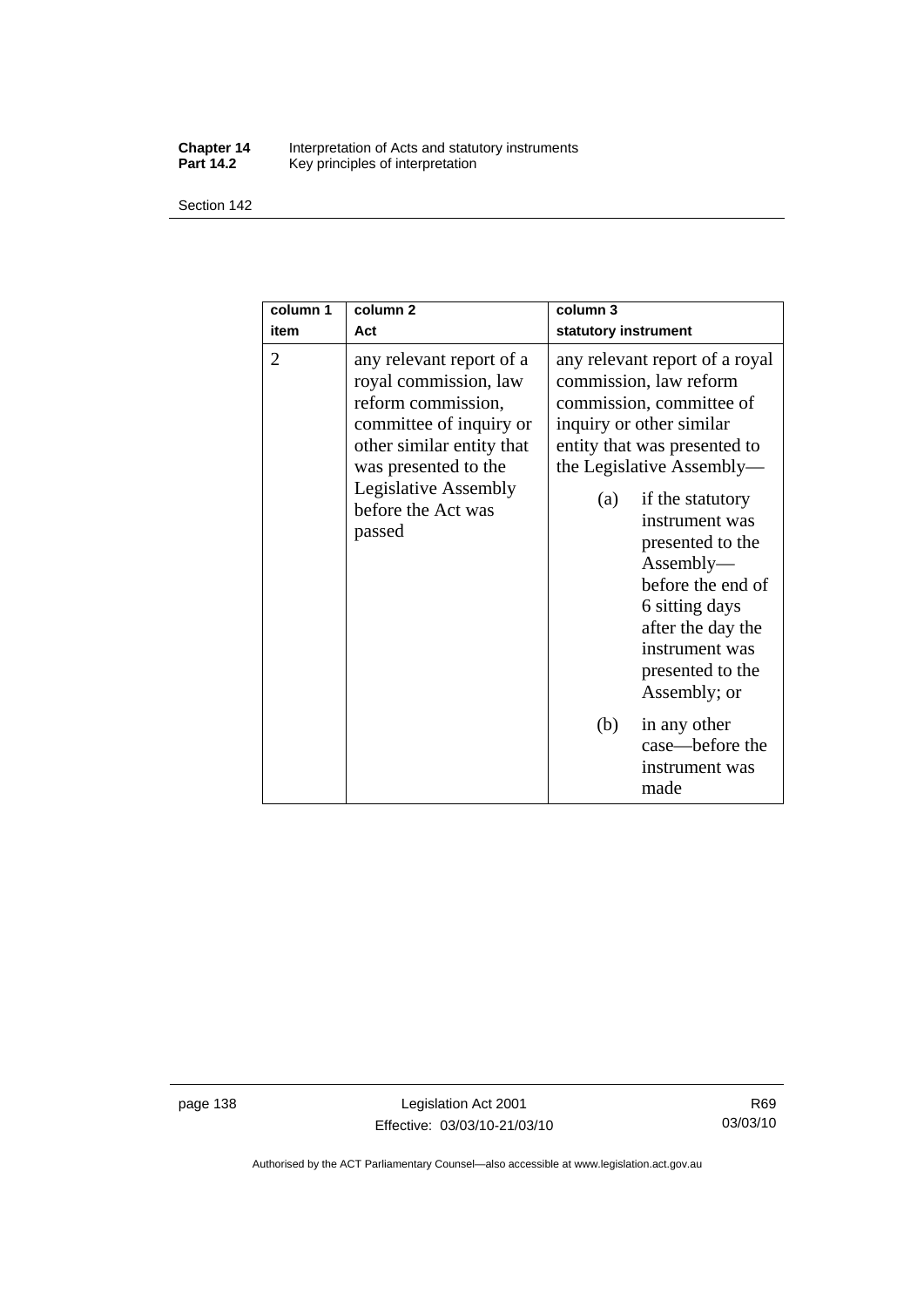#### Interpretation of Acts and statutory instruments **Chapter 14**  Key principles of interpretation **Part 14.2**

| column 1<br>item | column <sub>2</sub><br>Act                                                                                                                                                                                                 | column 3<br>statutory instrument                                                                                                                                                                                                                                                                                                            |
|------------------|----------------------------------------------------------------------------------------------------------------------------------------------------------------------------------------------------------------------------|---------------------------------------------------------------------------------------------------------------------------------------------------------------------------------------------------------------------------------------------------------------------------------------------------------------------------------------------|
| 3                | any relevant report of a<br>committee of the<br><b>Legislative Assembly</b><br>that was made to the<br>Assembly before the<br>Act was passed                                                                               | any relevant report of a<br>committee of the Legislative<br>Assembly that was made to<br>the Assembly-<br>(a)<br>if the statutory<br>instrument was<br>presented to the<br>$\text{Assembly}\text{---}$<br>before the end of<br>6 sitting days<br>after the day the<br>instrument was<br>presented to the<br>Assembly; or                    |
|                  |                                                                                                                                                                                                                            | (b)<br>in any other<br>case—before the<br>instrument was<br>made                                                                                                                                                                                                                                                                            |
| 4                | any explanatory<br>statement (however<br>described) for the bill<br>that became the Act, or<br>any other relevant<br>document, that was<br>presented to the<br><b>Legislative Assembly</b><br>before the Act was<br>passed | if the statutory instrument<br>was presented to the<br>Legislative Assembly—any<br>explanatory statement<br>(however described) for the<br>instrument, or any other<br>relevant document, that was<br>presented to the Legislative<br>Assembly before the end of<br>6 sitting days after the<br>instrument was presented to<br>the Assembly |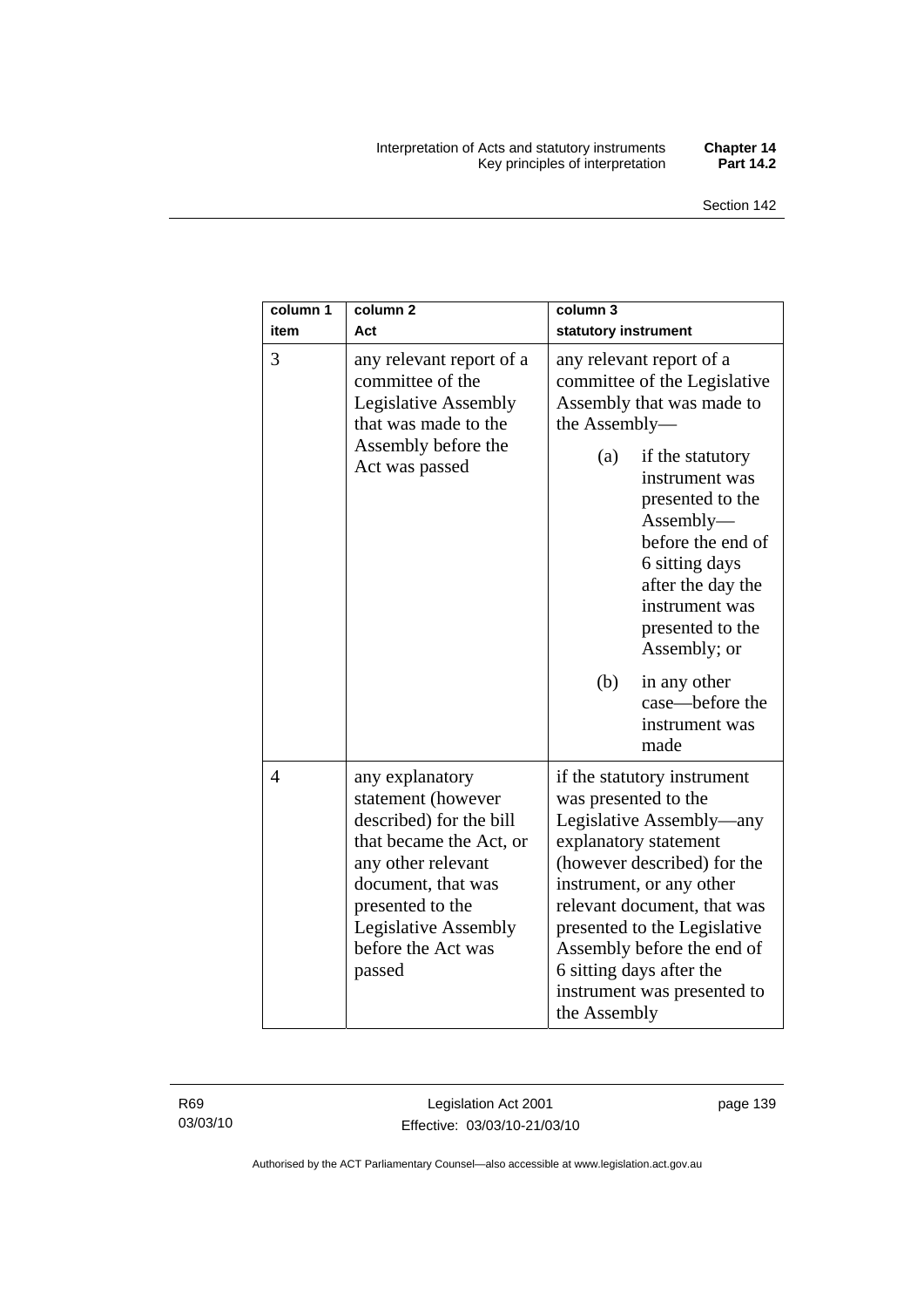#### **Chapter 14** Interpretation of Acts and statutory instruments<br>**Part 14.2** Key principles of interpretation Key principles of interpretation

Section 143

| column 1<br>item | column <sub>2</sub><br>Act                                                                                              | column 3<br>statutory instrument                                                                                                                                                                |
|------------------|-------------------------------------------------------------------------------------------------------------------------|-------------------------------------------------------------------------------------------------------------------------------------------------------------------------------------------------|
| 5                | the presentation speech<br>made to the Legislative<br>Assembly during the<br>passage of the bill that<br>became the Act | if the statutory instrument<br>was presented to the<br>Legislative Assembly by a<br>member of the Assembly-<br>any presentation speech<br>made to the Assembly                                  |
| 6                | official reports of<br>proceedings in the<br>Legislative Assembly in<br>relation to the bill that<br>became the Act     | if the statutory instrument<br>was presented to the<br>Legislative Assembly-<br>official reports of<br>proceedings in the<br>Legislative Assembly in<br>relation to the statutory<br>instrument |
| 7                | any relevant treaty or<br>other international<br>agreement to which<br>Australia is a party                             | any relevant treaty or other<br>international agreement to<br>which Australia is a party                                                                                                        |

## **143 Law stating material for consideration in working out meaning**

 (1) If a relevant law provides that stated material may or must be considered in working out the meaning of an Act or statutory instrument, that does not by implication prevent other material of the same or similar kind being considered in working out the meaning of the Act or instrument.

#### **Example**

The *Computer Crime Act 2000* (hypothetical) contains the following provision:

**4 Report may be used as an aid to interpretation** 

The *Community Law Reform Report on Computer Crime* (CLRC No X) may be considered in working out the meaning of this Act.

page 140 Legislation Act 2001 Effective: 03/03/10-21/03/10

R69 03/03/10

Authorised by the ACT Parliamentary Counsel—also accessible at www.legislation.act.gov.au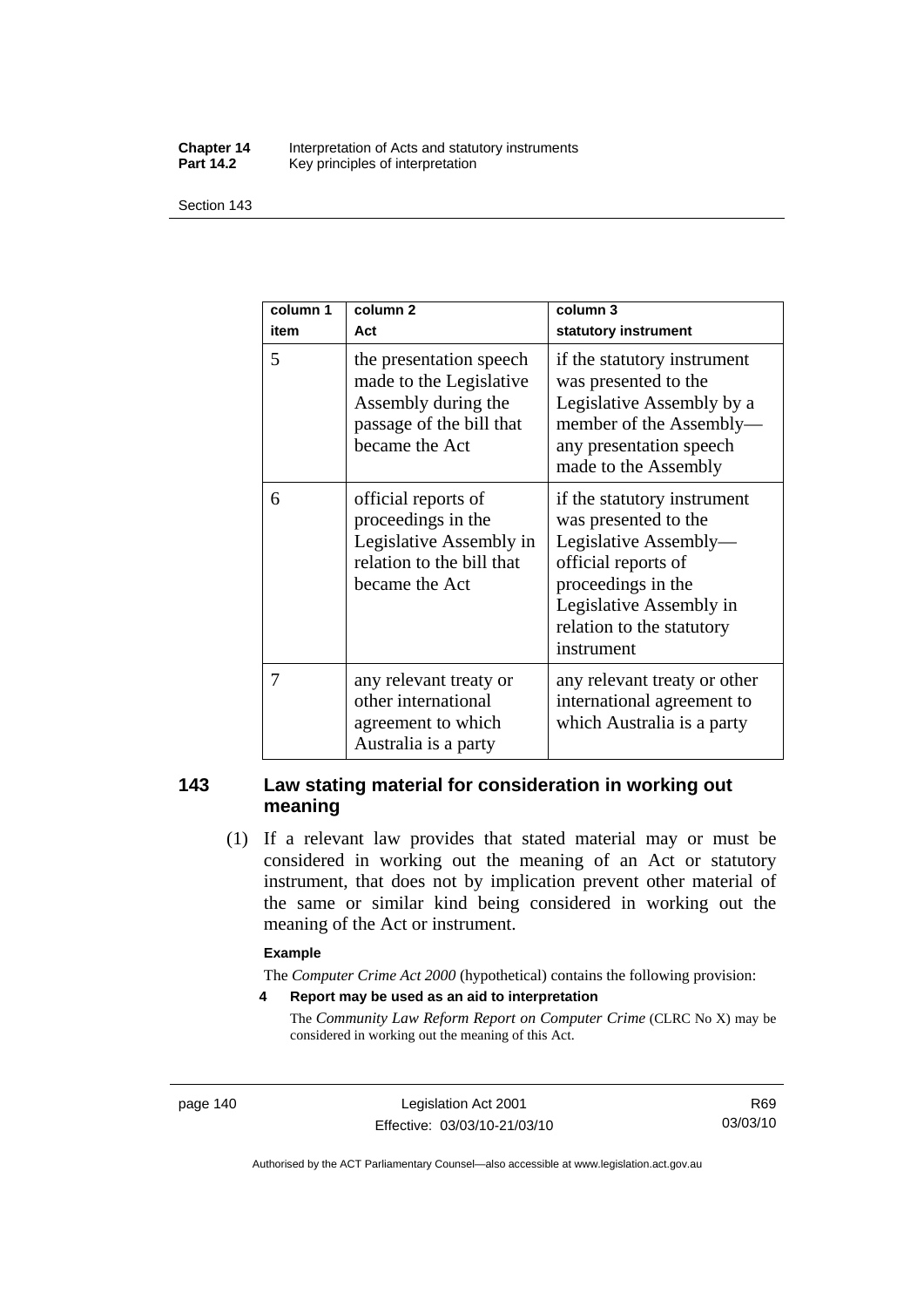This does not limit access to other non-legislative material of the same or a similar kind for working out the meaning of the *Computer Crime Act 2000*.

- *Note* An example is part of the Act, is not exhaustive and may extend, but does not limit, the meaning of the provision in which it appears (see s 126 and s 132).
- (2) In this section:

*relevant law* means—

- (a) in working out the meaning of an Act—the Act or another Act; or
- (b) in working out the meaning of a statutory instrument made under an Act—the Act, another Act or the instrument; or
- (c) in working out the meaning of a statutory instrument made under another statutory instrument—an Act or either instrument.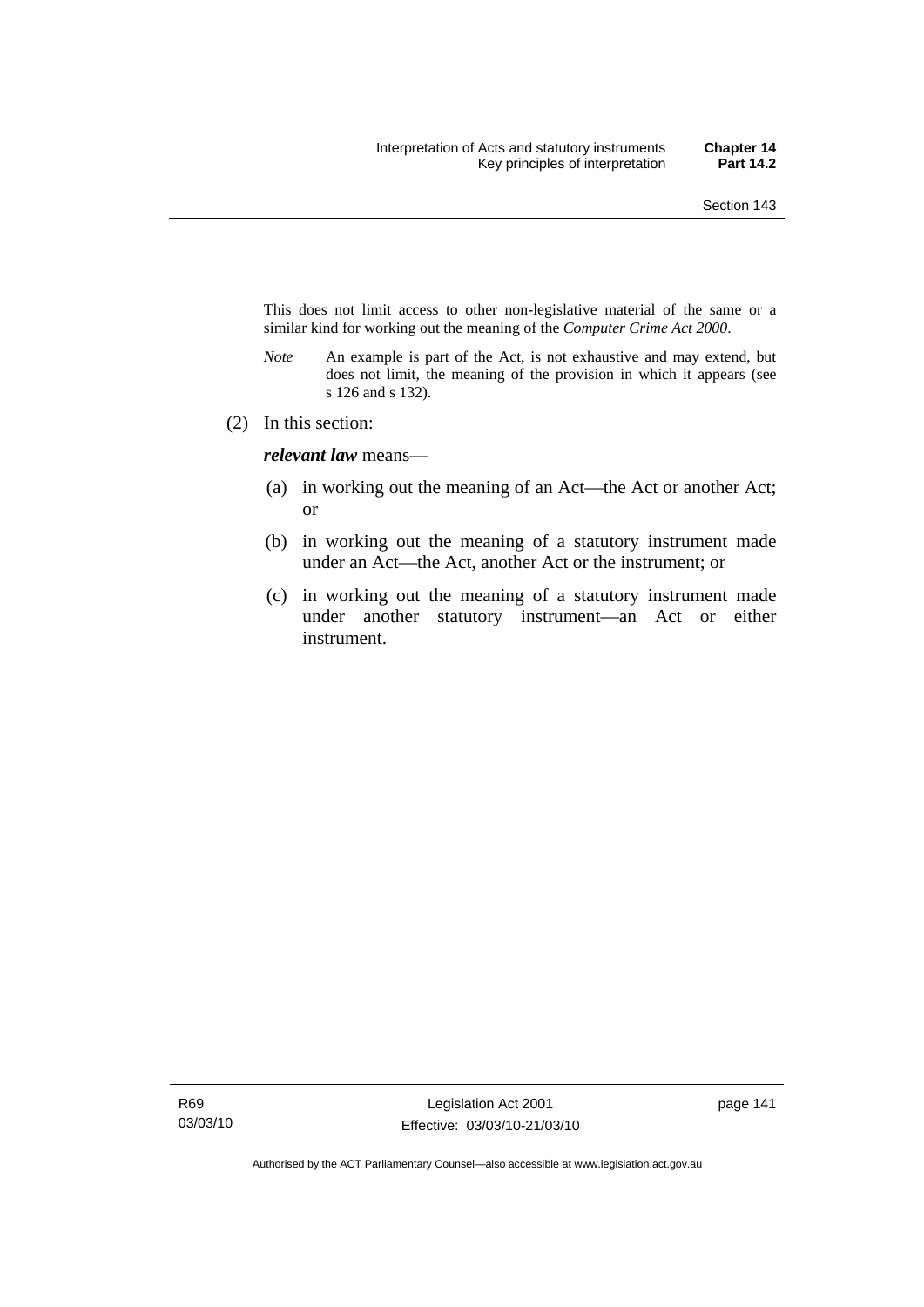**Chapter 15** Aids to interpretation Part 15.1 **General** 

Section 144

## **Chapter 15 Aids to interpretation**

## **Part 15.1 General**

#### **144 Meaning of commonly-used terms**

A definition in the dictionary, part 1 applies to all Acts and statutory instruments.

*Note* See s 130 for the definition of *definition* and s 131 for provisions about signpost definitions.

#### **145 Gender and number**

In an Act or statutory instrument—

- (a) words indicating a gender include every other gender; and
- (b) words in the singular number include the plural and words in the plural number include the singular.

## **146 Meaning of** *may* **and** *must*

- (1) In an Act or statutory instrument, the word *may*, or a similar term, used in relation to a function indicates that the function may be exercised or not exercised, at discretion.
	- *Note Function* is defined in the dict, pt 1 to include authority, duty and power.
- (2) In an Act or statutory instrument, the word *must*, or a similar term, used in relation to a function indicates that the function is required to be exercised.
- (3) This section is a determinative provision so far as it applies to an applicable law or an applicable provision.
	- *Note* See s 5 for the meaning of determinative provisions, and s 6 for their displacement.

Authorised by the ACT Parliamentary Counsel—also accessible at www.legislation.act.gov.au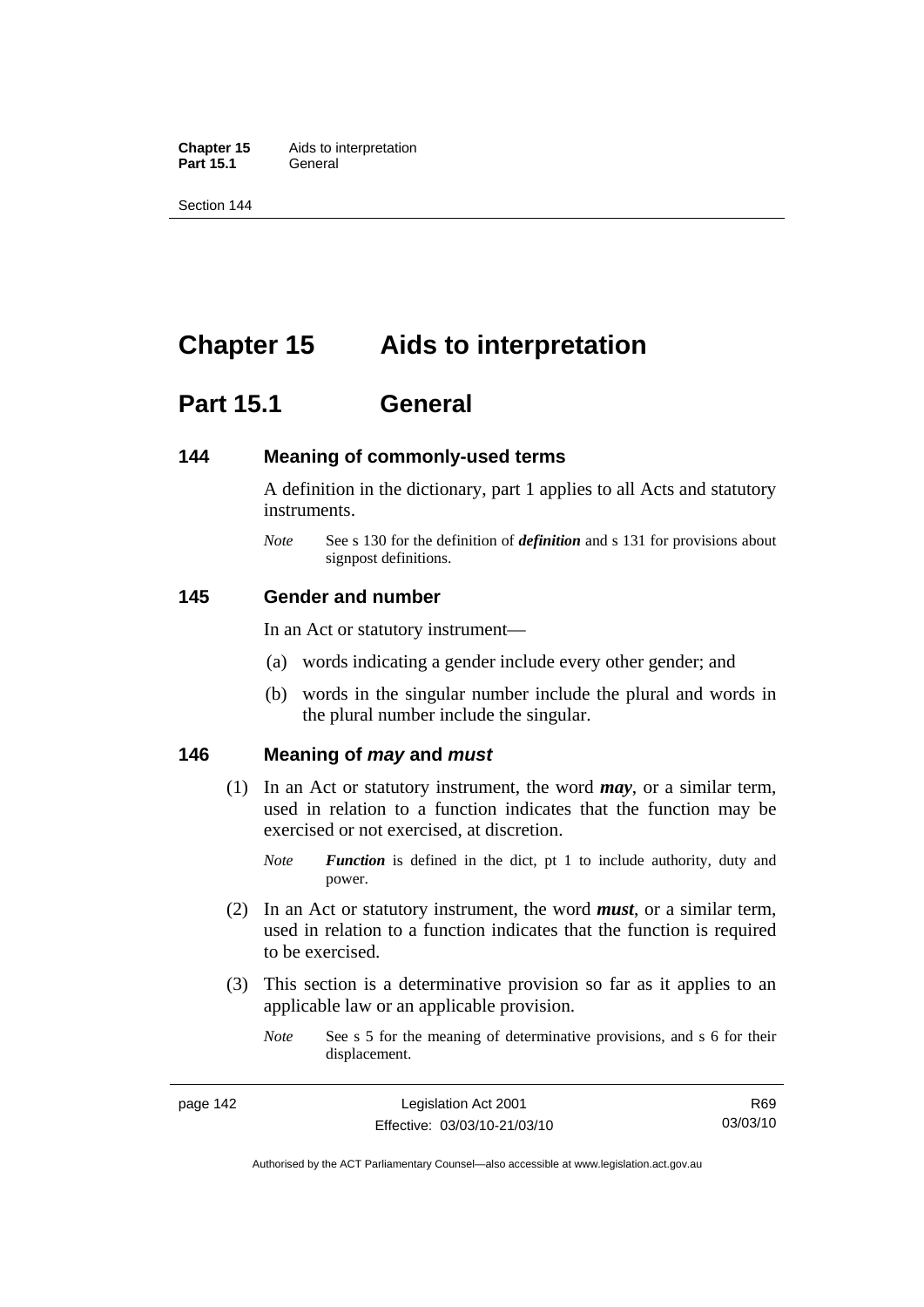(4) In this section:

*applicable law* means an Act enacted, or statutory instrument made, after the application date.

*applicable provision* means a provision inserted after the application date into an Act or statutory instrument that is not an applicable law.

*application date* means—

- (a) for an Act, subordinate law or disallowable instrument— 1 January 2000; and
- (b) for any other statutory instrument—1 January 2006.

*inserted*, for a provision, includes inserted in substitution for another provision.

## **147 Changes of drafting practice not to affect meaning**

 (1) The purpose of this section is to encourage the making of progressive improvements in the form of the statute book without inadvertently changing the substantive effect of the law.

*Note* See also s 96 (Relocated provisions).

- (2) This is to be achieved particularly by updating the language and structure of Acts and statutory instruments to replace older forms of legislative expression with forms reflecting current legislative drafting practice.
- (3) If an Act or statutory instrument is amended so that it contains an older form of legislative expression in a provision and a newer form in another, the ideas in the 2 provisions must not be regarded as different only because different words are used or the provisions are structured in different ways.
- (4) Subsection (3) also applies if the provisions are in different Acts or statutory instruments.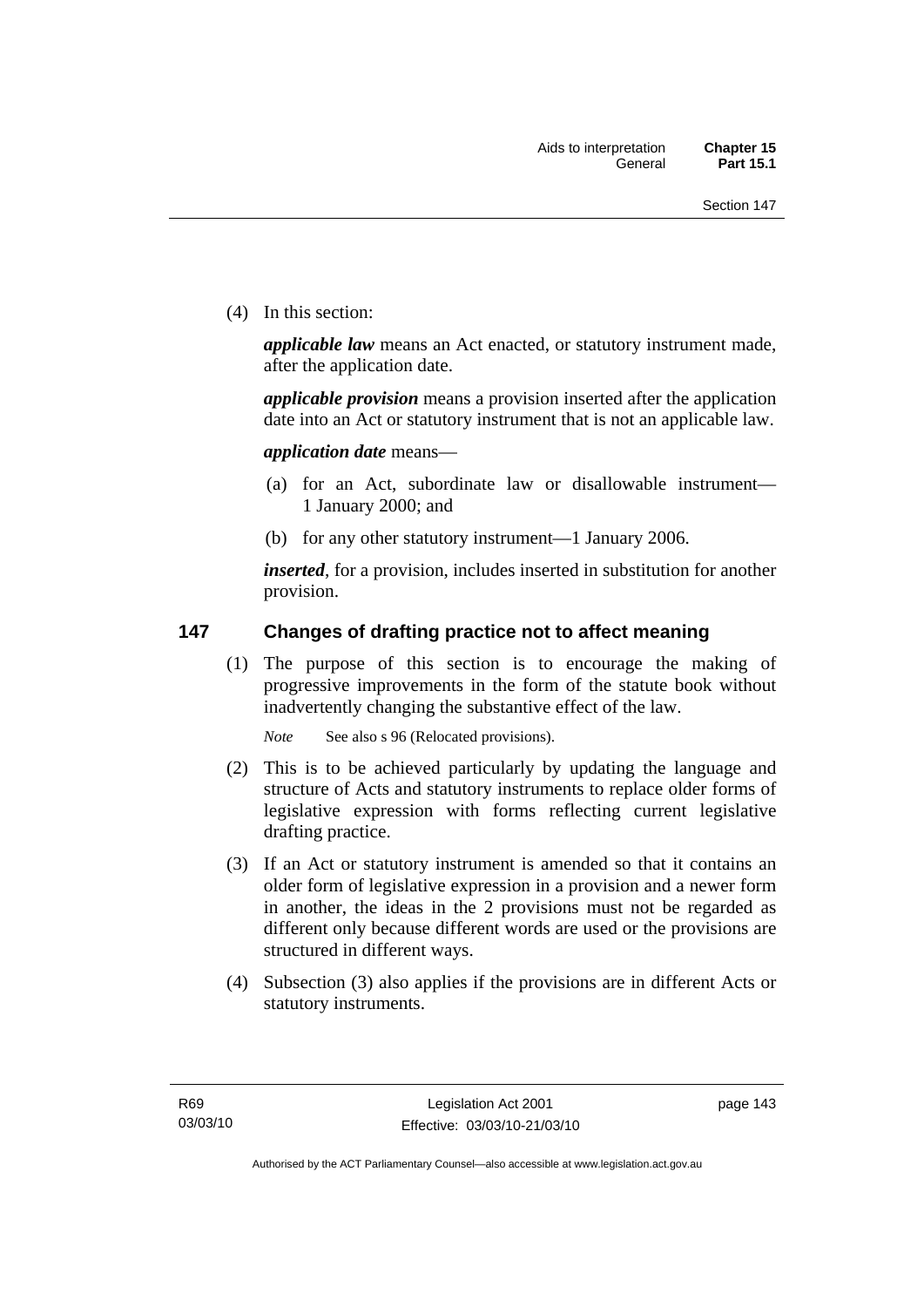- (5) Also, if an Act or statutory instrument is amended so that a provision containing an older form of legislative expression is replaced (whether or not in the same position) by a provision in a newer form, the ideas in the 2 provisions must not be regarded as different only because different words are used or the provisions are structured in different ways.
- (6) In deciding whether the ideas are different, regard must be had to the context and history of the 2 provisions.
- (7) Subsection (6) does not limit the matters to which regard may be had.
- (8) This section is a determinative provision.
	- *Note* See s 5 for the meaning of determinative provisions, and s 6 for their displacement.

## **148 Terms used in instruments have same meanings as in authorising laws**

Terms used in a statutory instrument have the same meanings as they have, from time to time, in the Act or statutory instrument (the *authorising law*), or the relevant provisions of the authorising law, under which the instrument is made or in force.

## **149 Age in years**

For an Act or statutory instrument, a person is an age in years at the beginning of the person's birthday for the age.

## **150 Measurement of distance**

In applying an Act or statutory instrument, distance is to be measured in a straight line on a horizontal plane.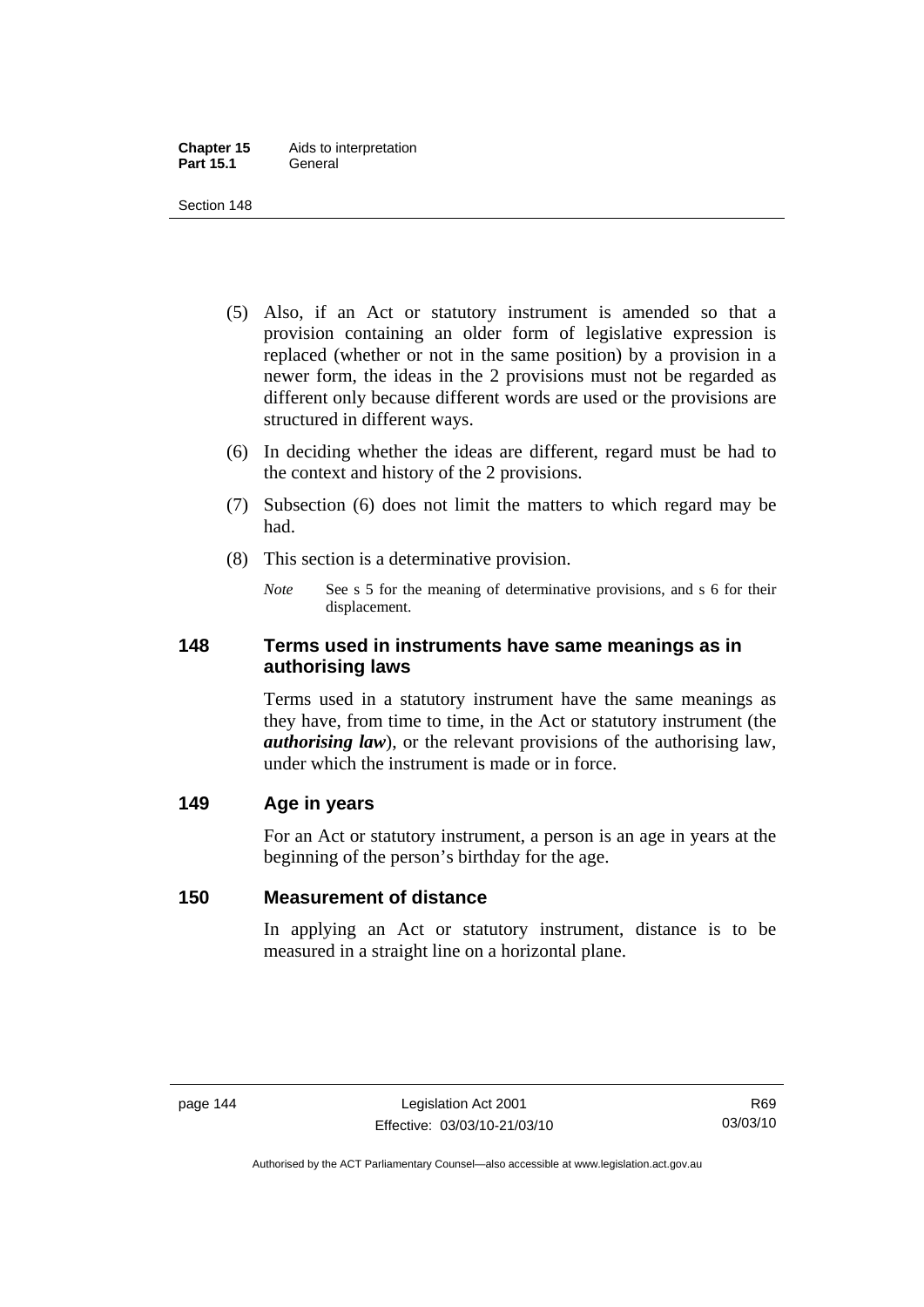## **151 Working out periods of time generally**

- (1) This section applies in working out periods of 1 day or longer for an Act or statutory instrument, whether the period is a period in the future or the past.
	- *Note 1* The following definitions in the dictionary, pt 1 are also relevant to periods of time:
		- *business day*
		- *calendar month*
		- *calendar year*
		- *financial year*
		- *midnight*
		- *month*
		- *named month*
		- *quarter*
		- *working day*
		- *year*.
	- *Note 2* The *Standard Time and Summer Time Act 1972* deals with the meaning of a reference to a time.
- (2) A period of time described as beginning at, on or with a stated day, act or event includes the stated day or the day of the stated act or event.
- (3) A period of time described as beginning from or after a stated day, act or event does not include the stated day or the day of the stated act or event.
- (4) A period of time described as ending at, by, on or with, or as continuing to or until, a stated day, act or event includes the stated day or the day of the stated act or event.
- (5) A period of time described as ending before a stated day, act or event does not include the stated day or the day of the stated act or event.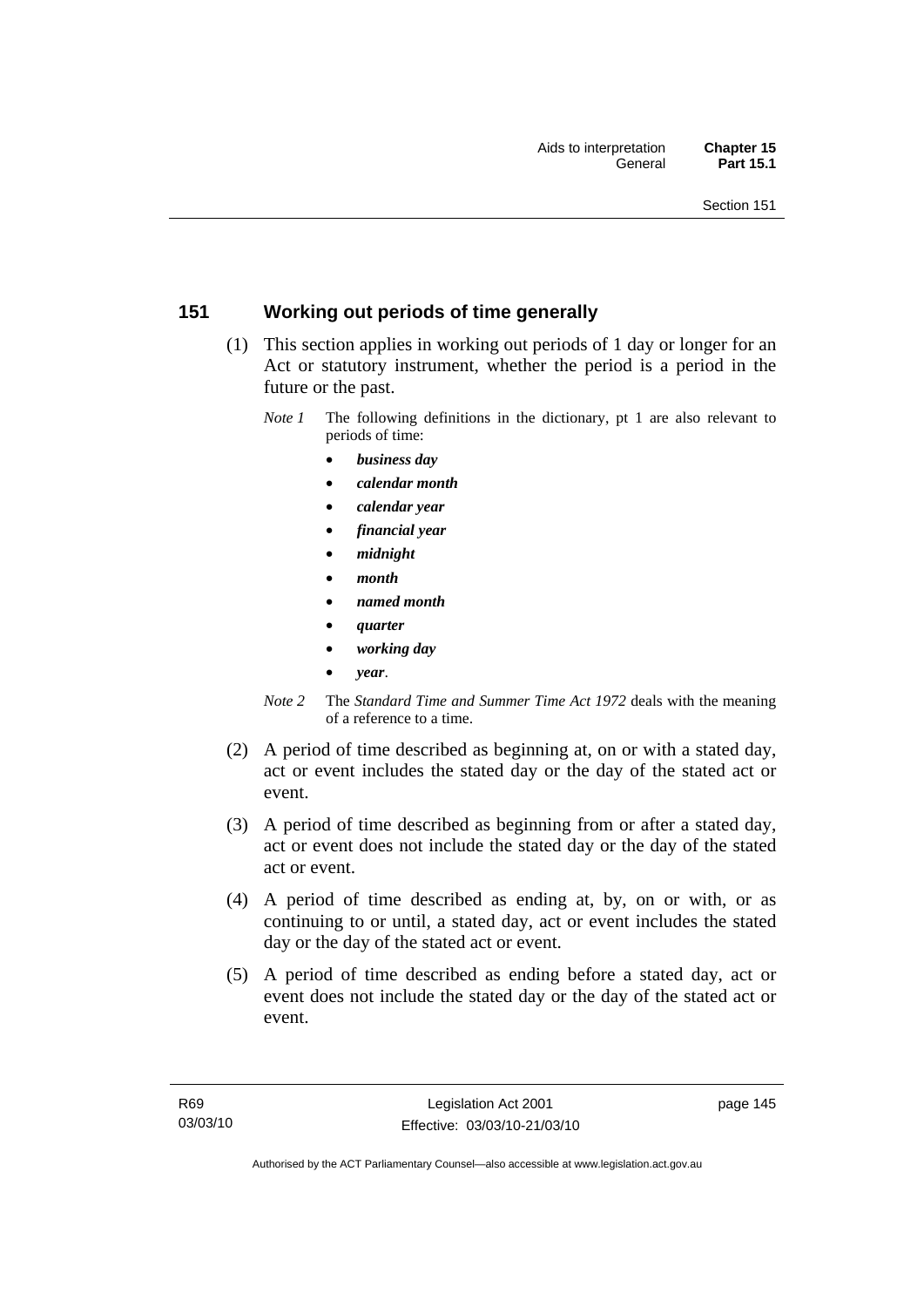#### **Chapter 15** Aids to interpretation **Part 15.1** General

Section 151

 (6) A reference to a number of days between 2 events does not include the days when the events happen.

#### **Example**

A court rule requires a notice of motion to be served 2 days before the return date for the application. If the return date is Friday, that day and the day the application is served are not counted in working out the 2 days. For service to be valid, the application must be served on or before the Tuesday before the return date.

- *Note* An example is part of the Act, is not exhaustive and may extend, but does not limit, the meaning of the provision in which it appears (see Legislation Act, s 126 and s 132).
- (7) Despite subsection (3), if, under an Act or statutory instrument, something must or may be done within a particular period of time after a stated day, the thing may be done on the stated day.
- (8) This section is a determinative provision so far as it applies to an applicable law or applicable provision.
	- *Note* See s 5 for the meaning of determinative provisions, and s 6 for their displacement.
- (9) In this section:

*applicable law* means an Act enacted, or statutory instrument made, after 1 January 2006.

*applicable provision* means a provision inserted after 1 January 2006 into an Act or statutory instrument that is not an applicable law.

*inserted*, for a provision, includes inserted in substitution for another provision.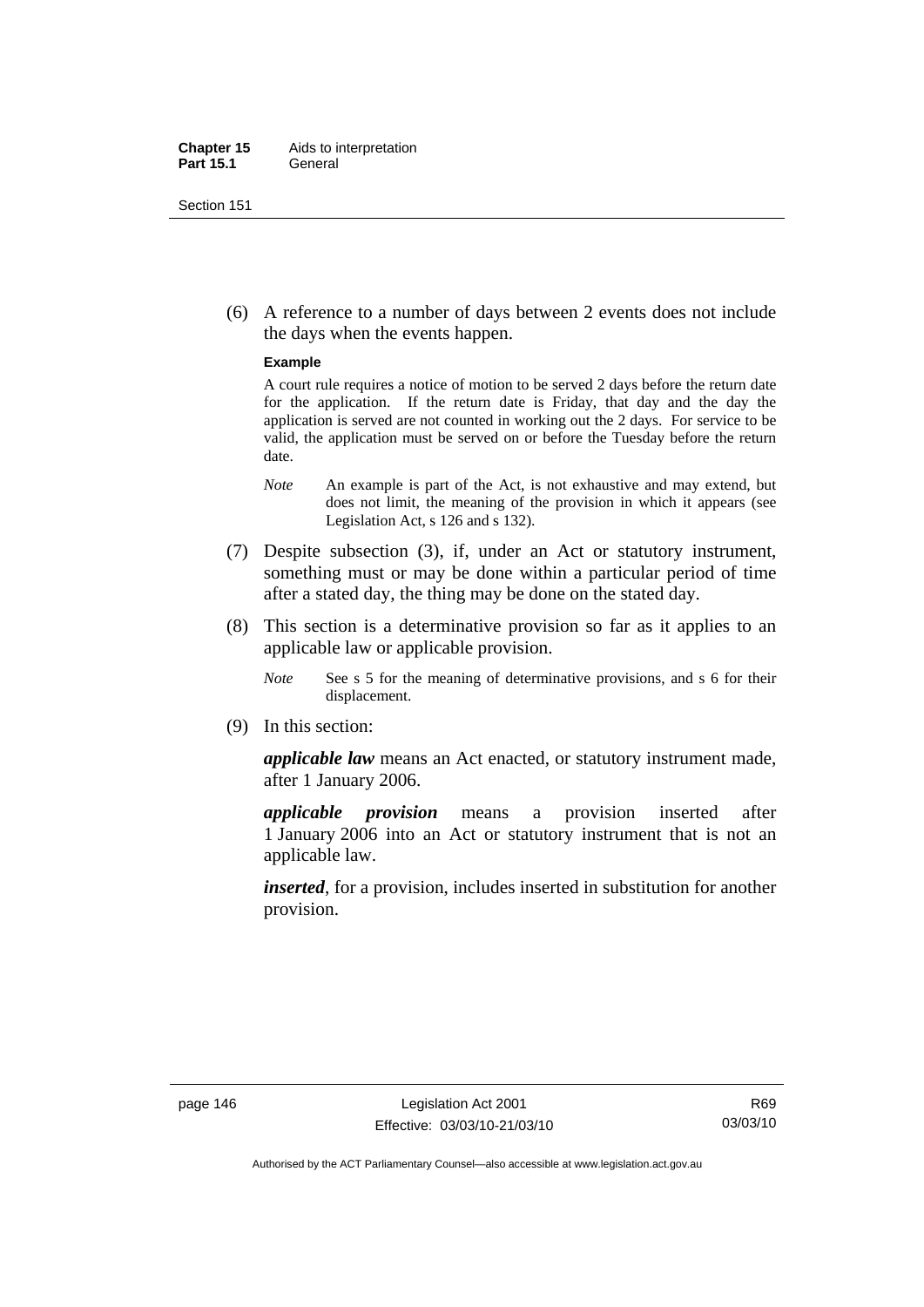## **151A Periods of time ending on non-working days**

- (1) This section applies if—
	- (a) under an Act or statutory instrument, something must or may be done on a particular day or within a particular period of time; and
	- (b) the day, or the last day of the period, is not a working day.
- (2) The thing must or may be done on the next day that is a working day.
- (3) This section is a determinative provision so far as it applies to an applicable law or applicable provision.
	- *Note* See s 5 for the meaning of determinative provisions, and s 6 for their displacement.
- (4) In this section:

*applicable law* means an Act enacted, or statutory instrument made, after 1 January 2006.

*applicable provision* means a provision inserted after 1 January 2006 into an Act or statutory instrument that is not an applicable law.

*inserted*, for a provision, includes inserted in substitution for another provision.

*public entity* means—

- (a) a court or tribunal; or
- (b) an administrative unit; or
- (c) a statutory-office holder; or
- (d) any other entity established for a public purpose under a law.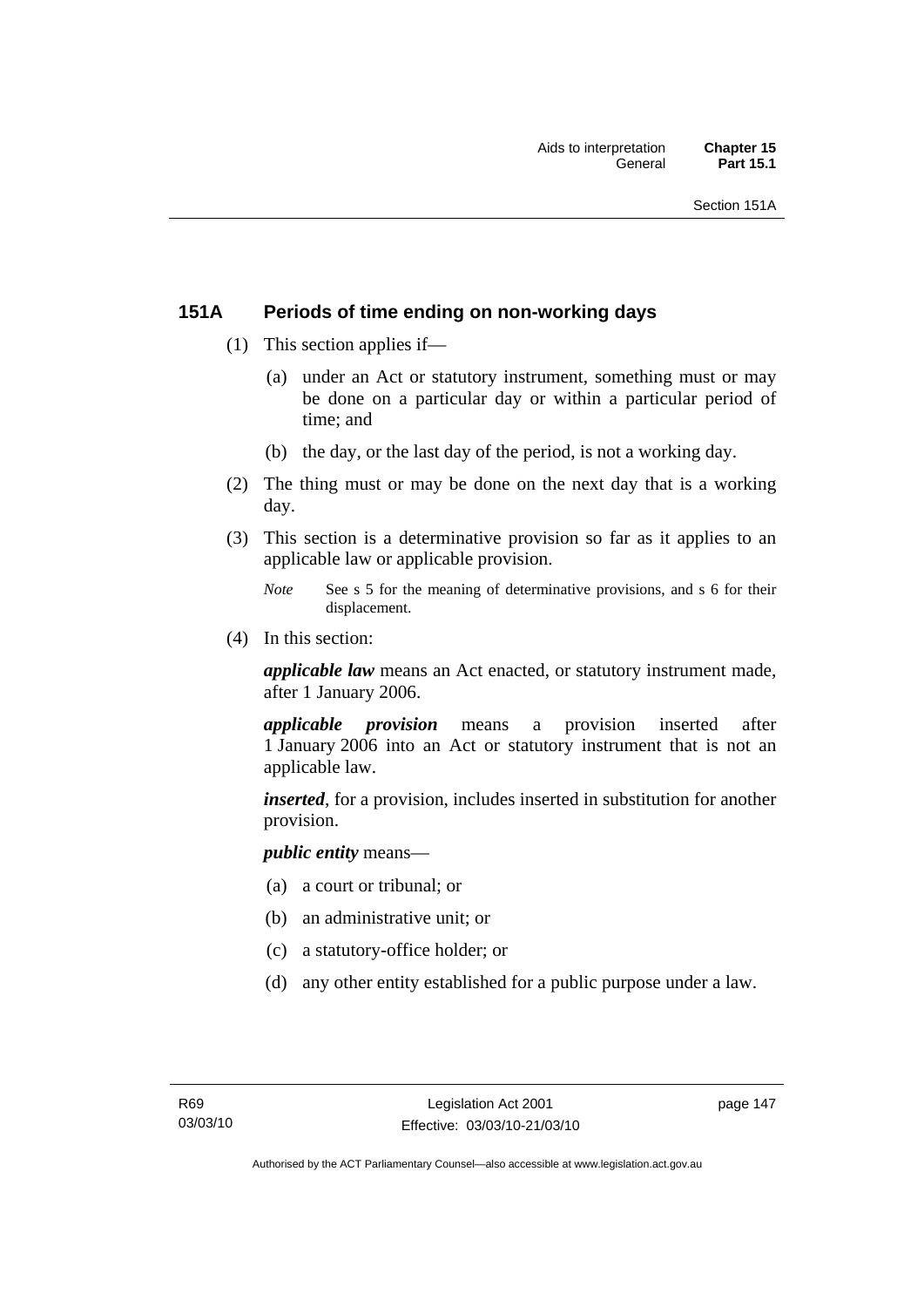Section 151B

#### *working day* means—

- (a) for doing something at an office (however described) of a public entity where the thing must or may be done—a day when the office is open; and
- (b) for doing anything else—a day that is not—
	- (i) a Saturday or Sunday; or
	- (ii) a public holiday at the place where the thing must or may be done; or
	- (iii) if the thing is to be done by or in relation to an authorised deposit-taking institution—a day observed by the institution as a bank holiday at the place where the thing must or may be done.

#### **Example for par (a)**

filing a document at a court registry

*Note* An example is part of the Act, is not exhaustive and may extend, but does not limit, the meaning of the provision in which it appears (see Legislation Act, s 126 and s 132).

## **151B Doing things for which no time is fixed**

- (1) This section applies if—
	- (a) under an Act or statutory instrument, something must or may be done; but
	- (b) no time is provided for doing the thing.
- (2) The thing must or may be done as soon as possible and as often as needed.

## **151C Power to extend time**

- (1) This section applies if, under an Act or statutory instrument—
	- (a) something must or may be done on a particular day or within a particular period of time; but

Authorised by the ACT Parliamentary Counsel—also accessible at www.legislation.act.gov.au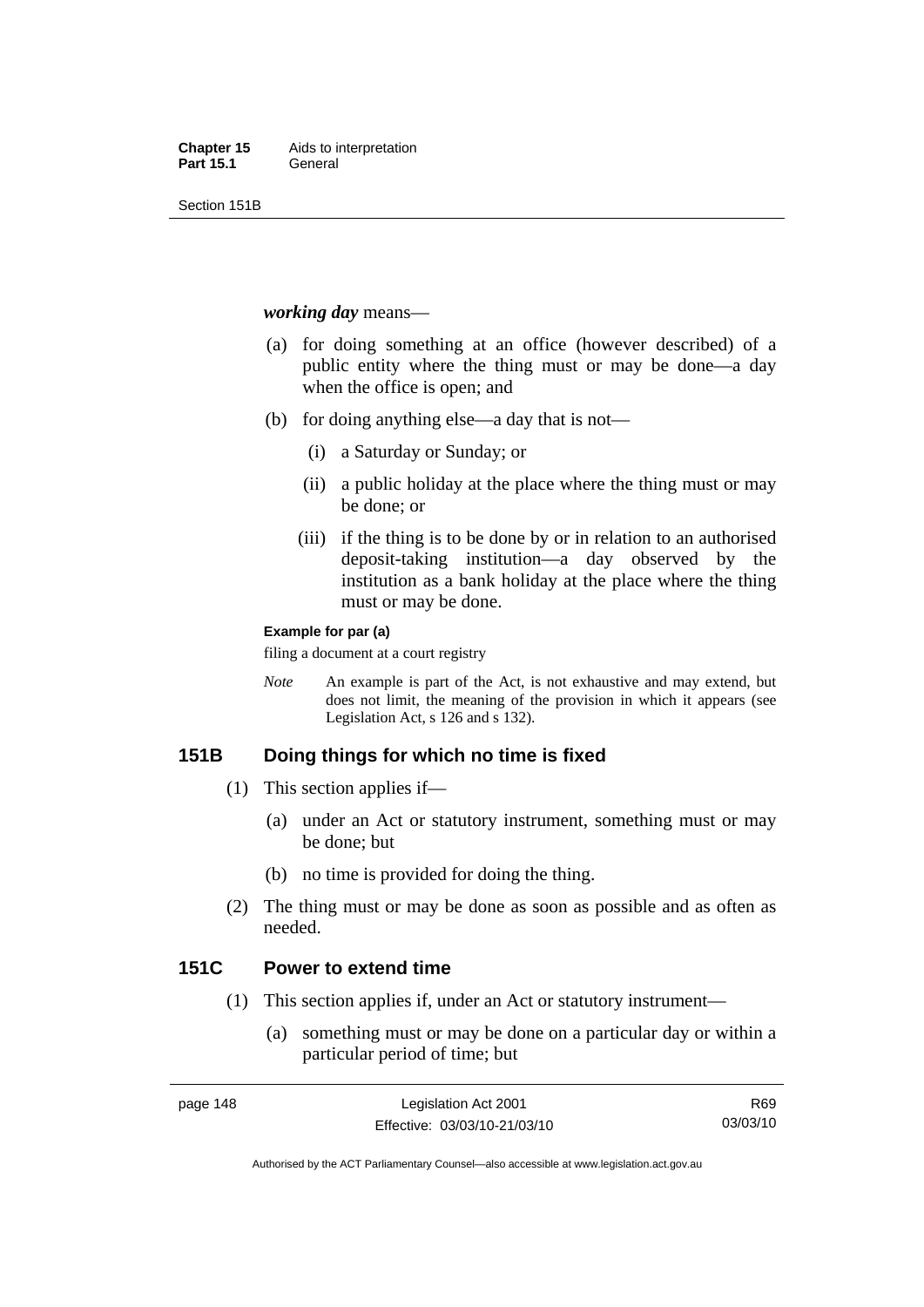- (b) a court or other entity has power to extend the time (the *relevant time*) for doing the thing.
- (2) A person may apply to the court or other entity for the relevant time to be extended even though the relevant time has ended.
- (3) The court or other entity may extend the relevant time even though the relevant time has ended.
- (4) This section is a determinative provision.
	- *Note* See s 5 for the meaning of determinative provisions, and s 6 for their displacement.
- (5) This section applies only to an applicable law or applicable provision.
- (6) In this section:

*applicable law* means an Act enacted, or statutory instrument made, after 1 January 2006.

*applicable provision* means a provision inserted after 1 January 2006 into an Act or statutory instrument that is not an applicable law.

*inserted*, for a provision, includes inserted in substitution for another provision.

## **152 Continuing effect of obligations**

If, under a provision of an Act or statutory instrument, an act is required to be done, the obligation to do the act continues until the act is done even if—

- (a) the provision required the act to be done within a particular period or before a particular time, and the period has ended or the time has passed; or
- (b) someone has been convicted of an offence in relation to failure to do the act.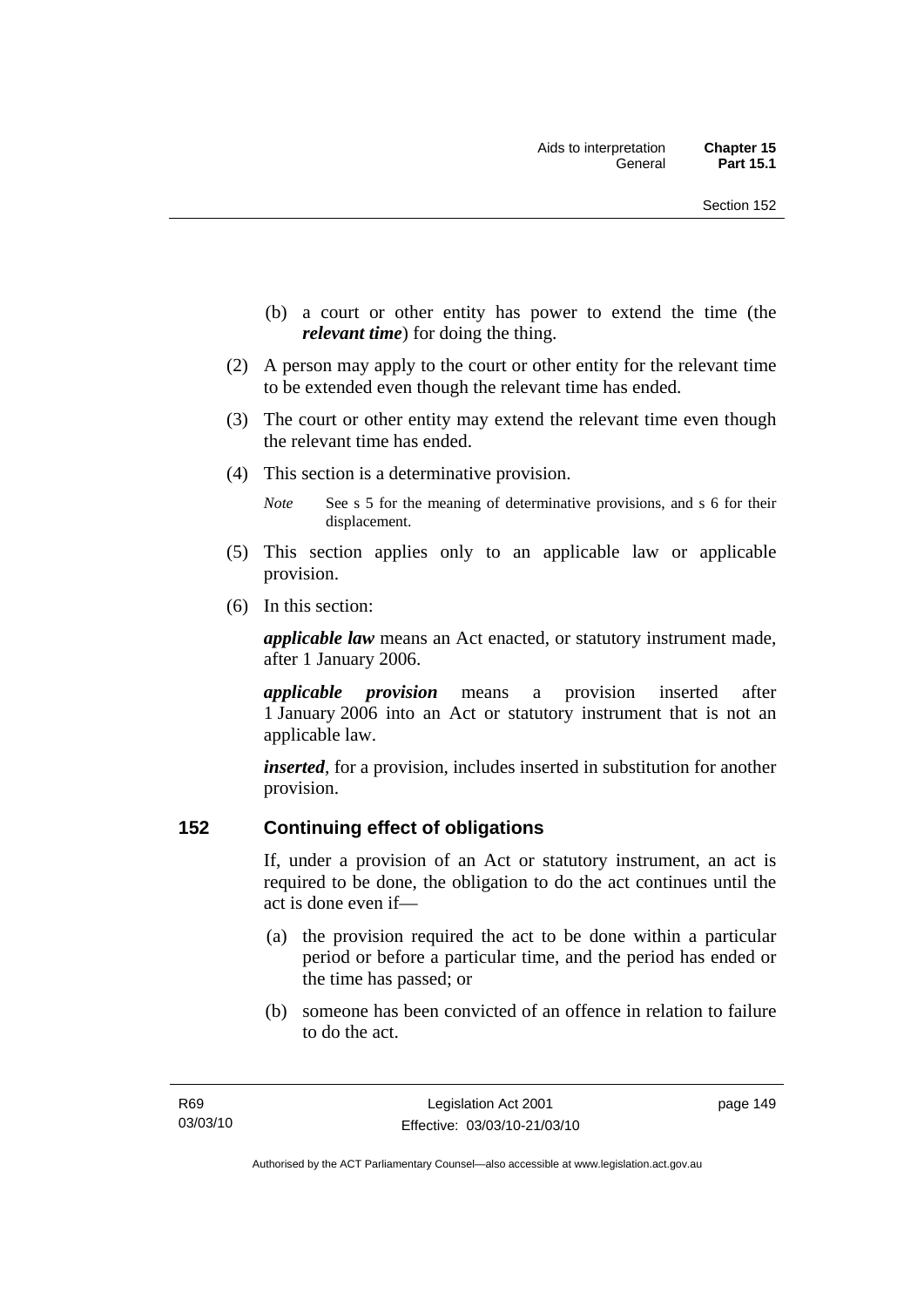**Chapter 15** Aids to interpretation<br>**Part 15.2** Definitions **Definitions** 

Section 155

## **Part 15.2 Definitions**

*Note to pt 15.2* 

See also s 130 (What is a definition?), s 131 (Signpost definitions) and s 148 (Terms used in instruments have same meanings as in authorising laws).

#### **155 Definitions apply subject to contrary intention**

- (1) A definition in an Act or statutory instrument applies except so far as the contrary intention appears.
- (2) This section is a determinative provision.
	- *Note* See s 5 for the meaning of determinative provisions, and s 6 for their displacement.

#### **156 Application of definitions in dictionaries and sections**

 (1) A definition in the dictionary to an Act or statutory instrument applies to the entire Act or instrument unless the Act or instrument provides for the definition to have a more limited application.

#### **Examples**

- 1 The dictionary to the *ABC Act 1999* includes the signpost definition '*x*—see the *XYZ Act 1998*, section 3.'. There is nothing in the *ABC Act 1999* indicating the intended application of the definition of  $x$ . The definition of  $x$ in the *XYZ Act 1998*, section 3, therefore, applies to the entire *ABC Act 1999*.
- 2 In an Act, the word *z* is defined in the dictionary. The definition provides, in part, that '*z*, in part 4 (Registration of vehicles), means ...'. The definition of *z* applies only to part 4.
- 3 In part 6 of an Act (which is headed 'Part 6 Complaints'), the word *a* is defined in section 50. The section is not divided into subsections but contains a number of definitions. Section 50 begins with the words 'In this part:'. However, the dictionary to the Act contains the following definition:

*a*—see section 50.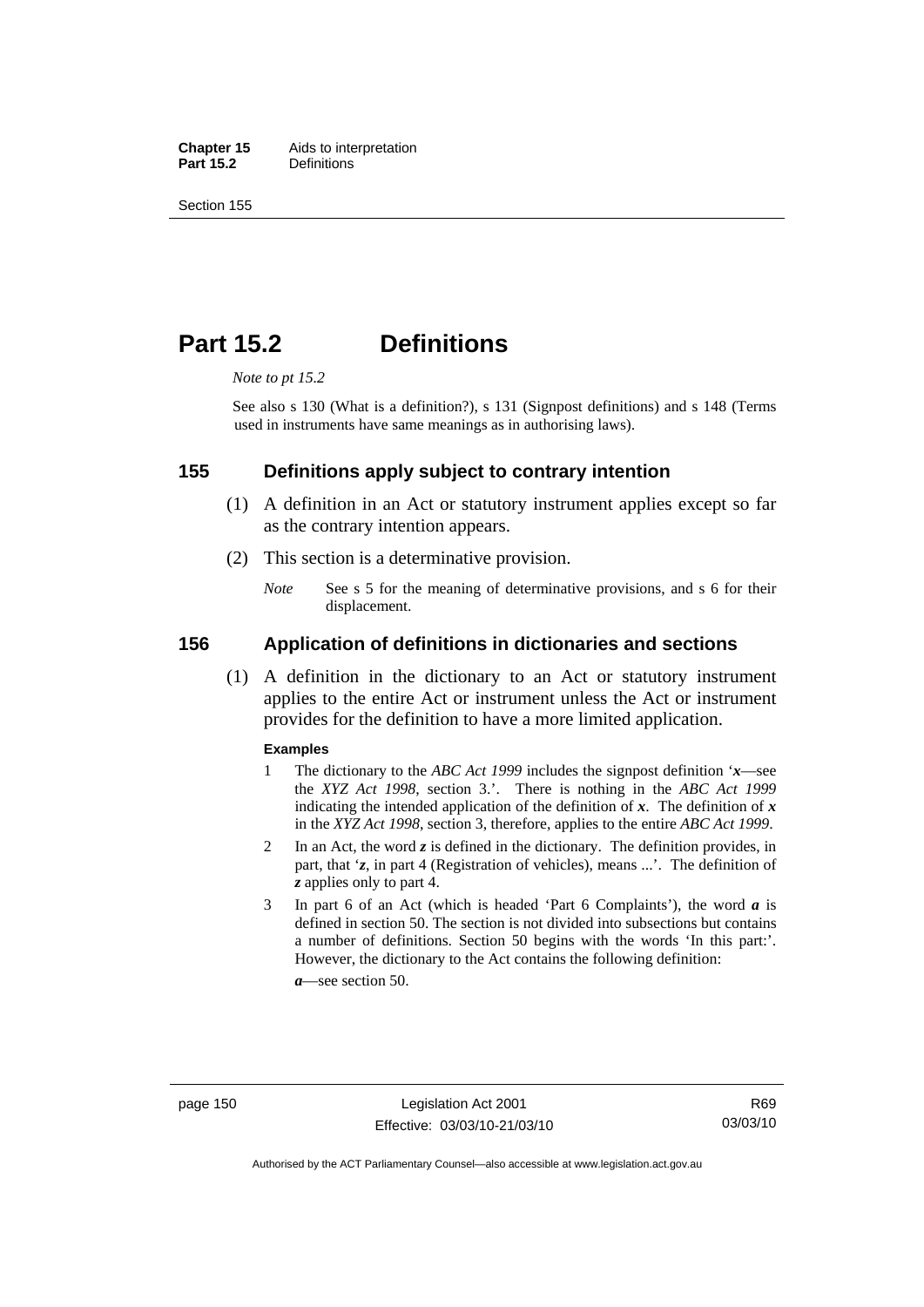The definition of *a* applies to the entire Act (compare s (2) eg 2).

- *Note 1* See s 144 (Meaning of commonly-used terms) for the application of the definitions in this Act, dict, pt 1.
- *Note 2* Section 148 (Terms used in instruments have same meanings as in authorising laws) provides that terms used in a statutory instrument have the same meaning as they have in the Act or statutory instrument under which the statutory instrument is made.
- *Note 3* An example is part of the Act, is not exhaustive and may extend, but does not limit, the meaning of the provision in which it appears (see s 126 and s 132).
- (2) A definition in a section of an Act or statutory instrument applies only to the section unless the Act or instrument provides for the definition to have a broader application.

#### **Examples**

- 1 This Act, section 255 (7) (Forms) contains definitions of *form 1* and *form 2* as tagged terms. There is nothing in this Act indicating that the definitions apply outside section 255. The definitions apply only to section 255.
- 2 In part 6 of an Act (which is headed 'Part 6 Complaints'), the word *a* is defined in section 50. The section is not divided into subsections but contains a number of definitions. Section 50 begins with the words 'In this part:'. However, the dictionary to the Act contains the following definition:

*a*, for part 6 (Complaints)—see section 50.

The definition of *a* applies to all of part 6, but not to provisions of the Act outside part 6 (compare s (1) eg 3).

- 3 In an Act, the word *b* is defined in a section, which is not divided into subsections but contains a number of definitions. The section begins with the words 'In this Act:'. The definition of *b* applies to the entire Act.
- (3) A definition in a section of an Act or statutory instrument applies to the entire section unless the Act or instrument provides for the definition to have a more limited application.

#### **Example**

In a subsection of a section of an Act, the word  $c$  is defined. The subsection begins with the words 'In subsection  $(3)$ :'. The definition of  $c$  applies only to subsection (3) of that section.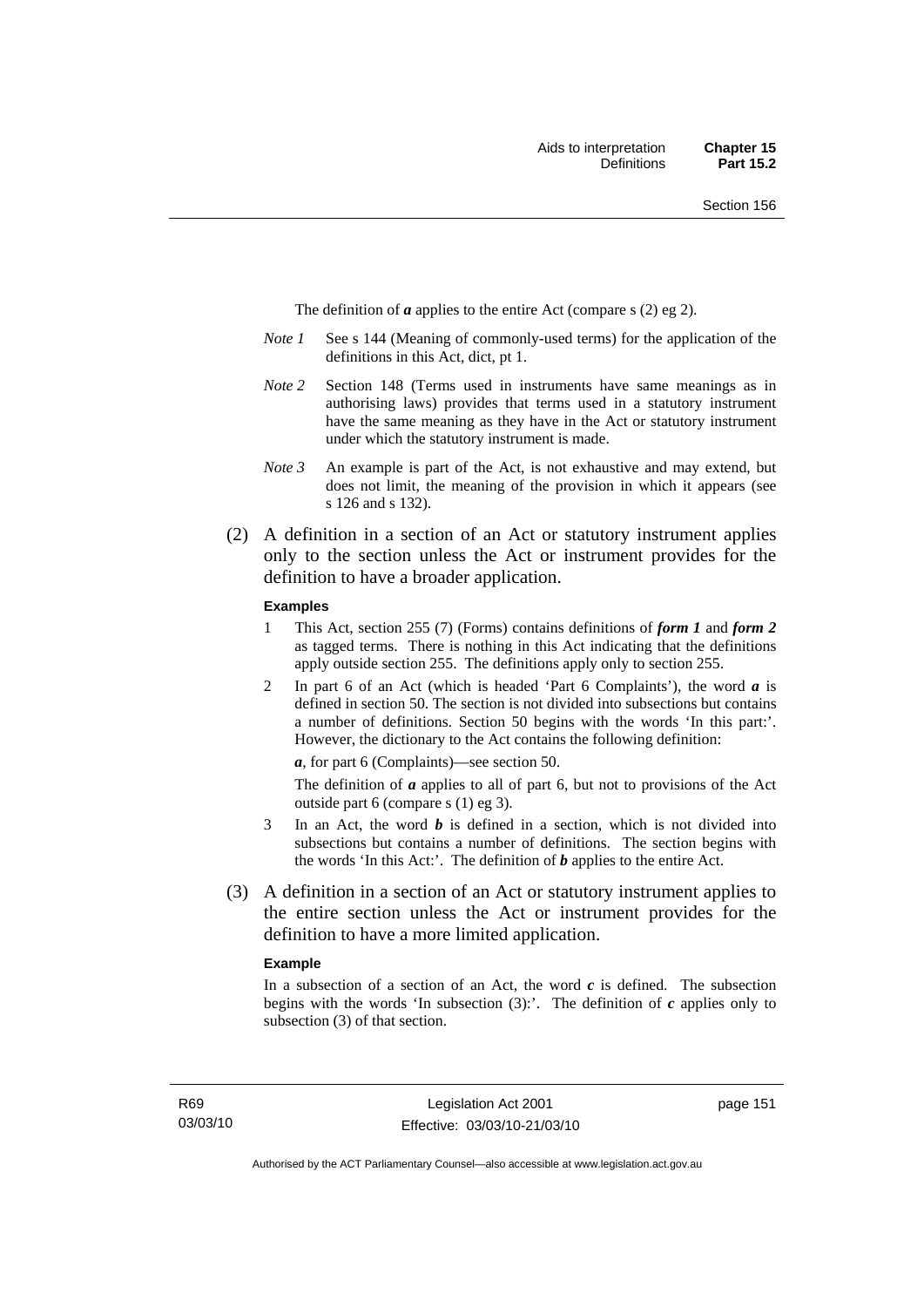- (4) In applying this section to an Act or statutory instrument that is divided otherwise than into sections, a reference to a section is a reference to a corresponding provision of the Act or instrument.
	- *Note* A reference to an Act or statutory instrument includes a reference to a provision of the Act or instrument (see s 7 and s 13).

## **157 Defined terms—other parts of speech and grammatical forms**

If an Act or statutory instrument defines a term, other parts of speech and grammatical forms of the term have corresponding meanings.

#### **Example**

The *Publication (Grants) Act 2001* contains a definition of *publish* and also contains other forms of the same word ('published', 'publisher', 'publishes', 'publishing' and 'publication'). Because of this section, all forms of the word will have the same meaning except so far as the Act otherwise expressly provides or a contrary intention appears (see s 6 (3)).

*Note* An example is part of the Act, is not exhaustive and may extend, but does not limit, the meaning of the provision in which it appears (see s 126 and s 132).

page 152 Legislation Act 2001 Effective: 03/03/10-21/03/10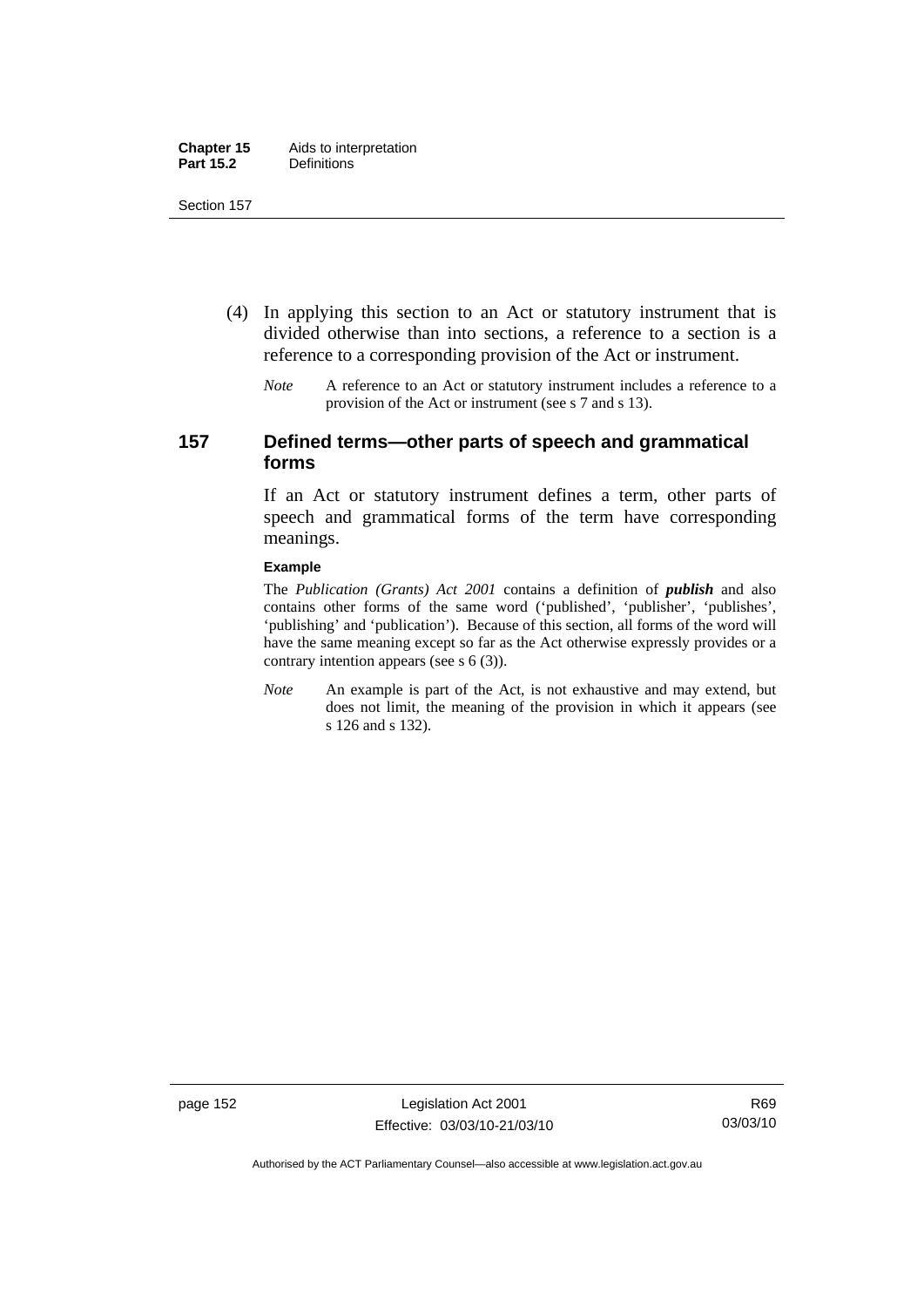# **Part 15.3 References to various entities and things**

*Note to pt 15.3* 

See also ch 10 (Referring to laws).

#### **160 References to people generally**

- (1) In an Act or statutory instrument, a reference to a *person* generally includes a reference to a corporation as well as an individual.
- (2) Subsection (1) is not displaced only because there is an express reference to either an individual or a corporation elsewhere in the Act or statutory instrument.

#### **Examples of references to a person generally**

- 1 another person
- 2 anyone else
- 3 party
- 4 someone else
- 5 employer

#### **Examples of express references to a corporation**

- 1 body corporate
- 2 company

#### **Examples of express references to an individual**

- 1 adult
- 2 child
- 3 spouse
- 4 driver
- (3) Subsection (2) does not limit the operation of section 6.

*Note* Section 6 deals with the displacement of a provision of this Act.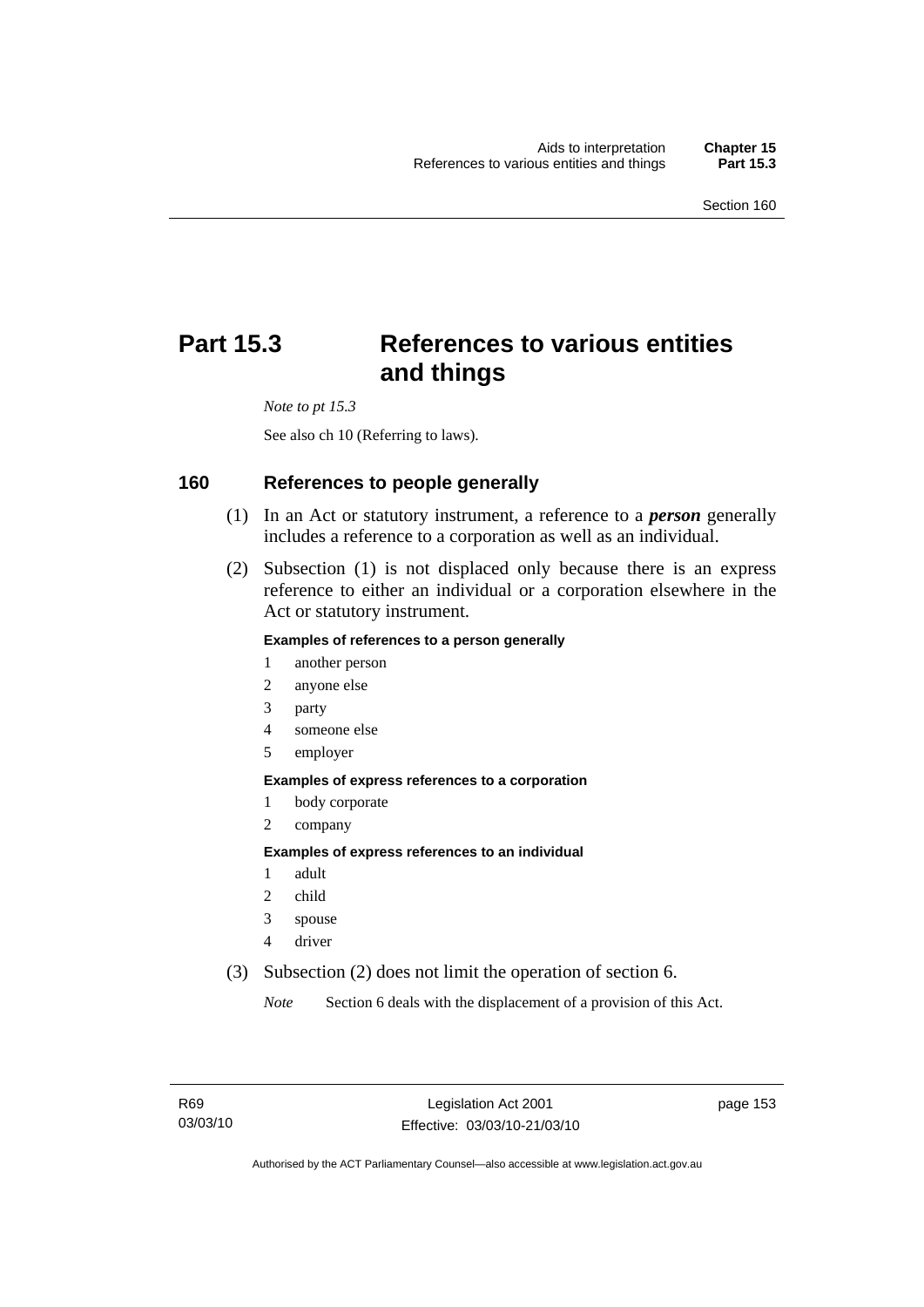## **161 Corporations liable to offences**

- (1) A provision of a law that creates an offence (whether indictable or summary) applies to corporations as well as to individuals.
- (2) A provision of a law that creates an offence can apply to a corporation even though contravention of the provision is punishable by imprisonment (with or without another penalty).

#### **Example**

A provision of an Act contains the following penalty: 'Maximum penalty: 100 penalty units, imprisonment for 1 year or both.' The provision can apply to a corporation.

- (3) If a corporation is convicted of an offence and, apart from this subsection, the penalty for the offence is a period of imprisonment only, the court may impose a maximum penalty of—
	- (a) if the period of imprisonment is not longer than 6 months— 50 penalty units; and
	- (b) if the period of imprisonment is longer than 6 months but not longer than 1 year—100 penalty units; and
	- (c) if the period of imprisonment is longer than 1 year but not longer than 2 years—200 penalty units; and
	- (d) if the period of imprisonment is longer than 2 years but not longer than 5 years—500 penalty units; and
	- (e) if the period of imprisonment is longer than 5 years but not longer than 10 years—1 000 penalty units; and
	- (f) if the period of imprisonment is longer than 10 years—1 500 penalty units.

*Note* Section 133 explains the meaning and value of penalty units.

(4) In this section:

*law* means an Act, subordinate law or disallowable instrument.

Authorised by the ACT Parliamentary Counsel—also accessible at www.legislation.act.gov.au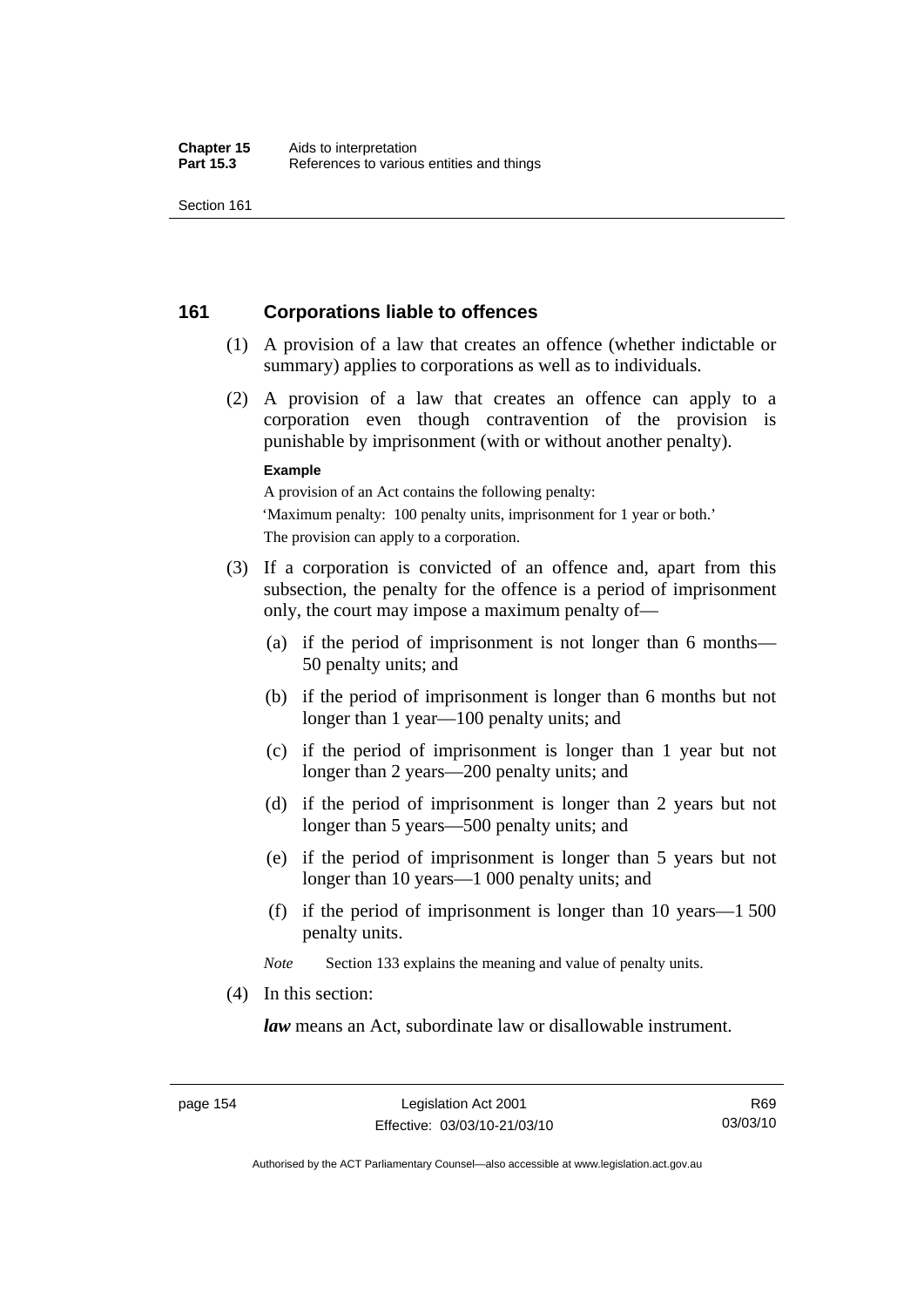## **162 References to** *a Minister* **or** *the Minister*

 (1) In an Act or statutory instrument, a reference to *a Minister* is a reference to the Chief Minister or a Minister appointed under the Self-Government Act, section 41.

*Note* See dict, pt 1, def *Chief Minister*.

- (2) In a provision of an Act or statutory instrument, a reference to *the Minister* without identifying the Minister's title or portfolio is a reference to—
	- (a) the Minister for the time being administering the provision; or
	- (b) if, for the time being, different Ministers administer the provision in relation to different matters—
		- (i) if only 1 Minister administers the provision in relation to the relevant matter—the Minister; or
		- (ii) if 2 or more Ministers administer the provision in relation to the relevant matter—any of the Ministers; or
	- (c) if paragraph (b) does not apply and, for the time being, 2 or more Ministers administer the provision—any of the Ministers.
- (3) In subsection (2):

*Minister* includes a Minister for the time being acting on behalf of the Minister or 2 or more Ministers.

 (4) If an Act or statutory instrument mentions a Minister and identifies the Minister by reference to the fact that the Minister administers a stated Act, statutory instrument or provision, subsection (2) applies as if references in paragraphs (a) to (c) to the provision were references to the stated Act, instrument or provision.

*Note* See also dict, pt 1, defs *Attorney-General* and *Treasurer*.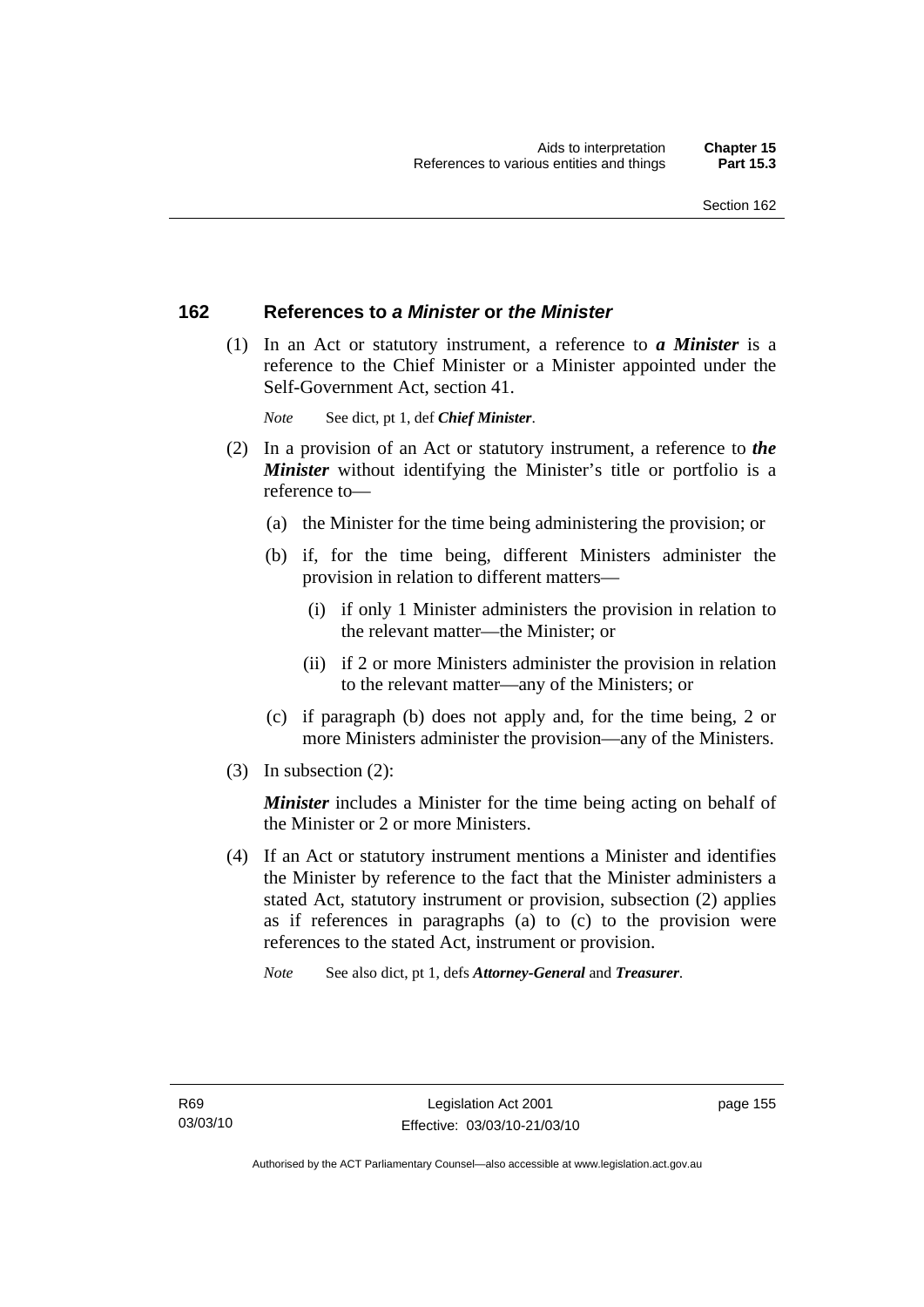## **163 References to** *a chief executive* **or** *the chief executive*

- (1) In an Act or statutory instrument, a reference to *a chief executive* is a reference to a person employed under the Public Sector Management Act, section 28 (Chief executives—engagement) or section 30 (Chief executives—temporary contracts) to perform the duties of an office of chief executive.
- (2) In a provision of an Act or statutory instrument, a reference to *the chief executive* without identifying the chief executive's title is a reference to—
	- (a) the chief executive of the administrative unit responsible for the provision; or
	- (b) if, for the time being, different administrative units are responsible for the provision in relation to different matters—
		- (i) if only 1 administrative unit is responsible for the provision in relation to the relevant matter—the chief executive of the administrative unit; or
		- (ii) if 2 or more administrative units are responsible for the provision in relation to the relevant matter—the chief executive of any of the administrative units; or
	- (c) if paragraph (b) does not apply and, for the time being, 2 or more administrative units are responsible for the provision the chief executive of any of the administrative units.

*Note* See dict, pt 1, def *administrative unit*.

 (3) If an Act or statutory instrument mentions a chief executive and identifies the chief executive by reference to the fact that the chief executive is the chief executive of the administrative unit responsible for a stated Act, statutory instrument or provision, subsection (2) applies as if references in paragraphs (a) to (c) to the provision were references to the stated Act, instrument or provision.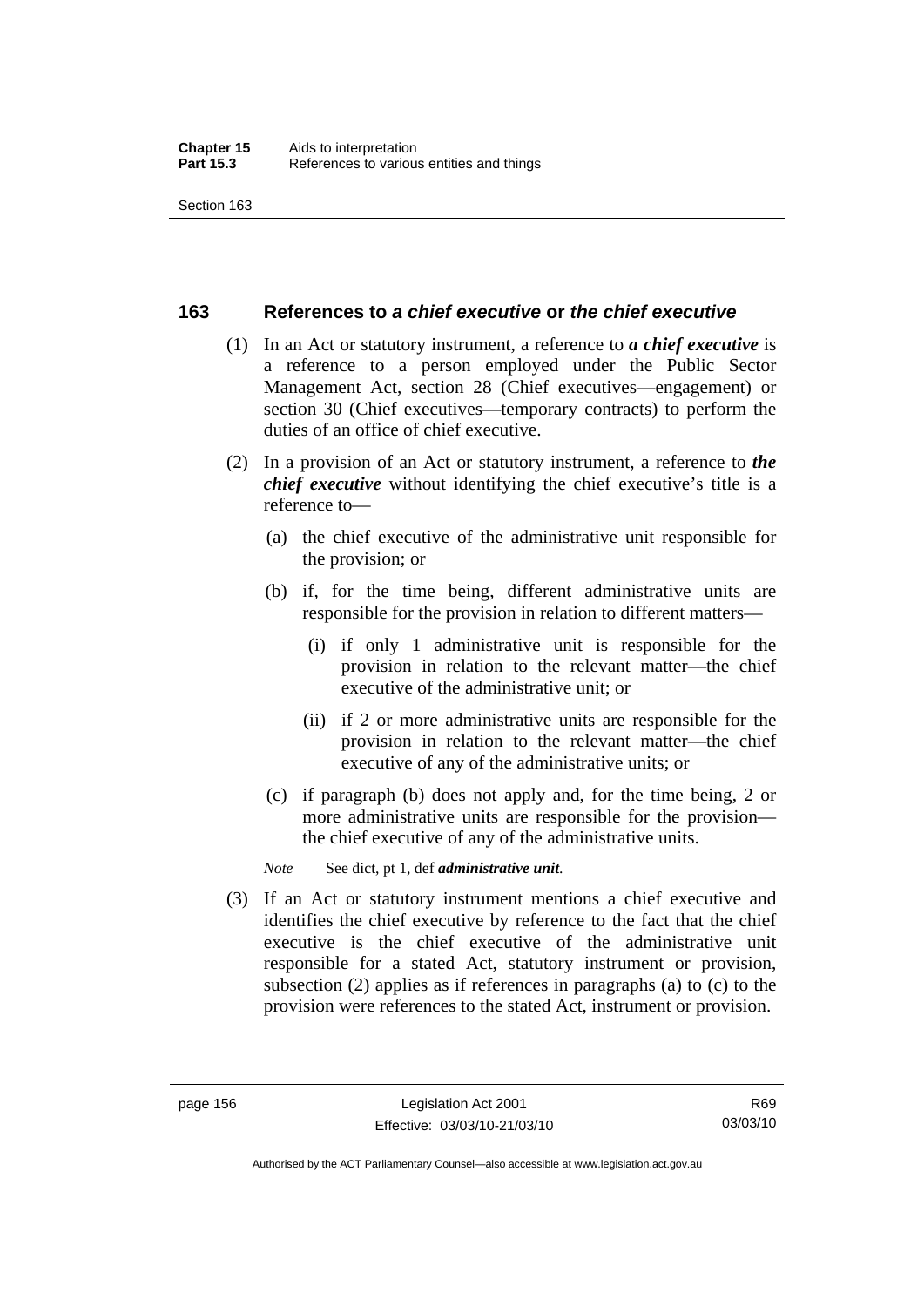(4) In this section:

*chief executive*, of an administrative unit, means the person who is employed under the Public Sector Management Act, section 28 or section 30 to perform the duties of the office of chief executive in the administrative unit.

*Public Sector Management Act* means the *Public Sector Management Act 1994*.

*responsible*, for a provision, means allocated responsibility for the provision under the Public Sector Management Act, section 14 (1) (b) (Ministerial responsibility and functions of administrative units).

## **164 References to Australian Standards etc**

- (1) In an Act or statutory instrument, a reference consisting of the words 'Australian Standard' or 'AS' followed by a number is a reference to the standard so numbered published by or on behalf of Standards Australia.
- (2) In an Act or statutory instrument, a reference consisting of the words 'Australian/New Zealand Standard' or 'AS/NZS' followed by a number is a reference to the standard so numbered published jointly by or on behalf of Standards Australia and Standards New Zealand.

#### **Examples for s 164**

1 AS 4608-1999

- 2 AS/NZS 4906: 1994
- *Note* An example is part of the Act, is not exhaustive and may extend, but does not limit, the meaning of the provision in which it appears (see s 126 and s 132).

#### **165 References to Assembly committees that no longer exist**

In an Act or statutory instrument, a reference (whether by name or description) to a committee of the Legislative Assembly that no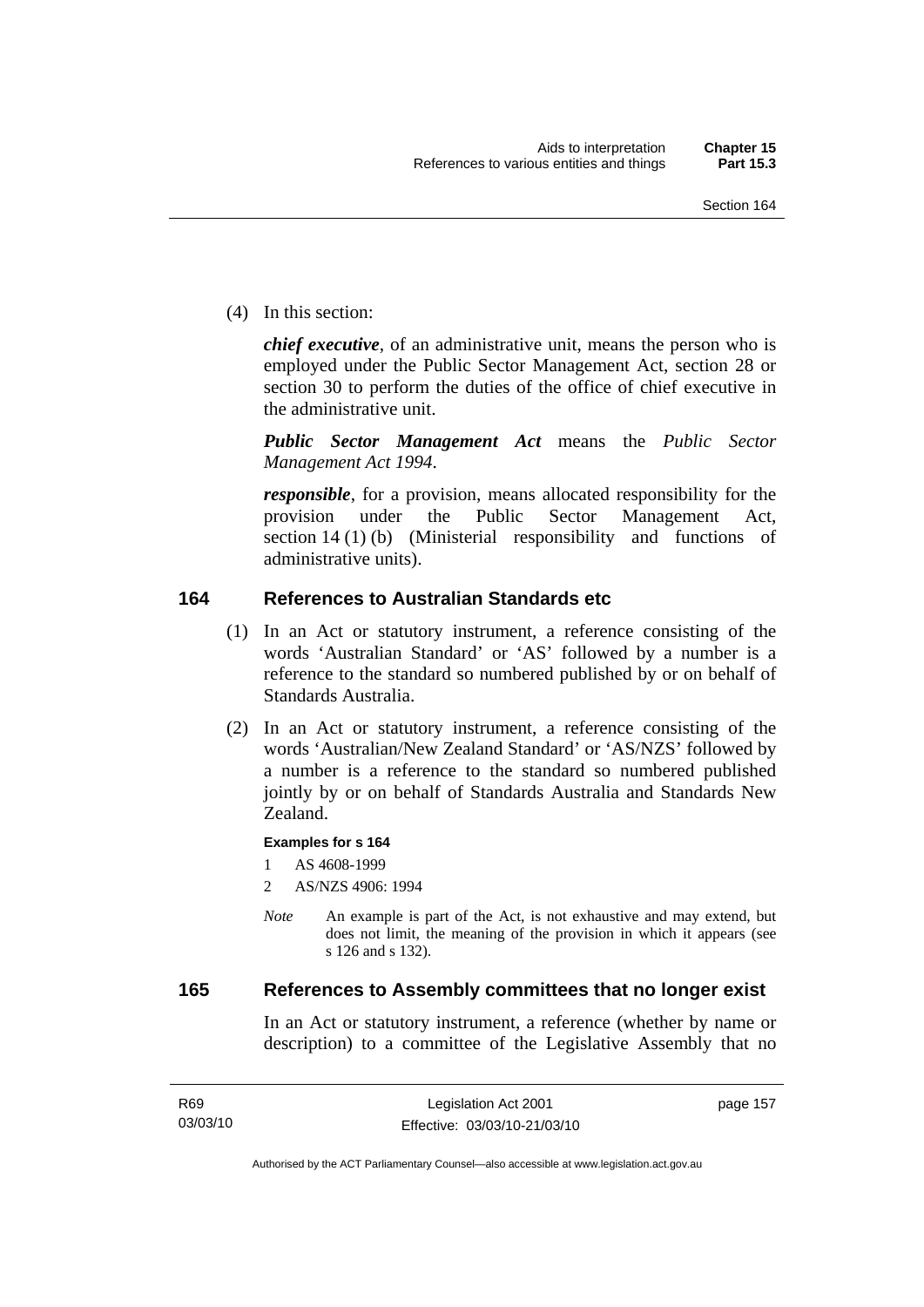| Chapter 15       | Aids to interpretation                    |
|------------------|-------------------------------------------|
| <b>Part 15.3</b> | References to various entities and things |

longer exists is a reference to the committee of the Assembly nominated by the Speaker either generally or for the provision containing the reference.

## **168 References to person with interest in land include personal representative etc**

In an Act or statutory instrument, a reference to a person with an interest in land or other property includes a reference to the person's personal representatives, successors and assigns.

#### **Examples of references to people with interests in land**

- 1 proprietor
- 2 transferor or transferee
- 3 mortgagor or mortgagee
- 4 lessor or lessee
- 5 sublessor or sublessee
- 6 trustee
- *Note* An example is part of the Act, is not exhaustive and may extend, but does not limit, the meaning of the provision in which it appears (see s 126 and s 132).

## **169 References to** *domestic partner* **and** *domestic partnership*

- (1) In an Act or statutory instrument, a reference to a person's *domestic partner* is a reference to someone who lives with the person in a domestic partnership, and includes a reference to a spouse or civil partner of the person.
	- *Note* The Macquarie dictionary, (1997) defines spouse as 'either member of a married pair in relation to the other; one's husband or wife'.
- (2) In an Act or statutory instrument, a *domestic partnership* is the relationship between 2 people, whether of a different or the same sex, living together as a couple on a genuine domestic basis.

#### **Example of indicators to decide whether 2 people are in a domestic partnership**

1 the length of their relationship

Authorised by the ACT Parliamentary Counsel—also accessible at www.legislation.act.gov.au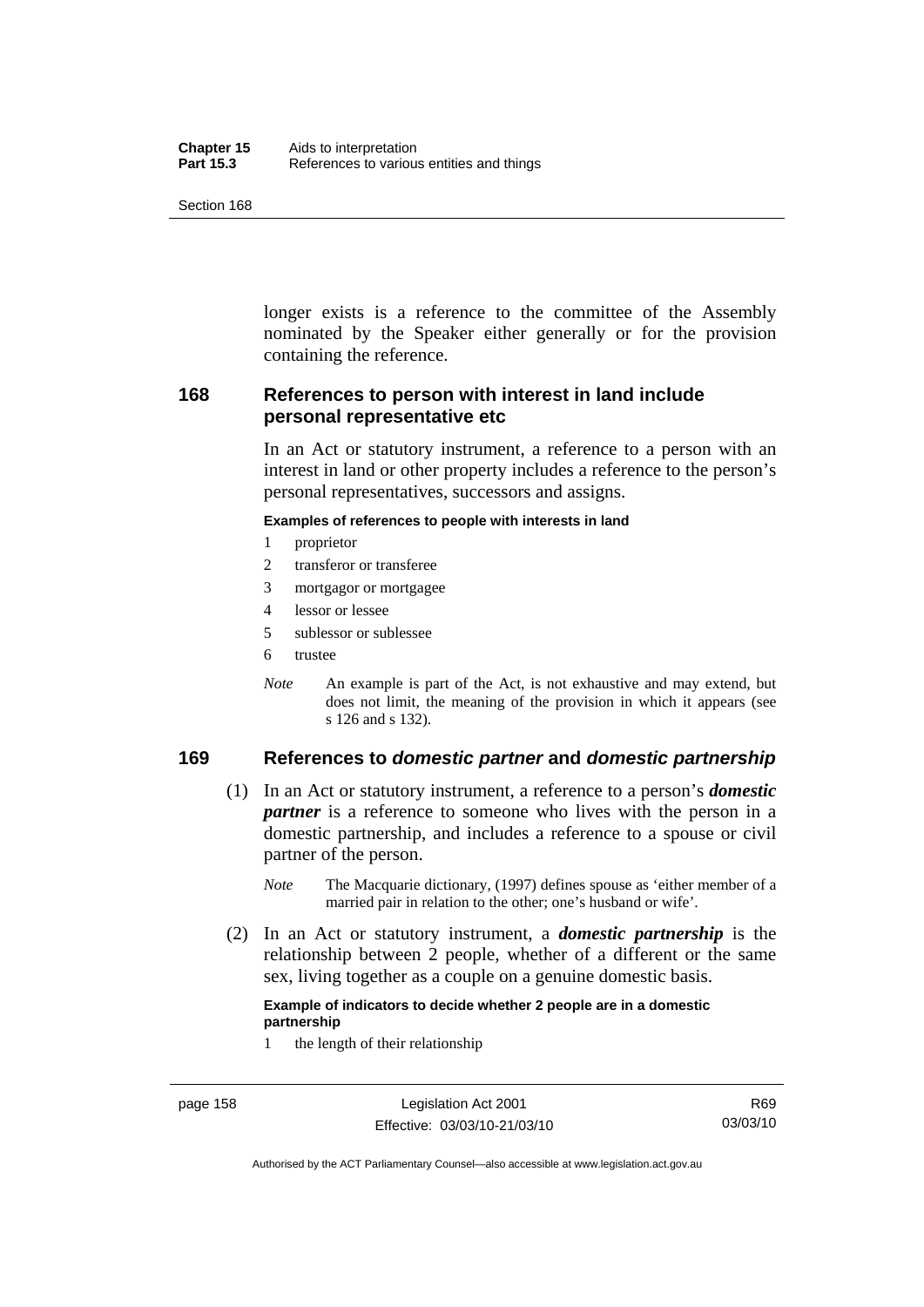- 2 whether they are living together
- 3 if they are living together—how long and under what circumstances they have lived together
- 4 whether there is a sexual relationship between them
- 5 their degree of financial dependence or interdependence, and any arrangements for financial support, between or by them
- 6 the ownership, use and acquisition of their property, including any property that they own individually
- 7 their degree of mutual commitment to a shared life
- 8 whether they mutually care for and support children
- 9 the performance of household duties
- 10 the reputation, and public aspects, of the relationship between them
- *Note* An example is part of the Act, is not exhaustive and may extend, but does not limit, the meaning of the provision in which it appears (see s 126 and s 132).
- (3) In an Act or statutory instrument, a reference to a *domestic partnership* includes a reference to a marriage and a civil partnership.

## **169A References to** *transgender people*

- (1) A *transgender person* is a person who—
	- (a) identifies as a member of a different sex by living, or seeking to live, as a member of that sex; or
	- (b) has identified as a member of a different sex by living as a member of that sex;

whether or not the person is a recognised transgender person.

 (2) A *transgender person* includes a person who is thought of as a transgender person, whether or not the person is a recognised transgender person.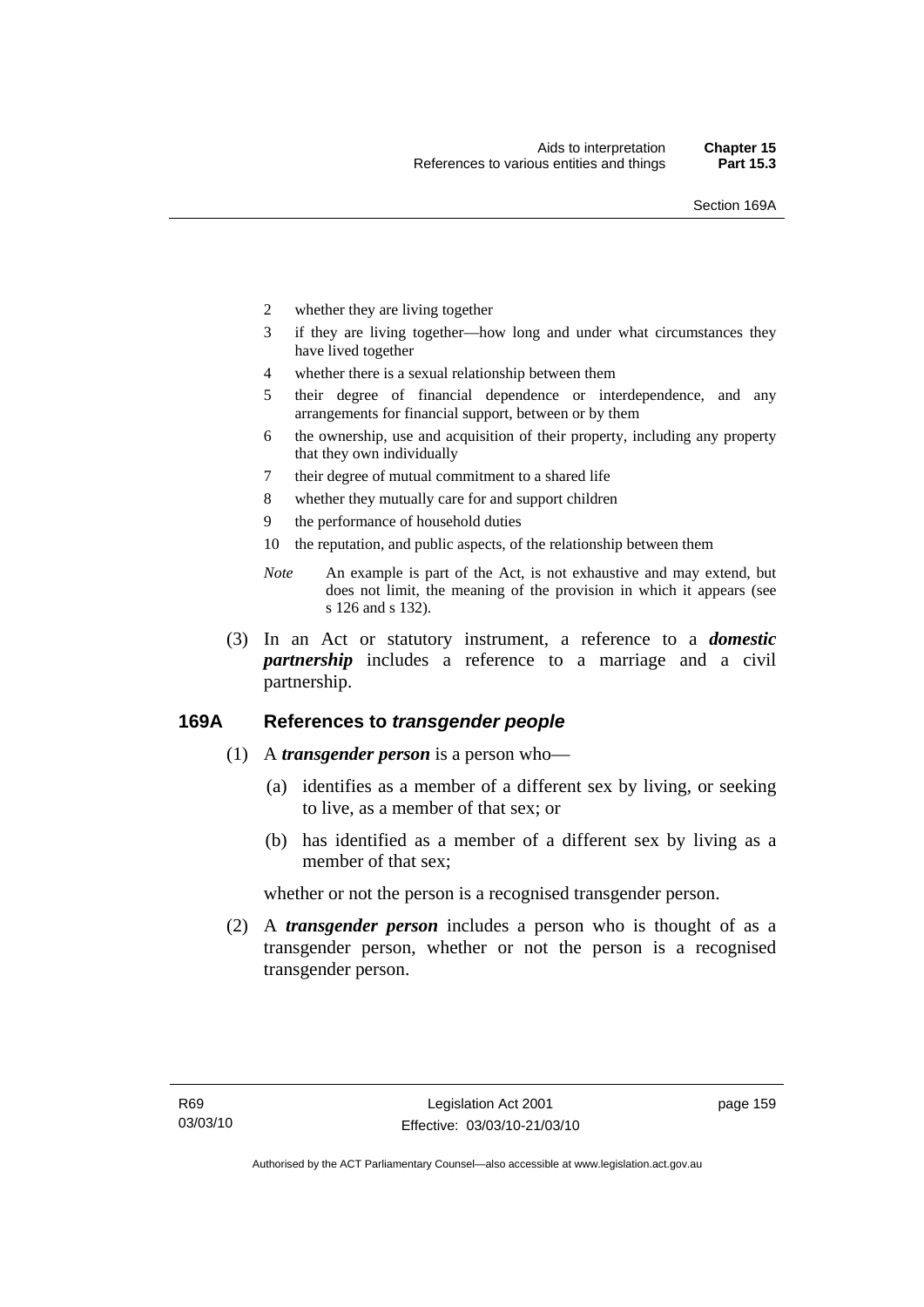Section 169B

 (3) A *recognised transgender person* is a person the record of whose sex is altered under the *Births, Deaths and Marriages Registration Act 1997*, part 4 or the corresponding provisions of a law of a State or another Territory.

#### **169B References to** *intersex people*

An *intersex person* is a person who, because of a genetic condition, was born with reproductive organs or sex chromosomes that are not exclusively male or female.

page 160 Legislation Act 2001 Effective: 03/03/10-21/03/10

R69 03/03/10

Authorised by the ACT Parliamentary Counsel—also accessible at www.legislation.act.gov.au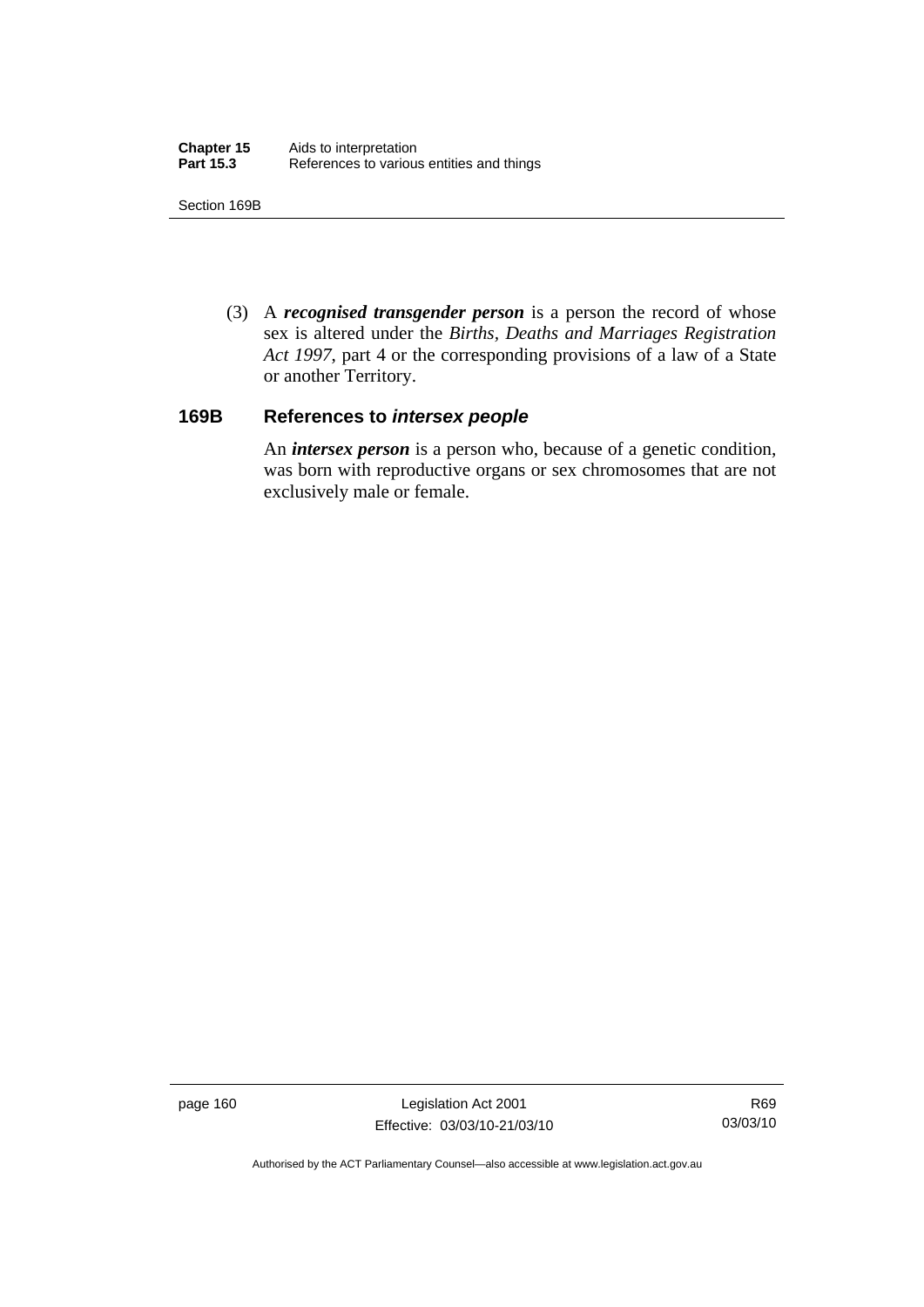# **Part 15.4 Preservation of certain common law privileges**

## **170 Privileges against selfincrimination and exposure to civil penalty**

- (1) An Act or statutory instrument must be interpreted to preserve the common law privileges against selfincrimination and exposure to the imposition of a civil penalty.
- (2) However, this section does not affect the operation of the *Evidence Act 1995* (Cwlth).
	- *Note* The *Evidence Act 1995* (Cwlth), s 128 contains provisions that apply if a witness raises these privileges in a proceeding. The section applies to proceedings in ACT courts (see *Evidence Act 1995* (Cwlth), s 4). However, the privileges have been abolished for bodies corporate (see *Evidence Act 1995* (Cwlth), s 187).
- (3) This section is a determinative provision.
	- *Note* See s 5 for the meaning of determinative provisions, and s 6 for their displacement.

## **171 Client legal privilege**

- (1) An Act or statutory instrument must be interpreted to preserve the common law privilege in relation to client legal privilege (also known as legal professional privilege).
- (2) However, this section does not affect the operation of the *Evidence Act 1995* (Cwlth).
	- *Note* The *Evidence Act 1995* (Cwlth), pt 3.10, div 1 contains provisions about client legal privilege. The provisions apply to proceedings in ACT courts (see *Evidence Act 1995* (Cwlth), s 4).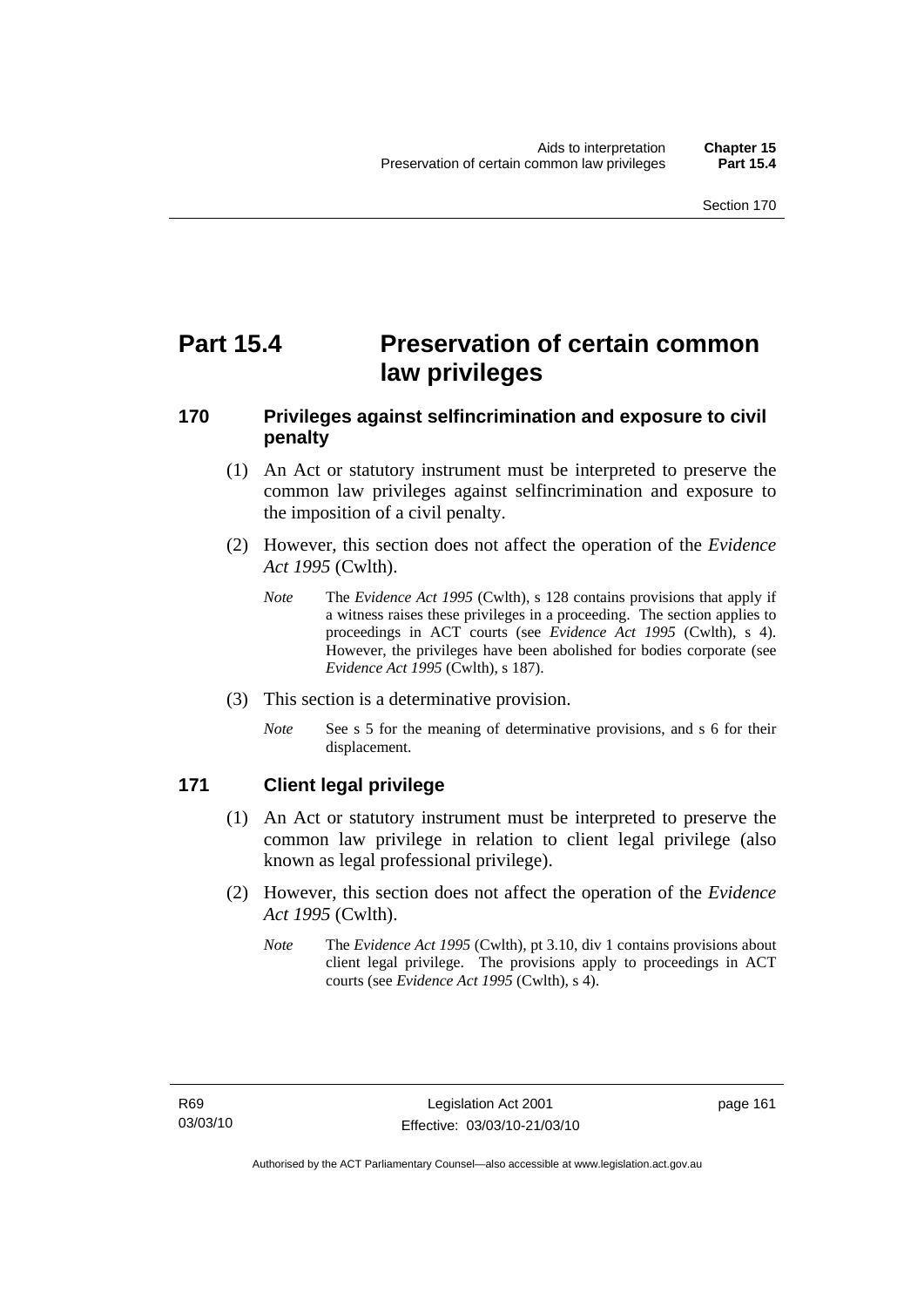- (3) This section is a determinative provision.
	- *Note* See s 5 for the meaning of determinative provisions, and s 6 for their displacement.

page 162 Legislation Act 2001 Effective: 03/03/10-21/03/10

R69 03/03/10

Authorised by the ACT Parliamentary Counsel—also accessible at www.legislation.act.gov.au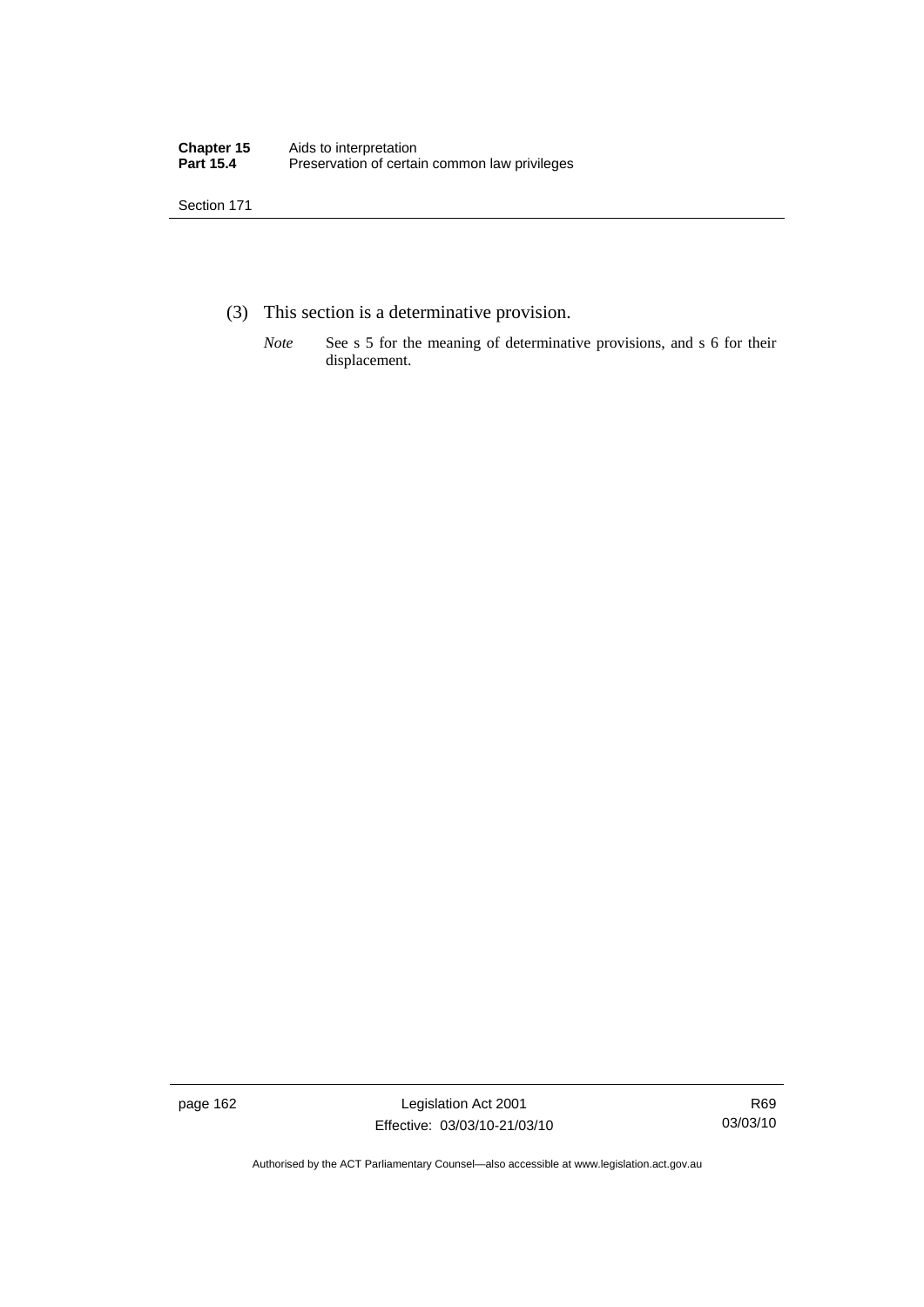# **Chapter 16 Courts, tribunals and other decision-makers**

## **175 Meaning of** *law* **in ch 16**

In this chapter:

*law* means an Act, subordinate law or disallowable instrument.

*Note* A reference to an Act, subordinate law or disallowable instrument includes a reference to a provision of the Act, law or instrument (see s 7, s 8 and s 9).

## **176 Jurisdiction of courts and tribunals**

- (1) This section applies if a law, whether expressly or by implication, authorises a proceeding (whether civil or criminal) to be brought in a particular court or tribunal in relation to a matter.
- (2) The law vests the court or tribunal with jurisdiction in the matter.
- (3) The jurisdiction so vested is not limited by any limits to which any other jurisdiction of the court or tribunal may be subject.
	- *Note* See also s 45 which relates to the making of rules carrying out or giving effect to the jurisdiction of the court or tribunal.

## **177 Recovery of amounts owing under laws**

If an amount is owing under a law to a person (the *creditor*) by another person (the *debtor*), the creditor may recover the amount as a debt owing by the debtor to the creditor in a court of competent jurisdiction or the ACAT.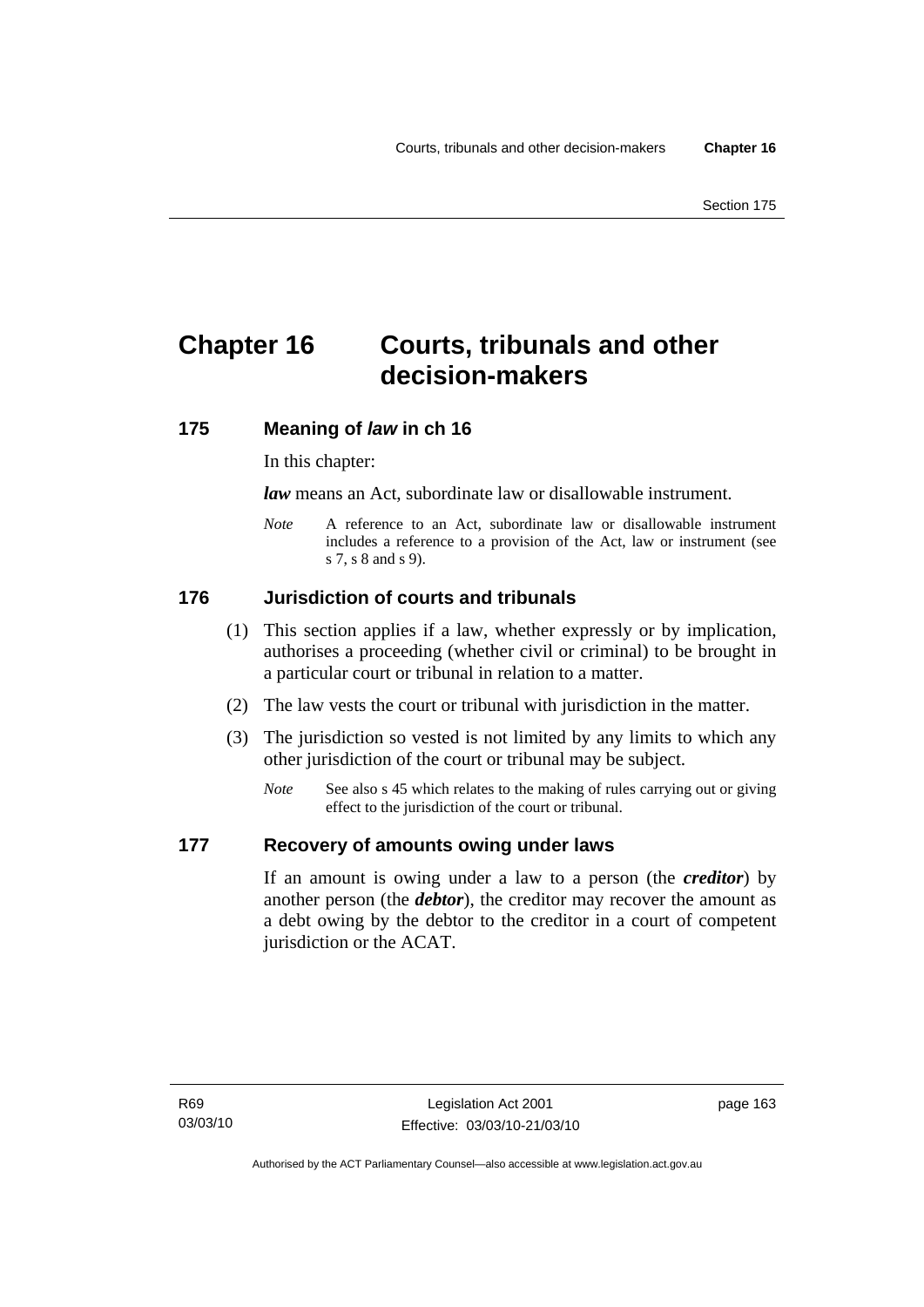#### **178 Power to decide includes power to take evidence etc**

- (1) A court, tribunal or other entity authorised by law to hear and decide a matter (however expressed) has power—
	- (a) to take evidence, including evidence on oath; and
	- (b) to examine witnesses; and
	- (c) to administer oaths to witnesses.
- (2) The court, tribunal or other entity may authorise a person to administer an oath to a witness.
- (3) This section does not limit any other power of the court, tribunal or other entity.

## **179 Content of statements of reasons for decisions**

- (1) This section applies if a law requires a tribunal or other entity making a decision to give written reasons for the decision, whether the term 'reasons', 'grounds' or any other term is used.
- (2) The document giving the reasons must also set out the findings on material questions of fact and refer to the evidence or other material on which the findings were based.
- (3) This section is a determinative provision.
	- *Note* See s 5 for the meaning of determinative provisions, and s 6 for their displacement.

## **180 Power to make decision includes power to reverse or change**

 (1) Power given by a law to make a decision includes power to reverse or change the decision.

Authorised by the ACT Parliamentary Counsel—also accessible at www.legislation.act.gov.au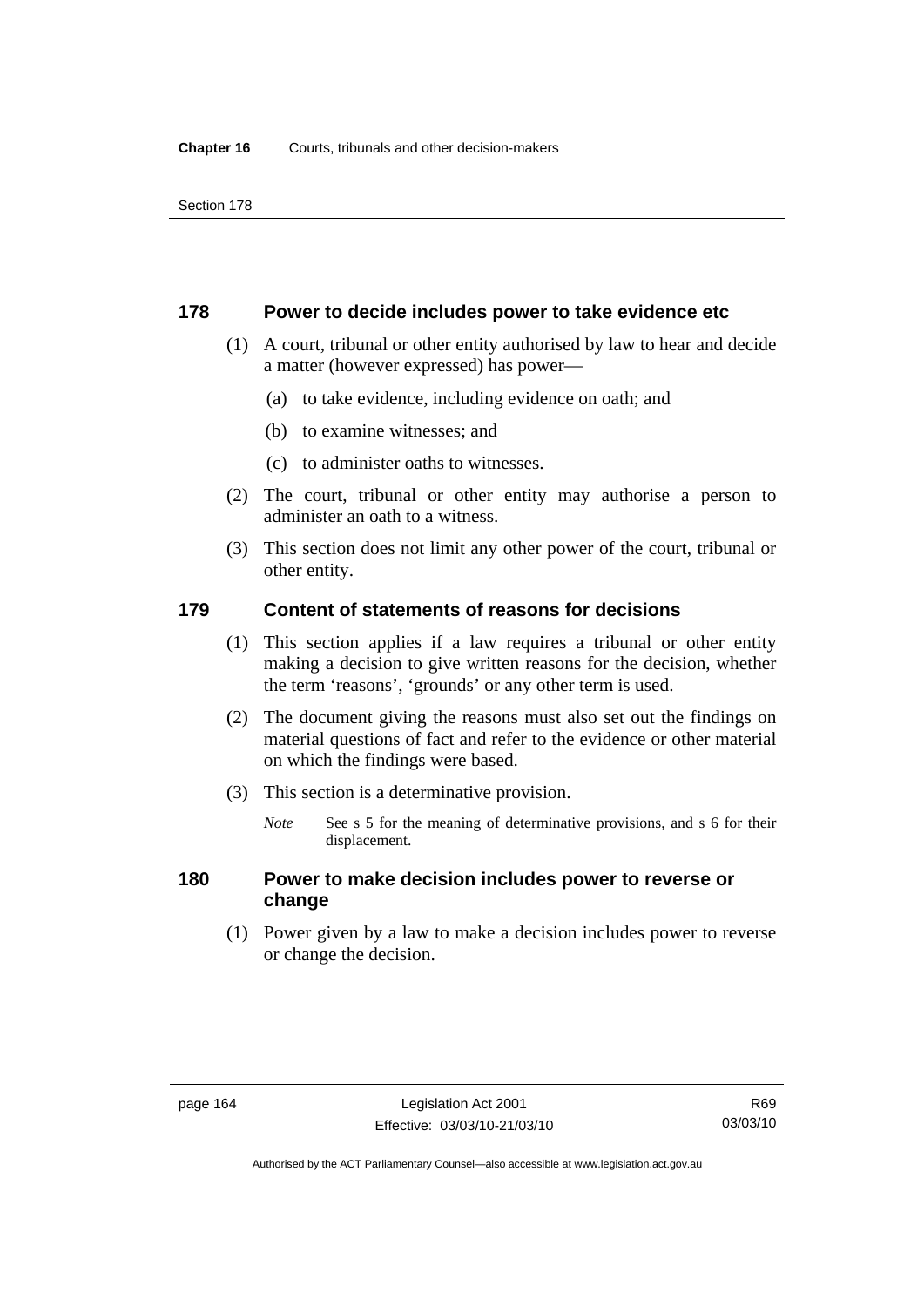(2) The power to reverse or change the decision is exercisable in the same way, and subject to the same conditions, as the power to make the decision.

#### **Example**

If the power to include land in a special reserve is exercisable only on the resolution of the Legislative Assembly, the power to excise land from a special reserve is exercisable only on the resolution of the Assembly.

*Note* An example is part of the Act, is not exhaustive and may extend, but does not limit, the meaning of the provision in which it appears (see s 126 and s 132).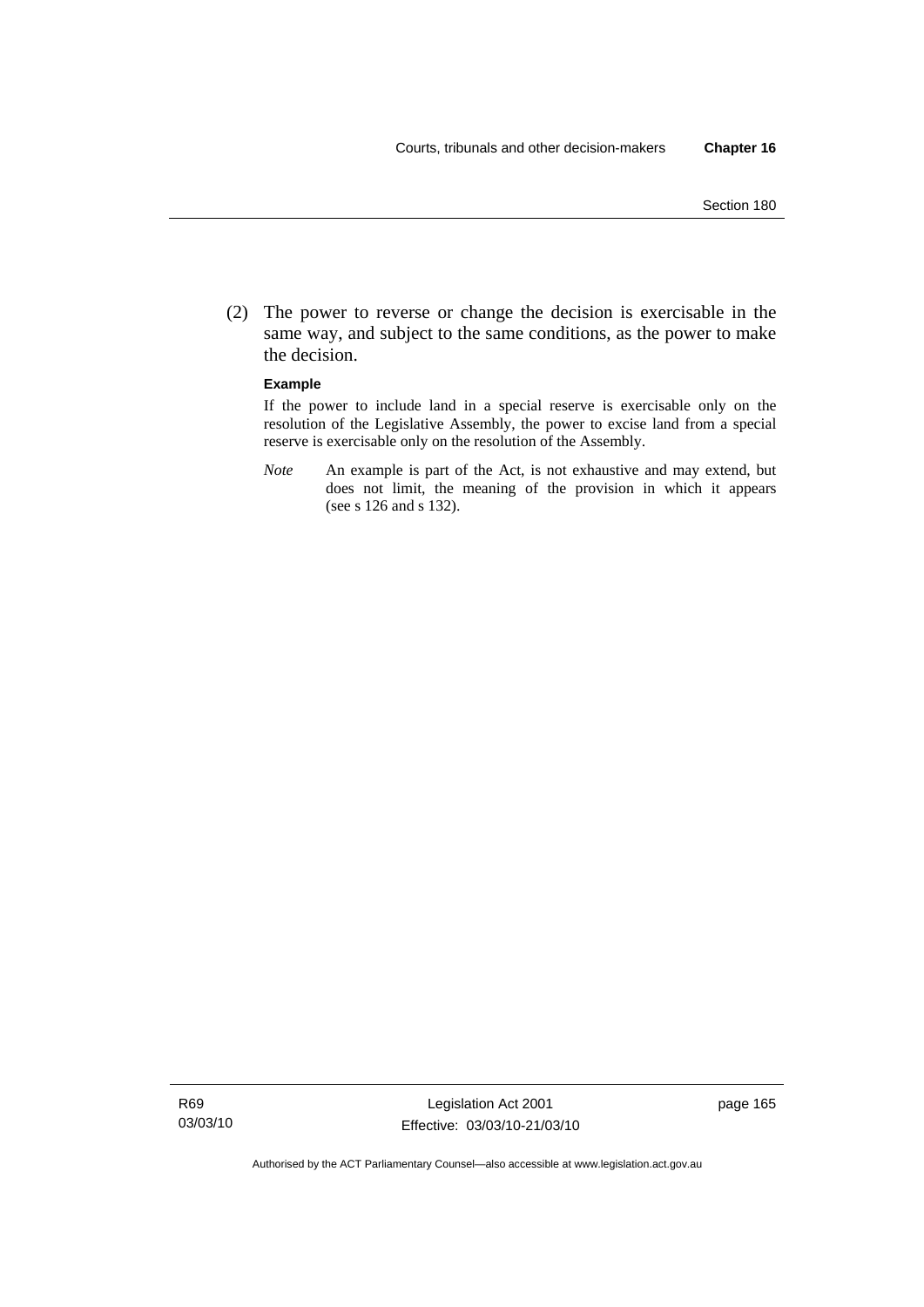# **Chapter 17 Entities and positions**

#### **182 Meaning of** *law* **in ch 17**

In this chapter:

*law* means an Act or statutory instrument.

*Note* A reference to an Act or statutory instrument includes a reference to a provision of the Act or instrument (see s 7 and s 13).

#### **183 Change of name of entity**

- (1) If a law changes the name of an entity established under a law, the entity continues in existence under the new name and its identity is not affected by the change.
- (2) If the name of an entity is changed, a reference in a law to the entity by its previous name is taken, after the change, to be a reference to the entity by its new name.
- (3) To remove any doubt, subsection (2) applies to all entities, whether or not in or for the Territory, including entities established under a law of another jurisdiction.
	- *Note Another jurisdiction* means the Commonwealth, a State, another Territory, the United Kingdom or New Zealand (see dict, pt 2).

#### **184 Change in constitution of entity**

- (1) This section applies if a law changes how an entity established under a law is constituted.
- (2) The entity continues in existence as newly constituted and its identity is not affected by the change.

R69 03/03/10

Authorised by the ACT Parliamentary Counsel—also accessible at www.legislation.act.gov.au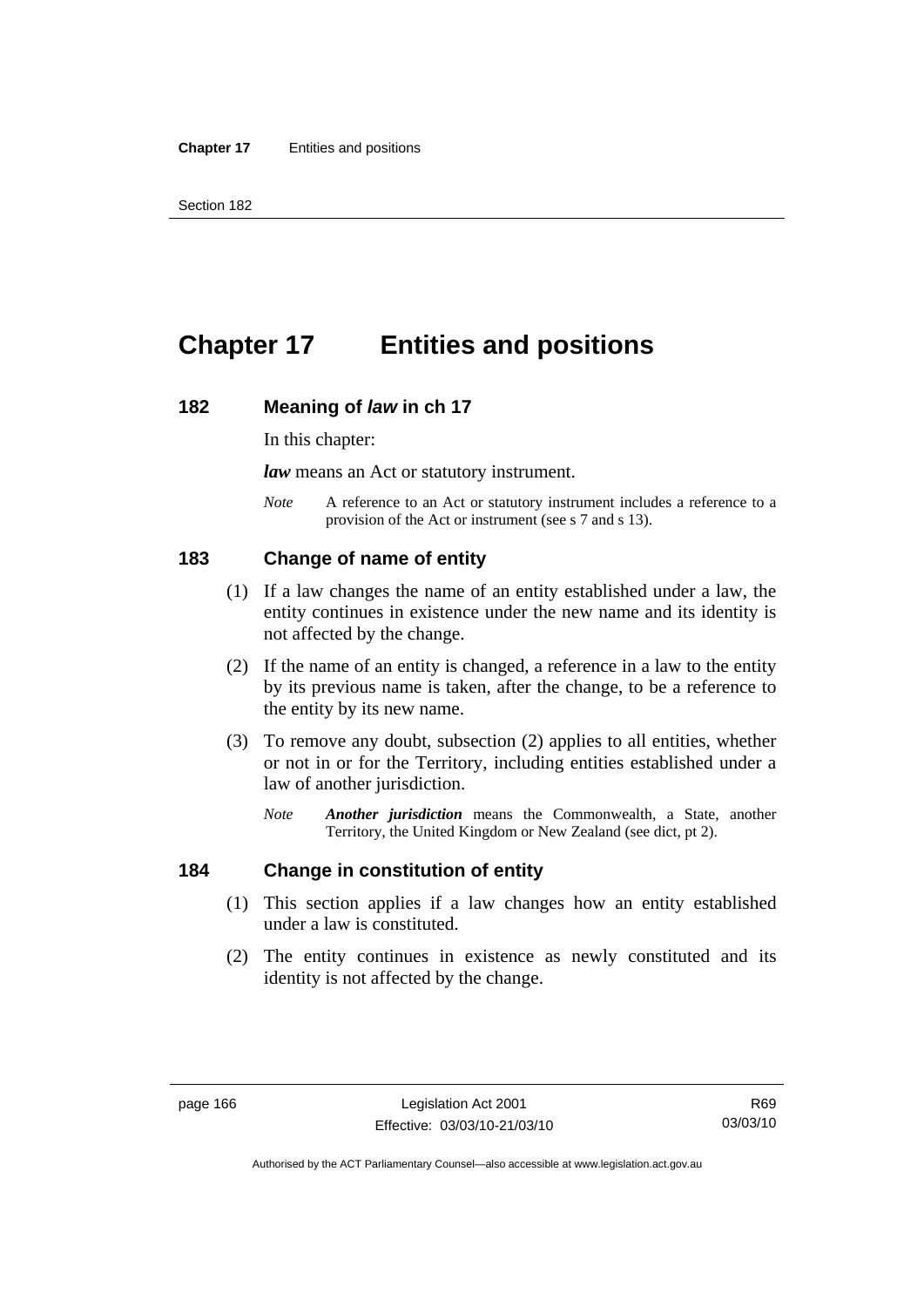- (3) Without limiting subsection (2), the change does not affect—
	- (a) any function, right, privilege, liability or property of the entity; or
	- (b) the bringing of a proceeding, or the continuation of a proceeding, by or against the entity; or
	- (c) the carrying out of an investigation or inquiry, or the continuation of an investigation or inquiry, in relation to anything done or not done by or in relation to the entity.
	- *Note Function* is defined in the dict, pt 1 to include authority, duty and power.

## **184A References to entity**

- (1) In a law, a reference to an entity includes a reference to a person exercising a function of the entity, whether under a delegation, subdelegation or otherwise.
- (2) To remove any doubt, this section applies to all entities, whether or not in or for the Territory, including entities established under a law of another jurisdiction.

### **185 References to occupant of position**

- (1) In a law, a reference to the occupant of a position (however expressed) includes a reference to anyone for the time being occupying the position.
- (2) To remove any doubt, this section applies to all positions, whether or not in or for the Territory, including positions established under a law of another jurisdiction.
	- *Note* See s 200 (1) (Functions of occupants of positions) and the definitions of *occupy* and *position* in the dict, pt 1.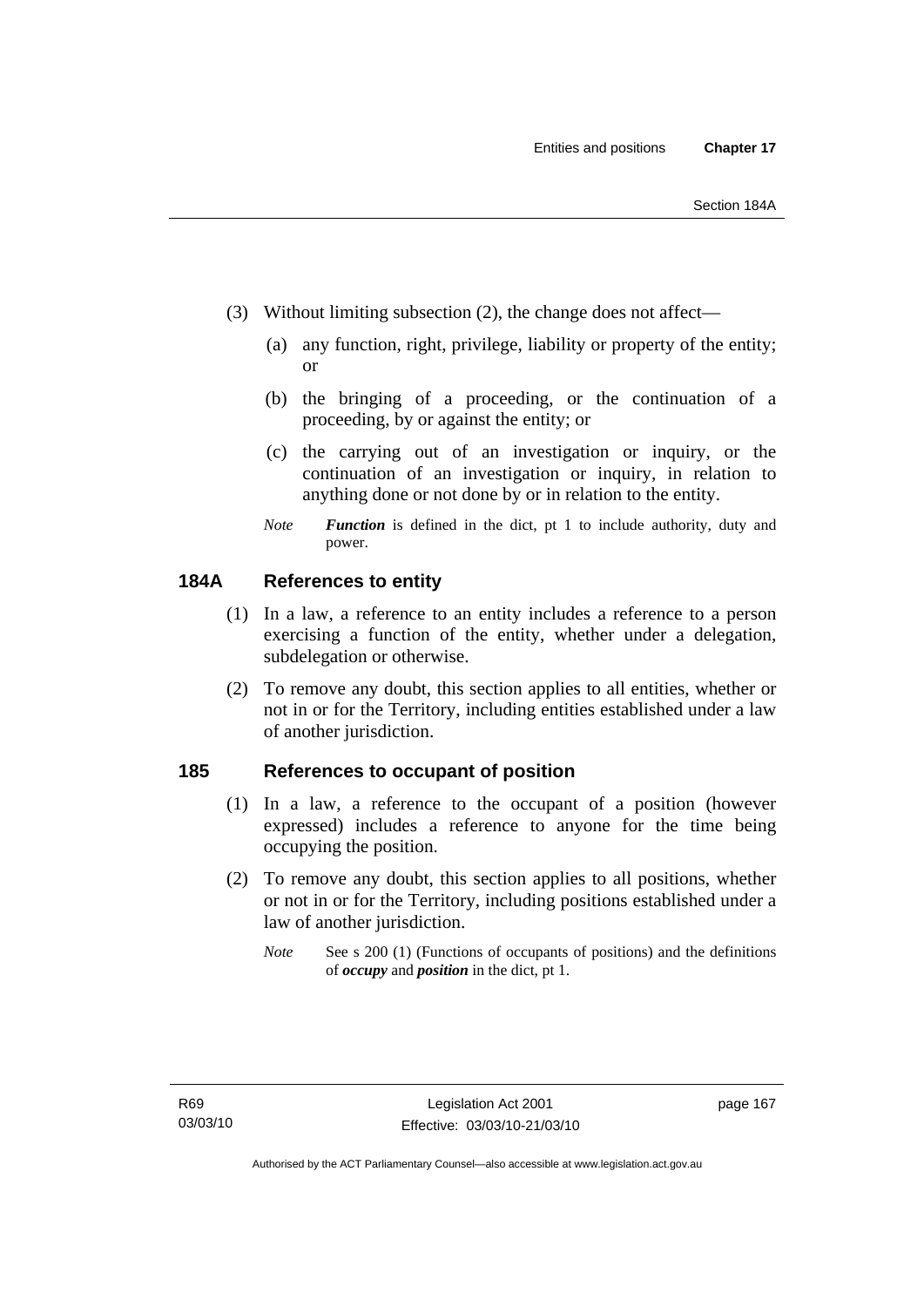# **186 Change of name of position**

- (1) If a law changes the name of a position established under a law, the position continues in existence under the new name and its identity is not affected by the change.
- (2) If the name of a position is changed, a reference in a law to the position by its previous name is taken, after the change, to be a reference to the position by its new name.
- (3) To remove any doubt, subsection (2) applies to all positions, whether or not in or for the Territory, including positions established under a law of another jurisdiction.

## **187 Chair and deputy chair etc**

- (1) If a law establishes a position of chair or chairperson of an entity, the chair or chairperson may be referred to as chairman, chairwoman, chairperson or chair.
- (2) If a law establishes a position of deputy chair or deputy chairperson of an entity, the deputy chair or deputy chairperson may be referred to as deputy chairman, deputy chairwoman, deputy chairperson or deputy chair.

Authorised by the ACT Parliamentary Counsel—also accessible at www.legislation.act.gov.au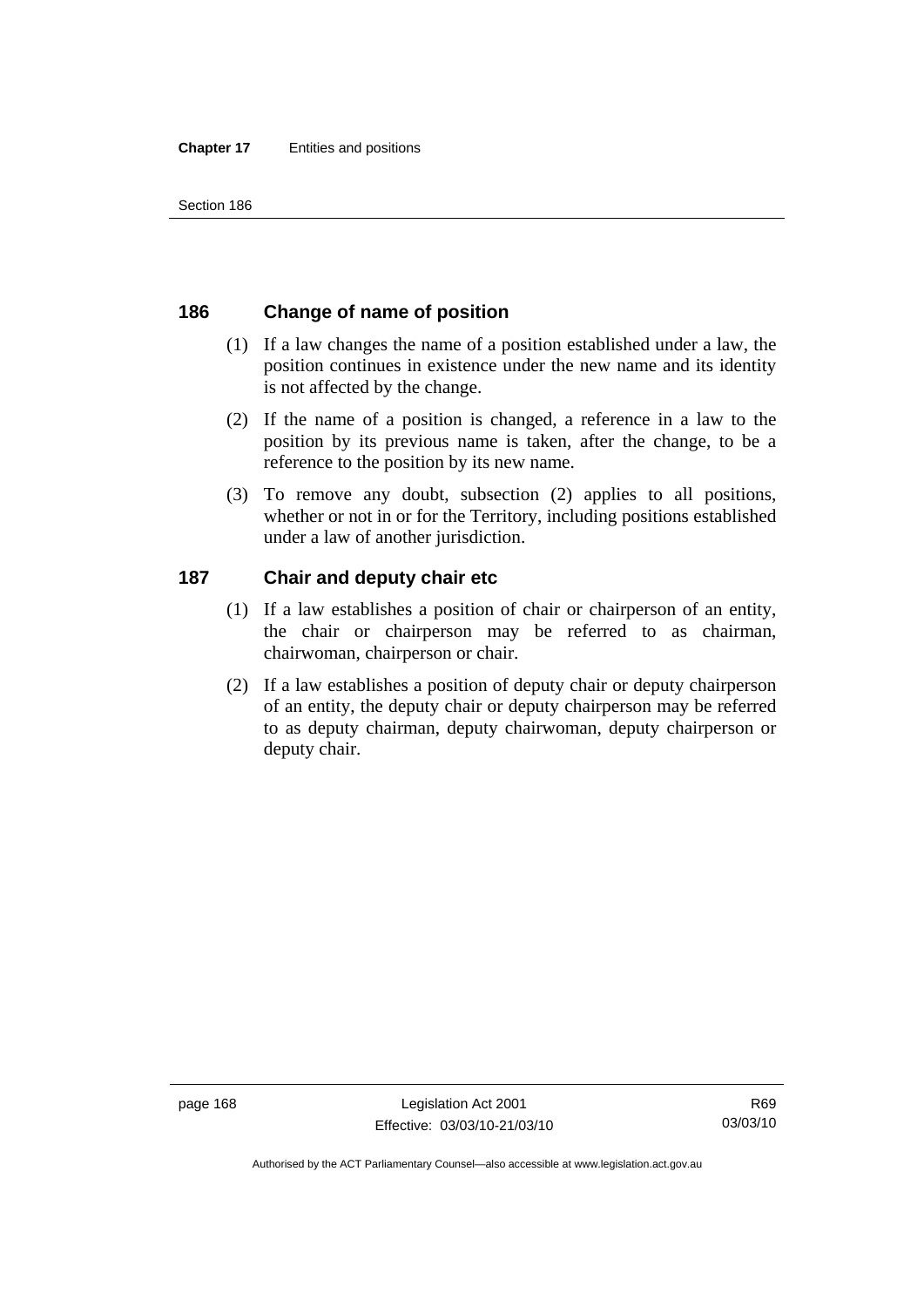# **Chapter 18 Offences**

#### *Note to ch 18*

See also s 133 to s 135 (which relate to penalty units and penalty provisions) and s 161 (Corporations liable to offences).

#### **188 Meaning of** *ACT law* **in ch 18**

In this chapter:

*ACT law* means an Act or subordinate law.

*Note* A reference to an Act or subordinate law includes a reference to a provision of the Act or law (see s 7 and s 8).

### **189 Reference to offence includes reference to related ancillary offences**

A reference to an offence against an ACT law includes a reference to an offence against the Criminal Code, part 2.4 (Extensions of criminal responsibility) or section 717 (Accessory after the fact) that relates to the ACT law.

#### **Example**

X is the holder of a licence under the *Plant Development Act 2001* (hypothetical). The Plant Development Act, section 23 provides for the cancellation of a licence if a licence holder commits an offence against the Act. While his business premises are being inspected, X incites an employee to obstruct the inspector. As a result, the employee obstructs the inspector (which is an offence against the Act). X is later convicted of the offence of incitement against the Criminal Code, section 47 (which is an offence in the Criminal Code, pt 2.4). Because of the Legislation Act, section 189, X is taken to have committed an offence against the Plant Development Act and is therefore liable to have his licence cancelled.

*Note 1* The result would be the same if X had been convicted of conspiracy relating to the offence of obstruction in the Plant Development Act.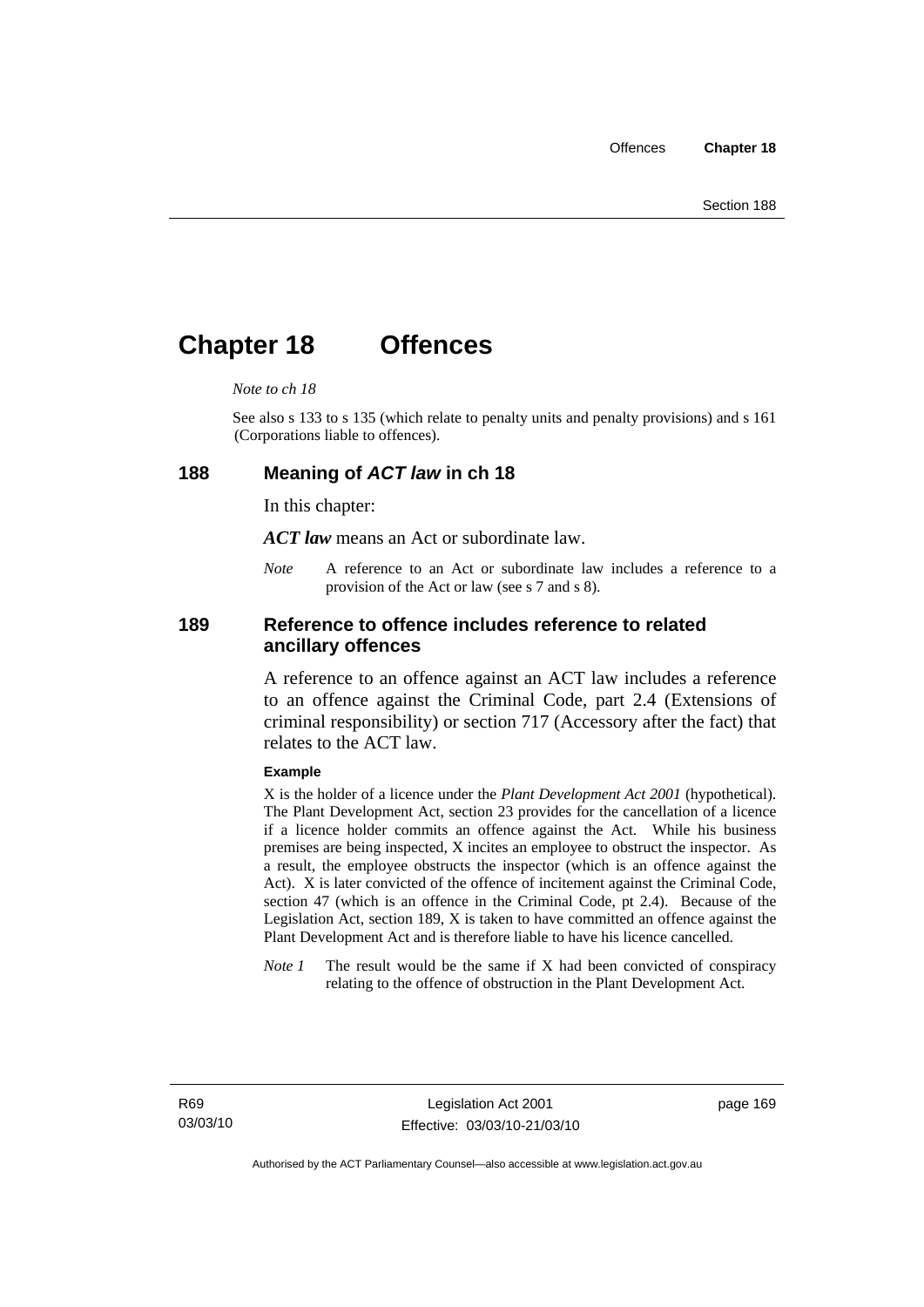Apart from the Legislation Act, section 189, the following offences in the Criminal Code*,* pt 2.4 could also apply to the offence in the Plant Development Act:

- attempt (s 44 (Attempt))
- aiding and abetting (s 45 (Complicity and common purpose)).
- *Note* 2 An example is part of the Act, is not exhaustive and may extend, but does not limit, the meaning of the provision in which it appears (see s 126 and s 132).

#### **190 Indictable and summary offences**

- (1) An offence is an *indictable offence* if—
	- (a) it is punishable by imprisonment for longer than 2 years; or
	- (b) it is declared by an ACT law to be an indictable offence.
- (2) An *indictable offence* includes an indictable offence that is or may be dealt with summarily.
- (3) Any other offence is a *summary offence* and is punishable on summary conviction.

### **191 Offences against 2 or more laws**

- (1) If an act or omission by a person is an offence against 2 or more ACT laws, the person may be prosecuted for and convicted of any of the offences, but is not liable to be punished more than once for the act or omission.
- $(2)$  If—
	- (a) an act or omission by a person is an offence against both an ACT law and a law of another jurisdiction; and
	- (b) the person has been punished for the offence against the law of the other jurisdiction:

the person is not liable to be punished for the offence against the ACT law.

R69 03/03/10

Authorised by the ACT Parliamentary Counsel—also accessible at www.legislation.act.gov.au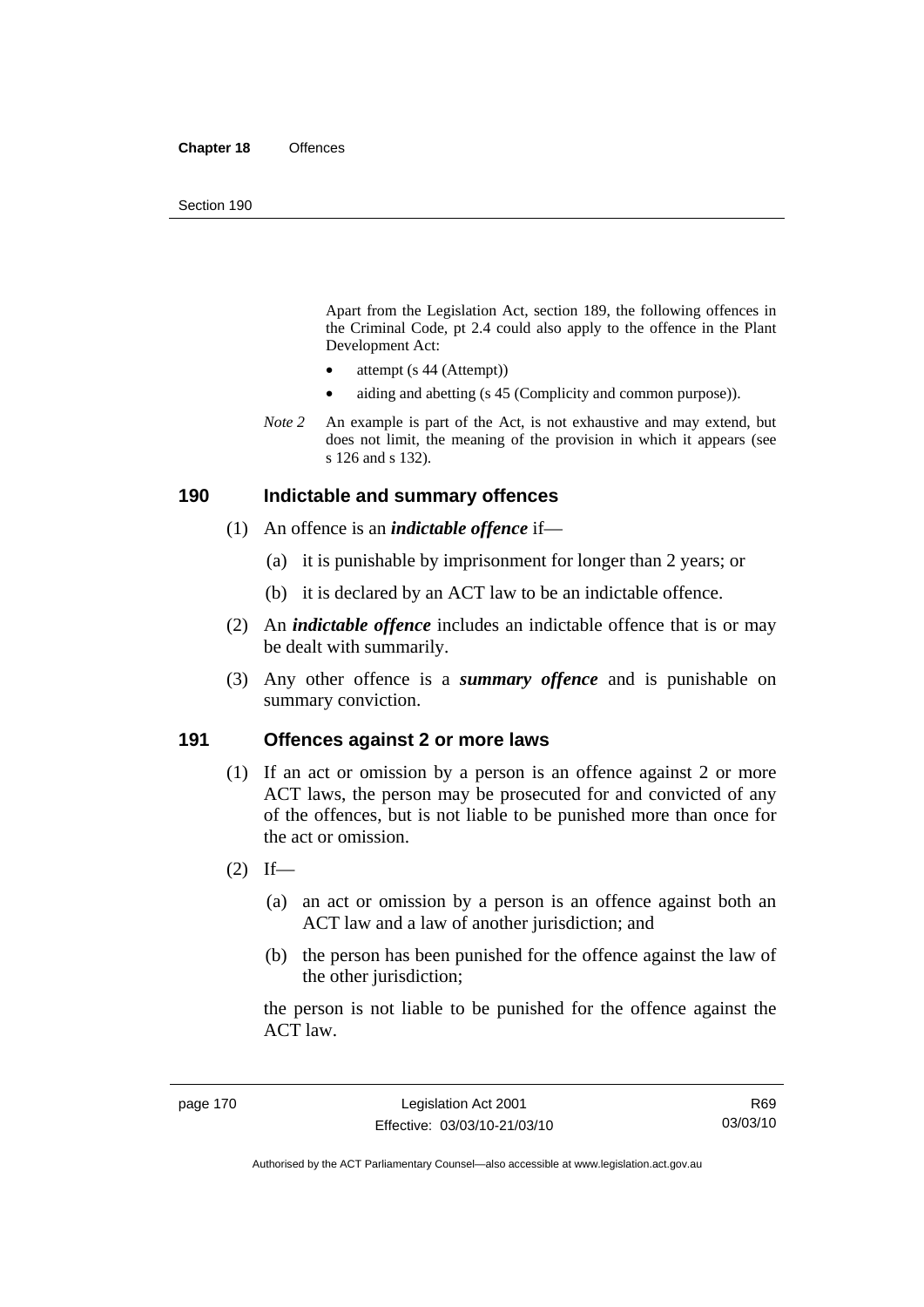# **192 When must prosecutions begin?**

- (1) A prosecution for the following offences against an ACT law may be begun at any time:
	- (a) an offence by an individual punishable by imprisonment for longer than 6 months;
	- (b) an offence by a corporation punishable by a prescribed fine;
		- *Note* See s 161 for the fines that may be imposed on a corporation for offences punishable only by imprisonment.
	- (c) an aiding and abetting offence by an individual in relation to an offence by a corporation punishable by a prescribed fine.
- (2) A prosecution for any other offence against an ACT law must be begun not later than—
	- (a) 1 year after the day of commission of the offence; or
	- (b) if an ACT law provides for another period—that period.
- (3) However, if a coroner's inquest or inquiry, or an inquiry under the *Inquiries Act 1991* or the *Royal Commissions Act 1991*, is held into a matter that discloses or is otherwise found to relate to an offence mentioned in subsection (2), a prosecution for the offence may be begun not later than 1 year after the day when—
	- (a) the coroner's report is made; or
	- (b) the report of the board of inquiry or royal commission is given to the Chief Minister.
- (4) In this section:

*aiding and abetting offence* means an offence against the Criminal Code, section 45 (Complicity and common purpose).

*prescribed fine*, for an offence, means—

 (a) if the penalty for the offence is expressed in penalty units— 100 penalty units or more; or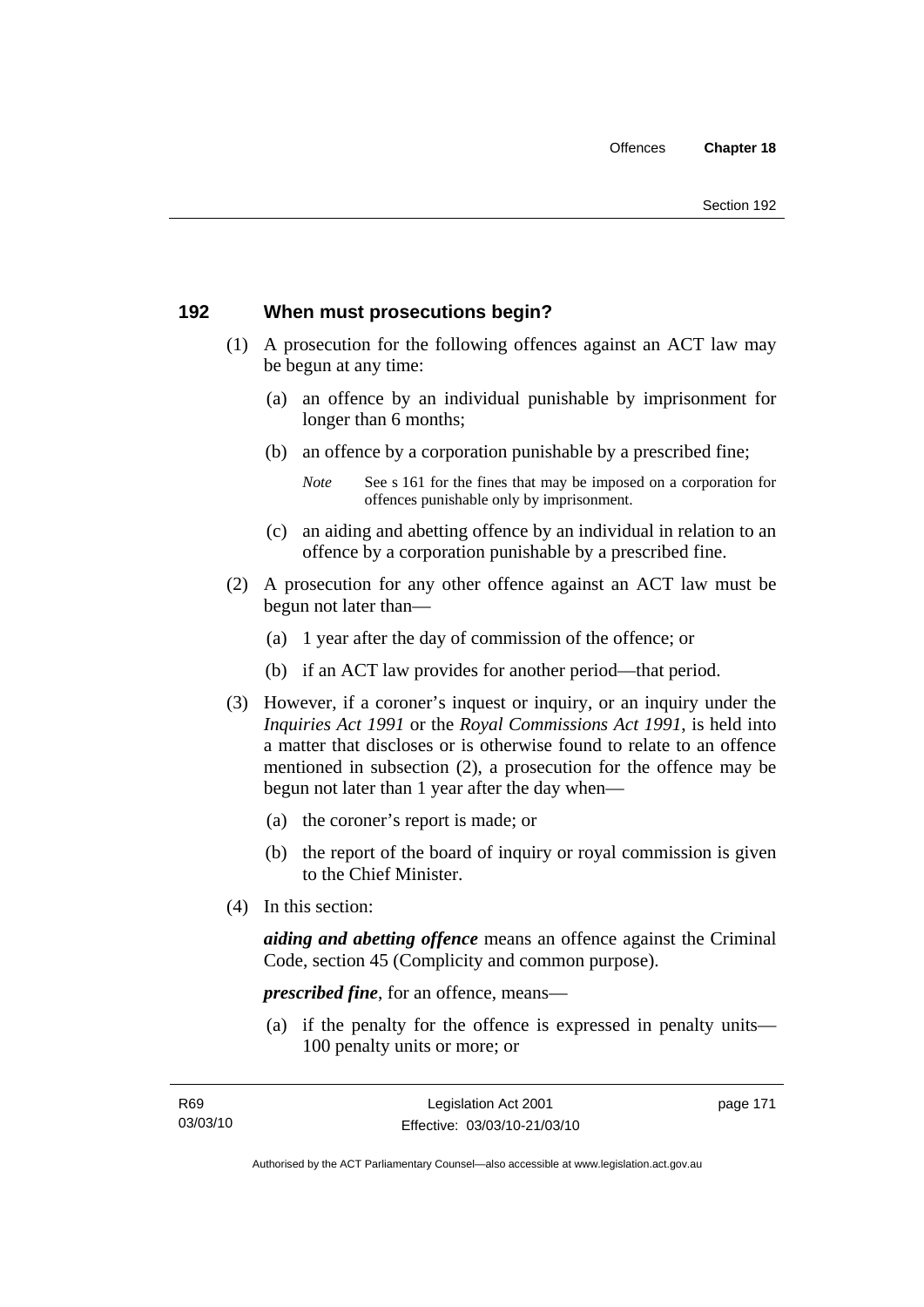(b) if the penalty for the offence is expressed as an amount of money—\$50 000 or more.

### **193 Continuing offences**

- (1) This section applies to a requirement to do an act if—
	- (a) the act is required to be done under an ACT law within a particular period or before a particular time; and
	- (b) failure to comply with the requirement is an offence against the law.
- (2) A person who fails to comply with the requirement commits an offence for each day until the act is done.
- (3) A day mentioned in subsection (2) includes any day of conviction for an offence and any later day.

*Note* See also s 152 (Continuing effect of obligations).

page 172 Legislation Act 2001 Effective: 03/03/10-21/03/10

Authorised by the ACT Parliamentary Counsel—also accessible at www.legislation.act.gov.au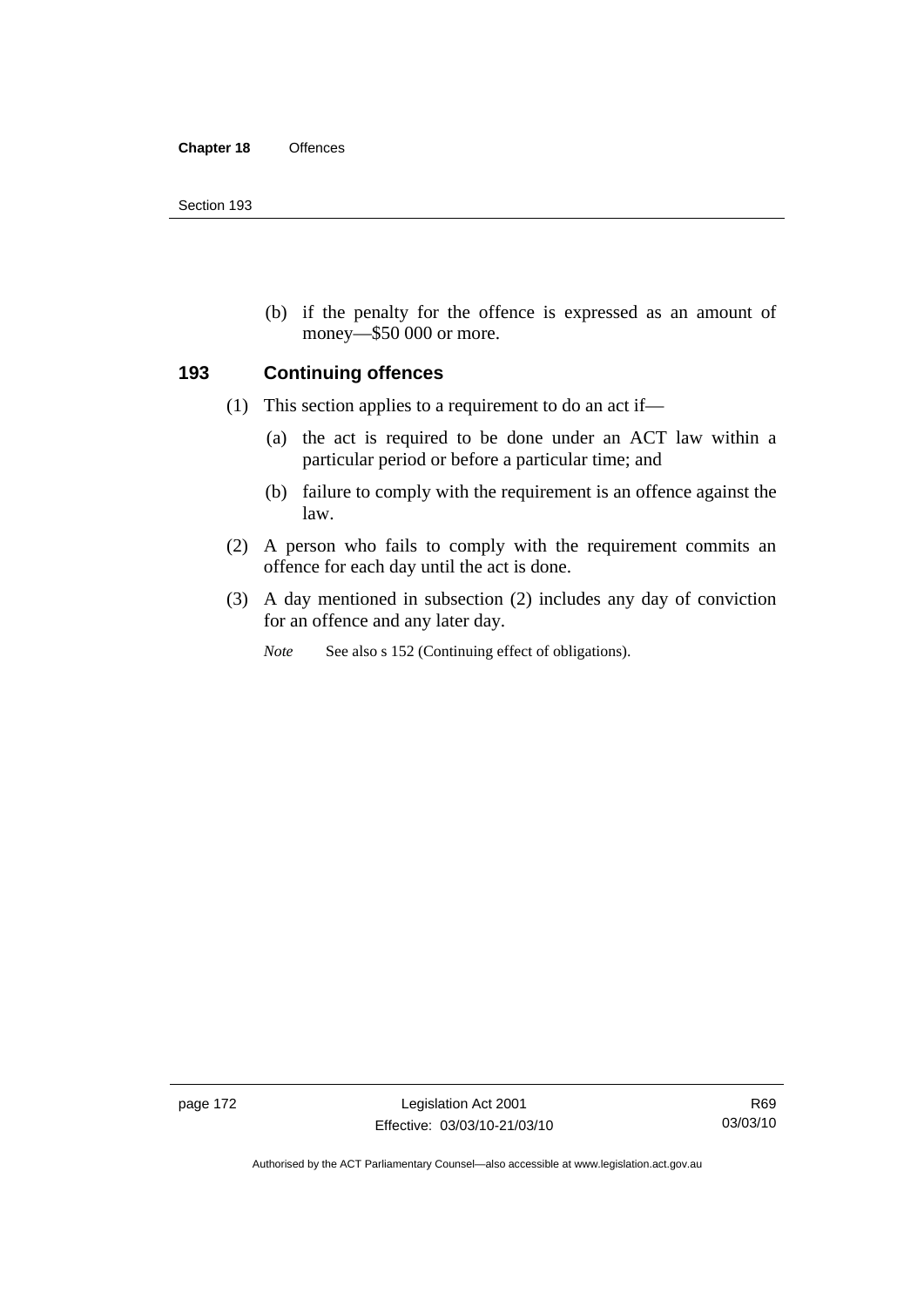# **Chapter 19 Administrative and machinery provisions**

# Part 19.1 **Introductory**

## **195 Meaning of** *law* **in ch 19**

In this chapter:

*law* means an Act, subordinate law or disallowable instrument.

*Note* A reference to an Act, subordinate law or disallowable instrument includes a reference to a provision of the Act, law or instrument (see s 7, s 8 and s 9).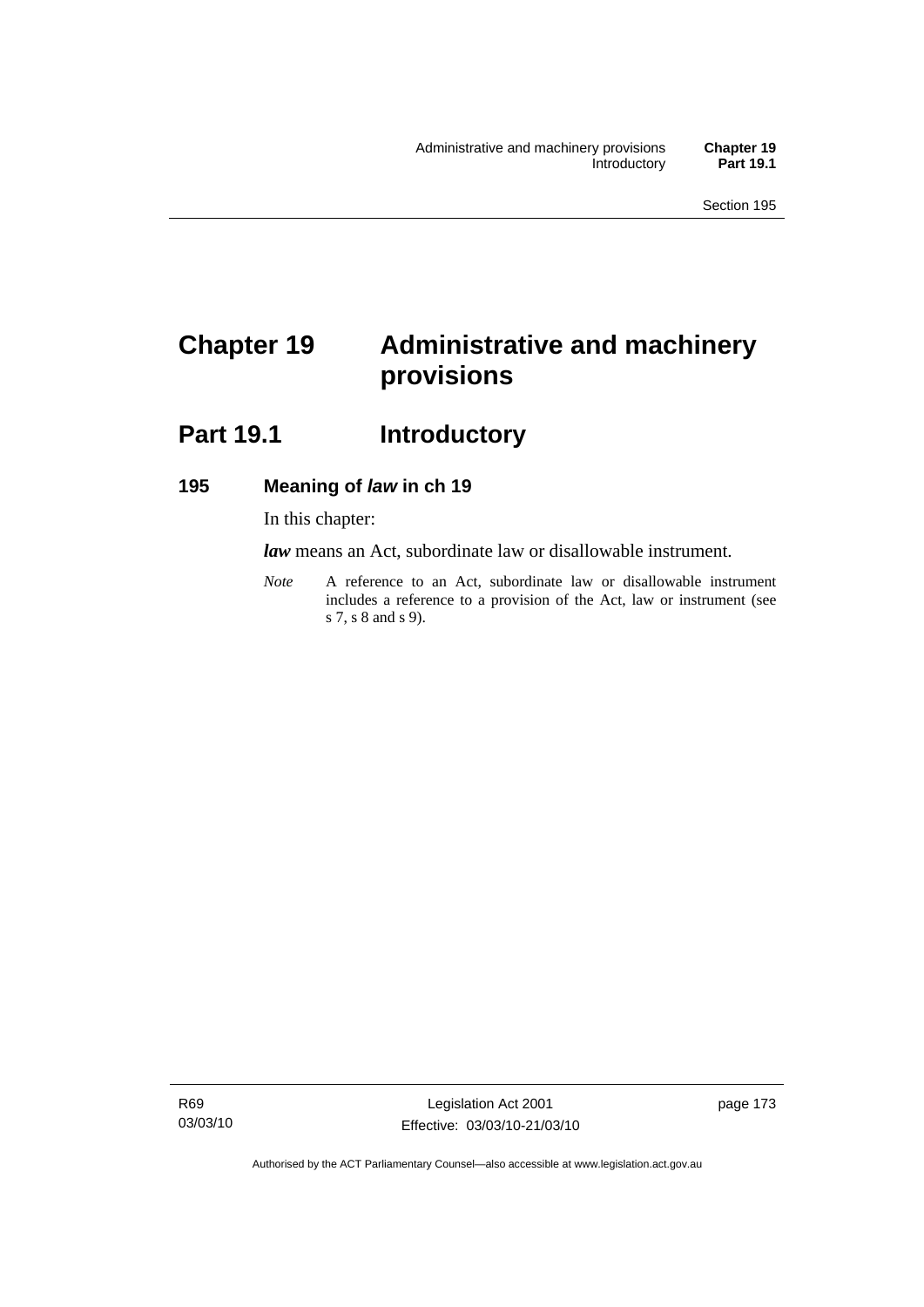# **Part 19.2 Functions**

*Note to pt 19.2* 

*Function* is defined in the dict, pt 1 to include authority, duty and power.

## **196 Provision giving function gives power to exercise function**

 (1) A provision of a law that gives a function to an entity also gives the entity the powers necessary and convenient to exercise the function.

*Note* See dict, pt 1, defs *entity* and *exercise*.

 (2) The powers given to the entity under subsection (1) are in addition to any other powers of the entity under the law.

## **197 Statutory functions may be exercised from time to time**

If a law gives a function to an entity, the function may be exercised from time to time.

*Note* See also s 42 (3) (Power to make statutory instruments).

## **199 Functions of bodies**

 (1) If a law authorises or requires a body to exercise a function, it may do so by resolution.

*Note* See dict, pt 1, def *body*.

- (2) To remove any doubt, subsection (1) applies in relation to a function even though a law authorises or requires the function to be exercised in writing.
- (3) If a law authorises or requires a signature by a person and the person is a body, the signature of a person authorised by the body for the purpose is taken to be the signature of the body.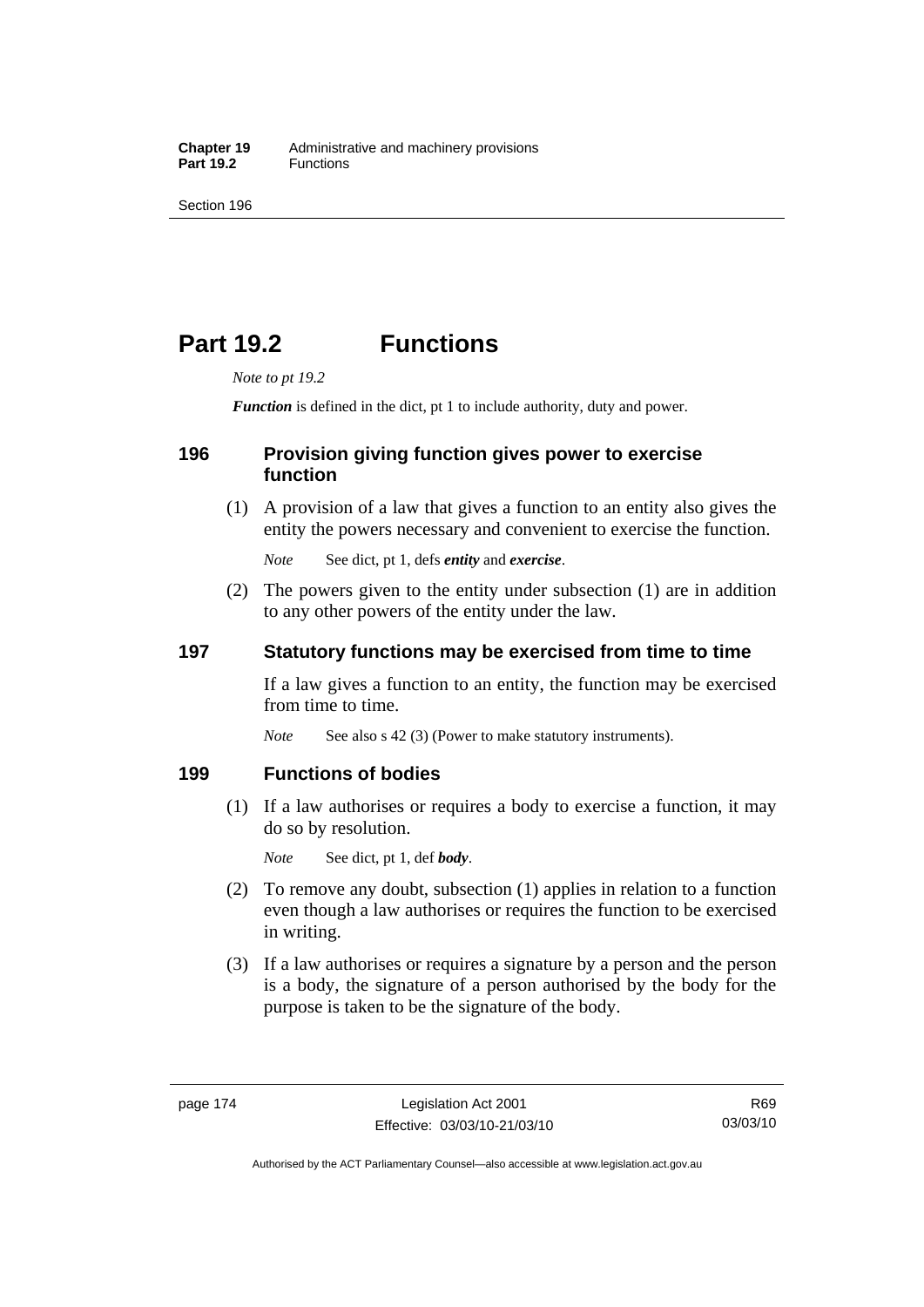(4) If a law gives a function to a body, the function may be exercised by the body as constituted for the time being.

#### **Example**

The ACT Conference Organisers Registration Board is a statutory body consisting of 5 members. At a meeting of the board it is agreed to exempt a conference organiser from registration on certain conditions. On the day after the meeting, 1 of the members of the board (X) resigns and another person (Y) is appointed to the board in  $X$ 's place. At the next meeting of the board, the board considers additional information submitted by the conference organiser and agrees to amend the conditions of exemption. Because of subsection (4), the board's ability to use its power of exemption is not affected by a change in the membership of the board.

- *Note* An example is part of the Act, is not exhaustive and may extend, but does not limit, the meaning of the provision in which it appears (see s 126 and s 132).
- (5) The exercise of the function is not affected only because of vacancies in the body's membership.
- (6) Subsections (4) and (5) do not affect any quorum requirement applying to the body.

#### **Example**

The Act establishing the board mentioned in the example to subsection (4) provides that the quorum for a meeting of the board is the chair or deputy chair and 2 other members. If the quorum requirement was complied with at each meeting mentioned in the example, the result mentioned in the example would be the same whether or not X attended the first meeting and whether or not Y attended the second meeting.

- (7) If a body as constituted for the time being does something in exercise of a function given to the body under a law, the effect of the thing done by the body does not end only because the membership of the body changes.
	- *Note* See also s 211 (Appointment not affected by appointer changes), s 224 (Acting appointment not affected by appointer changes), and s 241 (Delegation not affected by appointer changes).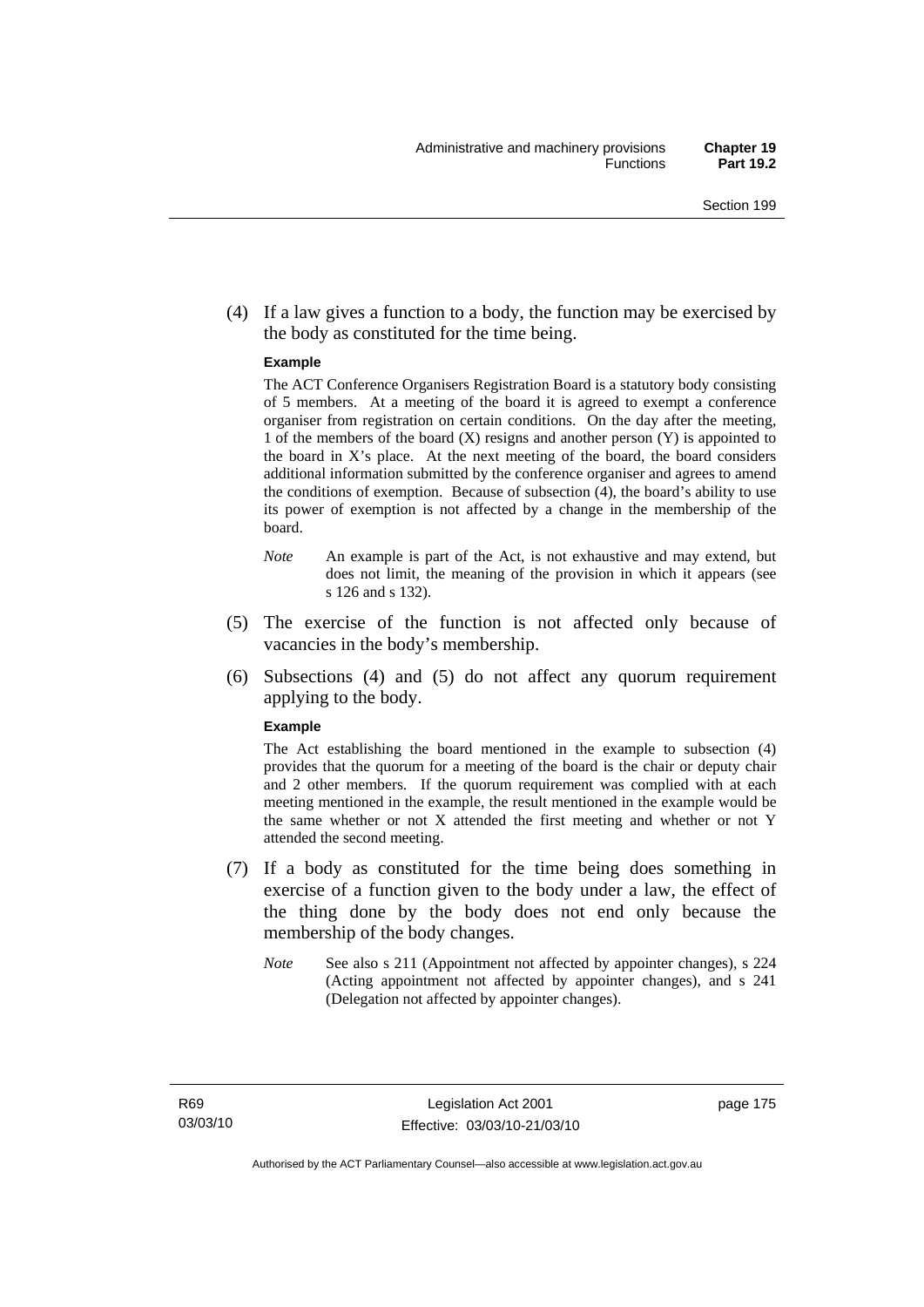#### **Chapter 19** Administrative and machinery provisions Part 19.2 **Functions**

Section 200

 (8) Subsection (7) does not prevent the thing done by the body being ended or changed by the body as subsequently constituted for the time being.

### **200 Functions of occupants of positions**

 (1) If a law gives a function to the occupant of a position, the function may be exercised by the person for the time being occupying the position.

- (2) If the person for the time being occupying a position does something in exercise of a function given to the occupant of the position under a law, the thing done by the person does not end only because the person ceases to be the occupant of the position.
	- *Note* See also s 211 (Appointment not affected by appointer changes), s 224 (Acting appointment not affected by appointer changes), and s 241 (Delegation not affected by appointer changes).
- (3) Subsection (2) does not prevent the thing done by the person being ended or changed by any person subsequently occupying the position for the time being.

*Note* See s 185 (References to occupant of position) and dict, pt 1, defs *occupy* and *position*.

Authorised by the ACT Parliamentary Counsel—also accessible at www.legislation.act.gov.au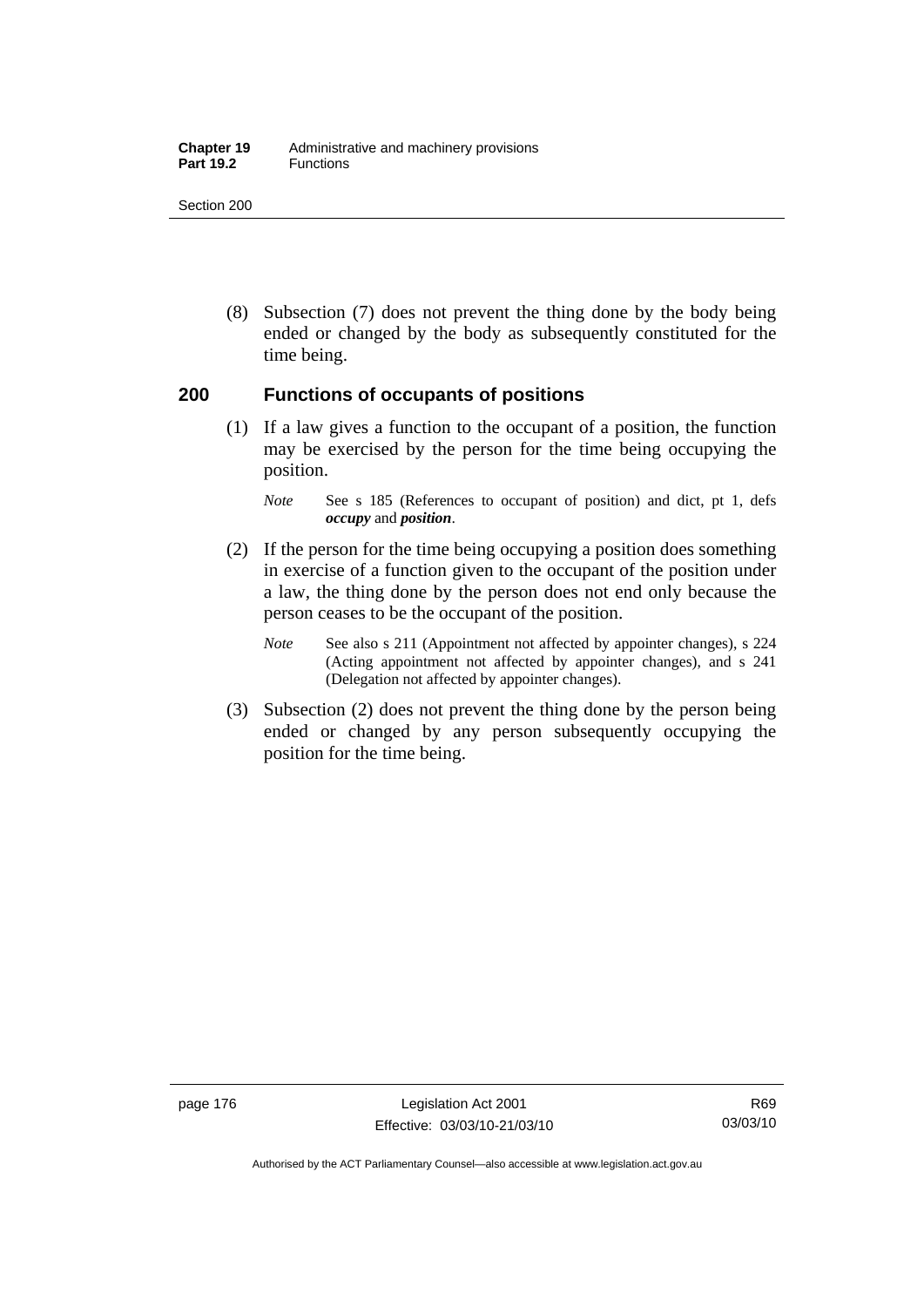# **Part 19.3 Appointments**

# **Division 19.3.1 Appointments—general**

*Note to div 19.3.1* 

Certain statutory appointments made by a Minister require consultation with a Legislative Assembly committee and are disallowable (see div 19.3.3) (Appointments—Assembly consultation)).

# **205 Application of div 19.3.1**

This division applies if a law authorises or requires an entity (the *appointer*) to appoint a person—

- (a) to a position under a law; or
- (b) to exercise a function or do anything else under a law.
- *Note Function* is defined in the dict, pt 1 to include authority, duty and power.

### **206 Appointments must be in writing etc**

- (1) An appointment must be made, or evidenced, by writing (the *instrument of appointment*) signed by the appointer.
- (2) If a law provides for a maximum or minimum period of appointment, the instrument of appointment must state the period for which the appointment is made.

#### **Examples of stated appointment periods**

- 1 2 years
- 2 until age 65
- *Note* An example is part of the Act, is not exhaustive and may extend, but does not limit, the meaning of the provision in which it appears (see s 126 and s 132).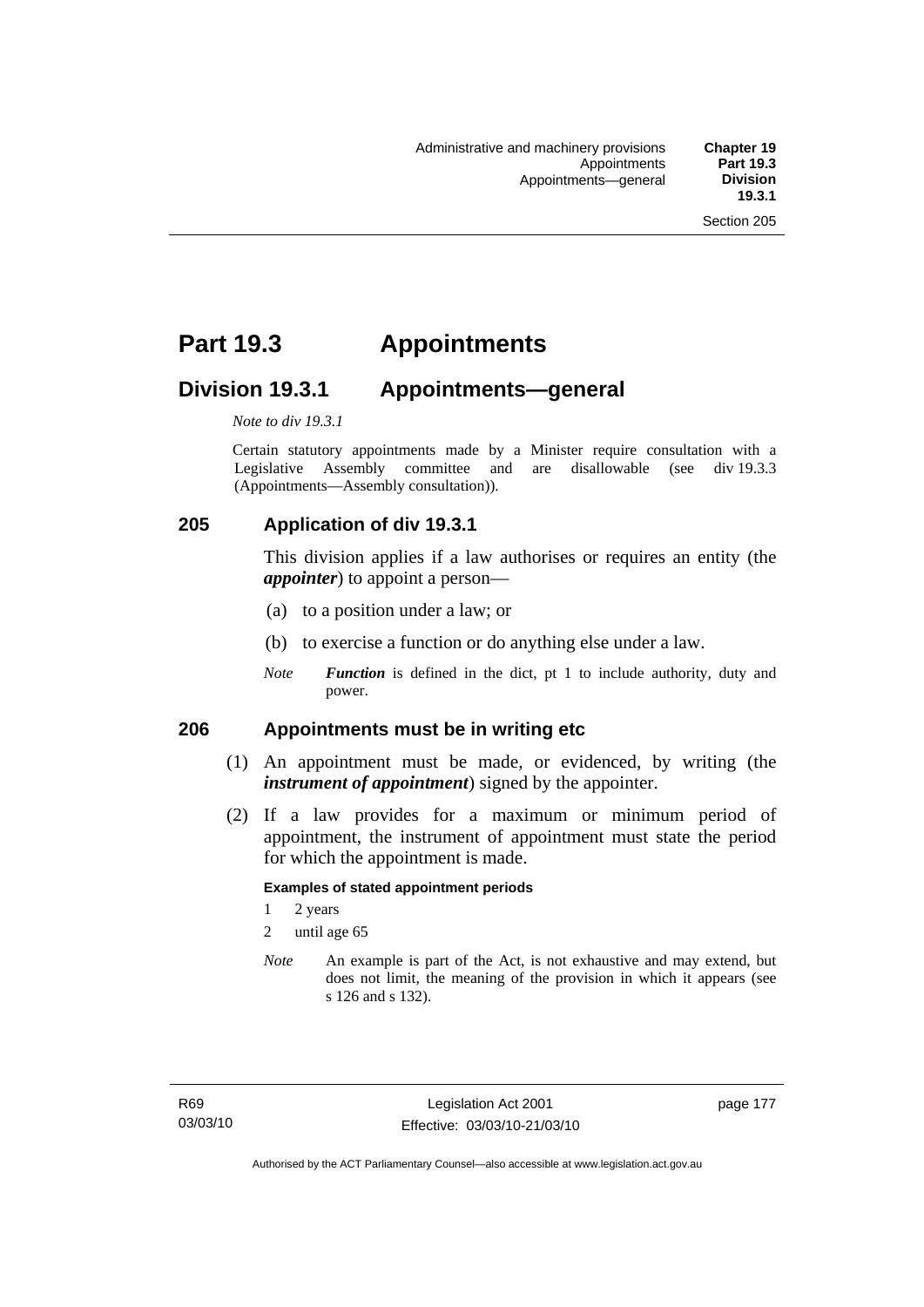## **207 Appointment may be by name or position**

- (1) The appointer may make an appointment by—
	- (a) naming the person appointed; or
	- (b) nominating the occupant of a position (however described), at a particular time or from time to time.
- (2) For this division, the person named, or the occupant of the position nominated, is the *appointee*.

## **208 Power of appointment includes power to suspend etc**

- (1) The appointer's power to make the appointment includes the power—
	- (a) to suspend the appointee, and end the suspension; or
	- (b) to end the appointment, and appoint someone else or reappoint the appointee if the appointee is eligible to be appointed to the position; or
	- (c) to reappoint the appointee if the appointee is eligible to be appointed to the position.
- (2) The power to suspend the appointee, end the appointment or reappoint the appointee is exercisable in the same way, and subject to the same conditions, as the power to make the appointment.

#### **Example**

If the appointment power is exercisable only on the recommendation of a body, the power to suspend, end the appointment or reappoint is exercisable only on the recommendation of the body.

*Note* An example is part of the Act, is not exhaustive and may extend, but does not limit, the meaning of the provision in which it appears (see s 126 and s 132).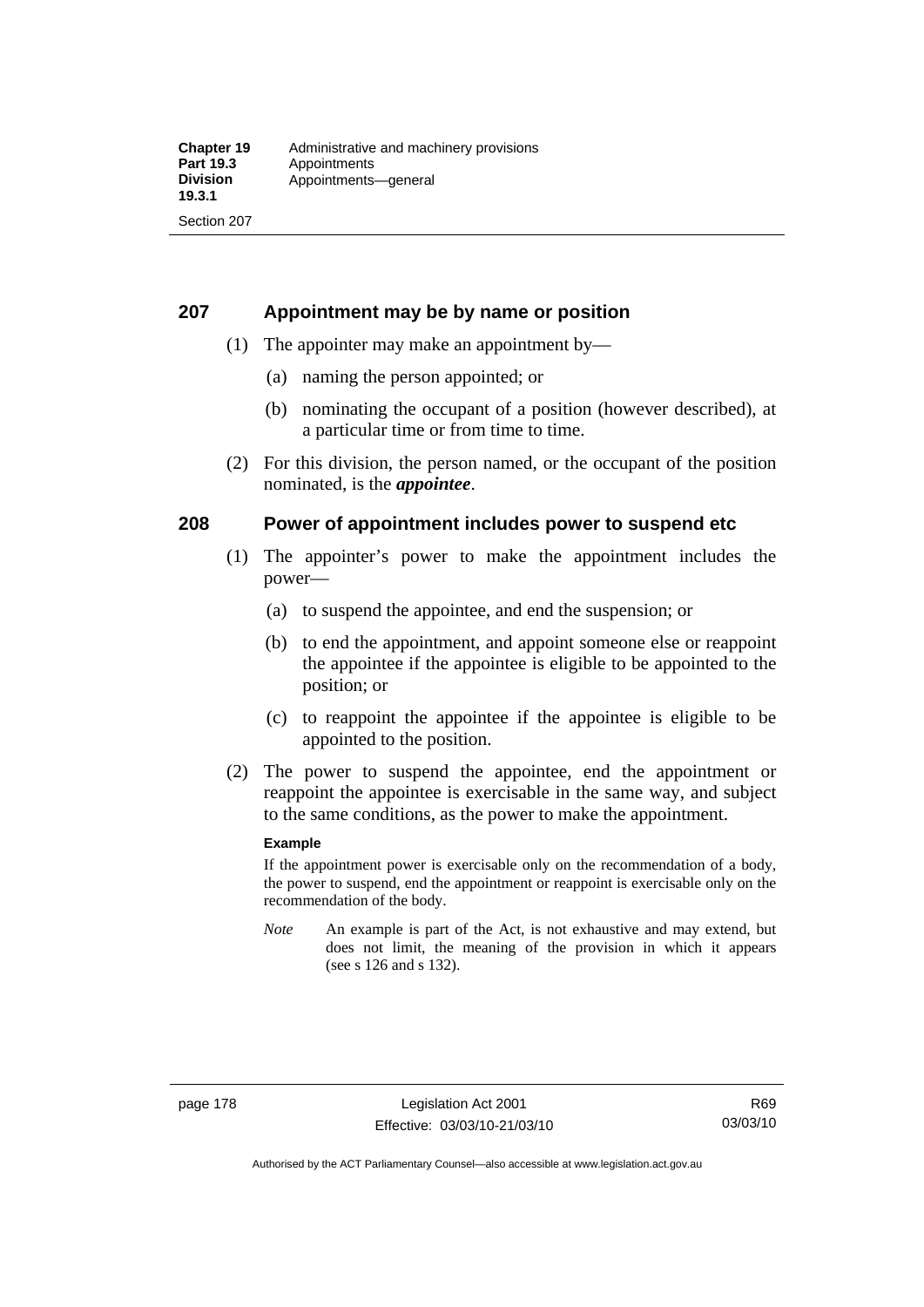## **209 Power of appointment includes power to make acting appointment**

- (1) If the appointer's power is the power to make an appointment to a position, the power to make the appointment also includes power to appoint a person, or 2 or more people, to act in the position—
	- (a) during any vacancy, or all vacancies, in the position, whether or not an appointment has previously been made to the position; or
	- (b) during any period, or all periods, when the appointee cannot for any reason exercise functions of the position.

#### **Examples for par (b)**

- 1 the appointee is ill or on leave
- 2 the appointee is acting in another position
- 3 the appointee is outside the ACT or Australia
- *Note 1 Function* is defined in the dict, pt 1 to include authority, duty and power.
- *Note* 2 An example is part of the Act, is not exhaustive and may extend, but does not limit, the meaning of the provision in which it appears (see s 126 and s 132).
- (2) The power to appoint a person to act is exercisable in the same way, and subject to the same conditions, as the power to make the appointment.

#### **Example**

If the appointment power is exercisable only on the recommendation of a body, the power to appoint a person to act is exercisable only on the recommendation of the body.

- (3) Without limiting subsection (2), if the law (or another law) requires—
	- (a) the appointee to hold a qualification; or
	- (b) the appointer (or someone else) to be satisfied about the appointee's suitability (whether in terms of knowledge,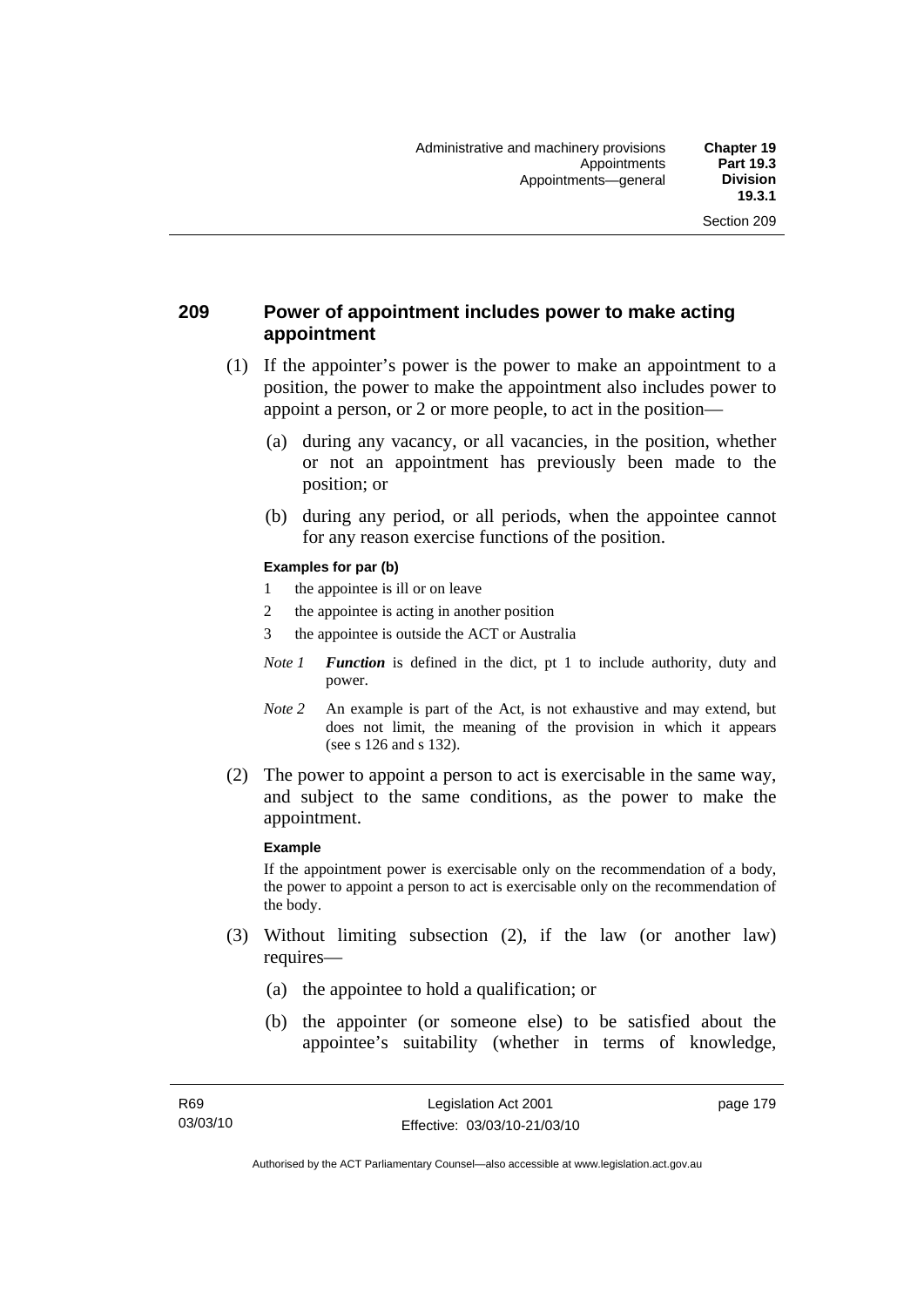experience, character or any other personal quality) before appointing the appointee to the position;

a person may only be appointed to act in the position if the person holds the qualification or the appointer (or other person) is satisfied about the person's suitability.

#### **Examples**

- 1 If an Act requires the appointee to be a magistrate, a person can be appointed to act in the position only if the person is a magistrate.
- 2 If a regulation requires the appointee to be a lawyer of at least 5 years standing, a person can be appointed to act in the position only if the person is a lawyer of at least 5 years standing.
- 3 If an Act requires the appointee to have, in the Executive's opinion, appropriate expertise, training or experience in relation to the needs of a particular group of people, a person can be appointed to act in the position only if the person has, in the Executive's opinion, that expertise, training or experience.

## **210 Resignation of appointment**

- (1) An appointment ends if the appointee resigns by signed notice of resignation given to the appointer.
- (2) However, if the appointer is the Executive, the notice of resignation may be given to a Minister.

### **211 Appointment not affected by appointer changes**

- (1) If the appointer is a body, an appointment made by the body does not end only because the membership of the body changes.
- (2) If the appointer is the person for the time being occupying a position, an appointment made by the person does not end only because the person ceases to be the occupant of the position.
- (3) This section does not limit the following sections:
	- section 199 (Functions of bodies)
	- section 200 (Functions of occupants of positions).

Authorised by the ACT Parliamentary Counsel—also accessible at www.legislation.act.gov.au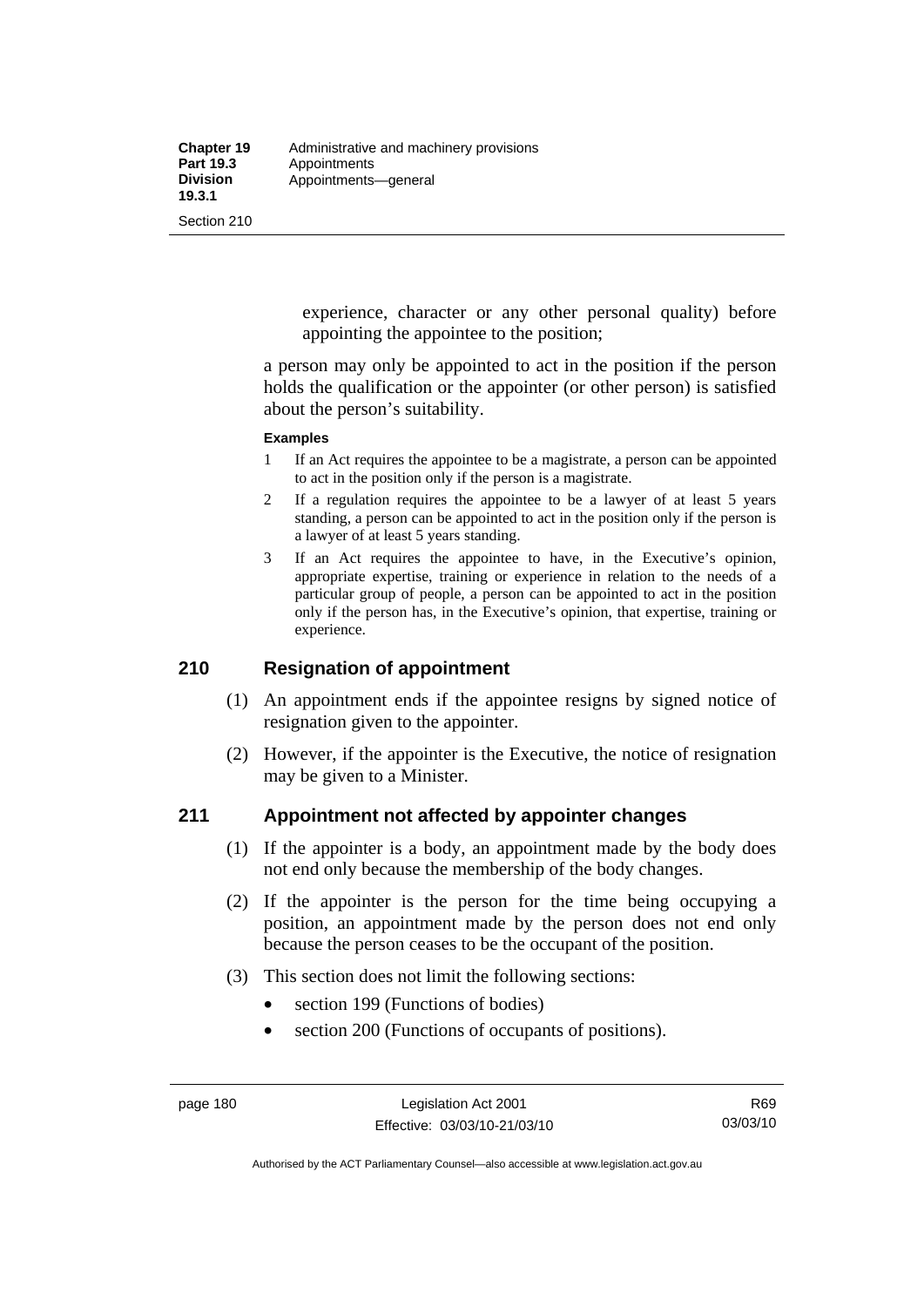## **212 Appointment not affected by defect etc**

An appointment, or anything done under an appointment, is not invalid only because of a defect or irregularity in or in relation to the appointment.

# **Division 19.3.2 Acting appointments**

## **215 Application of div 19.3.2**

This division applies if a law gives an entity (the *appointer*) power to appoint a person to act in a position under a law.

*Note* A power to make an appointment includes power to make an acting appointment (see s 209).

## **216 Acting appointments must be in writing etc**

- (1) An acting appointment must be made, or evidenced, by writing (the *instrument of appointment*) signed by the appointer.
- (2) If a law provides for a maximum or minimum period of appointment, the instrument of appointment must state the period for which the acting appointment is made.

#### **Examples of stated appointment periods**

- 1 1 year
- 2 until 31 December 2002 (a period of 9 months)
- *Note 1* See also s 219 (Appointer may decide terms of acting appointment etc) and s 221 (How long does an acting appointment operate?)
- *Note 2* An example is part of the Act, is not exhaustive and may extend, but does not limit, the meaning of the provision in which it appears (see s 126 and s 132).

### **217 Acting appointment may be made by name or position**

- (1) The appointer may make an acting appointment by—
	- (a) naming the person appointed; or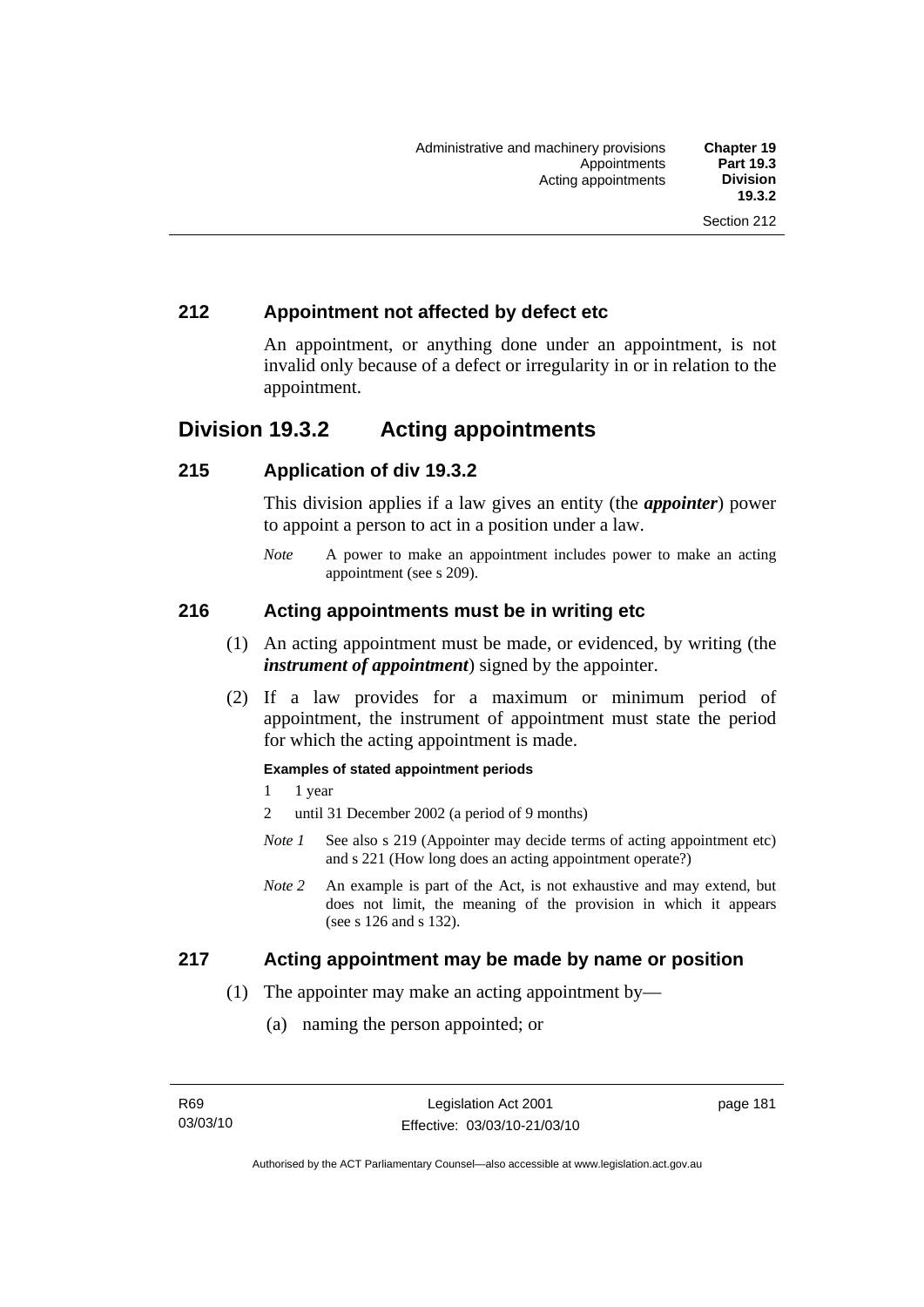- (b) nominating the occupant of a position (however described), at a particular time or from time to time.
- (2) For this division, the person named, or the occupant of the position nominated, is the *appointee*.

#### **218 Instrument may provide when acting appointment has effect etc**

The instrument making or evidencing the acting appointment may provide that the appointment has effect only in stated circumstances or subject to stated conditions or limitations.

#### **Examples**

- 1 The instrument relating to a standing (or dormant) acting appointment for a position provides that when the substantive occupant of the position (Y) is overseas X may act in the position, but may exercise stated powers of the position only with Y's approval.
- 2 X is appointed to act in Y's position if Y is out of the ACT and a declaration of acute fire danger is published under the *ABC Act 2000*.
- *Note* An example is part of the Act, is not exhaustive and may extend, but does not limit, the meaning of the provision in which it appears (see s 126 and s 132).

#### **219 Appointer may decide terms of acting appointment etc**

- (1) The appointer may—
	- (a) decide the terms of the acting appointment, including any remuneration and allowances; and
	- (b) end the appointment at any time.

#### **Example for par (b)**

A appoints  $X$  to act in a position for 10 months. Two months after  $X$  begins to act, A ends the appointment.

- *Note 1* See also s 221 (How long does an acting appointment operate?)
- *Note 2* An example is part of the Act, is not exhaustive and may extend, but does not limit, the meaning of the provision in which it appears (see s 126 and s 132).

R69 03/03/10

Authorised by the ACT Parliamentary Counsel—also accessible at www.legislation.act.gov.au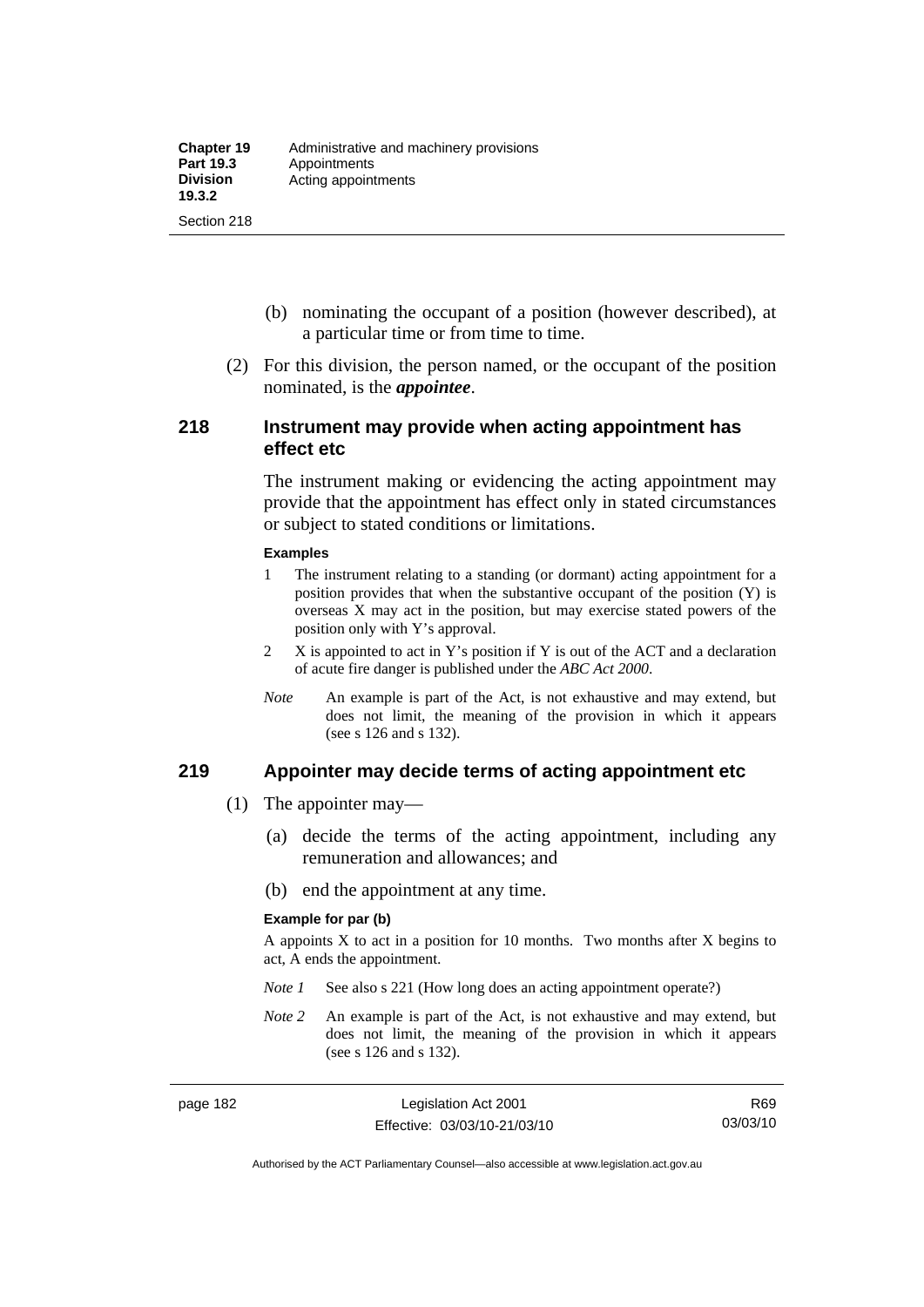(2) The power to end the acting appointment is exercisable in the same way, and subject to the same conditions, as the power to make the acting appointment.

#### **Example**

If the power to make the acting appointment is exercisable only on the recommendation of a body, the power to end the appointment is exercisable only on the recommendation of the body.

## **220 Appointee may exercise functions under acting appointment etc**

While the appointee is acting in the position—

- (a) the appointee has, subject to the instrument making or evidencing the appointment, all the functions of the occupant of the position; and
- (b) all territory laws apply in relation to the appointee as if the appointee were the occupant of the position.
- *Note Function* is defined in the dict, pt 1 to include authority, duty and power.

### **221 How long does an acting appointment operate?**

 (1) If the appointee acts in the position because it is vacant, the appointee may not act for more than 1 year after the position became vacant.

*Note* See also s 219 (Appointer may decide terms of acting appointment etc)

- (2) If the appointee is acting in a position that becomes vacant while the appointee is acting, the appointee may continue to act until the first of the following happens:
	- (a) the appointer ends the appointment;
	- (b) the vacancy is filled;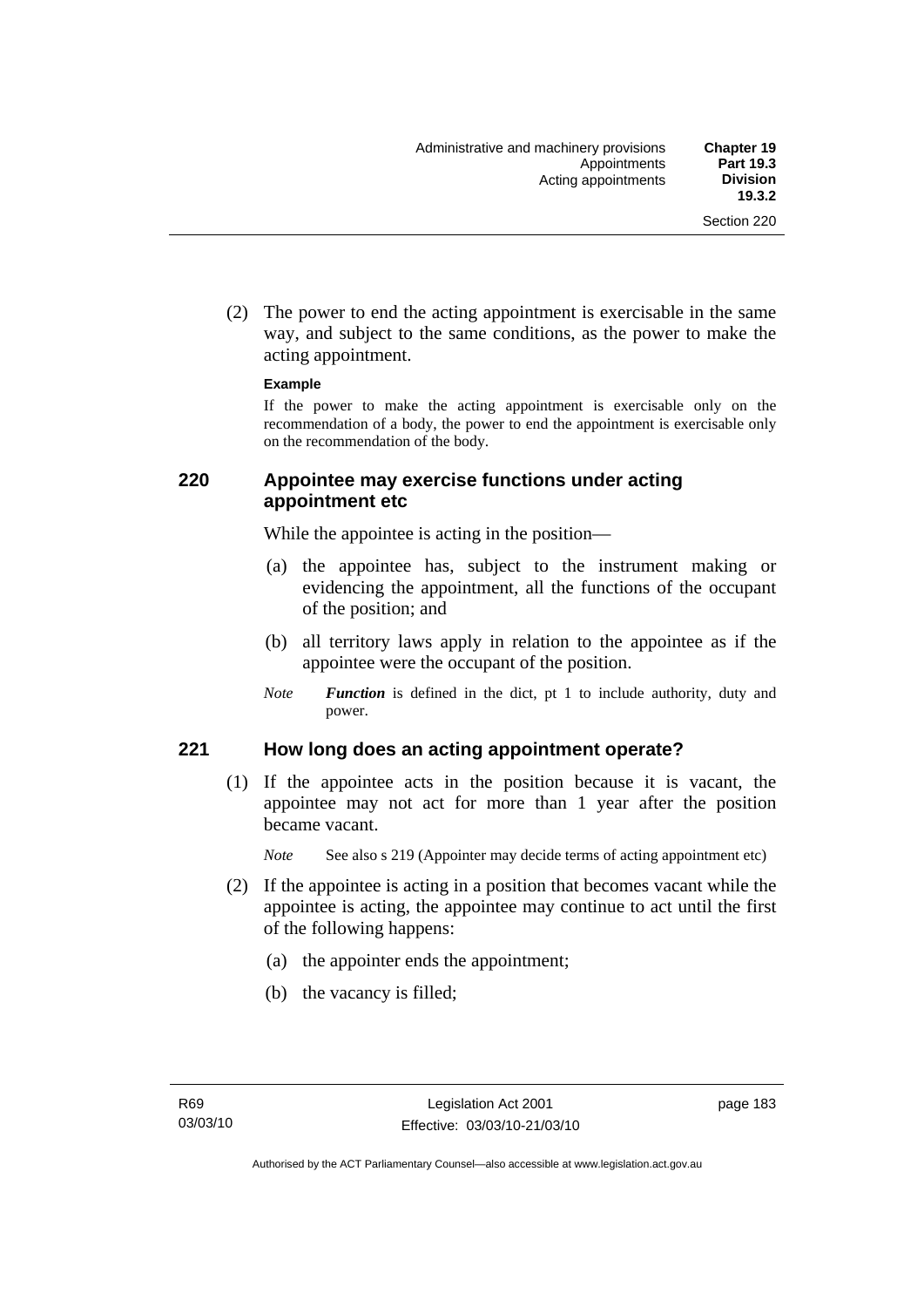(c) 1 year after the position became vacant.

#### **Example**

A appoints  $X$  to act in Y's position for a year while Y is on secondment in another agency. Three months after X begins to act, Y is permanently transferred to the other agency. One month later, Z is appointed to the position in which X is acting. The appointment of Z brings X's acting appointment to an end.

- *Note* An example is part of the Act, is not exhaustive and may extend, but does not limit, the meaning of the provision in which it appears (see s 126 and s 132).
- (3) If the appointee acts in the position because the occupant of the position cannot exercise functions and the occupant resumes the exercise of the functions, the appointment no longer authorises the appointee to act on that occasion.
	- *Note Function* is defined in the dict, pt 1 to include authority, duty and power.

### **222 Resignation of acting appointment**

- (1) An acting appointment ends if the appointee resigns by signed notice of resignation given to the appointer.
- (2) However, if the appointer is the Executive, the notice of resignation may be given to a Minister.

## **223 Effect of acting appointment on substantive appointment etc**

- (1) If the appointee is the occupant of another position under a law (the *substantive position*), the appointee does not cease to occupy the substantive position only because of the appointee's appointment or because the appointee acts under the appointment.
- (2) This section does not prevent an acting appointment being made to the substantive position.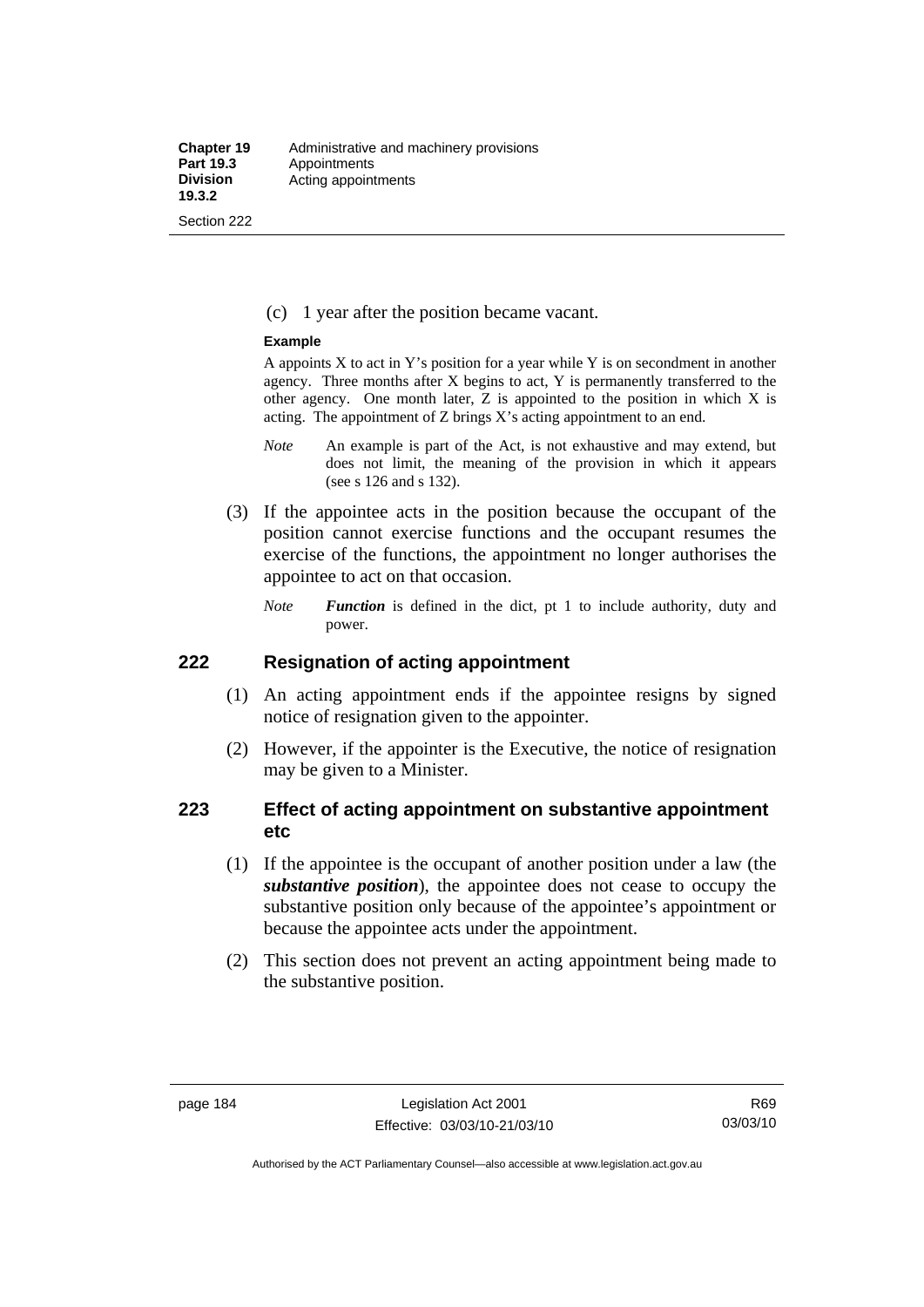## **224 Acting appointment not affected by appointer changes**

- (1) If the appointer is a body, an acting appointment made by the body does not end only because the membership of the body changes.
- (2) If the appointer is the person for the time being occupying a position, an acting appointment made by the person does not end only because the person ceases to be the occupant of the position.
- (3) This section does not limit the following sections:
	- section 199 (Functions of bodies)
	- section 200 (Functions of occupants of positions).

### **225 Acting appointment not affected by defect etc**

- (1) An acting appointment, or anything done under an acting appointment, is not invalid only because of a defect or irregularity in or in relation to the appointment.
- (2) Anything done by or in relation to the appointee while the appointee purports to act in the position is not invalid only because—
	- (a) the occasion for the appointment had not arisen or had ended; or
	- (b) the appointment had ended; or
	- (c) the occasion for the appointee to act had not arisen or had ended.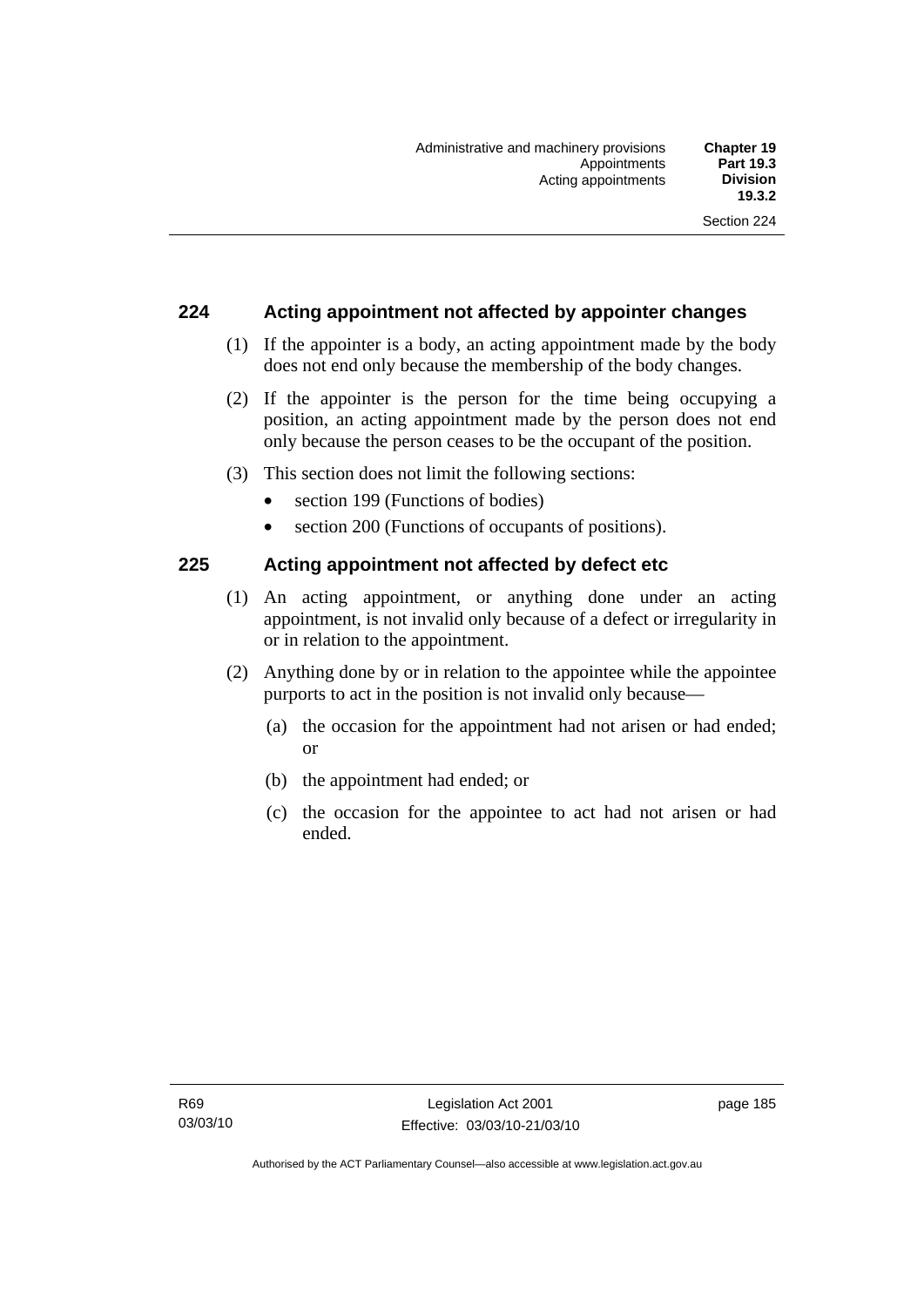Section 225A

# **Division 19.3.2A Standing acting arrangements**

### **225A Application of div 19.3.2A**

This division applies to a position if a law provides that a person acts in the position in stated circumstances.

#### **Example**

The *Hypothetical Act 2003* provides for the deputy director of the hypothetical entity to act in the position of director of the entity if the position is vacant or the director cannot for any reason exercise the functions of the position.

*Note* An example is part of the Act, is not exhaustive and may extend, but does not limit, the meaning of the provision in which it appears (see s 126 and s 132).

### **225B Person acting under standing acting arrangement may exercise functions etc**

- (1) A person acting in the position has, subject to the law providing for the acting or any other law, all the functions of the occupant of the position.
	- *Note Function* is defined in the dict, pt 1 to include authority, duty and power.
- (2) All territory laws apply in relation to the person as if the person were the occupant of the position.

# **Division 19.3.3 Appointments—Assembly consultation**

### **226 Meaning of** *statutory position* **in div 19.3.3**

In this division:

*statutory position* means a position (including as a member of a territory authority) established under an Act.

*Note Position* includes office (see dict, pt 1, def *position*).

R69 03/03/10

Authorised by the ACT Parliamentary Counsel—also accessible at www.legislation.act.gov.au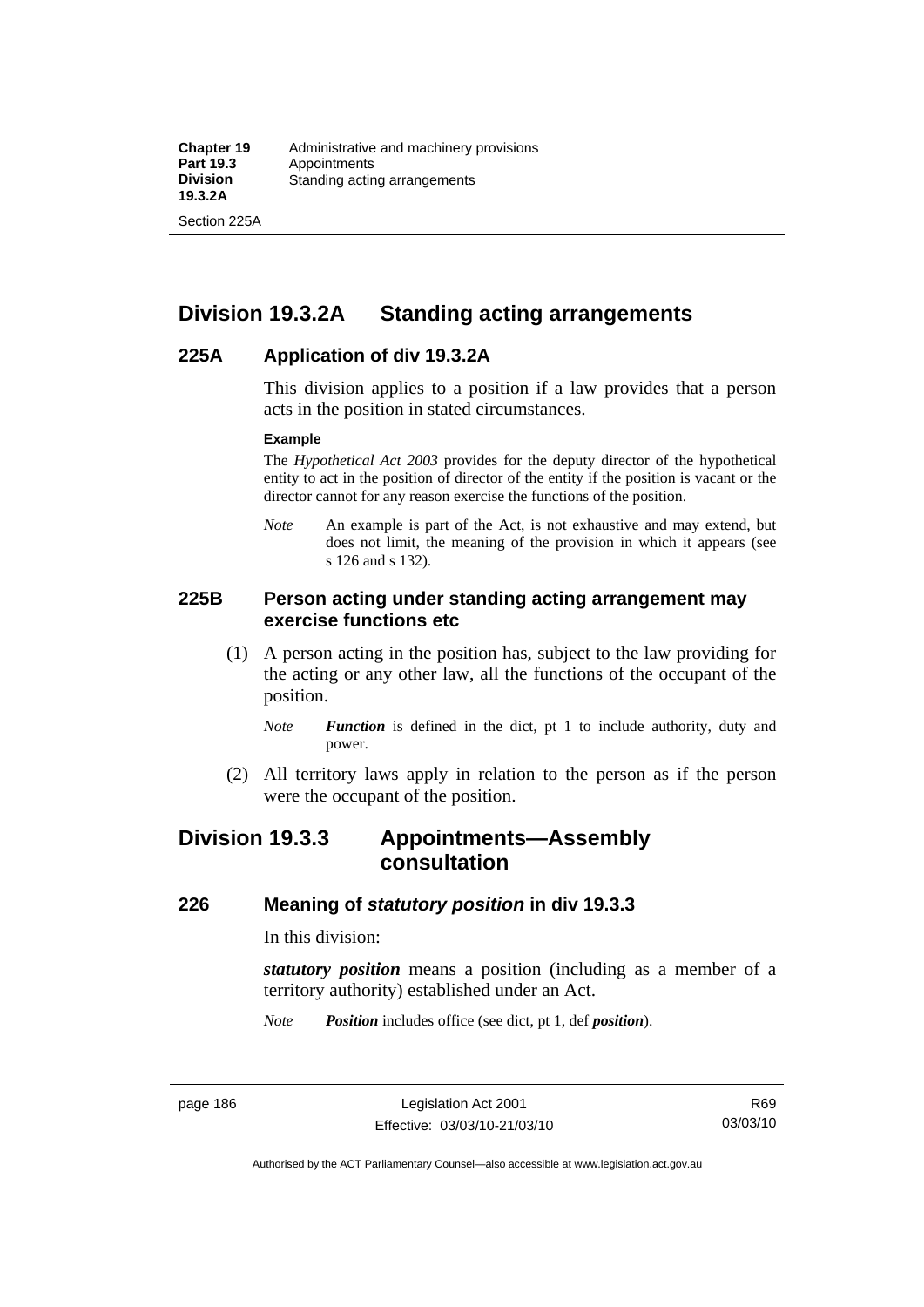# **227 Application of div 19.3.3**

- (1) This division applies if a Minister has the power under an Act to appoint a person to a statutory position.
- (2) However, this division does not apply to an appointment of—
	- (a) a public servant to a statutory position (whether or not the Act under which the appointment is made requires that the appointee be a public servant); or
	- (b) a person to, or to act in, a statutory position for not longer than 6 months, unless the appointment is of the person to, or to act in, the position for a 2nd or subsequent consecutive period; or
	- (c) a person to a statutory position if the only function of the position is to advise the Minister.

### **228 Consultation with appropriate Assembly committee**

- (1) Before making an appointment to a statutory position, a Minister must consult—
	- (a) a standing committee of the Legislative Assembly nominated by the Speaker for the purpose; or
	- (b) if no nomination under paragraph (a) is in force—the standing committee of the Legislative Assembly responsible for the scrutiny of public accounts.
- (2) The committee may make a recommendation to the Minister about the proposed appointment.
- (3) The Minister must not make the appointment until the Minister has received a recommendation or 30 days have passed since the consultation took place, whichever happens first.
- (4) In making the appointment, the Minister must have regard to any recommendation received.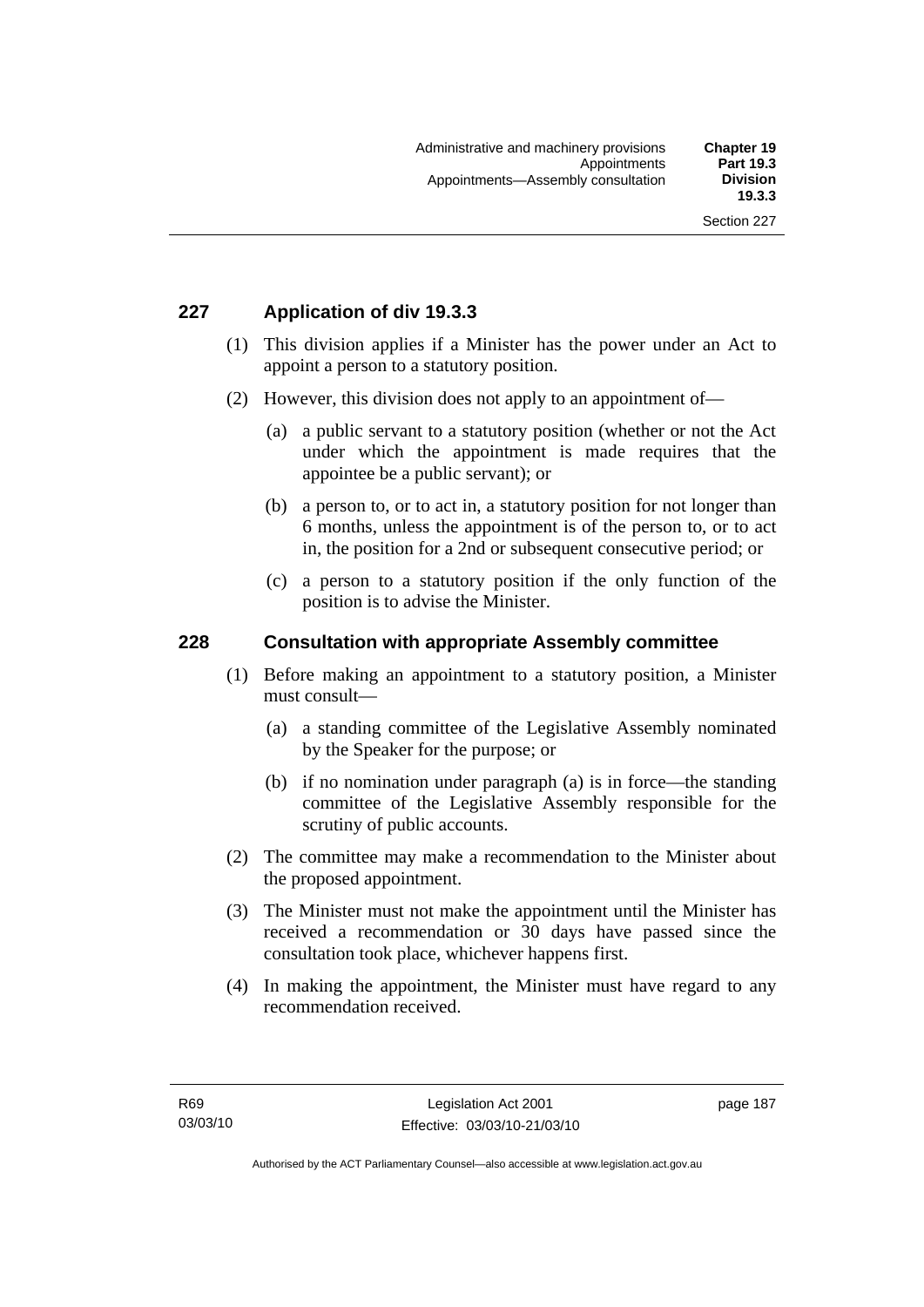## **229 Appointment is disallowable instrument**

The instrument making, or evidencing, an appointment to which this division applies is a disallowable instrument.

*Note* A disallowable instrument must be notified and presented to the Legislative Assembly (see ch 7 (Presentation, amendment and disallowance of subordinate laws and disallowable instruments)).

page 188 Legislation Act 2001 Effective: 03/03/10-21/03/10

Authorised by the ACT Parliamentary Counsel—also accessible at www.legislation.act.gov.au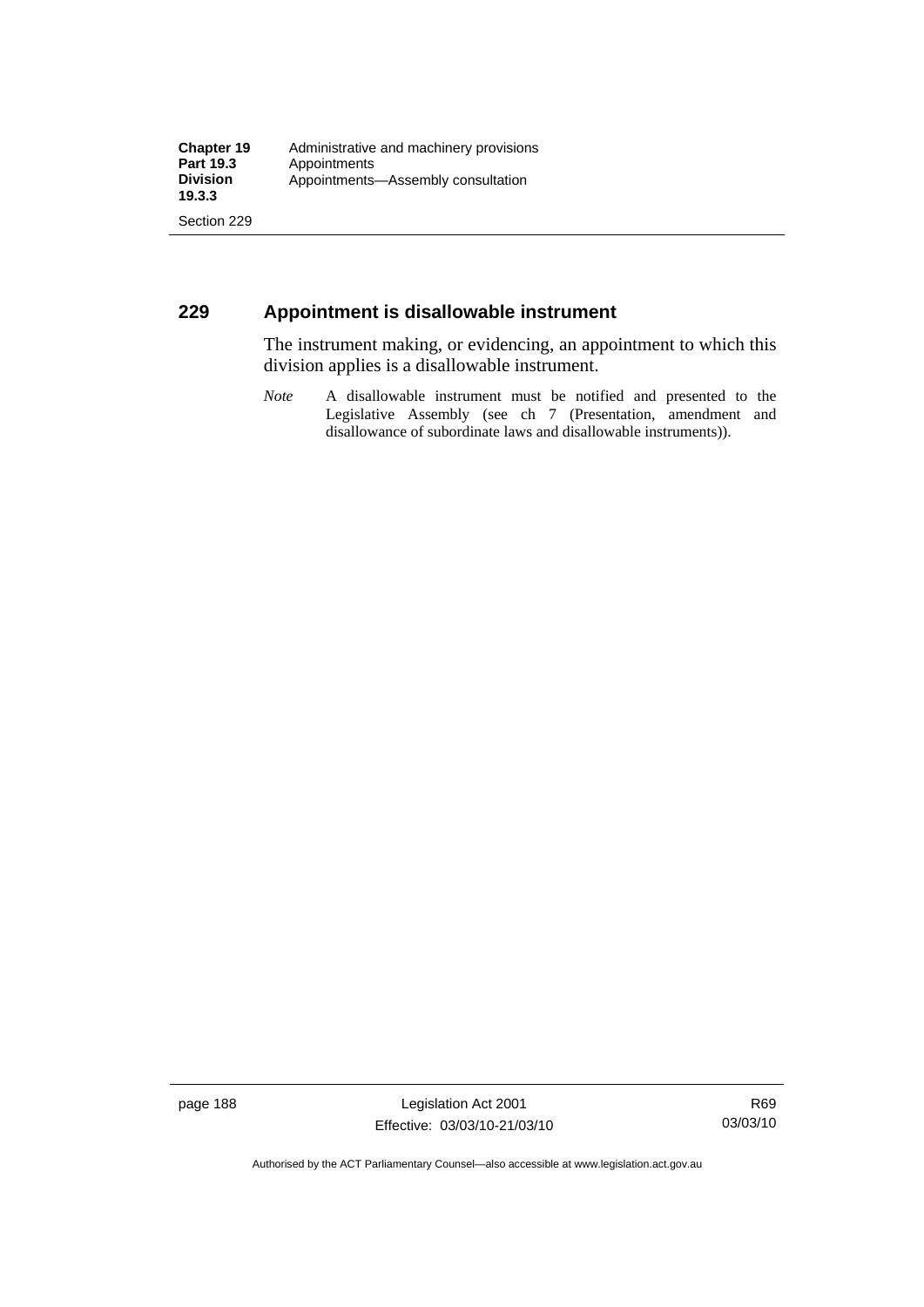# **Part 19.4 Delegations**

#### **230 Application of pt 19.4 generally**

This part applies if a law authorises or requires an entity (the *appointer*) to delegate (or subdelegate) a function.

*Note Function* is defined in the dict, pt 1 to include authority, duty and power.

#### **231 Application of pt 19.4 to subdelegations**

- (1) This part applies to the subdelegation of a function in the same way as it applies to the delegation of the function.
- (2) However, if the appointer delegates a function to a delegate, the delegate may not subdelegate the function.
- (3) Subsection (2) is a determinative provision.

#### **Examples**

- 1 The *ABC Act 2003* provides that an appointer (X) may delegate X's functions to Y. The Act is silent on the subdelegation of the functions. Y may not subdelegate X's functions to Z.
- 2 The *ABC Act 2003* provides that an appointer (X) may delegate X's functions to Y, with authority for Y to subdelegate the functions. Because the Act authorises subdelegation, it expressly displaces this Act, section 231 (2) (see s 6). Y can therefore subdelegate X's functions to  $Z$ (compare s 236, which deals with the subdelegation of a power to delegate)*.*
- *Note 1* See s 5 for the meaning of determinative provisions, and s 6 for their displacement.
- *Note* 2 An example is part of the Act, is not exhaustive and may extend, but does not limit, the meaning of the provision in which it appears (see s 126 and s 132).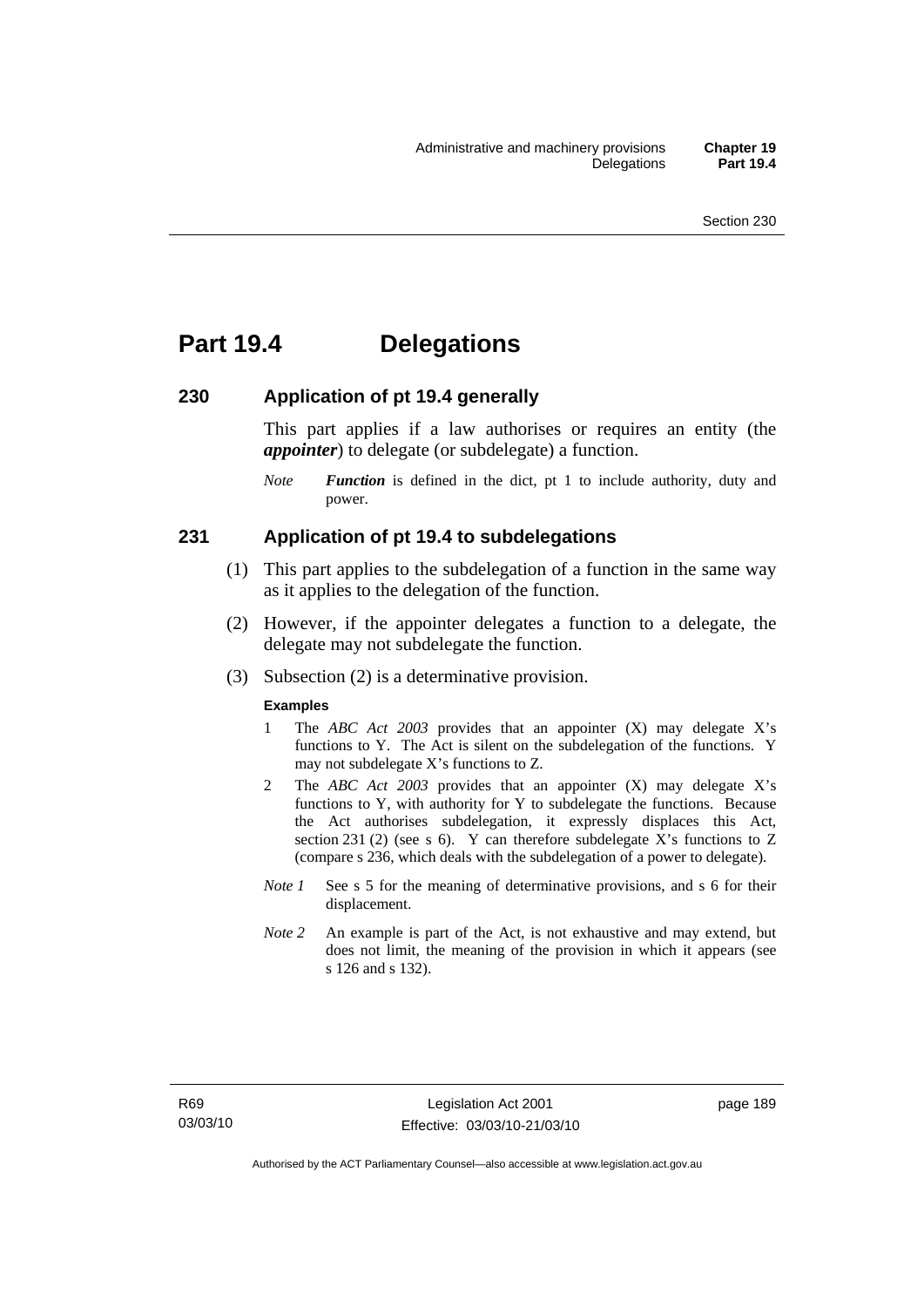## **232 Delegation must be in writing etc**

A delegation must be made, or evidenced, by writing signed by the appointer.

#### **233 Delegation may be made by name or position**

- (1) The appointer may delegate by—
	- (a) naming the person to whom the delegation is made; or
	- (b) nominating the occupant of a position (however described), at a particular time or from time to time.
- (2) For this part, the person named, or the occupant of the position nominated, is the *delegate*.

#### **234 Instrument may provide when delegation has effect etc**

The instrument making or evidencing a delegation may provide—

- (a) that the delegation has effect only in stated circumstances or subject to stated conditions, limitations or directions; or
- (b) that all of a function, or a stated part of the function, is delegated.

#### **Examples**

- 1 The delegation provides that, when the appointer (Y) is outside Australia, the delegate (X) may exercise her functions except that stated functions may only be exercised with Y's approval.
- 2 The delegation provides that X may enter into a contract for the purchase of property of not more than \$50 000 in value.
- 3 The delegation provides that X may grant licences under a stated Act but that, in considering applications, X must take account of the policy of the agency (authorised by the Act) that there should not be more than 100 licences current at any time.
- *Note* An example is part of the Act, is not exhaustive and may extend, but does not limit, the meaning of the provision in which it appears (see s 126 and s 132).

page 190 Legislation Act 2001 Effective: 03/03/10-21/03/10

R69 03/03/10

Authorised by the ACT Parliamentary Counsel—also accessible at www.legislation.act.gov.au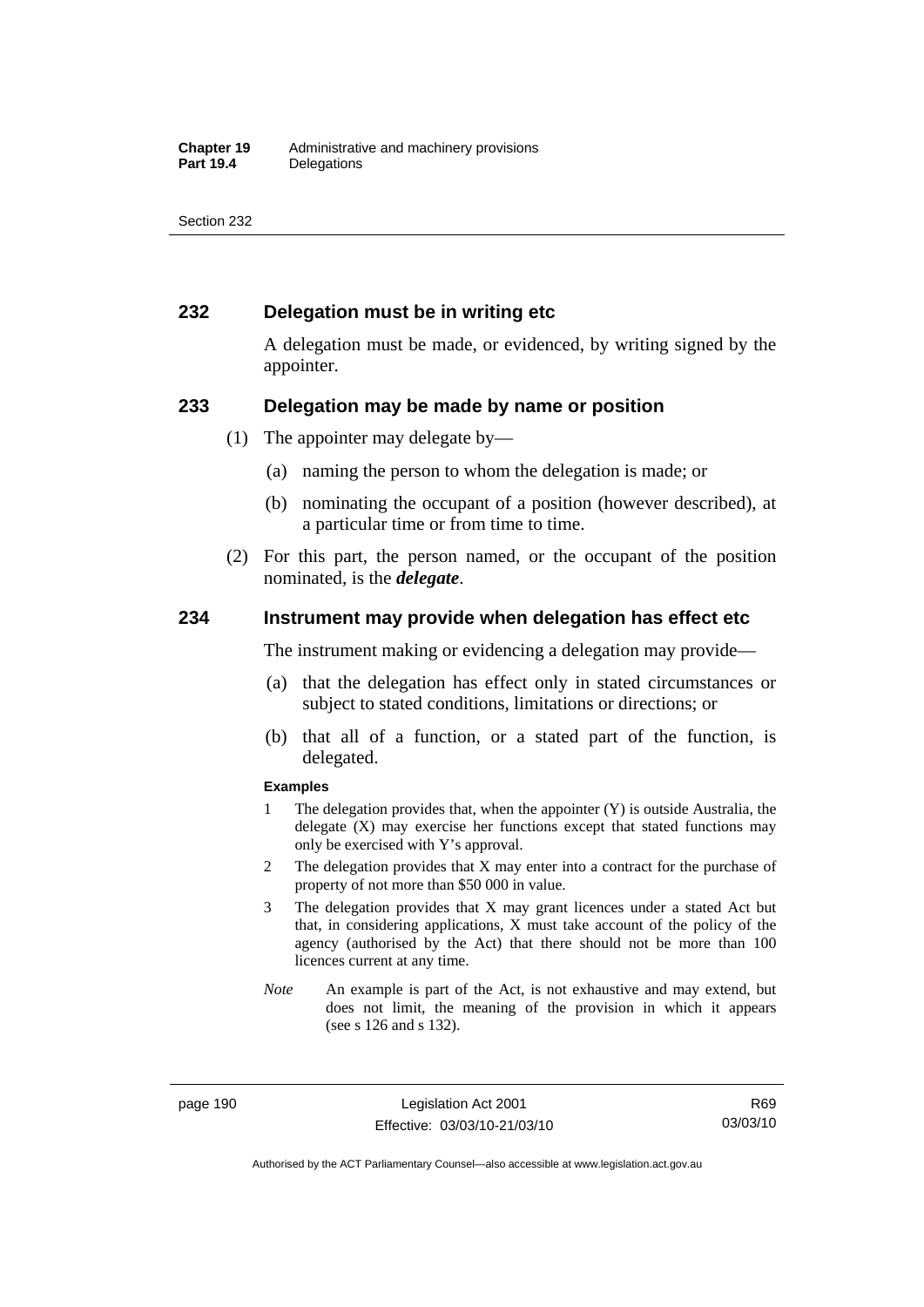### **235 Delegation may be made to 2 or more delegates**

The appointer may delegate the appointer's function, or any part of the function, to 2 or more delegates.

#### **236 Power to delegate may not be delegated**

- (1) The appointer may not delegate the appointer's power to delegate.
- (2) Subsection (1) is a determinative provision.
	- *Note* See s 5 for the meaning of determinative provisions, and s 6 for their displacement.

#### **Examples**

- 1 The *ABC Act 2003* provides that an appointer (X) may delegate X's functions to Y. The Act is silent on X's power to delegate the power to delegate. X may not delegate X's power to delegate to Y.
- 2 The *ABC Act 2003* provides that an appointer (X) may delegate X's functions to Y, with authority for X to delegate  $X$ 's power to delegate. Because the Act authorises the delegation of the power to delegate, it expressly displaces this Act, section 236 (1) (see s 6). X can therefore delegate X's power to delegate to Y (compare s 231, which deals with the subdelegation of a delegated function)*.*
- *Note* An example is part of the Act, is not exhaustive and may extend, but does not limit, the meaning of the provision in which it appears (see s 126 and s 132).

### **237 Delegation may be amended or revoked**

 (1) The appointer may amend a delegation or revoke it completely or partly.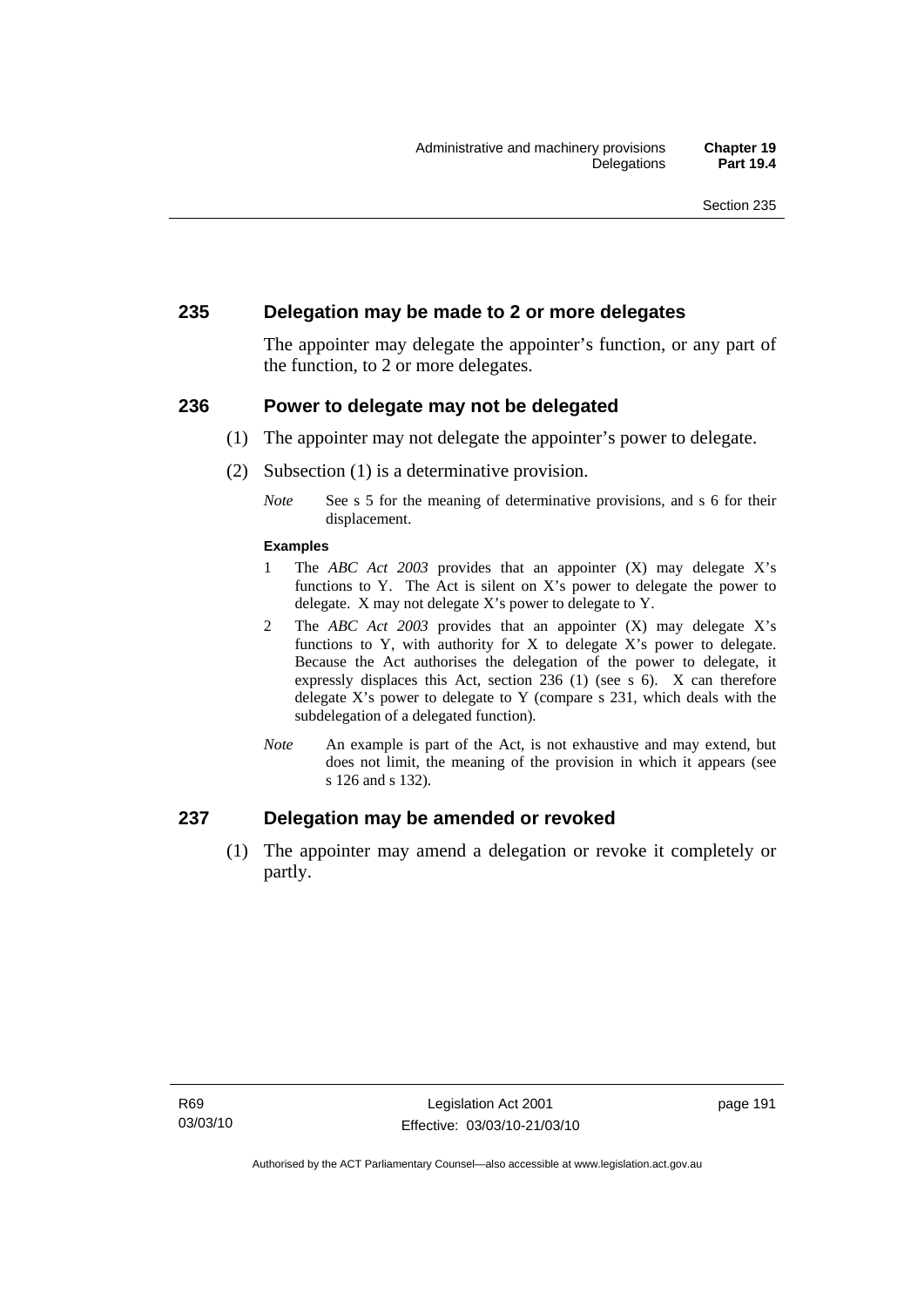(2) The power to amend or revoke a delegation is exercisable in the same way, and subject to the same conditions, as the power to delegate.

#### **Example**

If the power to delegate is exercisable only with the Minister's approval, the power to revoke the delegation is exercisable only with the Minister's approval.

*Note* An example is part of the Act, is not exhaustive and may extend, but does not limit, the meaning of the provision in which it appears (see s 126 and s 132).

#### **238 Appointer responsible for delegated function**

The delegation of a function, or a part of a function, does not relieve the appointer of the appointer's obligation to ensure that the function is properly exercised.

## **239 Exercise of delegation by delegate**

- (1) A delegate must exercise the delegation subject to any conditions, limitations or directions in the instrument making or evidencing the delegation.
- (2) All territory laws apply to the delegate in the exercise of the delegation as if the delegate were the appointer.
- (3) Without limiting subsection (2), if the exercise of a function by the appointer is dependent on the appointer's state of mind and the function is delegated, the function may be exercised by the delegate on the delegate's state of mind.
- (4) Anything done by or in relation to the delegate in the exercise of the delegation is taken to have been done by or in relation to the appointer.
	- *Note 1* Section 94 provides that a delegation under a law that is in force immediately before an amendment of the law continues to have effect as if made under the amended law.
	- *Note* 2 Section 196 gives a delegate the powers necessary or convenient to exercise a delegated function.

Authorised by the ACT Parliamentary Counsel—also accessible at www.legislation.act.gov.au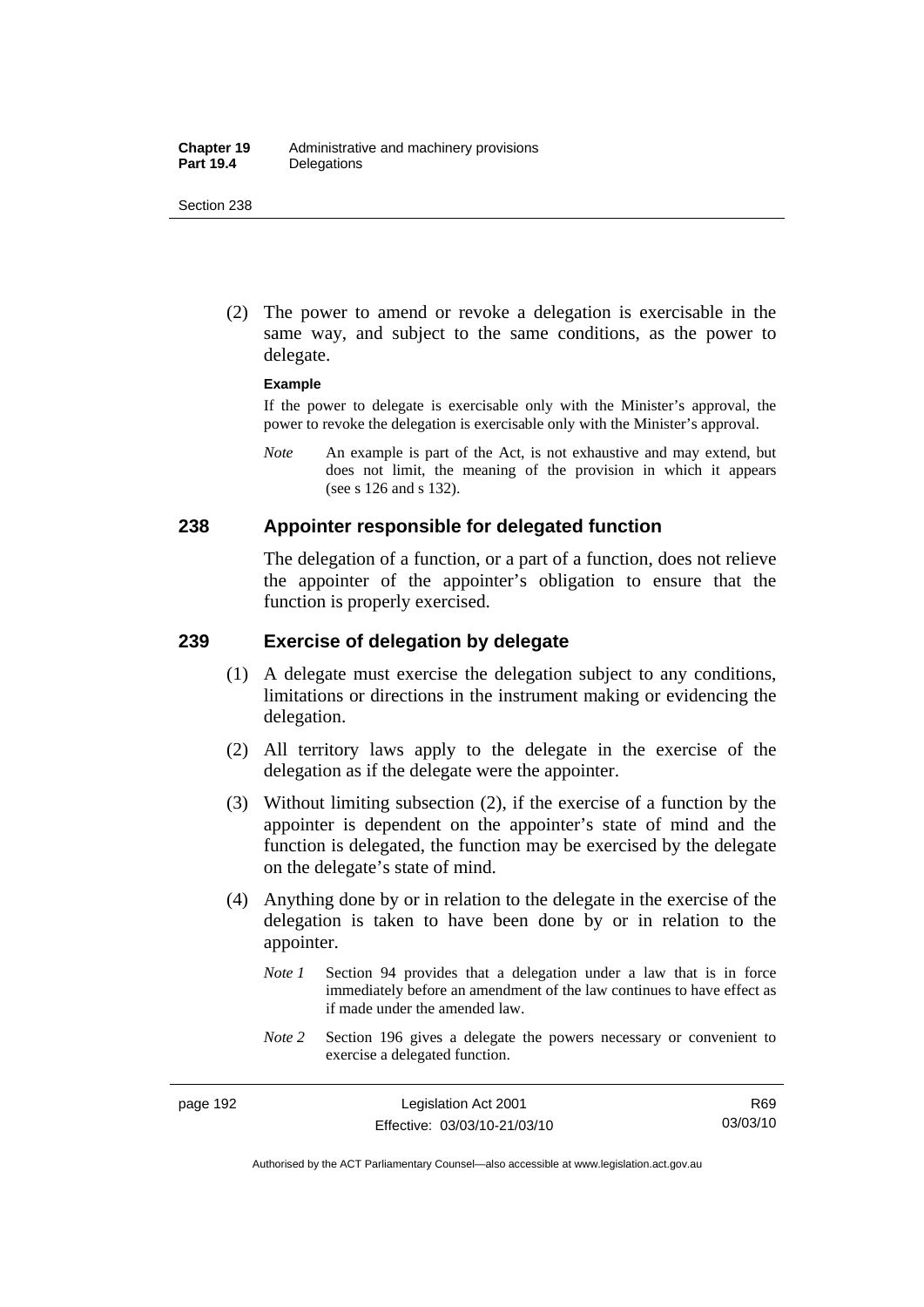(5) In this section:

*state of mind* includes knowledge, intention, opinion, belief or purpose.

## **240 Appointer may exercise delegated function**

A function that has been delegated may, despite the delegation, be exercised by the appointer.

## **241 Delegation not affected by appointer changes**

- (1) If the appointer is a body, a delegation made by the body does not end only because the membership of the body changes.
- (2) If the appointer is the person for the time being occupying a position, a delegation made by the person does not end only because the person ceases to be the occupant of the position.
- (3) This section does not limit the following sections:
	- section 199 (Functions of bodies)
	- section 200 (Functions of occupants of positions).

## **242 Delegation not affected by defect etc**

- (1) A delegation, or anything done under a delegation, is not invalid only because of a defect or irregularity in or in relation to the delegation.
- (2) Anything done by or in relation to the delegate while the delegate purports to exercise the delegation is not invalid only because—
	- (a) the delegation had been amended or revoked; or
	- (b) the occasion for the delegate to exercise the delegation had not arisen or had ended.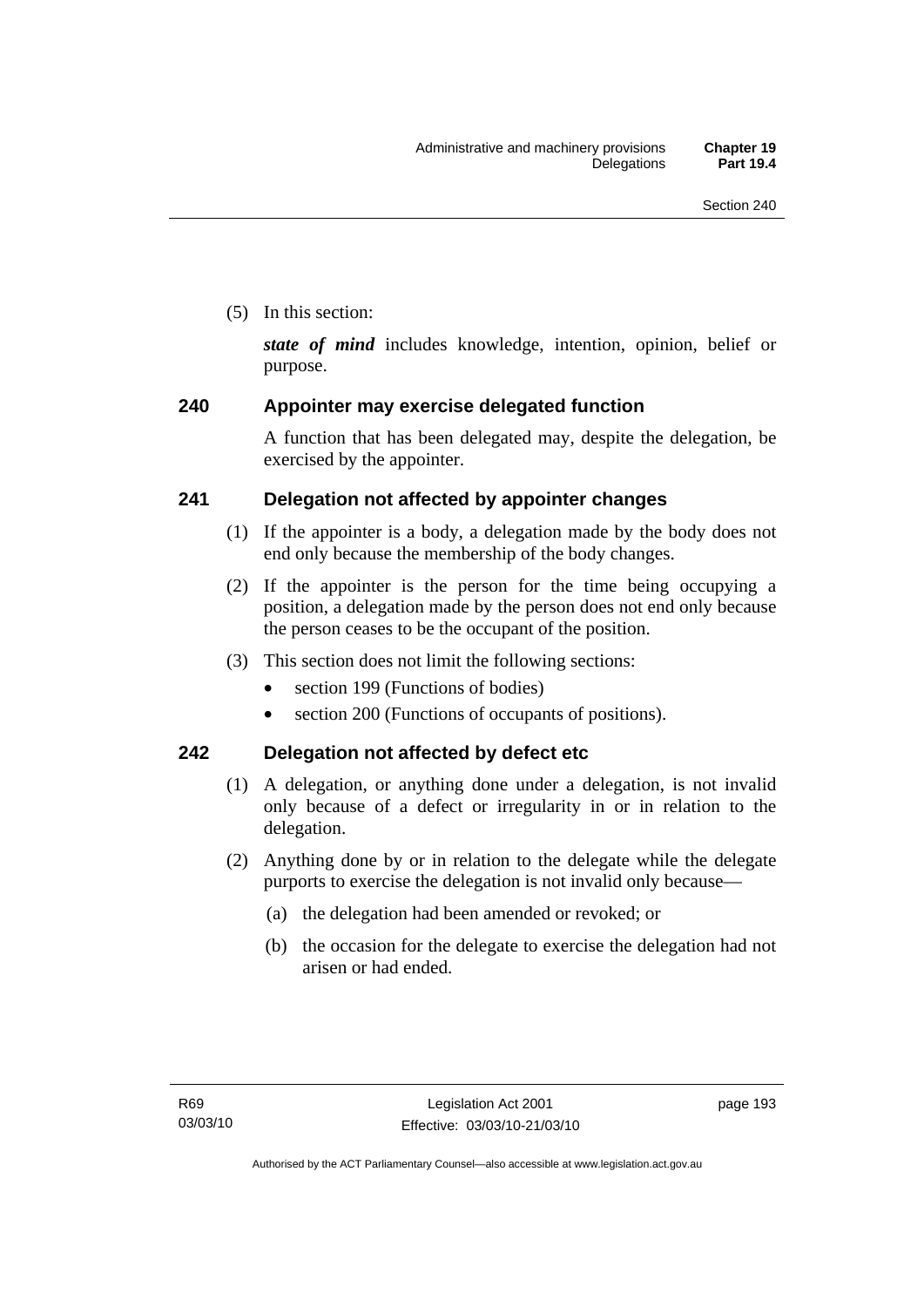# **Part 19.5 Service of documents**

### **245 Application of pt 19.5**

This part applies to a document that is authorised or required under a law to be served (whether the word 'serve', 'give', 'notify', 'send' or 'tell' or any other word is used).

## **246 Definitions for pt 19.5**

In this part:

*administrator*, of a law, means the entity administering or responsible for the law.

*agency* means—

- (a) an administrative unit; or
- (b) a statutory office-holder; or
- (c) any other entity established for a public purpose under a law;

and includes a member of, or a member of the staff of, the agency.

*business address*, of an individual, corporation or agency in relation to anything done or to be done under a law, includes the latest business address, or address for service of notices (however described), of the individual, corporation or agency (if any) recorded in a register or other records kept by the administrator of the law.

*corporation* does not include an agency.

*document* includes a notice, an article that may be sent by post or anything else.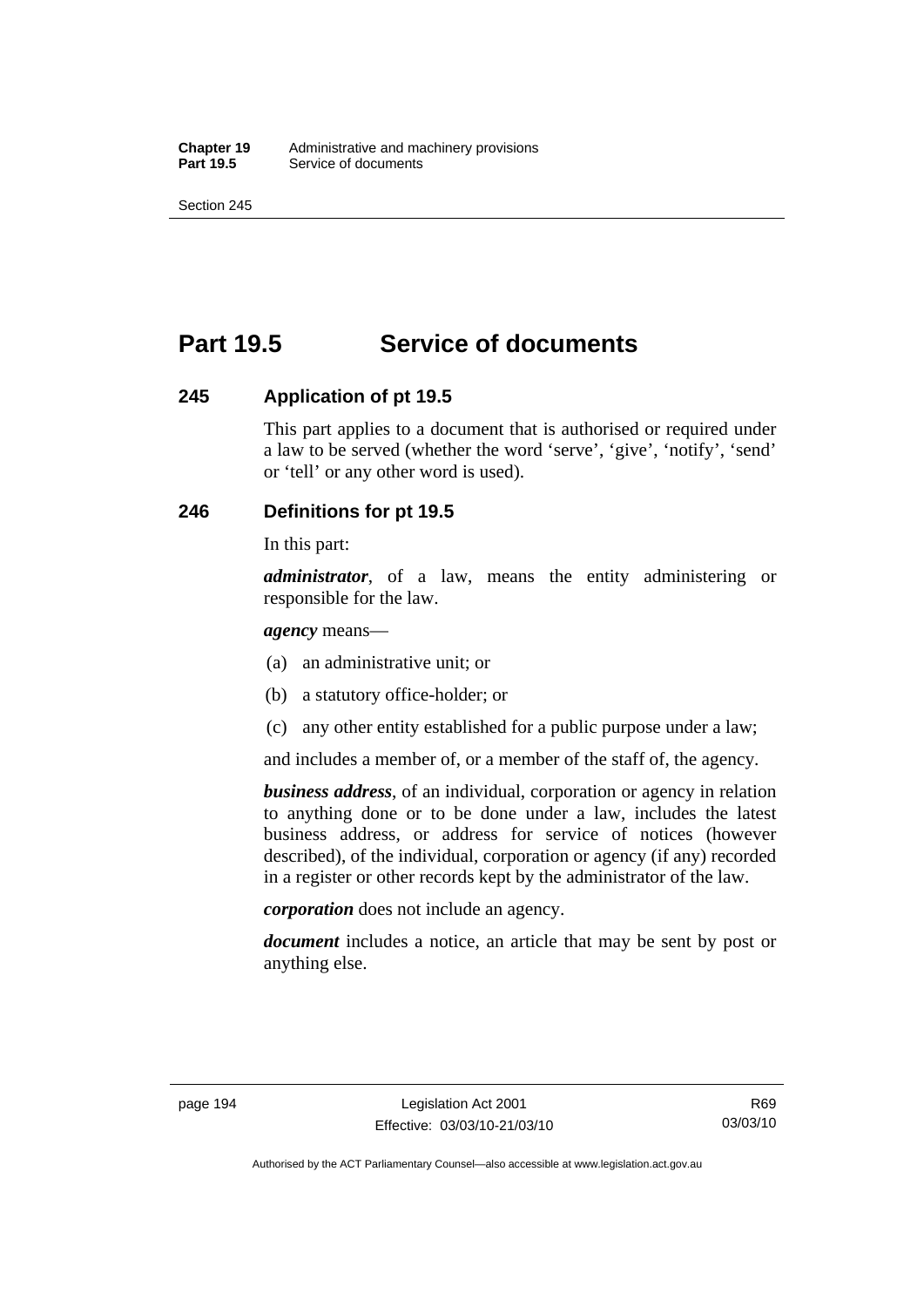*email address*, of an individual, corporation or agency in relation to anything done or to be done under a law, includes the latest email address of the individual, corporation or agency (if any) recorded in a register or other records kept by the administrator of the law.

*executive officer* means—

- (a) for a corporation—a person (however described and whether or not the person is a director of the corporation) who is concerned with, or takes part in, the corporation's management; or
- (b) for an agency that is an administrative unit—the chief executive of the administrative unit; or
- (c) for an agency that is a statutory office-holder—the occupant of the position; or
- (d) for an agency constituted by 2 or more people—the person who is entitled, because of the position occupied by the person, to preside at any meeting of the agency at which the person is present; or
- (e) for any other agency—the chief executive officer (however described) of the agency; or
- (f) for any agency—a person (however described) who is concerned with, or takes part in, the agency's management.

*fax number*, of an individual, corporation or agency in relation to anything done or to be done under a law, includes the latest fax number of the individual, corporation or agency (if any) recorded in a register or other records kept by the administrator of the law.

*home address*, of an individual in relation to anything done or to be done under a law, includes the latest home address, or address for service of notices (however described), of the person (if any) recorded in a register or other records kept by the administrator of the law.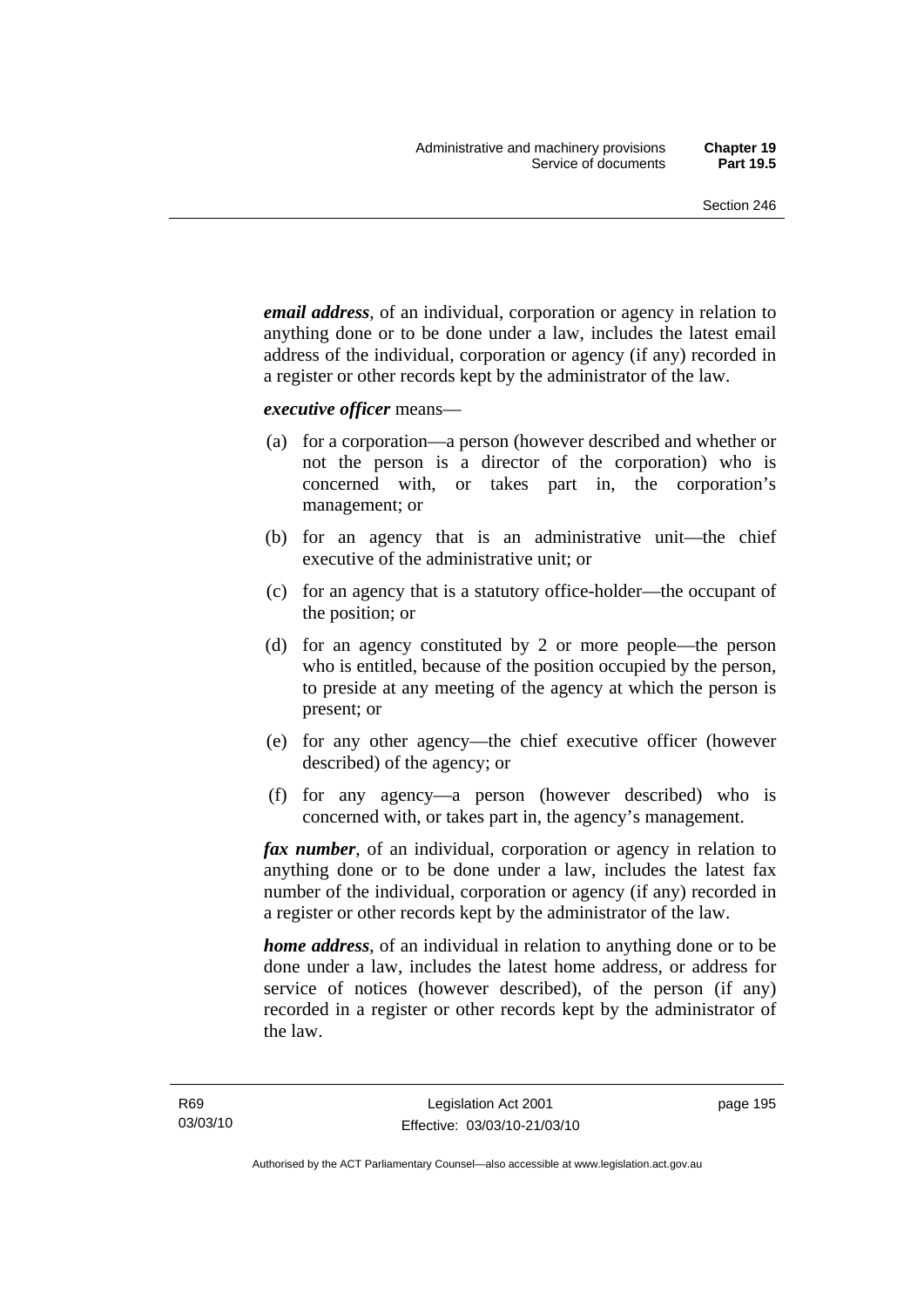#### **Chapter 19** Administrative and machinery provisions<br>**Part 19.5** Service of documents **Service of documents**

Section 247

*responsible*, for a law, means allocated responsibility for the law under the *Public Sector Management Act 1994*, section 14 (1) (b) (Ministerial responsibility and functions of administrative units).

### **247 Service of documents on individuals**

- (1) A document may be served on an individual—
	- (a) by giving it to the individual; or
	- (b) by sending it by prepaid post, addressed to the individual, to a home or business address of the individual; or
	- (c) by faxing it to a fax number of the individual; or
	- (d) by emailing it to an email address of the individual; or
	- (e) by leaving it, addressed to the individual, at a home or business address of the individual with someone who appears to be at least 16 years old and to live or be employed at the address.

*Note* See s 251 for service of documents under other laws.

 (2) This section applies to service of a document outside the ACT in the same way as it applies to service of the document in the ACT.

### **248 Service of documents on corporations**

- (1) A document may be served on a corporation—
	- (a) by giving it to an executive officer of the corporation; or
	- (b) by sending it by prepaid post, addressed to the corporation (or an executive officer of the corporation), to the address of any of its registered offices or any other business address of the corporation; or
	- (c) by faxing it to a fax number of the corporation; or
	- (d) by emailing it to an email address of the corporation; or

Authorised by the ACT Parliamentary Counsel—also accessible at www.legislation.act.gov.au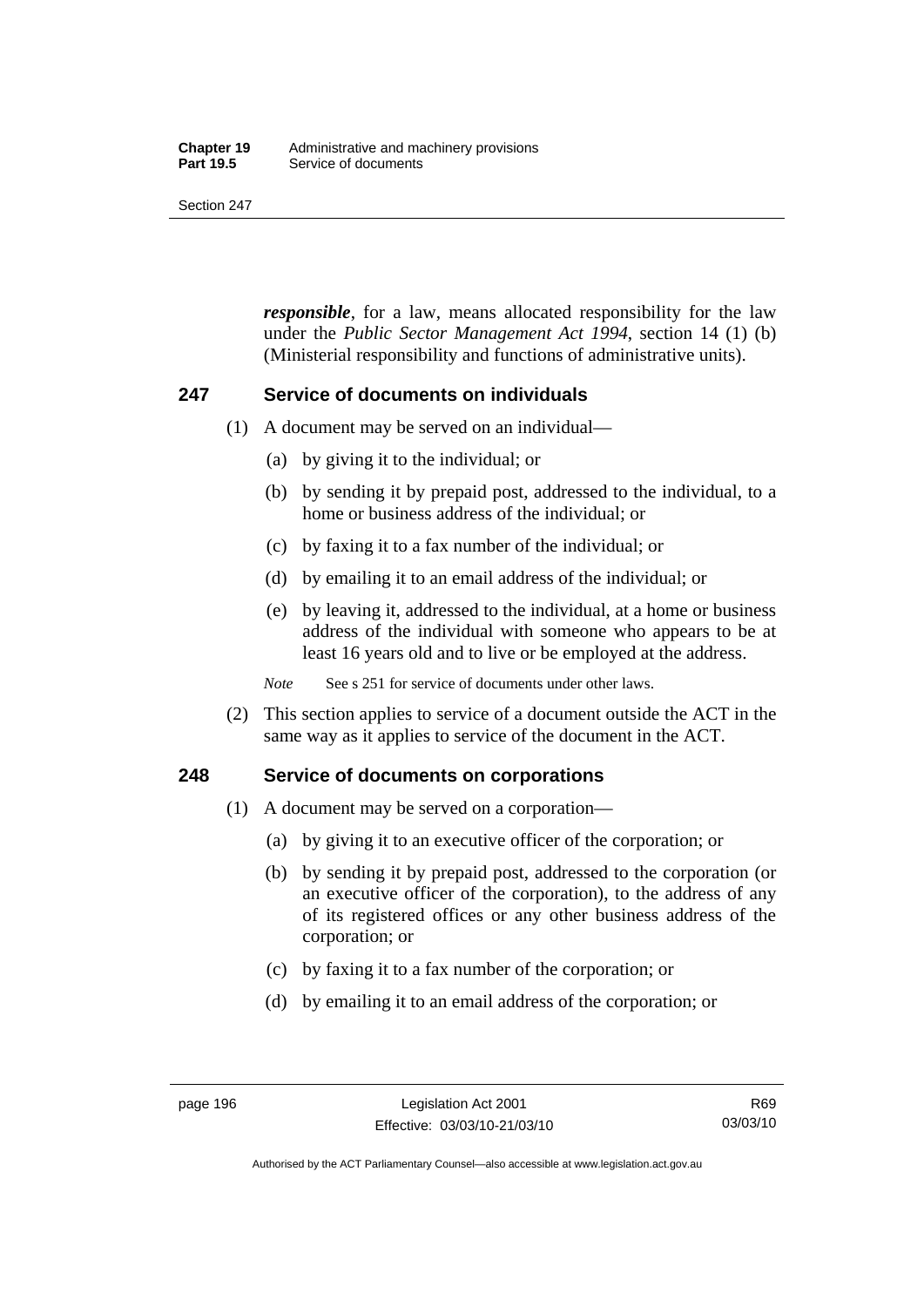(e) by leaving it, addressed to the corporation (or an executive officer of the corporation), at the address of any of the corporation's registered offices, or any other business address of the corporation, with someone who appears to be at least 16 years old and to be employed at the address.

*Note* See s 251 for service of documents under other laws.

 (2) This section applies to service of a document outside the ACT in the same way as it applies to service of the document in the ACT.

#### **249 Service of documents on agencies**

A document may be served on an agency—

- (a) by giving it to an executive officer of the agency; or
- (b) by sending it by prepaid post, addressed to the agency (or an executive officer of the agency), to the address of any office of the agency or any other business address of the agency; or
- (c) by faxing it to a fax number of the agency; or
- (d) by emailing it to an email address of the agency; or
- (e) by leaving it, addressed to the agency (or an executive officer of the agency), at the address of any of the agency's offices or any other business address of the agency with someone who appears to be employed at the agency.
- *Note* See s 251 for service of documents under other laws.

#### **250 When document taken to be served**

 (1) A document served by post under this part is taken to be served when the document would have been delivered in the ordinary course of post.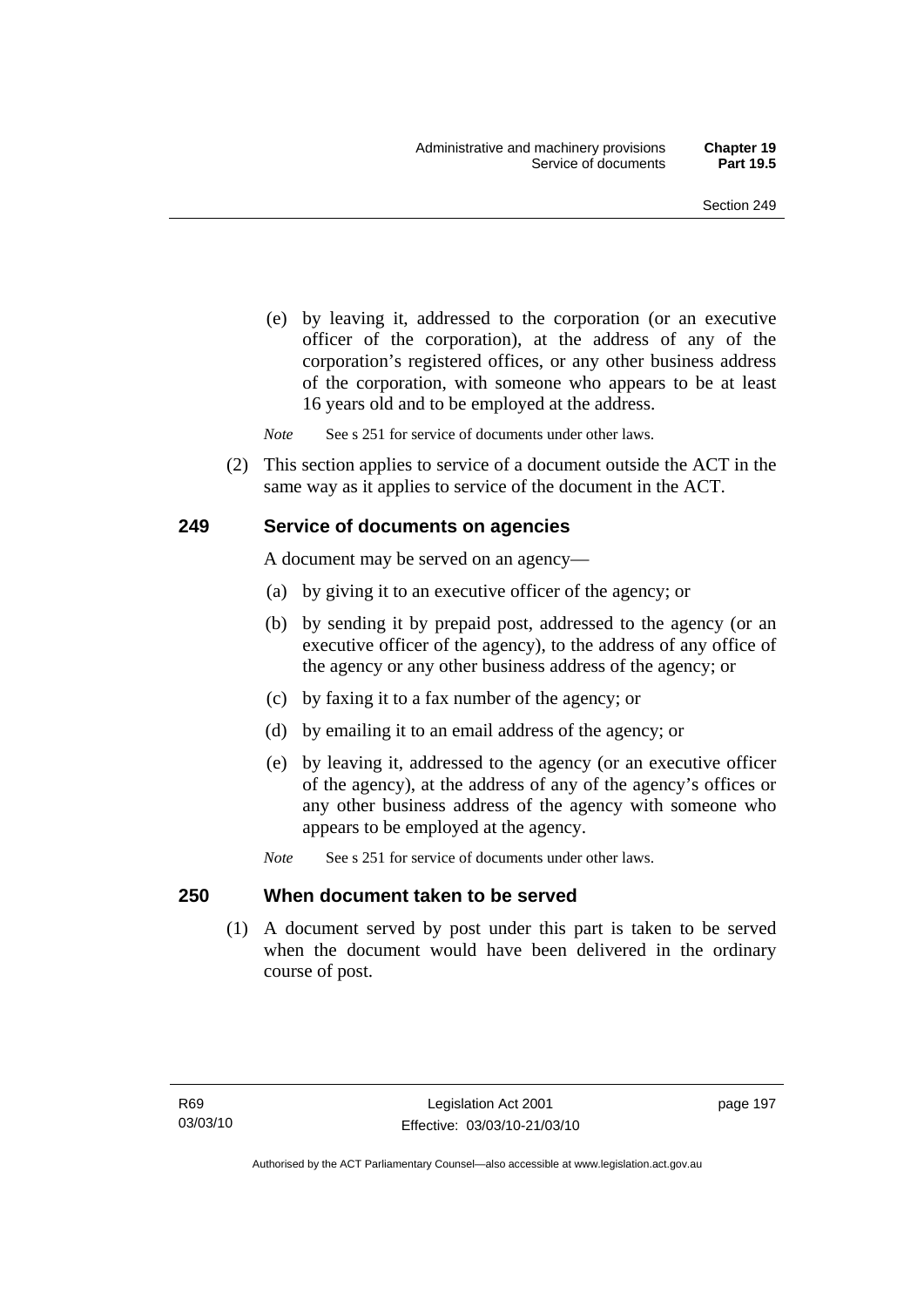- (2) However, subsection (1) does not affect the operation of the *Evidence Act 1995* (Cwlth), section 160.
	- *Note* The *Evidence Act 1995* (Cwlth), s 160 provides a rebuttable presumption that a postal article sent by prepaid post addressed to a person at an address in Australia or an external territory was received on the 4th working day after posting.
- (3) If the sender has no reason to suspect that a document served by fax or email under this part was not received by the recipient when sent, the document is presumed to be served when sent unless evidence sufficient to raise doubt about the presumption is given.
- (4) For subsection (3), the sender has reason to suspect that a document served by fax or email under this part was not received by the recipient when sent only if, on the day the document was sent or on the next working day, the equipment the sender used to send the document indicated by way of a signal or other message that—
	- (a) the equipment did not send the document when the equipment was used to send the document; or
	- (b) for a fax—the number to which the fax was sent to the recipient was not a fax number of the recipient; or
	- (c) for an email—the address to which the email was sent was not an email address of the recipient.
- (5) A document addressed to the recipient, and left for the recipient as mentioned in section 247 (e), section 248 (e) or section 249 (e), is taken to be served when it was left.
- (6) In this section:

*recipient*, for a document, means the individual, corporation or agency on whom the document is intended to be served.

*sender*, for a document served, or to be served, by fax or email, means the person sending, or seeking to send, the document.

R69 03/03/10

Authorised by the ACT Parliamentary Counsel—also accessible at www.legislation.act.gov.au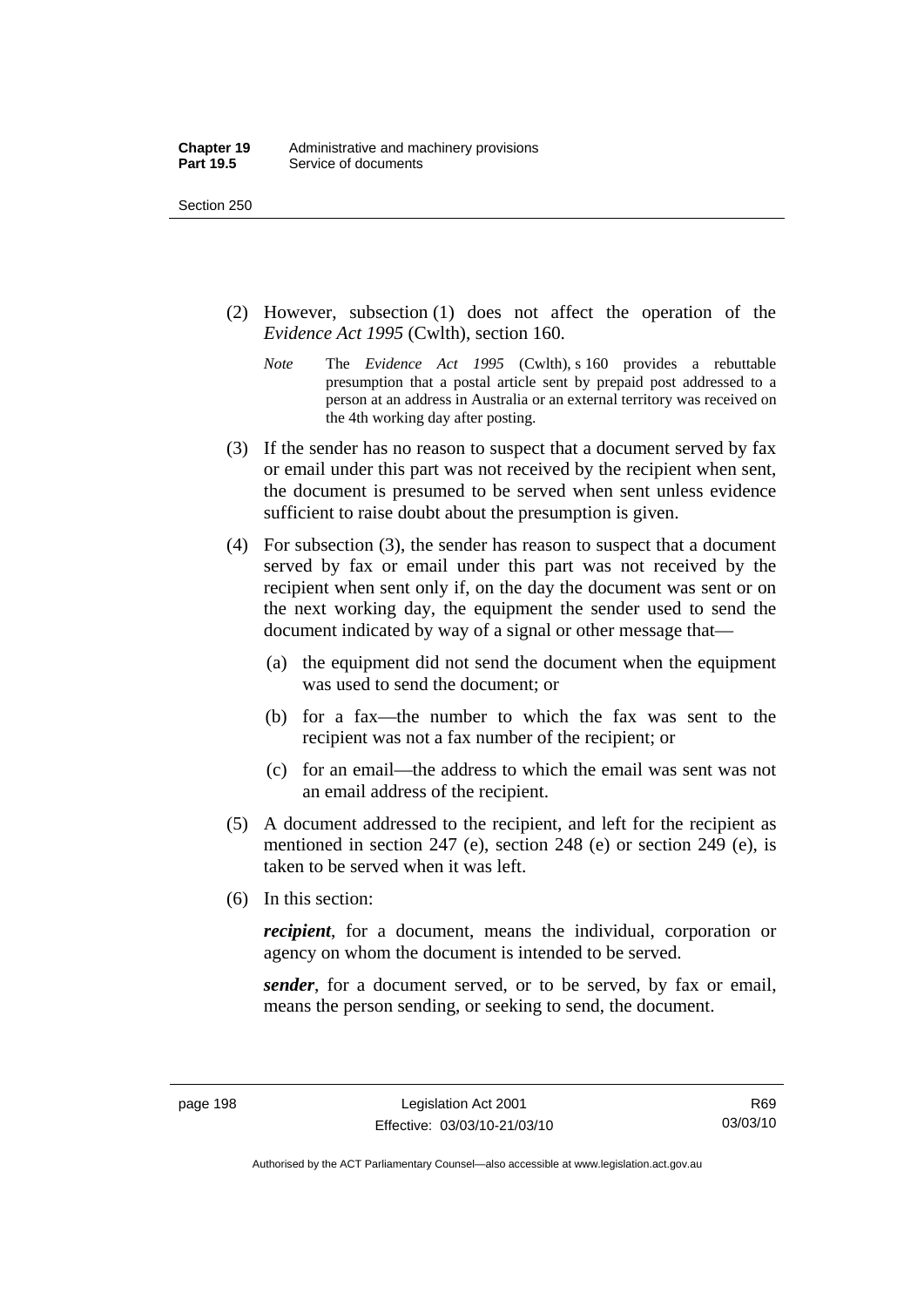## **251 Other laws not affected etc**

- (1) This part does not affect the operation of any other law that authorises or requires service of a document otherwise than as provided under this part.
- (2) Despite this part, a law (or, if the law is an Act, a regulation under the Act) may provide—
	- (a) that a document of a particular kind may or must be served (however described) only in a particular way or to a particular address or number; or
	- (b) for the date (or date and time) when service (however described) of a document is taken to have been made.

## **252 Powers of courts and tribunals not affected**

This part does not affect the power of a court or tribunal to authorise or require service of a document otherwise than as provided under this part.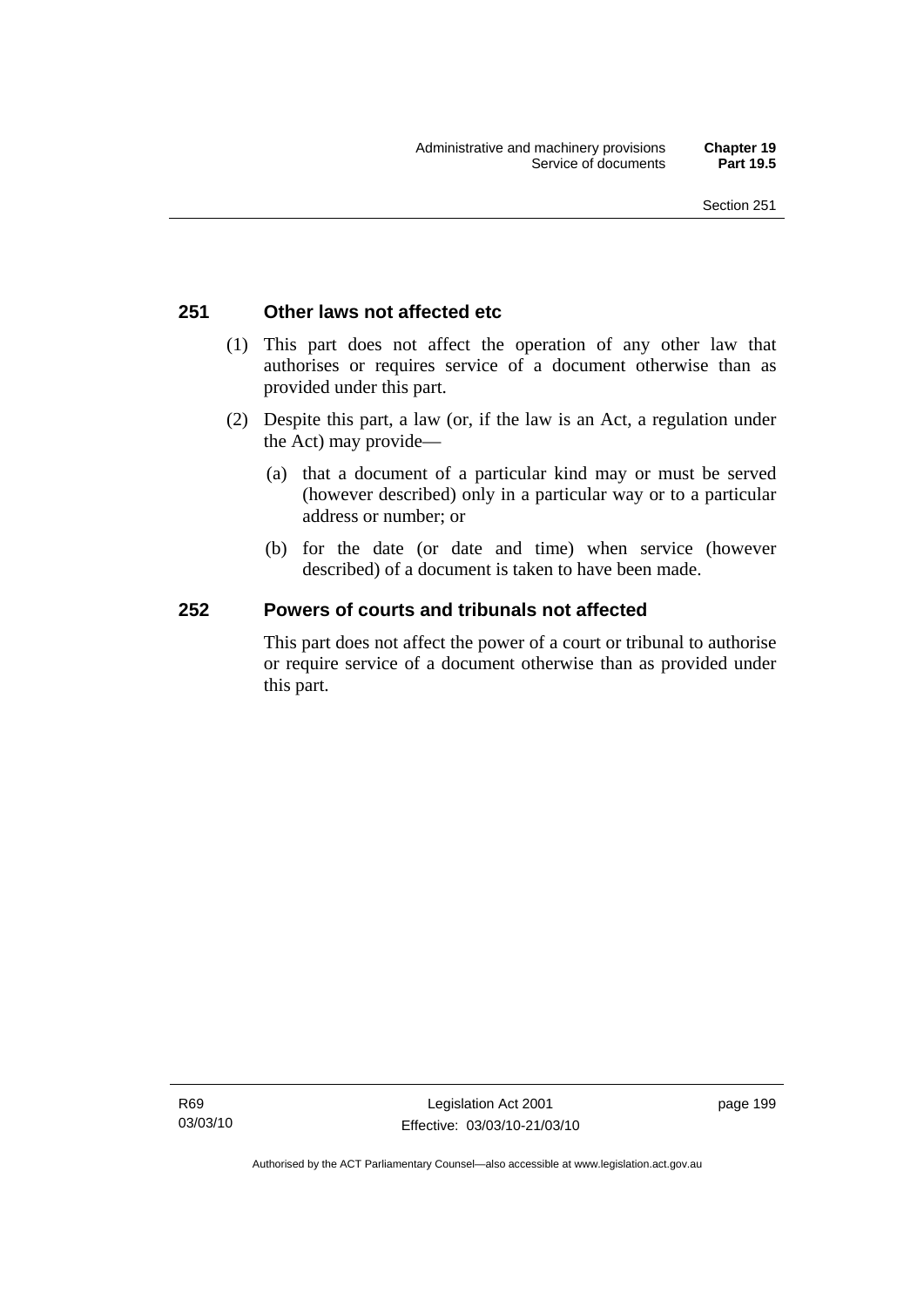# **Part 19.6 Functions of Executive and Ministers**

#### **253 Exercise of functions of Executive**

- (1) A function given to the Executive under an Act may be exercised by any 2 Ministers acting in concert.
- (2) The exercise of a function under subsection (1) is taken to be the exercise of the function by the Executive.
- (3) A statutory instrument (other than a subordinate law or disallowable instrument) is taken to be made by the Executive if it is signed by 2 or more Ministers who are members of the Executive.
- (4) A statutory instrument mentioned in subsection (3) made in accordance with the subsection is taken to be made when it is signed by the second Minister signing.
- (5) This section is subject to section 41 (Making of certain statutory instruments by Executive).
- (6) In this section:

*Act* includes an Act of the Commonwealth.

*statutory instrument* includes an instrument (whether or not legislative in nature) made under—

- (a) an Act of the Commonwealth; or
- (b) another statutory instrument of the Commonwealth ; or
- (c) power given by an Act or statutory instrument of the Commonwealth and also power given otherwise by law.

Authorised by the ACT Parliamentary Counsel—also accessible at www.legislation.act.gov.au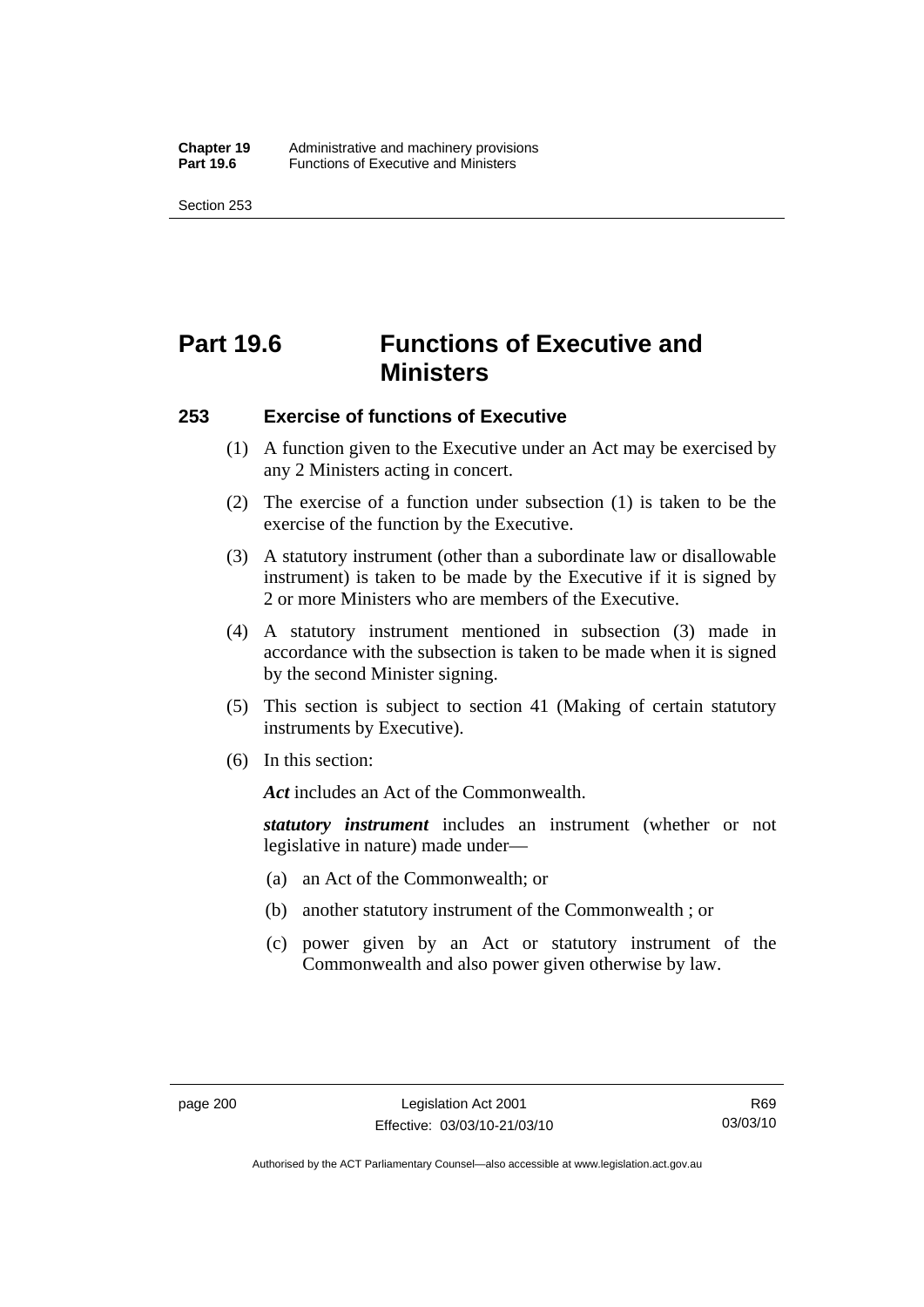## **254 Administration of matters not allocated**

If a matter relating to the Executive's functions is not allocated under the Self-Government Act, section 43 (1), the Chief Minister administers the matter.

## **254A Delegation by Minister**

A Minister may delegate the Minister's functions under an Act or statutory instrument to anyone else.

*Note* For the making of delegations and the exercise of delegated functions, see pt 19.4.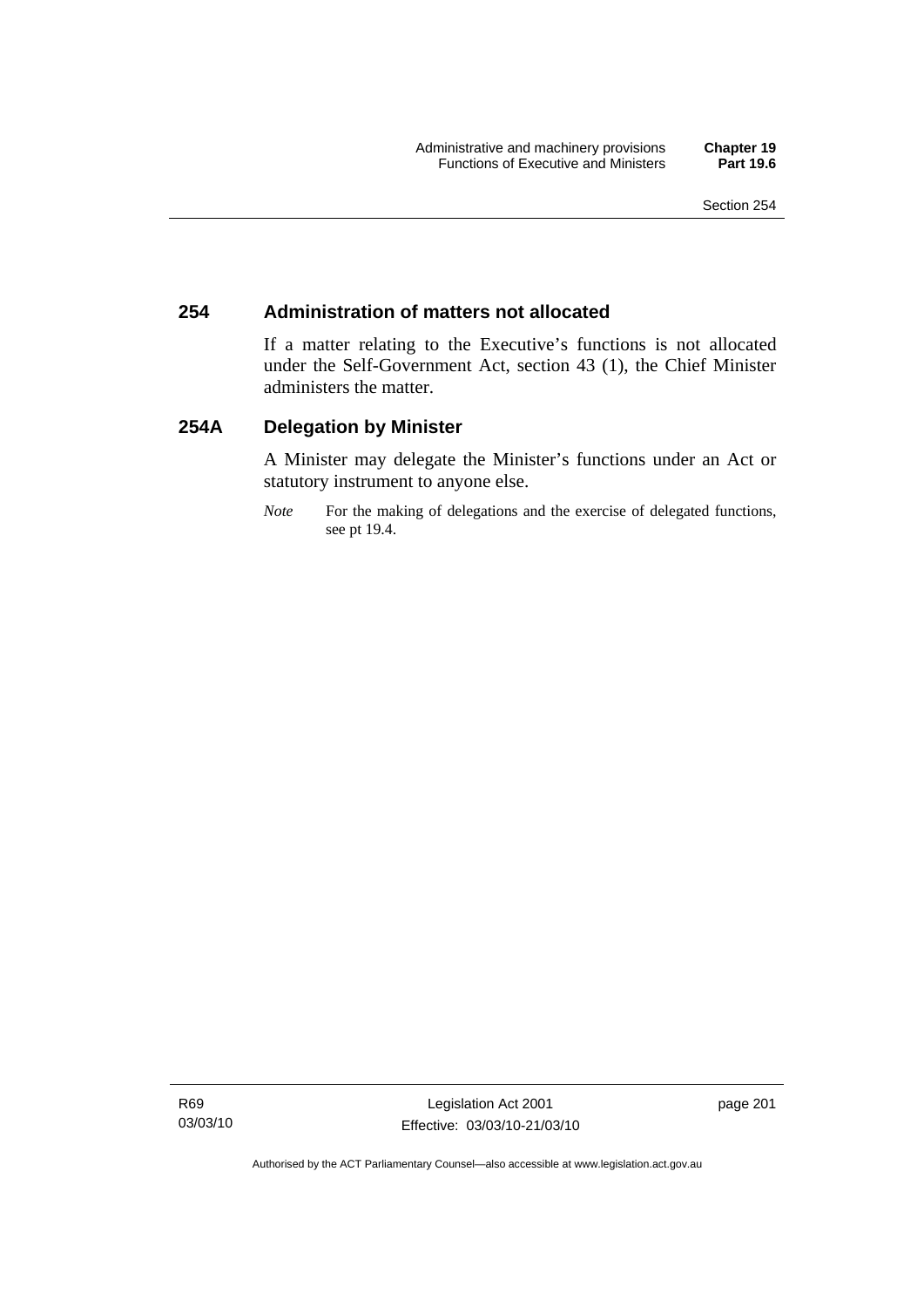**Chapter 19** Administrative and machinery provisions<br>**Part 19.7** Cther matters **Other matters** 

Section 255

## **Part 19.7 Other matters**

### **255 Forms**

- (1) This section applies if an Act, subordinate law or disallowable instrument (the *authorising law*) authorises or requires a form to be approved or prescribed under an Act or statutory instrument (the *relevant law*).
	- *Note* See also s 46 (3), which deals with the repeal and replacement of forms that are legislative instruments and prevents their amendment.
- (2) The authorising law authorises a form to be approved or prescribed in relation to any matter under or in relation to the relevant law.
- (3) To remove any doubt, a form may be approved or prescribed for a provision of the relevant law even though the provision does not mention a form.

#### **Example**

The X Act, section 23 provides for a person to apply for registration but makes no mention of a form for the application. However, the Act, section 80 (1) provides:

(1) The Minister may approve forms for this Act.

Section 80 (3) provides that the approval of a form is a notifiable instrument.

Because section 80 (1) permits a form to be approved 'for this Act', this Act, section 255 applies in relation to section 23 and the Minister may, in writing, approve a form for the application.

- *Note 1* Because the approval is a notifiable instrument, it must be in writing (see s 42 (2)).
- *Note 2* An example is part of the Act, is not exhaustive and may extend, but does not limit, the meaning of the provision in which it appears (see s 126 and s 132).
- (4) Substantial compliance with a form is sufficient.

R69 03/03/10

Authorised by the ACT Parliamentary Counsel—also accessible at www.legislation.act.gov.au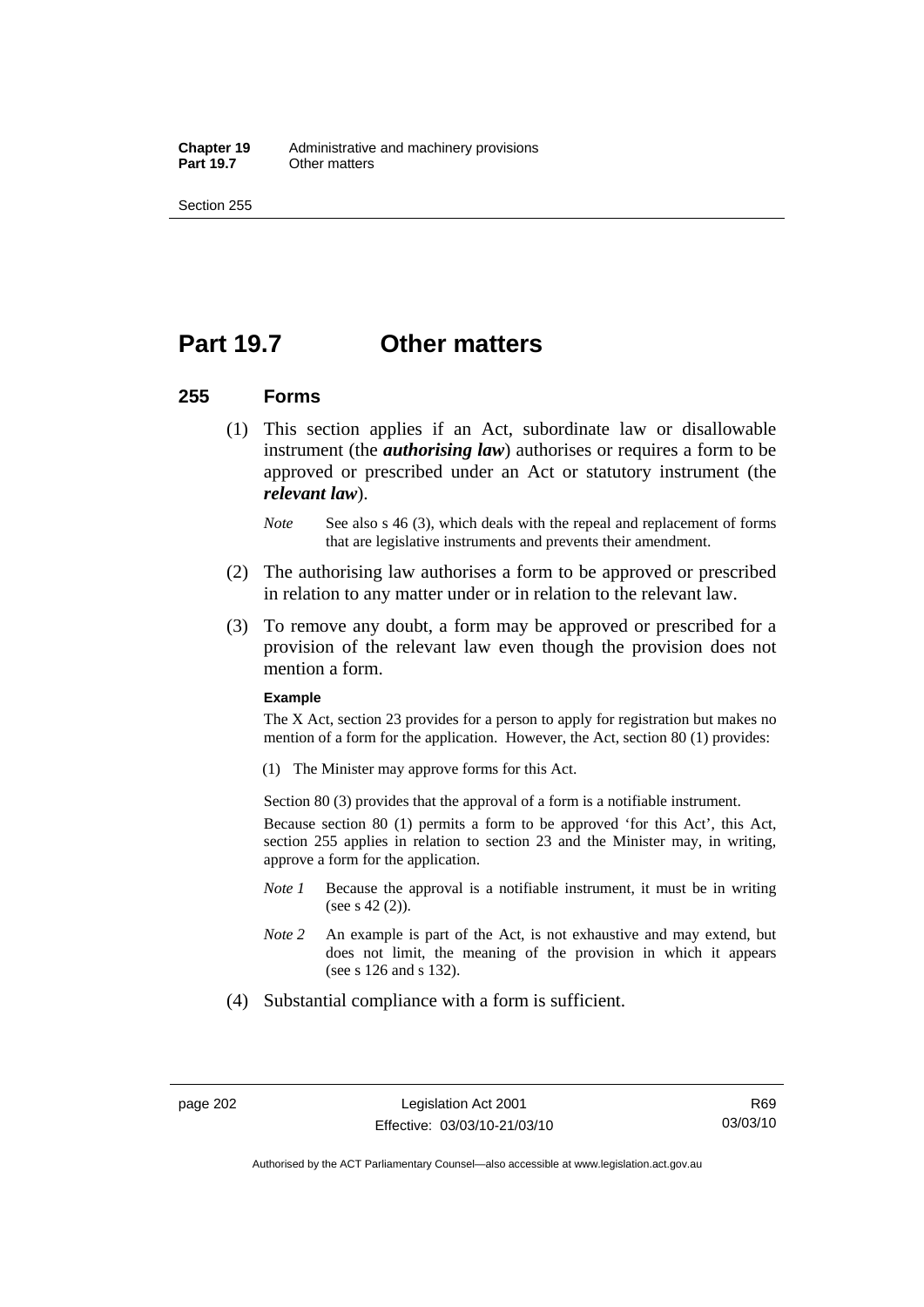- (5) However, if a form requires—
	- (a) the form to be signed; or
	- (b) the form to be prepared in a particular way (for example, on paper of a particular size or quality or in a particular electronic form); or
	- (c) the form to be completed in a particular way; or
	- (d) particular information to be included in the form, or a particular document to be attached to or given with the form; or
	- (e) the form, information in the form, or a document attached to or given with the form, to be verified in a particular way (for example, by statutory declaration);

the form is properly completed only if the requirement is complied with.

- (6) Despite subsection (5), the person need not comply with the requirement mentioned in subsection (5) (d) (and the form is taken to be properly completed despite the noncompliance) if—
	- (a) the form is approved or prescribed for a purpose; and
	- (b) the information or document is not reasonably necessary for the purpose.

### **Examples**

- 1 A person need not comply with a requirement of an approved form to include personal information (eg marital status) irrelevant to a purpose for which the form is required.
- 2 A person need not comply with a requirement of an approved form that has some relevance to a purpose for which the form is required, but intrudes to an unreasonable extent on personal privacy.
- $(7)$  If—
	- (a) a form (*form 1*) may be approved or prescribed for a purpose; and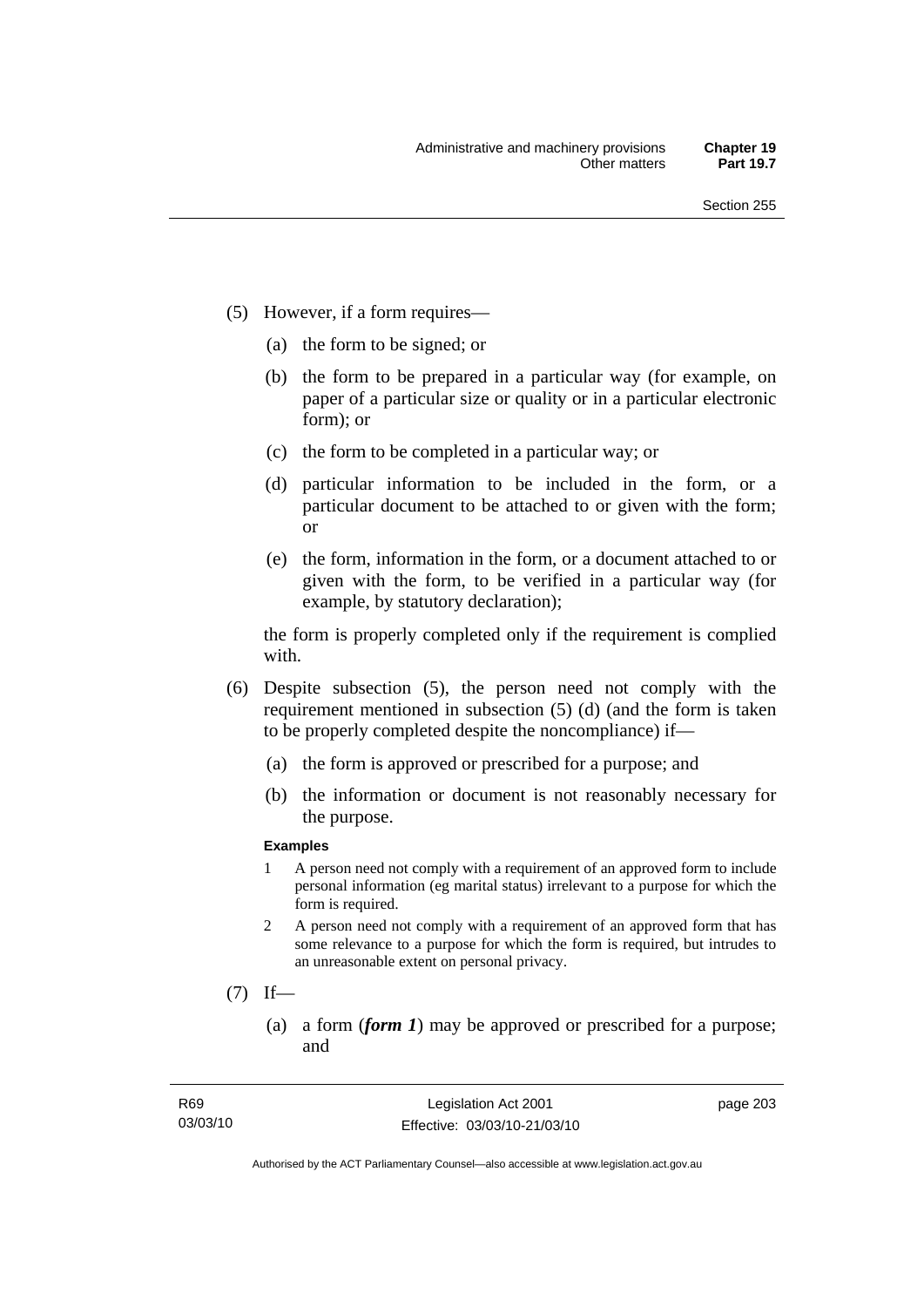Section 256

- (b) another form (*form 2*) may be approved or prescribed for the same or another purpose; and
- (c) separate forms 1 and 2 are approved or prescribed;

a combination form, consisting of forms 1 and 2, may be approved or prescribed and used for the purpose or purposes.

- (8) If, under a law, a form is authorised or required to be filed with (however described), or served on (however described), a person, the form may be filed with, or served on, someone else under arrangements made between them.
- (9) This section is a determinative provision.
	- *Note* See s 5 for the meaning of determinative provisions, and s 6 for their displacement.

## **256 Production of records kept in computers etc**

- (1) This section applies if—
	- (a) a person uses an electronic or other device to keep a record of information; and
	- (b) the person is required under a law (however the law is expressed) to give the information, or a document containing the information, to an authority.
- (2) The requirement obliges the person to give to the authority a document that accurately reproduces or contains the information in a form that can be understood by the authority.
- (3) In this section:

*authority* means a court, tribunal or other entity.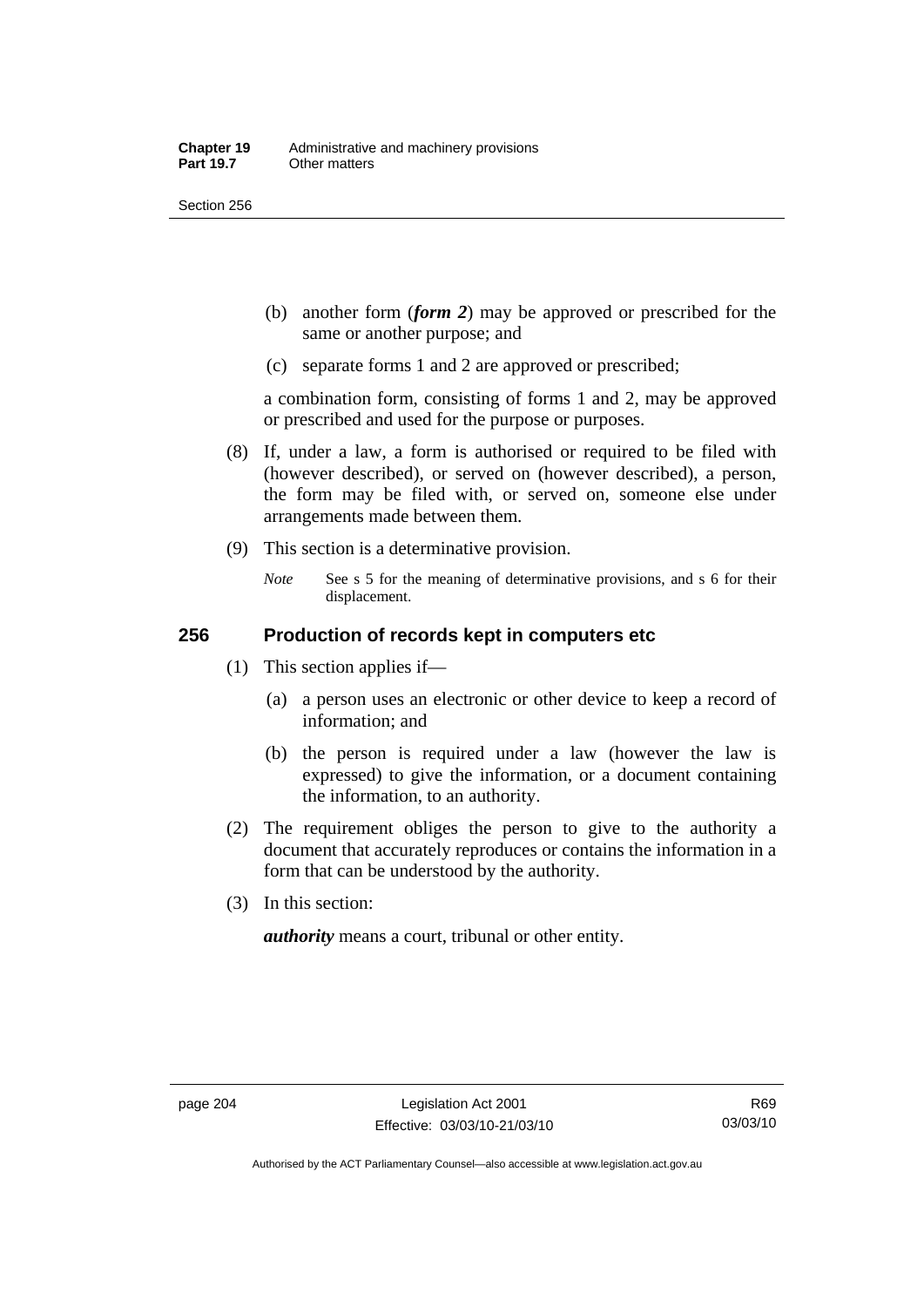## **Chapter 20 Miscellaneous**

## **300 Delegation by parliamentary counsel**

 (1) The parliamentary counsel may delegate the parliamentary counsel's functions under this Act or another territory law to a public servant.

- (2) However, the parliamentary counsel may only delegate a function under part 11.3 (Editorial changes) to—
	- (a) a person performing the duties of deputy parliamentary counsel in the public service; or
	- (b) a public servant prescribed by regulation.

## **301 References to Administration Act 1989 etc**

- (1) In any Act, statutory instrument or document, a reference to the *Administration Act 1989*, the *Interpretation Act 1967*, the *Legislation* (*Republication*) *Act 1996* or the *Subordinate Laws Act 1989* is, in relation to anything dealt with in this Act, a reference to this Act.
- (2) In any Act, statutory instrument or document, a reference to a particular provision of the *Administration Act 1989*, the *Interpretation Act 1967*, the *Legislation (Republication) Act 1996* or the *Subordinate Laws Act 1989* is, in relation to anything dealt with in this Act, a reference to the corresponding provision of this Act.

### **302 Regulation-making power**

- (1) The Executive may make regulations for this Act.
	- *Note* A regulation must be notified, and presented to the Legislative Assembly, under this Act.

*Note* For the making of delegations and the exercise of delegated functions, see pt 19.4.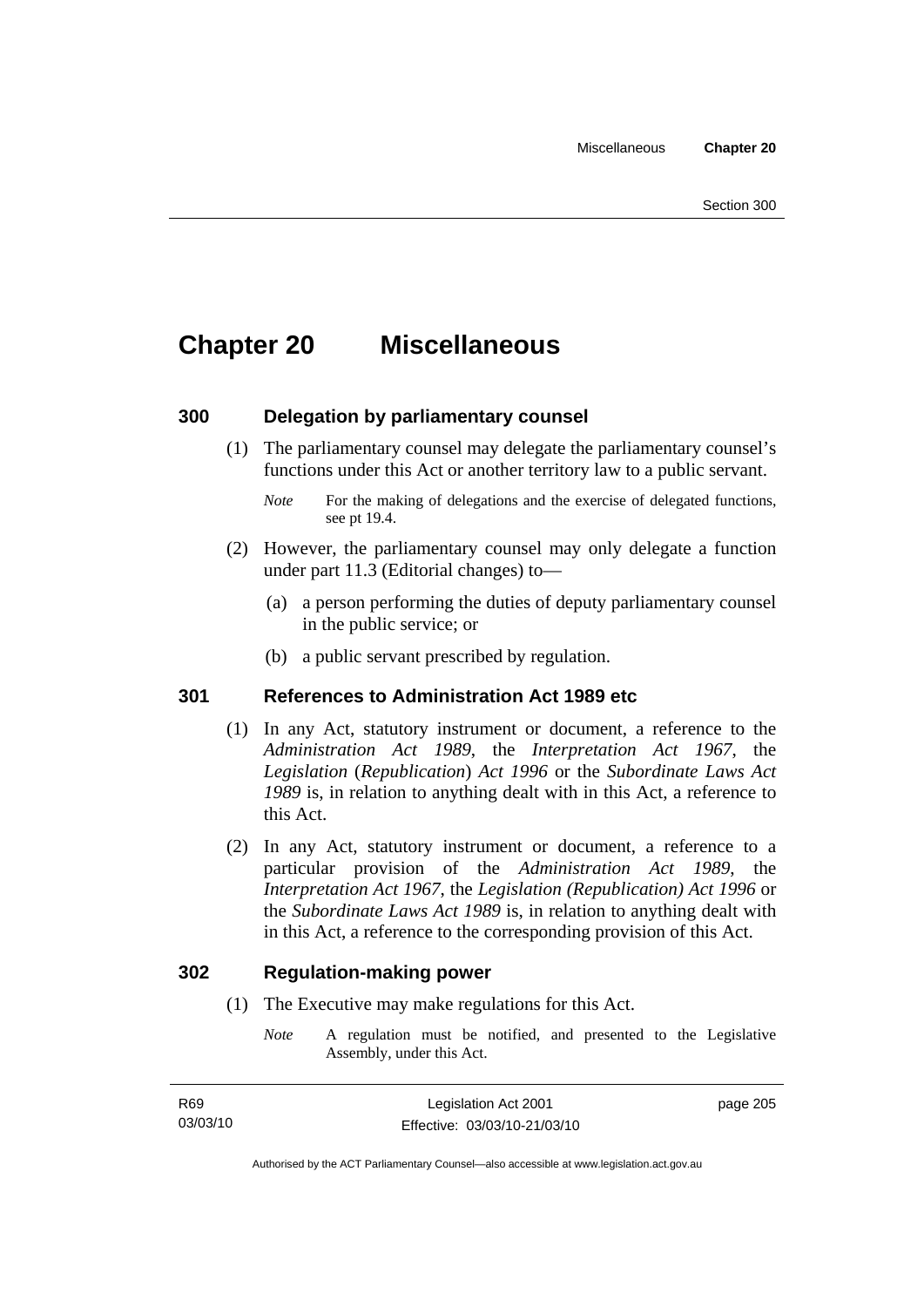#### **Chapter 20** Miscellaneous

- (2) A regulation may make provision in relation to notification in the gazette under the following sections:
	- (a) section 28 (Notification of Acts);
	- (b) section 61 (Notification of legislative instruments):
	- (c) section 65A (Notification of disallowance by resolution of Assembly);
	- (d) section 69 (Notification of amendments made by resolution of Assembly).
- (3) In particular, a regulation may make provision in relation to the form of the gazette and its publication, including how it may or must be published.

page 206 Legislation Act 2001 Effective: 03/03/10-21/03/10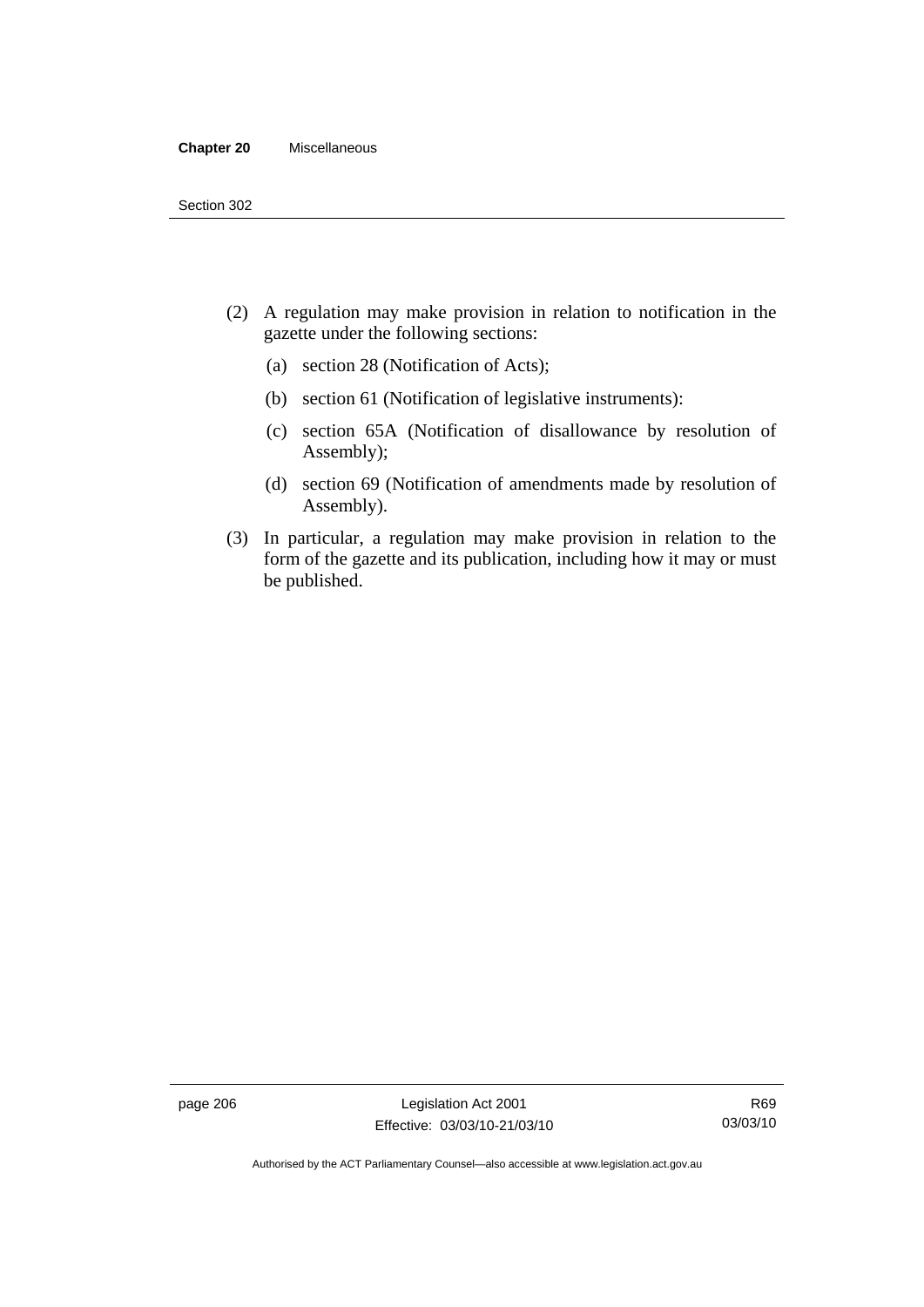## **Schedule 1 Acts included in sources of law in the ACT**

(see s 17)

# **U** Part 1.1 Former NSW and UK Acts in force **before establishment of Territory**

| column 1       | column 2                          | column 3               |
|----------------|-----------------------------------|------------------------|
| item           | name of Act                       | number or date of      |
|                |                                   | assent and original    |
|                |                                   | jurisdiction           |
| $\mathbf{1}$   | Magna Carta                       | (1297) 25 Edw 1 c 29   |
|                |                                   | (UK)                   |
| $\overline{2}$ | Criminal and Civil Justice Act    | 25 Edw 3 St 5 c 4 (UK) |
|                | 1351                              |                        |
| 3              | Due Process of Law Act 1354       | 28 Edw 3 c 3 (UK)      |
| 4              | Due Process of Law Act 1368       | 42 Edw 3 c 3 (UK)      |
| 5              | Free Access to Courts Act 1400    | 2 Hen 4 c 1 (UK)       |
| 6              | Petition of Right 1627            | 3 Chas 1 c 1 (UK)      |
|                | Bill of Rights 1688               | 1 Will and Mary sess 2 |
|                |                                   | $c$ 2 (UK)             |
| 8              | Act of Settlement 1700            | 12 and 13 Will 3 c 2   |
|                |                                   | (UK)                   |
| 9              | Royal Marriages Act 1772          | 12 Geo 3 c 11 (UK)     |
| 10             | <b>Contractors Debts Act 1897</b> | 1897 No 29 (NSW)       |
| 11             | Crimes Act 1900                   | 1900 No 40 (NSW)       |
| 12             | Truck Act 1900                    | 1900 No 55 (NSW)       |
| 13             | Games, Wagers and Betting         | 1902 No 18 (NSW)       |
|                | Houses Act 1901                   |                        |
| 14             | Pawnbrokers Act 1902              | 1902 No 66 (NSW)       |
| 15             | Public Roads Act 1902             | 1902 No 95 (NSW)       |
|                |                                   |                        |

| R69      | Legislation Act 2001         | page 207 |
|----------|------------------------------|----------|
| 03/03/10 | Effective: 03/03/10-21/03/10 |          |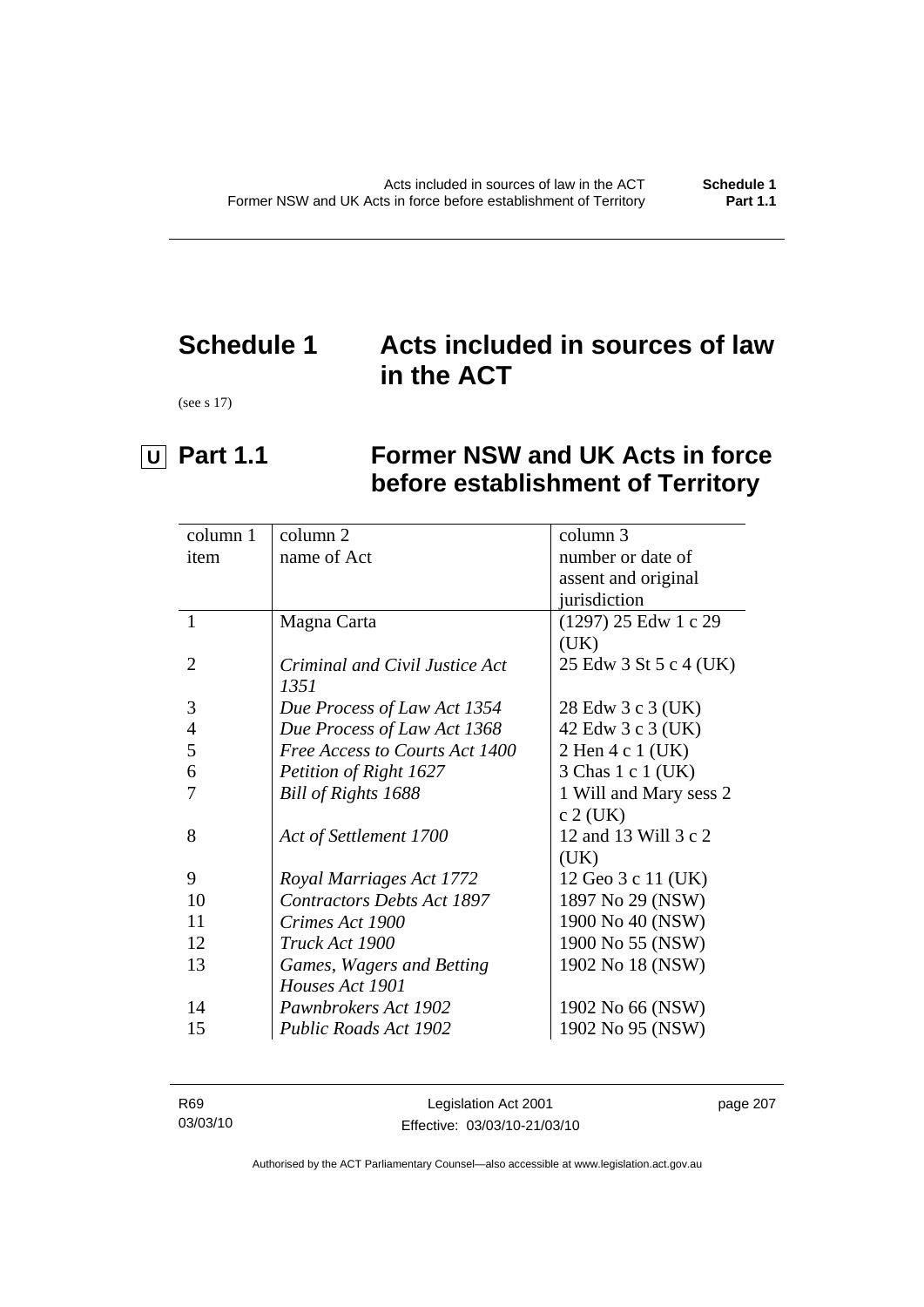| column 1 | column 2                         | column 3            |
|----------|----------------------------------|---------------------|
| item     | name of Act                      | number or date of   |
|          |                                  | assent and original |
|          |                                  | jurisdiction        |
| 16       | Anglican Church of Australia     | 24 December 1902    |
|          | <b>Constitutions Act 1902</b>    | (NSW)               |
| 17       | Fertilisers (Labelling and Sale) | 1904 No 33 (NSW)    |
|          | Act 1904                         |                     |
| 18       | Gaming and Betting Act 1906      | 1906 No 13 (NSW)    |
| 19       | Second-hand Dealers Act 1906     | 1906 No 30 (NSW)    |

page 208 Legislation Act 2001 Effective: 03/03/10-21/03/10

R69 03/03/10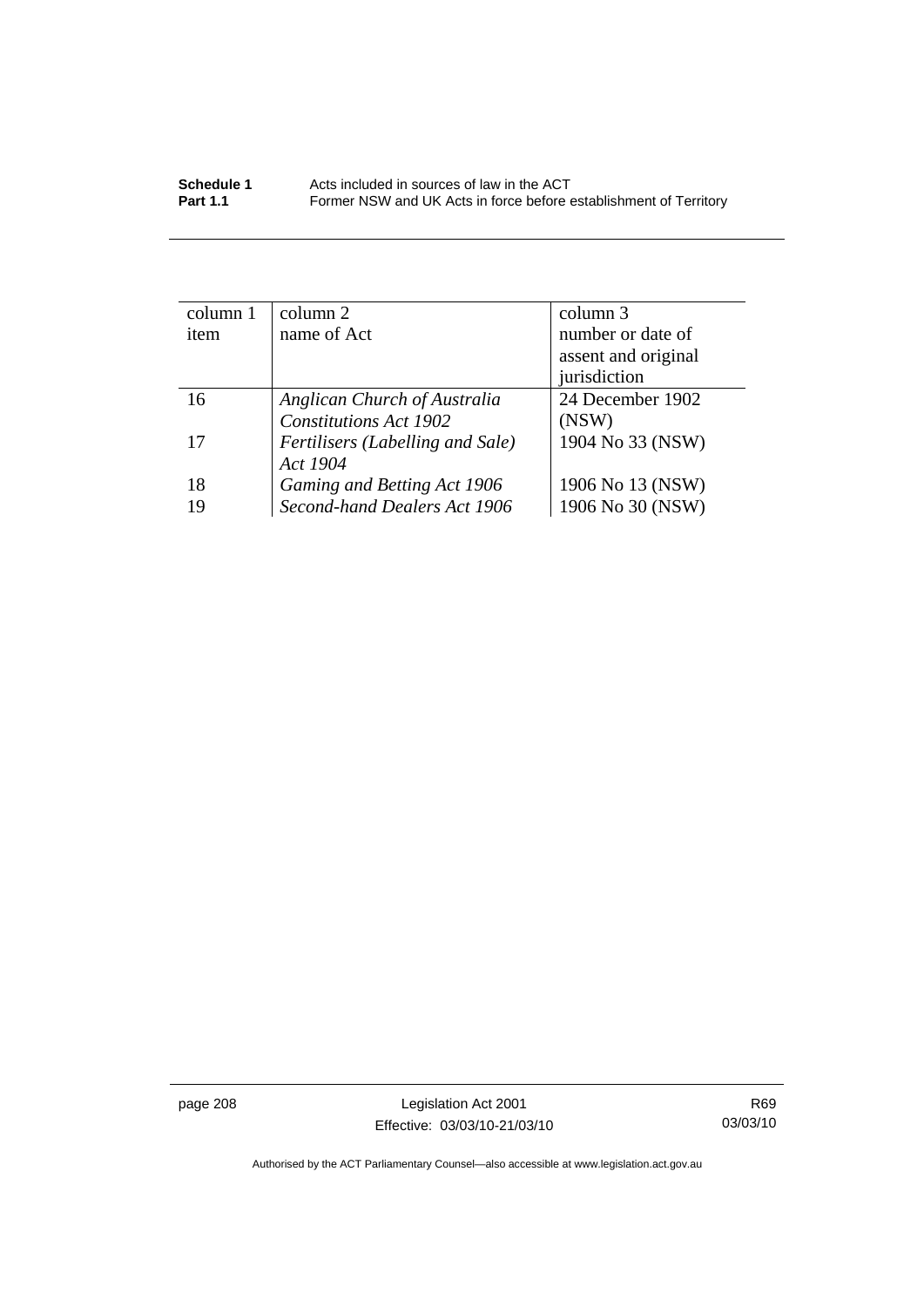## **Part 1.2 Former NSW Acts applied after establishment of Territory**

*Note to pt 1.2* 

The former NSW Acts mentioned in this part are in force in the ACT as Acts of the Legislative Assembly

| column 1 | column <sub>2</sub>                                            | column 3                                                       |
|----------|----------------------------------------------------------------|----------------------------------------------------------------|
| item     | name of NSW Act                                                | applying Territory Act                                         |
|          | Scaffolding and Lifts Act                                      | Scaffolding and Lifts Act                                      |
|          | 1912                                                           | 1957 (repealed)                                                |
|          | Anglican Church of Australia<br><b>Trust Property Act 1917</b> | Anglican Church of Australia<br><b>Trust Property Act 1928</b> |
|          | Trustee Act 1925                                               | <i>Trustee Act 1957</i> (repealed)                             |
| 4        | Anglican Church of Australia<br><b>Constitution Act 1961</b>   | Anglican Church of Australia<br><b>Trust Property Act 1928</b> |

*Note* The written law of the ACT also includes the following Acts that may not be amended or repealed by the Assembly (see Self-Government Act, s 34):  *Life, Fire and Marine Insurance Act 1902* (NSW)  *Demise of the Crown Act 1760* (UK)  *Naval Prize Act 1864* (UK)  *Naval Prize (Procedure) Act 1916* (UK)

 *Prize Act (1939)* (UK)

 *Prize Courts Act 1894* (UK)

 *Prize Courts Act 1915* (UK)

 *Prize Courts (Procedure) Act 1914* (UK)

 *Territorial Waters Jurisdiction Act 1878* (UK).

R69 03/03/10 page 209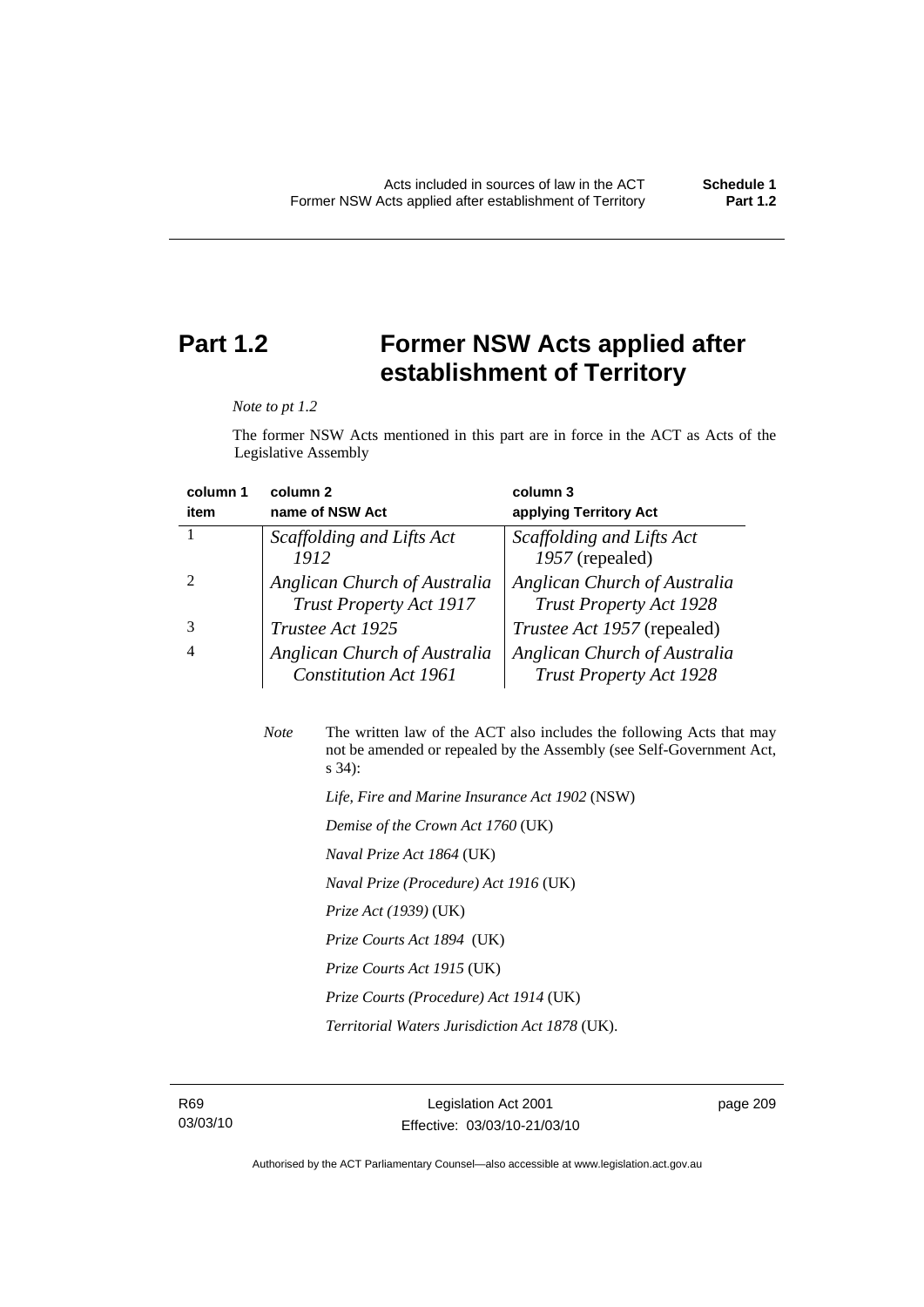## **Dictionary**

(see s 2)

## **Part 1 Meaning of commonly-used terms**

(see s 144)

### *Note for pt 1*

Terms that are defined only for this Act are set out in pt 2.

*ACAT* means the ACT Civil and Administrative Tribunal established under the *ACT Civil and Administrative Tribunal Act 2008*.

*Act*—see the following sections:

- (a) section 7 (Meaning of *Act* generally);
- (b) section 17 (References to Acts include references to former Cwlth enactments etc).
- *Note* See also s 102 (References to laws include references to laws as in force from time to time) and s 104 (References to laws include references to instruments under laws).

*ACT* means the Australian Capital Territory.

*ADI*—see the definition of *authorised deposit-taking institution*.

*administrative unit* means an administrative unit for the time being established under the *Public Sector Management Act 1994*, section 13 (1).

*adult* means an individual who is at least 18 years old.

*ambulance service* means the ACT Ambulance Service established under the *Emergencies Act 2004*.

R69 03/03/10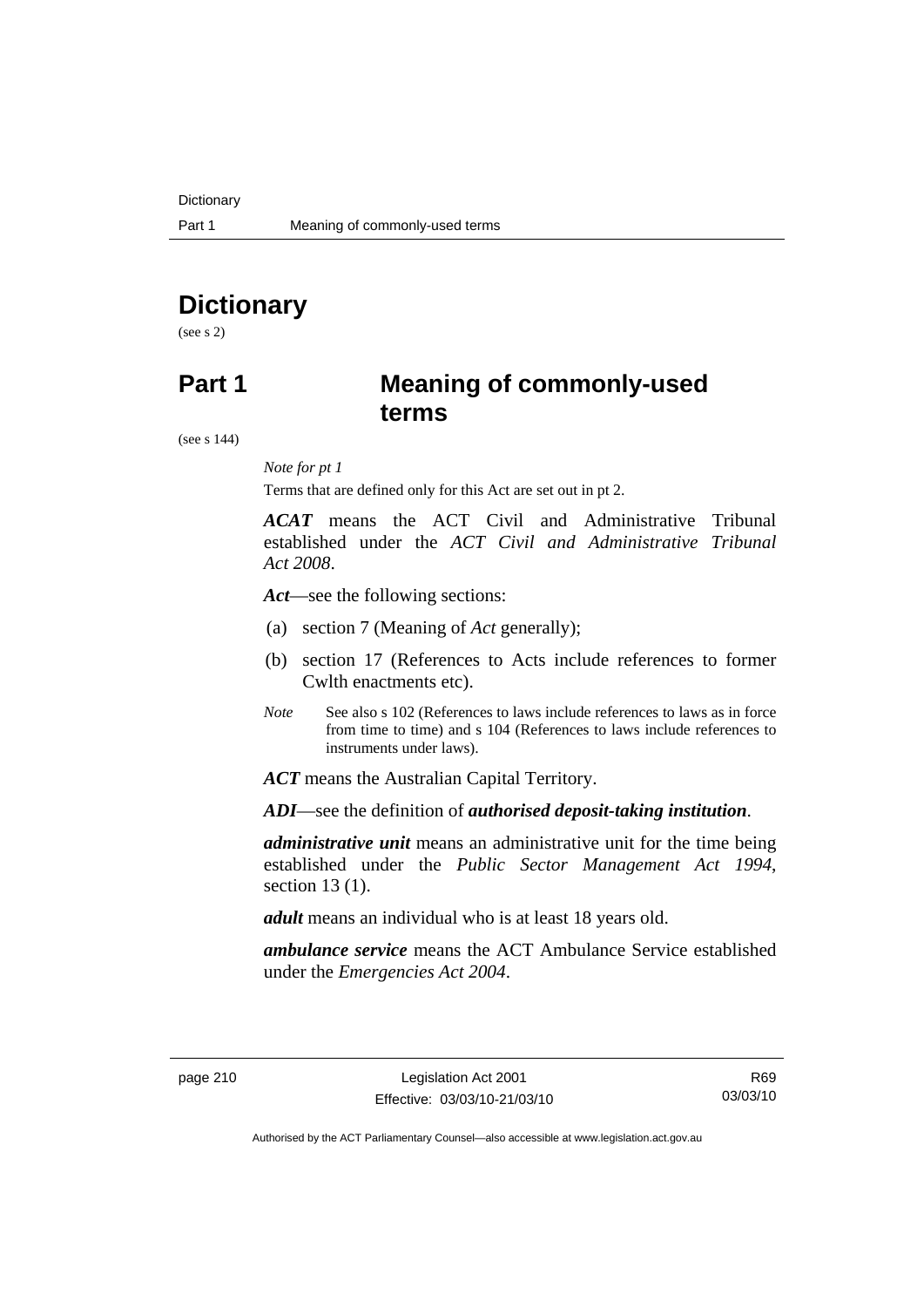*amend* includes—

- (a) for an Act or statutory instrument—omit, insert, substitute, renumber or relocate a provision of the Act or instrument; and
- (b) for an Act or statutory instrument (or a provision of it)—amend by implication; and
- (c) for a provision of an Act or statutory instrument—omit the provision (or a part of it), substitute another provision for the provision (or a part of it), renumber the provision (or a part of it) or relocate the provision (or a part of it); and
- (d) for any other instrument, a provision of an instrument or a decision—change or alter.

*appoint* includes reappoint.

*AS*—see section 164 (1) (References to Australian Standards etc).

*AS/NZS*—see section 164 (2) (References to Australian Standards etc).

*asset* includes property of any kind.

*Attorney-General* means the Minister designated Attorney-General by the Chief Minister, and includes a Minister authorised by the Chief Minister to act on behalf of the Attorney-General.

*auditor-general* means the Auditor-General for the Territory under the *Auditor-General Act 1996*.

*Australia* means the Commonwealth of Australia and, when used in a geographical sense, does not include an external territory.

*Australian driver licence* means an Australian driver licence under the *Road Transport (Driver Licensing) Act 1999*.

*Note Australian driver licence* is defined in that Act, dictionary to mean a driver licence of any kind issued under the law of the Commonwealth or a State or Territory. It includes a driver licence issued under ACT law (see also def *driver licence*).

R69 03/03/10 page 211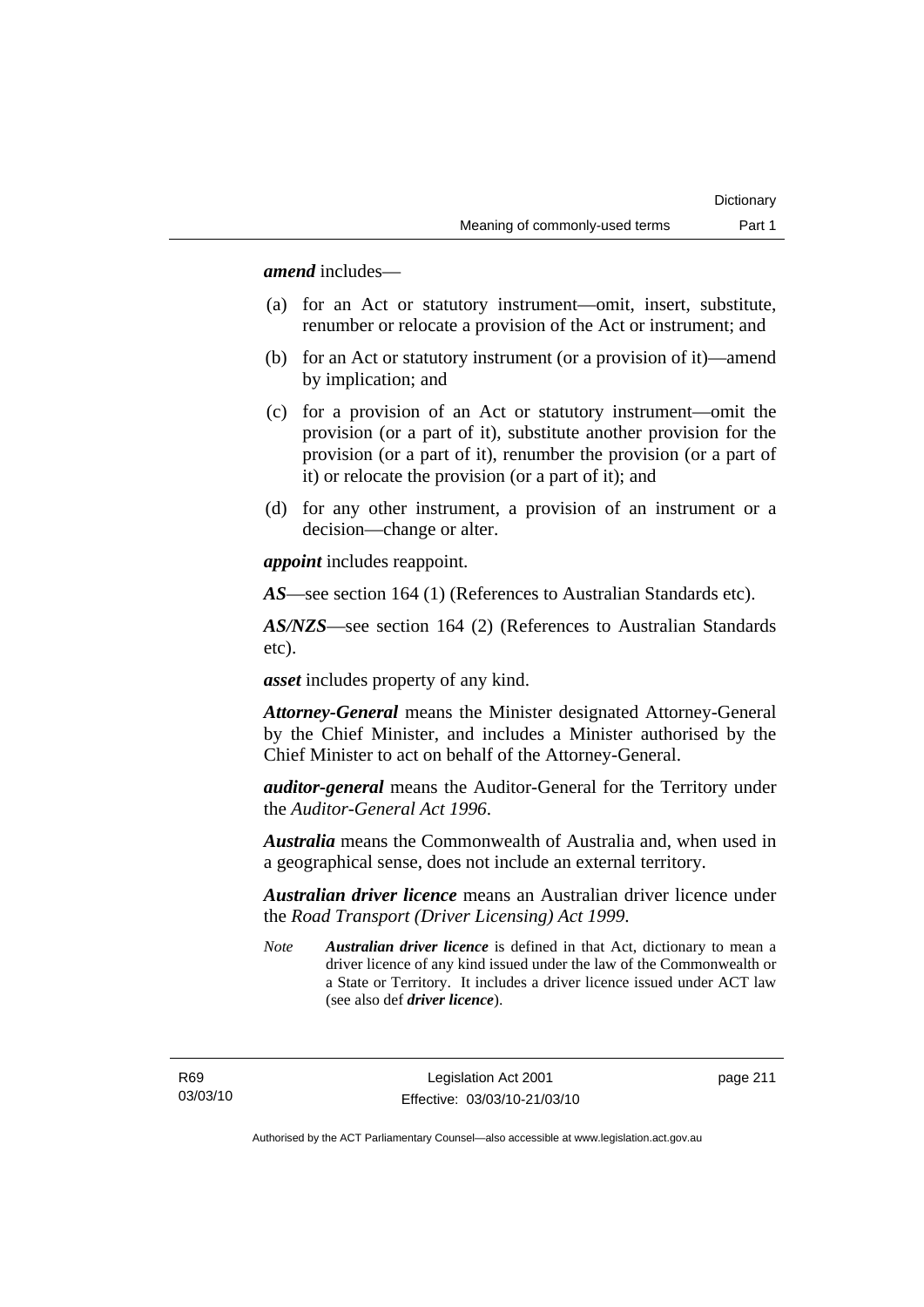*Australian/New Zealand Standard*—see section 164 (2) (References to Australian Standards etc).

*Australian Standard*—see section 164 (1) (References to Australian Standards etc).

*Australian statistician* means the Australian Statistician under the *Australian Bureau of Statistics Act 1975* (Cwlth).

*authorised deposit-taking institution* (or *ADI*) means an authorised deposit-taking institution under the *Banking Act 1959* (Cwlth).

*bank* means an authorised deposit-taking institution that is permitted under the *Banking Act 1959* (Cwlth) to assume or use—

- (a) the word 'bank', 'banker' or 'banking'; or
- (b) any other word (whether or not in English) similar in meaning to a word mentioned in paragraph (a).

*bankrupt or personally insolvent*—an individual is *bankrupt or personally insolvent* if the individual—

- (a) under the *Bankruptcy Act 1966* (Cwlth)—
	- (i) is bankrupt; or
	- (ii) is a party to a debt agreement as a debtor; or
	- (iii) is a party to a personal insolvency agreement as a debtor and the obligations created by the agreement remain undischarged; or
	- (iv) authorises a controlling trustee to control the individual's property, whether or not the individual has entered into a personal insolvency agreement as a debtor; or
- (b) has a status under a law of a foreign country substantially similar to an individual mentioned in paragraph (a); or
- (c) otherwise applies to take the benefit of any law for the relief of bankrupt or insolvent debtors.

R69 03/03/10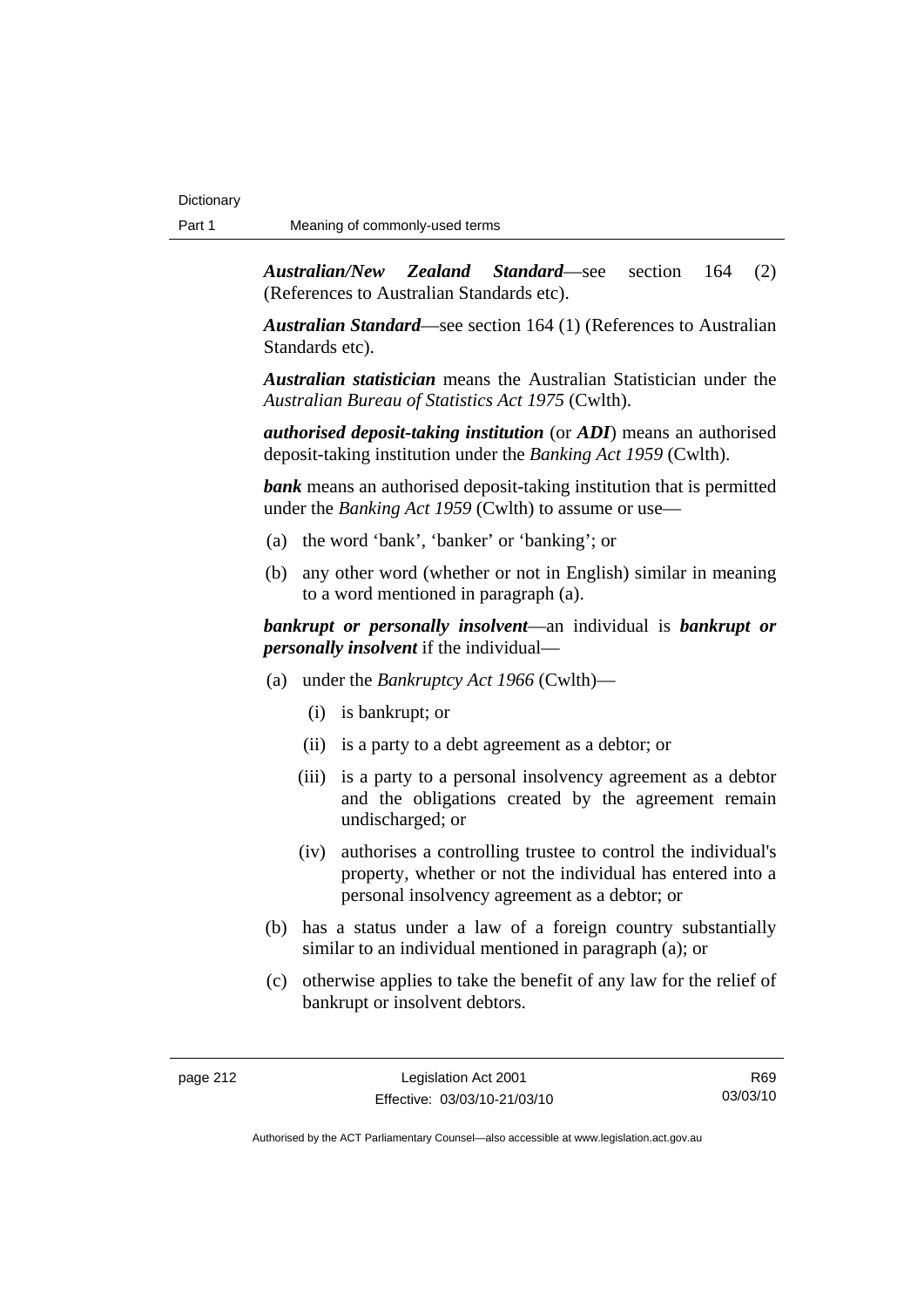*barrister* means a lawyer who practises as a barrister.

*body* includes any group of people joined together for a common purpose, whether or not incorporated.

### **Examples**

- 1 a company
- 2 a statutory corporation, whether or not it has members
- 3 an association, club or society
- 4 a partnership
- 5 a joint venture
- 6 a corporation sole
- *Note* An example is part of the Act, is not exhaustive and may extend, but does not limit, the meaning of the provision in which it appears (see s 126 and s 132).

*breach* includes contravene.

*building code* means the building code under the *Building Act 2004*, section 136.

*Note* The building code is the Building Code of Australia, as amended from time to time by the Australian Building Codes Board and the Australian Capital Territory Appendix to the Building Code of Australia.

*building society* means an authorised deposit-taking institution that is permitted under the *Banking Act 1959* (Cwlth) to assume or use—

- (a) the term 'building society'; or
- (b) any other term (whether or not in English) similar in meaning.

*business day* means a day that is not—

- (a) a Saturday or Sunday; or
- (b) a public holiday or bank holiday in the ACT under the *Holidays Act 1958*.

*by* regulation includes under a regulation.

*Note* See also def *under*, in relation to an Act or statutory instrument.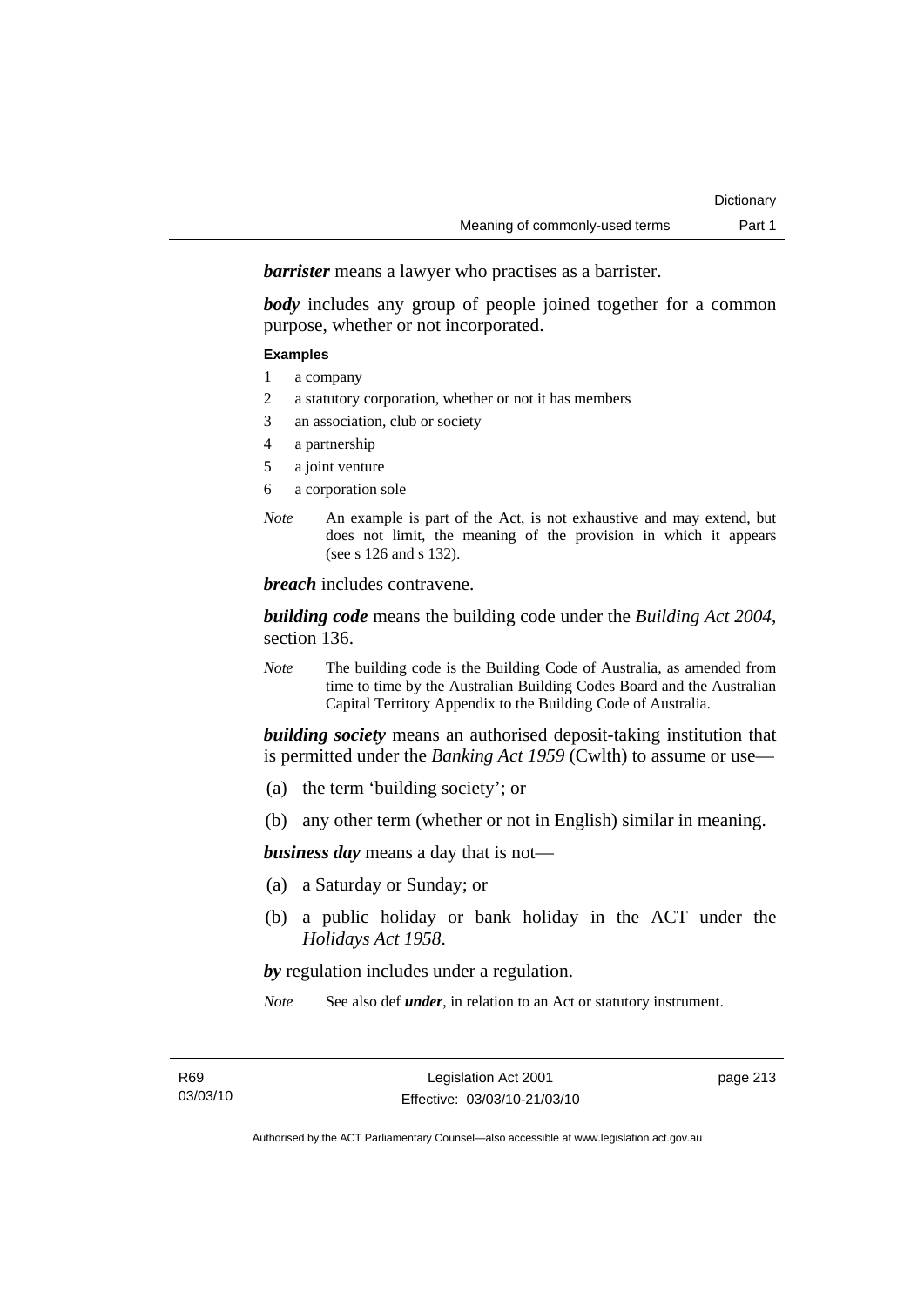*by-law*, in relation to an Act, means a by-law made or in force under the Act.

*calendar month* means a period beginning at the start of any day of a named month and ending—

- (a) at the end of the day before the corresponding day of the next named month; or
- (b) if there is no such corresponding day—at the end of the last day of the next named month.

#### **Examples**

- 1 The period beginning at the start of 5 July 2000 and ending at midnight on 4 August 2000 is a calendar month.
- 2 The period beginning at the start of 30 January 2001 and ending at midnight on 28 February 2001 is a calendar month. The calendar month ends on the last day of February because in that year February does not have a day corresponding to 29 January (because 2001 is not a leap year). If the period began at the start of 30 January 2004 (ie a leap year), the calendar month would end at midnight on 29 February 2004.
- *Note* An example is part of the Act, is not exhaustive and may extend, but does not limit, the meaning of the provision in which it appears (see s 126 and s 132).

*calendar year* means a period of 12 months beginning on 1 January.

*change* includes change by alteration, omission, substitution or addition.

*chief executive*—see section 163.

*chief health officer* means the Chief Health Officer under the *Public Health Act 1997*.

*Chief Justice* means the Chief Justice of the Supreme Court.

*Chief Magistrate* means the Chief Magistrate of the Magistrates Court.

*Chief Minister* means the Chief Minister for the Territory.

*Note* The Chief Minister is elected under the Self-Government Act, s 40.

R69 03/03/10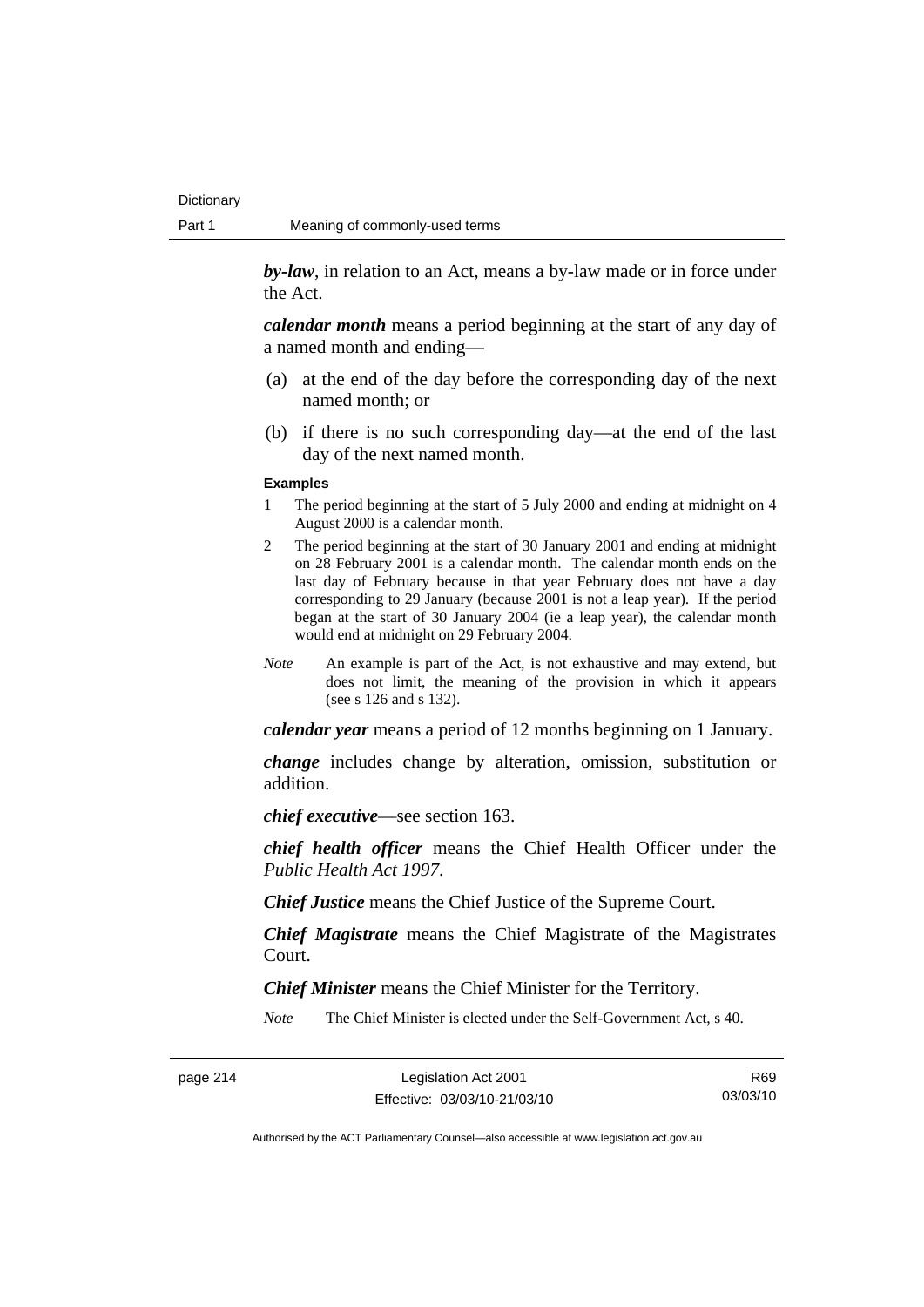*chief officer (ambulance service)* means the chief officer (ambulance service) under the *Emergencies Act 2004*.

*chief officer (fire brigade)* means the chief officer (fire brigade) under the *Emergencies Act 2004*.

*chief officer (rural fire service)* means the chief officer (rural fire service) under the *Emergencies Act 2004*.

*chief officer (SES)* means the chief officer (SES) under the *Emergencies Act 2004*.

*chief planning executive* means the Chief Planning Executive under the *Planning and Development Act 2007*.

*chief police officer* means the police officer responsible to the commissioner of police for the day-to-day administration and control of police services in the ACT.

*chief solicitor* means the chief solicitor under the *Government Solicitor Act 1989*.

*child*, if age rather than descendancy is relevant, means an individual who is under 18 years old.

*children and young people commissioner* means the Children and Young People Commissioner under the *Human Rights Commission Act 2005*.

*Childrens Court* means the Childrens Court under the *Magistrates Court Act 1930*, section 287.

*city area* means the area that was *the City Area* under the *City Area Leases Act 1936* (repealed).

*Note* See s 103 for the meaning of references to repealed laws.

*civil partner*—a person who is in a civil partnership with someone else is the *civil partner* of the other person.

*civil partnership* means a civil partnership under the *Civil Partnerships Act 2008*.

page 215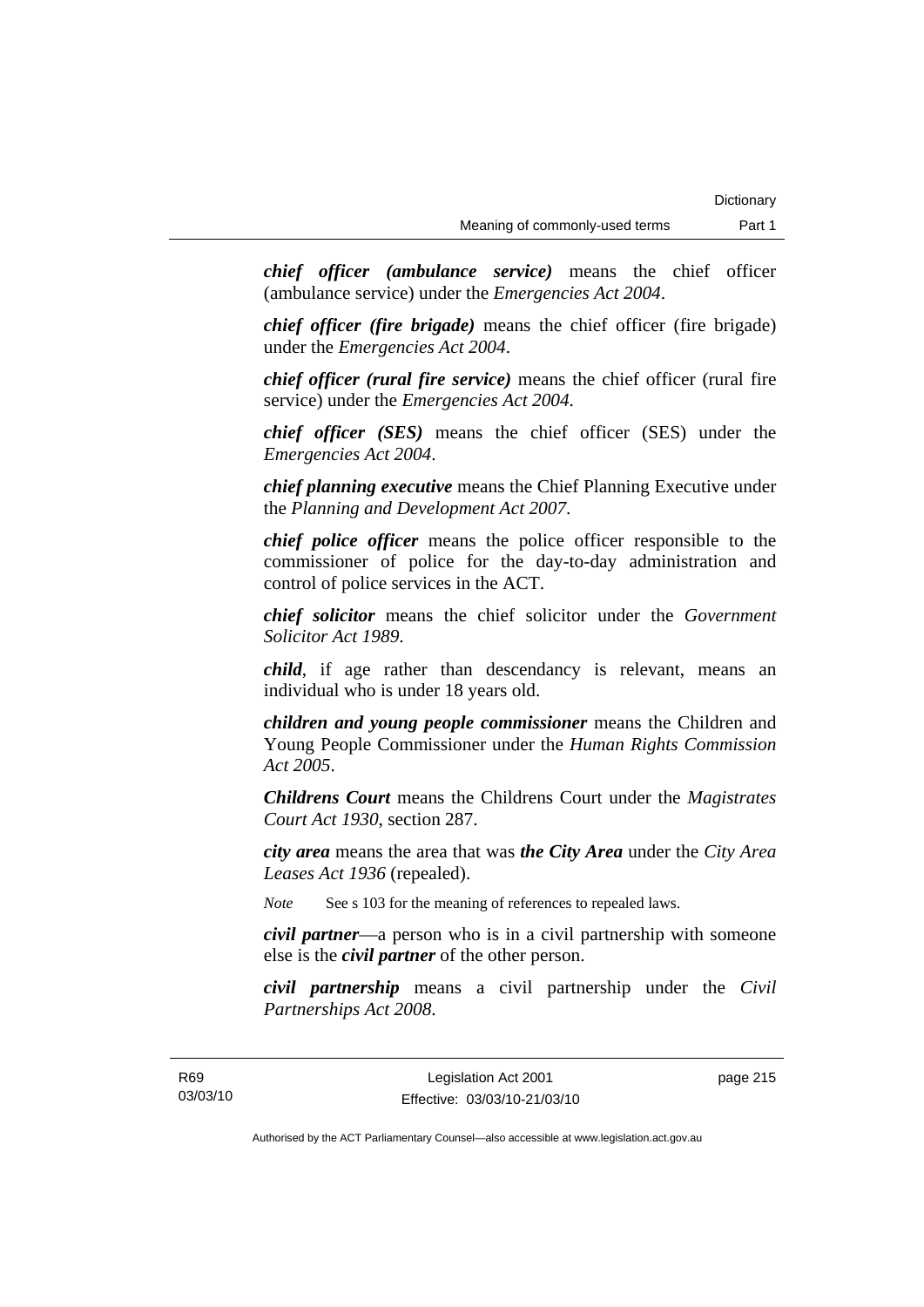*clerk*, in relation to the Legislative Assembly, means the Clerk of the Legislative Assembly.

*Note* The office of Clerk is established under the *Public Sector Management Act 1994*.

*commencement*, of an Act or statutory instrument—see section 80.

*commencement notice*—see section 11.

*commissioner for fair trading* means the Commissioner for Fair Trading of the Australian Capital Territory under the *Fair Trading (Consumer Affairs) Act 1973*.

*commissioner for public administration* means the Commissioner for Public Administration under *the Public Sector Management Act 1994*.

*commissioner for revenue* means the Commissioner for Australian Capital Territory Revenue under the *Taxation Administration Act 1999*.

*commissioner for the environment* means the Commissioner for the Environment under the *Commissioner for the Environment Act 1993.* 

*commissioner of police* means the Commissioner of Police of the Australian Federal Police.

*commit*, a person for trial, means—

- (a) to order that the person be remanded in custody until tried by the Supreme Court; or
- (b) to grant bail to the person to appear and be tried by the Supreme Court.

*Commonwealth* means the Commonwealth of Australia and, when used in a geographical sense, does not include an external territory.

*Commonwealth country* means a country that forms part of the Commonwealth of Nations, and includes a territory for the

R69 03/03/10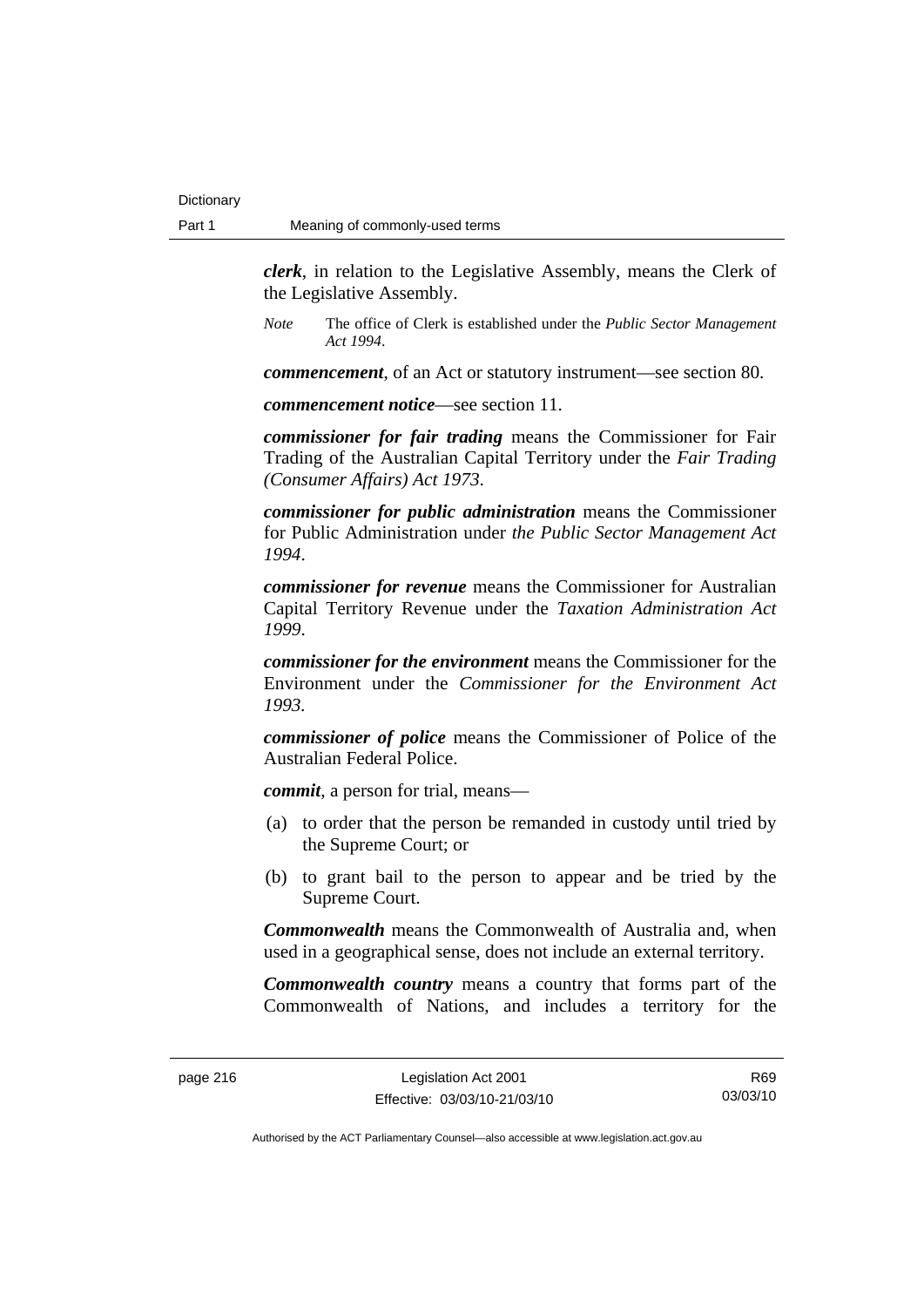international relations of which a Commonwealth country is responsible.

*Commonwealth DPP* means the Director of Public Prosecutions under the *Director of Public Prosecutions Act 1983* (Cwlth).

*Commonwealth gazette* means the *Commonwealth of Australia Gazette* or the *Australian Government Gazette*.

*Note* The *Australian Government Gazette* was published from 1 July 1973 to 30 June 1976.

*confer*, in relation to a function, includes impose.

*conservator of flora and fauna* means the Conservator of Flora and Fauna under the *Nature Conservation Act 1980*.

*construction occupations registrar* means the Australian Capital Territory Construction Occupations Registrar under the *Construction Occupations (Licensing) Act 2004*.

*Consumer Credit (Australian Capital Territory) Code* means the provisions applying because of the *Consumer Credit Act 1995*, section 4.

*Consumer Credit (Australian Capital Territory) Regulations* means the provisions applying because of the *Consumer Credit Act 1995*, section 5.

*contravene* includes fail to comply with.

*converted ordinance* means an enactment that was an ordinance immediately before self-government day.

*Coroner's Court* means the Coroner's Court under the *Coroners Act 1997*.

*corporation* includes a body politic or corporate.

*Corporations Act* means the *Corporations Act 2001* (Cwlth).

*correctional centre* means a correctional centre under the *Corrections Management Act 2007*.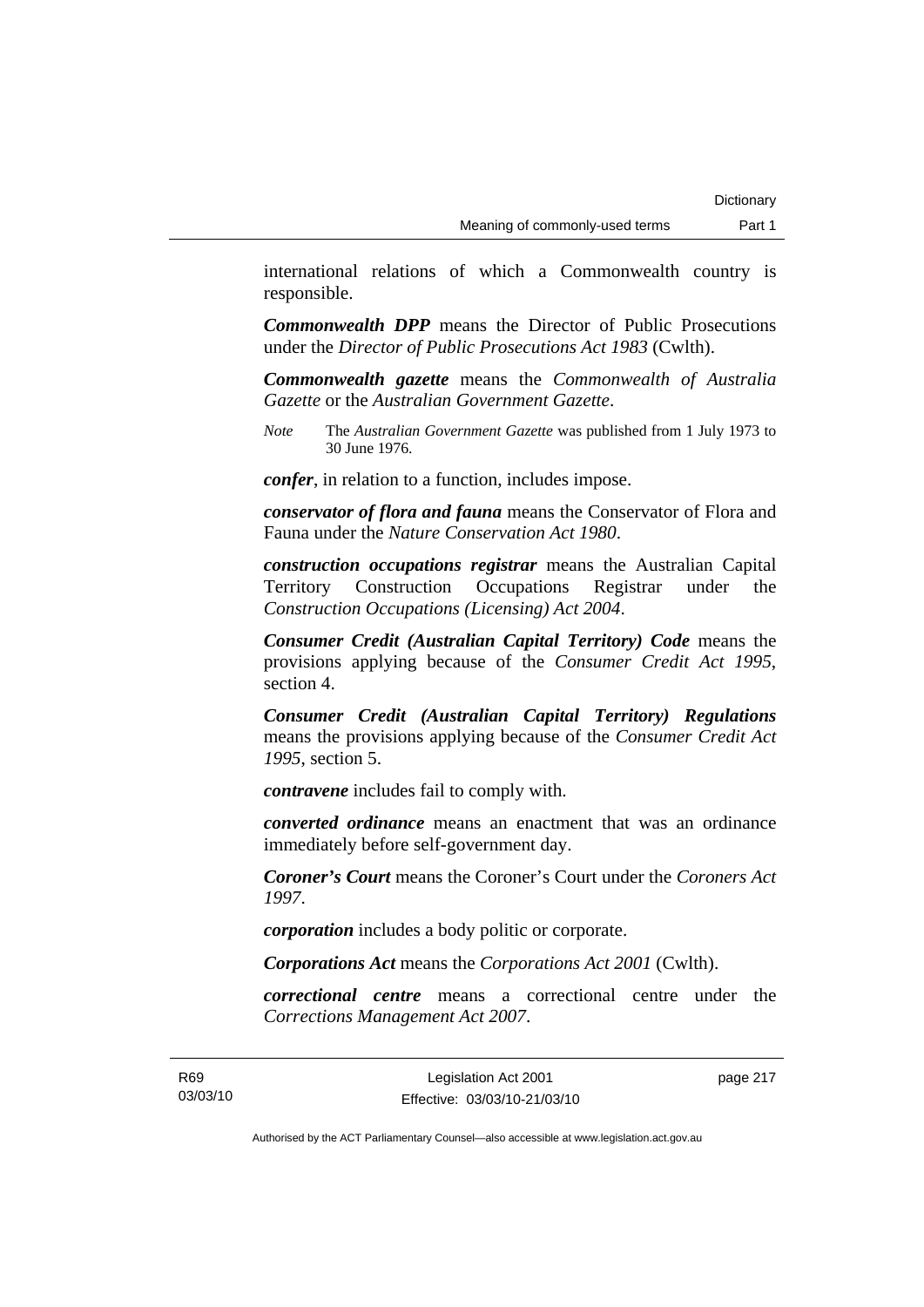*corrections officer* means a corrections officer under the *Corrections Management Act 2007*.

*Court of Appeal* means the Court of Appeal constituted under the *Supreme Court Act 1933*.

*court of summary jurisdiction* means the Magistrates Court.

*credit union* means an authorised deposit-taking institution that is permitted under the *Banking Act 1959* (Cwlth) to assume or use—

- (a) the term 'credit union'; or
- (b) any other term (whether or not in English) similar in meaning.

*Criminal Code* means the *Criminal Code 2002*.

*daily newspaper* means a daily newspaper circulating generally in the ACT.

*daylight* means the period in a day from sunrise to sunset.

*definition*—see section 130.

*dental prosthetist* means a person registered as a dental prosthetist under the *Health Professionals Act 2004*.

*dental technician* means a person registered as a dental technician under the *Health Professionals Act 2004*.

*dentist***—**

- (a) means a person unconditionally registered as a dentist under the *Health Professionals Act 2004*; and
- (b) for an activity, includes a person conditionally registered as a dentist under the *Health Professionals Act 2004* to the extent that the person is allowed to do the activity under the person's conditional registration.

R69 03/03/10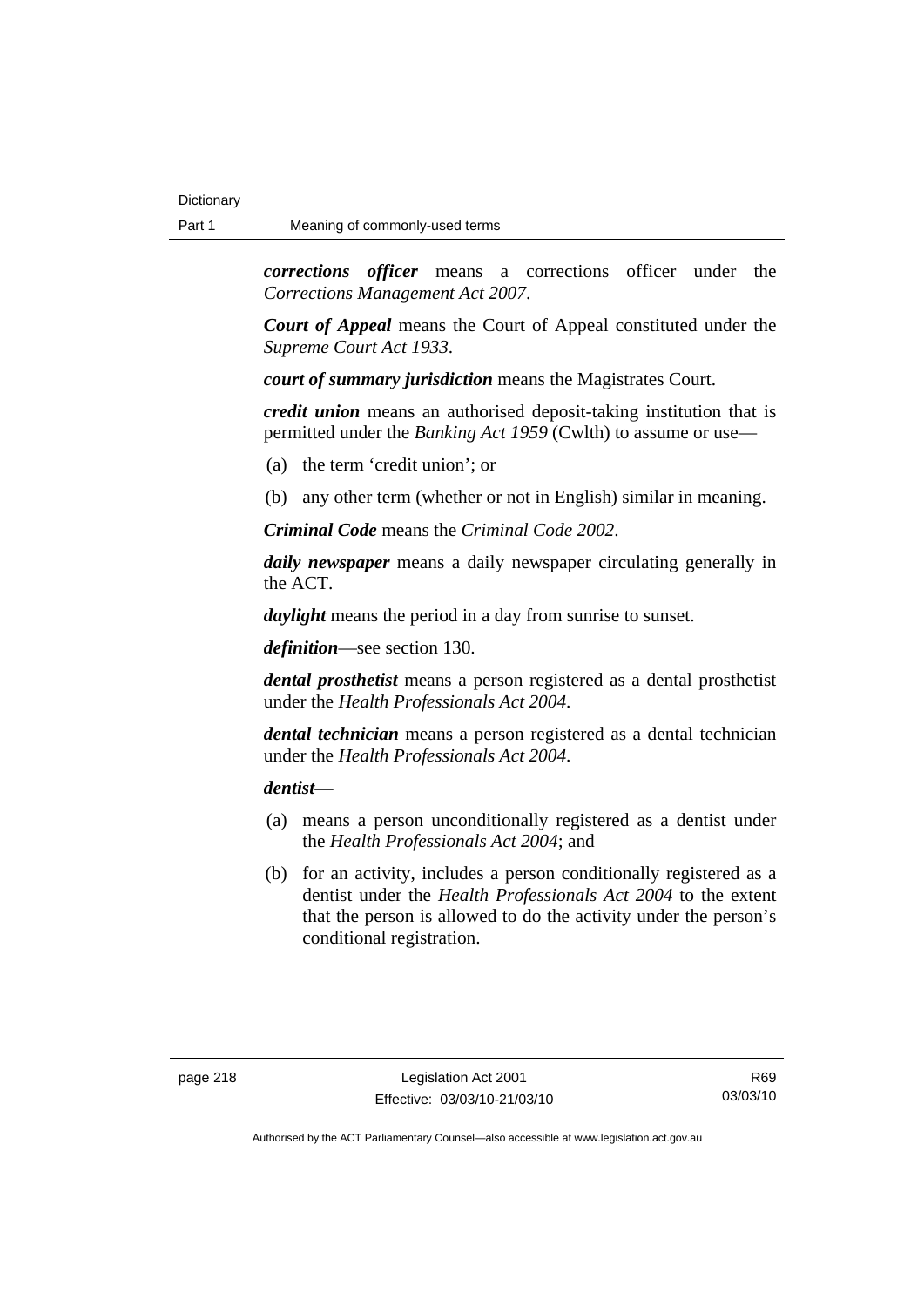*Deputy Speaker* means the Deputy Presiding Officer of the Legislative Assembly.

*Note* The Deputy Presiding Officer is elected under the Self-Government Act, s 21 (2).

*designation*, of a position under the *Public Sector Management Act 1994*, includes a designation given under that Act.

*detention place*—see the *Children and Young People Act 2008*, section 142.

*director of public prosecutions* **(**or *DPP***)** means the Director of Public Prosecutions under the *Director of Public Prosecutions Act 1990*.

*disability and community services commissioner* means the Disability and Community Services Commissioner under the *Human Rights Commission Act 2005*.

*disallowable instrument*—see section 9.

*discrimination commissioner* means the Discrimination Commissioner under the *Human Rights Commission Act 2005*.

*doctor*—

- (a) means a person unconditionally registered as a medical practitioner under the *Health Professionals Act 2004*; and
- (b) for an activity, includes a person conditionally registered as a medical practitioner under the *Health Professionals Act 2004*  to the extent that the person is allowed to do the activity under the person's conditional registration.

*document* means any record of information, and includes—

- (a) anything on which there is writing; or
- (b) anything on which there are figures, marks, numbers, perforations, symbols or anything else having a meaning for people qualified to interpret them; or

page 219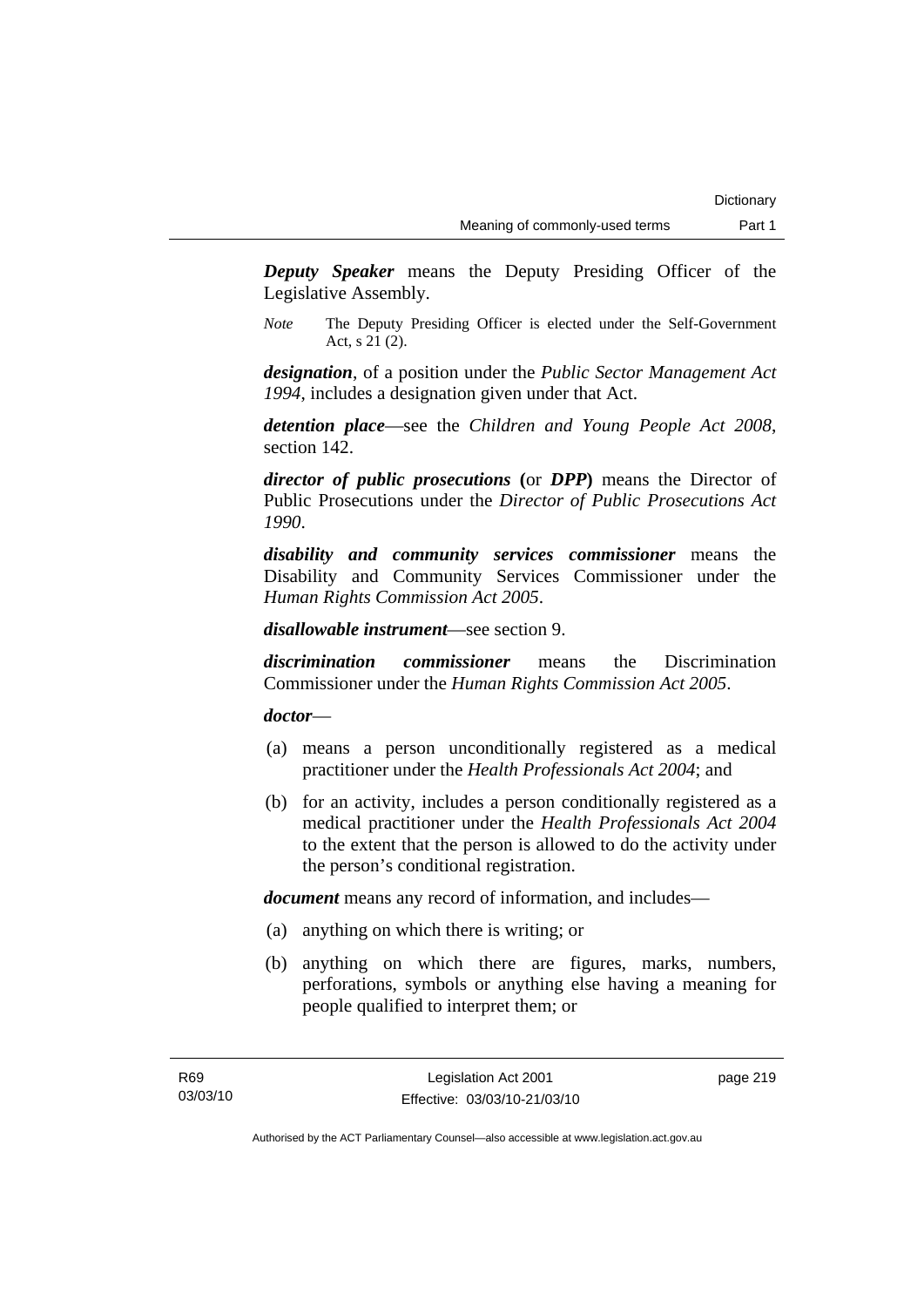- (c) anything from which images, sounds, messages or writings can be produced or reproduced, whether with or without the aid of anything else; or
- (d) a drawing, map, photograph or plan.

*domestic partner*—see section 169 (1).

*domestic partnership*—see section 169 (2).

*DPP*—see the definition of *director of public prosecutions*.

*driver licence* means a driver licence under the *Road Transport (Driver Licensing) Act 1999*.

*Note Driver licence* is defined in that Act, dictionary to mean a driver licence of any kind issued under that Act (see also def *Australian driver licence*).

*electoral commission* means the Australian Capital Territory Electoral Commission established under the *Electoral Act 1992*.

*electoral commissioner* means the Electoral Commissioner under the *Electoral Act 1992*.

*emergency service* means the ambulance service, the fire brigade, the rural fire service or the SES.

*emergency services commissioner* means the ACT Emergency Services Commissioner under the *Emergencies Act 2004*.

*enactment*, of an Act—see section 29 (References to *enactment* or *passing* of Acts).

### *enrolled nurse*—

- (a) means a person unconditionally enrolled as a nurse under the *Health Professionals Act 2004*; and
- (b) for an activity, includes a person conditionally enrolled as a nurse under the *Health Professionals Act 2004* to the extent that the person is allowed to do the activity under the person's conditional registration.

R69 03/03/10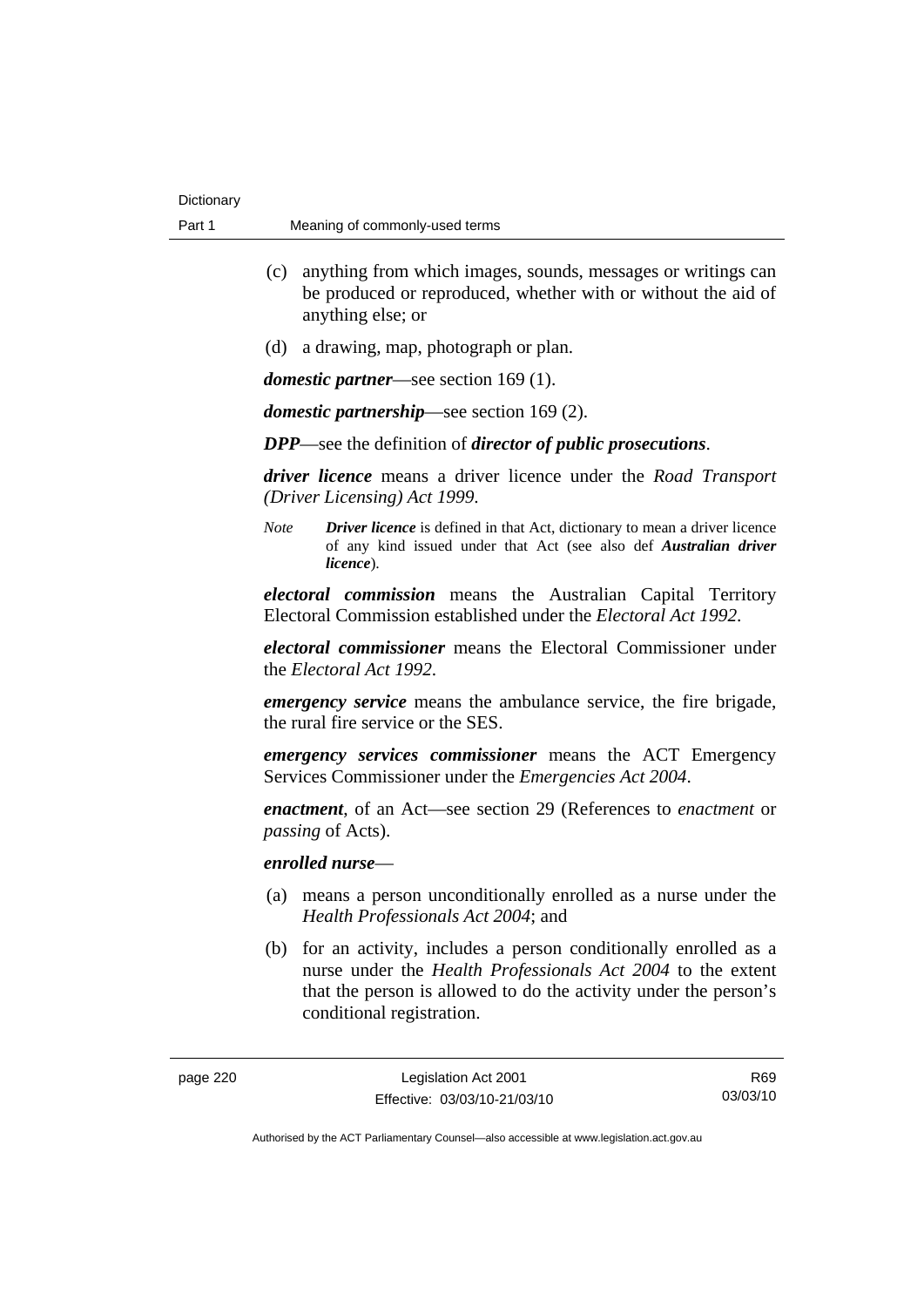*entity* includes an unincorporated body and a person (including a person occupying a position).

*environment protection authority* means the Environment Protection Authority established under the *Environment Protection Act 1997*.

*establish* includes constitute and continue in existence.

*estate* includes any charge, claim, demand, easement, encumbrance, lien, right and title, whether at law or in equity.

*Executive* means the Australian Capital Territory Executive.

*Note* The Executive is established by the Self-Government Act, s 36.

*exercise* a function includes perform the function.

*expire* includes lapse or otherwise cease to have effect.

*external territory* means a Commonwealth territory, other than an internal territory.

*fail* includes refuse.

*Federal Court* means the Federal Court of Australia.

*file* includes lodge.

*financial year* means a period of 12 months beginning on 1 July.

*fire brigade* means the ACT Fire Brigade established under the *Emergencies Act 2004*.

*for*, in relation to an Act or statutory instrument, includes for the purposes of the Act or statutory instrument.

*Note* Under s 7 (3) and s 13 (3) a reference to an Act or statutory instrument includes a reference to a provision of an Act or statutory instrument.

*foreign country* means a country (whether or not an independent sovereign country) outside Australia and the external territories, and includes a state, province or other part of such a country.

R69 03/03/10 page 221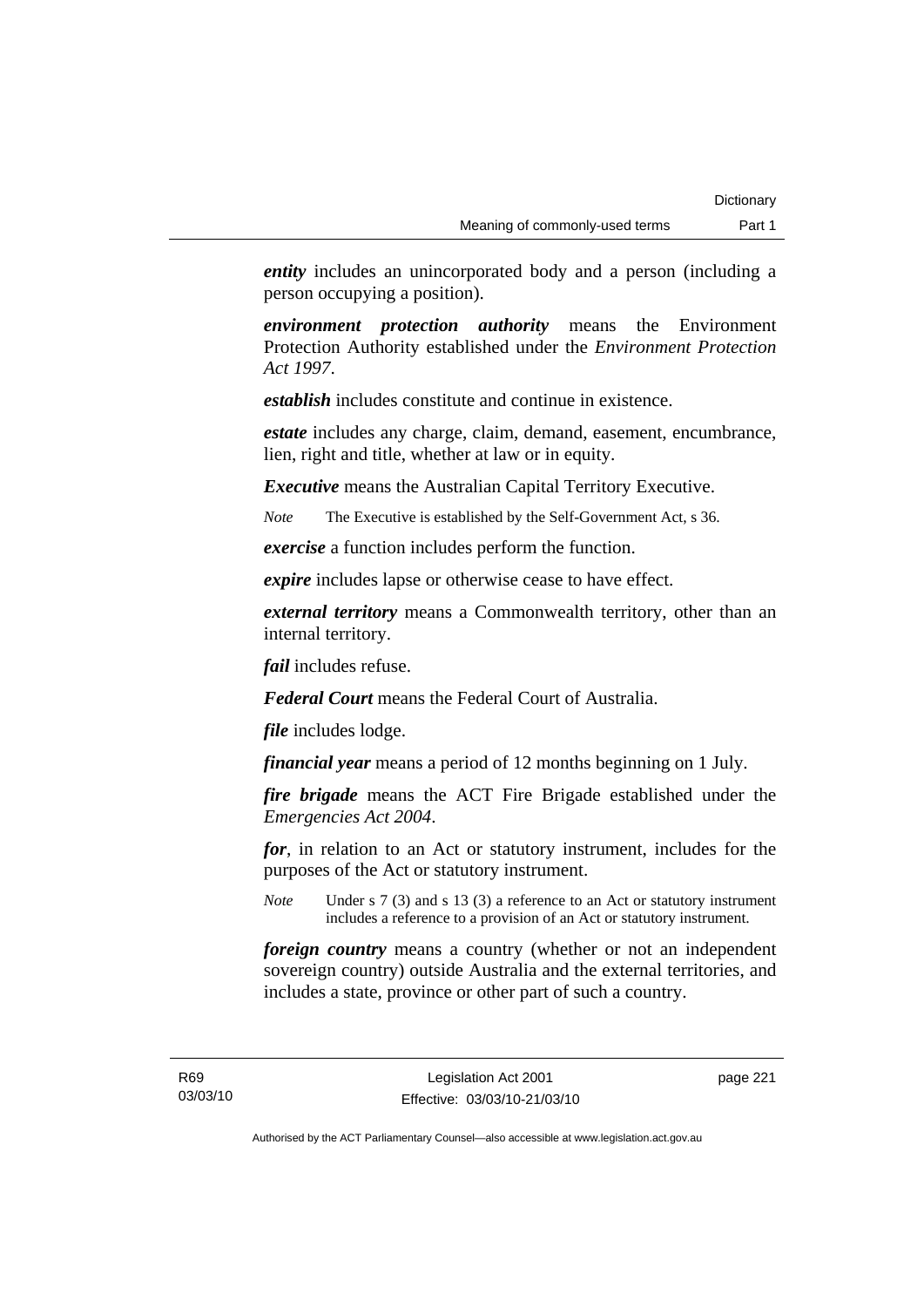*former NSW Act* means an Act corresponding to a NSW Act mentioned in schedule 1.

- *Note 1* The *Crimes Act 1900* is taken to have been enacted by the Legislative Assembly because of the *Crimes Legislation (Status and Citation) Act 1992*. The 1992 Act was repealed by the *Law Reform (Miscellaneous Provisions) Act 1999*, but its previous operation was saved (see s 5 (2)).
- *Note 2* The other former NSW Acts are taken to have been enacted by the Legislative Assembly because of the *Interpretation Act 1967*, s 65. Section 65 has expired, but its previous operation was saved (see s 65 (3)).

*former UK Act* means an Act corresponding to a UK Act mentioned in schedule 1.

*Note* Former UK Acts are also taken to have been enacted by the Legislative Assembly because of the *Interpretation Act 1967*, s 65. Section 65 has expired, but its previous operation was saved (see s 65 (3)).

*found guilty*, of an offence, includes—

- (a) having an order made for the offence under the *Crimes (Sentencing) Act 2005*, section 17 (Non-conviction orders general); and
- (b) having the offence taken into account under the *Crimes (Sentencing) Act 2005*, section 57 (Outstanding additional offences taken into account in sentencing).

*function* includes authority, duty and power.

*gambling and racing commission* means the Gambling and Racing Commission established under the *Gambling and Racing Control Act 1999*.

*gazette* means—

- (a) the Australian Capital Territory Gazette; or
- (b) for a notice or other information that must or may be notified or published in the gazette under the *Public Sector Management Act 1994*—an internet site approved by the commissioner for public administration.

| page 222 | Legislation Act 2001         | R69.     |
|----------|------------------------------|----------|
|          | Effective: 03/03/10-21/03/10 | 03/03/10 |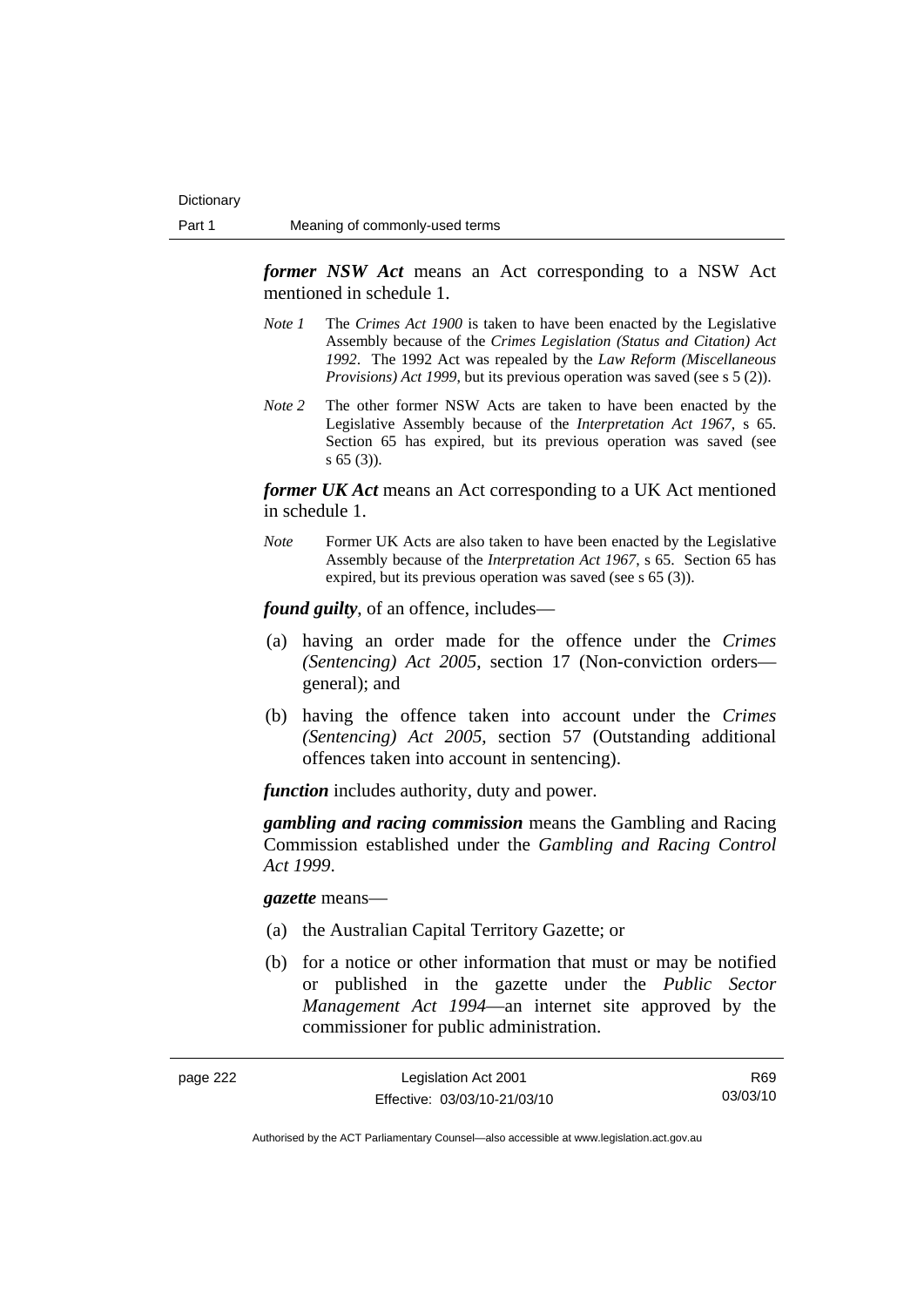*give*, in relation to a function, includes impose.

*government printer* includes anyone printing for or by the authority of the Executive.

*government solicitor* means the Government Solicitor under the *Government Solicitor Act 1989*.

*Governor* means—

- (a) for a State (other than the Northern Territory)—the Governor of the State, and includes a person administering the Government of the State; or
- (b) for the Northern Territory—the Administrator of the Northern Territory, and includes a person administering the Government of the Northern Territory.

*Governor-General* means the Governor-General of the Commonwealth, and includes a person administering the Government of the Commonwealth.

*GST*—see the *A New Tax System (Goods and Services Tax) Act 1999* (Cwlth), dictionary.

*health services commissioner* means the Health Services Commissioner under the *Human Rights Commission Act 2005*.

*heritage council* means the Australian Capital Territory Heritage Council under the *Heritage Act 2004*.

*heritage register* means the heritage register under the *Heritage Act 2004*.

*High Court* means the High Court of Australia.

*Note* The High Court is established by the Commonwealth Constitution, s 71 and provided for under the *High Court of Australia Act 1979* (Cwlth).

*home address*, for an individual, means the address of the place where the individual usually lives.

R69 03/03/10 page 223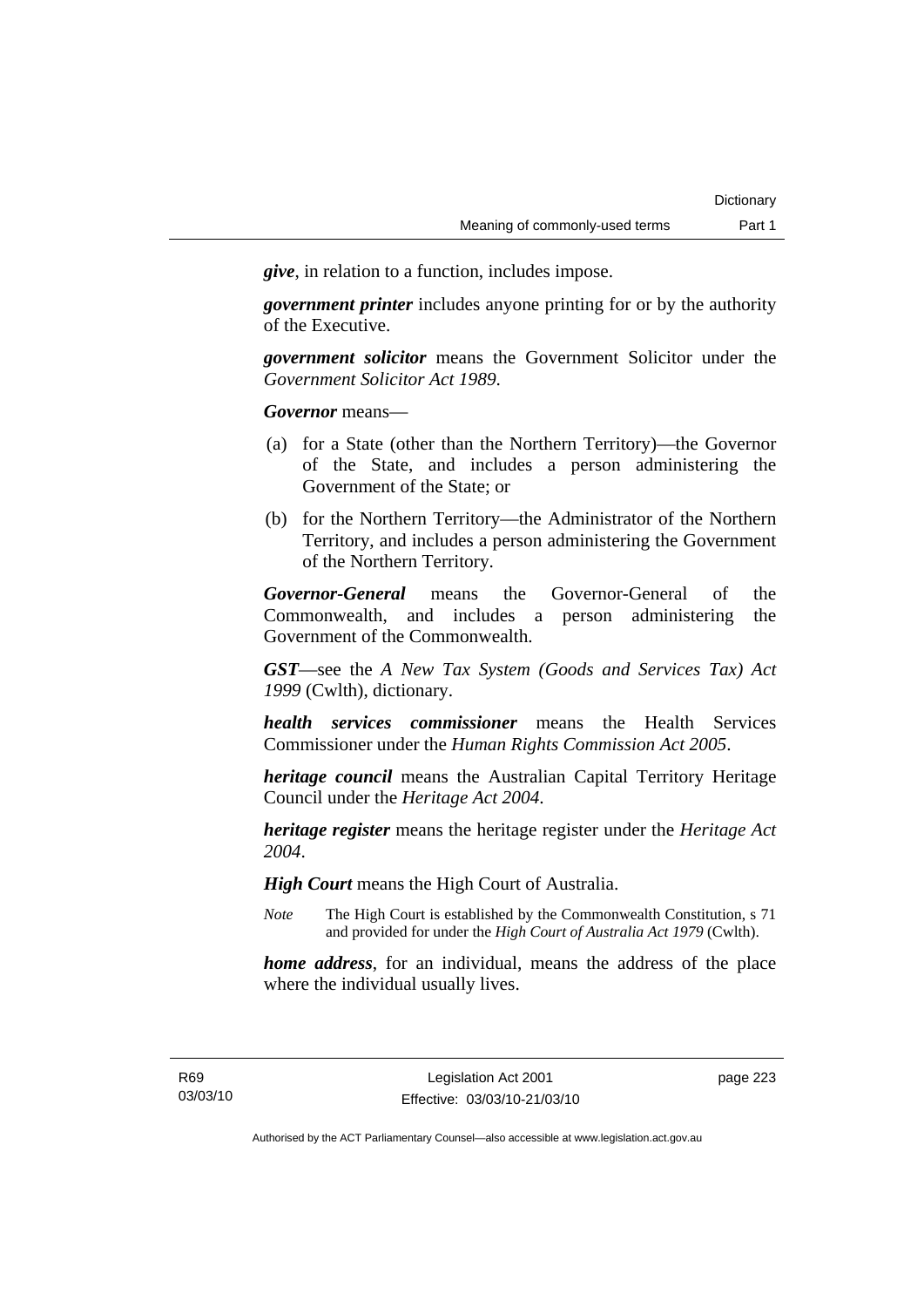*housing commissioner* means the Commissioner for Social Housing under the *Housing Assistance Act 2007*.

*human rights commission* means the Human Rights Commission established under the *Human Rights Commission Act 2005*.

*human rights commissioner* means the Human Rights Commissioner under the *Human Rights Commission Act 2005*.

*Imperial Act* means an Act of the United Kingdom Parliament.

*independent competition and regulatory commission* means the Independent Competition and Regulatory Commission for the Australian Capital Territory established under the *Independent Competition and Regulatory Commission Act 1997*.

*indictable offence*—see section 190.

*indictment* includes information.

*individual* means a natural person.

*infringement notice* includes an infringement notice under the *Magistrates Court Act 1930* or the *Road Transport (General) Act 1999*.

*in relation to* includes the following:

- (a) in respect of;
- (b) with respect to;
- (c) in connection with;
- (d) in regard to;
- (e) with reference to;
- (f) relating to;
- (g) for or with respect to.

*institute of technology* means the Canberra Institute of Technology under the *Canberra Institute of Technology Act 1987*.

page 224 Legislation Act 2001 Effective: 03/03/10-21/03/10

R69 03/03/10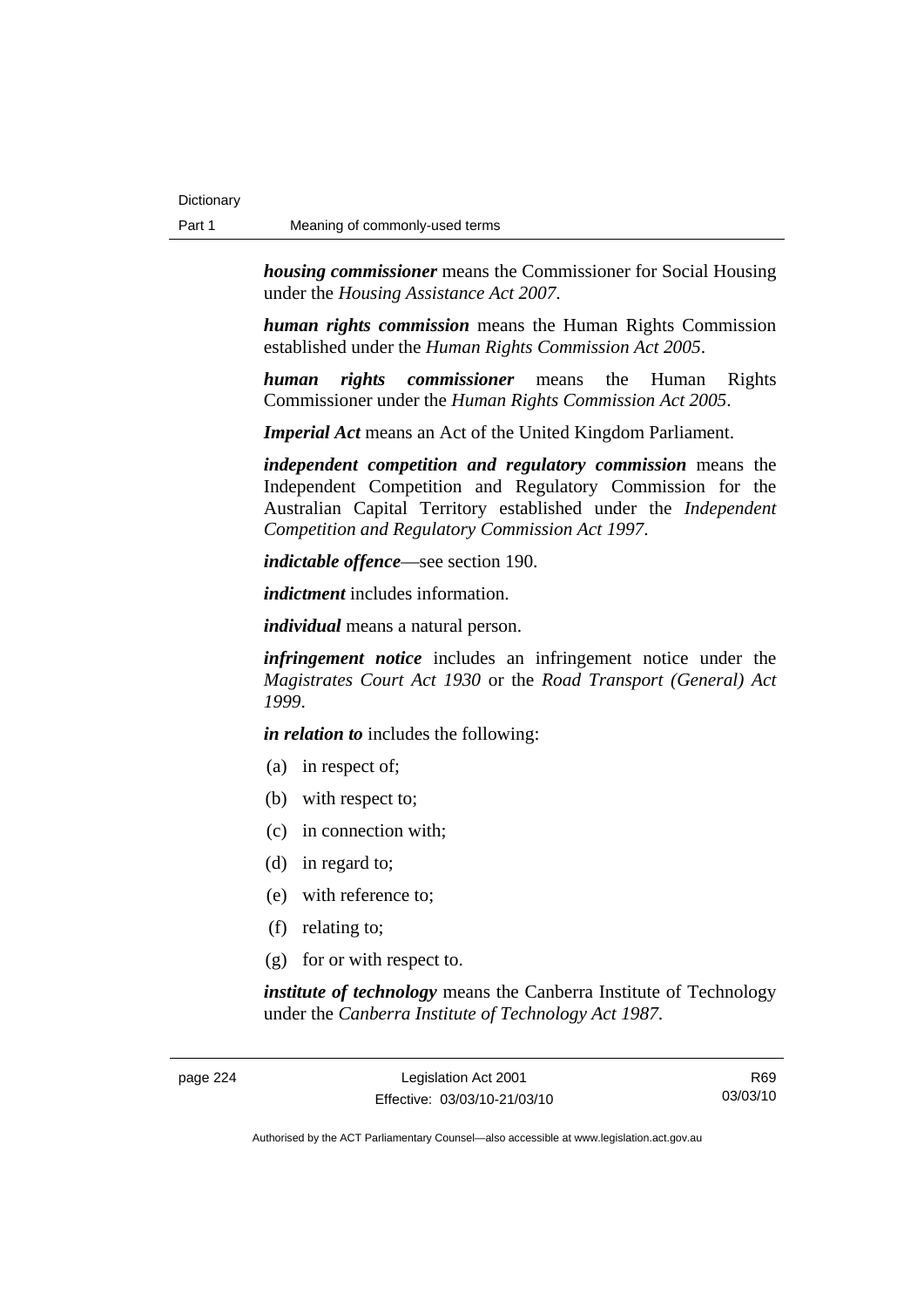*instrument*—see section 14.

*interest*, in relation to land or other property, means—

- (a) a legal or equitable estate in the land or other property; or
- (b) a right, power or privilege over, or in relation to, the land or other property.

*internal territory* means the Australian Capital Territory, the Jervis Bay Territory or the Northern Territory.

*intersex person*—see section 169B.

*Jervis Bay Territory* means the Territory accepted by the Commonwealth under the *Jervis Bay Territory Acceptance Act 1915* (Cwlth).

*Note* The Jervis Bay Territory is described in the agreement set out in that Act, sch.

*judge* means a resident judge, additional judge or acting judge under the *Supreme Court Act 1933*.

*Lake Burley Griffin* means Lake Burley Griffin as defined in the *Lakes Act 1976*.

*Lake Ginninderra* means Lake Ginninderra as defined in the *Lakes Act 1976*.

*land* includes messuages, tenements and hereditaments, corporeal or incorporeal, of any tenure or description, whatever the interest in the land.

*Note* A number of the terms mentioned in the definition of *land* have a technical meaning at law. A *messuage* is a house together with its gardens, orchards and outbuildings. The term *tenement* signifies land capable of being held in freehold. *Hereditament* refers to real property that can be inherited. Hereditaments may be *corporeal*, that is, tangible things such as lands and buildings, or *incorporeal*, that is, intangible rights attaching to land such as rents, easements, tithes and profits a prendre. (Profits a prendre are the right to take some product of, or part of the soil from, the land of someone else.)

page 225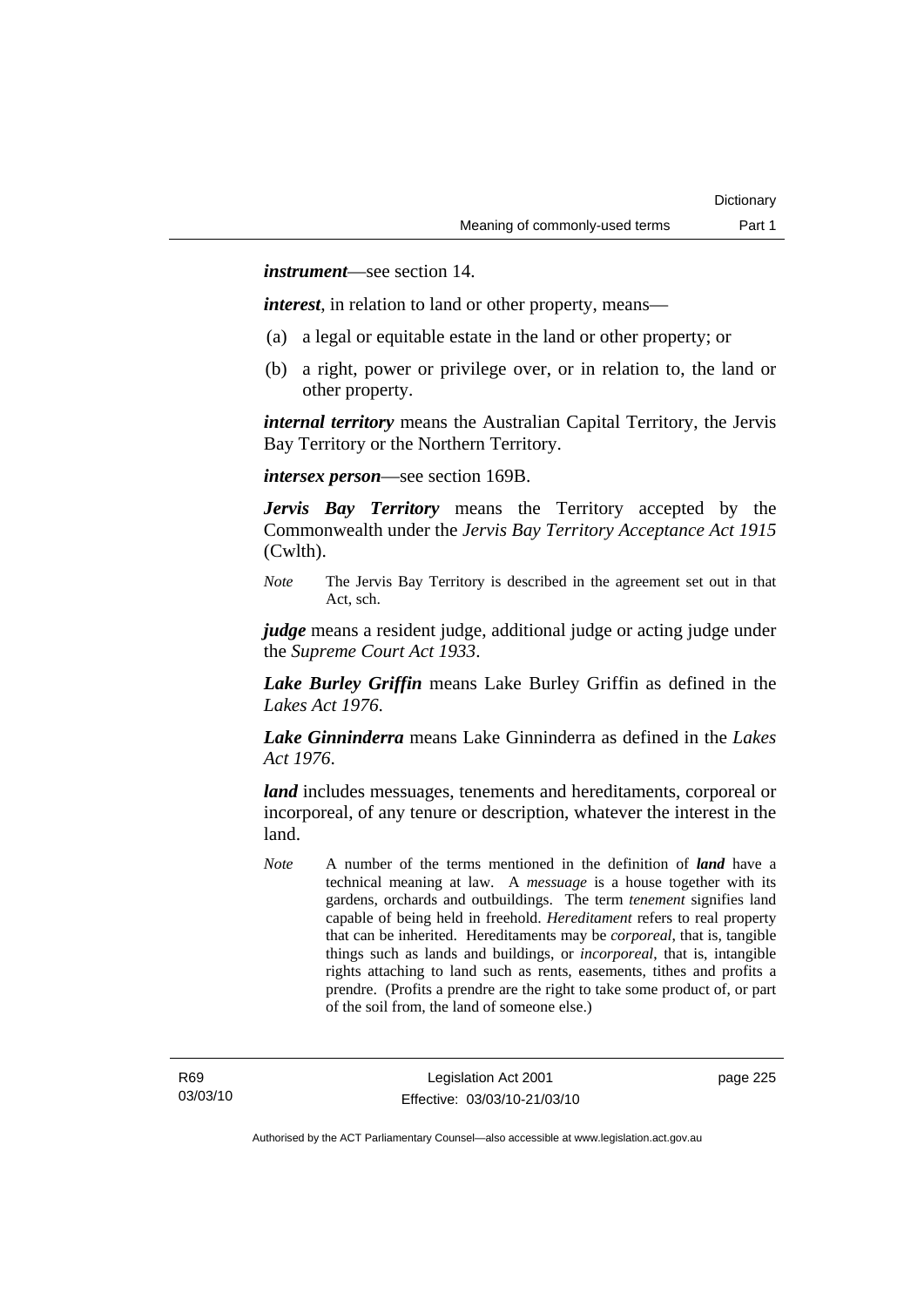*land development agency* means the Land Development Agency established under the *Planning and Development Act 2007*.

*law*, of the Territory, means—

- (a) an Act; or
- (b) a subordinate law; or
- (c) any other statutory instrument of a legislative nature; or
- (d) the common law.

*lawyer* means a legal practitioner.

*legal aid commission* means the Legal Aid Commission (A.C.T.) established under the *Legal Aid Act 1977*.

*legal practitioner* means a person who is admitted to the legal profession under the *Legal Profession Act 2006* or a law that is a corresponding law for that Act.

*Legislation Act* means the *Legislation Act 2001*.

*Legislative Assembly* means the Legislative Assembly for the Australian Capital Territory.

*Note* The Assembly is established by the Self-Government Act, s 8 (1).

*legislative instrument*—see section 12.

*liability* means any liability or obligation (whether liquidated or unliquidated, certain or contingent, or accrued or accruing).

*magistrate* means a Magistrate under the *Magistrates Court Act 1930*.

*Magistrates Court* means the Magistrates Court established under the *Magistrates Court Act 1930*.

*make* an instrument includes issue and grant the instrument.

*making*, of a statutory instrument, means the signing, sealing, approval or other endorsement of the instrument by the entity authorised or required to make it.

| page 226 | Legislation Act 2001         | R69      |
|----------|------------------------------|----------|
|          | Effective: 03/03/10-21/03/10 | 03/03/10 |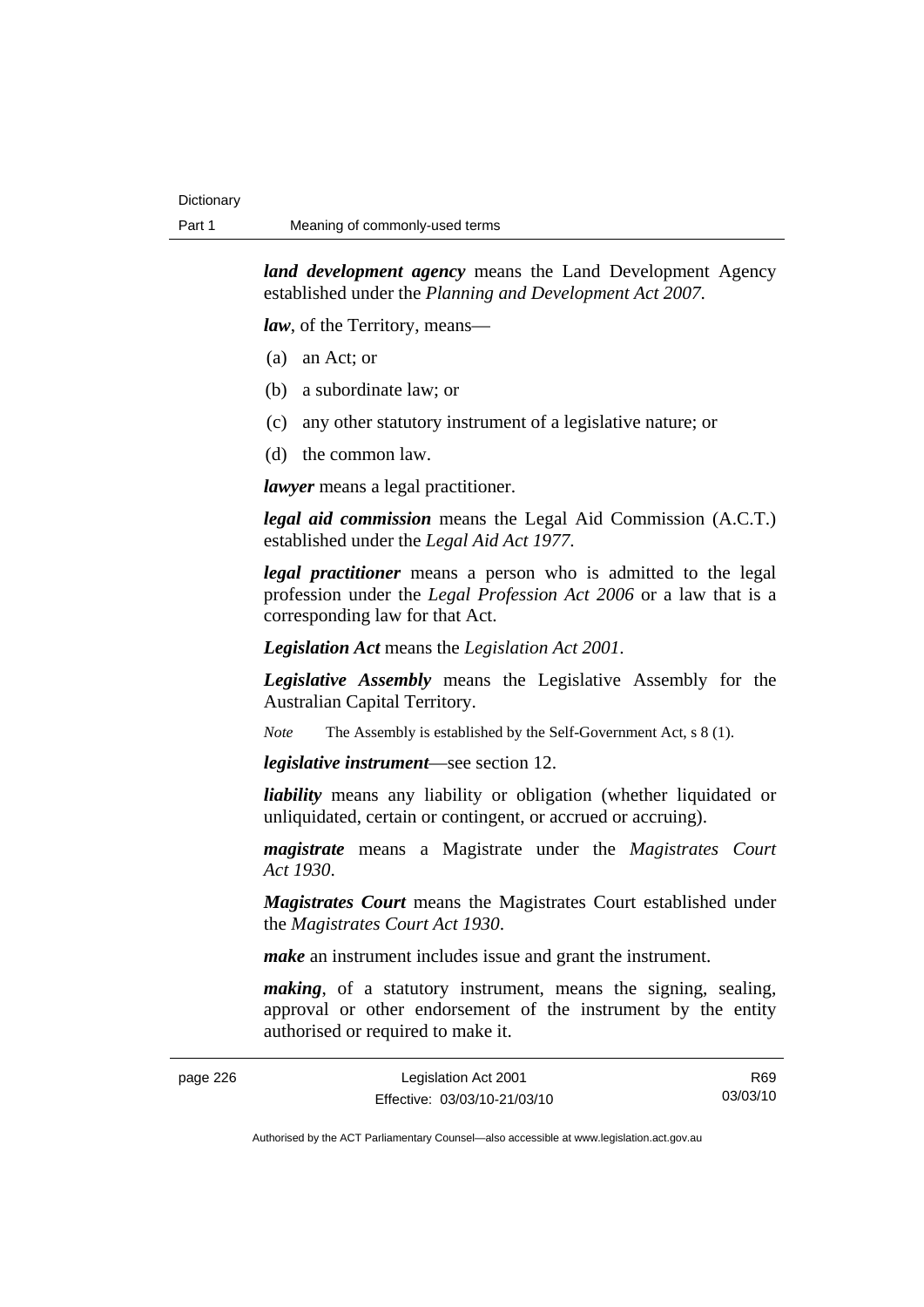*master*, in relation to the Supreme Court, means the Master of the Supreme Court.

*Note* The office of master is established under the *Supreme Court Act 1933*.

*may*—see section 146.

*medical practitioner* means a doctor.

*midnight*, in relation to a particular day, means the time when the day ends.

### *midwife*—

- (a) means a person unconditionally registered as a midwife under the *Health Professionals Act 2004*; and
- (b) for an activity, includes a person conditionally registered as a midwife under the *Health Professionals Act 2004* to the extent that the person is allowed to do the activity under the person's conditional registration.

*Minister*—see section 162.

*modification* includes modification by alteration, omission, substitution and addition.

*month* means calendar month.

*must*—see section 146.

*name* includes—

- (a) for an Act—the Act's short title; and
- (b) for an instrument—the instrument's citation; and
- (c) for a position—the position's title or designation.

*named month* means one of the 12 months of the year.

*national capital authority* means the National Capital Authority established under the *Australian Capital Territory (Planning and Land Management) Act 1988* (Cwlth).

page 227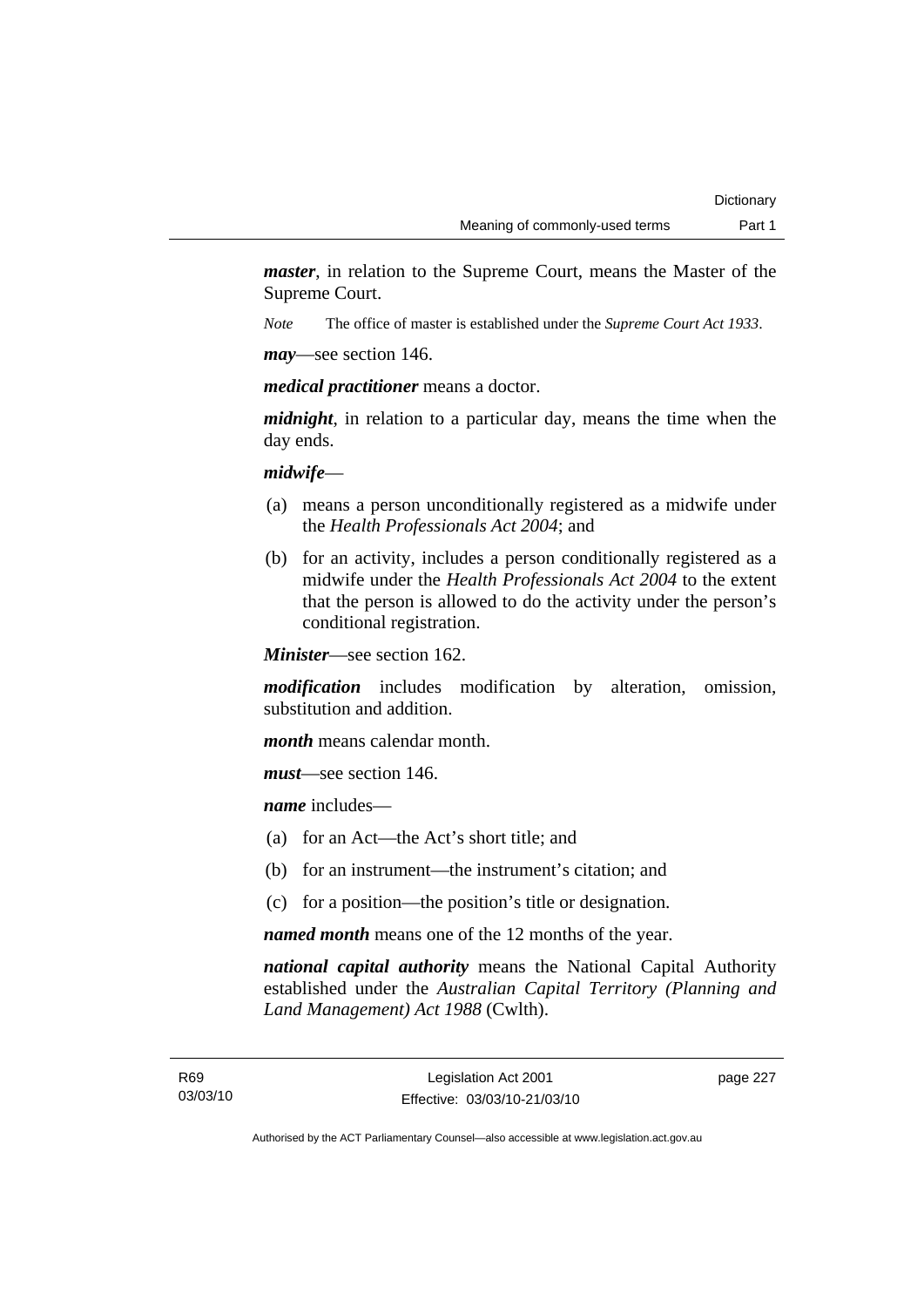*national capital plan* means the National Capital Plan under the *Australian Capital Territory (Planning and Land Management) Act 1988* (Cwlth).

*National Gas (ACT) Law* means the provisions applying because of the *National Gas (ACT) Act 2008*, section 8 (Application in the ACT of National Gas Law).

*National Gas (ACT) Regulation* means the provisions applying because of the *National Gas (ACT) Act 2008*, section 9 (Application in the ACT of regulations under National Gas Law).

*national land* means National Land under the *Australian Capital Territory (Planning and Land Management) Act 1988* (Cwlth).

*Note* If an area of land in the ACT is, or is intended to be, used by or on behalf of the Commonwealth, it may be declared National Land under the *Australian Capital Territory (Planning and Land Management) Act 1988* (Cwlth), s 27.

*night* means the period between sunset on one day and sunrise on the next day.

*Northern Territory* means the Northern Territory of Australia.

*notifiable instrument*—see section 10.

### *notification*—

- (a) of an Act—see section 30; and
- (b) of a legislative instrument—see section 63.

*notification day*, for an Act or statutory instrument, means the day the Act or instrument is notified.

*NSW Act* means an Act of the New South Wales Parliament.

*NSW correctional centre* means a correctional centre (however described) under the *Crimes (Administration of Sentences) Act 1999* (NSW).

R69 03/03/10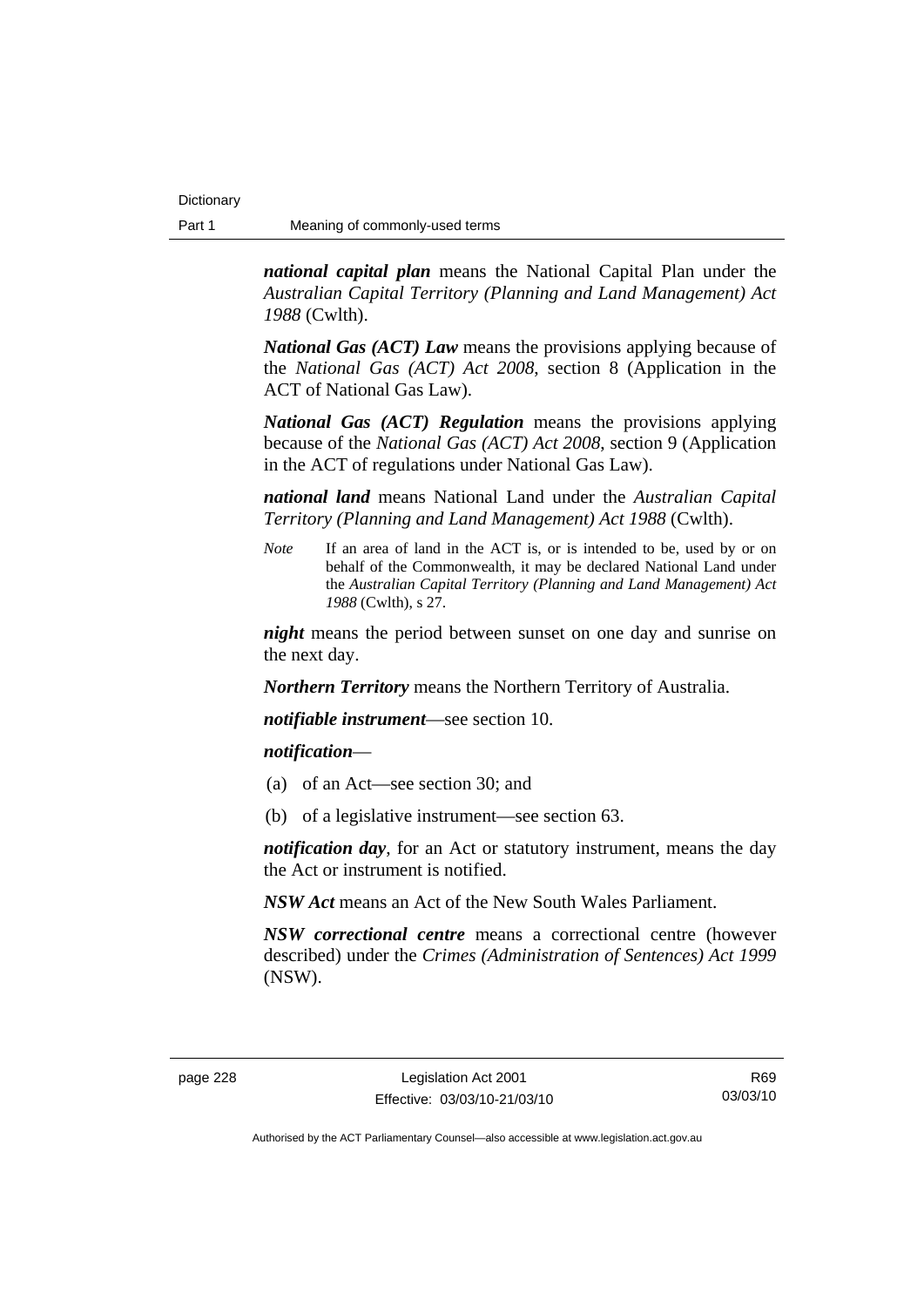### *number* means—

- (a) a number expressed in figures or words; or
- (b) a combination of a number expressed in figures or words and of a letter of the alphabet.

#### *nurse***—**

- (a) means a person unconditionally registered as a nurse under the *Health Professionals Act 2004*; and
- (b) for an activity, includes a person conditionally registered as a nurse under the *Health Professionals Act 2004* to the extent that the person is allowed to do the activity under the person's conditional registration; but
- (c) does not include an enrolled nurse.
- *Note* Under the *Mutual Recognition Act 1992* (Cwlth), s 25 people registered as nurses in a State may be deemed to be registered in the ACT.

*nurse practitioner* means a person registered as a nurse under the *Health Professionals Act 2004* in the specialist area of nurse practitioner.

*Note* Under the *Mutual Recognition Act 1992* (Cwlth), s 25 people registered as nurses in a specialty in a State may be deemed to be registered in the specialty in the ACT.

*oath* includes affirmation.

*Note* The *Evidence Act 1995* (Cwlth), ch 2, pt 2.1, div 2 and the *Oaths and Affirmations Act 1984* make provision in relation to oaths and affirmations.

*occupational discipline order* means an order for occupational discipline made by the ACAT.

*Note* Occupational discipline orders are made under the *ACT Civil and Administrative Tribunal Act 2008*, s 66 and under authorising laws (*authorising law*—see *ACT Civil and Administrative Tribunal Act 2008*, dict).

page 229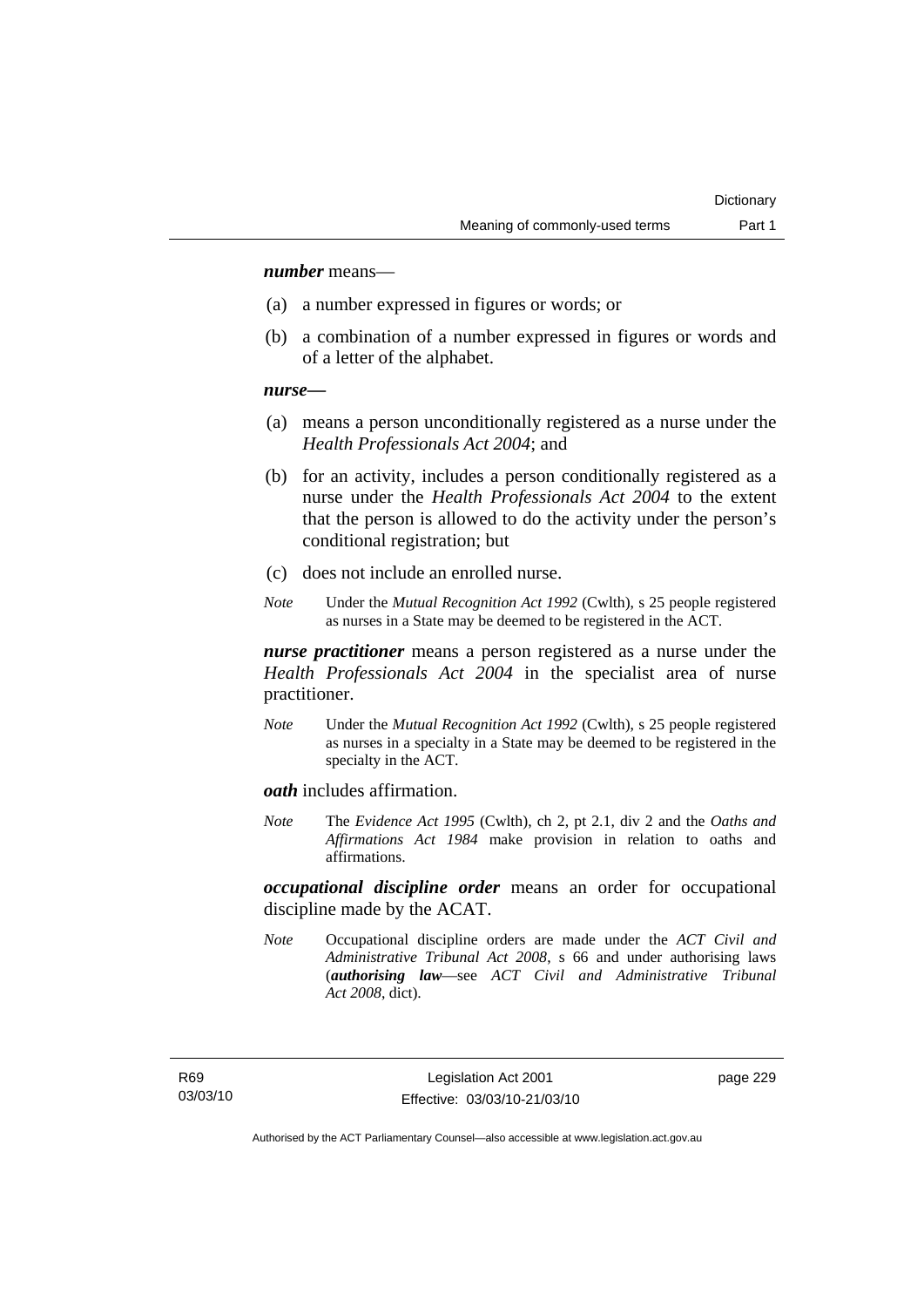*occupy* a position includes hold the position, act in the position or exercise functions of the position (including under a delegation or subdelegation).

*office* includes position.

*office of fair trading* means the Office of Fair Trading of the Australian Capital Territory established under the *Fair Trading (Consumer Affairs) Act 1973*.

*ombudsman* means the Ombudsman under the *Ombudsman Act 1989*.

*omit*, in relation to a provision of an Act or statutory instrument, includes repeal.

*optometrist* means a person registered as an optometrist under the *Health Professionals Act 2004*.

*ordinance* means an ordinance made under the *Seat of Government (Administration) Act 1910* (Cwlth), section 12.

*parent*, of a child, means—

- (a) the child's mother; or
- (b) the child's father; or
- (c) someone else who is presumed under the *Parentage Act 2004*, part 2 to be a parent of the child.
- *Note* A child cannot have more than 2 parents at any one time (see *Parentage Act 2004*, s 14).

*parliamentary counsel* means the person performing the duties of Parliamentary Counsel in the public service.

*passing*, of an Act—see section 29.

*penalty unit*—see section 133.

*person—*see section 160 (References to people generally).

R69 03/03/10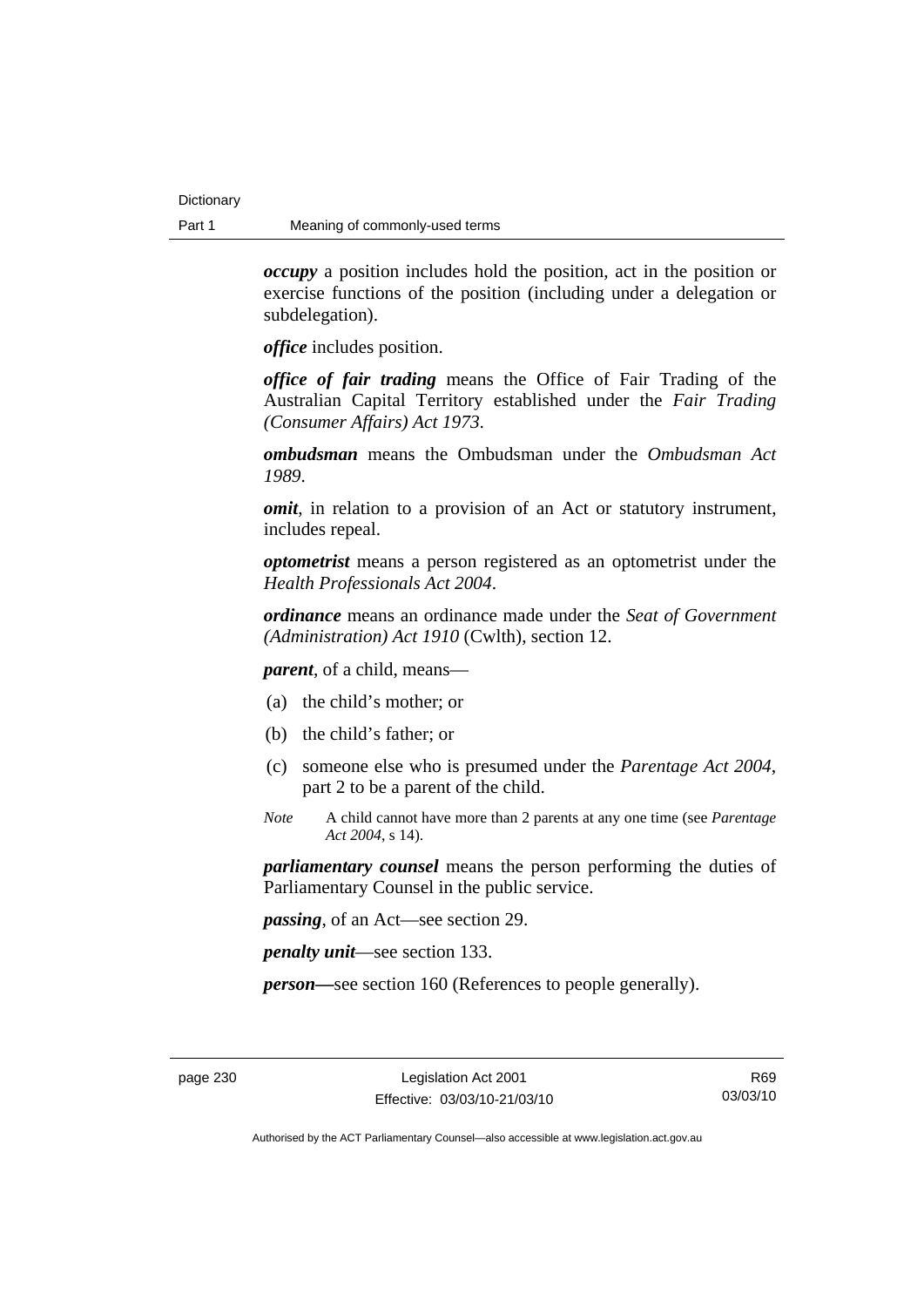## *pharmacist***—**

- (a) means a person unconditionally registered as a pharmacist under the *Health Professionals Act 2004*; and
- (b) for an activity, includes a person conditionally registered as a pharmacist under the *Health Professionals Act 2004* to the extent that the person is allowed to do the activity under the person's conditional registration.

*planning and land authority* means the Planning and Land Authority established under the *Planning and Development Act 2007*.

*police officer* means a member or special member of the Australian Federal Police.

*position* includes office.

*power* includes authority.

*prescribed*, in an Act, means prescribed by the Act or by regulation under the Act.

*present* an indictment includes lay an information.

*privacy commissioner* means the Privacy Commissioner under the *Privacy Act 1998* (Cwlth).

*proceeding* means a legal or other action or proceeding.

*property* means any legal or equitable estate or interest (whether present or future, vested or contingent, or tangible or intangible) in real or personal property of any description (including money), and includes a thing in action.

*Note* A *thing in action* is an intangible personal property right recognised and protected by the law. Examples include debts, money held in a bank, shares, rights under a trust, copyright and right to sue for breach of contract.

*provision*, of an Act or instrument—see section 16.

R69 03/03/10 page 231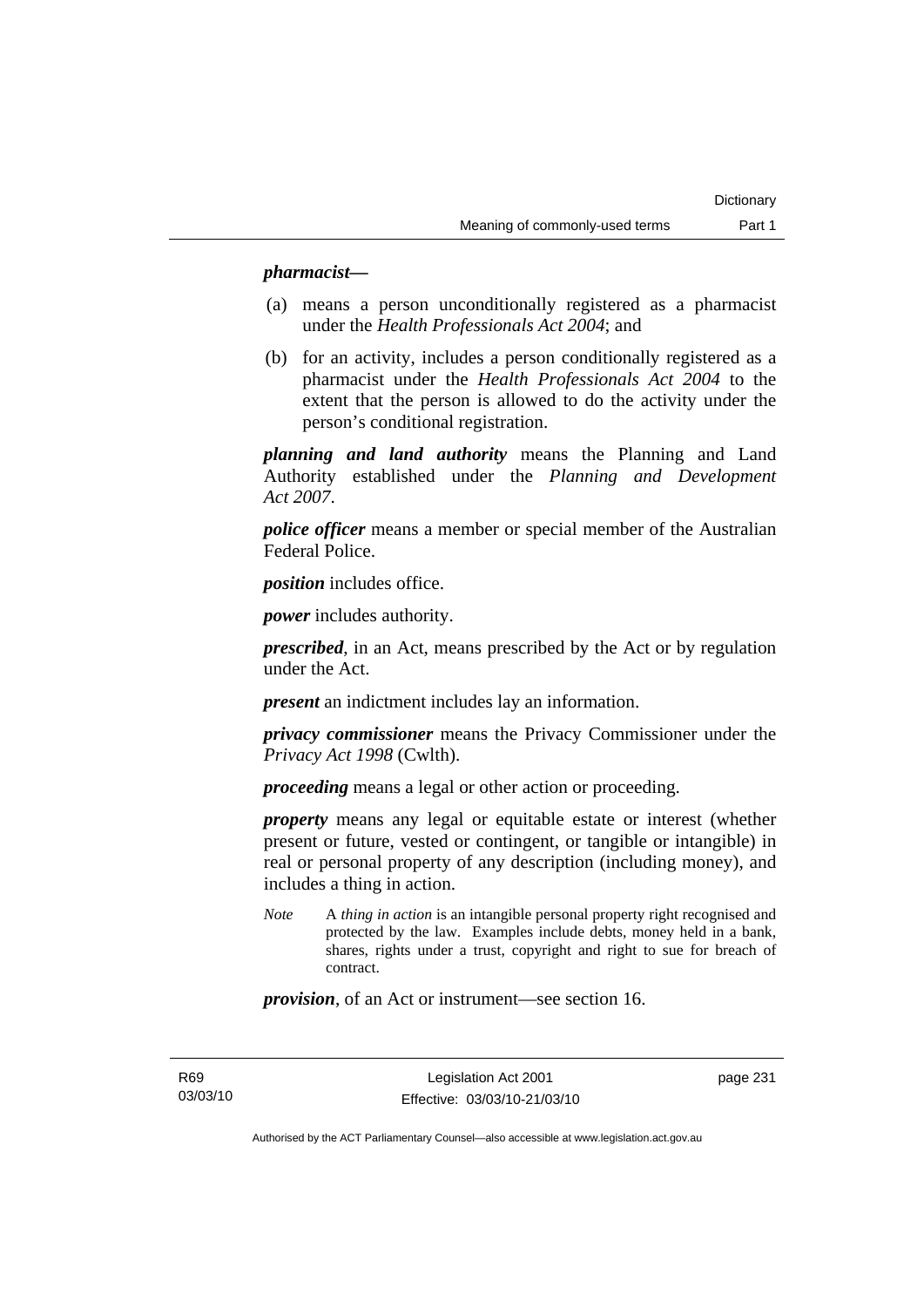*public advocate* means the Public Advocate under the *Public Advocate Act 2005*.

*public employee* means—

- (a) a public servant; or
- (b) a person employed by a territory instrumentality; or
- (c) a statutory office-holder or a person employed by a statutory office-holder.

*public health officer* means a public health officer under the *Public Health Act 1997.*

*public money*, of the Territory, means revenues, loans and other money received by the Territory.

*public servant* means a person employed in the public service.

*public service* means the Australian Capital Territory Public Service.

*Note* The *Public Sector Management Act 1994*, s 12 deals with the constitution of the public service.

*public trustee* means the Public Trustee for the Australian Capital Territory under the *Public Trustee Act 1985*.

*quarter* means a period of 3 months beginning on 1 January, 1 April, 1 July or 1 October in any year.

*recognised transgender person*—see section 169A (3).

*registered surveyor* means a surveyor under the *Surveyors Act 2007*.

*registrar* means—

- (a) in relation to the Supreme Court—the Registrar of the Supreme Court; or
- (b) in relation to the Magistrates Court—the Registrar of the Magistrates Court; or
- (c) in relation to a tribunal—the registrar of the tribunal.

R69 03/03/10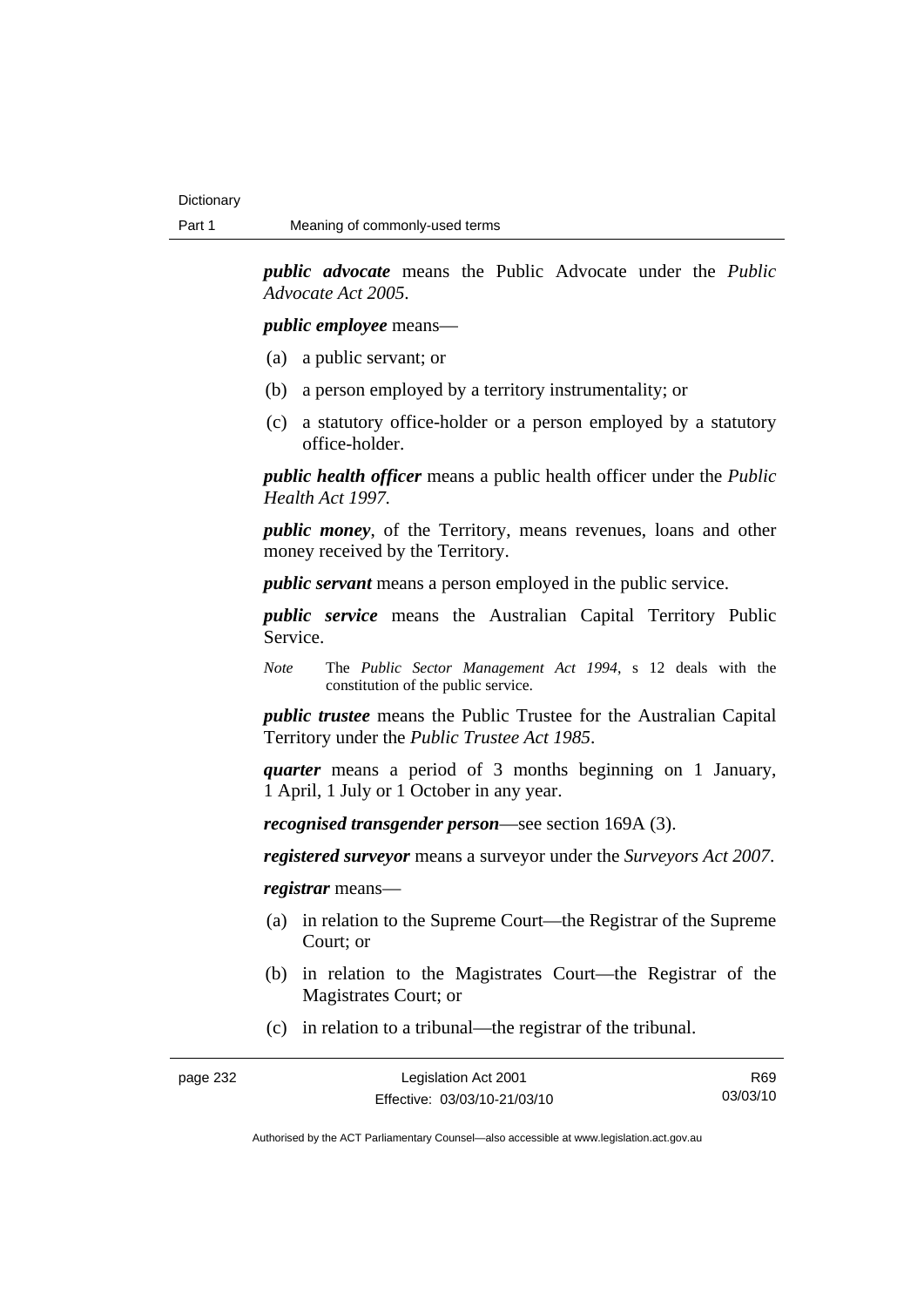*registrar-general* means the Registrar-General under the *Registrar-General Act 1993*.

*registrar of firearms* means the Registrar of Firearms under the *Firearms Act 1996*.

*regulation*, in relation to an Act, means a regulation made or in force under the Act.

*remuneration tribunal* means the Remuneration Tribunal established under the *Remuneration Tribunal Act 1995*.

### *repeal* includes—

- (a) for an Act or statutory instrument—omit a provision of the Act or instrument; and
- (b) for a provision of an Act or statutory instrument—omit the provision (or a part of it); and
- (c) for an Act or statutory instrument (or a provision of it) abrogate or limit its effect, or exclude from its application any circumstance, matter, person, place or purpose; and
- (d) for an Act or statutory instrument (or a provision of it)—any other implied repeal; and
- (e) for a statutory instrument—revoke the instrument (or part of it); and
- (f) for a decision—revoke it or cancel it.

*resident judge* means a resident judge under the *Supreme Court Act 1933*.

*retrospectively*, for the commencement of legislation—see section 75A.

*reviewable decision notice*—see the *ACT Civil and Administrative Tribunal Act* 2008, section 67A.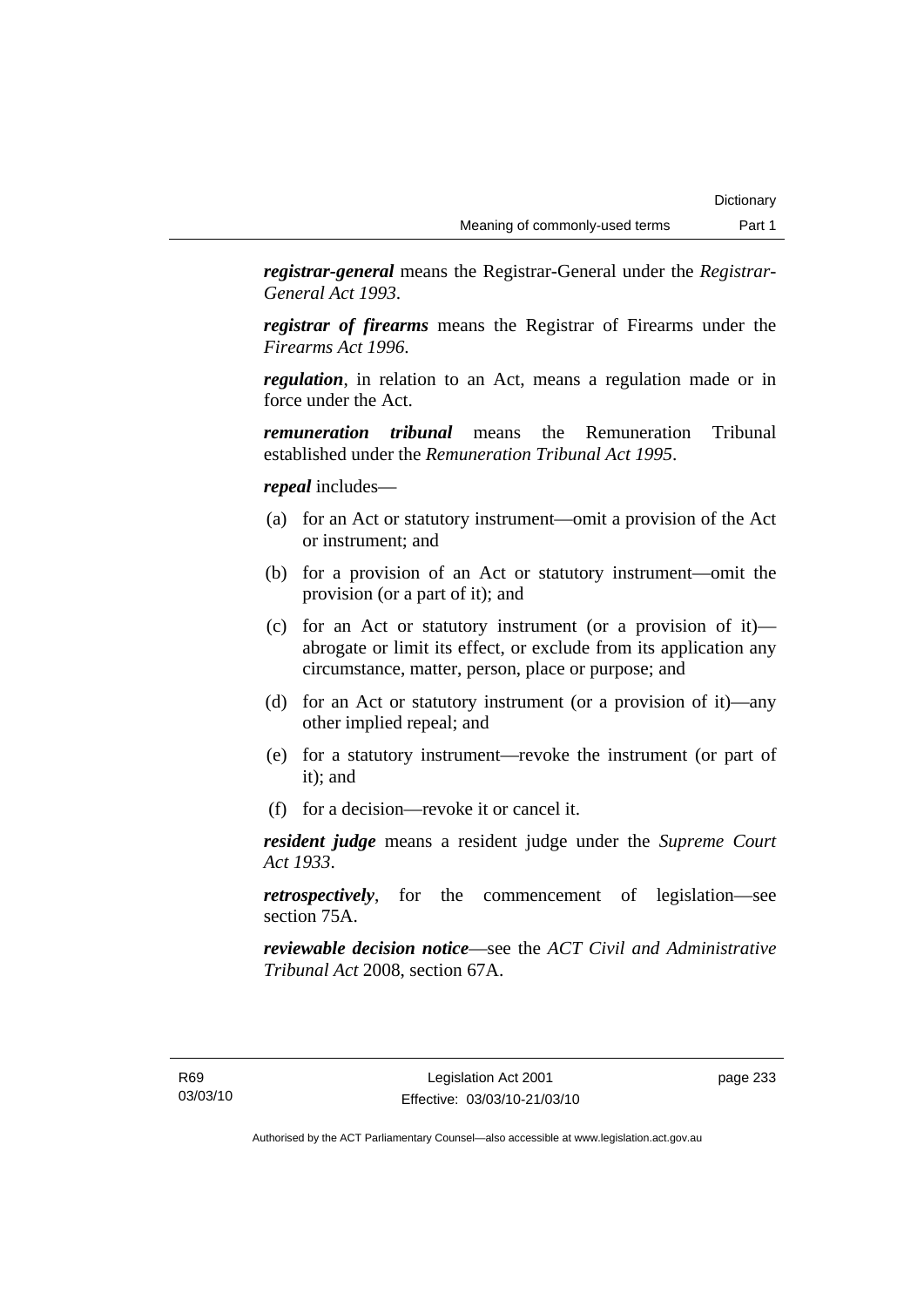*road transport authority* means the Australian Capital Territory Road Transport Authority.

*Note* The chief executive of the department responsible for the *Road Transport (General) Act 1999* is the road transport authority (see *Road Transport (General) Act 1999*, s 16).

*rules* means—

- (a) of a court or tribunal—rules made by the entity having power to make rules (however described) regulating the practice and procedure of the court or tribunal; and
- (b) in relation to an Act—rules made or in force under the Act.

*rural fire service* means the ACT Rural Fire Service under the *Emergencies Act 2004*.

*Self-Government Act* means the *Australian Capital Territory (Self-Government) Act 1988* (Cwlth).

*self-government day* means 11 May 1989.

*Note* This is the day when the remaining provisions of the Self-Government Act commenced and, in particular, the Australian Capital Territory was established as a body politic, the Legislative Assembly was empowered to make laws for the ACT and the Executive was established.

*sentence administration board* means the Sentence Administration Board under the *Crimes (Sentence Administration) Act 2005*.

*SES* means the ACT State Emergency Service established under the *Emergencies Act 2004*.

*sign* includes attach a seal and make a mark.

*signpost definition*—see section 131 (Signpost definition).

*sitting day*, of the Legislative Assembly, means a period that commences on a day the Assembly meets and continues until the Assembly next adjourns.

*Note* A sitting day may continue for 1 or more days.

*solicitor* means a lawyer who practises as a solicitor.

page 234 Legislation Act 2001 Effective: 03/03/10-21/03/10

R69 03/03/10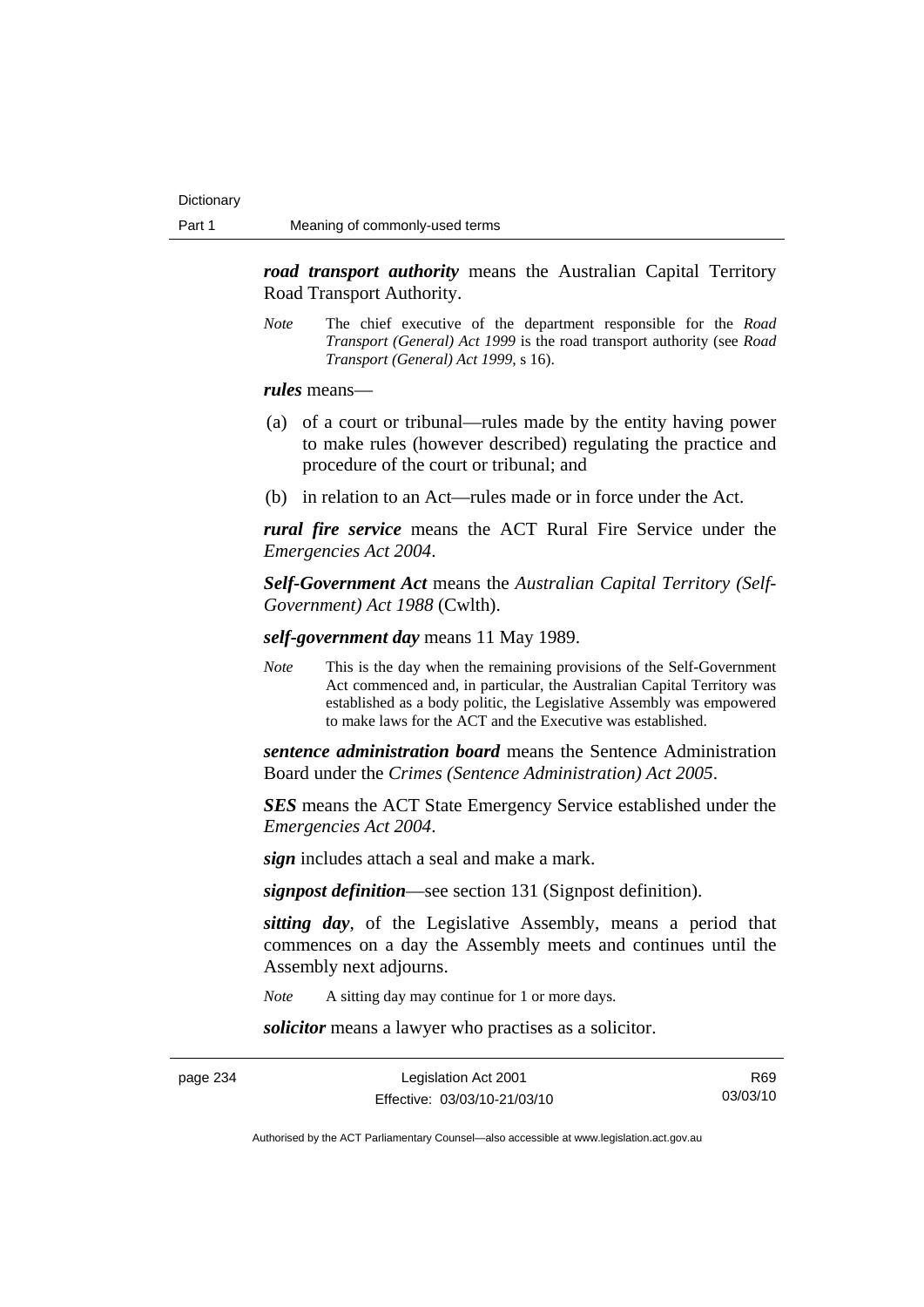*Speaker* means the Presiding Officer of the Legislative Assembly.

*Note* The Presiding Officer is elected under the Self-Government Act, s 11.

*Standards Australia* means the company named Standards Australia International Limited (ACN 087 326 690).

*State* means a State of the Commonwealth, and includes the Northern Territory.

*statutory declaration* means a statutory declaration made under the *Statutory Declarations Act 1959* (Cwlth).

*statutory instrument*—see section 13.

*statutory office-holder* means a person occupying a position under an Act or statutory instrument (other than a position in the public service).

*subordinate law*—see section 8.

*summary offence*—see section 190.

*Supreme Court* means the Supreme Court of the Australian Capital Territory.

*Note* The Supreme Court is established by the *Supreme Court Act 1933*, s 3. The Self-Government Act, s 48A deals with the jurisdiction and powers of the court.

*surveyor-general* means the surveyor-general under the *Surveyors Act 2007*.

*swear* an oath includes make an affirmation.

*take* an oath includes make an affirmation.

*territory authority* means a body established for a public purpose under an Act, but does not include a body declared by regulation not to be a territory authority.

*territory instrumentality* means a corporation that—

 (a) is established under an Act or statutory instrument, or under the Corporations Act; and

| R <sub>69</sub> | Legislation Act 2001         | page 235 |
|-----------------|------------------------------|----------|
| 03/03/10        | Effective: 03/03/10-21/03/10 |          |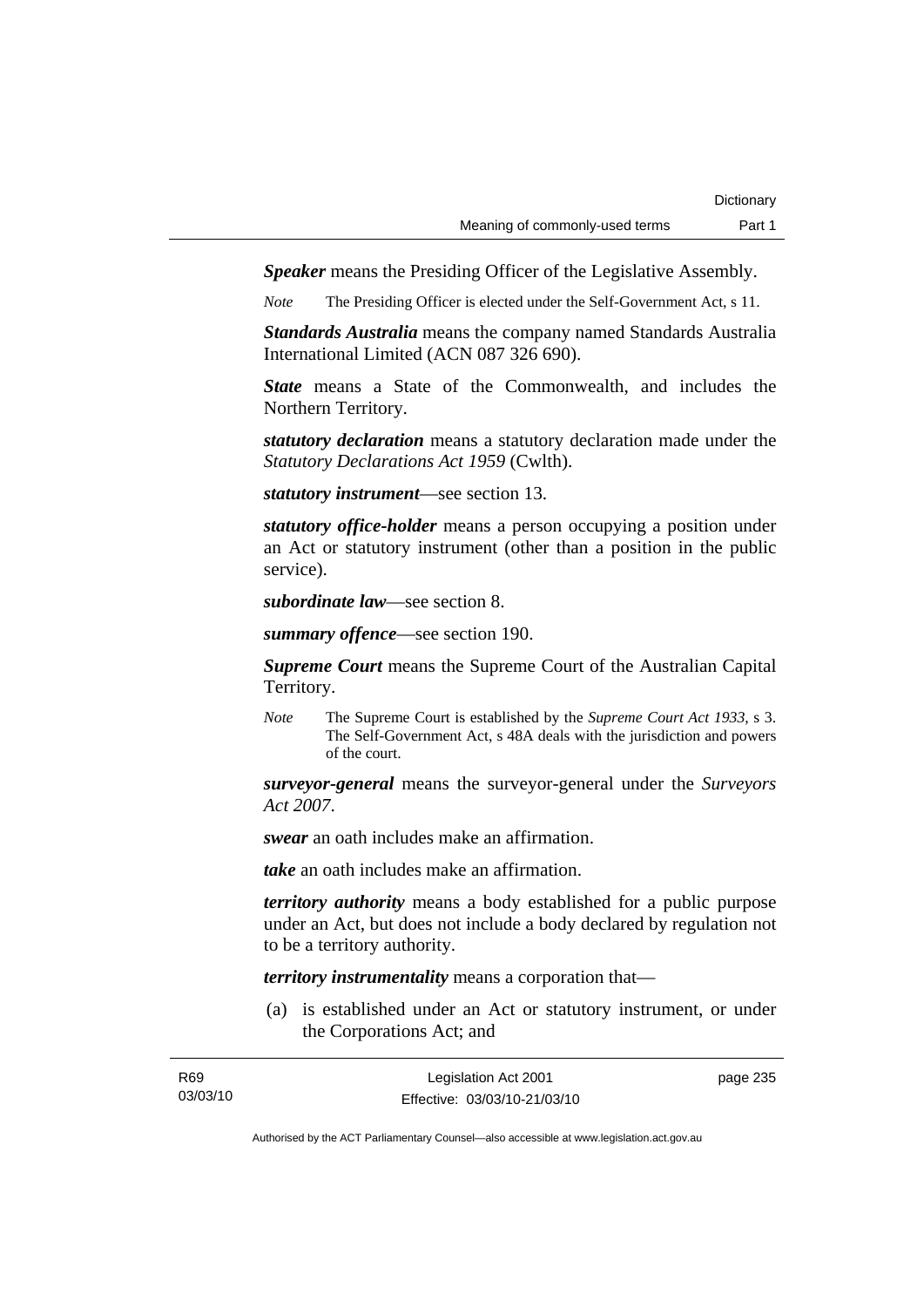- (b) is a territory instrumentality under the *Public Sector Management Act 1994*.
- *Note Territory instrumentality* is defined in the *Public Sector Management Act 1994*, dict.

*territory land* means Territory Land under the *Australian Capital Territory (Planning and Land Management) Act 1988* (Cwlth).

*Note* The *Australian Capital Territory (Planning and Land Management) Act 1988* (Cwlth), s 28 provides that if land in the ACT is not national land it is territory land.

*territory law—*see *law*, of the Territory.

#### *territory lease*—

- (a) means—
	- (i) a lease granted under the *Planning and Development Act 2007*; or
	- (ii) a lease under the *Unit Titles Act 2001*; but
- (b) does not include a sublease.

*territory-owned corporation* means a Territory owned corporation under the *Territory-owned Corporations Act 1990*.

*territory plan* means the territory plan under the *Planning and Development Act 2007*.

*the Territory* means—

- (a) when used in a geographical sense—the Australian Capital Territory; or
- (b) in any other case—the body politic established by the Self-Government Act, section 7.

*transgender person*—see section 169A (1) and (2).

*transitional* includes application and saving.

R69 03/03/10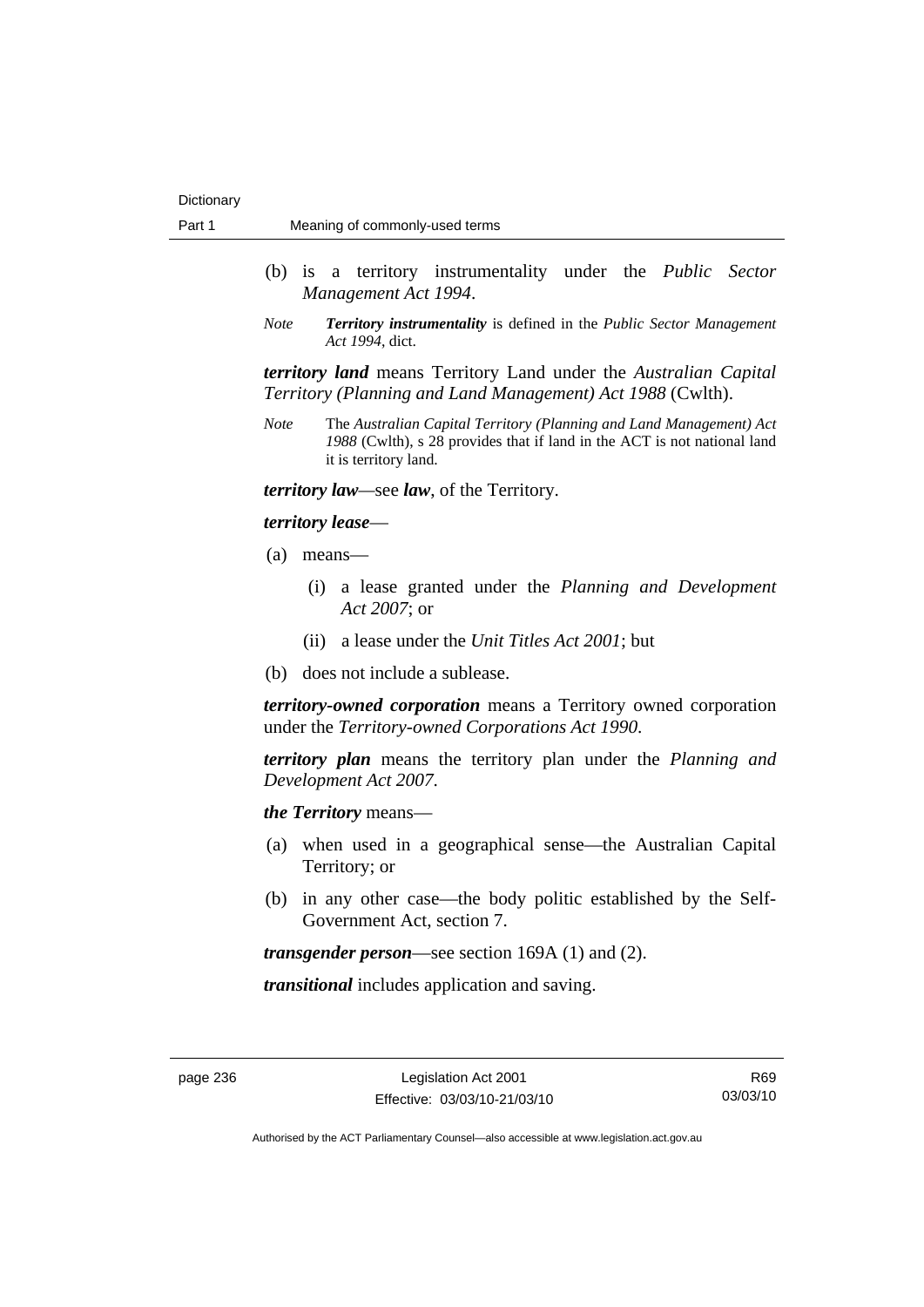*Treasurer* means the Minister designated Treasurer by the Chief Minister, and includes a Minister authorised by the Chief Minister to act on behalf of the Treasurer.

*tribunal* includes any entity that is authorised to hear, receive and examine evidence.

*UK Act* means an Act of the United Kingdom Parliament.

*under*, in relation to an Act or statutory instrument, includes the following:

- $(a)$  by;
- (b) by virtue of;
- (c) for or for the purposes of;
- (d) in accordance with;
- (e) in pursuance of;
- (f) pursuant to;
- (g) within the meaning of.
- *Note* A reference to an Act or statutory instrument includes a reference to a provision of the Act or instrument (see s 7 and s 13).

*United Kingdom* means the United Kingdom of Great Britain and Northern Ireland.

## *United Kingdom Parliament* means—

- (a) the Parliament of England; or
- (b) the Parliament of Great Britain; or
- (c) the Parliament of the United Kingdom of Great Britain and Ireland; or
- (d) the Parliament of the United Kingdom of Great Britain and Northern Ireland.

page 237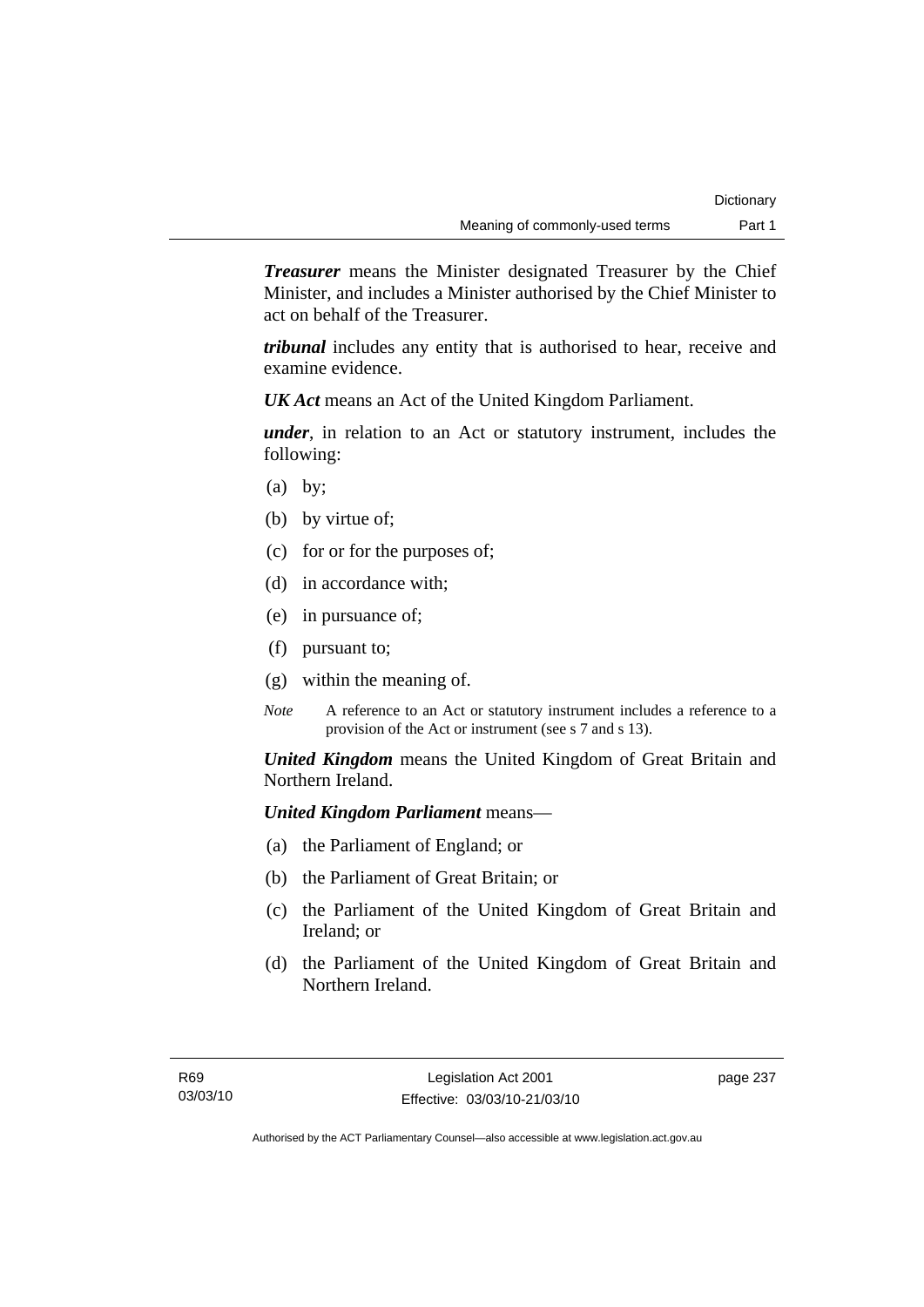## *veterinary surgeon*—

- (a) means a person unconditionally registered as a veterinary surgeon under the *Health Professionals Act 2004*; and
- (b) for an activity, includes a person conditionally registered as a veterinary surgeon under the *Health Professionals Act 2004* to the extent that the person is allowed to do the activity under the person's conditional registration.

*will* includes a codicil.

*word* includes any drawing, figure, number and symbol.

*working day* means a day that is not—

- (a) a Saturday or Sunday; or
- (b) a public holiday in the ACT under the *Holidays Act 1958*.

*work safety commissioner* means the Work Safety Commissioner under the *Work Safety Act 2008*.

*writing* includes any way of representing or reproducing words in visible form.

## **Examples**

printing, photocopying, photography, typewriting

*Note* An example is part of the Act, is not exhaustive and may extend, but does not limit, the meaning of the provision in which it appears (see s 126 and s 132).

*year*, without specifying the kind of year, means calendar year.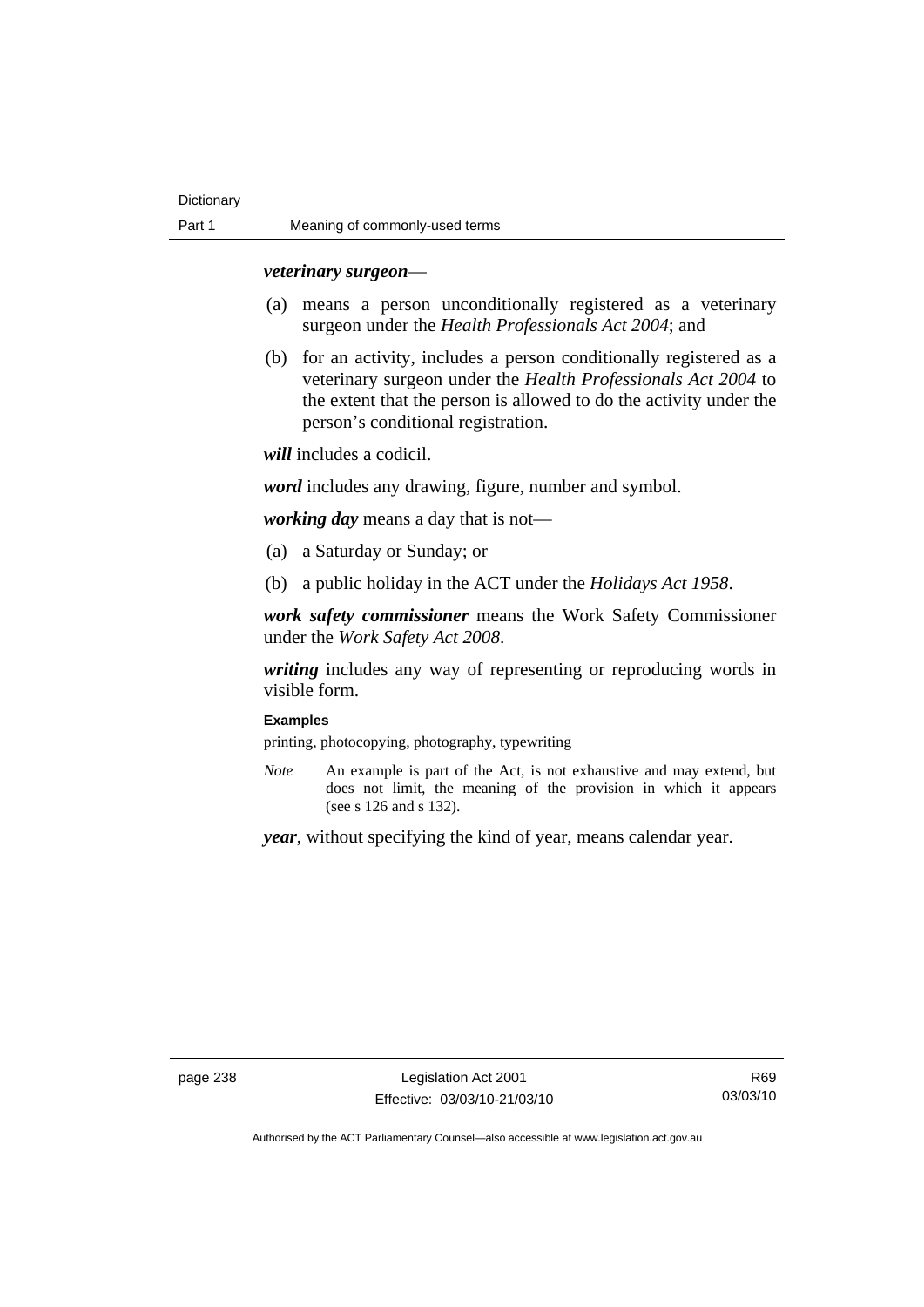# **Part 2 Terms for Legislation Act 2001 only**

*Note for pt 2* 

Terms that apply to all Acts and statutory instruments are set out in pt 1.

*Act*, for chapter 14 (Interpretation of Acts and statutory instruments)—see section 136.

*Note* See also def *Act* in dict, pt 1.

## *ACT law*—

- (a) for chapter 10 (Referring to laws)—see section 97 (1); and
- (b) for chapter 18 (Offences)—see section 188.

*administrator*, for part 19.5 (Service of documents)—see section 246.

*agency*, for part 19.5 (Service of documents)—see section 246.

*amend*, for chapter 9 (Repeal and amendment of laws)—see section 82.

*another jurisdiction* means the Commonwealth, a State, another Territory, the United Kingdom or New Zealand.

## *appointee*—

- (a) for division 19.3.1 (Appointments—general)—see section 207 (2); and
- (b) for division 19.3.2 (Acting appointments)—see section 217 (2).

## *appointer*—

- (a) for division 19.3.1 (Appointments—general)—see section 205; and
- (b) for division 19.3.2 (Acting appointments)—see section 215; and

**Dictionary**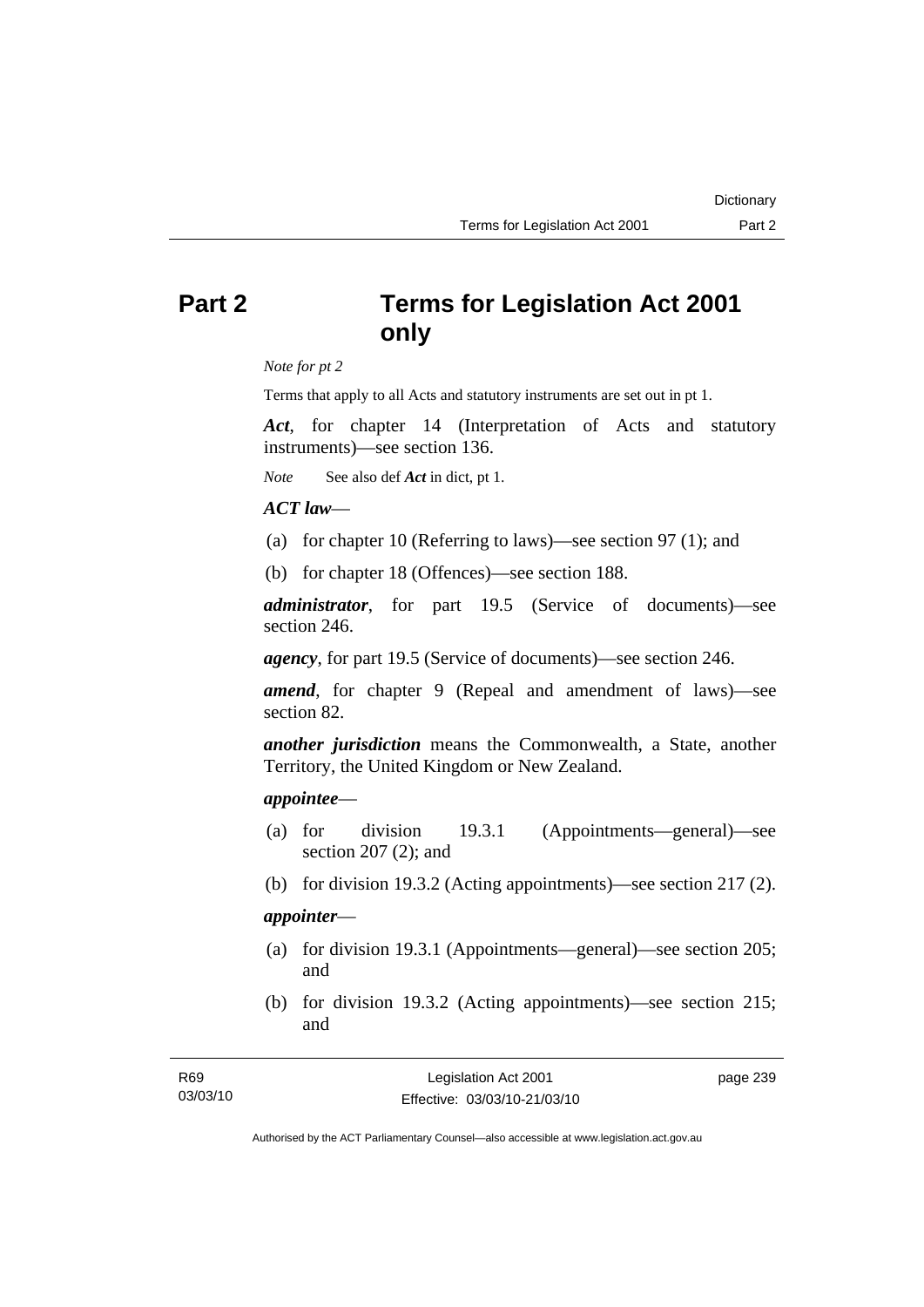(c) for part 19.4 (Delegations)—see section 230 (1).

*approved web site* means an internet site approved under section 21.

*authorised republication*—see section 15.

*authorising law*, for chapter 5 (Regulatory impact statements for subordinate laws and disallowable instruments)—see section 31.

*benefits*, for chapter 5 (Regulatory impact statements for subordinate laws and disallowable instruments)—see section 31.

*business address*, for part 19.5 (Service of documents)—see section 246.

*corporation*, for part 19.5 (Service of documents)—see section 246.

*costs*, for chapter 5 (Regulatory impact statements for subordinate laws and disallowable instruments)—see section 31.

*current legislative drafting practice* means the legislative drafting practices from time to time used in the Parliamentary Counsel's Office.

*delegate*, for part 19.4 (Delegations)—see section 233 (2).

*determinative provision*—see section 5 (2).

*document*, for part 19.5 (Service of documents)—see section 246.

*Note* See also def of *document* in dict, pt 1

*editorial amendment*, of a law—see section 116.

*email address*, for part 19.5 (Service of documents)—see section 246.

*executive officer*, for part 19.5 (Service of documents)—see section 246.

*fax number*, for part 19.5 (Service of documents)—see section 246.

*fee*, for part 6.3 (Making of certain statutory instruments about fees)—see section 55.

R69 03/03/10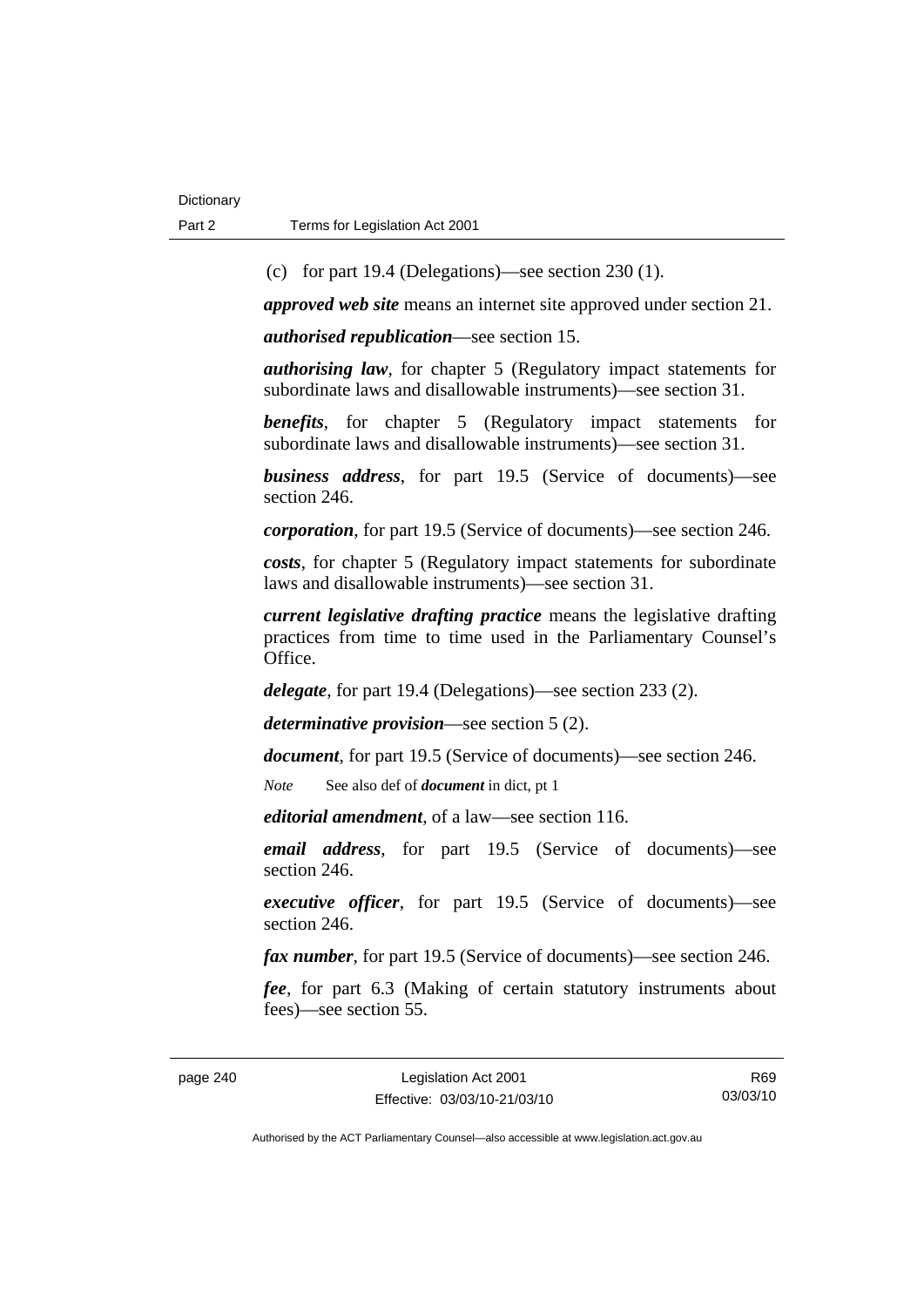*home address*, for part 19.5 (Service of documents)—see section 246.

## *law*—

- (a) for chapter 3 (Authorised versions and evidence of laws and legislative material)—see section 22A; and
- (b) for chapter 8 (Commencement and exercise of powers before commencement)—see section 72; and
- (c) for chapter 9 (Repeal and amendment of laws)—see section 82; and
- (d) for chapter 10 (Referring to laws)—see section 97 (1); and
- (e) for chapter 11 (Republication of Acts and statutory instruments)—see section 107; and
- (f) for chapter 13 (Structure of Acts and statutory instruments) see section 125; and
- (g) for chapter 16 (Courts, tribunals and other decision-makers) see section 175; and
- (h) for chapter 17 (Entities and positions)—see section 182; and
- (i) for chapter 19 (Administrative and machinery provisions)—see section 195.

*law of another jurisdiction*, for chapter 10 (Referring to laws)—see section 97 (1).

*legislative material*, for chapter 3 (Authorised versions and evidence of laws and legislative material)—see section 22A.

*non-determinative provision*—see section 5 (3).

*provide* a service, for part 6.3 (Making of certain statutory instruments about fees)—see section 55.

*register* means the ACT legislation register.

R69 03/03/10 page 241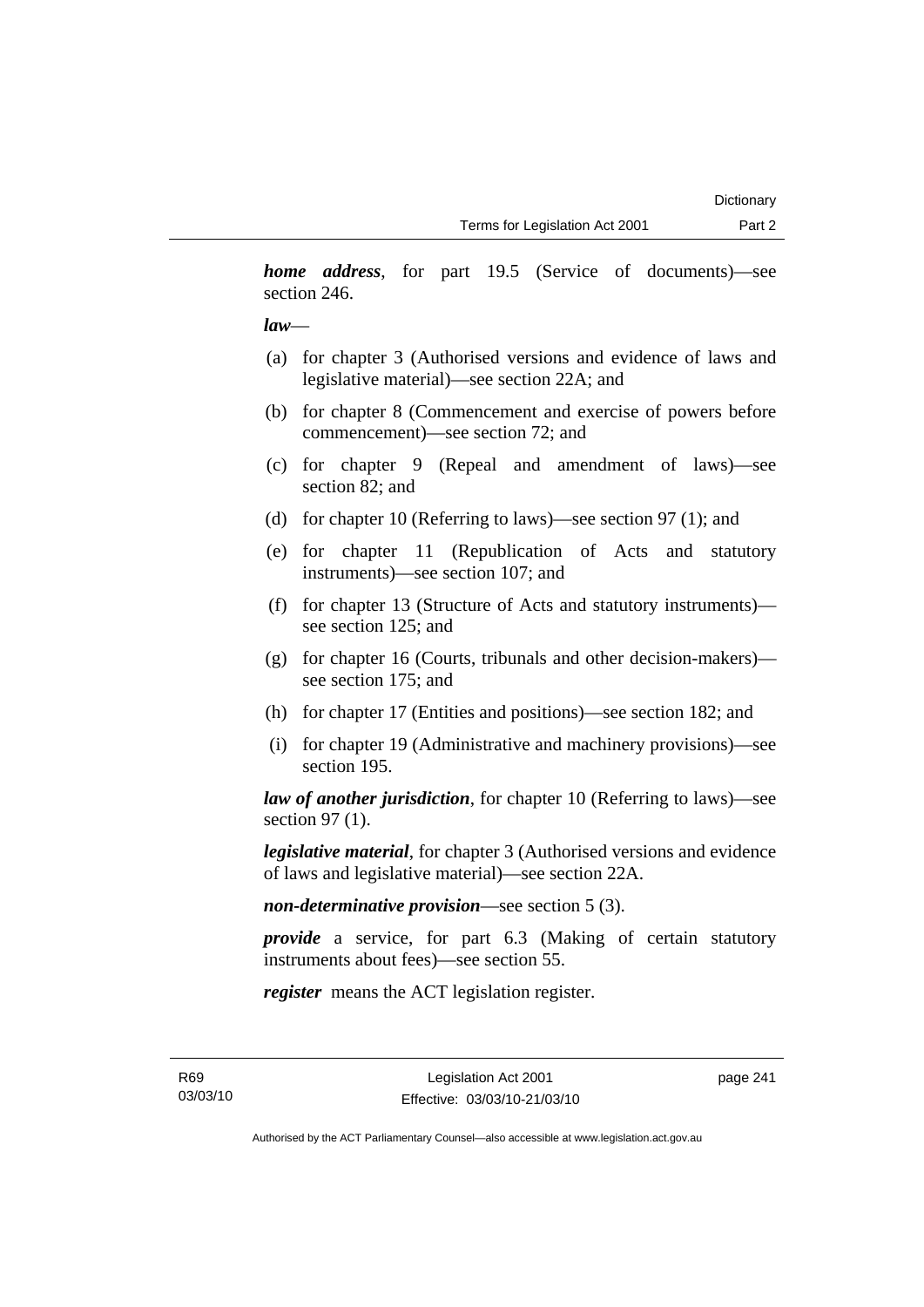*repeal*, for chapter 9 (Repeal and amendment of laws)—see section 82.

## *republication—*

- (a) for chapter 3 (Authorised versions and evidence of laws and legislative material)—see section 22A; and
- (b) for chapter 11 (Republication of Acts and statutory instruments)—see section 107.

*republication date*, for an authorised republication, means the date stated in the republication as the republication date.

*responsible*, for part 19.5 (Service of documents)—see section 246.

*scrutiny committee principles*, for chapter 5 (Regulatory impact statements for subordinate laws and disallowable instruments)—see section 31.

*service*, for part 6.3 (Making of certain statutory instruments about fees)—see section 55.

*working out the meaning of an Act*, for part 14.2 (Key principles of interpretation)—see section 138.

page 242 Legislation Act 2001 Effective: 03/03/10-21/03/10

R69 03/03/10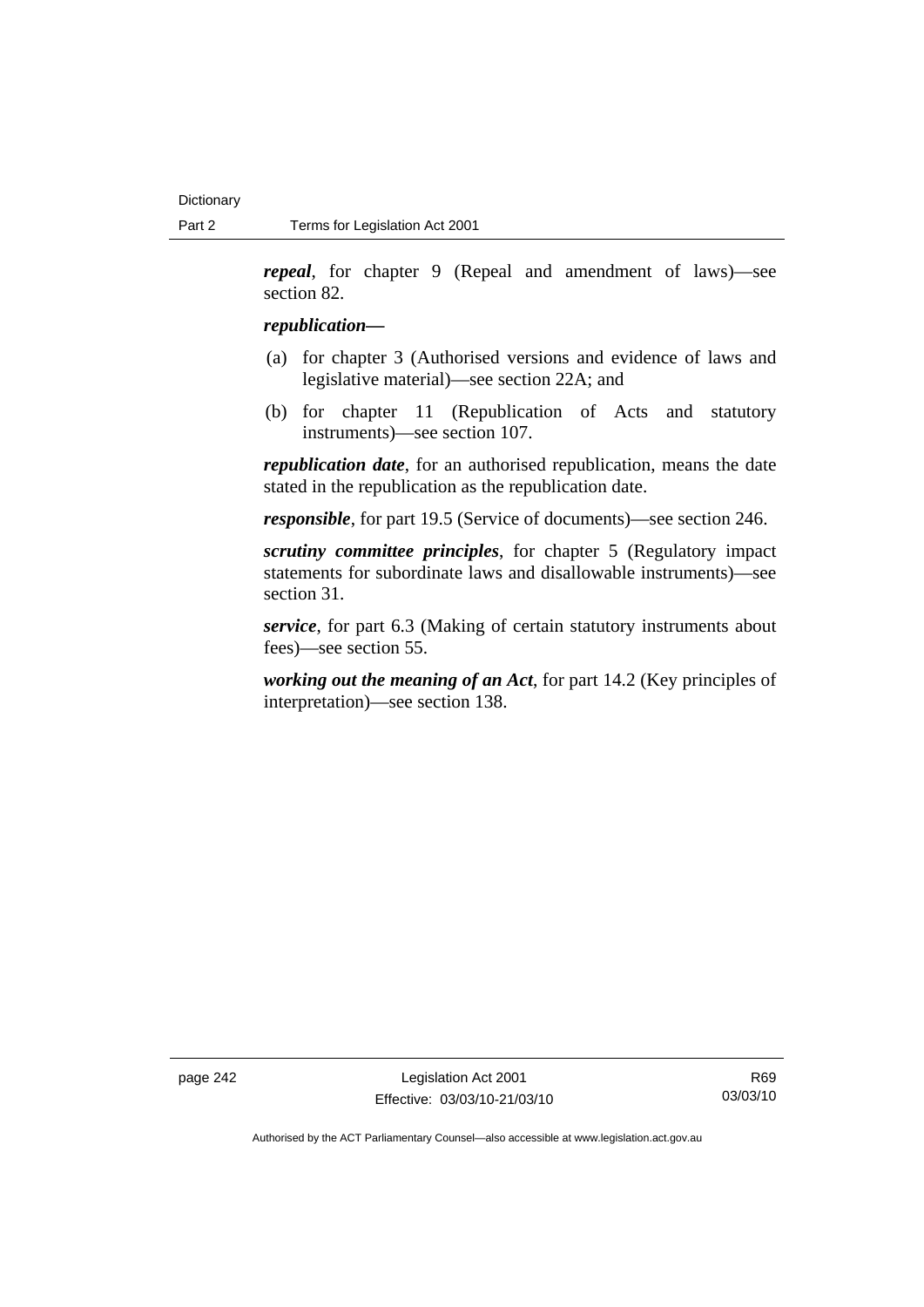# **Endnotes**

# **1 About the endnotes**

Amending and modifying laws are annotated in the legislation history and the amendment history. Current modifications are not included in the republished law but are set out in the endnotes.

Not all editorial amendments made under the *Legislation Act 2001*, part 11.3 are annotated in the amendment history. Full details of any amendments can be obtained from the Parliamentary Counsel's Office.

Uncommenced amending laws and expiries are listed in the legislation history and the amendment history. These details are underlined. Uncommenced provisions and amendments are not included in the republished law but are set out in the last endnote.

If all the provisions of the law have been renumbered, a table of renumbered provisions gives details of previous and current numbering.

The endnotes also include a table of earlier republications.

| $am = amended$                               | $ord = ordinance$                         |
|----------------------------------------------|-------------------------------------------|
| $amdt = amendment$                           | orig = original                           |
| $ch = chapter$                               | par = paragraph/subparagraph              |
| $def = definition$                           | $pres = present$                          |
| $dict = dictionary$                          | $prev = previous$                         |
| disallowed = disallowed by the Legislative   | $(\text{prev}) = \text{previously}$       |
| Assembly                                     | $pt = part$                               |
| $div = division$                             | $r = rule/subrule$                        |
| $exp = expires/expired$                      | $renum = renumbered$                      |
| $Gaz = gazette$                              | $reloc = relocated$                       |
| $hdg =$ heading                              | $R[X]$ = Republication No                 |
| $IA = Interpretation Act 1967$               | $RI = reissue$                            |
| $ins = inserted/added$                       | $s = section/subsection$                  |
| $LA =$ Legislation Act 2001                  | $sch = schedule$                          |
| $LR =$ legislation register                  | $sdiv = subdivision$                      |
| $LRA =$ Legislation (Republication) Act 1996 | $sub =$ substituted                       |
| $mod = modified/modification$                | SL = Subordinate Law                      |
| $o = order$                                  | underlining = whole or part not commenced |
| $om = omitted/repealed$                      | or to be expired                          |
|                                              |                                           |

## **2 Abbreviation key**

R69 03/03/10

Legislation Act 2001 Effective: 03/03/10-21/03/10 page 243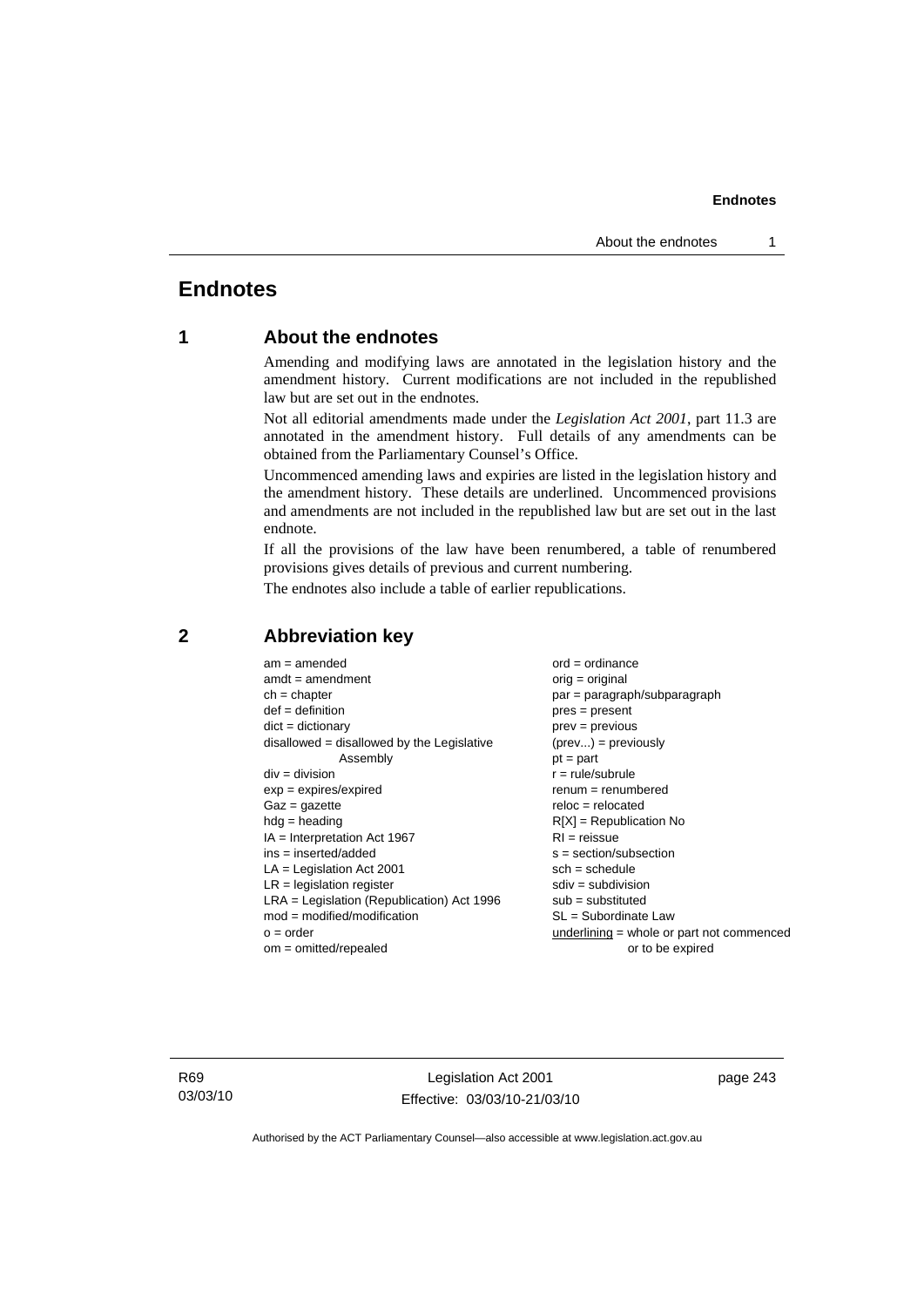3 Legislation history

# **3 Legislation history**

#### **Legislation Act 2001 No 14**

notified 5 April 2001 (Gaz 2001 No 14) s 1, s 2 commenced 5 April 2001 (IA s 10B) remainder commenced 12 September 2001 (s 2 and Gaz 2001 No S65)

as amended by

# **Legislation (Consequential Amendments) Act 2001 No 44 pt 220**

notified 26 July 2001 (Gaz 2001 No 30) s 1, s 2 commenced 26 July 2001 (IA s 10B) pt 220 commenced 12 September 2001 (s 2 and see Gaz 2001 No S65)

## **Statute Law Amendment Act 2001 (No 2) 2001 No 56 pt 2.2**

notified 5 September 2001 (Gaz 2001 No S65) s 1, s 2 commenced 5 September 2001 (IA s 10B) amdts 2.67, 2.69, 2.78, 2.81 commenced 12 September 2001 (s 2 (2)) pt 2.2 remainder commenced 5 September 2001 (s 2 (1))

as modified by

## **Legislation Regulations 2001 SL 2001 No 34 reg 6**

notified LR 13 September 2001 commenced 13 September 2001 (reg 2)

as amended by

# **Justice and Community Safety Legislation Amendment Act 2001 No 70 sch 1**

notified LR 14 September 2001 amdt commenced 14 September 2001 (s 2 (5))

# **Defamation Act 2001 No 88 s 43 (2)**

notified LR 24 September 2001 s 1, s 2 commenced 24 September 2001 (LA s 75)

s 43 (2) commenced 1 July 2002 (s 2)

page 244 Legislation Act 2001 Effective: 03/03/10-21/03/10

R69 03/03/10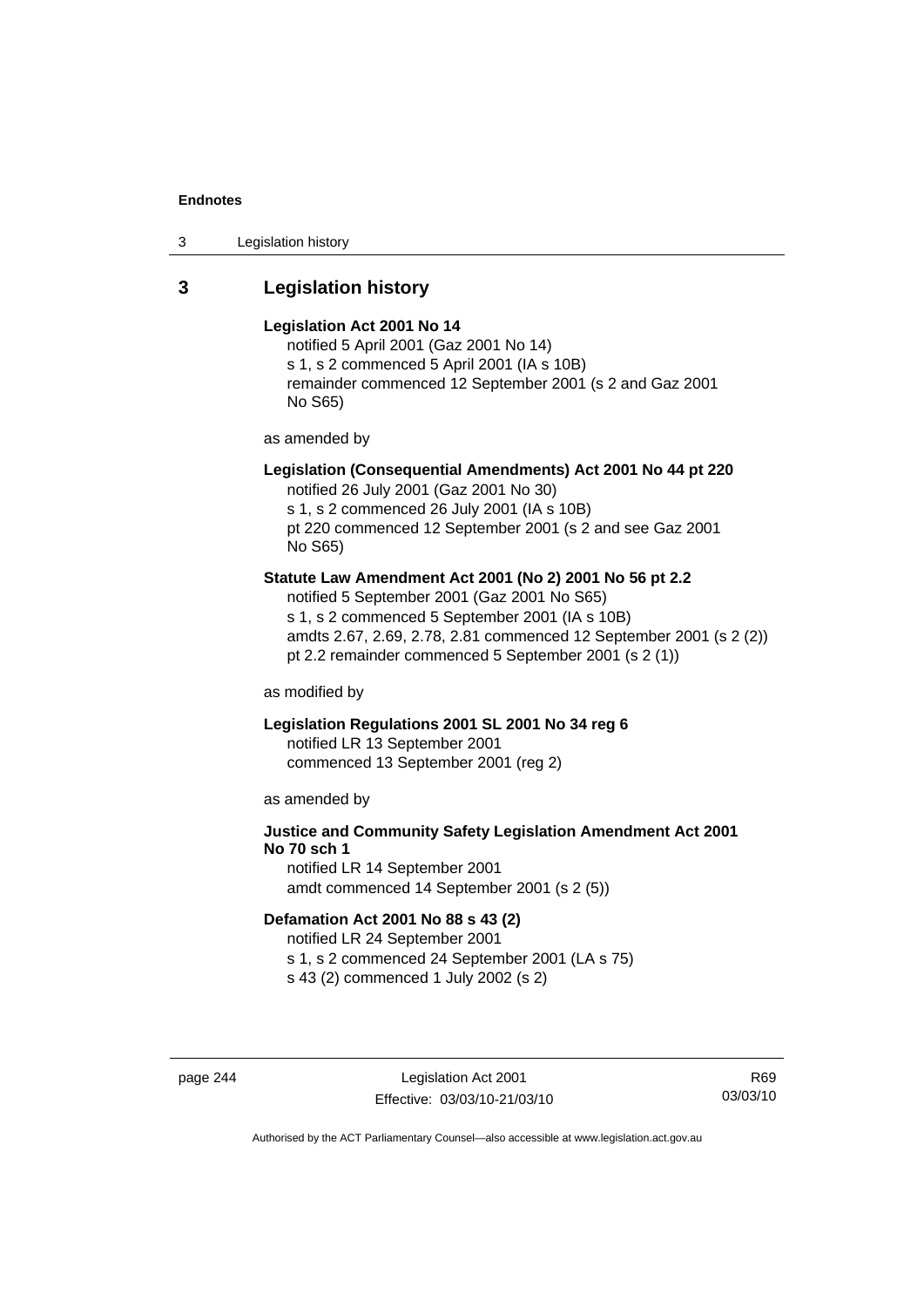## **Legislation Amendment Act 2002 No 11 ss 3-29, sch 1, pt 2.29**

notified LR 27 May 2002 s 1, s 2 commenced 27 May 2002 (LA s 75) ss 3-29, sch 1, pt 2.29 commenced 28 May 2002 (s 2 (1))

## **Justice and Community Safety Legislation Amendment Act 2002 No 27 pt 8**

notified LR 9 September 2002 s 1, s 2 commenced 9 September 2002 (LA s 75)

pt 8 commenced 7 October 2002 (s 2 (2))

## **Statute Law Amendment Act 2002 No 30 pt 2.1**

notified LR 16 September 2002 s 1, s 2 taken to have commenced 19 May 1997 (LA s 75 (2)) amdt 2.3 taken to have commenced 12 September 2001 (s 2 (2))

pt 2.1 remainder commenced 17 September 2002 (s 2 (1))

## **Civil Law (Wrongs) Act 2002 No 40 div 3.2.8**

notified LR 10 October 2002 s 1, s 2 commenced 10 October 2002 (LA s 75 (1)) div 3.2.8 commenced 1 November 2002 (s 2 (2) and CN2002-13)

## **Statute Law Amendment Act 2002 (No 2) No 49 pt 2.1**

notified LR 20 December 2002

s 1, s 2 taken to have commenced 7 October 1994 (LA s 75 (2)) pt 2.1 commenced 17 January 2003 (s 2 (1))

## **Criminal Code 2002 No 51 pt 1.12**

notified LR 20 December 2002

s 1, s 2 commenced 20 December 2002 (LA 75 (1))

pt 1.12 commenced 1 January 2003 (s 2 (1))

## **Planning and Land (Consequential Amendments) Act 2002 No 56 pt 3.13**

#### notified LR 20 December 2002

s 1, s 2 commenced 20 December 2002 (LA s 75 (1)) sch 3 pt 3.13 commences 1 July 2003 (s 2 and see Planning and Land

Act 2002 A2002-55, s 2)

page 245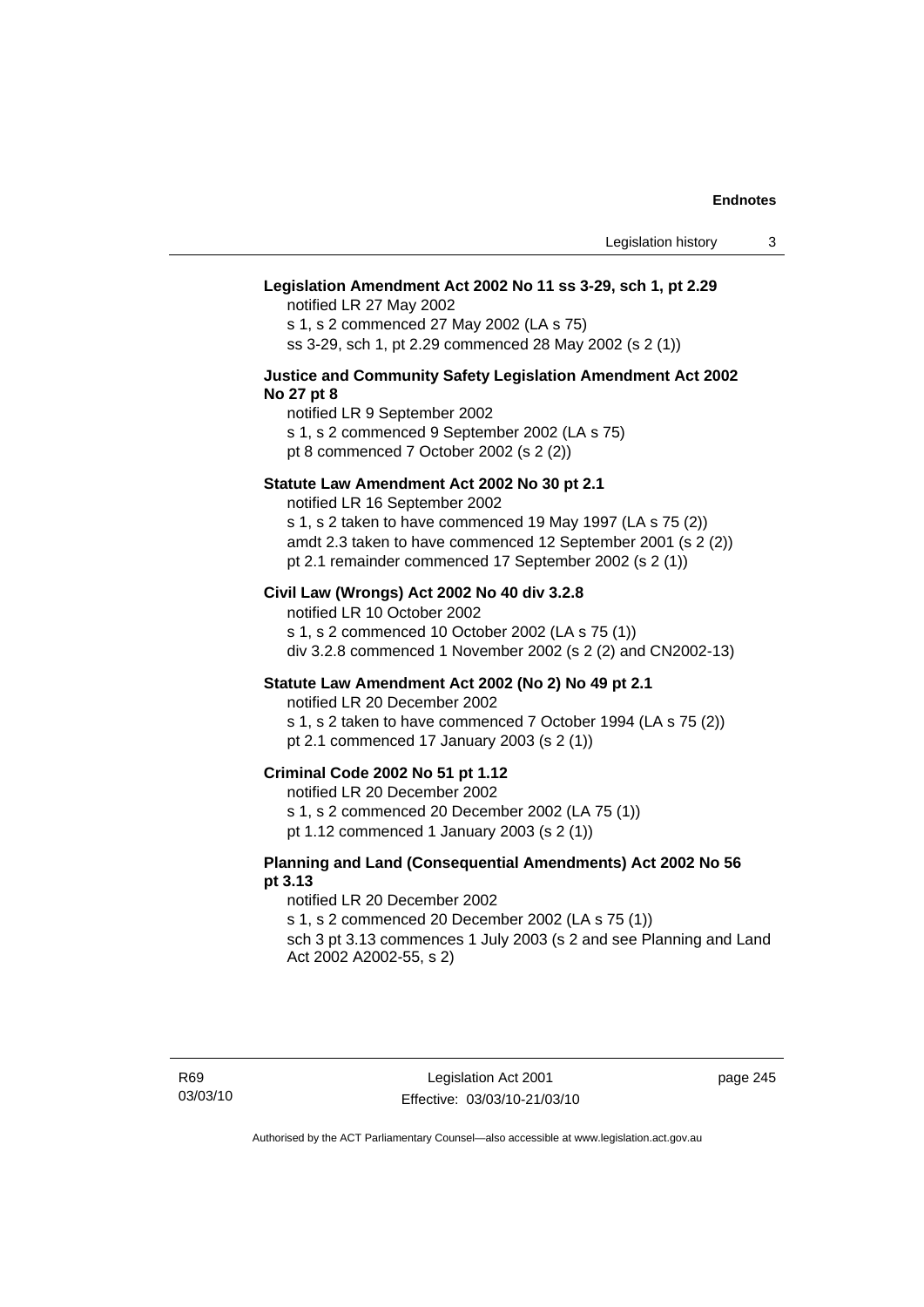## **Legislation (Gay, Lesbian and Transgender) Amendment Act 2003 A2003-14 pt 2**

notified LR 27 March 2003 s 1, s 2 commenced 27 March 2003 (LA s 75 (1)) pt 2 commenced 28 March 2003 (s 2)

## **Consumer and Trader Tribunal Act 2003 A2003-16 s 70**

notified LR 9 April 2003

s 1, s 2 commenced 9 April 2003 (LA s 75 (1))

s 70 commenced 9 October 2003 (s 2 and LA s 79)

# **Legislation (Statutory Interpretation) Amendment Act 2003 A2003-18**

notified LR 9 April 2003 s 1, s 2 commenced 9 April 2003 (LA s 75 (1)) remainder commenced 10 April 2003 (s 2)

## **Statute Law Amendment Act 2003 A2003-41 sch 2 pt 2.1**

notified LR 11 September 2003 s 1, s 2 commenced 11 September 2003 (LA s 75 (1)) sch 2 pt 2.1 commenced 9 October 2003 (s 2 (1))

## **Statute Law Amendment Act 2003 (No 2) A2003-56 sch 2 pt 2.1**

notified LR 5 December 2003 s 1, s 2 commenced 5 December 2003 (LA s 75 (1)) sch 2 pt 2.1 commenced 19 December 2003 (s 2)

## **Parentage Act 2004 A2004-1 sch 1 pt 1.7**

notified LR 18 February 2004 s 1, s 2 commenced 18 February 2004 (LA s 75 (1)) sch 1 pt 1.7 commenced 22 March 2004 (s 2 and CN2004-3)

#### **Human Rights Act 2004 A2004-5 sch 2 pt 2.3**

notified LR 10 March 2004 s 1, s 2 commenced 10 March 2004 (LA s 75 (1)) sch 2 pt 2.3 commenced 1 July 2004 (s 2)

## **Dangerous Substances Act 2004 A2004-7 sch 1 pt 1.4**

notified LR 19 March 2004 s 1, s 2 commenced 19 March 2004 (LA s 75 (1)) sch 1 pt 1.4 commenced 5 April 2004 (s 2 and CN2004-6)

page 246 Legislation Act 2001 Effective: 03/03/10-21/03/10

R69 03/03/10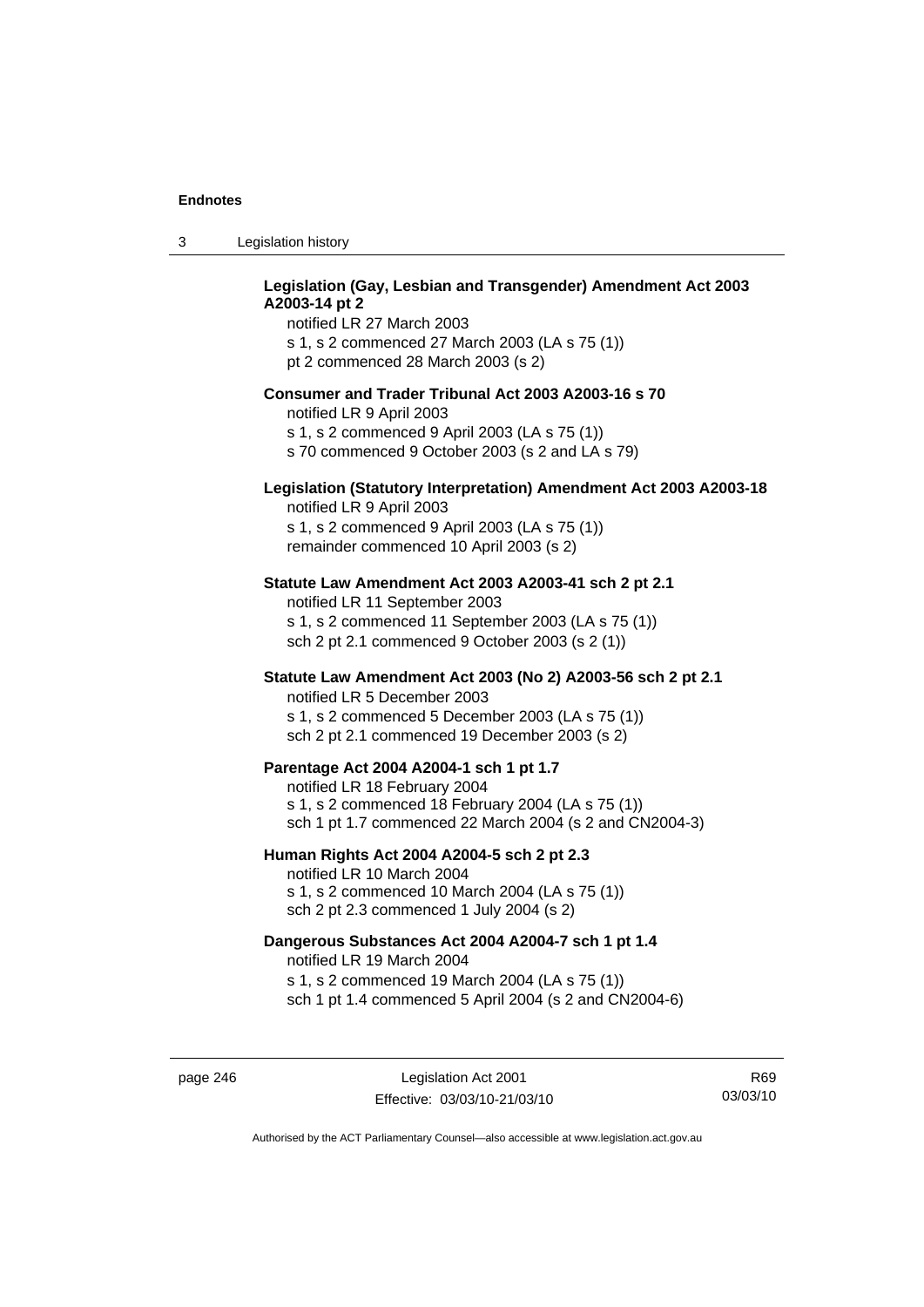## **Nurse Practitioners Legislation Act 2004 A2004-10 pt 3**

notified LR 19 March 2004 s 1, s 2 commenced 19 March 2004 (LA s 75 (1)) pt 3 commenced 27 May 2004 (s 2 and CN2004-9)

## **Construction Occupations Legislation Amendment Act 2004 A2004-13 sch 2 pt 2.20**

notified LR 26 March 2004 s 1, s 2 commenced 26 March 2004 (LA s 75 (1)) sch 2 pt 2.20 commenced 1 September 2004 (s 2 and see Construction Occupations (Licensing) Act 2004 A2004-12, s 2 and CN2004-8)

#### **Education Act 2004 A2004-17 sch 2 pt 2.5**

notified LR 8 April 2004 s 1, s 2 commenced 8 April 2004 (LA s 75 (1)) sch 2 pt 2.5 commenced 1 January 2005 (s 2)

## **Emergencies Act 2004 A2004-28 sch 3 pt 3.12**

notified LR 29 June 2004

s 1, s 2 commenced 29 June 2004 (LA s 75 (1)) sch 3 pt 3.12 commenced 1 July 2004 (s 2 (1) and CN2004-11)

## **Justice and Community Safety Legislation Amendment Act 2004 (No 2) A2004-32 pt 13**

notified LR 29 June 2004 s 1, s 2 commenced 29 June 2004 (LA s 75 (1)) pt 13 commenced 13 July 2004 (s 2 (3))

## **Health Professionals Legislation Amendment Act 2004 A2004-39 sch 3 pt 3.1, sch 4 pt 4.3, sch 5 pt 5.9, sch 6 pt 6.6, sch 8 pt 8.2, sch 11A pt 11A.1 (as am by A2005-28 amdt 1.61)**

notified LR 8 July 2004 s 1, s 2 commenced 8 July 2004 (LA s 75 (1)) sch 5 pt 5.9 commenced 7 July 2005 (s 2 and see Health Professionals Act 2004 A2004-38, s 2 and CN2005-11) sch 6 pt 6.6 commenced 17 January 2006 (s 2 and see Health Professionals Act 2004 A2004-38, s 2 (as am by A2005-28 amdt 1.1) and CN2006-2) sch 3 pt 3.1, sch 4 pt 4.3, sch 8 pt 8.2, sch 11A pt 11A.1 commenced 9 January 2007 (s 2 and see Health Professionals Act 2004 A2004-38,

s 2 (as am by A2005-28 amdt 1.1; A2006-27 s 12))

R69 03/03/10 page 247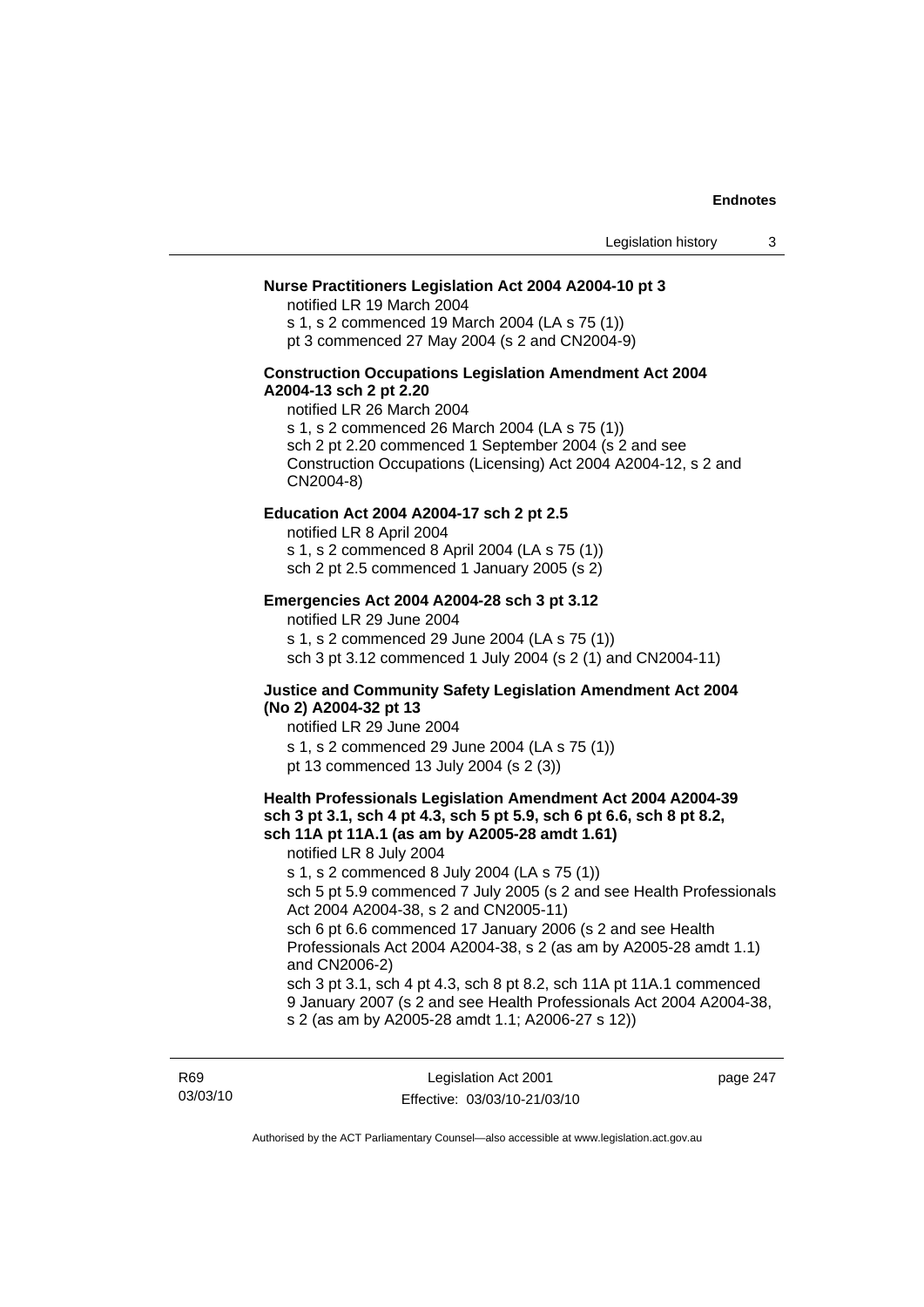3 Legislation history

## **Statute Law Amendment Act 2004 A2004-42 sch 2 pt 2.1**

notified LR 11 August 2004 s 1, s 2 commenced 11 August 2004 (LA s 75 (1)) sch 2 pt 2.1 commenced 25 August 2004 (s 2 (1))

## **Heritage Act 2004 A2004-57 sch 1 pt 1.8**

notified LR 9 September 2004

s 1, s 2 commenced 9 September 2004 (LA s 75 (1))

sch 1 pt 1.8 commenced 9 March 2005 (s 2 and LA s 79)

## **Court Procedures (Consequential Amendments) Act 2004 A2004-60 sch 1 pt 1.37**

notified LR 2 September 2004 s 1, s 2 commenced 2 September 2004 (LA s 75 (1)) sch 1 pt 1.37 commenced 10 January 2005 (s 2 and see Court Procedures Act 2004 A2004-59, s 2 and CN2004-29)

## **Justice and Community Safety Legislation Amendment Act 2005 A2005-5 pt 7**

notified LR 23 February 2005

s 1, s 2 commenced 23 February 2005 (LA s 75 (1))

pt 7 commenced 24 February 2005 (s 2 (2))

# **Optometrists Legislation Amendment Act 2005 A2005-9 sch 1 pt 1.1**

notified LR 14 March 2005 s 1, s 2 commenced 14 March 2005 (LA s 75 (1)) sch 1 pt 1.1 commenced 14 September 2005 (s 2 and LA s 79)

## **Statute Law Amendment Act 2005 A2005-20 sch 2 pt 2.1**

notified LR 12 May 2005 s 1, s 2 taken to have commenced 8 March 2005 (LA s 75 (2)) sch 2 pt 2.1 commenced 2 June 2005 (s 2 (1))

## **Health Legislation Amendment Act 2005 A2005-28 amdt 1.61**  notified LR 6 July 2005

s 1, s 2 commenced 6 July 2005 (LA s 75 (1))

amdt 1.61 commenced 9 January 2007 (LA s 79A)

*Note* This Act only amends the Health Professionals Legislation Amendment Act 2004 A2004-39.

page 248 Legislation Act 2001 Effective: 03/03/10-21/03/10

R69 03/03/10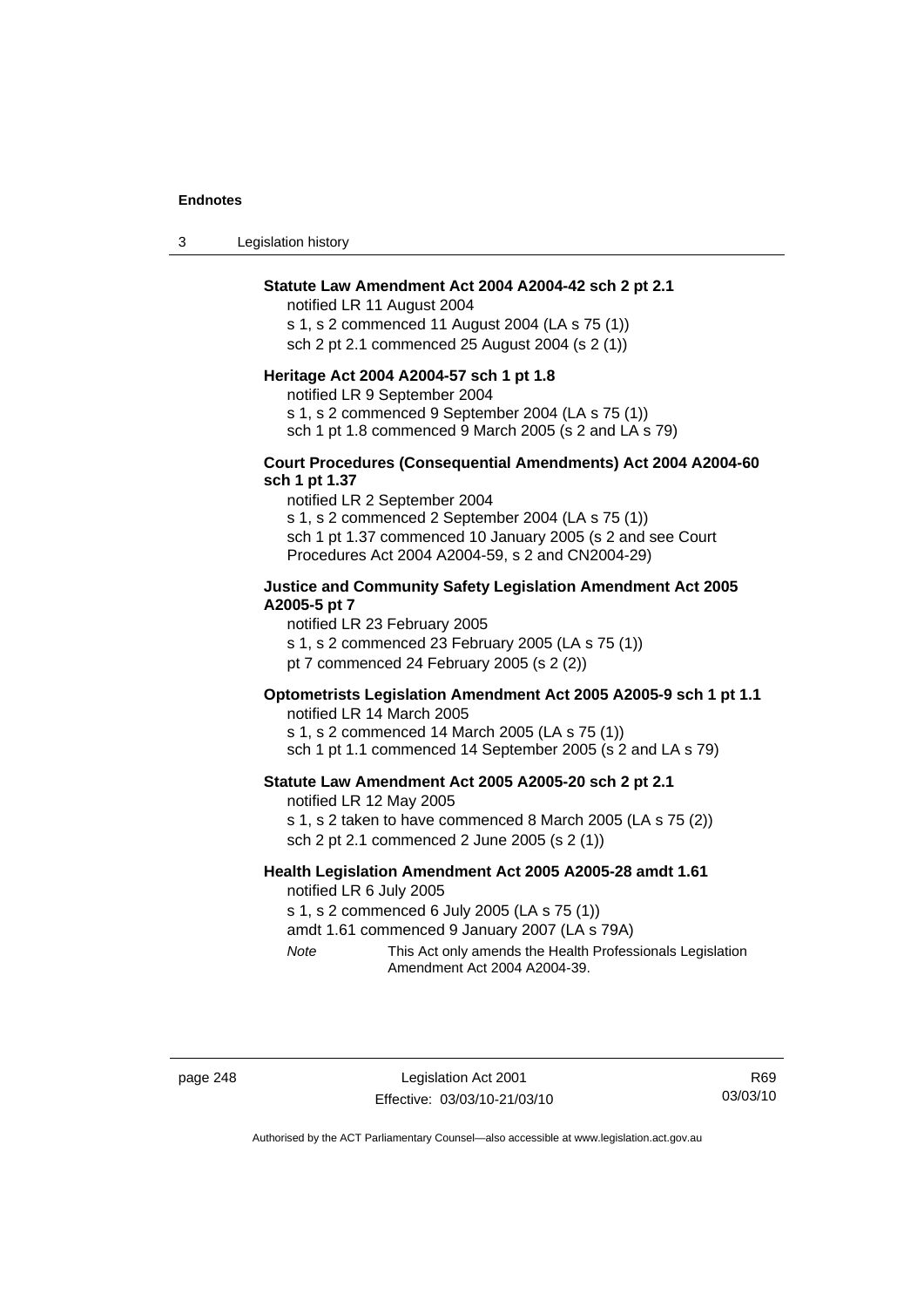## **Human Rights Commission Legislation Amendment Act 2005 A2005-41 sch 1 pt 1.8 (as am by A2006-3 amdt 1.3)**

notified LR 1 September 2005

s 1, s 2 commenced 1 September 2005 (LA s 75 (1)) sch 1 pt 1.8 commenced 1 November 2006 (s 2 (3) (as am by A2006-3 amdt 1.3) and see Human Rights Commission Act 2005 A2005-40, s 2 (as am by A2006-3 s 4) and CN2006-21)

## **Public Sector Management Amendment Act 2005 (No 2) A2005-44 sch 1 pt 1.4**

notified LR 30 August 2005

s 1, s 2 commenced 30 August 2005 (LA s 75 (1))

sch 1 pt 1.4 commenced 8 September 2005 (s 2 and CN2005-19)

## **Human Rights Commission (Children and Young People Commissioner) Amendment Act 2005 A2005-46 sch 1 pt 1.1 (as am by A2006-3 amdt 1.2)**

notified LR 2 September 2005

s 1, s 2 commenced 2 September 2005 (LA s 75 (1)) sch 1 pt 1.1 commenced 1 November 2006 (s 2 (as am by A2006-3 amdt 1.2) and see Human Rights Commission Act 2005 A2005-40, s 2 (as am by A2006-3 s 4) and CN2006-21)

## **Public Advocate Act 2005 A2005-47 sch 1 pt 1.6 (as am by A2006-3 amdt 1.8)**

notified LR 2 September 2005 s 1, s 2 commenced 2 September 2005 (LA s 75 (1)) sch 1 pt 1.6 commenced 1 March 2006 (s 2 (1) as am by A2006-3 amdt 1.8)

# **Criminal Code (Administration of Justice Offences) Amendment Act 2005 A2005-53 sch 1 pt 1.18**

notified LR 26 October 2005 s 1, s 2 commenced 26 October 2005 (LA s 75 (1)) sch 1 pt 1.18 commenced 23 November 2005 (s 2)

## **Statute Law Amendment Act 2005 (No 2) A2005-62 sch 2 pt 2.1**

notified LR 21 December 2005 s 1, s 2 commenced 21 December 2005 (LA s 75 (1))

sch 2 pt 2.1 commenced 11 January 2006 (s 2 (1))

R69 03/03/10 page 249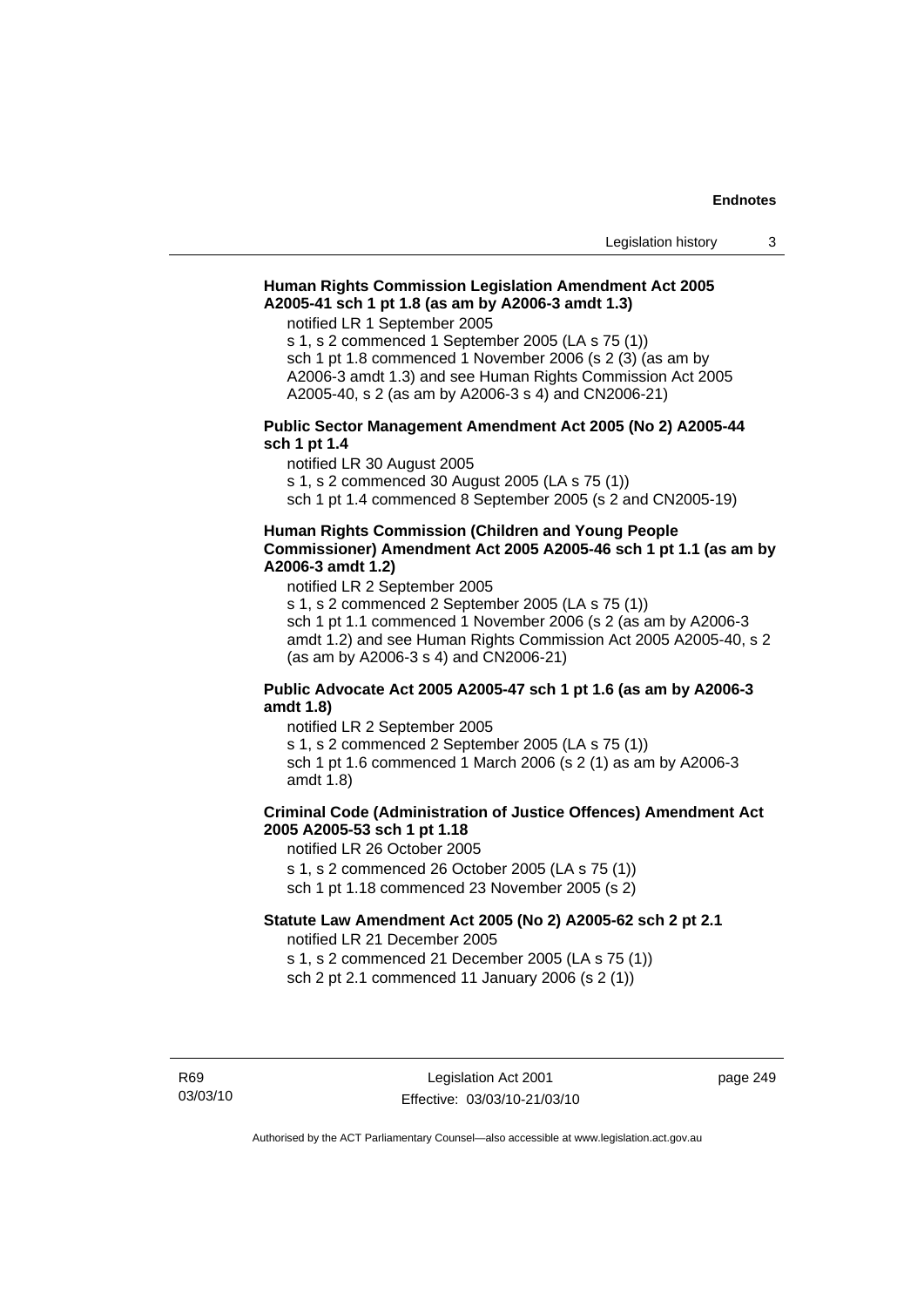3 Legislation history

## **Human Rights Commission Legislation Amendment Act 2006 A2006-3 amdts 1.2, 1.3, 1.8**

notified LR 22 February 2006

s 1, s 2 commenced 22 February 2006 (LA s 75 (1))

amdts 1.2, 1.3, 1.8 commenced 23 February 2006 (s 2)

*Note* This Act only amends the Human Rights Commission Legislation Amendment Act 2005 A2005-41, Human Rights Commission (Children and Young People Commissioner) Amendment Act 2005 A2005-46 and the Public Advocate Act 2005 A2005-47

## **Civil Unions Act 2006 A2006-22 sch 1 pt 1.21**

notified LR 19 May 2006

s 1, s 2 commenced 19 May 2006 (LA s 75 (1))

sch 1 pt 1.21 never commenced

*Note* Act repealed by disallowance 14 June 2006 (see Cwlth Gaz 2006 No S93)

## **Sentencing Legislation Amendment Act 2006 A2006-23 sch 1 pt 1.26**  notified LR 18 May 2006

s 1, s 2 commenced 18 May 2006 (LA s 75 (1))

sch 1 pt 1.26 commenced 2 June 2006 (s 2 (1) and see Crimes (Sentence Administration) Act 2005 A2005-59 s 2, Crimes (Sentencing) Act 2005 A2005-58, s 2 and LA s 79)

## **Legal Profession Act 2006 A2006-25 sch 2 pt 2.8**

notified LR 21 June 2006 s 1, s 2 commenced 21 June 2006 (LA s 75 (1)) sch 2 pt 2.8 commenced 1 July 2006 (s 2)

## **Administrative (Miscellaneous Amendments) Act 2006 A2006-30 sch 1 pt 1.7**

notified LR 16 June 2006 s 1, s 2 commenced 16 June 2006 (LA s 75 (1)) sch 1 pt 1.7 commenced 1 July 2006 (s 2 (1))

# **Civil Law (Property) Act 2006 A2006-38 sch 1 pt 1.6**  notified LR 28 September 2006

s 1, s 2 commenced 28 September 2006 (LA s 75 (1)) sch 1 pt 1.6 commenced 28 March 2007 (s 2 and LA s 79)

page 250 Legislation Act 2001 Effective: 03/03/10-21/03/10

R69 03/03/10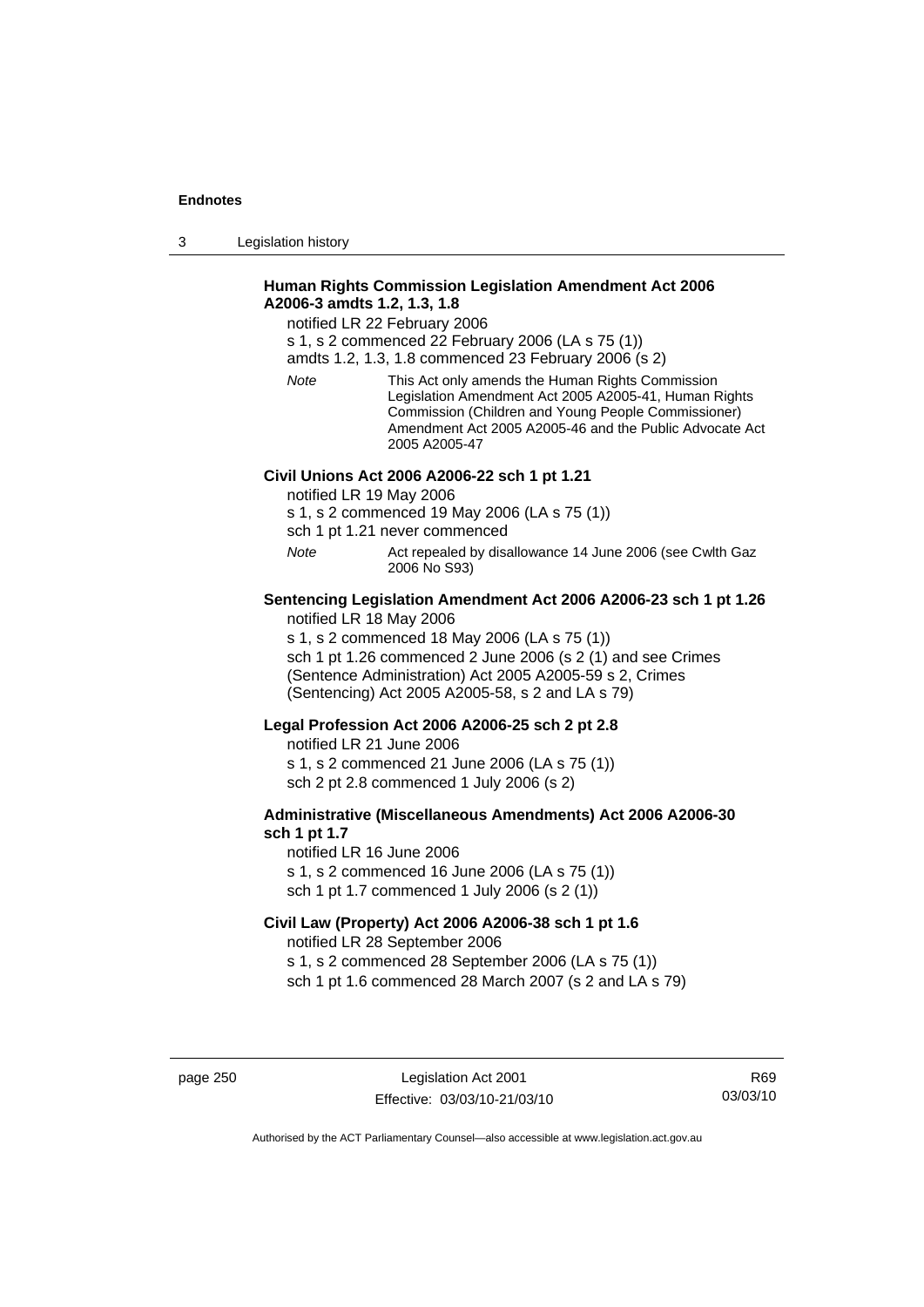#### **Statute Law Amendment Act 2006 A2006-42 sch 2 pt 2.1**

notified LR 26 October 2006

s 1, s 2 taken to have commenced 12 November 2005 (LA s 75 (2)) sch 2 pt 2.1 commenced 16 November 2006 (s 2 (1))

## **Health Legislation Amendment Act 2006 (No 2) A2006-46 sch 2 pt 2.11**

notified LR 17 November 2006

s 1, s 2 commenced 17 November 2006 (LA s 75 (1))

sch 2 pt 2.11 commenced 18 November 2006 (s 2 (1))

## **Statute Law Amendment Act 2007 A2007-3 sch 2 pt 2.1**

notified LR 22 March 2007

s 1, s 2 taken to have commenced 1 July 2006 (LA s 75 (2)) sch 2 pt 2.1 commenced 12 April 2007 (s 2 (1))

#### **Housing Assistance Act 2007 A2007-8 sch 1 pt 1.6**

notified LR 10 May 2007

s 1, s 2 commenced 10 May 2007 (LA s 75 (1)) sch 1 pt 1.6 commenced 10 November 2007 (s 2 and LA s 79)

# **Statute Law Amendment Act 2007 (No 2) A2007-16 sch 2**

notified LR 20 June 2007

s 1, s 2 taken to have commenced 12 April 2007 (LA s 75 (2)) sch 2 commenced 11 July 2007 (s 2 (1))

## **Planning and Development (Consequential Amendments) Act 2007 A2007-25 sch 1 pt 1.22**

notified LR 13 September 2007

s 1, s 2 commenced 13 September 2007 (LA s 75 (1)) sch 1 pt 1.22 commenced 31 March 2008 (s 2 and see Planning and Development Act 2007 A2007-24, s 2 and CN2008-1)

## **Surveyors Act 2007 A2007-33 sch 1 pt 1.4**

notified LR 25 October 2007 s 1, s 2 commenced 25 October 2007 (LA s 75 (1))

sch 1 pt 1.4 commenced 14 November 2007 (s 2 and CN2007-15)

## **Civil Partnerships Act 2008 A2008-14 sch 1 pt 1.17**

notified LR 15 May 2008

s 1, s 2 commenced 15 May 2008 (LA s 75 (1))

sch 1 pt 1.17 commenced 19 May 2008 (s 2 and CN2008-8)

R69 03/03/10 page 251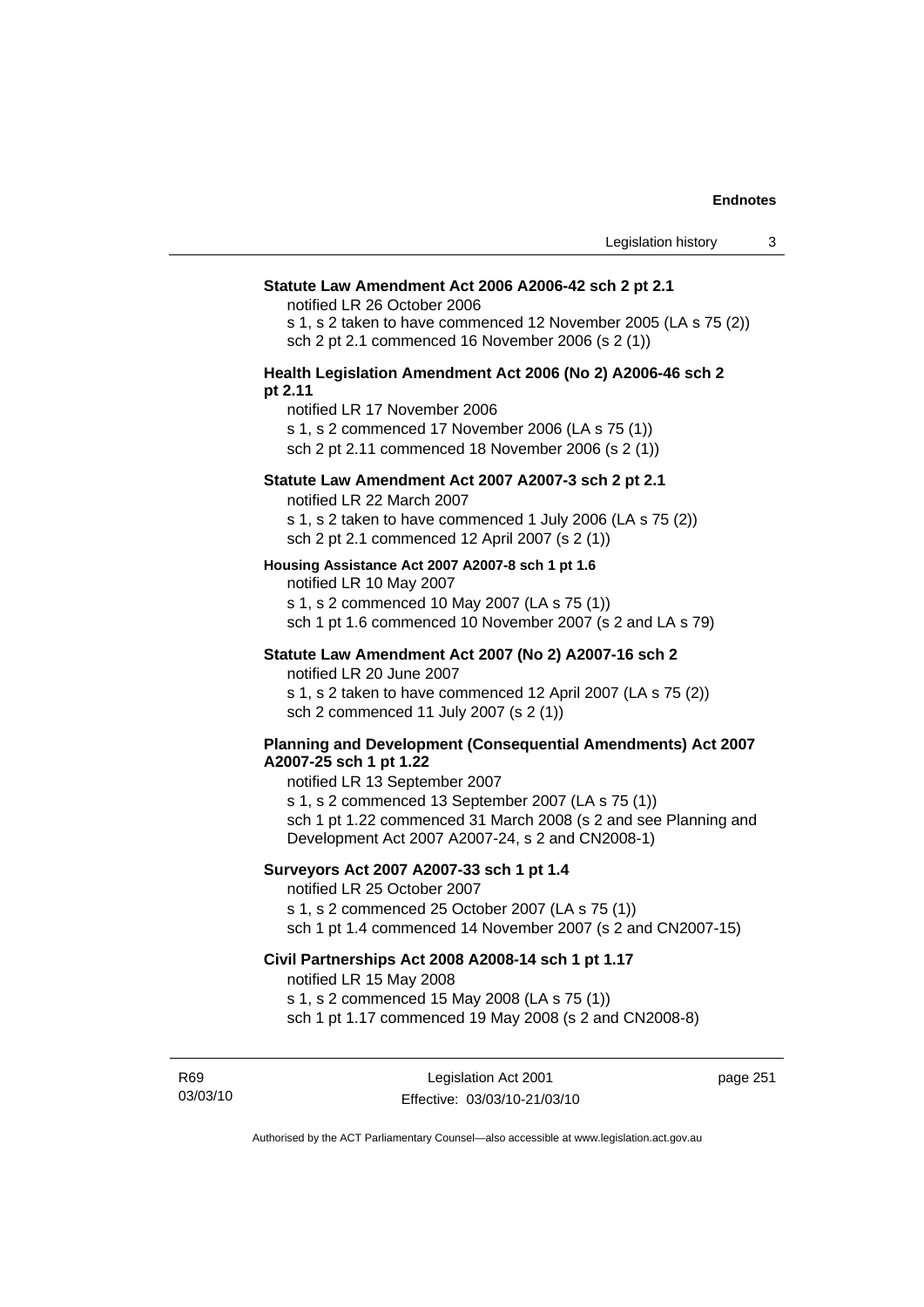3 Legislation history

## **National Gas (ACT) Act 2008 A2008-15 sch 2 pt 2.3**

notified LR 30 June 2008

s 1, s 2 commenced 30 June 2008 (LA s 75 (1))

sch 2 pt 2.3 commenced 1 July 2008 (s 2 (1) and see National Gas (South Australia) Act 2008 (SA), s 7)

## **Children and Young People (Consequential Amendments) Act 2008 A2008-20 sch 2 pt 2.11, sch 4 pt 4.18**

notified LR 17 July 2008

s 1, s 2 commenced 17 July 2008 (LA s 75 (1))

s 3 commenced 18 July 2008 (s 2 (1))

sch 2 pt 2.11 commenced 9 September 2008 (s 2 (3) and see Children and Young People Act 2008 A2008-19, s 2 and CN2008-13) sch 4 pt 4.18 commenced 27 February 2009 (s 2 (5) and see Children and Young People Act 2008 A2008-19, s 2 and CN2008-17 (and see CN2008-13))

## **Statute Law Amendment Act 2008 A2008-28 sch 2**

notified LR 12 August 2008 s 1, s 2 commenced 12 August 2008 (LA s 75 (1)) sch 2 commenced 26 August 2008 (s 2)

### **ACT Civil and Administrative Tribunal Legislation Amendment Act 2008 A2008-36 sch 1 pt 1.34**

notified LR 4 September 2008

s 1, s 2 commenced 4 September 2008 (LA s 75 (1)) sch 1 pt 1.34 commenced 2 February 2009 (s 2 (1) and see ACT Civil and Administrative Tribunal Act 2008 A2008-35, s 2 (1) and CN2009-2)

## **ACT Civil and Administrative Tribunal Legislation Amendment Act 2008 (No 2) A2008-37 sch 1 pt 1.66**

notified LR 4 September 2008

s 1, s 2 commenced 4 September 2008 (LA s 75 (1))

sch 1 pt 1.66 commenced 2 February 2009 (s 2 (1) and see ACT Civil and Administrative Tribunal Act 2008 A2008-35, s 2 (1) and CN2009-2)

# **Crimes Legislation Amendment Act 2008 A2008-44 sch 1 pt 1.10**

notified LR 9 September 2008

s 1, s 2 commenced 9 September 2008 (LA s 75 (1))

sch 1 pt 1.10 commenced 30 May 2009 (s 2 and CN2009-4)

page 252 Legislation Act 2001 Effective: 03/03/10-21/03/10

R69 03/03/10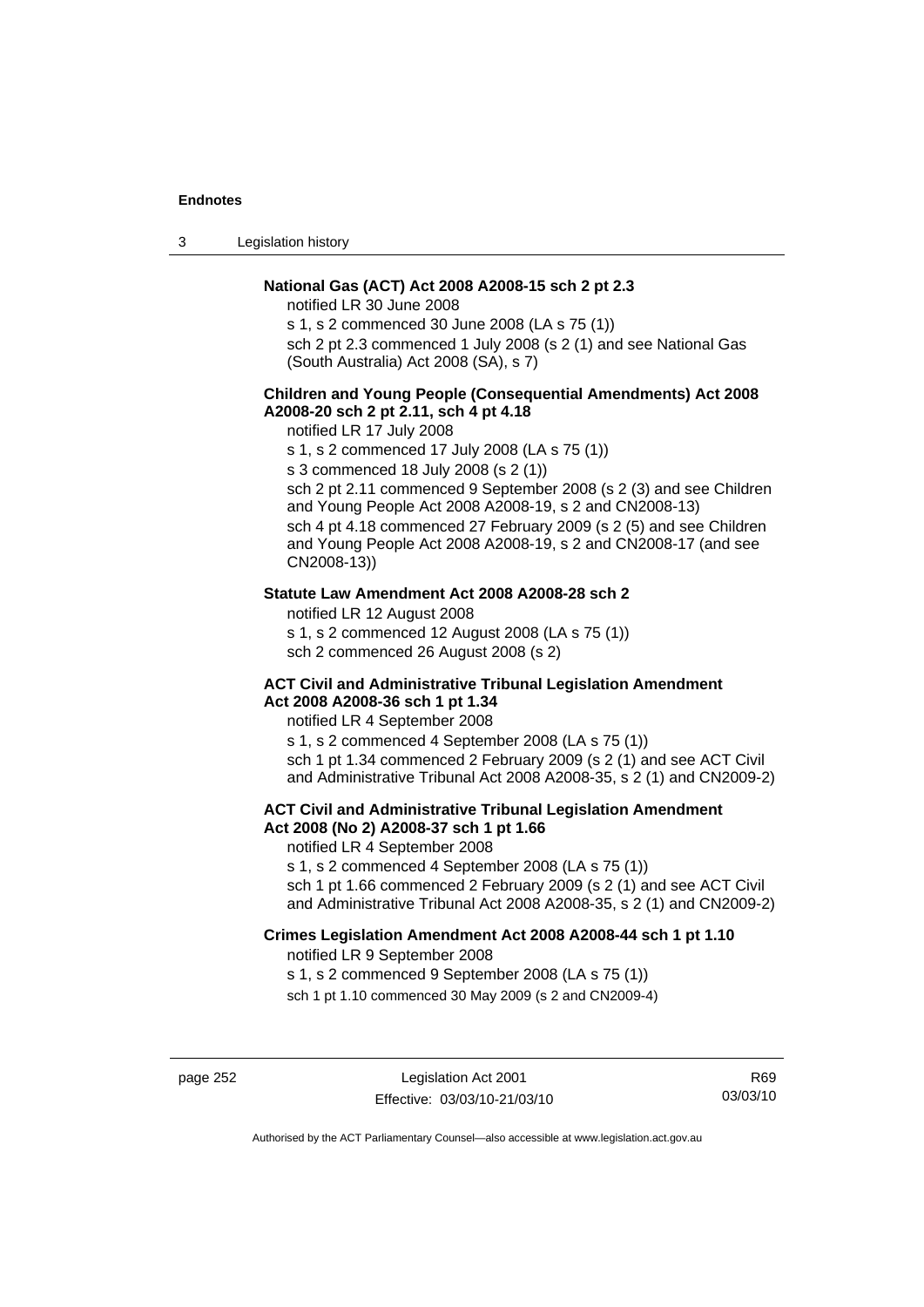#### **Statute Law Amendment Act 2009 A2009-20 sch 2**

notified LR 1 September 2009 s 1, s 2 commenced 1 September 2009 (LA s 75 (1)) sch 2 commenced 22 September 2009 (s 2)

# **Work Safety Legislation Amendment Act 2009 A2009-28 sch 2 pt 2.8**

notified LR 9 September 2009

s 1, s 2 commenced 9 September 2009 (LA s 75 (1)) sch 2 pt 2.8 commenced 1 October 2009 (s 2 and see Work Safety Act 2008 A2008-51 s 2 (1) (b) and CN2009-11)

## **Legislation (Penalty Units) Amendment Act 2009 A2009-35**

notified LR 20 October 2009 s 1, s 2 commenced 20 October 2009 (LA s 75 (1)) remainder commenced 21 October 2009 (s 2)

## **Unlawful Gambling Act 2009 A2009-39 sch 2 pt 2.2**

notified LR 17 November 2009 s 1, s 2 commenced 17 November 2009 (LA s 75 (1)) sch 2 pt 2.2 awaiting commencement (s 2) *Note* default commencement under LA s 79: 17 May 2010

## **Statute Law Amendment Act 2009 (No 2) A2009-49 sch 2**

notified LR 26 November 2009 s 1, s 2 commenced 26 November 2009 (LA s 75 (1)) sch 2 commenced 17 December 2009 (s 2)

## **Building and Construction Industry (Security of Payment) Act 2009 A2009-50 s 50**

notified LR 15 October 2009

s 1, s 2 commenced 15 October 2009 (LA s 75 (1)) s 50 commences 1 July 2010 (s 2)

## **Surveyors Amendment Act 2010 A2010-6 sch 1 pt 1.4**

notified LR 2 March 2010

s 1, s 2 commenced 2 March 2010 (LA s 75 (1)) sch 1 pt 1.4 commenced 3 March 2010 (s 2)

page 253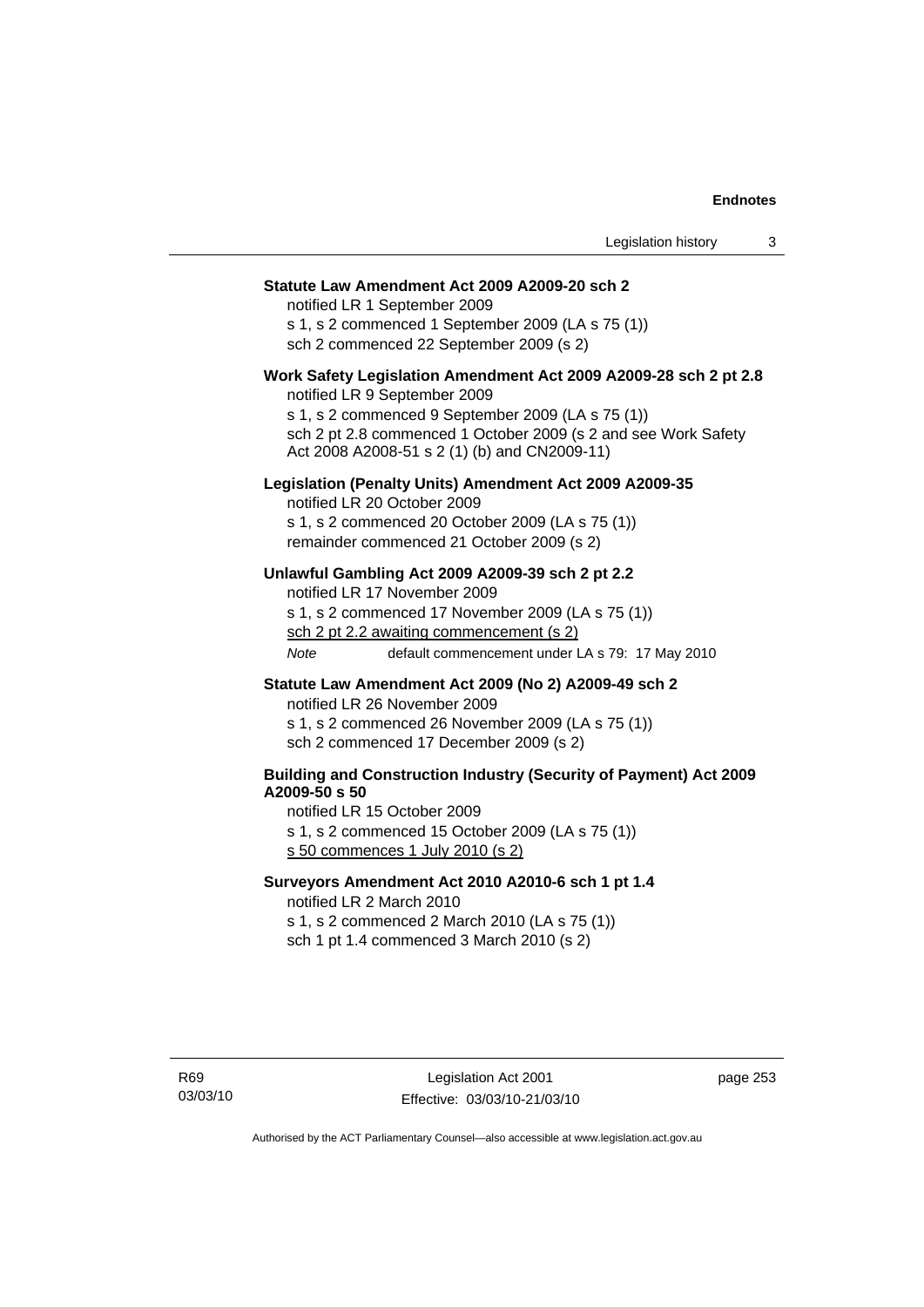| 4 | Amendment history |
|---|-------------------|
|---|-------------------|

# **4 Amendment history**

|          | <b>Dictionary</b>                       |                                                                                                                                                                                                                                                                                                                          |                 |
|----------|-----------------------------------------|--------------------------------------------------------------------------------------------------------------------------------------------------------------------------------------------------------------------------------------------------------------------------------------------------------------------------|-----------------|
|          | s 2                                     | orig s 2 om LA s $89(4)$<br>(prev s 3) am 2001 No 56 amdt 2.18<br>renum 2002 No 11 s 5<br>am A2003-56 amdt 2.1                                                                                                                                                                                                           |                 |
|          | <b>Notes</b>                            |                                                                                                                                                                                                                                                                                                                          |                 |
|          | s 2A                                    | (prev s 4) am 2001 No 56 amdt 2.19; 2002 No 11 amdt 1.1<br>renum 2002 No 11 s 5<br>$(2)$ , $(3)$ exp 2 September 2003 (s 2A $(3)$ )                                                                                                                                                                                      |                 |
|          | <b>Objects</b>                          |                                                                                                                                                                                                                                                                                                                          |                 |
|          | s <sub>3</sub>                          | orig s 3 renum as s 2<br>(prev s 5) am 2002 No 11 s 4<br>renum 2002 No 11 s 5                                                                                                                                                                                                                                            |                 |
|          | <b>Application of Act</b>               |                                                                                                                                                                                                                                                                                                                          |                 |
|          | s 4                                     | orig s 4 renum as s 2A<br>ins 2002 No 11 s 6<br>am A2006-42 amdt 2.1, amdt 2.2                                                                                                                                                                                                                                           |                 |
|          |                                         | Determinative and non-determinative provisions                                                                                                                                                                                                                                                                           |                 |
|          | s 5                                     | orig s 5 renum as s 3<br>ins 2002 No 11 s 6                                                                                                                                                                                                                                                                              |                 |
|          | s 6                                     | Legislation Act provisions must be applied<br>sub 2002 No 11 s 6                                                                                                                                                                                                                                                         |                 |
|          | <b>Meaning of Act generally</b><br>s 7  | am A2005-20 amdt 2.1                                                                                                                                                                                                                                                                                                     |                 |
|          | s 12                                    | <b>Meaning of legislative instrument</b><br>sub A2006-42 amdt 2.3                                                                                                                                                                                                                                                        |                 |
|          | <b>Meaning of instrument</b><br>s 14    | am 2001 No 56 amdt 2.20                                                                                                                                                                                                                                                                                                  |                 |
|          | <b>Meaning of provision</b>             |                                                                                                                                                                                                                                                                                                                          |                 |
|          | s 16                                    | am 2001 No 56 amdt 2.21                                                                                                                                                                                                                                                                                                  |                 |
|          | <b>ACT legislation register</b><br>s 18 | am 2001 No 56 amdt 2.22                                                                                                                                                                                                                                                                                                  |                 |
|          | <b>Contents of register</b>             |                                                                                                                                                                                                                                                                                                                          |                 |
|          | s 19                                    | sub 2001 No 56 amdt 2.23<br>am 2002 No 11 s 7; 2002 No 11 amdt 1.2; ss renum R5 LA<br>(see 2002 No 11 amdt 1.3); 2002 No 49 amdt 2.1, amdt 2.1;<br>pars renum R13 LA (see 2002 No 49 amdt 2.3); A2003-41<br>amdt 2.1, amdt 2.2; A2004-5 amdt 2.6; A2004-42 amdt 2.1;<br>A2005-20 amdt 2.2; A2006-42 amdt 2.18, amdt 2.19 |                 |
| page 254 |                                         | Legislation Act 2001                                                                                                                                                                                                                                                                                                     | R <sub>69</sub> |
|          |                                         | Effective: 03/03/10-21/03/10                                                                                                                                                                                                                                                                                             | 03/03/10        |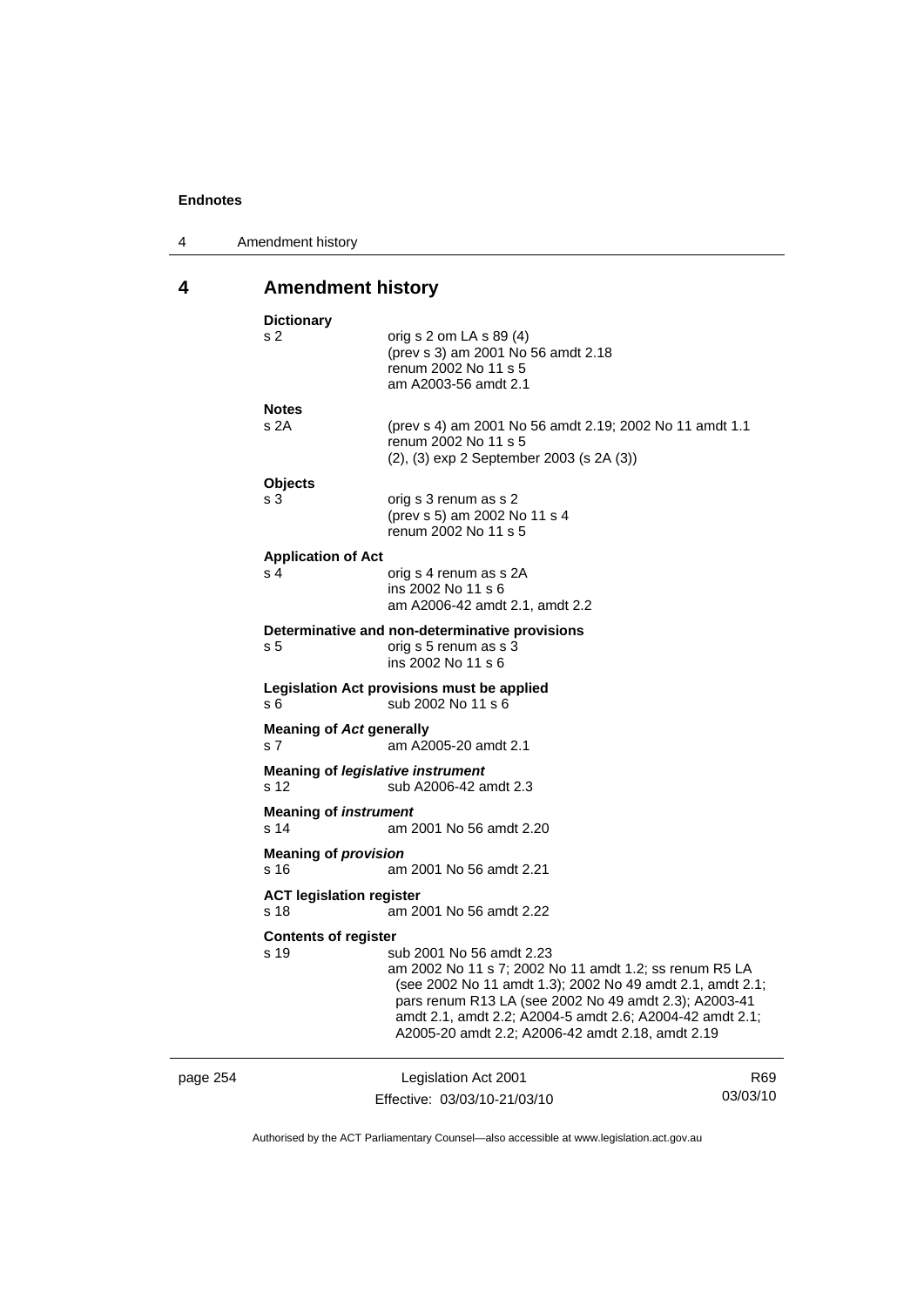| Amendment history |  |
|-------------------|--|
|-------------------|--|

|                 |                                               | Access to registered material at approved web site                                                                                                                                        |          |
|-----------------|-----------------------------------------------|-------------------------------------------------------------------------------------------------------------------------------------------------------------------------------------------|----------|
|                 | s 22                                          | am 2001 No 56 amdt 2.24                                                                                                                                                                   |          |
|                 | ch 3 hdg                                      | Authorised versions and evidence of laws and legislative material<br>sub A2003-41 amdt 2.3                                                                                                |          |
|                 | Definitions for ch 3<br>s 22A                 | ins A2003-41 amdt 2.4<br>def <i>law</i> ins A2003-41 amdt 2.4<br>def <i>legislative material</i> ins A2003-41 amdt 2.4<br>am A2005-20 amdt 2.3<br>def republication ins A2003-41 amdt 2.4 |          |
|                 | s 23                                          | Authorisation of versions by parliamentary counsel<br>sub A2003-41 amdt 2.5                                                                                                               |          |
|                 | <b>Authorised electronic versions</b><br>s 24 | am 2001 No 56 amdt 2.25, amdt 2.26; 2002 No 11 amdt 1.4<br>sub A2003-41 amdt 2.6                                                                                                          |          |
|                 | <b>Authorised written versions</b><br>s 25    | sub A2003-41 amdt 2.7                                                                                                                                                                     |          |
|                 | Judicial notice of certain matters<br>s 26    | am A2003-41 amdt 2.8, amdt 2.9; A2005-20 amdt 2.4                                                                                                                                         |          |
|                 | <b>Notification of Acts</b><br>s 28           | am 2001 No 56 amdts 2.27-2.29; 2002 No 11 amdt 1.5;<br>A2003-41 amdt 2.10, amdt 2.11; ss renum R20 LA (see<br>A2003-41 amdt 2.12); A2005-62 amdt 2.1, amdt 2.2                            |          |
|                 | References to notification of Acts<br>s 30    | am 2001 No 56 amdt 2.30, amdt 2.31                                                                                                                                                        |          |
|                 | instruments<br>s 33                           | Guidelines about costs of proposed subordinate laws and disallowable<br>$(3)$ , $(4)$ exp 12 March 2002 (s 33 $(4)$ )<br>am A2005-20 amdt 2.5, amdt 2.6                                   |          |
|                 | s 34                                          | Preparation of regulatory impact statements<br>am A2005-20 amdts 2.7-2.9; A2005-62 amdt 2.3                                                                                               |          |
|                 | s 36                                          | When is preparation of regulatory impact statement unnecessary?<br>am 2002 No 30 amdt 2.1; A2005-20 amdt 2.10                                                                             |          |
|                 | s 37                                          | When must regulatory impact statement be presented?<br>am A2005-20 amdt 2.11                                                                                                              |          |
|                 | s 41 hdg                                      | Making of certain statutory instruments by Executive<br>sub 2001 No 56 amdt 2.32                                                                                                          |          |
|                 | s 41                                          | sub 2002 No 11 s 8<br>am 2001 No 56 amdts 2.33-2.36<br>sub 2002 No 11 s 8                                                                                                                 |          |
| R69<br>03/03/10 |                                               | Legislation Act 2001<br>Effective: 03/03/10-21/03/10                                                                                                                                      | page 255 |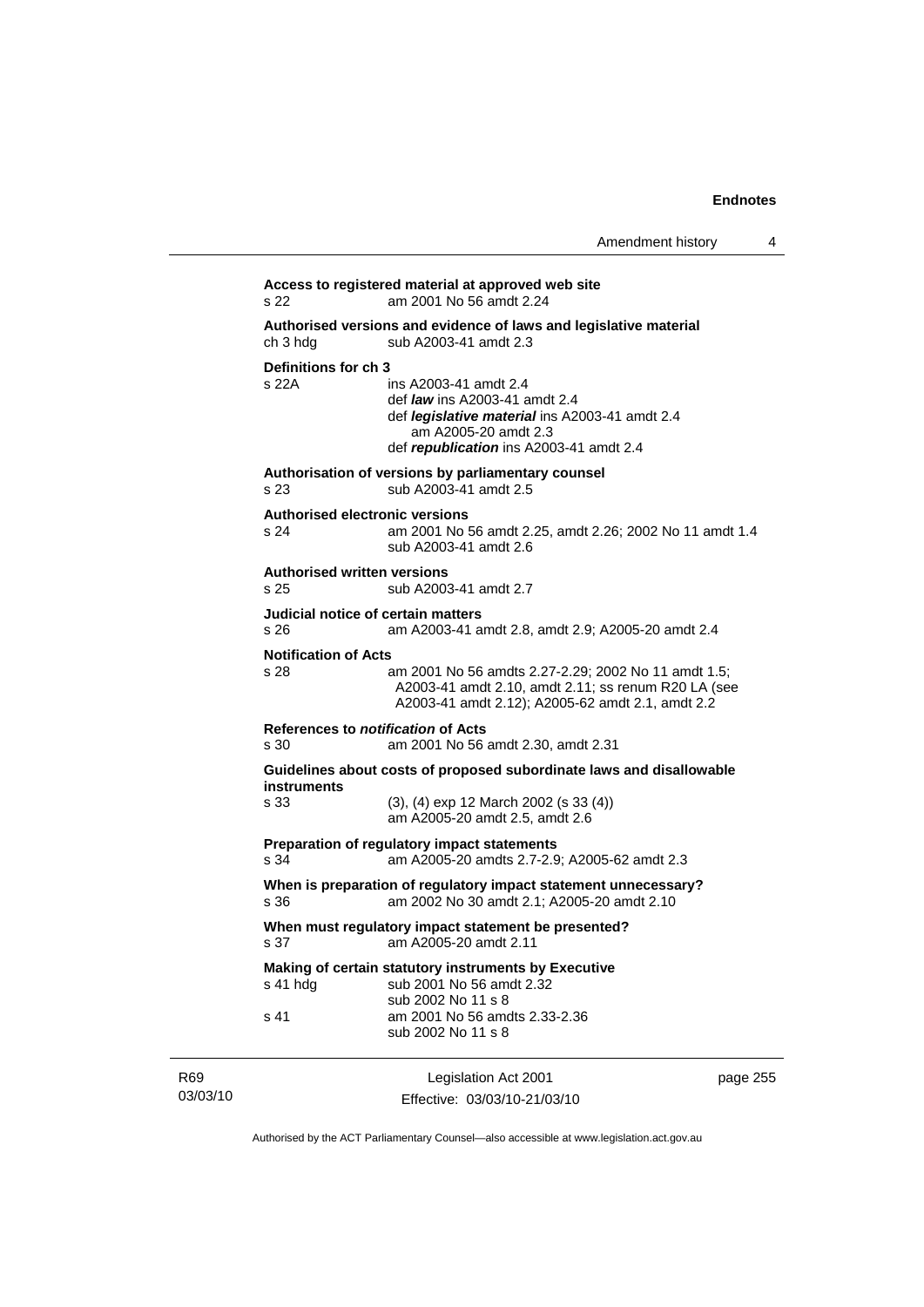4 Amendment history **Power to make statutory instruments**  s 42 am 2002 No 11 amdt 1.6; A2005-20 amdt 2.12, amdt 2.13; A2006-42 amdt 2.18 **Statutory instruments to be interpreted not to exceed powers under authorising law**  s 43 am 2002 No 11 amdt 1.7; A2003-56 amdt 2.2, amdt 2.3 **Power to make statutory instruments for Act etc**  s 44 am 2002 No 11 amdt 1.8, amdt 1.9; 2002 No 49 amdt 2.54; A2005-20 amdt 2.14 **Power to make court rules**  s 45 sub 2002 No 11 s 9 am 2002 No 49 amdt 2.4, amdt 2.54; A2005-20 amdt 2.15, amdt 2.16 **Power to make instrument includes power to amend or repeal**  s 46 am 2002 No 11 s 10; A2006-42 amdt 2.18 **Statutory instrument may make provision by applying law or instrument**  s 47 sub 2002 No 11 s 11 am 2002 No 49 amdt 2.5; A2003-56 amdt 2.4; A2005-20 amdts 2.17-2.19 **Power to make instrument includes power to make different provision for different categories etc**  s 48 am 2002 No 11 amdt 1.10; 2002 No 49 amdt 2.54 **Single instrument may exercise several powers or satisfy several requirements**  s 49 am 2002 No 11 amdt 1.11 **Relationship between authorising law and instrument dealing with same matter**  s 50 am 2002 No 11 amdt 1.12, amdt 1.13; 2002 No 49 amdt 2.54 **Instrument may make provision in relation to land by reference to map etc**  s 51 am A2005-20 amdt 2.20 **Instrument may authorise determination of matter etc**  s 52 am 2002 No 11 amdt 1.14; ss renum R5 LA (see 2002 No 11 amdt 1.15) **Instrument may prohibit**  s 53 am 2002 No 11 amdt 1.16, amdt 1.17 **Instrument may require making of statutory declaration**  s 54 am 2002 No 11 amdt 1.18; 2002 No 30 amdt 2.2

page 256 Legislation Act 2001 Effective: 03/03/10-21/03/10

R69 03/03/10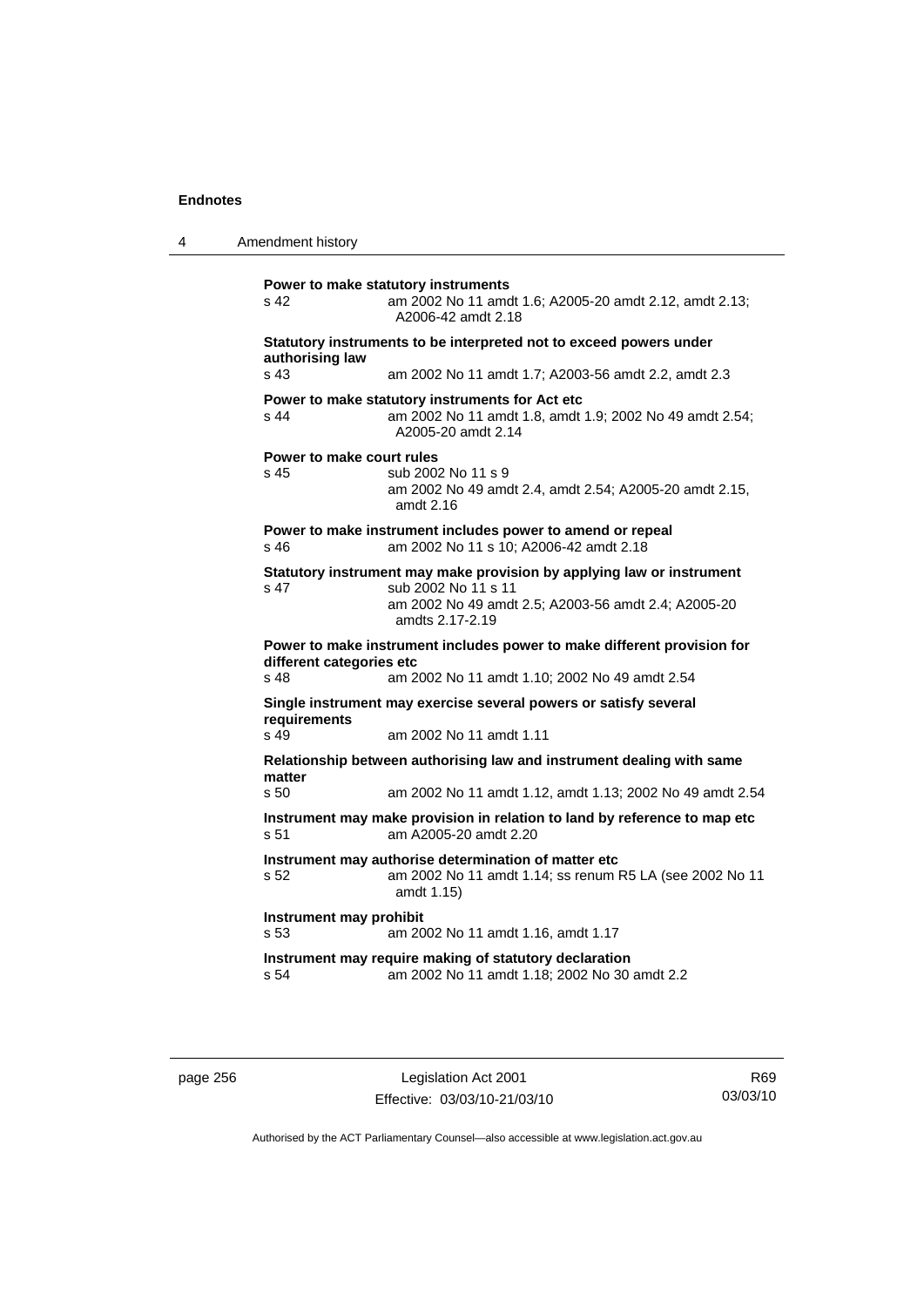## **Determination of fees by disallowable instrument**  s 56 am 2001 No 56 amdt 2.37, amdt 2.38; ss renum R1 LA (see 2001 No 56 amdt 2.39); 2002 No 11 amdt 1.19, amdt 1.20; 2002 No 49 amdt 2.54; A2005-20 amdts 2.21-2.27; A2006-42 amdt 2.4 **Fees payable in accordance with determination etc**  s 57 am 2002 No 11 amdt 1.21 **Regulations may make provision about fees**  s 58 am 2001 No 56 amdt 2.40; 2002 No 11 amdt 1.22; ss renum R5 LA (see 2002 No 11 amdt 1.23); A2005-20 amdt 2.28 **Numbering and notification of legislative instruments**  am A2006-42 amdt 2.19 **Numbering**  s 59 am 2001 No 56 amdt 2.41; A2003-41 amdt 2.13; A2005-20 amdt 2.29; A2006-42 amdt 2.18, amdt 2.19 **Correction etc of name of instrument**  s 60 hdg sub A2003-41 amdt 2.14 am A2006-42 amdt 2.18 sub A2009-20 amdt 2.1<br>S 60 am 2001 No 56 amdt 2. am 2001 No 56 amdt 2.42, amdt 2.43; 2001 No 70 amdt 1.8; 2002 No 49 amdt 2.6, amdt 2.7; A2003-41 amdt 2.15; A2004-42 amdt 2.2, amdt 2.3; A2006-42 amdt 2.18, amdt 2.19; A2009-20 amdts 2.1-2.5 **Correction of name of explanatory statement etc**  s 60A ins A2004-42 amdt 2.4 am A2006-42 amdt 2.18 **Notification of legislative instruments**  s 61 hdg am A2006-42 amdt 2.19 s 61 sub 2001 No 56 amdt 2.44 am 2002 No 11 s 12, amdt 1.24; ss renum R5 LA (see 2002 No 11 amdt 1.25) ; A2003-41 amdts 2.16-2.19; A2004-60 amdt 1.173; pars renum R31 LA (see A2004-60 amdt 1.174); A2005-20 amdts 2.30-2.33; A2005-62 amdt 2.4, amdt 2.5; A2006-42 amdt 2.18 **Effect of failure to notify legislative instrument**  s 62 hdg am A2006-42 amdt 2.18 s 62 am 2002 No 11 amdt 1.26, amdt 1.27; A2006-42 amdt 2.18 **References to** *notification* **of legislative instruments**  s 63 hdg am A2006-42 amdt 2.19 s 63 am 2001 No 56 amdt 2.45, amdt 2.46; A2006-42 amdt 2.18

R69 03/03/10

Legislation Act 2001 Effective: 03/03/10-21/03/10 page 257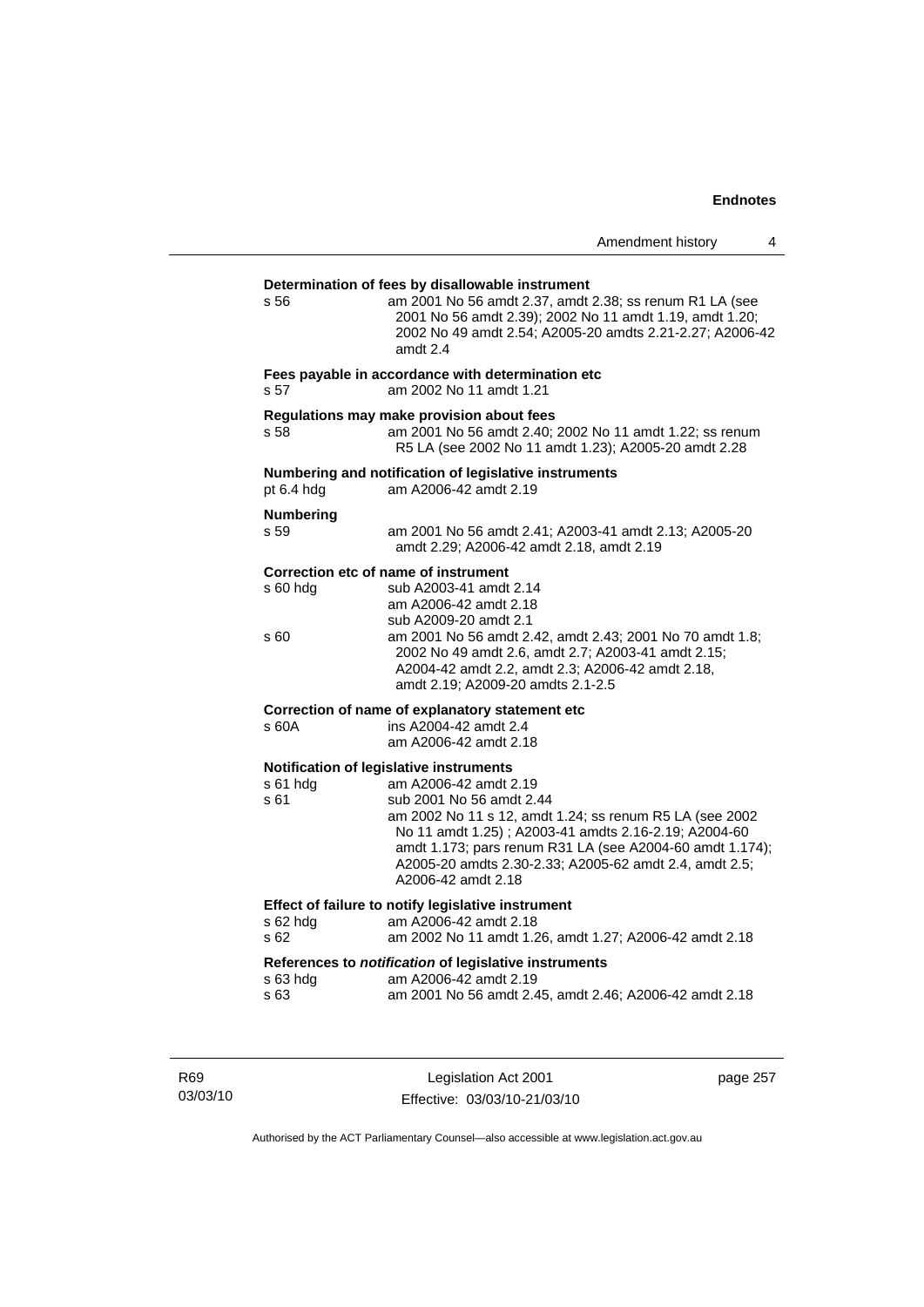| 4 | Amendment history                       |                                                                                                                                                                                                                                                                         |
|---|-----------------------------------------|-------------------------------------------------------------------------------------------------------------------------------------------------------------------------------------------------------------------------------------------------------------------------|
|   | s 64 hdg<br>s 64                        | Presentation of subordinate laws and disallowable instruments<br>sub 2002 No 11 amdt 1.28<br>am 2002 No 11 amdt 1.29; A2005-20 amdt 2.34; A2005-62<br>amdt $2.6$                                                                                                        |
|   | $s$ 65 hdg<br>s 65                      | Disallowance by resolution of Assembly<br>sub 2001 No 56 amdt 2.47<br>am 2001 No 56 amdt 2.48, amdt 2.49; 2002 No 11 amdt 1.30;<br>A2003-56 amdt 2.5; ss renum R21 LA (see A2003-56<br>amdt 2.6); A2004-42 amdt 2.5, amdt 2.6; A2005-20<br>amdt 2.35; A2005-62 amdt 2.7 |
|   | s 65A                                   | Notification of disallowance by resolution of Assembly<br>ins 2001 No 56 amdt 2.50<br>am 2002 No 11 amdt 1.31; A2003-41 amdt 2.20; A2005-62<br>amdt 2.8                                                                                                                 |
|   | <b>Revival of affected laws</b><br>s 66 | am 2002 No 11 amdt 1.32                                                                                                                                                                                                                                                 |
|   | s 67                                    | Making of instrument same in substance within 6 months after disallowance<br>am 2002 No 11 amdt 1.33; A2005-20 amdt 2.36; A2005-62<br>amdt 2.9                                                                                                                          |
|   | s 68                                    | Amendment by resolution of Assembly<br>am 2001 No 56 amdts 2.51-2.53; ss renum R1 LA (see 2001<br>No 56 amdt 2.54); 2002 No 11 amdt 1.34; A2004-42<br>amdt 2.7, amdt 2.8; A2005-20 amdt 2.37; A2005-62<br>amdt 2.10                                                     |
|   | s 69                                    | Notification of amendments made by resolution of Assembly<br>am 2001 No 56 amdt 2.55, amdt 2.56; 2002 No 11 amdt 1.35;<br>2002 No 49 amdt 2.8; A2005-62 amdt 2.11                                                                                                       |
|   | amendment                               | Making of amendment restoring effect of law within 6 months after                                                                                                                                                                                                       |
|   | s 70                                    | am 2002 No 11 amdt 1.36; A2005-20 amdt 2.38; A2005-62<br>amdt 2.12                                                                                                                                                                                                      |
|   | s 71                                    | Effect of dissolution or expiry of Assembly on notice of motion<br>am 2002 No 11 amdt 1.37; A2005-20 amdt 2.39, amdt 2.40;<br>A2005-62 amdt 2.13                                                                                                                        |
|   | Meaning of law in ch 8<br>s 72          | am A2004-42 amdt 2.9; A2005-20 amdt 2.41                                                                                                                                                                                                                                |
|   | s 73                                    | General rules about commencement<br>am 2002 No 11 s 13, s 14, amdt 1.38, amdt 1.39; A2003-41<br>amdt 2.21; A2003-56 amdts 2.7-2.9; A2004-42 amdt 2.10;<br>A2005-20 amdt 2.42; A2006-42 amdt 2.18                                                                        |

page 258 Legislation Act 2001 Effective: 03/03/10-21/03/10

R69 03/03/10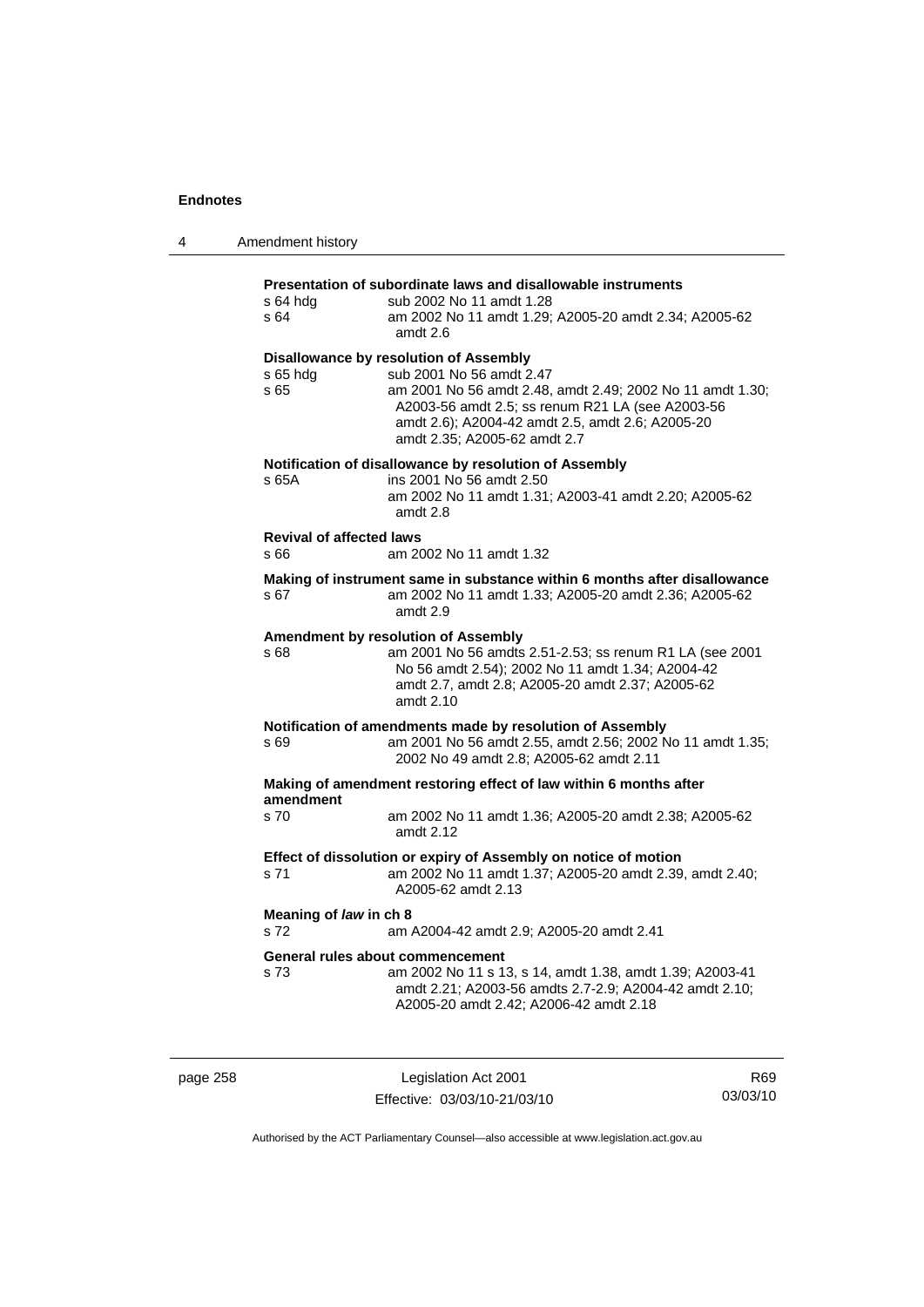## **Time of commencement**

s 74 sub 2002 No 11 s 15

#### **Commencement of naming and commencement provisions**

s 75 hdg sub A2004-42 amdt 2.11 s 75 am 2002 No 11 s 16; 2002 No 49 amdt 2.9, amdt 2.10; A2003-56 amdt 2.10, amdt 2.11; A2004-42 amdt 2.12; ss renum R27 LA (see A2004-42 amdt 2.13) ; A2006-42 amdt 2.18 **Commencement of provisions identifying amended laws**  s 75AA ins A2006-42 amdt 2.5 **Meaning of commences** *retrospectively*  s 75A ins A2003-56 amdt 2.12 am A2006-42 amdt 2.18 **Retrospective commencement requires clear indication**  s 75B ins A2003-56 amdt 2.12 am A2004-42 amdt 2.14; ss renum R27 LA (see A2004-42 amdt 2.15) **Non-prejudicial provision may commence retrospectively**  s 76 am 2002 No 11 amdt 1.40; ss renum R5 LA (see 2002 No 11 amdt 1.41); A2003-56 amdt 2.13, amdt 2.14; A2005-20 amdt 2.46 **Commencement by commencement notice**  s 77 am 2002 No 11 s 17, amdt 1.42; 2002 No 49 amdt 2.11; A2004-42 amdts 2.16-2.18 **Separate commencement of amendments**  s 78 sub 2002 No 11 amdt 1.43 **Automatic commencement of postponed law**  s 79 am 2002 No 11 amdt 1.44; 2002 No 49 amdt 2.12; A2003-41 amdt 2.22; A2003-56 amdt 2.15, amdt 2.16; ss renum R21 LA (see A2003-56 amdt 2.17); A2004-42 amdt 2.19; A2005-20 amdt 2.44, amdt 2.45 **Commencement of amendment of uncommenced law**  s 79A ins A2003-41 amdt 2.23 **References to** *commencement* **of law** 

s 80 am 2002 No 49 amdt 2.13

R69 03/03/10 page 259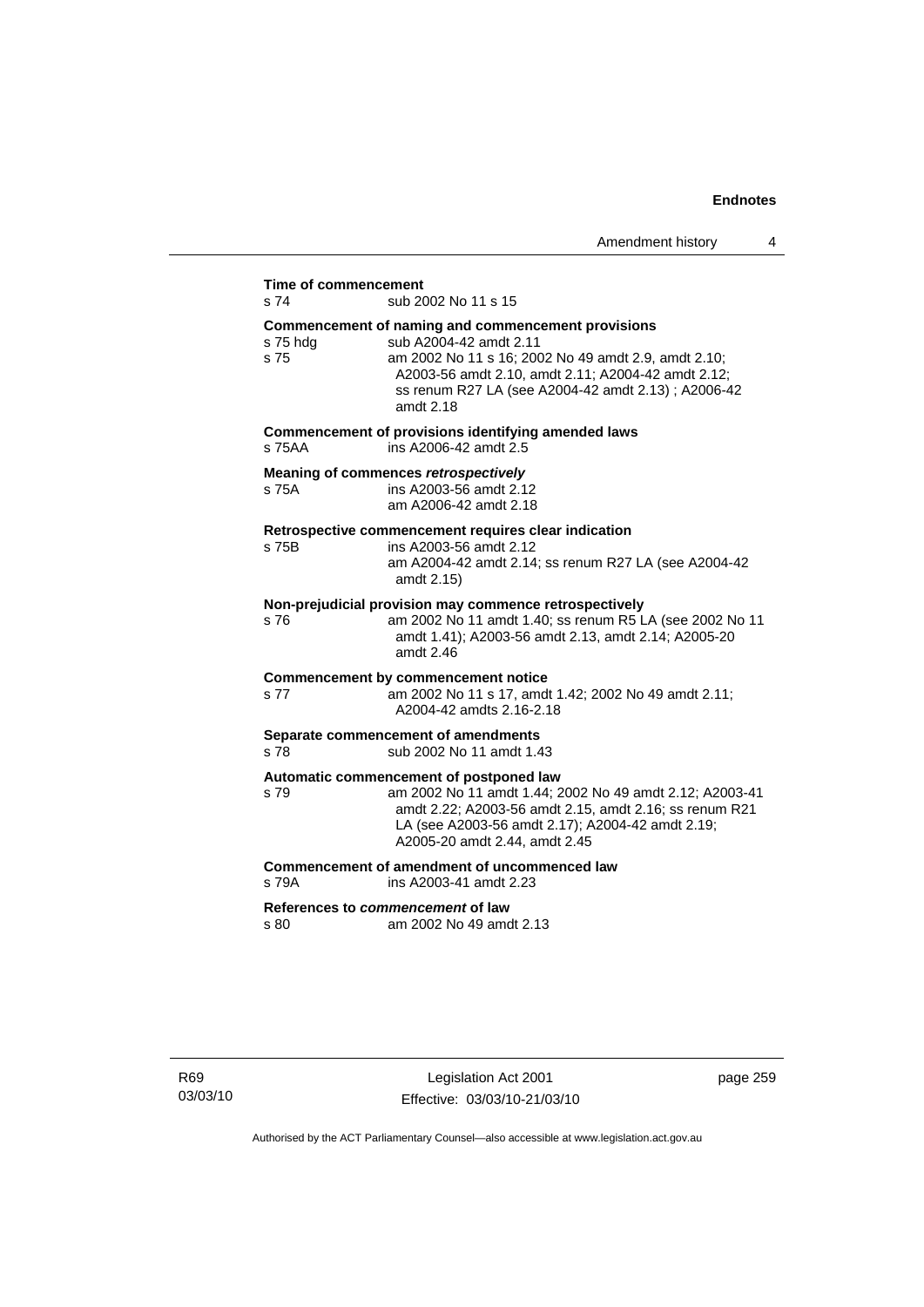4 Amendment history **Exercise of powers between notification and commencement**  s 81 am 2002 No 11 amdts 1.45-1.47; A2004-42 amdt 2.20, amdt 2.21; ss renum R27 LA (see A2004-42 amdt 2.22); A2005-5 s 25; ss renum R32 LA (see A2005-5 s 26); A2005-20 amdt 2.46; A2006-42 amdt 2.18 **Definitions for ch 9**  s 82 def *law* sub A2004-42 amdt 2.23; A2005-20 amdt 2.47 def *repeal* sub 2002 No 49 amdt 2.14 am A2004-42 amdt 2.24 **Consequences of amendment of statutory instrument by Act**  s 83 am 2002 No 11 amdt 1.48, amdt 1.49 **Saving of operation of repealed and amended laws**  s 84 am 2002 No 11 amdt 1.50; ss renum R5 LA (see 2002 No 11 amdt 1.51); A2005-20 amdt 2.48 **Creation of offences and changes in penalties**  s 84A ins 2001 No 56 amdt 2.57 am 2002 No 11 amdt 1.52; A2004-42 amdt 2.25; ss renum R27 LA (see A2004-42 amdt 2.26); A2005-20 amdt 2.49 **When repeal takes effect**  s 85 sub 2002 No 11 s 18 **Repealed and amended laws not revived on repeal of repealing and amending laws**  s 86 am 2002 No 11 amdt 1.53; ss renum R5 LA (see 2002 No 11 amdt 1.54) **Commencement not undone if repealed**  s 87 am 2002 No 11 amdt 1.55 **Repeal does not end effect of transitional laws etc**  s 88 hdg sub 2002 No 49 amdt 2.15 s 88 am 2002 No 11 amdt 1.56; A2003-56 amdt 2.18; A2005-20 amdt 2.50, amdt 2.51; ss renum R34 LA (see A2005-20 amdt 2.52); A2006-42 amdt 2.6, amdt 2.7 **Automatic repeal of certain laws and provisions**  s 89 am 2002 No 11 amdts 1.57-1.59; ss renum R5 LA (see 2002 No 11 amdt 1.60); 2002 No 30 amdt 2.3; 2002 No 49 amdts 2.16-2.18, 2.20-2.23; ss renum R13 LA (see 2002 No 49 amdt 2.19); A2003-56 amdts 2.19-2.23; ss renum R21 LA (see A2003-56 amdt 2.24); A2004-42 amdt 2.27, amdt 2.28, amdts 2.30-2.32; ss renum R27 LA (see A2004-42 amdt 2.29); A2005-20 amdts 2.53-2.56; A2006-42 amdt 2.8, amdt 2.18

page 260 Legislation Act 2001 Effective: 03/03/10-21/03/10

R69 03/03/10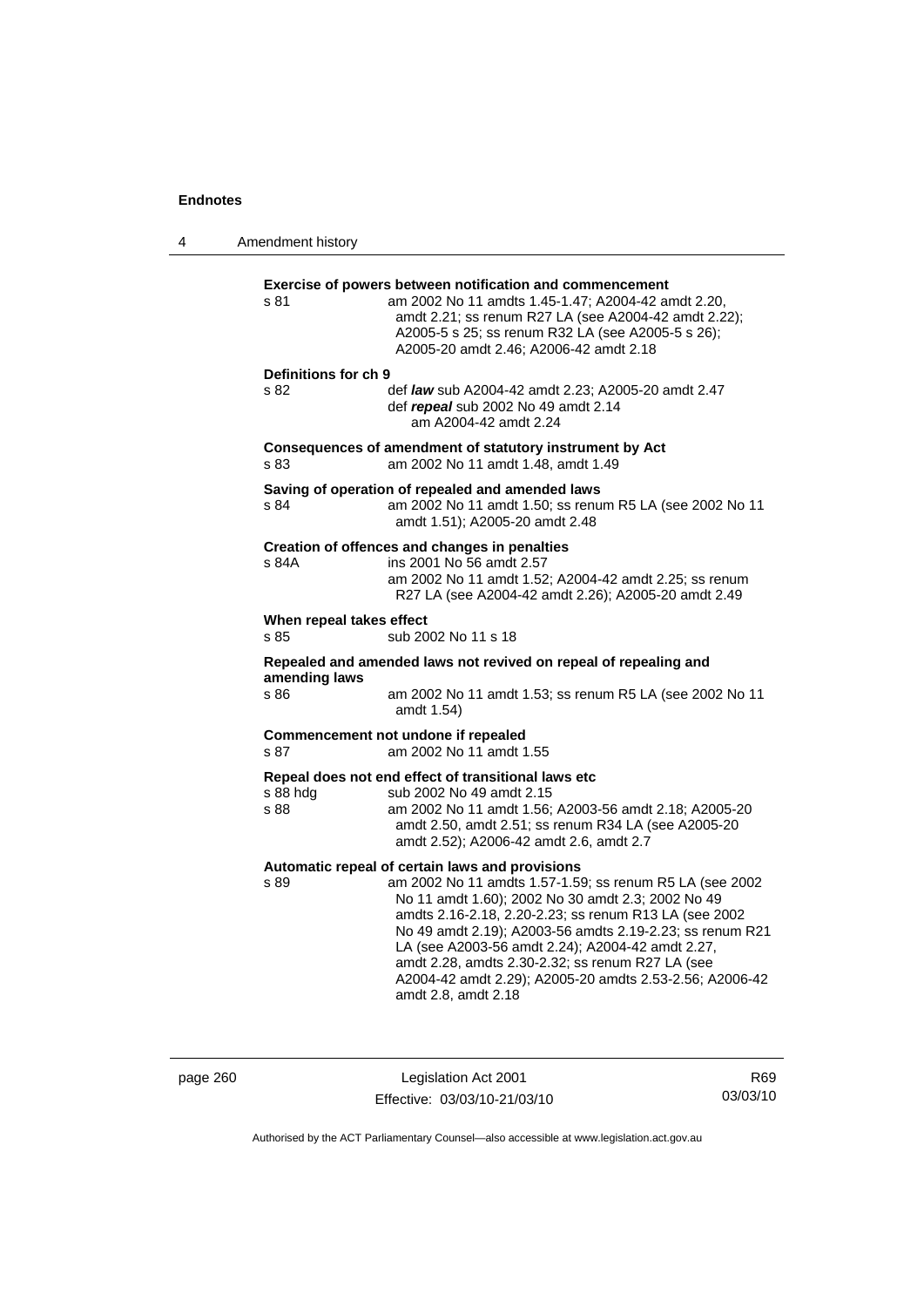| Amendment history |  |  |
|-------------------|--|--|
|-------------------|--|--|

# **Insertion of provisions by amending law**  s 91 am 2001 No 56 amdt 2.58; 2002 No 11 amdts 1.61-1.63; ss renum R5 LA (see 2002 No 11 amdt 1.64) ; A2003-41 amdt 2.24; A2004-42 amdt 2.33, amdt 2.34; A2005-20 amdt 2.57; A2009-20 amdt 2.6 **Amendment to be made whenever possible**  s 92 am 2002 No 11 amdts 1.65-1.68; A2005-20 amdt 2.58 **Provisions included in another provision for amendment purposes**  s 93 am 2001 No 56 amdt 2.59, amdt 2.60; 2002 No 11 amdt 1.69; A2004-42 amdt 2.35, amdt 2.36; A2005-20 amdt 2.59 **Continuance of appointments etc made under amended provisions**  s 94 am 2002 No 11 amdt 1.70; ss renum R5 LA (see 2002 No 11 amdt 1.71); 2002 No 49 amdt 2.24; A2003-41 amdt 2.25 **Status of modifications**  s 95 am 2002 No 11 amdt 1.72, amdt 1.73 **Relocated provisions**  s 96 am 2002 No 11 amdt 1.74; A2005-20 amdt 2.60 **Referring to laws**  ch 10 hdg sub A2005-20 amdt 2.61 **Definitions for ch 10**  sub 2001 No 56 amdt 2.61 s 97 am 2001 No 56 amdt 2.62 sub A2005-20 amdt 2.61 def *ACT law* ins A2005-20 amdt 2.61 def *law* ins A2005-20 amdt 2.61 def *law of another jurisdiction* ins A2005-20 amdt 2.61 **References to ACT law include law containing reference**  s 98 am 2002 No 11 amdt 1.75 sub A2005-20 amdt 2.61 **References in ACT statutory instruments to** *the Act* s 99 am A2003-56 amdt 2.25 sub A2005-20 amdt 2.61 **Referring to particular ACT laws** am A2003-56 amdt 2.26 sub A2005-20 amdt 2.61 **Referring to particular laws of other jurisdictions etc**  s 101 am 2002 No 49 amdt 2.25 sub A2005-20 amdt 2.61

R69 03/03/10

Legislation Act 2001 Effective: 03/03/10-21/03/10 page 261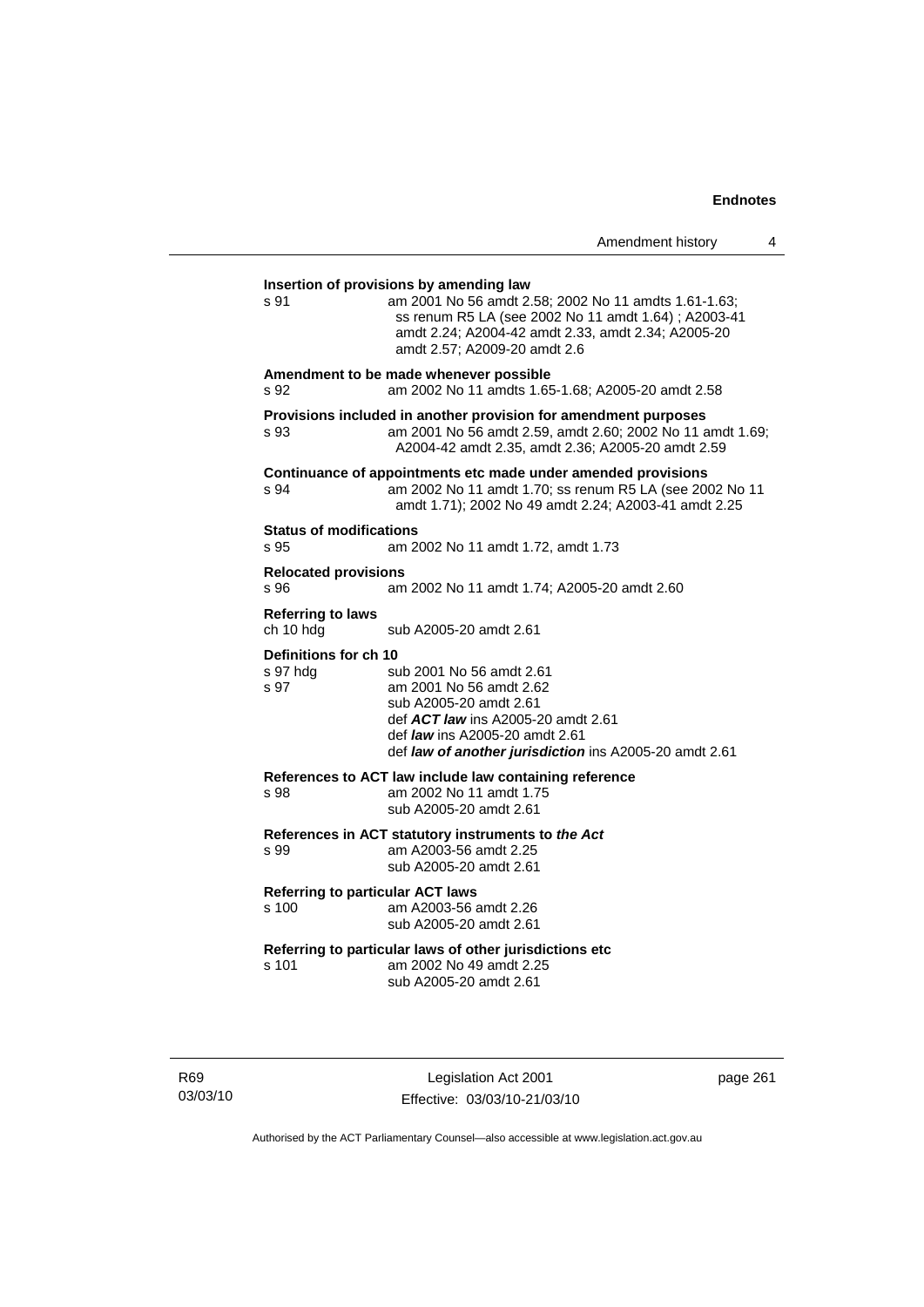| 4 | Amendment history                             |                                                                                                                                                                                                              |
|---|-----------------------------------------------|--------------------------------------------------------------------------------------------------------------------------------------------------------------------------------------------------------------|
|   | s 101A                                        | Reference to provisions of law or instrument is inclusive<br>ins 2001 No 56 amdt 2.63<br>om A2005-20 amdt 2.61                                                                                               |
|   | References to paragraphs etc<br>s 101B        | ins 2001 No 56 amdt 2.63<br>om A2005-20 amdt 2.61                                                                                                                                                            |
|   | s 102                                         | References to laws include references to laws as in force from time to time<br>am 2002 No 11 amdt 1.76, amdt 1.77; A2003-56 amdt 2.27;<br>ss renum R21 LA (see A2003-56 amdt 2.28)<br>sub A2005-20 amdt 2.61 |
|   | References to repealed laws<br>s 103          | sub A2005-20 amdt 2.61                                                                                                                                                                                       |
|   | s 104                                         | References to laws include references to instruments under laws<br>am 2001 No 56 amdt 2.64<br>sub A2005-20 amdt 2.61                                                                                         |
|   | Referring to provisions of laws<br>s 105      | am 2002 No 11 amdt 1.78, amdt 1.79<br>sub A2005-20 amdt 2.61                                                                                                                                                 |
|   | s 106                                         | References to provisions of laws are inclusive<br>am 2002 No 30 amdt 2.4<br>sub A2005-20 amdt 2.61                                                                                                           |
|   | s 106A                                        | References to paragraphs etc of laws<br>ins A2005-20 amdt 2.61                                                                                                                                               |
|   | Meaning of law in ch 11<br>s 107 hdg<br>s 107 | sub A2004-42 amdt 2.37<br>def <i>law</i> am A2003-41 amdt 2.26; A2005-20 amdt 2.62<br>def republication ins A2004-42 amdt 2.38                                                                               |
|   | <b>Republication in register</b><br>$s$ 108   | am 2001 No 56 amdt 2.65                                                                                                                                                                                      |
|   | s 109                                         | Republications may be published with other information<br>am A2003-41 amdt 2.27                                                                                                                              |
|   | <b>Incorporation of amendments</b><br>s 111   | am A2005-20 amdt 2.63, amdt 2.64                                                                                                                                                                             |
|   | s 114                                         | Authorisation for parliamentary counsel<br>am 2001 No 70 amdt 1.8                                                                                                                                            |
|   | Ambit of editorial amendments<br>s 116        | am A2003-56 amdt 2.29; A2005-20 amdts 2.65-2.68,<br>amdt 2.146                                                                                                                                               |

page 262 Legislation Act 2001 Effective: 03/03/10-21/03/10

R69 03/03/10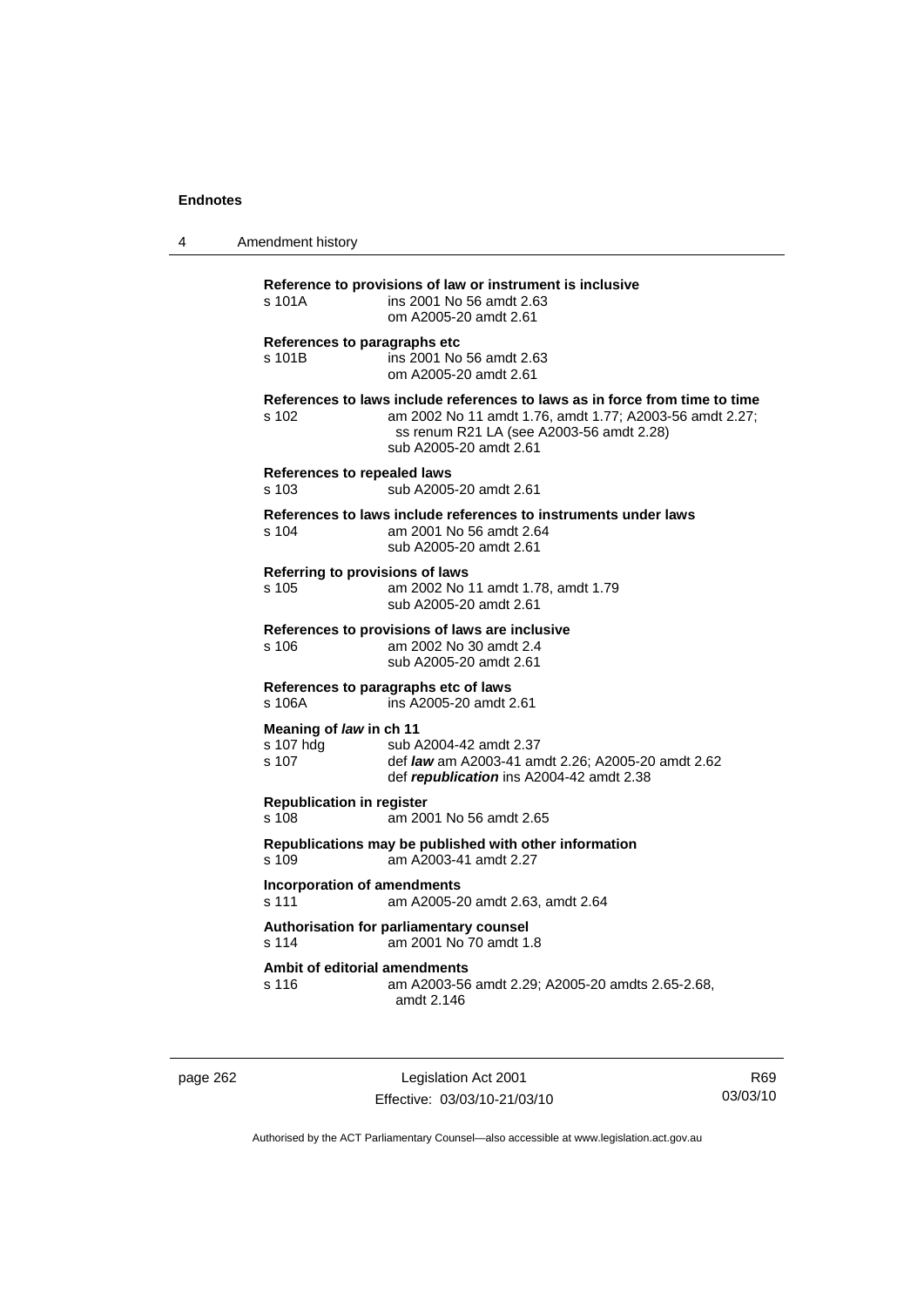| s 119                                     | renum as s 260                                                                                                                                                                                                                                                       |
|-------------------------------------------|----------------------------------------------------------------------------------------------------------------------------------------------------------------------------------------------------------------------------------------------------------------------|
| ch 12 hdg                                 | Scope of Acts and statutory instruments<br>orig ch 12 hdg renum as ch 19 hdg and then ch 20 hdg<br>ins 2001 No 56 amdt 2.68                                                                                                                                          |
| s 120                                     | Act to be interpreted not to exceed legislative powers of Assembly<br>orig s 120 renum as s 261<br>ins 2001 No 56 amdt 2.68<br>am 2002 No 11 amdt 1.80                                                                                                               |
| <b>Binding effect of Acts</b><br>s 121    | orig s 121 renum as s 262 and then s 302<br>ins 2002 No 11 s 19<br>am A2006-38 amdt 1.8                                                                                                                                                                              |
| <b>Application to Territory</b><br>s 122  | orig s 122 renum as s 263<br>ins 2001 No 56 amdt 2.68<br>am 2002 No 11 amdt 1.81                                                                                                                                                                                     |
| Application of s 47 (2) and (3)<br>s 122A | renum as s 264 and then s 304                                                                                                                                                                                                                                        |
| Application of s 61 and s 62<br>s 123     | renum as s 265 and then s 305                                                                                                                                                                                                                                        |
| <b>Application of s 69</b><br>s 124       | renum as s 266                                                                                                                                                                                                                                                       |
| ch 13 hdg                                 | <b>Structure of Acts and statutory instruments</b><br>orig ch 13 hdg renum as ch 20 hdg and then ch 21 hdg<br>ins 2001 No 56 amdt 2.68                                                                                                                               |
| General<br>pt 13.1 hdg                    | ins 2001 No 56 amdt 2.68                                                                                                                                                                                                                                             |
| Meaning of law in ch 13<br>s 125          | orig s 125 renum as s 267 and then s 306<br>ins 2001 No 56 amdt 2.68<br>am A2005-20 amdt 2.69                                                                                                                                                                        |
| s 126                                     | Material that is part of Act or statutory instrument<br>orig s 126 renum as s 268 and then s 307<br>ins 2001 No 56 amdt 2.68<br>am 2002 No 11 amdt 1.82; 2002 No 30 amdt 2.5; A2003-56<br>amdt 2.30; ss renum R21 LA (see A2003-56 amdt 2.31);<br>A2005-20 amdt 2.70 |

R69 03/03/10

Legislation Act 2001 Effective: 03/03/10-21/03/10 page 263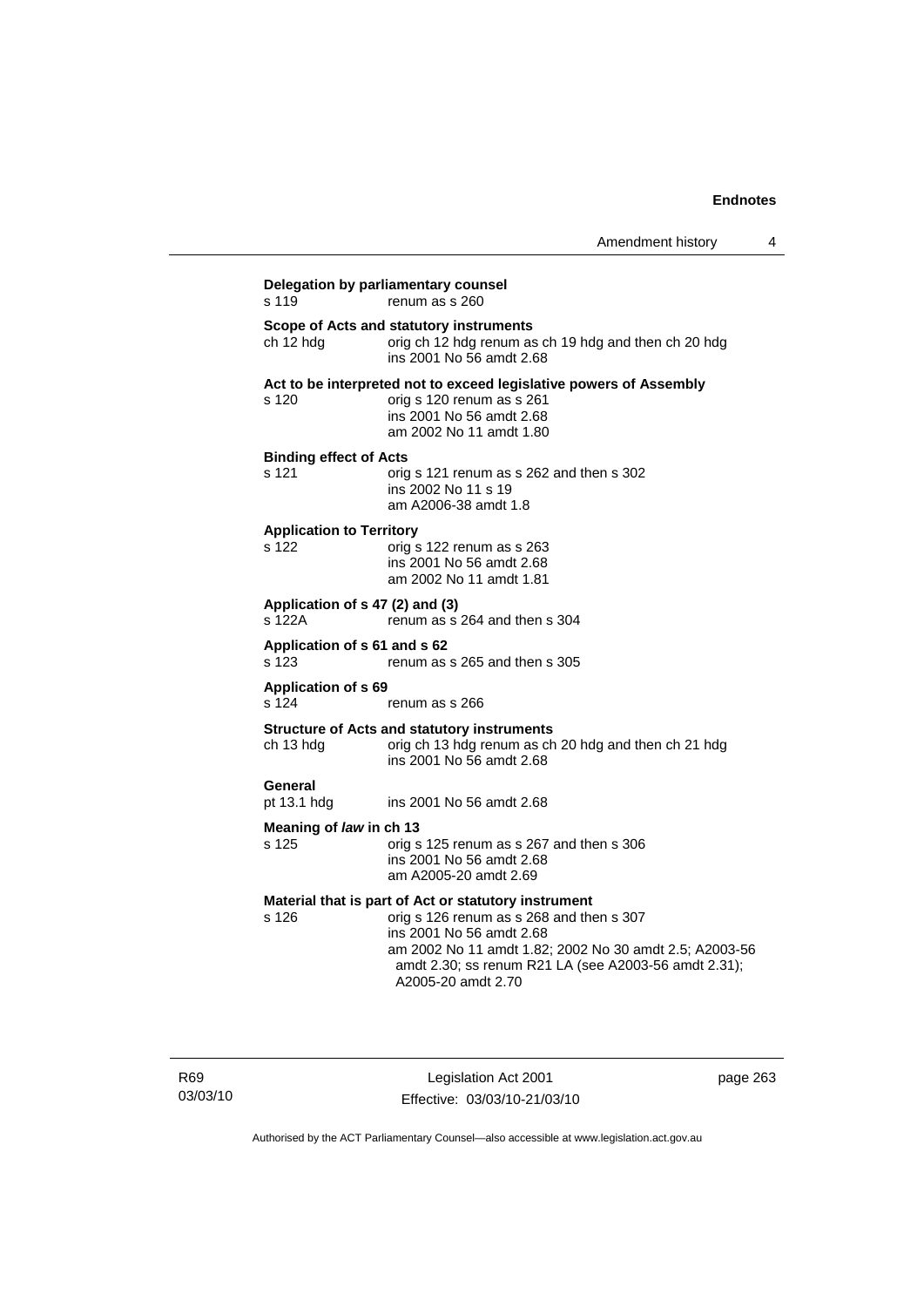| 4 | Amendment history                                    |                                                                                                                                                                                      |
|---|------------------------------------------------------|--------------------------------------------------------------------------------------------------------------------------------------------------------------------------------------|
|   | s 127                                                | Material that is not part of Act or statutory instrument<br>orig s 127 renum as s 269 and then s 308<br>ins 2001 No 56 amdt 2.68<br>am 2002 No 11 amdt 1.83; A2005-20 amdt 2.71      |
|   | s 128                                                | Status of certain instruments as notifiable instruments<br>renum as s 270 and then s 309                                                                                             |
|   | gazette<br>s 129                                     | Compliance with authorisation or requirement to do something by notice in<br>renum as s 271 and then s 310                                                                           |
|   | <b>Particular kinds of provisions</b><br>pt 13.2 hdg | ins 2001 No 56 amdt 2.68                                                                                                                                                             |
|   | What is a definition?<br>s 130                       | orig s 130 renum as s 272 and then s 313<br>ins 2001 No 56 amdt 2.68<br>am A2003-56 amdts 2.32-2.34                                                                                  |
|   | <b>Signpost definitions</b><br>s 131                 | ins 2001 No 56 amdt 2.68<br>am 2002 No 49 amdt 2.26, amdt 2.27; A2003-56 amdt 2.35,<br>amdt 2.36; ss renum R21 LA (see A2003-56 amdt 2.37);<br>A2009-20 amdt 2.7; A2009-28 amdt 2.20 |
|   | <b>Examples</b><br>s 132                             | ins 2001 No 56 amdt 2.68<br>am 2002 No 11 amdt 1.84                                                                                                                                  |
|   | <b>Penalty units</b><br>s 133                        | ins 2001 No 56 amdt 2.68<br>am 2002 No 11 amdt 1.85; A2009-35 s 4; ss renum R67 LA                                                                                                   |
|   | s 134                                                | Penalties at end of sections and subsections<br>ins 2001 No 56 amdt 2.68<br>am 2002 No 11 amdt 1.86; 2002 No 49 amdt 2.28; A2005-20<br>amdt 2.72; amdt 2.73                          |
|   | s 135                                                | Penalties not at end of sections and subsections<br>ins 2001 No 56 amdt 2.68<br>am 2002 No 11 amdt 1.87; 2002 No 49 amdt 2.29; A2005-20<br>amdt 2.74, amdt 2.75                      |
|   | ch 14 hdg                                            | Interpretation of Acts and statutory instruments<br>ins 2002 No 11 s 20<br>sub A2003-18 s 4                                                                                          |
|   | <b>Purpose and scope</b><br>pt 14.1 hdg              | ins A2003-18 s 4                                                                                                                                                                     |
|   |                                                      |                                                                                                                                                                                      |

page 264 Legislation Act 2001 Effective: 03/03/10-21/03/10

R69 03/03/10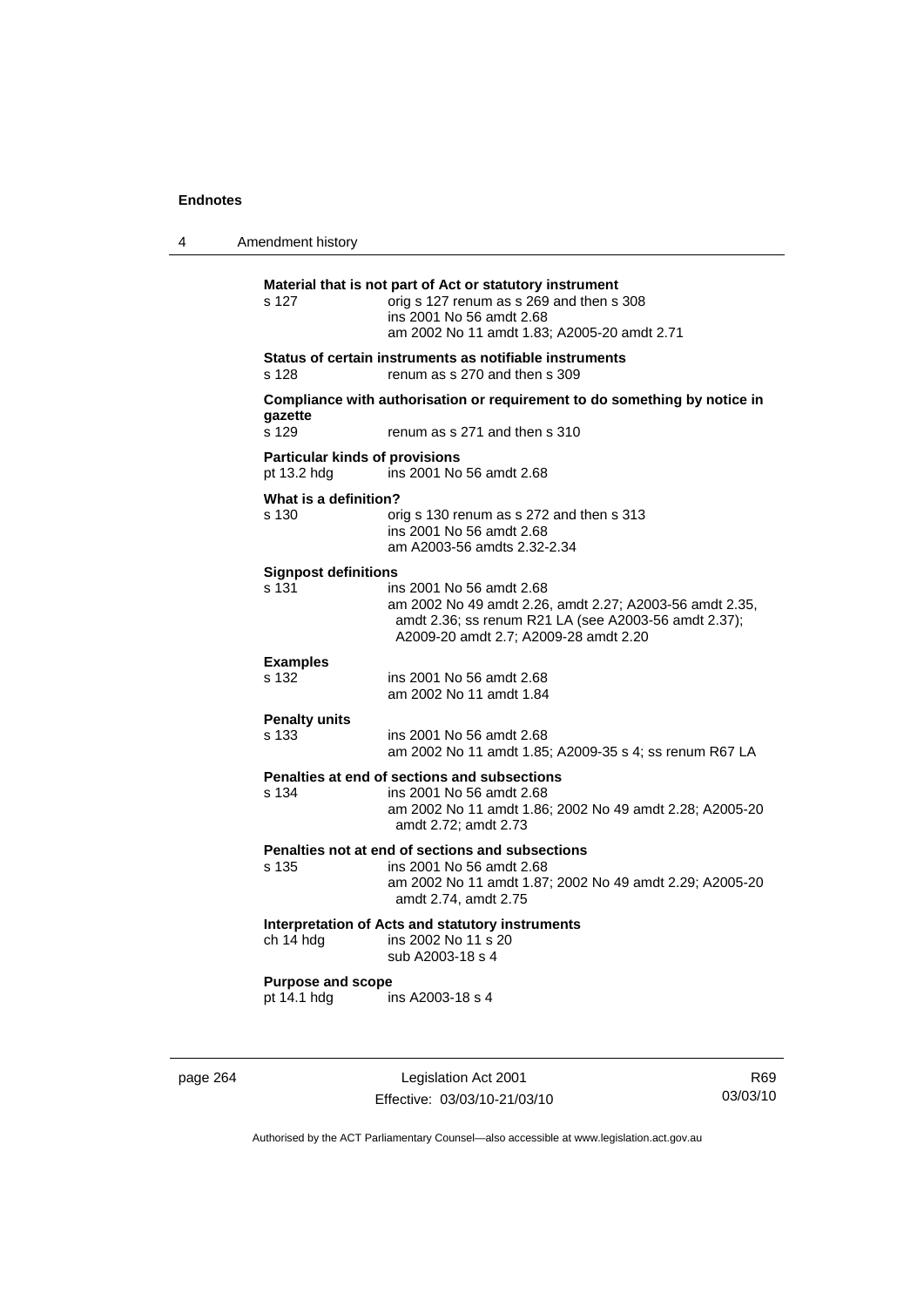| Meaning of Act in ch 14                                            |                                                                                                                                                                             |
|--------------------------------------------------------------------|-----------------------------------------------------------------------------------------------------------------------------------------------------------------------------|
| s 136                                                              | ins 2001 No 56 amdt 2.68<br>om 2002 No 11 amdt 1.88<br>ins A2003-18 s 4                                                                                                     |
| Purpose and scope of ch 14<br>s 137                                | ins 2002 No 11 s 20<br>sub A2003-18 s 4                                                                                                                                     |
| Key principles of interpretation<br>pt 14.2 hdg                    | ins A2003-18 s 4                                                                                                                                                            |
| s 138                                                              | Meaning of working out the meaning of an Act<br>reloc from IA 2002 No 11 amdt 2.63<br>sub A2003-18 s 4                                                                      |
| s 139                                                              | Interpretation best achieving Act's purpose<br>reloc from IA 2002 No 11 amdt 2.63<br>pars renum R5 LA<br>am 2002 No 49 amdt 2.30<br>sub A2003-18 s 4<br>am A2004-5 amdt 2.7 |
| Legislative context<br>s 140                                       | ins A2003-18 s 4<br>am A2006-23 amdt 1.211                                                                                                                                  |
| s 141                                                              | Non-legislative context generally<br>ins A2003-18 s 4<br>am A2003-41 amdt 2.28                                                                                              |
| s 142                                                              | Non-legislative context-material that may be considered<br>ins A2003-18 s 4<br>am A2003-41 amdt 2.29; table renum R22 LA; A2005-20<br>amdt 2.76                             |
| s 143                                                              | Law stating material for consideration in working out meaning<br>ins A2003-18 s 4                                                                                           |
| Aids to interpretation<br>ch 15 hdg<br>un 15 hdg<br>ch 15 hdg note | ins 2001 No 56 amdt 2.68<br>om 2002 No 11 amdt 1.89                                                                                                                         |
| General<br>pt 15.1 hdg                                             | ins 2001 No 56 amdt 2.68                                                                                                                                                    |
| s 144 hdg<br>s 144                                                 | Meaning of commonly-used terms<br>sub A2003-56 amdt 2.38<br>ins 2001 No 56 amdt 2.68                                                                                        |
|                                                                    |                                                                                                                                                                             |

R69 03/03/10

Legislation Act 2001 Effective: 03/03/10-21/03/10 page 265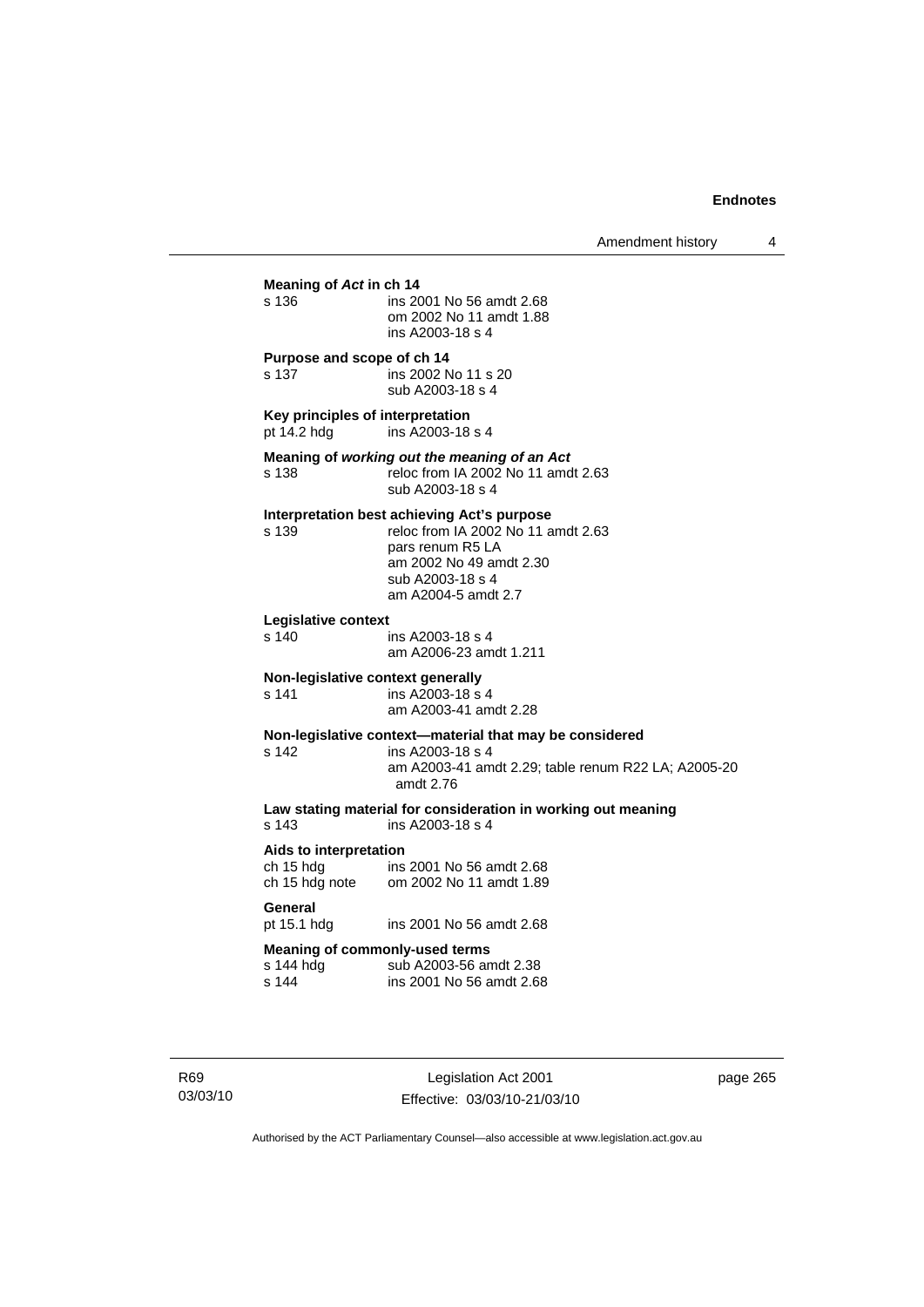4 Amendment history

| <b>Gender and number</b><br>s 145                | ins 2001 No 56 amdt 2.68<br>am 2002 No 11 amdt 1.90                                                                                                                                                                                     |
|--------------------------------------------------|-----------------------------------------------------------------------------------------------------------------------------------------------------------------------------------------------------------------------------------------|
| Meaning of may and must<br>s 146                 | ins 2001 No 56 amdt 2.68<br>am 2002 No 11 amdt 1.91, amdt 1.92; 2002 No 30 amdt 2.6;<br>A2003-56 amdt 2.39; A2005-20 amdt 2.77                                                                                                          |
| s 147                                            | Changes of drafting practice not to affect meaning<br>ins 2001 No 56 amdt 2.68<br>am 2002 No 11 amdt 1.93                                                                                                                               |
| s 148                                            | Terms used in instruments have same meanings as in authorising laws<br>ins 2001 No 56 amdt 2.68<br>am 2002 No 11 amdt 1.94: A2003-56 amdt 2.40                                                                                          |
| Age in years<br>s 149                            | ins 2001 No 56 amdt 2.68<br>am 2002 No 11 amdt 1.95                                                                                                                                                                                     |
| <b>Measurement of distance</b><br>s 150          | ins 2001 No 56 amdt 2.68<br>am 2002 No 11 amdt 1.96                                                                                                                                                                                     |
| s 151                                            | Working out periods of time generally<br>ins 2002 No 11 s 21<br>am 2002 No 49 amdt 2.31; A2003-56 amdt 2.41<br>sub A2005-62 amdt 2.14<br>am A2006-42 amdt 2.9, amdt 2.10; ss renum R47 LA<br>(10)-(12) exp 11 January 2007 (s 151 (12)) |
| s 151A                                           | Periods of time ending on non-working days<br>ins A2005-62 amdt 2.14<br>am A2006-42 amdt 2.11<br>(5)-(7) exp 11 January 2007 (s 151A (7))                                                                                               |
| s 151B                                           | Doing things for which no time is fixed<br>ins A2005-62 amdt 2.14                                                                                                                                                                       |
| Power to extend time<br>s 151C                   | ins A2005-62 amdt 2.14                                                                                                                                                                                                                  |
| <b>Continuing effect of obligations</b><br>s 152 | ins 2002 No 11 s 21<br>sub 2002 No 49 amdt 2.32                                                                                                                                                                                         |
| <b>Definitions</b><br>pt 15.2 hdg                | ins 2001 No 56 amdt 2.68                                                                                                                                                                                                                |

page 266 Legislation Act 2001 Effective: 03/03/10-21/03/10

R69 03/03/10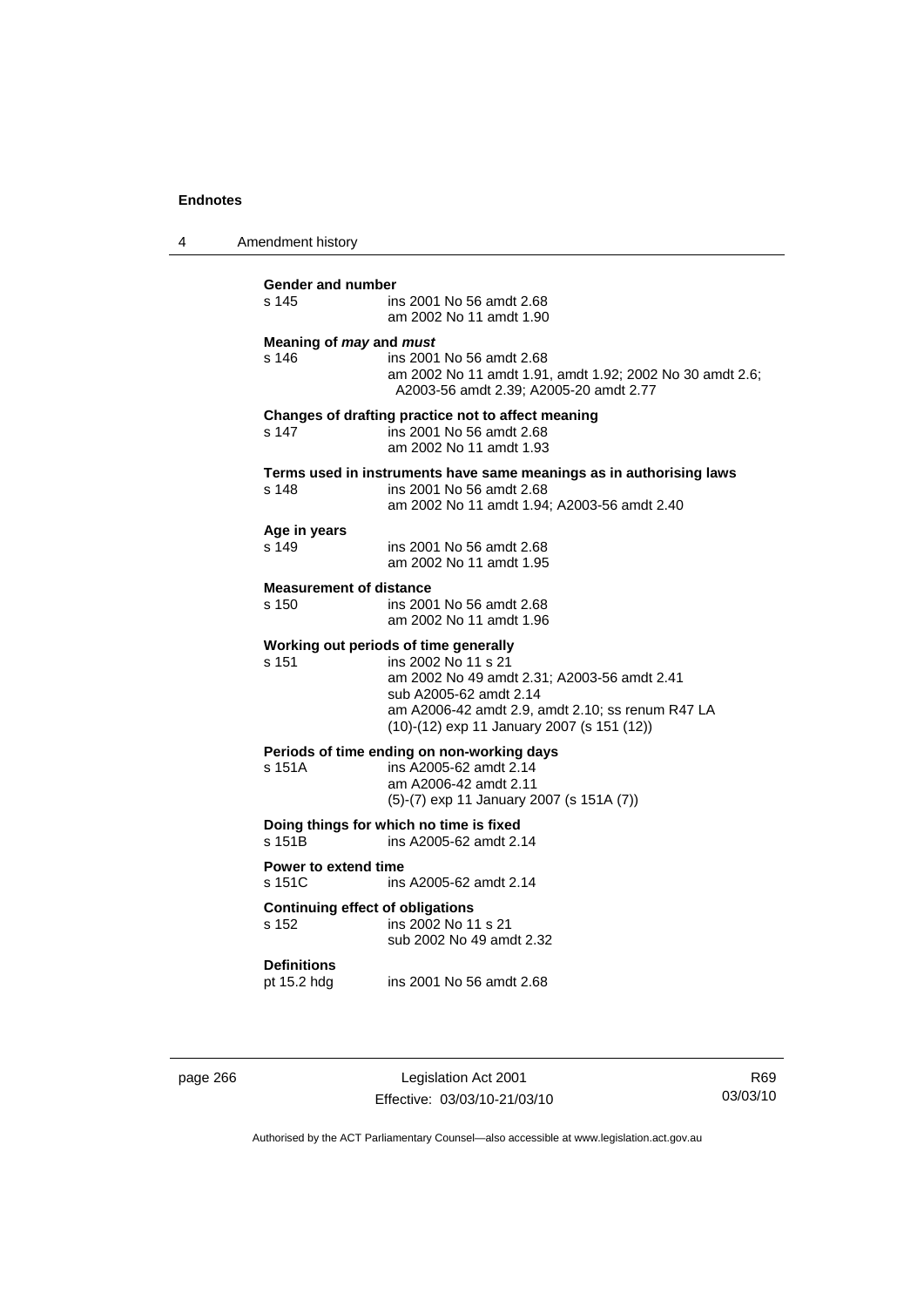Amendment history 4

# **Definitions apply subject to contrary intention**  s 155 ins 2001 No 56 amdt 2.68 am 2002 No 11 amdt 1.97, amdt 1.98 **Application of definitions in dictionaries and sections**  s 156 ins 2001 No 56 amdt 2.68 am A2003-56 amdt 2.42; A2005-20 amdts 2.78-2.80 **Defined terms—other parts of speech and grammatical forms**  s 157 ins 2001 No 56 amdt 2.68 sub 2002 No 11 amdt 1.99 am A2003-56 amdt 2.43 **References to various entities and things**  pt 15.3 hdg ins 2001 No 56 amdt 2.68 **References to people generally**  s 160 ins 2001 No 56 amdt 2.68 am 2002 No 11 amdt 1.100, amdt 1.101; A2009-20 amdt 2.8 **Corporations liable to offences**  s 161 ins 2001 No 56 amdt 2.68 am 2002 No 11 amdt 1.102; 2002 No 51 amdt 1.23; 2002 No 49 amdt 2.33 **References to** *a Minister* **or** *the Minister* s 162 ins 2001 No 56 amdt 2.68 **References to** *a chief executive* **or** *the chief executive* s 163 ins 2001 No 56 amdt 2.68 am A2005-44 amdt 1.5 **References to Australian Standards etc**  s 164 ins 2001 No 56 amdt 2.68 sub A2003-56 amdt 2.44 **References to Assembly committees that no longer exist**  s 165 ins 2001 No 56 amdt 2.68 **References to person with interest in land include personal representative etc**  ins 2001 No 56 amdt 2.68 am 2002 No 11 amdt 1.103 **References to** *domestic partner* **and** *domestic partnership*  s 169 ins A2003-14 s 4 am A2006-22 amdt 1.72, amdt 1.73 (A2006-22 rep before commenced by disallowance (see Cwlth Gaz 2006 No S93)); A2008-14 amdt 1.42, amdt 1.43 **References to** *transgender people*  s 169A ins A2003-14 s 4

R69 03/03/10

Legislation Act 2001 Effective: 03/03/10-21/03/10 page 267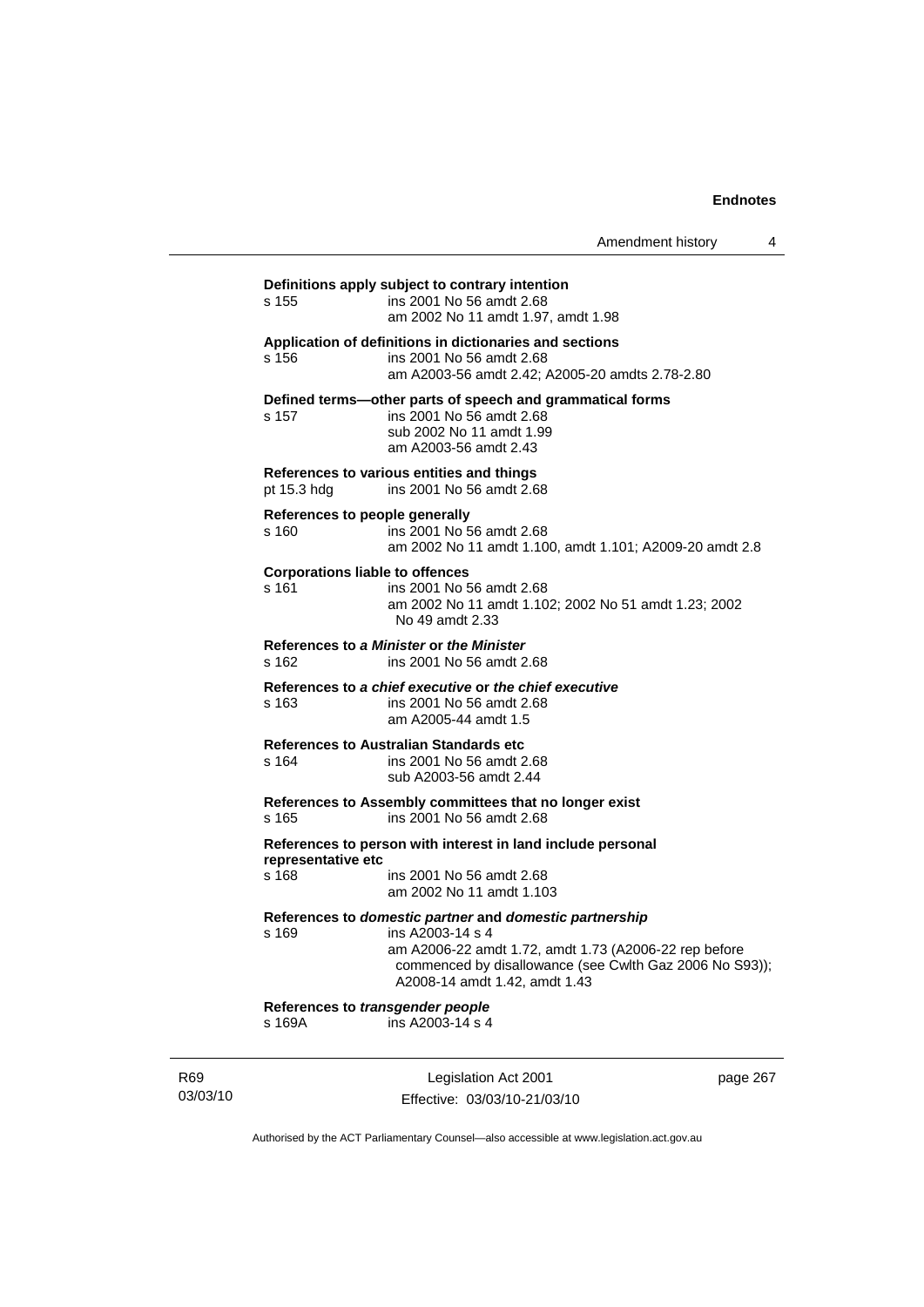| 4 | Amendment history                          |                                                                                                                                                                                                |
|---|--------------------------------------------|------------------------------------------------------------------------------------------------------------------------------------------------------------------------------------------------|
|   | References to intersex people<br>s 169B    | ins A2003-14 s 4                                                                                                                                                                               |
|   | pt 15.4 hdg                                | Preservation of certain common law privileges<br>ins 2002 No 11 s 22                                                                                                                           |
|   | s 170                                      | Privileges against selfincrimination and exposure to civil penalty<br>ins 2002 No 11 s 22                                                                                                      |
|   | <b>Client legal privilege</b><br>s 171     | ins 2002 No 11 s 22                                                                                                                                                                            |
|   | ch 16 hdg                                  | Courts, tribunals and other decision-makers<br>ins 2001 No 56 amdt 2.68                                                                                                                        |
|   | Meaning of law in ch 16<br>s 175           | ins 2001 No 56 amdt 2.68<br>am A2005-20 amdt 2.81                                                                                                                                              |
|   | s 176                                      | Jurisdiction of courts and tribunals<br>ins 2001 No 56 amdt 2.68<br>am 2002 No 11 amdt 1.104                                                                                                   |
|   | s 177                                      | Recovery of amounts owing under laws<br>ins 2001 No 56 amdt 2.68<br>am 2002 No 11 amdt 1.105<br>sub A2008-37 amdt 1.296                                                                        |
|   | s 178 hdg<br>s 178                         | Power to decide includes power to take evidence etc<br>am A2003-41 amdt 2.30<br>ins 2001 No 56 amdt 2.68<br>am 2002 No 11 amdt 1.106, amdt 1.107; A2003-41 amdt 2.31<br>sub A2005-53 amdt 1.92 |
|   | s 179                                      | Content of statements of reasons for decisions<br>ins 2001 No 56 amdt 2.68<br>am 2002 No 11 amdt 1.108; A2003-56 amdt 2.45                                                                     |
|   | s 180                                      | Power to make decision includes power to reverse or change<br>ins 2001 No 56 amdt 2.68<br>am 2002 No 11 amdt 1.109                                                                             |
|   | <b>Entities and positions</b><br>ch 17 hdg | ins 2001 No 56 amdt 2.68                                                                                                                                                                       |
|   | Meaning of law in ch 17<br>s 182           | (prev s 185) ins 2001 No 56 amdt 2.68<br>renum 2002 No 11 amdt 1.110<br>sub A2003-56 amdt 2.46<br>am A2005-20 amdt 2.81                                                                        |

page 268 Legislation Act 2001 Effective: 03/03/10-21/03/10

R69 03/03/10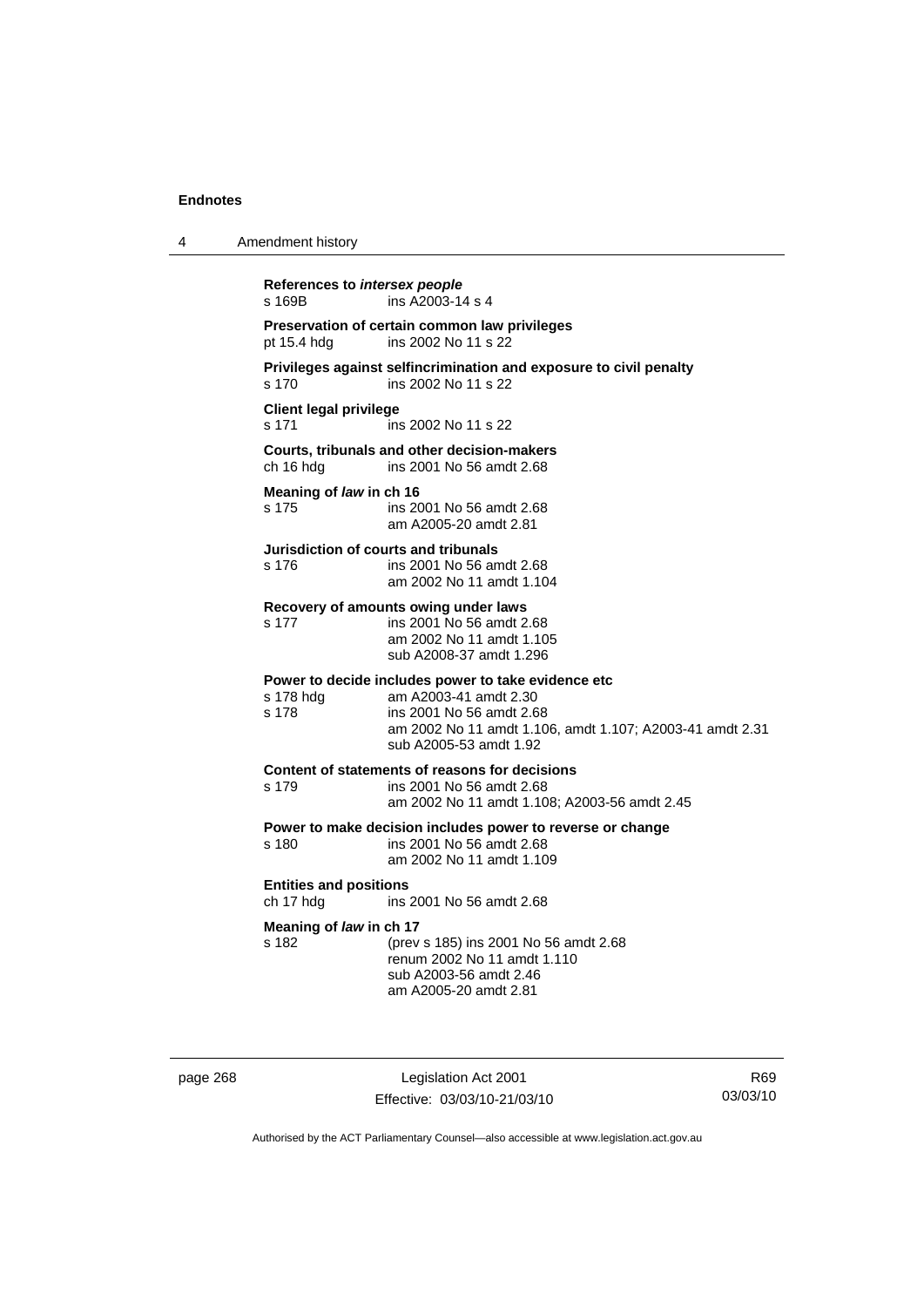| Change of name of entity |                                              |                                                                                                                                                                                              |
|--------------------------|----------------------------------------------|----------------------------------------------------------------------------------------------------------------------------------------------------------------------------------------------|
|                          | s 183                                        | (prev s 187) ins 2001 No 56 amdt 2.68<br>renum 2002 No 11 amdt 1.112<br>am A2003-56 amdt 2.47<br>sub A2005-20 amdt 2.83                                                                      |
|                          | Change in constitution of entity<br>s 184    | (prev s 188) ins 2001 No 56 amdt 2.68<br>renum 2002 No 11 amdt 1.112                                                                                                                         |
|                          | <b>References to entity</b><br>s 184A        | ins A2005-20 amdt 2.84                                                                                                                                                                       |
|                          | References to occupant of position<br>s 185  | orig s 185 renum as s 182<br>(prev s 189) ins 2001 No 56 amdt 2.68<br>renum 2002 No 11 amdt 1.112<br>am A2003-56 amdt 2.48; A2005-20 amdt 2.85, amdt 2.86                                    |
|                          | Change of name of position<br>s 186          | (orig s 186) ins 2001 No 56 amdt 2.68<br>om 2002 No 11 amdt 1.111<br>(prev s 190) ins 2001 No 56 amdt 2.68<br>renum 2002 No 11 amdt 1.112<br>am A2003-56 amdt 2.49<br>sub A2005-20 amdt 2.87 |
|                          | Chair and deputy chair etc<br>s 187          | orig s 187 renum as s 183<br>(prev s 191) ins 2001 No 56 amdt 2.68<br>renum 2002 No 11 amdt 1.112<br>sub A2005-20 amdt 2.88                                                                  |
|                          | <b>Offences</b><br>ch 18 hdg                 | orig ch 18 hdg renum as ch 19 hdg<br>ins 2002 No 11 s 23                                                                                                                                     |
|                          | <b>Introductory</b><br>pt 18.1 hdg           | renum as pt 19.1 hdg                                                                                                                                                                         |
|                          | <b>Functions</b><br>pt 18.2 hdg              | renum as pt 19.2 hdg                                                                                                                                                                         |
|                          | <b>Appointments</b><br>pt 18.3 hdg           | renum as pt 19.3 hdg                                                                                                                                                                         |
|                          | div 18.3.1 hdg                               | Appointments-other than acting appointments<br>renum as div 19.3.1.hdg                                                                                                                       |
|                          | <b>Acting appointments</b><br>div 18.3.2 hdg | renum as div 19.3.2 hdg                                                                                                                                                                      |
|                          |                                              |                                                                                                                                                                                              |

R69 03/03/10

Legislation Act 2001 Effective: 03/03/10-21/03/10 page 269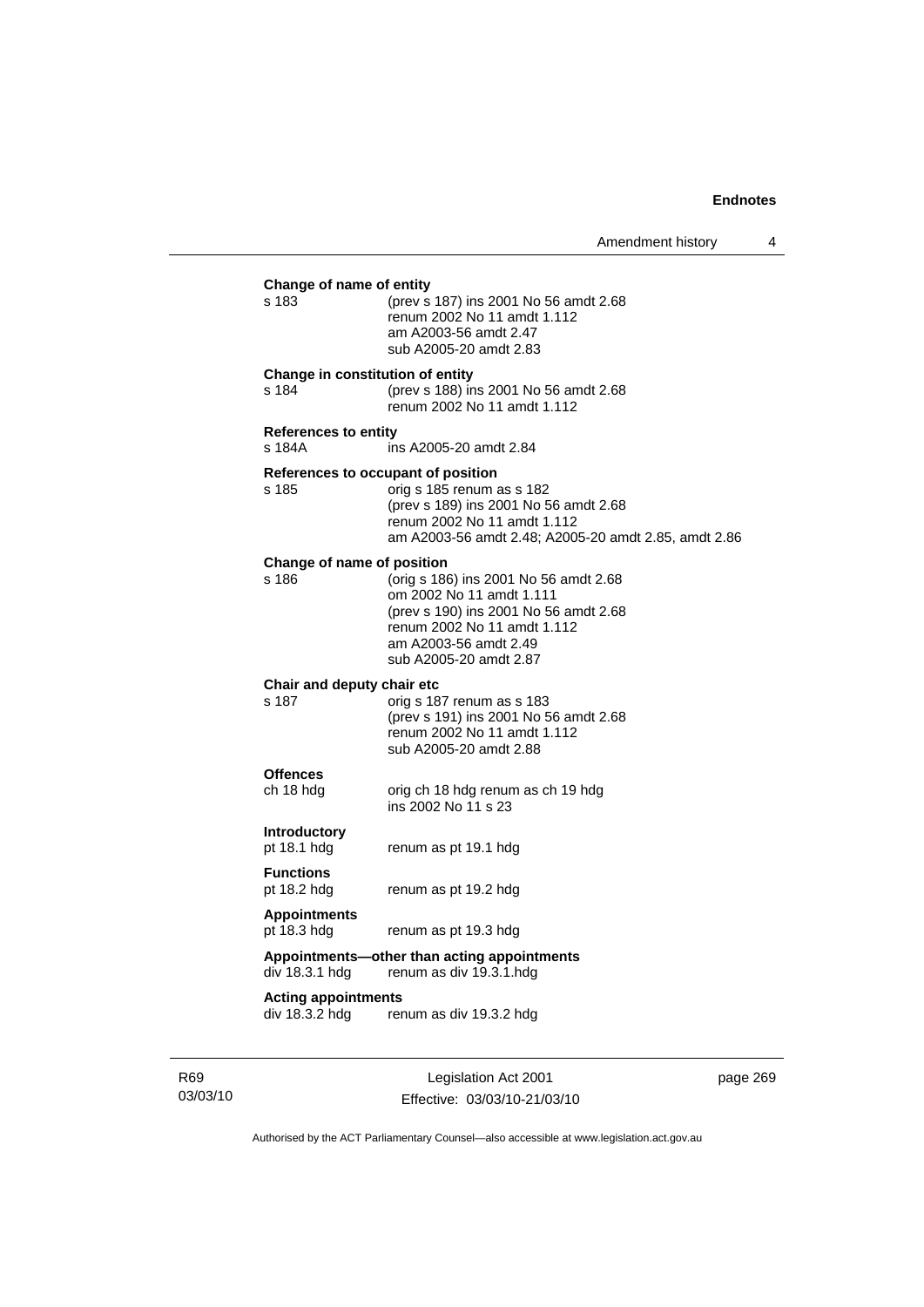| 4 | Amendment history |
|---|-------------------|
|---|-------------------|

# **Delegations**

**Service of documents** 

pt 18.5 hdg renum as pt 19.5 hdg

**Other matters** 

pt 18.6 hdg renum as pt 19.7 hdg

#### **Meaning of** *ACT law* **in ch 18**

s 188 orig s 188 renum as s 184 ins 2002 No 11 s 23 sub A2005-20 amdt 2.89

renum as pt 19.4 hdg

#### **Reference to offence includes reference to related ancillary offences**

s 189 orig s 189 renum as s 185 ins 2002 No 11 s 23 am 2002 No 51 amdt 1.24, amdt 1.25; A2005-20 amdt 2.90, amdt 2.91; A2005-53 amdt 1.93

# **Indictable and summary offences**

orig s 190 renum as s 186 ins 2002 No 11 s 23 am A2003-56 amdt 2.50; ss renum R21 LA (see A2003-56 amdt 2.51); A2005-20 amdt 2.92; A2008-44 amdt 1.62

## **Offences against 2 or more laws**

s 191 orig s 191 renum as s 187 ins 2002 No 11 s 23 am A2005-20 amdts 2.93-2.96

#### **When must prosecutions begin?**

s 192 ins 2002 No 11 s 23 am 2002 No 51 amdt 1.26; A2004-32 s 90; A2005-5 s 27; A2005-20 amdt 2.97; A2005-53 amdt 1.94; A2005-62 amdt 2.15, amdt 2.16; A2007-16 amdt 2.1, amdt 2.2

# **Continuing offences**

ins 2002 No 11 s 23 am A2005-20 amdt 2.98

## **Administrative and machinery provisions**

ch 19 hdg (prev ch 12 hdg) renum as ch 19 hdg and then ch 20 hdg (prev ch 18 hdg) ins 2001 No 56 amdt 2.68 renum as ch 19 hdg 2002 No 11 s 24

## **Introductory**

pt 19.1 hdg (prev pt 18.1 hdg) ins 2001 No 56 amdt 2.68 renum 2002 No 11 s 24

page 270 Legislation Act 2001 Effective: 03/03/10-21/03/10

R69 03/03/10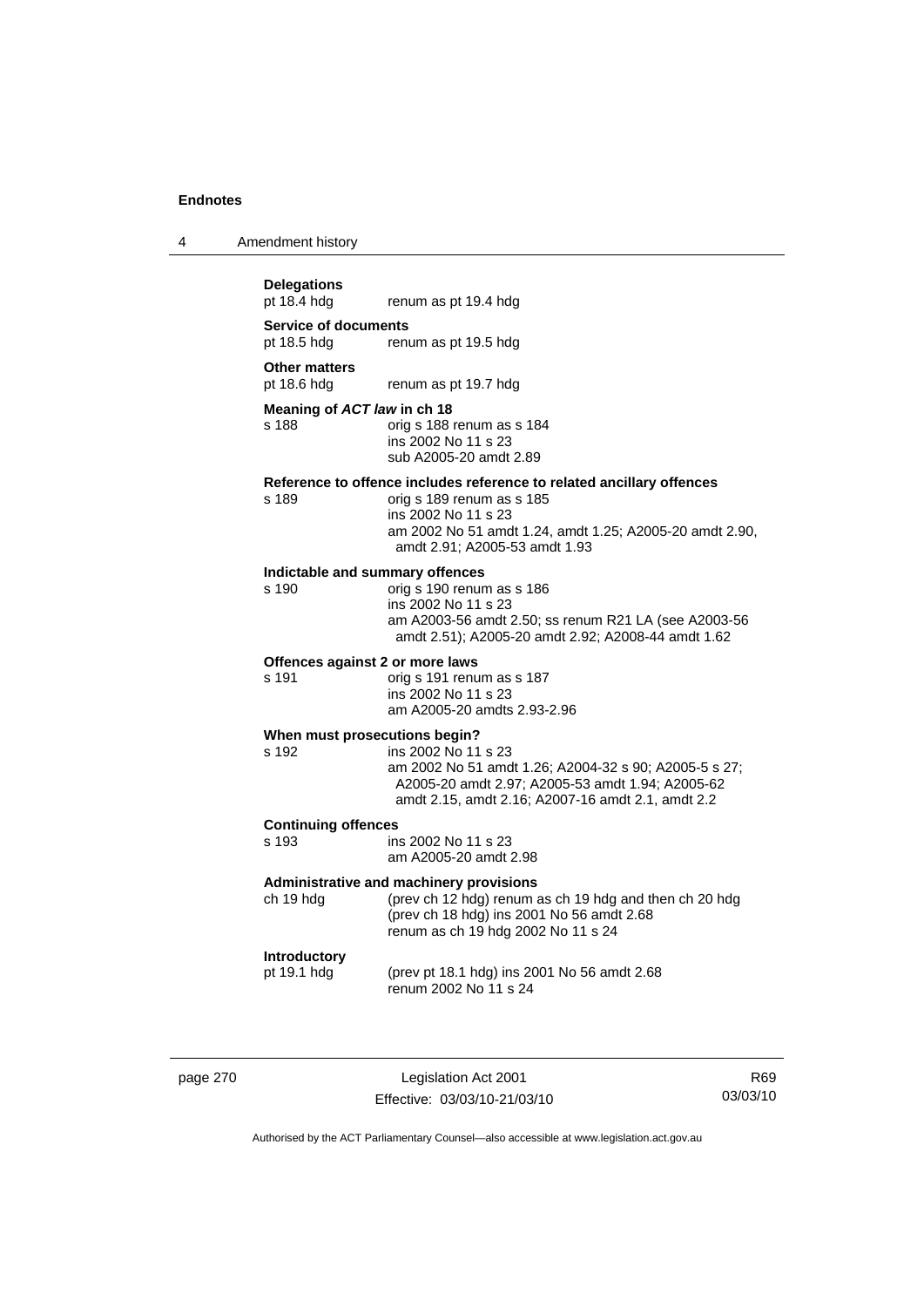|                                                           | Amendment history                                                                                                                                                                           | 4 |
|-----------------------------------------------------------|---------------------------------------------------------------------------------------------------------------------------------------------------------------------------------------------|---|
| Meaning of law in ch 19<br>s 195                          | ins 2001 No 56 amdt 2.68<br>am A2005-20 amdt 2.99                                                                                                                                           |   |
| <b>Functions</b><br>pt 19.2 hdg                           | (prev pt 18.2 hdg) ins 2001 No 56 amdt 2.68<br>renum 2002 No 11 s 24                                                                                                                        |   |
| s 196                                                     | Provision giving function gives power to exercise function<br>ins 2001 No 56 amdt 2.68                                                                                                      |   |
| s 197                                                     | Statutory functions may be exercised from time to time<br>ins 2001 No 56 amdt 2.68<br>am 2002 No 11 amdt 1.113, amdt 1.114; A2005-20<br>amdt 2.100                                          |   |
| <b>Functions of bodies</b><br>s 199                       | ins 2001 No 56 amdt 2.68<br>am 2002 No 11 amdt 1.115, amdt 1.116; ss renum R5 LA<br>(see 2002 No 11 amdt 1.117); A2003-41 amdt 2.32,<br>amdt 2.33; ss renum R20 LA (see A2003-41 amdt 2.34) |   |
| s 200                                                     | <b>Functions of occupants of positions</b><br>ins 2001 No 56 amdt 2.68                                                                                                                      |   |
| <b>Appointments</b><br>pt 19.3 hdg                        | (prev pt 18.3 hdg) ins 2001 No 56 amdt 2.68<br>renum 2002 No 11 s 24                                                                                                                        |   |
| Appointments-general<br>div 19.3.1 hdg<br>div 19.3.1 note | (prev div 18.3.1 hdg) ins 2001 No 56 amdt 2.68<br>renum 2002 No 11 s 24<br>sub A2003-56 amdt 2.52<br>ins 2002 No 11 amdt 1.118                                                              |   |
| <b>Application of div 19.3.1</b><br>s 205                 | ins 2001 No 56 amdt 2.68<br>am 2002 No 11 amdt 1.119, amdt 1.120                                                                                                                            |   |
| s 206                                                     | Appointments must be in writing etc<br>ins 2001 No 56 amdt 2.68<br>sub 2002 No 11 s 25                                                                                                      |   |
|                                                           | Appointment may be by name or position<br>s 207 ins 2001 No 56 amdt 2.68                                                                                                                    |   |
| s 208                                                     | Power of appointment includes power to suspend etc<br>ins 2001 No 56 amdt 2.68<br>am A2005-20 amdt 2.101                                                                                    |   |
| s 209                                                     | Power of appointment includes power to make acting appointment<br>ins 2001 No 56 amdt 2.68                                                                                                  |   |
|                                                           |                                                                                                                                                                                             |   |

R69 03/03/10

Legislation Act 2001 Effective: 03/03/10-21/03/10 page 271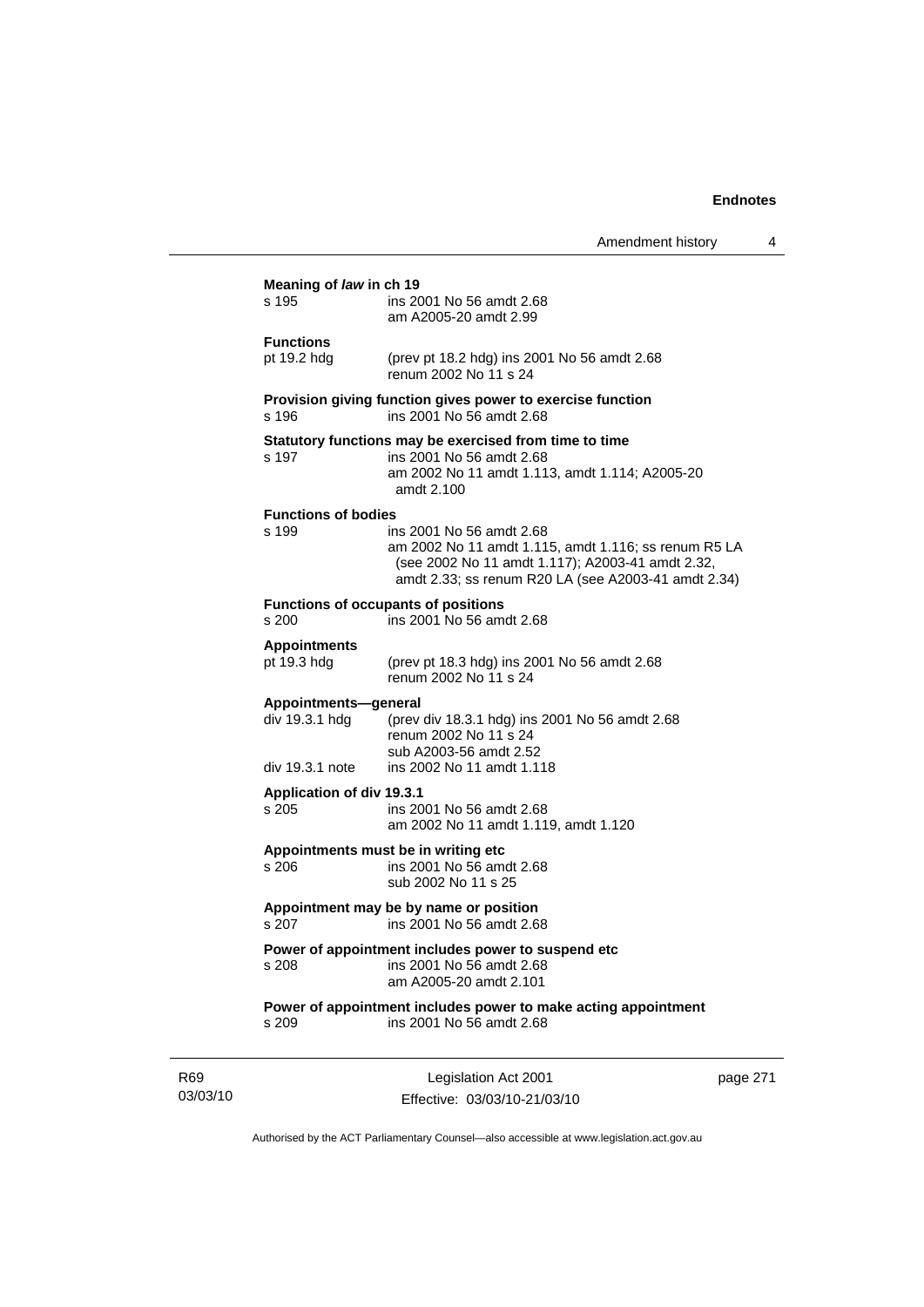| 4 | Amendment history                                                                                                       |
|---|-------------------------------------------------------------------------------------------------------------------------|
|   | <b>Resignation of appointment</b><br>s 210<br>ins 2001 No 56 amdt 2.68                                                  |
|   | Appointment not affected by appointer changes<br>ins 2001 No 56 amdt 2.68<br>s 211                                      |
|   | Appointment not affected by defect etc<br>ins 2001 No 56 amdt 2.68<br>s 212                                             |
|   | <b>Acting appointments</b><br>div 19.3.2 hdg<br>(prev div 18.3.2 hdg) ins 2001 No 56 amdt 2.68<br>renum 2002 No 11 s 24 |
|   | Application of div 19.3.2<br>s 215<br>ins 2001 No 56 amdt 2.68<br>am 2002 No 11 amdt 1.121, amdt 1.122                  |
|   | Acting appointments must be in writing etc<br>ins 2001 No 56 amdt 2.68<br>s 216<br>sub 2002 No 11 s 26                  |
|   | Acting appointment may be made by name or position<br>s 217<br>ins 2001 No 56 amdt 2.68                                 |
|   | Instrument may provide when acting appointment has effect etc<br>ins 2001 No 56 amdt 2.68<br>s 218                      |
|   | Appointer may decide terms of acting appointment etc.<br>s 219<br>ins 2001 No 56 amdt 2.68<br>am 2002 No 11 amdt 1.123  |
|   | Appointee may exercise functions under acting appointment etc<br>ins 2001 No 56 amdt 2.68<br>s 220                      |
|   | How long does an acting appointment operate?<br>s.221<br>ins 2001 No 56 amdt 2.68<br>am 2002 No 11 amdt 1.124           |
|   | <b>Resignation of acting appointment</b><br>s 222<br>ins 2001 No 56 amdt 2.68                                           |
|   | Effect of acting appointment on substantive appointment etc<br>s 223<br>ins 2001 No 56 amdt 2.68                        |
|   | Acting appointment not affected by appointer changes<br>s 224<br>ins 2001 No 56 amdt 2.68                               |
|   | Acting appointment not affected by defect etc<br>s 225<br>ins 2001 No 56 amdt 2.68                                      |
|   | <b>Standing acting arrangements</b><br>div 19.3.2A hdg<br>ins A2003-41 amdt 2.35                                        |

page 272 Legislation Act 2001 Effective: 03/03/10-21/03/10

R69 03/03/10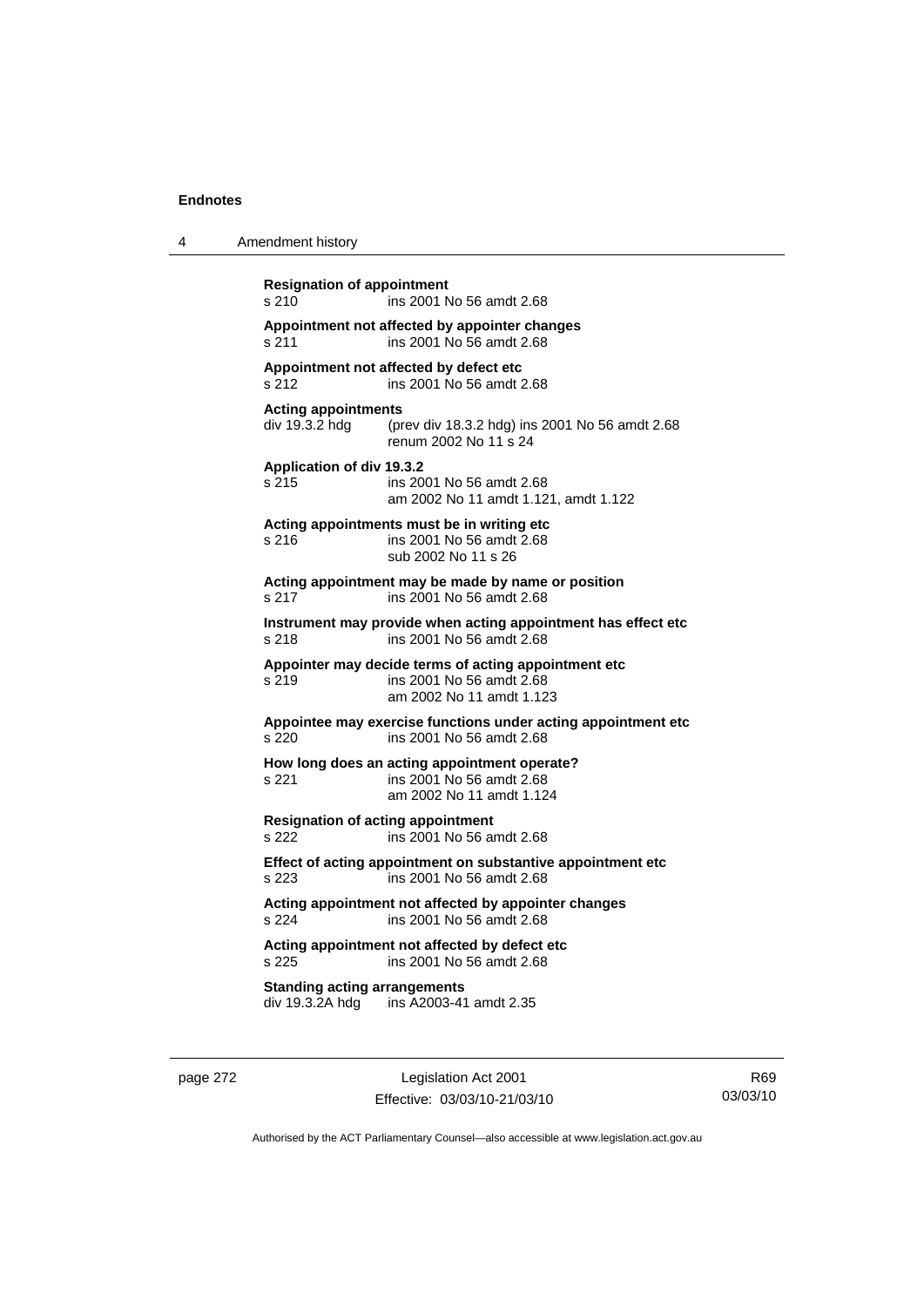# **Application of div 19.3.2A**

ins A2003-41 amdt 2.35

#### **Person acting under standing acting arrangement may exercise functions etc**

s 225B hdg sub A2005-20 amdt 2.102 s 225B ins A2003-41 amdt 2.35

#### **Appointments—Assembly consultation**

div 19.3.3 hdg ins 2002 No 11 s 27

#### **Meaning of** *statutory position* **in div 19.3.3**  s 226 ins 2002 No 11 s 27

#### **Application of div 19.3.3**

#### s 227 ins 2002 No 11 s 27 am 2002 No 49 amdt 2.34; A2004-28 amdt 3.32 (3), (4) exp 22 December 2004 (s 227 (4) and see A2004-28, s 211 (1) and NI2004-486) am A2007-3 amdt 2.1

#### **Consultation with appropriate Assembly committee**

s 228 ins 2002 No 11 s 27

# **Appointment is disallowable instrument**

sub 2002 No 49 amdt 2.35 s 229 ins 2002 No 11 s 27

## **Delegations**

pt 19.4 hdg (prev pt 18.4 hdg) ins 2001 No 56 amdt 2.68 renum 2002 No 11 s 24

#### **Application of pt 19.4 generally**

### s 230 ins 2001 No 56 amdt 2.68

 am 2002 No 11 amdt 1.125; A2005-20 amdt 2.103, amdt 2.104

#### **Application of pt 19.4 to subdelegations**

s 231 ins 2001 No 56 amdt 2.68 am 2002 No 11 amdt 1.126; A2003-56 amdt 2.53, amdt 2.54

### **Delegation must be in writing etc**

s 232 ins 2001 No 56 amdt 2.68

#### **Delegation may be made by name or position**  s 233 ins 2001 No 56 amdt 2.68

## **Instrument may provide when delegation has effect etc**

s 234 ins 2001 No 56 amdt 2.68 am A2003-41 amdt 2.36

#### **Delegation may be made to 2 or more delegates**  s 235 ins 2001 No 56 amdt 2.68

R69 03/03/10

Legislation Act 2001 Effective: 03/03/10-21/03/10 page 273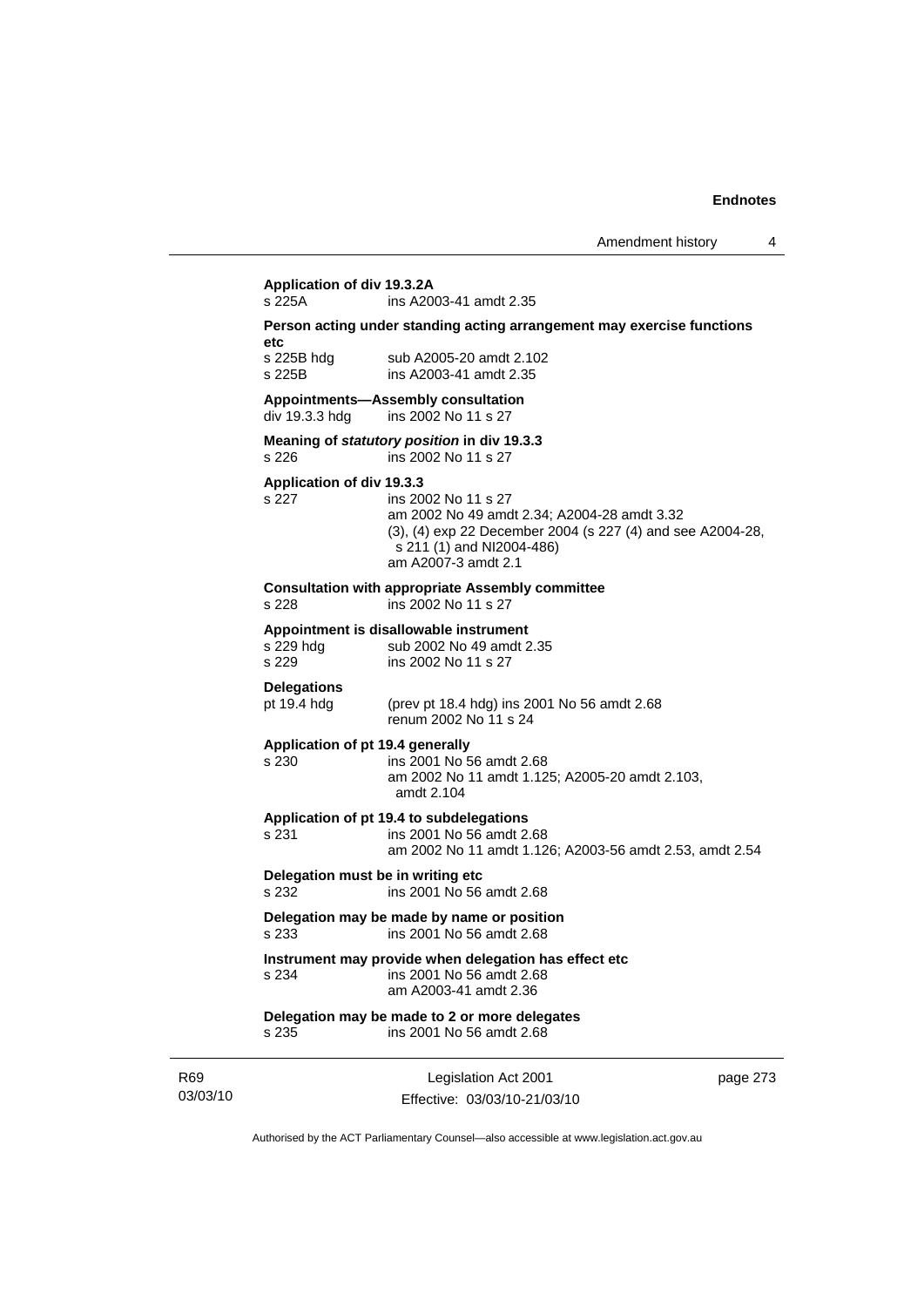4 Amendment history

**Power to delegate may not be delegated**  s 236 ins 2001 No 56 amdt 2.68 am 2002 No 11 amdt 1.127 sub A2003-56 amdt 2.55 **Delegation may be amended or revoked**  s 237 ins 2001 No 56 amdt 2.68 am A2005-20 amdt 2.105 **Appointer responsible for delegated function**  s 238 ins 2001 No 56 amdt 2.68 **Exercise of delegation by delegate**  s 239 ins 2001 No 56 amdt 2.68 am 2002 No 49 amdt 2.36, amdt 2.37; A2003-56 amdt 2.56 **Appointer may exercise delegated function**  s 240 ins 2001 No 56 amdt 2.68 **Delegation not affected by appointer changes**  s 241 ins 2001 No 56 amdt 2.68 **Delegation not affected by defect etc**  s 242 ins 2001 No 56 amdt 2.68 **Service of documents**<br>pt 19.5 hdg (pre (prev pt 18.5 hdg) ins 2001 No 56 amdt  $2.68$ renum 2002 No 11 s 24 **Application of pt 19.5**  s 245 ins 2001 No 56 amdt 2.68 **Definitions for pt 19.5**  ins 2001 No 56 amdt 2.68 def *home address* am 2002 No 30 amdt 2.7 **Service of documents on individuals**<br>s 247 **ins 2001 No 56 am** ins 2001 No 56 amdt 2.68 am 2002 No 49 amdt 2.38, amdt 2.39 **Service of documents on corporations**  s 248 ins 2001 No 56 amdt 2.68 am 2002 No 49 amdt 2.40, amdt 2.41 **Service of documents on agencies**  s 249 ins 2001 No 56 amdt 2.68 **When document taken to be served**  s 250 hdg sub A2005-20 amdt 2.106 s 250 ins 2001 No 56 amdt 2.68 am 2002 No 11 amdt 1.128

page 274 Legislation Act 2001 Effective: 03/03/10-21/03/10

R69 03/03/10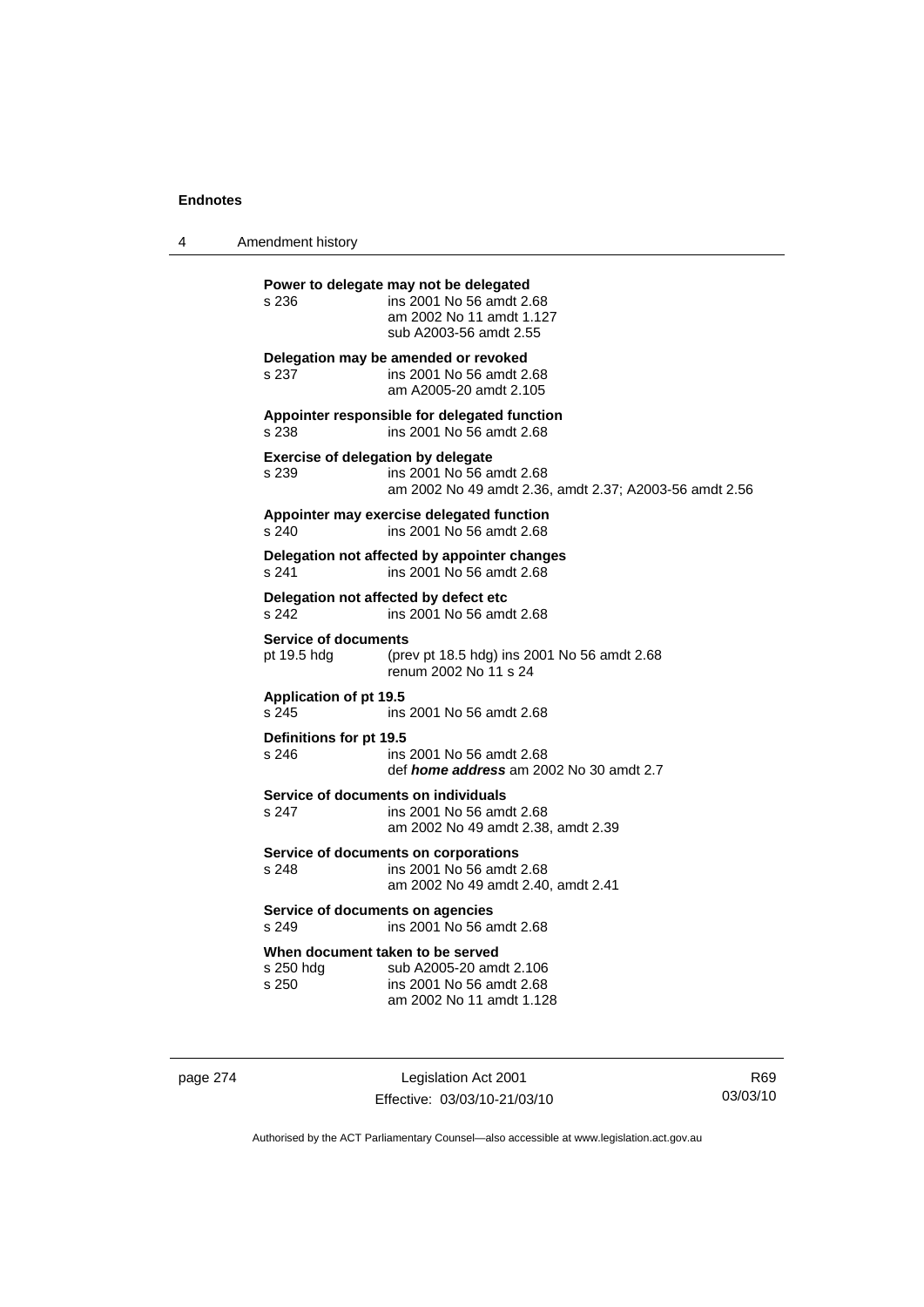### **Other laws not affected etc**<br>s 251 ins 2001 ins 2001 No 56 amdt 2.68 am 2002 No 11 amdt 1.129 **Powers of courts and tribunals not affected**  s 252 ins 2001 No 56 amdt 2.68 **Functions of Executive and Ministers**  pt 19.6 hdg ins 2002 No 11 s 29 **Exercise of functions of Executive**  s 253 ins 2002 No 11 s 29 am A2003-41 amdt 2.37; A2005-62 amdt 2.17 **Administration of matters not allocated**  s 254 ins 2002 No 11 s 29 **Delegation by Minister**  s 254A ins 2002 No 11 s 29 **Other matters**  pt 19.7 hdg (prev pt 18.6 hdg) ins 2001 No 56 amdt 2.68 sub 2002 No 11 s 28 **Forms**  s 255 ins 2001 No 56 amdt 2.68 am 2002 No 11 amdt 1.130, amdt 1.131; 2002 No 49 amdt 2.42; A2003-41 amdt 2.38; A2005-20 amdt 2.107, amdt 2.108; A2006-42 amdt 2.12, amdt 2.19 **Production of records kept in computers etc**  s 256 ins 2001 No 56 amdt 2.68 am A2005-20 amdt 2.109 **Delegation by parliamentary counsel**  s 260 (prev s 119) renum 2001 No 56 amdt 2.67 om 2002 No 11 amdt 1.132 **References to Administration Act 1989 etc**  s 261 (prev s 120) renum 2001 No 56 amdt 2.67 om 2002 No 11 amdt 1.132 **Regulation-making power**  s 262 (prev s 121) renum as s 262 and then s 302 **Application of s 28**  s 263 (prev s 122) renum 2001 No 56 amdt 2.67 exp 12 March 2002 (s 263 (2)) **Application of s 47 (2) to (6)**  s 264 (prev s 122A) renum as s 264 and then s 304

R69 03/03/10

Legislation Act 2001 Effective: 03/03/10-21/03/10 page 275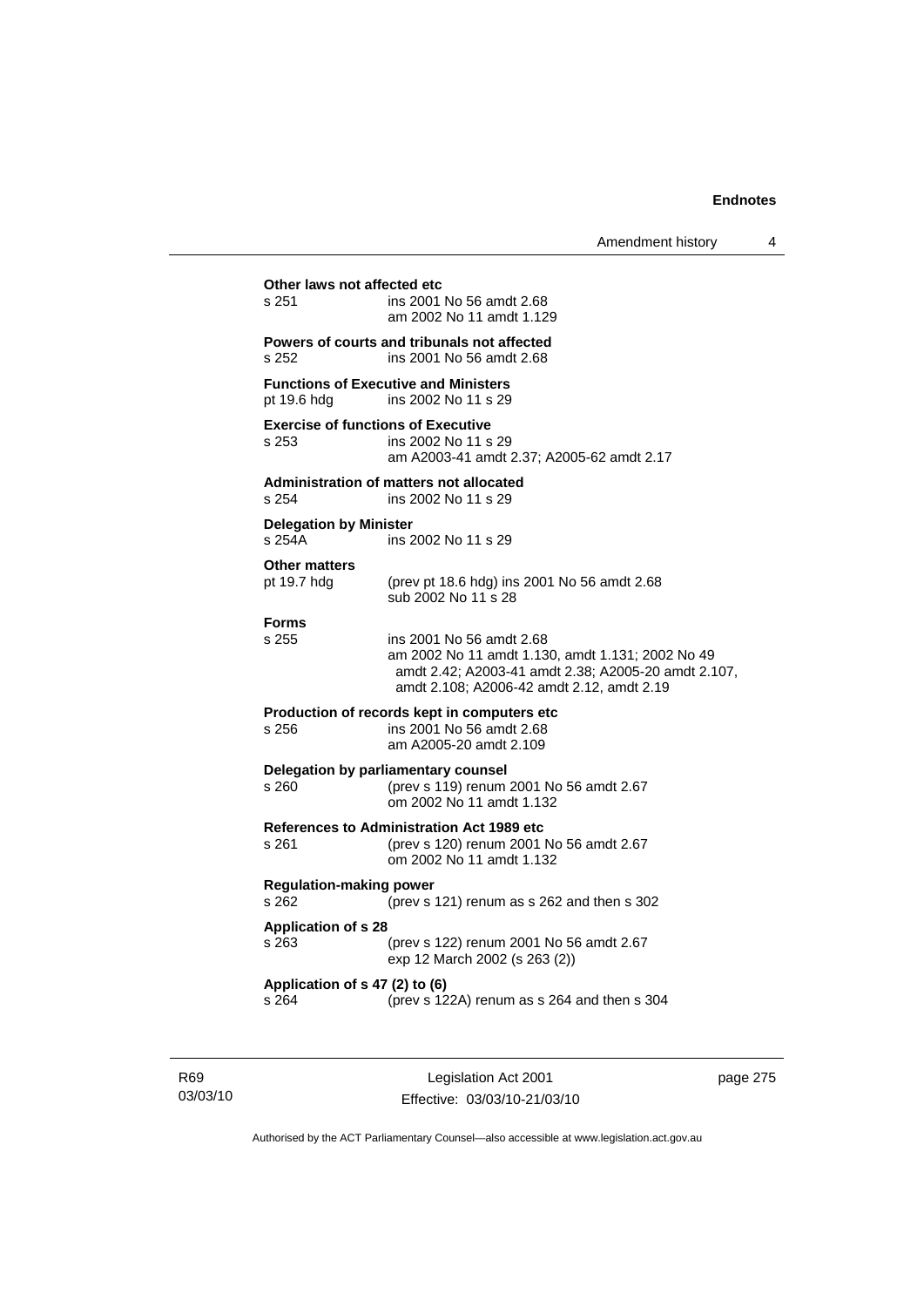| Amendment history<br>4 |  |
|------------------------|--|
|------------------------|--|

```
Application of s 61 and s 62 
s 265 (prev s 123) renum as s 265 and then s 305 
Application of s 69 
s 266 (prev s 124) renum 2001 No 56 amdt 2.67 
                  exp 12 March 2002 (s 266 (2)) 
Transitional regulations 
s 267 (prev s 125) renum as s 267 and then s 306 
Modification of ch 20's operation 
s 268 (prev s 126) renum as s 268 and then s 307 
Status of certain instruments as disallowable instruments 
s 269 (prev s 127) renum as s 269 and then s 308 
Status of certain instruments as notifiable instruments 
s 270 (prev s 128) renum as s 270 and then s 309 
Compliance with authorisation or requirement to do something by notice in 
gazette 
s 271 (prev s 129) renum as s 271 and then s 310 
Commencement of Acts that refer to notification or notice in the gazette 
s 271B renum as s 311
Commencement of registrable instruments that refer to notification or notice 
in the gazette 
s 271C renum as s 312
Status of republications under Legislation (Republication) Act 1996 
s 272 (prev s 130) renum as s 272 and then s 313 
Transitional provisions about penalties
s 273 renum as s 314 
Status of certain determinations 
s 274 renum as s 315
Miscellaneous 
ch 20 hdg (prev ch 13 hdg) renum as ch 20 hdg and then ch 21 hdg 
                  (prev ch 12 hdg) renum as ch 19 hdg 2001 No 56 amdt 2.66 
                  renum as ch 20 hdg 2002 No 11 s 24 
Delegation by parliamentary counsel 
s 300 ins 2002 No 11 amdt 1.132 
                  am A2004-60 amdt 1.175 
References to Administration Act 1989 etc 
                 ins 2002 No 11 amdt 1.132
```
page 276 Legislation Act 2001 Effective: 03/03/10-21/03/10

R69 03/03/10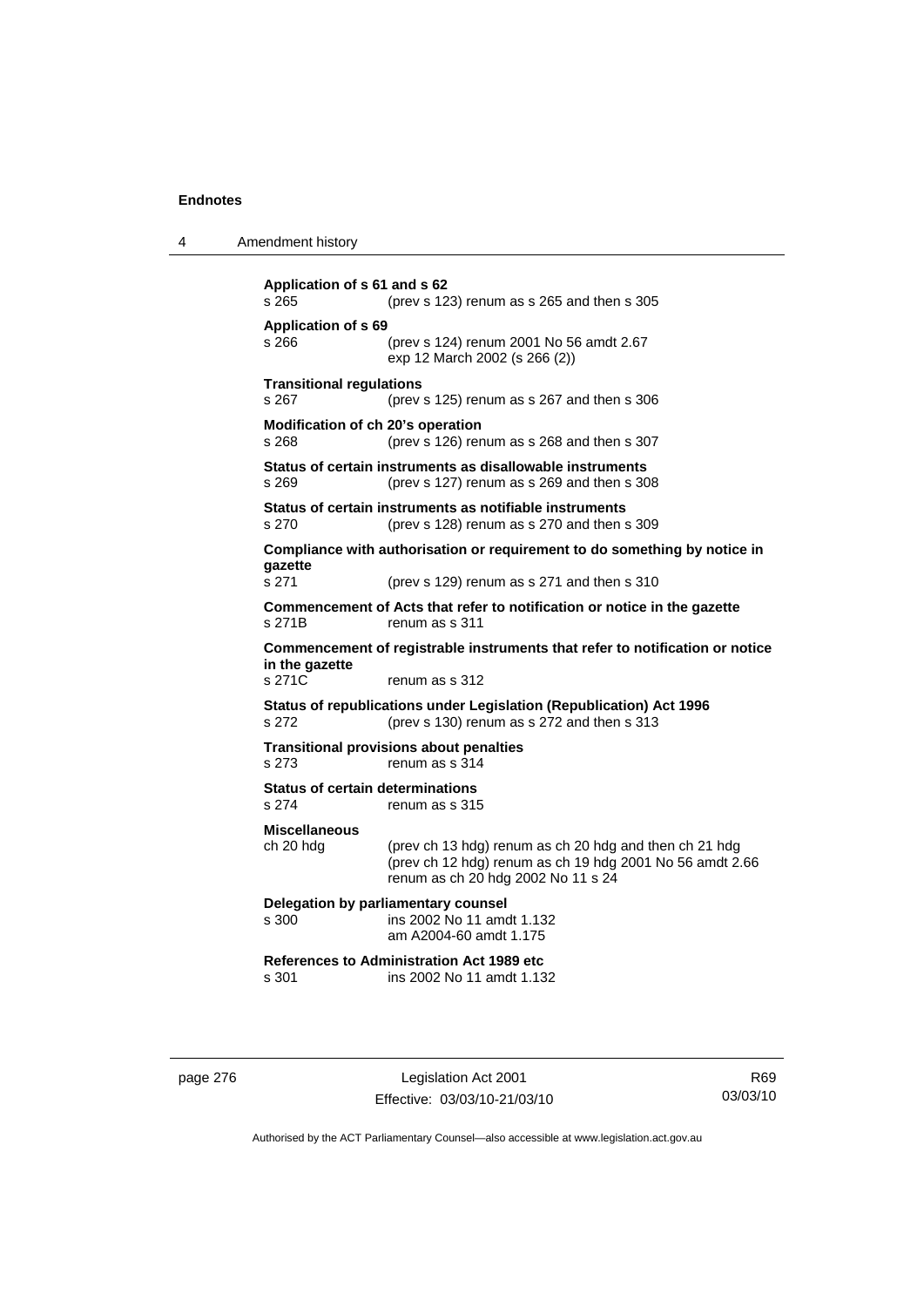page 277

|                                                         |                                                                                                                                                                                                                                                                                              | Amendment history | 4 |
|---------------------------------------------------------|----------------------------------------------------------------------------------------------------------------------------------------------------------------------------------------------------------------------------------------------------------------------------------------------|-------------------|---|
| <b>Regulation-making power</b><br>s 302                 | (prev s 121) renum as s 262 2001 No 56 amdt 2.67<br>renum as s 302 R5 LA (see 2002 No 11 amdt 1.133)<br>sub A2003-41 amdt 2.39<br>am A2006-42 amdt 2.19                                                                                                                                      |                   |   |
| Transitional<br>ch 21 hdg                               | (prev ch 13 hdg) renum as ch 20 hdg 2001 No 56 amdt 2.66<br>renum as ch 21 hdg 2002 No 11 s 24<br>om R29 LA                                                                                                                                                                                  |                   |   |
| s 303                                                   | Transitional-meaning of optometrist<br>ins A2005-9 amdt 1.1<br>exp 9 January 2007 (see the Health Professionals Act 2004<br>s 136 (1) (h)) (s 303 (2))                                                                                                                                       |                   |   |
| Application of s 47 (2) to (6)<br>s 304 hdg<br>s 304    | (prev s 122A hdg) renum as s 264 hdg and then s 304 hdg<br>sub 2002 No 11 amdt 1.134<br>(prev s 122A) ins 2001 No 44 amdt 1.2623<br>renum as s 264 2001 No 56 amdt 2.67<br>am 2002 No 11 amdt 1.135<br>renum as s 304 R5 LA (see 2002 No 11 amdt 1.136)<br>exp 12 September 2004 (s 304 (4)) |                   |   |
| Application of s 61 and s 62<br>s 305                   | (prev s 123) renum as s 265 2001 No 56 amdt 2.67<br>renum as s 305 R5 LA (see 2002 No 11 amdt 1.136)<br>exp 12 September 2002 (s 305 (3))                                                                                                                                                    |                   |   |
| <b>Transitional regulations</b><br>s 306                | (prev s 125) am 2001 No 44 amdt 1.2624<br>renum as s 267 2001 No 56 amdt 2.67<br>am 2001 No 56 amdts 2.69-2.71; 2002 No 11<br>amdts 1.137-1.140<br>renum as s 306 R5 LA (see 2002 No 11 amdt 1.136)<br>exp 28 May 2003 (s 306 (5))                                                           |                   |   |
| Modification of ch 20's operation<br>s 307 hdg<br>s 307 | (prev s 268 hdg) sub 2001 No 56 amdt 2.72<br>(prev s 126) renum as s 268 2001 No 56 amdt 2.67<br>am 2002 No 11 amdt 1.141<br>renum as s 307 R5 LA (see 2002 No 11 amdt 1.13)<br>am 2002 No 49 amdt 2.54<br>exp 28 May 2003 (s 307 (2))                                                       |                   |   |
| s 308                                                   | Status of certain instruments as disallowable instruments<br>(prev s 127) renum as s 269 2001 No 56 amdt 2.67<br>renum as s 308 R5 LA (see 2002 No 11 amdt 1.136)<br>exp 12 September 2004 (s 308 (4))                                                                                       |                   |   |

Authorised by the ACT Parliamentary Counsel—also accessible at www.legislation.act.gov.au

Legislation Act 2001 Effective: 03/03/10-21/03/10

R69 03/03/10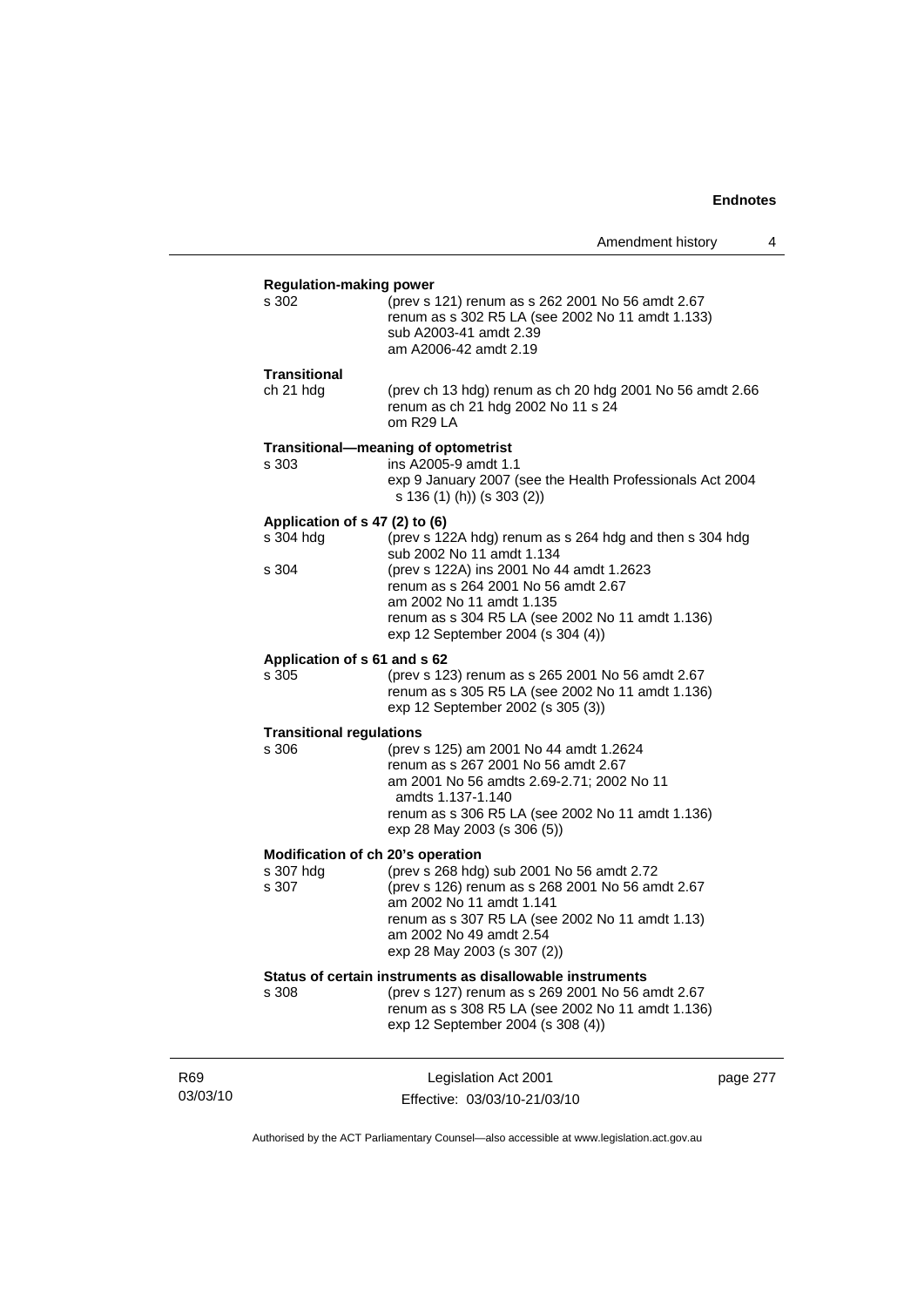| 4 | Amendment history |                                                                                                                                                                                                                  |
|---|-------------------|------------------------------------------------------------------------------------------------------------------------------------------------------------------------------------------------------------------|
|   | s 309             | Status of certain instruments as notifiable instruments<br>(prev s 128) renum as s 270 2001 No 56 amdt 2.67<br>renum as s 309 R5 LA (see 2002 No 11 amdt 1.136)<br>exp 12 September 2004 (s 309 (7))             |
|   |                   | Compliance with authorisation or requirement to do something by notice in                                                                                                                                        |
|   | qazette<br>s 310  | (prev s 129) renum as s 271 2001 No 56 amdt 2.67<br>am 2001 No 56 amdt 2.73<br>renum as s 310 R5 LA (see 2002 No 11 amdt 1.136)<br>exp 12 September 2004 (s 310 (5))                                             |
|   | s 310A            | Application of s 89 to registrable instrument<br>ins A2003-56 amdt 2.57<br>exp 12 September 2004 (s 310A (2))                                                                                                    |
|   | s 311             | Commencement of Acts that refer to notification or notice in the gazette<br>(prev s 271B) ins as mod SL 2001 No 34 reg 6<br>renum R5 LA (see 2002 No 11 amdt 1.136)<br>exp 13 September 2002 (s 311 (5))         |
|   | in the gazette    | Commencement of registrable instruments that refer to notification or notice                                                                                                                                     |
|   | s 312             | (prev s 271C) ins as mod SL 2001 No 34 reg 6<br>renum R5 LA (see 2002 No 11 amdt 1.136)<br>exp 13 September 2002 (s 312 (5))                                                                                     |
|   | s 313             | Status of republications under Legislation (Republication) Act 1996<br>(prev s 130) renum as s 272 2001 No 56 amdt 2.67<br>renum as s 313 R5 LA (see 2002 No 11 amdt 1.136)<br>exp 12 September 2004 (s 313 (3)) |
|   | s 314             | <b>Transitional provisions about penalties</b><br>(prev s 273) ins 2001 No 56 amdt 2.74<br>renum R5 LA (see 2002 No 11 amdt 1.136)<br>exp 12 September 2003 (s 314 (5))                                          |
|   | s 315             | <b>Status of certain determinations</b><br>(prev s 274) ins 2001 No 56 amdt 2.74<br>renum R5 LA (see 2002 No 11 amdt 1.136)<br>exp 12 September 2003 (s 315 (6))                                                 |
|   | s 316             | <b>Delegations under Administration Act 1989</b><br>ins A2003-56 amdt 2.58<br>exp 12 September 2004 (s 316 (3))                                                                                                  |

page 278 Legislation Act 2001 Effective: 03/03/10-21/03/10

R69 03/03/10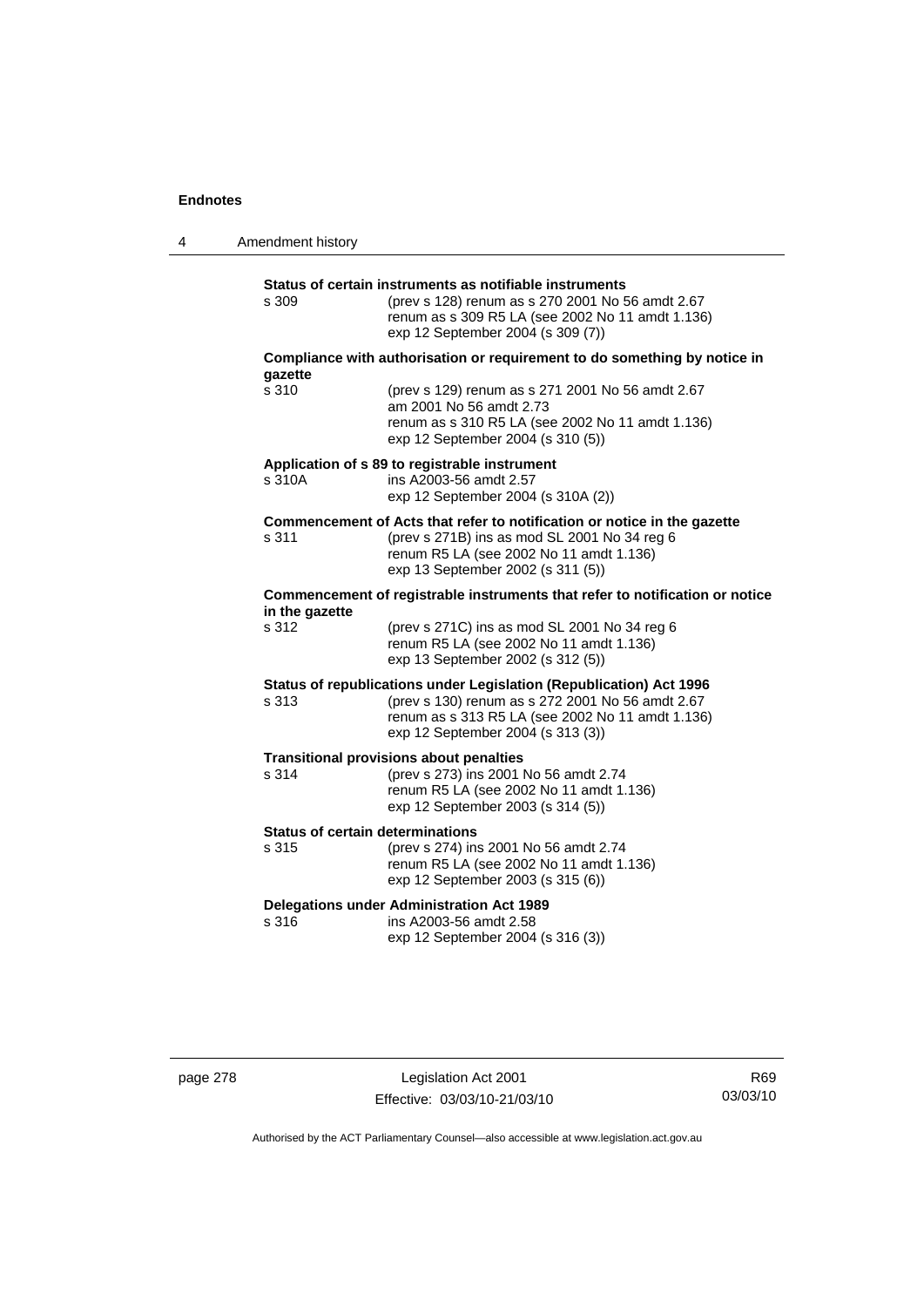### **Former NSW and UK Acts in force before establishment of Territory**

| sch 1 pt 1.1 hdg | (prev sch 1 pt 1 hdg) sub and renum 2001 No 56 amdt 2.75 |
|------------------|----------------------------------------------------------|
| sch 1 pt 1.1     | am 2001 No 44 amdt 1.2625; 2001 No 56 amdts 2.76-2.79;   |
|                  | 2001 No 88 s 43 (2); 2002 No 40 amdt 3.28; items renum   |
|                  | R11 LA (see 2002 No 40 amdt 3.29)                        |
|                  | sub 2002 No 49 amdt 2.43                                 |
|                  | am A2003-56 amdt 2.59; items renum R21 LA (see A2003-56  |
|                  | amdt 2.60); A2004-17 amdt 2.10; items renum R30 LA (see  |
|                  | A2004-17 amdt 2.11); A2004-60 amdt 1.176; items renum    |
|                  | R31 LA (see A2004-60 amdt 1.177); A2006-38 amdt 1.9;     |
|                  | items renum R52 LA (see A2006-38 amdt 1.10); A2009-39    |
|                  | amdt 2.5; A2009-50 s 50                                  |
|                  | Former NSW Acts applied after establishment of Territory |
| sch 1 pt 1.2 hdg | (prev sch 1 pt 2 hdg) sub and renum 2001 No 56 amdt 2.80 |
|                  |                                                          |
| sch 1 pt 1.2     | am 2001 No 44 amdt 1.2626, amdt 1.2627; 2001 No 56       |
|                  | amdt 2.81; A2004-7 amdt 1.5; A2006-38 amdt 1.11; items   |
|                  | renum R52 LA (see A2006-38 amdt 1.12)                    |
|                  |                                                          |

### **Meaning of commonly-used terms**

| dict pt 1 hdg<br>dict pt 1 note | sub A2003-56 amdt 2.61<br>sub A2003-56 amdt 2.61                  |
|---------------------------------|-------------------------------------------------------------------|
| dict pt 1                       | def $AAT$ ins 2002 No 49 amdt 2.44                                |
|                                 | om A2008-37 amdt 1.297                                            |
|                                 | def $ACAT$ ins A2008-36 amdt 1.409                                |
|                                 | def $Act$ sub 2001 No 56 amdt 2.82<br>am A2005-20 amdt 2.110      |
|                                 | def $ACT$ reloc from IA 2001 No 56 amdt 2.16                      |
|                                 | def $ADI$ reloc from IA 2001 No 56 amdt 2.16                      |
|                                 | sub 2002 No 49 amdt 2.45                                          |
|                                 | def administrative appeals tribunal reloc from IA 2001 No 56      |
|                                 | amdt $2.16$                                                       |
|                                 | om A2008-37 amdt 1.297                                            |
|                                 | def <i>administrative unit</i> reloc from IA 2001 No 56 amdt 2.16 |
|                                 | def <b>adult</b> reloc from IA 2001 No 56 amdt 2.16               |
|                                 | def affidavit reloc from IA 2001 No 56 amdt 2.16                  |
|                                 | om A2005-53 amdt 1.95                                             |
|                                 | def <b>ambulance service</b> reloc from IA 2001 No 56 amdt 2.16   |
|                                 | sub A2004-28 amdt 3.33                                            |
|                                 | def <b>amend</b> sub 2001 No 56 amdt 2.82                         |
|                                 | am A2005-20 amdt 2.111, amdt 2.112                                |
|                                 | def <i>appoint</i> reloc from IA 2001 No 56 amdt 2.16             |
|                                 | def $AS$ ins A2009-20 amdt 2.9                                    |
|                                 | def <b>AS/NZS</b> ins A2009-20 amdt 2.9                           |
|                                 | def asset reloc from IA 2001 No 56 amdt 2.16                      |
|                                 | def Attorney-General ins 2001 No 56 amdt 2.82                     |
|                                 | def auditor-general reloc from IA 2001 No 56 amdt 2.16            |
|                                 | sub A2005-20 amdt 2.113                                           |
|                                 |                                                                   |
|                                 |                                                                   |

R69 03/03/10

Legislation Act 2001 Effective: 03/03/10-21/03/10 page 279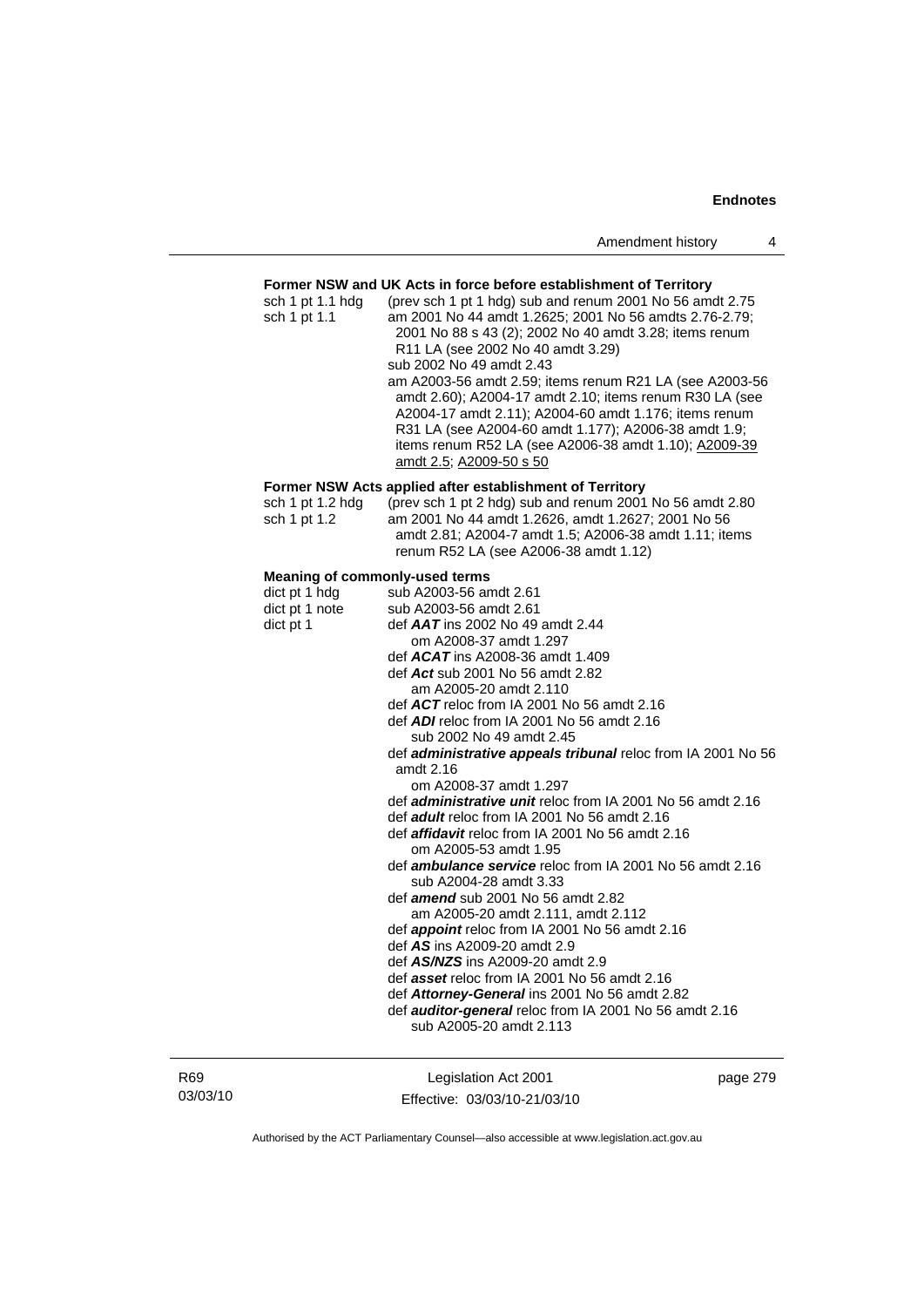4 Amendment history

 def *Australia* reloc from IA 2001 No 56 amdt 2.16 def *Australian driver licence* reloc from IA 2001 No 56 amdt 2.16 def *Australian/New Zealand Standard* ins A2009-20 amdt 2.9 def *Australian Standard* ins A2009-20 amdt 2.9 def *Australian Statistician* ins A2005-20 amdt 2.114 def *authorised deposit-taking institution* reloc from IA 2001 No 56 amdt 2.16 sub 2002 No 49 amdt 2.46 def *bank* reloc from IA 2001 No 56 amdt 2.16 def *bankrupt or personally insolvent* ins A2009-49 amdt 2.1 def *barrister* reloc from IA 2001 No 56 amdt 2.16 def *body* reloc from IA 2001 No 56 amdt 2.16 def *breach* reloc from IA 2001 No 56 amdt 2.16 def *building code* ins A2004-13 amdt 2.79 def *building society* reloc from IA 2001 No 56 amdt 2.16 sub A2003-56 amdt 2.62 def *business day* reloc from IA 2001 No 56 amdt 2.16 def *by* ins A2005-20 amdt 2.115 def *by-laws* ins 2002 No 11 amdt 1.142 om A2005-20 amdt 2.116 def *by-law* ins A2005-20 amdt 2.116 def *calendar month* reloc from IA 2001 No 56 amdt 2.16 def *calendar year* reloc from IA 2001 No 56 amdt 2.16 def *change* reloc from IA 2001 No 56 amdt 2.16 sub A2006-42 amdt 2.13 def *chief executive* ins 2001 No 56 amdt 2.82 def *chief fire control officer* ins 2001 No 56 amdt 2.82 om A2004-28 amdt 3.34 def *chief health officer* reloc from IA 2001 No 56 amdt 2.16 def *Chief Justice* reloc from IA 2001 No 56 amdt 2.16 def *Chief Magistrate* reloc from IA 2001 No 56 amdt 2.16 def *Chief Minister* reloc from IA 2001 No 56 amdt 2.16 def *chief officer (ambulance service)* ins A2004-28 amdt 3.35 def *chief officer (fire brigade)* ins A2004-28 amdt 3.35 def *chief officer (rural fire service)* ins A2004-28 amdt 3.35 def *chief officer (SES)* ins A2004-28 amdt 3.35 def *chief planning executive* ins 2002 No 56 amdt 3.43 sub A2005-20 amdt 2.117; A2007-25 amdt 1.96 def *chief police officer* reloc from IA 2001 No 56 amdt 2.16 def *chief solicitor* ins A2004-42 amdt 2.39 def *chief surveyor* ins A2007-33 amdt 1.9

om A2010-6 amdt 1.10

page 280 Legislation Act 2001 Effective: 03/03/10-21/03/10

R69 03/03/10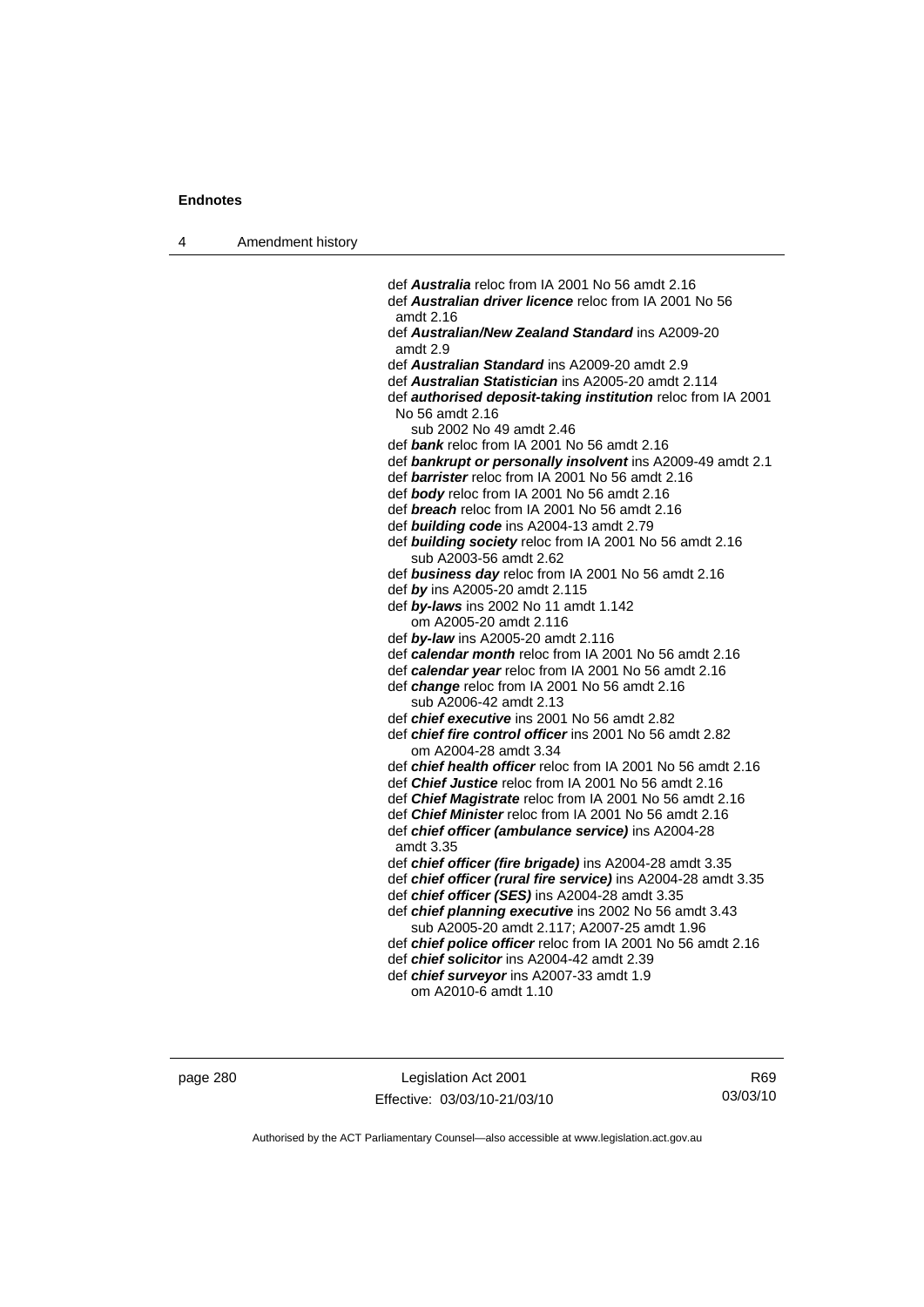def *child* reloc from IA 2001 No 56 amdt 2.16 def *children and young people commissioner* ins A2005-46 amdt 1.1 def *Childrens Court* reloc from IA 2001 No 56 amdt 2.16 sub A2008-20 amdt 4.42 def *city area* reloc from IA 2001 No 56 amdt 2.16 am A2005-20 amdt 2.118 def *civil partner* ins A2008-14 amdt 1.44 def *civil partnership* ins A2008-14 amdt 1.44 def *civil union* ins A2006-22 amdt 1.74 (A2006-22 rep before commenced by disallowance (see Cwlth Gaz 2006 No S93)) def *clerk* reloc from IA 2001 No 56 amdt 2.16 def *commencement* sub 2001 No 56 amdt 2.82 def *commencement notice* sub 2001 No 56 amdt 2.82 def *commissioner for fair trading* reloc from IA 2001 No 56 amdt 2.16 sub A2005-20 amdt 2.119 def *commissioner for health complaints* ins 2001 No 56 amdt 2.82 om A2005-41 amdt 1.110 def *commissioner for housing* reloc from IA 2001 No 56 amdt 2.16 om A2007-8 amdt 1.12 def *commissioner for land and planning* reloc from IA 2001 No 56 amdt 2.16 om 2002 No 56 amdt 3.44 def *commissioner for public administration* reloc from IA 2001 No 56 amdt 2.16 def *commissioner for revenue* reloc from IA 2001 No 56 amdt 2.16 def *commissioner for surveys* reloc from IA 2001 No 56 amdt 2.16 om A2007-33 amdt 1.10 def *commissioner for the environment* ins 2001 No 56 amdt 2.82 def *commissioner of police* reloc from IA 2001 No 56 amdt 2.16 def *commit* ins A2006-23 amdt 1.212 def *committed for trial* reloc from IA 2001 No 56 amdt 2.16 om A2006-23 amdt 1.212 def *Commonwealth* reloc from IA 2001 No 56 amdt 2.16 def *Commonwealth country* reloc from IA 2001 No 56 amdt 2.16 def *Commonwealth DPP* ins A2005-20 amdt 2.120 def *Commonwealth gazette* reloc from IA 2001 No 56 amdt 2.16 def *community advocate* reloc from IA 2001 No 56 amdt 2.16

R69 03/03/10

Legislation Act 2001 Effective: 03/03/10-21/03/10 page 281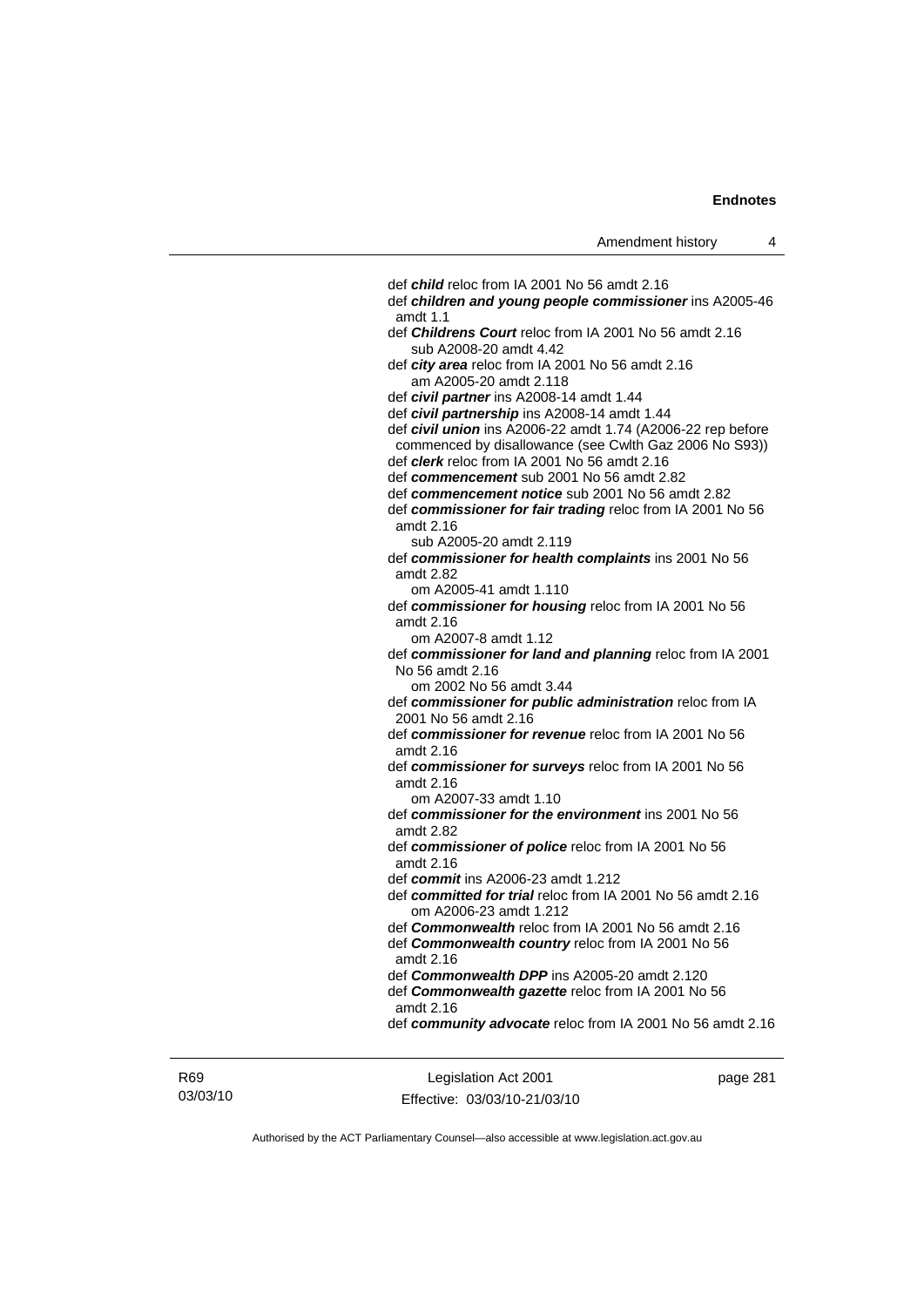4 Amendment history

 om A2005-47 amdt 1.12 def *confer* reloc from IA 2001 No 56 amdt 2.16 def *conservator of flora and fauna* reloc from IA 2001 No 56 amdt 2.16 def *construction occupations registrar* ins A2004-13 amdt 2.80 sub A2005-20 amdt 2.121 def *consumer and trader tribunal* ins A2003-16 s 70 om A2008-36 amdt 1.410 def *Consumer Credit (Australian Capital Territory) Code* reloc from IA 2001 No 56 amdt 2.16 def *Consumer Credit (Australian Capital Territory) Regulations* reloc from IA 2001 No 56 amdt 2.16 def *contravene* reloc from IA 2001 No 56 amdt 2.16 def *converted ordinance* reloc from IA 2001 No 56 amdt 2.16 def *Coroner's Court* reloc from IA 2001 No 56 amdt 2.16 def *corporation* reloc from IA 2001 No 56 amdt 2.16 def *Corporations Act* ins in IA 2001No 56 amdt 2.14 reloc from IA 2001 No 56 amdt 2.16 def *correctional centre* ins A2006-23 amdt 1.213 def *corrections officer* ins A2006-23 amdt 1.213 def *Court of Appeal* ins A2004-42 amdt 2.39 def *court of summary jurisdiction* reloc from IA 2001 No 56 amdt 2.16 def *credit tribunal* reloc from IA 2001 No 56 amdt 2.16 sub A2005-20 amdt 2.122 om A2008-36 amdt 1.410 def *credit union* reloc from IA 2001 No 56 amdt 2.16 sub A2003-56 amdt 2.63 def *Criminal Code* ins 2002 No 51 amdt 1.27 def *custodial escort* ins 2002 No 30 amdt 2.8 om A2006-23 amdt 1.214 def *daily newspaper* ins A2009-20 amdt 2.10 def *daylight* reloc from IA 2001 No 56 amdt 2.16 def *definition* ins 2001 No 56 amdt 2.82 def *dental prosthetist* reloc from IA 2001 No 56 amdt 2.16 sub A2004-39 amdt 3.1 def *dental technician* reloc from IA 2001 No 56 amdt 2.16 sub A2004-39 amdt 3.2 def *dentist* reloc from IA 2001 No 56 amdt 2.16 sub A2004-39 amdt 4.3 def *Deputy Speaker* ins A2005-20 amdt 2.123 def *designation* reloc from IA 2001 No 56 amdt 2.16 def *detention place* ins A2008-20 amdt 2.22 def *director of corrective services* ins 2002 No 30 amdt 2.8

page 282 Legislation Act 2001 Effective: 03/03/10-21/03/10

R69 03/03/10

Authorised by the ACT Parliamentary Counsel—also accessible at www.legislation.act.gov.au

om A2006-23 amdt 1.215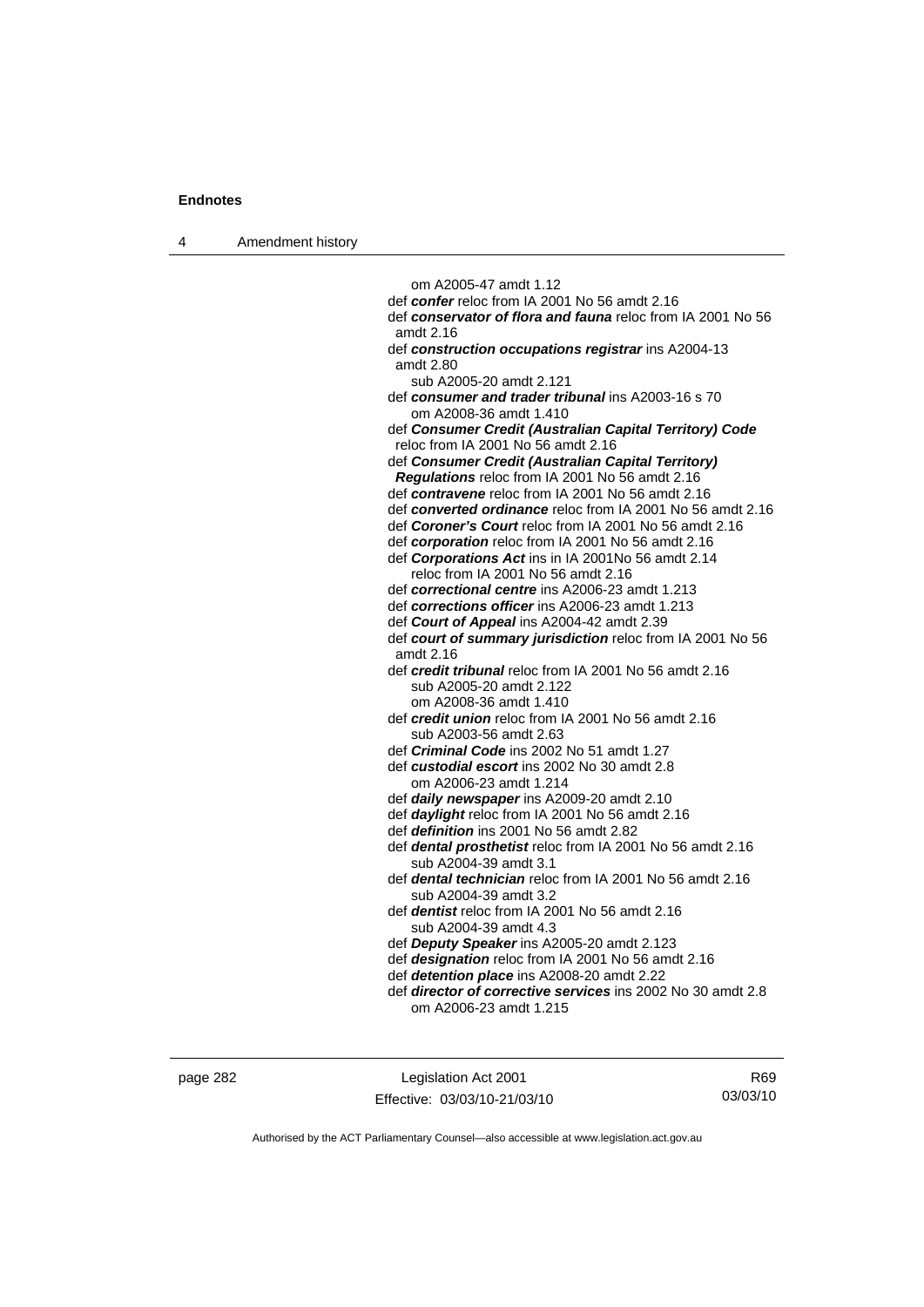def *director of public prosecutions* (or *DPP*) reloc from IA 2001 No 56 amdt 2.16 def *disability and community services commissioner* ins A2005-41 amdt 1.111 def *disallowable instrument* sub 2001 No 56 amdt 2.82 def *discrimination commissioner* reloc from IA 2001 No 56 amdt 2.16 sub A2005-41 amdt 1.112 def *discrimination tribunal* reloc from IA 2001 No 56 amdt 2.16 om A2008-36 amdt 1.410 def *doctor* reloc from IA 2001 No 56 amdt 2.16 sub A2004-39 amdt 5.13 def *document* reloc from IA 2001 No 56 amdt 2.16 am A2003-56 amdt 2.64 def *domestic partner* ins A2003-14 s 5 def *domestic partnership* ins A2003-14 s 5 def *DPP* ins 2002 No 49 amdt 2.47 def *driver licence* reloc from IA 2001 No 56 amdt 2.16 def *electoral commission* reloc from IA 2001 No 56 amdt 2.16 def *electoral commissioner* reloc from IA 2001 No 56 amdt 2.16 def *emergency service* ins A2004-28 amdt 3.35 def *emergency services authority* ins A2004-28 amdt 3.35 om A2007-3 amdt 2.2 def *emergency services commissioner* ins A2004-28 amdt 3.35 def *enactment* sub 2001 No 56 amdt 2.82 def *enrolled nurse* ins A2006-46 amdt 2.28 def *entity* ins 2001 No 56 amdt 2.82 def *environment protection authority* ins 2002 No 11 amdt 1.142 def *establish* reloc from IA 2001 No 56 amdt 2.16 def *estate* reloc from IA 2001 No 56 amdt 2.16 def *Executive* reloc from IA 2001 No 56 amdt 2.16 def *exercise* reloc from IA 2001 No 56 amdt 2.16 def *expire* reloc from IA 2001 No 56 amdt 2.16 def *external territory* reloc from IA 2001 No56 amdt 2.16 def *fail* reloc from IA 2001 No 56 amdt 2.16 def *Federal Court* reloc from IA 2001 No 56 amdt 2.16 def *file* reloc from IA 2001 No 56 amdt 2.16 def *financial year* reloc from IA 2001 No 56 amdt 2.16 def *fire brigade* reloc from IA 2001 No 56 amdt 2.16 sub A2004-28 amdt 3.36 def *fire commissioner* reloc from IA 2001 No 56 amdt 2.16 om A2004-28 amdt 3.37

R69 03/03/10

Legislation Act 2001 Effective: 03/03/10-21/03/10 page 283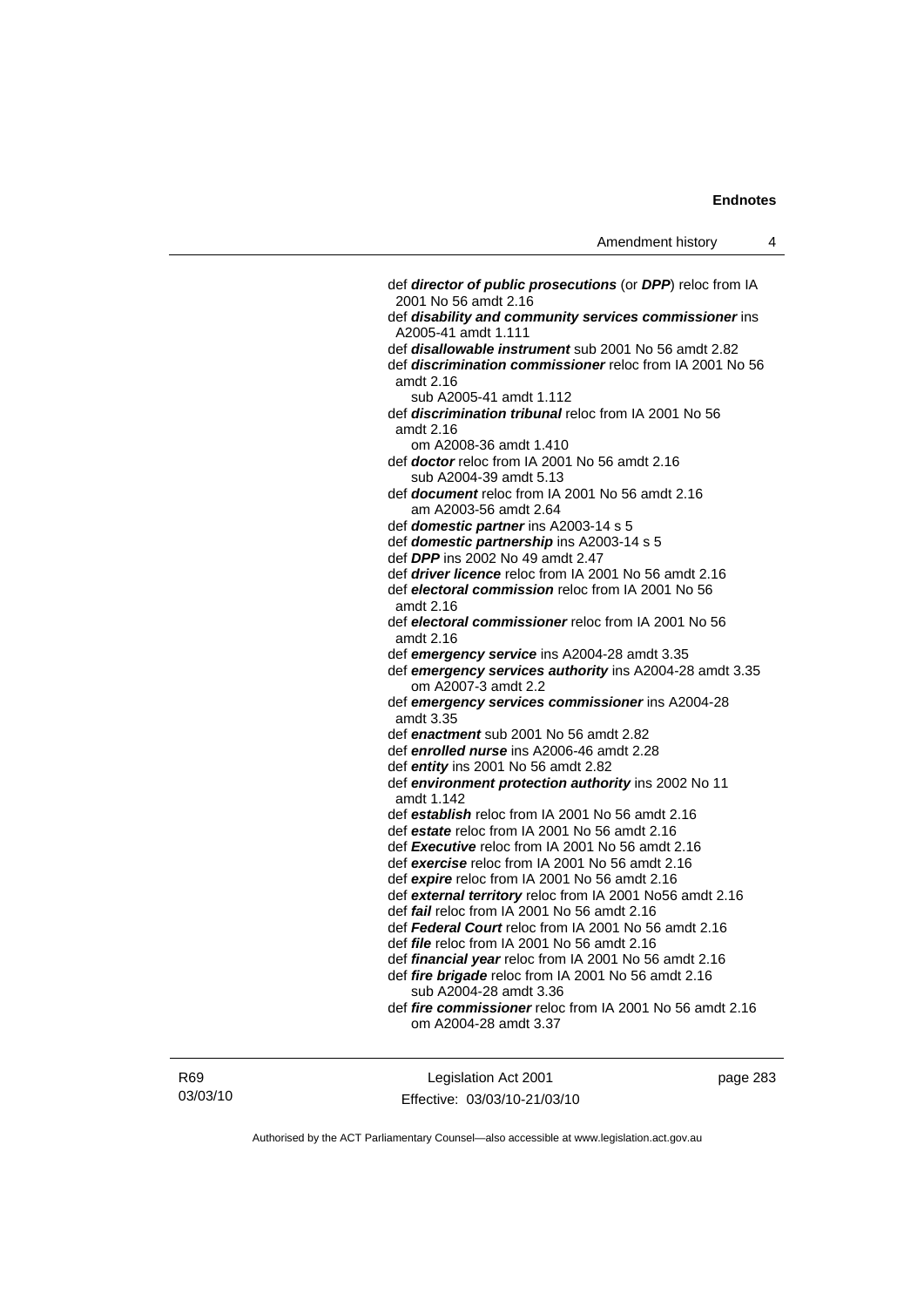4 Amendment history

 def *for* ins 2002 No 11 amdt 1.142 def *foreign country* reloc from IA 2001 No 56 amdt 2.16 sub A2006-42 amdt 2.14 def *former NSW Act* sub 2001 No 56 amdt 2.82; 2002 No 11 amdt 1.143 def *former UK Act* sub 2001 No 56 amdt 2.82; 2002 No 11 amdt 1.143 def *found guilty* reloc from IA 2001 No 56 amdt 2.16 sub 2002 No 49 amdt 2.48; A2006-23 amdt 1.216 am A2008-20 amdt 4.43 def *function* reloc from IA 2001 No 56 amdt 2.16 def *gambling and racing commission* reloc from IA 2001 No 56 amdt 2.16 def *gazette* reloc from IA 2001 No 56 amdt 2.16 sub A2009-49 amdt 2.2 def *give* reloc from IA 2001 No 56 amdt 2.16 def *government printer* reloc from IA 2001 No 56 amdt 2.16 def *government solicitor* reloc from IA 2001 No 56 amdt 2.16 def *Governor* ins 2001 No 56 amdt 2.82 def *Governor-General* ins 2001 No 56 amdt 2.82 def *GST* ins 2002 No 27 s 27 def *guardianship tribunal* reloc from IA 2001 No 56 amdt 2.16 om A2008-36 amdt 1.410 def *health services commissioner* ins A2005-41 amdt 1.113 def *heritage council* ins A2004-57 amdt 1.53 def *heritage register* ins A2004-57 amdt 1.53 def *High Court* reloc from IA 2001 No 56 amdt 2.16 def *home address* ins A2009-49 amdt 2.3 def *housing commissioner* ins A2007-8 amdt 1.13 def *human rights commission* ins A2005-41 amdt 1.113 def *human rights commissioner* ins A2005-41 amdt 1.113 def *Imperial Act* reloc from IA 2001 No 56 amdt 2.16 def *independent competition and regulatory commission*  ins A2004-42 amdt 2.39 def *indictable offence* ins 2001 No 56 amdt 2.82 sub 2002 No 11 amdt 1.144; A2003-56 amdt 2.65 def *indictment* reloc from IA 2001 No 56 amdt 2.16 def *individual* reloc from IA 2001 No 56 amdt 2.16 def *infringement notice* ins A2004-42 amdt 2.39 def *in relation to* ins 2002 No 49 amdt 2.49

 def *insolvent under administration* ins A2003-56 amdt 2.66 om A2005-20 amdt 2.124

def *institute of technology* ins A2007-3 amdt 2.3

def *instrument* sub 2001 No 56 amdt 2.82

def *interest* reloc from IA 2001 No 56 amdt 2.16

page 284 Legislation Act 2001 Effective: 03/03/10-21/03/10

R69 03/03/10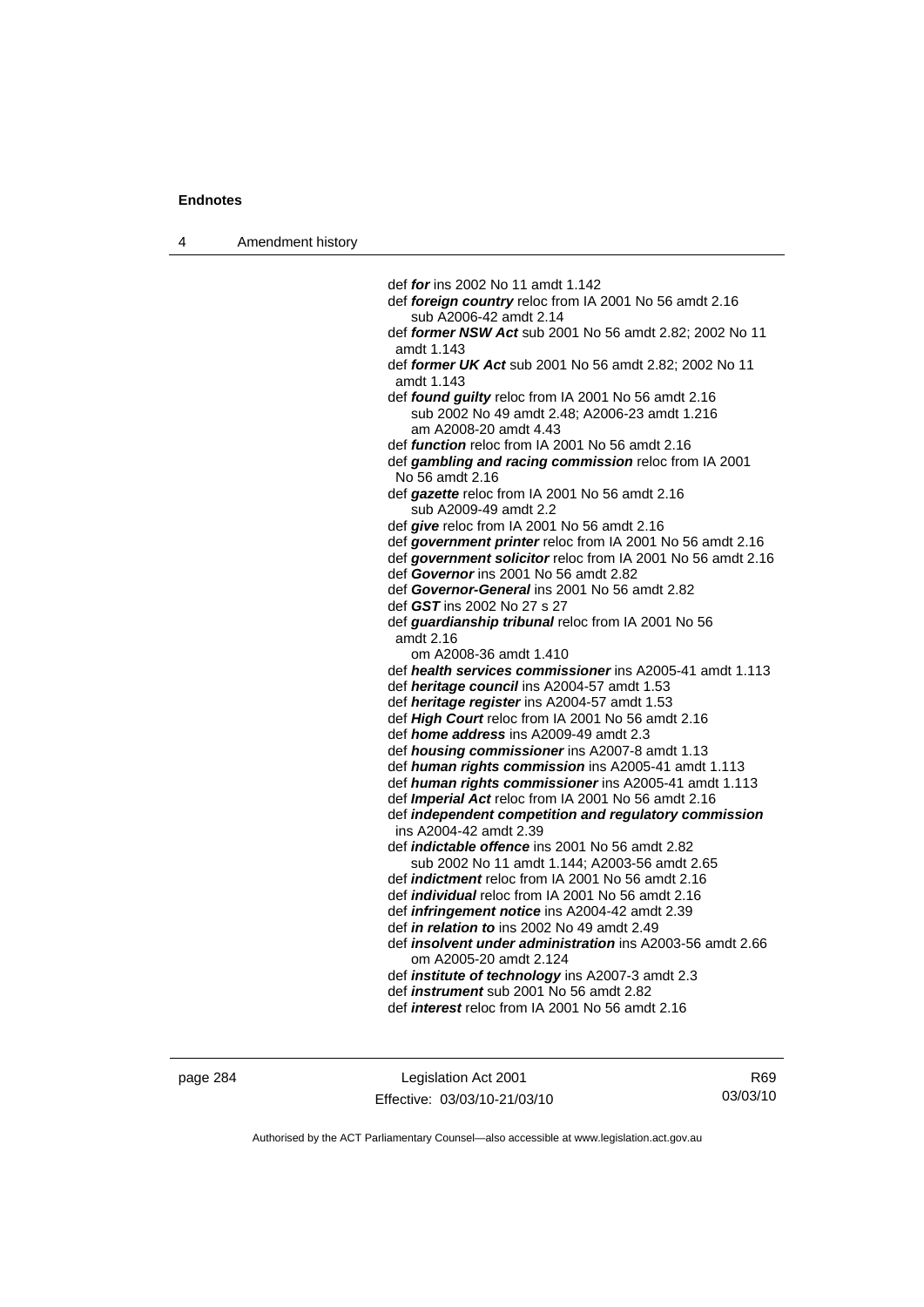def *internal territory* reloc from IA 2001 No 56 amdt 2.16 def *intersex person* ins A2003-14 s 5 def *Jervis Bay Territory* reloc from IA 2001 No 56 amdt 2.16 def *judge* reloc from IA 2001 No 56 amdt 2.16 am 2002 No 11 amdt 1.145 def *Lake Burley Griffin* reloc from IA 2001 No 56 amdt 2.16 def *Lake Ginninderra* reloc from IA 2001 No 56 amdt 2.16 def *land* reloc from IA 2001 No 56 amdt 2.16 def *land development agency* ins 2002 No 56 amdt 3.45 sub A2005-20 amdt 2.125; A2007-25 amdt 1.97 def *law* reloc from IA 2001 No 56 amdt 2.16 def *lawyer* reloc from IA 2001 No 56 amdt 2.16 def *legal aid commission* ins 2001 No 56 amdt 2.82 def *legal practitioner* reloc from IA 2001 No 56 amdt 2.16 sub A2006-25 amdt 2.16 def *Legislation Act* ins 2002 No 49 amdt 2.50 def *Legislative Assembly* reloc from IA 2001 No 56 amdt 2.16 def *legislative instrument* ins A2006-42 amdt 2.15 def *liability* reloc from IA 2001 No 56 amdt 2.16 def *magistrate* reloc from IA 2001 No 56 amdt 2.16 def *Magistrates Court* reloc from IA 2001 No 56 amdt 2.16 def *make* reloc from IA 2001 No 56 amdt 2.16 def *making* sub 2001 No 56 amdt 2.82 def *master* reloc from IA 2001 No 56 amdt 2.16 def *may* ins 2001 No 56 amdt 2.82 def *medical practitioner* ins 2001 No 56 amdt 2.82 def *mental health tribunal* reloc from IA 2001 No 56 amdt 2.16 om A2008-36 amdt 1.410 def *midnight* reloc from IA 2001 No 56 amdt 2.16 def *midwife* ins A2006-46 amdt 2.28 def *Minister* ins 2001 No 56 amdt 2.82 def *modification* reloc from IA 2001 No 56 amdt 2.16 sub A2006-42 amdt 2.16 def *month* reloc from IA 2001 No 56 amdt 2.16 def *must* ins 2001 No 56 amdt 2.82 def *name* reloc from IA 2001 No 56 amdt 2.16 def *named month* reloc from IA 2001 No 56 amdt 2.16 def *national capital authority* ins 2002 No 11 amdt 1.146

def *national capital plan* ins A2004-42 amdt 2.39

R69 03/03/10

Legislation Act 2001 Effective: 03/03/10-21/03/10 page 285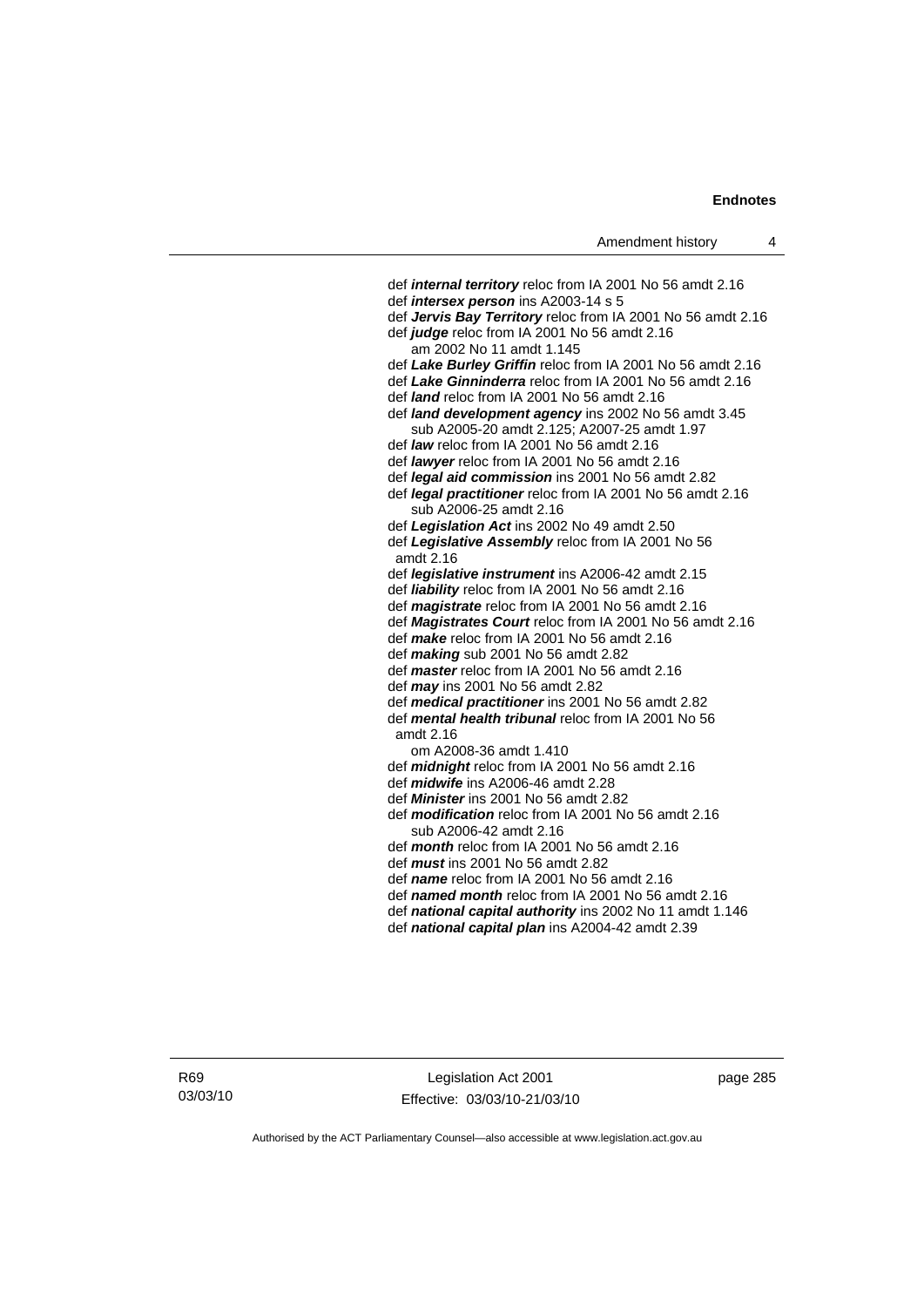4 Amendment history

 def *National Gas (ACT) Law* ins A2008-15 amdt 2.11 def *National Gas (ACT) Regulation* ins A2008-15 amdt 2.11 def *national land* reloc from IA 2001 No 56 amdt 2.16 def *night* reloc from IA 2001 No 56 amdt 2.16 def *Northern Territory* reloc from IA 2001 No 56 amdt 2.16 def *notifiable instrument* sub 2001 No 56 amdt 2.82 def *notification* sub 2001 No 56 amdt 2.82 am A2004-42 amdt 2.40; A2006-42 amdt 2.18 def *notification day* sub 2001 No 56 amdt 2.82 def *NSW Act* reloc from IA 2001 No 56 amdt 2.16 def *NSW correctional centre* ins A2006-23 amdt 1.217 def *number* reloc from IA 2001 No 56 amdt 2.16 def *nurse* reloc from IA 2001 No 56 amdt 2.16 sub A2004-39 amdt 6.7 def *nurse practitioner* ins A2004-10 s 6 sub A2004-39 amdt 6.8 def *oath* reloc from IA 2001 No 56 amdt 2.16 sub A2005-53 amdt 1.96 def *occupational discipline order* ins A2008-36 amdt 1.411 def *occupy* ins 2001 No 56 amdt 2.82 sub A2005-20 amdt 2.126 def *office* reloc from IA 2001 No 56 amdt 2.16 def *office of fair trading* reloc from IA 2001 No 56 amdt 2.16 sub A2005-20 amdt 2.127 def *OH&S commissioner* ins A2003-41 amdt 2.40 om A2009-28 amdt 2.21 def *ombudsman* reloc from IA 2001 No 56 amdt 2.16 def *omit* ins 2001 No 56 amdt 2.82 def *optometrist* ins A2005-9 amdt 1.2 note exp 9 January 2007 (see the Health Professionals Act 2004 s 136 (1) (h)) (s 303 (2)) def *ordinance* reloc from IA 2001 No 56 amdt 2.16 def *parent* ins A2004-1 amdt 1.22 def *parliamentary counsel* sub 2001 No 56 amdt 2.82 def *passing* sub 2001 No 56 amdt 2.82 def *penalty unit* ins 2001 No 56 amdt 2.82 def *person* ins 2001 No 56 amdt 2.82 sub A2009-20 amdt 2.11 def *pharmacist* reloc from IA 2001 No 56 amdt 2.16 sub A2004-39 amdt 8.2 def *planning and land authority* ins 2002 No 56 amdt 3.47 sub A2005-20 amdt 2.128; A2007-25 amdt 1.98 def *planning and land council* ins 2002 No 56 amdt 3.46 sub A2005-20 amdt 2.129 om A2006-30 amdt 1.70 def *planning authority* reloc from IA 2001 No 56 amdt 2.16 om 2002 No 56 amdt 3.47

page 286 Legislation Act 2001 Effective: 03/03/10-21/03/10

R69 03/03/10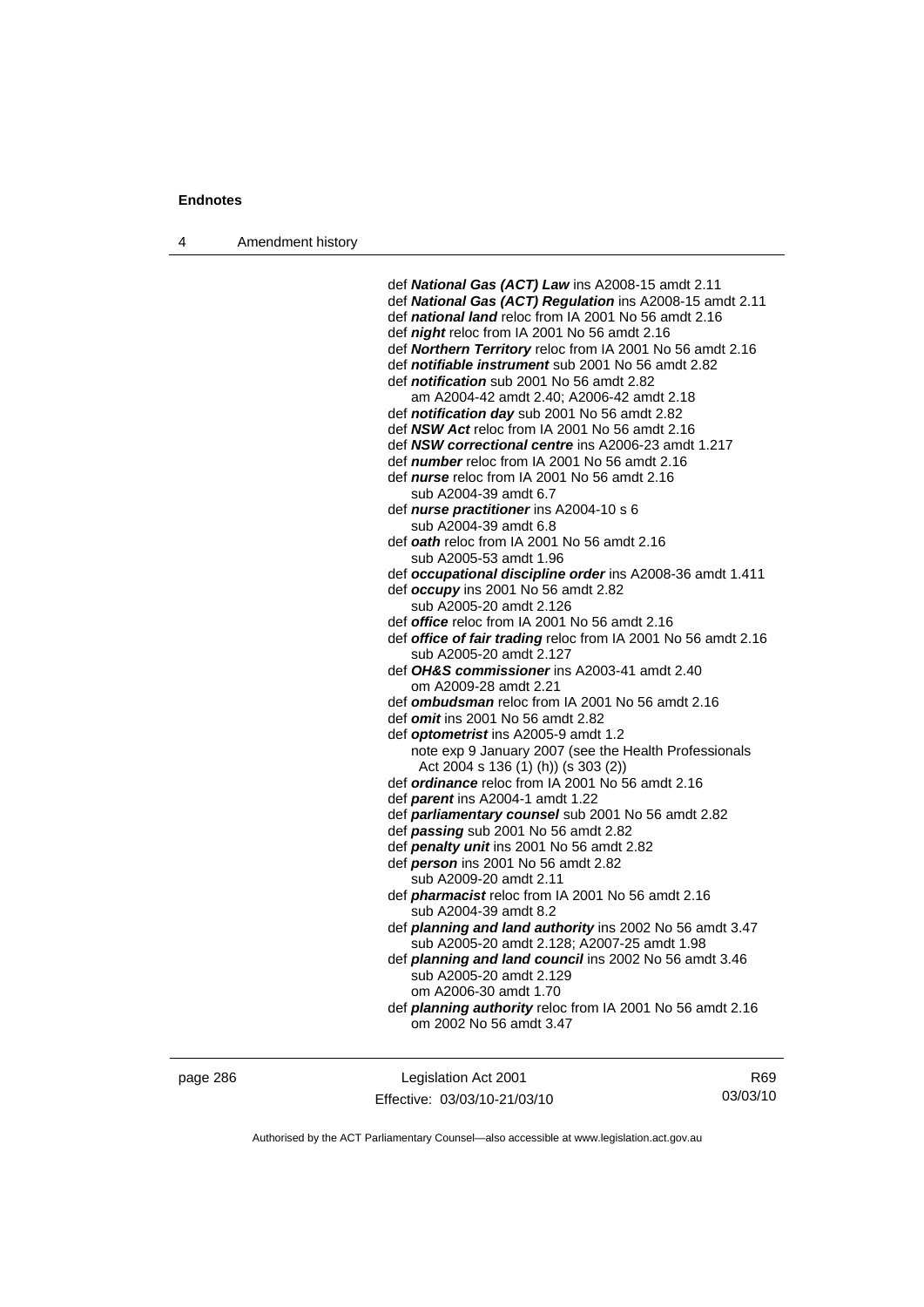| Amendment history                                                                                           | 4 |
|-------------------------------------------------------------------------------------------------------------|---|
|                                                                                                             |   |
| def <b>police officer</b> reloc from IA 2001 No 56 amdt 2.16                                                |   |
| def <b>position</b> reloc from IA 2001 No 56 amdt 2.16<br>def power reloc from IA 2001 No 56 amdt 2.16      |   |
|                                                                                                             |   |
| def <i>prescribed</i> reloc from IA 2001 No 56 amdt 2.16<br>am 2002 No 49 amdt 2.51; A2005-20 amdt 2.130    |   |
| def <i>present</i> ins A2005-5 s 28                                                                         |   |
| def <i>privacy commissioner</i> reloc from IA 2001 No 56                                                    |   |
| amdt 2.16                                                                                                   |   |
| def proceeding reloc from IA 2001 No 56 amdt 2.16                                                           |   |
| def property reloc from IA 2001 No 56 amdt 2.16                                                             |   |
| def <i>provision</i> sub 2001 No 56 amdt 2.82                                                               |   |
| def <i>public advocate</i> ins A2005-47 amdt 1.13                                                           |   |
| def public employee reloc from IA 2001 No 56 amdt 2.16                                                      |   |
| def public health officer reloc from IA 2001 No 56 amdt 2.16                                                |   |
| sub A2005-20 amdt 2.131                                                                                     |   |
| def <i>public money</i> reloc from IA 2001 No 56 amdt 2.16                                                  |   |
| def public servant reloc from IA 2001 No 56 amdt 2.16                                                       |   |
| def public service reloc from IA 2001 No 56 amdt 2.16                                                       |   |
| def <i>public trustee</i> reloc from IA 2001 No 56 amdt 2.16                                                |   |
| def <i>quarter</i> ins 2002 No 30 amdt 2.8                                                                  |   |
| def recognised transgender person ins A2003-14 s 5                                                          |   |
| def registered surveyor reloc from IA 2001 No 56 amdt 2.16<br>am A2007-33 amdt 1.11                         |   |
| def registrable instrument sub 2001 No 56 amdt 2.82                                                         |   |
| om A2006-42 amdt 2.17                                                                                       |   |
| def registrar reloc from IA 2001 No 56 amdt 2.16                                                            |   |
| def registrar-general reloc from IA 2001 No 56 amdt 2.16                                                    |   |
| def registrar of firearms reloc from IA 2001 No 56 amdt 2.16                                                |   |
| def registrar of liquor licences reloc from IA 2001 No 56                                                   |   |
| amdt 2.16                                                                                                   |   |
| om A2009-20 amdt 2.12                                                                                       |   |
| def regulations reloc from IA 2001 No 56 amdt 2.16                                                          |   |
| om A2005-20 amdt 2.132                                                                                      |   |
| def regulation ins A2005-20 amdt 2.132                                                                      |   |
| def remand centre ins 2002 No 30 amdt 2.8<br>om A2006-23 amdt 1.218                                         |   |
| def remand centre administrator ins 2002 No 30 amdt 2.8                                                     |   |
| om A2006-23 amdt 1.218                                                                                      |   |
| def remuneration tribunal reloc from IA 2001 No 56                                                          |   |
| amdt 2.16                                                                                                   |   |
| def repeal sub 2001 No 56 amdt 2.82                                                                         |   |
| pars renum 2002 No 11 amdt 1.147                                                                            |   |
| am 2002 No 11 amdt 1.148; A2004-42 amdts 2.41-2.43;<br>pars renum R27 LA (see A2004-42 amdt 2.44); A2005-20 |   |
| amdt 2.133, amdt 2.134                                                                                      |   |
| def residential tenancies tribunal reloc from IA 2001 No 56                                                 |   |
| amdt 2.16                                                                                                   |   |
|                                                                                                             |   |

R69 03/03/10

Legislation Act 2001 Effective: 03/03/10-21/03/10 page 287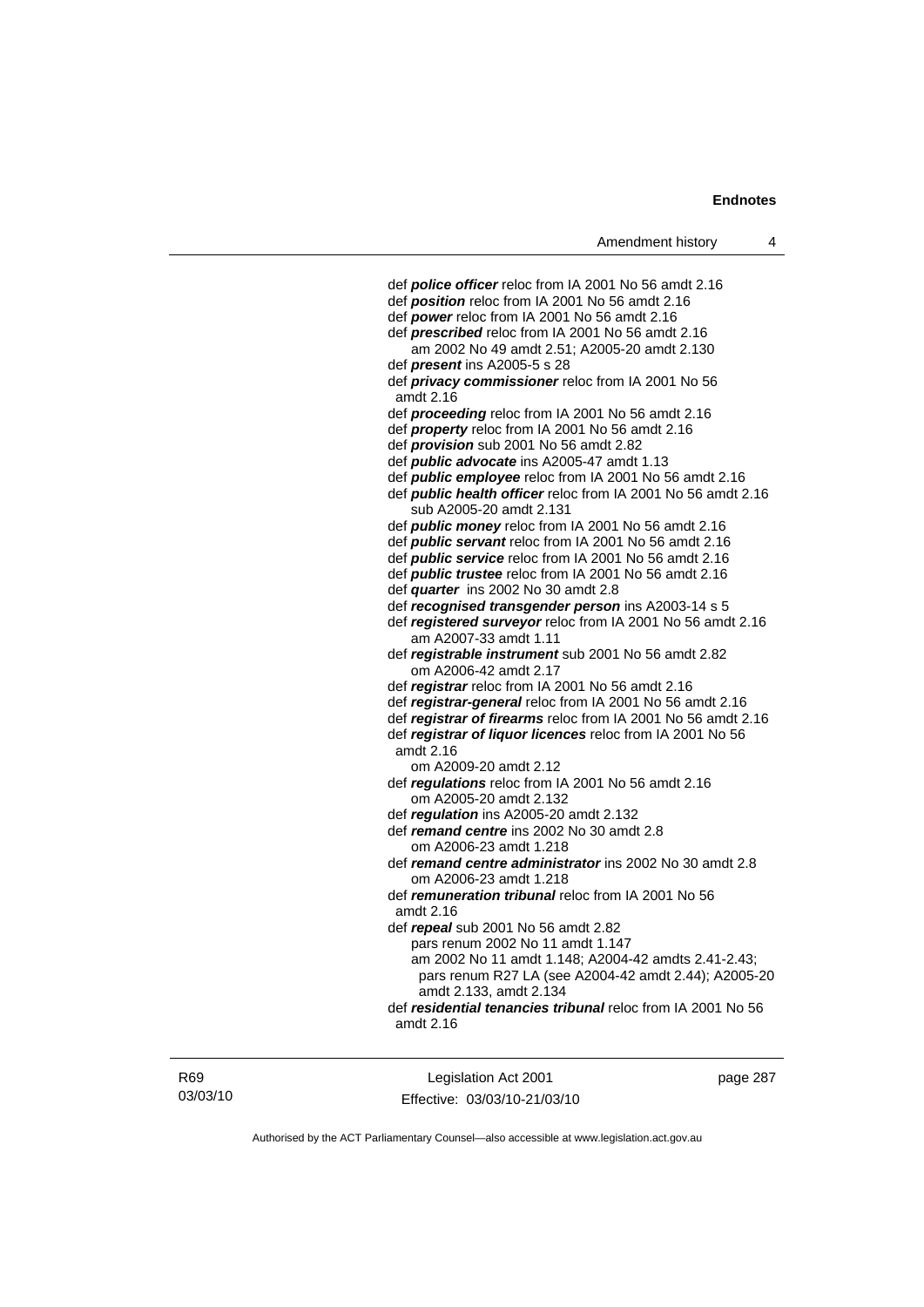4 Amendment history

 om A2008-36 amdt 1.412 def *resident judge* ins A2004-42 amdt 2.45 def *retrospectively* reloc from dict, pt 2 A2005-20 amdt 2.148 def *reviewable decision notice* ins A2008-36 amdt 1.413 def *road transport authority* reloc from IA 2001 No 56 amdt 2.16 def *rules* reloc from IA 2001 No 56 amdt 2.16 sub 2002 No 11 amdt 1.149 am A2005-20 amdt 2.135 def *rural firefighting service* reloc from IA 2001 No 56 amdt 2.16 om A2004-28 amdt 3.38 def *rural fire service* ins A2004-28 amdt 3.38 def *see* ins 2001 No 56 amdt 2.82 om A2009-20 amdt 2.13 def *Self-Government Act* reloc from IA 2001 No 56 amdt 2.16 def *self-government day* reloc from IA 2001 No 56 amdt 2.16 def *sentence administration board* ins 2002 No 30 amdt 2.8 sub A2006-23 amdt 1.219 def *SES* ins A2004-28 amdt 3.39 def *sign* reloc from IA 2001 No 56 amdt 2.16 def *signpost definition* ins A2009-20 amdt 2.14 def *sitting day* reloc from IA 2001 No 56 amdt 2.16 sub A2009-20 amdt 2.15 def *Small Claims Court* reloc from IA 2001 No 56 amdt 2.16 sub A2004-60 amdt 1.178 om A2008-36 amdt 1.414 def *solicitor* reloc from IA 2001 No 56 amdt 2.16 def *Speaker* reloc from IA 2001 No 56 amdt 2.16 def *Standards Australia* reloc from IA 2001 No 56 amdt 2.16 def *State* reloc from IA 2001 No 56 amdt 2.16 def *statutory declaration* reloc from IA 2001 No 56 amdt 2.16 def *statutory instrument* sub 2001 No 56 amdt 2.82 def *statutory office-holder* ins 2001 No 56 amdt 2.82 sub 2002 No 11 amdt 1.150 def *subordinate law* sub 2001 No 56 amdt 2.82 def *summary offence* ins 2001 No 56 amdt 2.82 sub 2002 No 11 amdt 1.151; A2003-56 amdt 2.67 def *Supreme Court* reloc from IA 2001 No 56 amdt 2.16 def *surveyor-general* ins A2010-6 amdt 1.11 def *swear* reloc from IA 2001 No 56 amdt 2.16 sub A2005-53 amdt 1.97 def *take* ins A2005-53 amdt 1.98 def *tenancy tribunal* reloc from IA 2001 No 56 amdt 2.16 om 2002 No 49 amdt 2.52 def *territory authority* reloc from IA 2001 No 56 amdt 2.16 sub A2003-41 amdt 2.41; A2008-28 amdt 2.1

page 288 Legislation Act 2001 Effective: 03/03/10-21/03/10

R69 03/03/10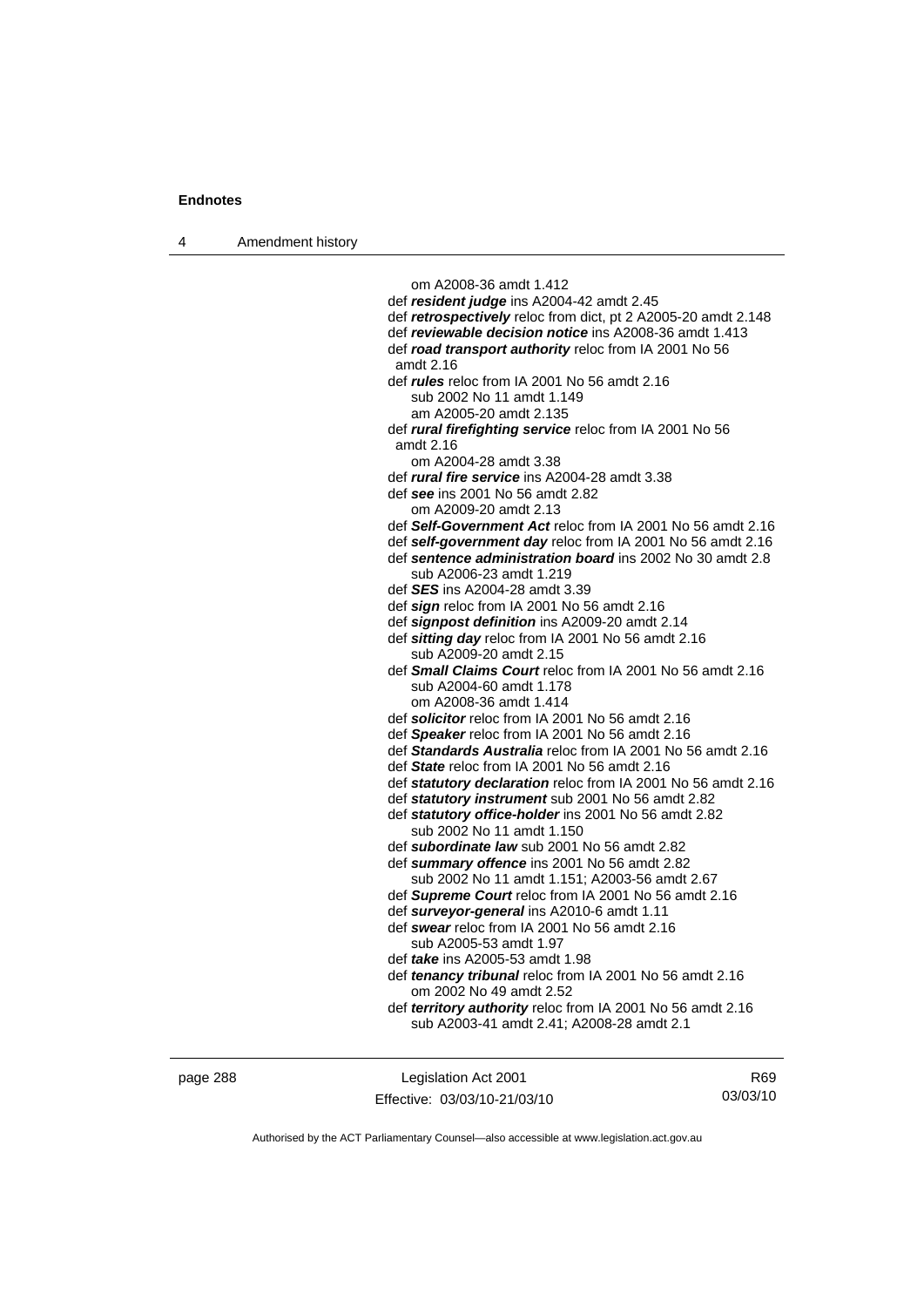|                                            | def <i>territory instrumentality</i> ins 2001 No 56 amdt 2.82                                |
|--------------------------------------------|----------------------------------------------------------------------------------------------|
|                                            | am A2007-3 amdt 2.4                                                                          |
|                                            | def territory land reloc from IA 2001 No 56 amdt 2.16                                        |
|                                            | def territory law ins A2005-62 amdt 2.18<br>def territory lease ins A2007-25 amdt 1.99       |
|                                            | def territory-owned corporation reloc from IA 2001 No 56                                     |
|                                            | amdt 2.16                                                                                    |
|                                            | def territory plan reloc from IA 2001 No 56 amdt 2.16                                        |
|                                            | am 2002 No 49 amdt 2.53                                                                      |
|                                            | sub A2007-25 amdt 1.100                                                                      |
|                                            | def the Territory ins 2001 No 56 amdt 2.82                                                   |
|                                            | def <i>transgender person</i> ins A2003-14 s 5                                               |
|                                            | def <i>transitional</i> reloc from IA 2001 No 56 amdt 2.16                                   |
|                                            | sub A2005-20 amdt 2.136                                                                      |
|                                            | def Treasurer ins 2001 No 56 amdt 2.82                                                       |
|                                            | def <i>tribunal</i> sub 2001 No 56 amdt 2.82                                                 |
|                                            | def $UK$ Act reloc from IA 2001 No 56 amdt 2.16<br>def <i>under</i> ins 2001 No 52 amdt 2.82 |
|                                            | sub 2002 No 30 amdt 2.9                                                                      |
|                                            |                                                                                              |
|                                            | am A2005-20 amdt 2.137, amdt 2.138<br>def United Kingdom reloc from IA 2001 No 56 amdt 2.16  |
|                                            | def United Kingdom Parliament reloc from IA 2001 No 56                                       |
|                                            | amdt 2.16                                                                                    |
|                                            | def veterinary surgeon reloc from IA 2001 No 56 amdt 2.16                                    |
|                                            | sub A2004-39 amdt 11A.1 (as am by A2005-28 amdt 1.61)                                        |
|                                            | def will ins 2001 No 56 amdt 2.82                                                            |
|                                            | def word reloc from IA 2001 No 56 amdt 2.16                                                  |
|                                            | def working day ins 2002 No 11 amdt 1.152                                                    |
|                                            | sub A2003-56 amdt 2.68                                                                       |
|                                            | def work safety commissioner ins A2009-28 amdt 2.22                                          |
|                                            | def writing reloc from IA 2001 No 56 amdt 2.16                                               |
|                                            | def year reloc from IA 2001 No 56 amdt 2.16                                                  |
| <b>Terms for Legislation Act 2001 only</b> |                                                                                              |
| dict pt 2 hdg                              | sub A2003-56 amdt 2.69                                                                       |
| dict pt 2 note                             | sub A2003-56 amdt 2.69                                                                       |
| dict pt 2                                  | def Act ins A2003-41 amdt 2.42                                                               |
|                                            | def ACT law ins A2005-20 amdt 2.139                                                          |
|                                            | def <i>administrator</i> ins 2001 No 56 amdt 2.82                                            |
|                                            | def agency ins 2001 No 56 amdt 2.82                                                          |
|                                            | def <i>amend</i> ins A2005-20 amdt 2.140                                                     |
|                                            | def <b>another jurisdiction</b> ins A2005-20 amdt 2.141                                      |
|                                            | def appointee ins 2001 No 56 amdt 2.82                                                       |
|                                            | am A2003-56 amdt 2.70                                                                        |
|                                            | def <i>appointer</i> ins 2001 No 56 amdt 2.82                                                |
|                                            | am A2003-56 amdt 2.71                                                                        |
|                                            | def approved web site sub 2001 No 56 amdt 2.82                                               |
|                                            | def authorised republication sub 2001 No 56 amdt 2.82                                        |
|                                            |                                                                                              |

| R <sub>69</sub> | Legislation Act 2001         | page 289 |
|-----------------|------------------------------|----------|
| 03/03/10        | Effective: 03/03/10-21/03/10 |          |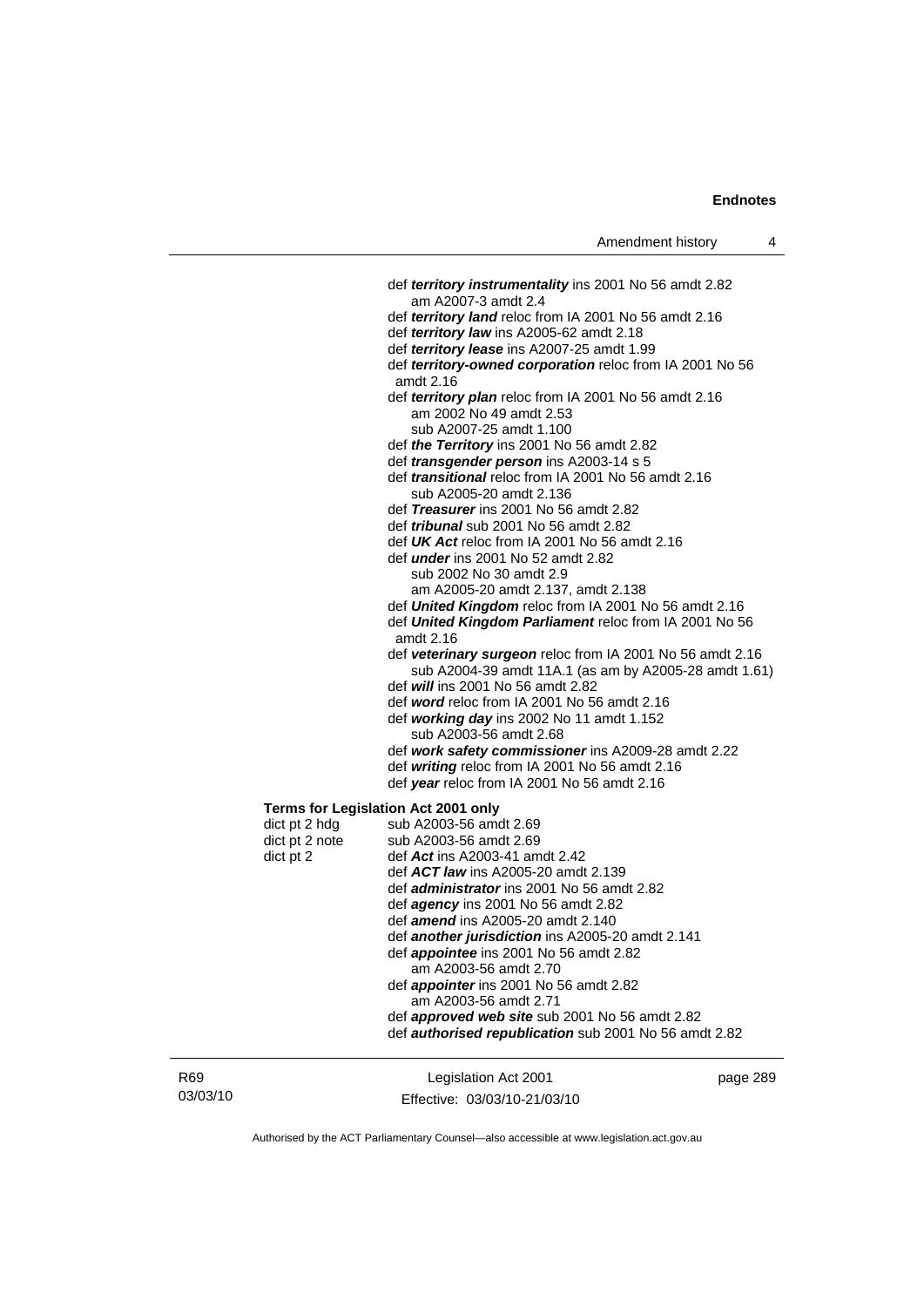| Amendment history<br>4 |  |
|------------------------|--|
|------------------------|--|

 def *authorising law* sub 2001 No 56 amdt 2.82 def *benefits* sub 2001 No 56 amdt 2.82 def *business address* ins 2001 No 56 amdt 2.82 def *corporation* ins 2001 No 56 amdt 2.82 def *costs* sub 2001 No 56 amdt 2.82 def *current legislative drafting practice* sub 2001 No 56 amdt 2.82 def *delegate* ins 2001 No 56 amdt 2.82 def *determinative provision* ins 2002 No 11 amdt 1.153 def *document* ins 2001 No 56 amdt 2.82 def *editorial amendment* sub 2001 No 56 amdt 2.82 def *email address* ins 2001 No 56 amdt 2.82 def *executive officer* ins 2001 No 56 amdt 2.82 def *fax number* ins 2001 No 56 amdt 2.82 def *fee* sub 2001 No 56 amdt 2.82 def *home address* ins 2001 No 56 amdt 2.82 def *law* sub 2001 No 56 amdt 2.82 am 2002 No 11 amdt 1.154; pars renum 2002 No 11 amdt 1.155; A2003-41 amdt 2.43; pars renum R20 LA (see A2003-41 amdt 2.44); A2005-20 amdt 2.142, amdt 2.143; pars renum R34 LA (see A2005-20 amdt 2.144) def *law of another jurisdiction* ins A2005-20 amdt 2.145 def *legislative material* ins A2003-41 amdt 2.45 def *non-determinative provision* ins 2002 No 11 amdt 1.156 def *provide* sub 2001 No 56 amdt 2.82 def *referential term* ins A2003-56 amdt 2.72 reloc to s 116 (2) A2005-20 amdt 2.146 def *referential words* sub 2001 No 56 amdt 2.82 om A2003-56 amdt 2.72 def *register* sub 2001 No 56 amdt 2.82 def *repeal* ins A2005-20 amdt 2.147 def *republication* sub 2001 No 56 amdt 2.82; A2003-41 amdt 2.46 def *republication date* sub 2001 No 56 amdt 2.82 def *responsible* ins 2001 No 56 amdt 2.82 def *retrospectively* ins A2003-56 amdt 2.73 reloc to dict, pt 1 A2005-20 amdt 2.148 def *scrutiny committee principles* sub 2001 No 56 amdt 2.82 def *service* sub 2001 No 56 amdt 2.82 def *working out the meaning of an Act* ins A2003-41 amdt 2.47

page 290 Legislation Act 2001 Effective: 03/03/10-21/03/10

R69 03/03/10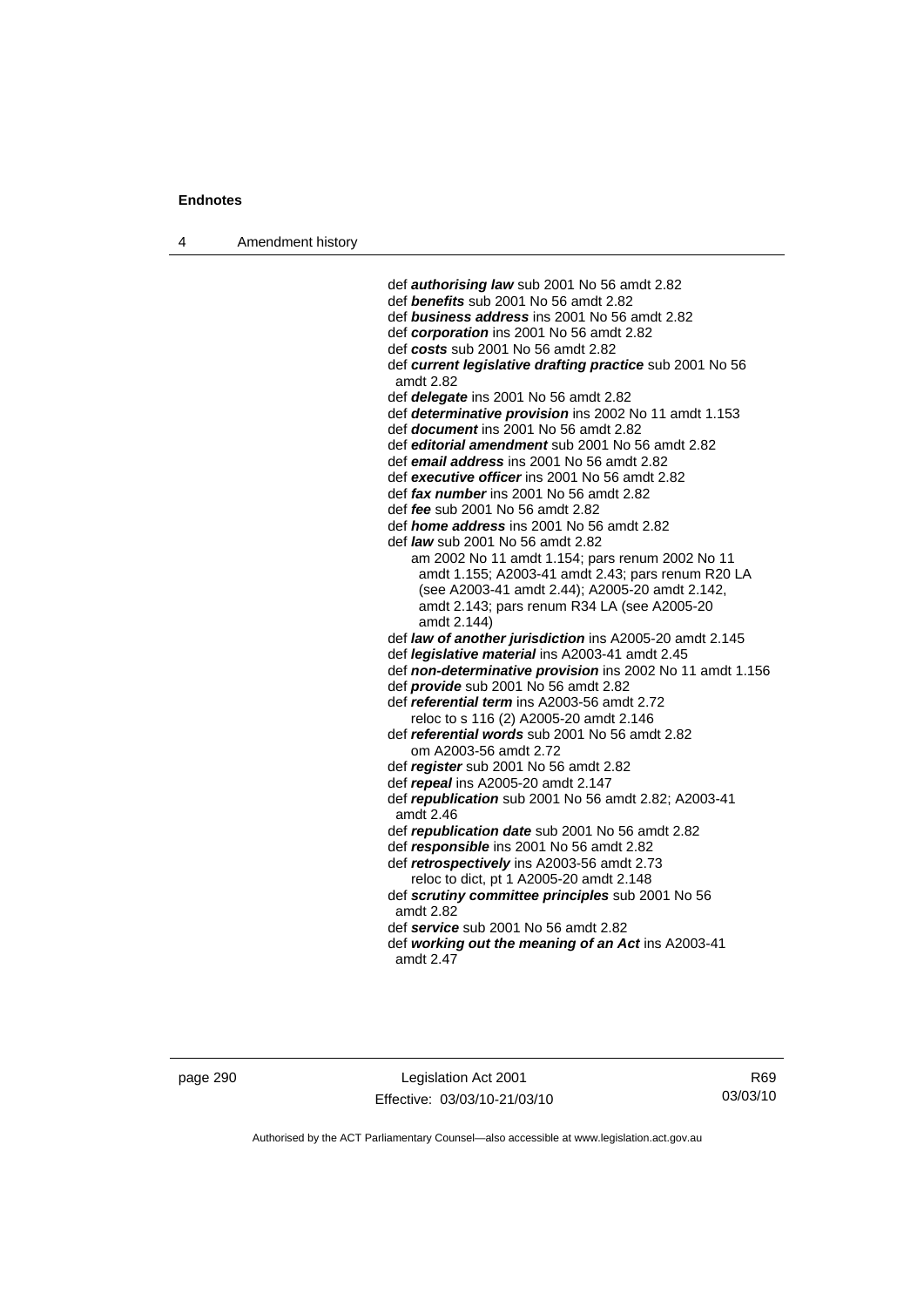### **5 Earlier republications**

Some earlier republications were not numbered. The number in column 1 refers to the publication order.

Since 12 September 2001 every authorised republication has been published in electronic pdf format on the ACT legislation register. A selection of authorised republications have also been published in printed format. These republications are marked with an asterisk (\*) in column 1. Electronic and printed versions of an authorised republication are identical.

| <b>Republication</b><br>No and date | <b>Effective</b>              | Last<br>amendment<br>made by | <b>Republication for</b>                                                              |
|-------------------------------------|-------------------------------|------------------------------|---------------------------------------------------------------------------------------|
| R <sub>0</sub> A<br>17 Sept 2002    | 12 Sept 2001-<br>12 Sept 2001 | A2001-56                     | amendments by<br>A2001-44, A2001-56<br>and retrospective<br>amendments by<br>A2002-30 |
| R <sub>1</sub><br>13 Sept 2001      | 13 Sept 2001-<br>13 Sept 2001 | SL2001-34                    | modification by<br>SL2001-34                                                          |
| R <sub>1</sub> (RI)<br>17 Sept 2001 | 13 Sept 2001-<br>13 Sept 2001 | SL2001-34                    | reissue for<br>retrospective<br>amendments by<br>A2002-30                             |
| R <sub>2</sub><br>14 Sept 2001      | 14 Sept 2001-<br>20 Feb 2002  | A2001-70                     | amendments by<br>A2001-70                                                             |
| R <sub>2</sub> (RI)<br>17 Sept 2002 | 14 Sept 2001-<br>20 Feb 2002  | A2001-70                     | reissue for<br>retrospective<br>amendments by<br>A2002-30                             |
| R <sub>3</sub><br>21 Feb 2002       | 21 Feb 2002-<br>12 Mar 2002   | A2001-88                     | changed endnotes<br>and editorial<br>changes                                          |
| R3 (RI)<br>17 Sept 2002             | 21 Feb 2002-<br>12 Mar 2002   | A2001-88                     | reissue for<br>retrospective<br>amendments by<br>A2002-30                             |
| R <sub>4</sub><br>13 Mar 2002       | 13 Mar 2002-<br>27 May 2002   | A2001-88                     | commenced expiry                                                                      |

### R69 03/03/10

Legislation Act 2001 Effective: 03/03/10-21/03/10 page 291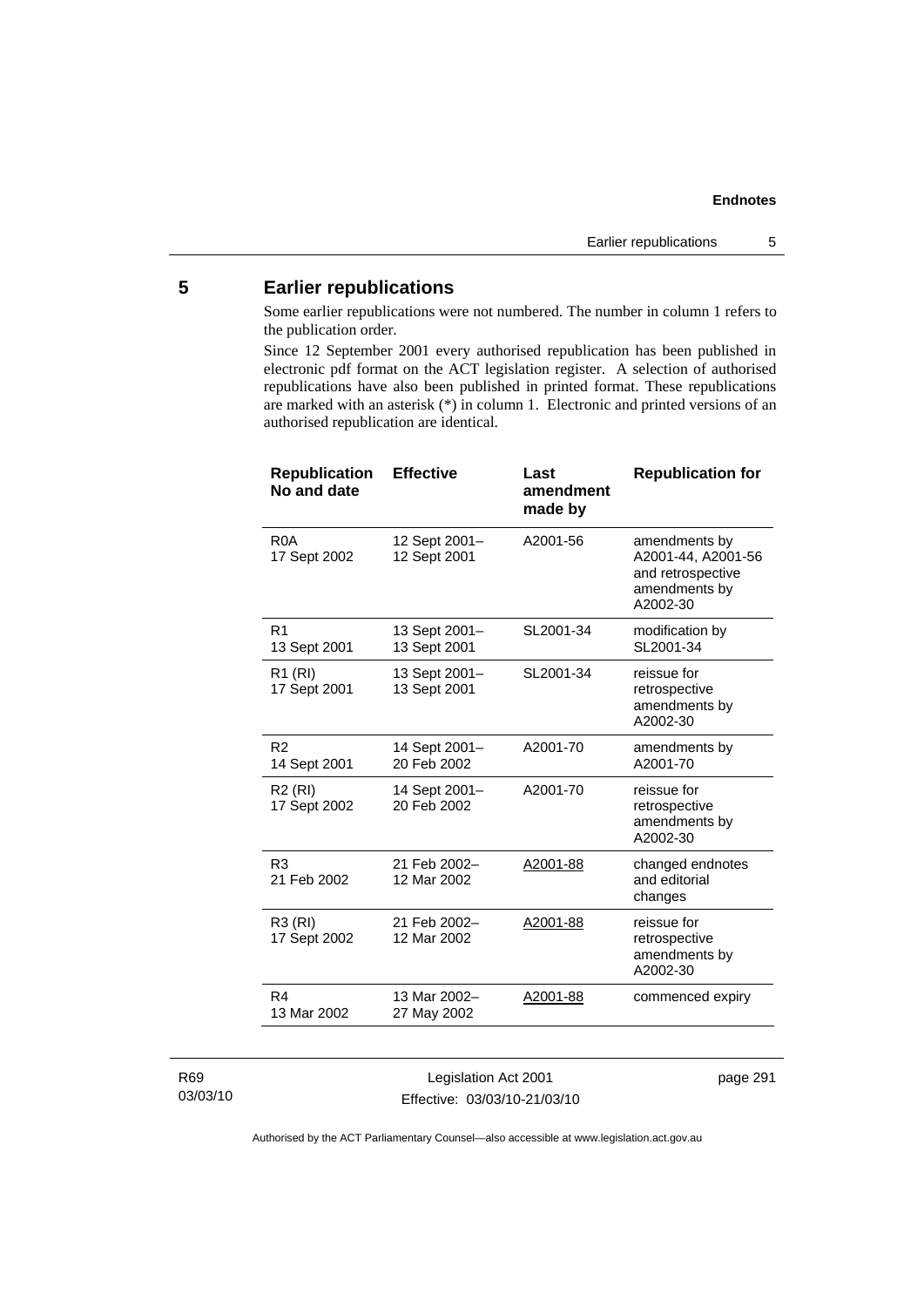### 5 Earlier republications

| <b>Republication</b><br>No and date | <b>Effective</b>              | Last<br>amendment<br>made by | <b>Republication for</b>                                  |
|-------------------------------------|-------------------------------|------------------------------|-----------------------------------------------------------|
| R4 (RI)<br>17 Sept 2002             | 13 Mar 2002-<br>27 May 2002   | A2001-88                     | reissue for<br>retrospective<br>amendments by<br>A2002-30 |
| $R5^*$<br>28 May 2002               | 28 May 2002-<br>30 June 2002  | A2002-11                     | amendments by<br>A2002-11                                 |
| <b>R5 (RI)</b><br>17 Sept 2002      | 28 May 2002-<br>30 June 2002  | A2002-11                     | reissue for<br>retrospective<br>amendments by<br>A2002-30 |
| R <sub>6</sub><br>1 July 2002       | 1 July 2002-<br>12 Sept 2002  | A2002-11                     | amendments by<br>A2001-88                                 |
| <b>R6 (RI)</b><br>17 Sept 2002      | 1 July 2002-<br>12 Sept 2002  | A2002-11                     | reissue for<br>retrospective<br>amendments by<br>A2002-30 |
| R7<br>13 Sept 2002                  | 13 Sept 2002-<br>13 Sept 2002 | A2002-27                     | commenced expiry                                          |
| R7 (RI)<br>17 Sept 2002             | 13 Sept 2002-<br>13 Sept 2002 | A2002-27                     | reissue for<br>retrospective<br>amendments by<br>A2002-30 |
| R <sub>8</sub><br>14 Sept 2002      | 14 Sept 2002-<br>16 Sept 2002 | A2002-27                     | commenced expiry                                          |
| R8 (RI)<br>17 Sept 2002             | 14 Sept 2002-<br>16 Sept 2002 | A2002-27                     | reissue for<br>retrospective<br>amendments by<br>A2002-30 |
| R <sub>9</sub><br>17 Sept 2002      | 17 Sept 2002-<br>6 Oct 2002   | A2002-30                     | amendments by<br>A2002-30                                 |
| R <sub>10</sub><br>7 Oct 2002       | 7 Oct 2002-<br>31 Oct 2002    | A2002-30                     | amendments by<br>A2002-27                                 |
| R <sub>11</sub><br>1 Nov 2002       | 1 Nov 2002-<br>31 Dec 2002    | A2002-40                     | amendments by<br>A2002-40                                 |

page 292 Legislation Act 2001 Effective: 03/03/10-21/03/10

R69 03/03/10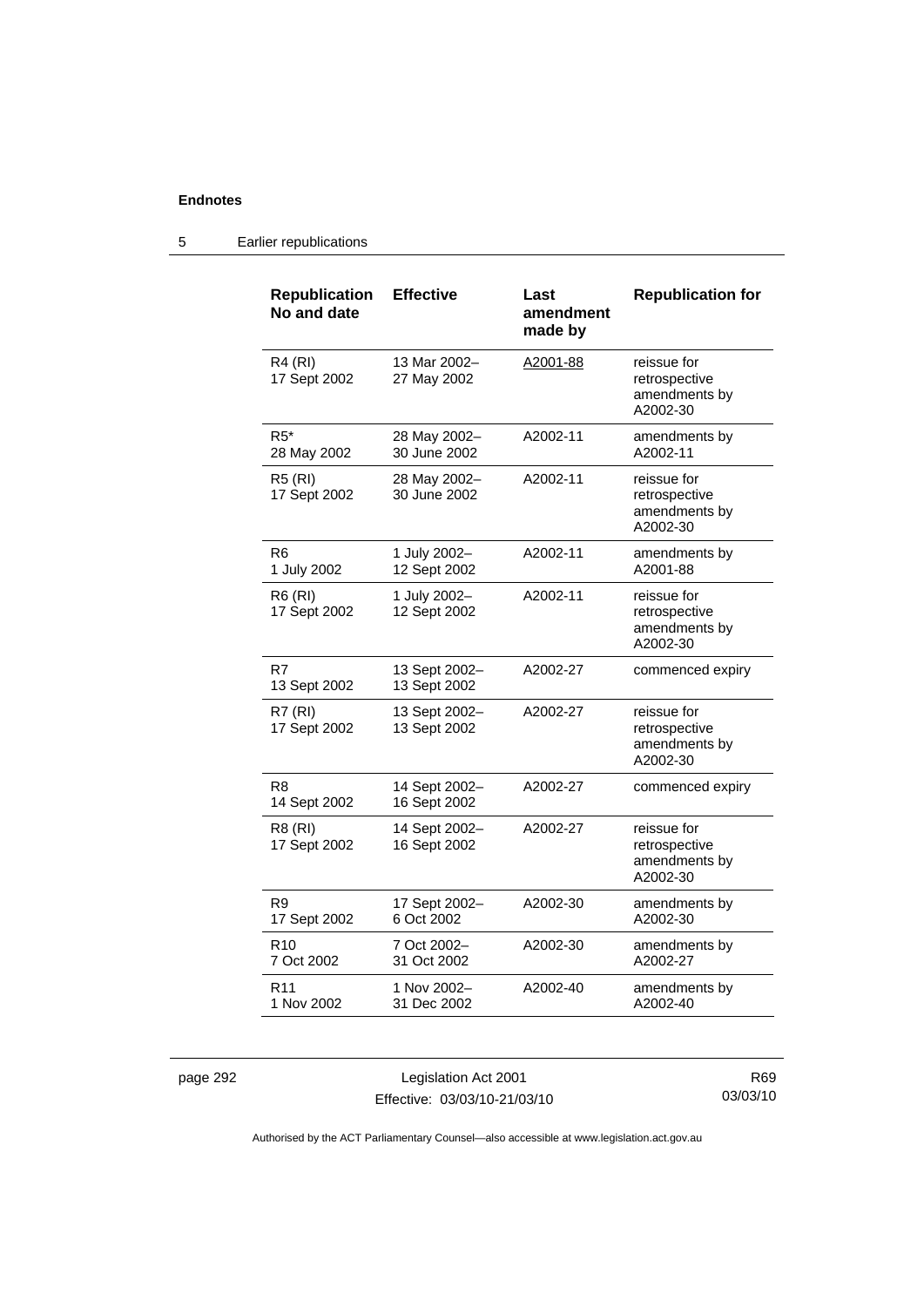Earlier republications 5

| <b>Republication</b><br>No and date | <b>Effective</b>             | Last<br>amendment<br>made by | <b>Republication for</b>                  |
|-------------------------------------|------------------------------|------------------------------|-------------------------------------------|
| R <sub>12</sub>                     | 1 Jan 2003-                  | A2002-56                     | amendments by                             |
| 1 Jan 2003                          | 16 Jan 2003                  |                              | A2002-51                                  |
| R <sub>13</sub>                     | 17 Jan 2003-                 | A2002-56                     | amendments by                             |
| 17 Jan 2003                         | 27 Mar 2003                  |                              | A2002-49                                  |
| R <sub>14</sub>                     | 28 Mar 2003-                 | A2003-14                     | amendments by                             |
| 28 Mar 2003                         | 9 Apr 2003                   |                              | A2003-14                                  |
| R <sub>15</sub>                     | 10 Apr 2003-                 | A2003-18                     | amendments by                             |
| 10 Apr 2003                         | 28 May 2003                  |                              | A2003-18                                  |
| R <sub>16</sub><br>29 May 2003      | 29 May 2003-<br>30 June 2003 | A2003-18                     | commenced expiry                          |
| R <sub>17</sub>                     | 1 July 2003-                 | A2003-18                     | amendments by                             |
| 1 July 2003                         | 2 Sept 2003                  |                              | A2002-56                                  |
| R <sub>18</sub><br>3 Sept 2003      | 3 Sept 2003-<br>12 Sept 2003 | A2003-18                     | commenced expiry                          |
| R <sub>19</sub><br>13 Sept 2003     | 13 Sept 2003-<br>8 Oct 2003  | A2003-41                     | commenced expiry                          |
| R <sub>20</sub> *<br>9 Oct 2003     | 9 Oct 2003-<br>18 Dec 2003   | A2003-41                     | amendments by<br>A2003-16 and<br>A2003-41 |
| R <sub>21</sub>                     | 19 Dec 2003-                 | A2003-56                     | amendments by                             |
| 19 Dec 2003                         | 21 Mar 2004                  |                              | A2003-56                                  |
| R22                                 | 22 Mar 2004-                 | A2004-10                     | amendments by                             |
| 22 Mar 2004                         | 4 Apr 2004                   |                              | A2004-1                                   |
| R23                                 | 5 Apr 2004-                  | A2004-10                     | amendments by                             |
| 5 Apr 2004                          | 26 May 2004                  |                              | A2004-7                                   |
| R <sub>24</sub>                     | 27 May 2004-                 | A2004-17                     | amendments by                             |
| 27 May 2004                         | 30 June 2004                 |                              | A2004-10                                  |
| R <sub>25</sub><br>1 July 2004      | 1 July 2004-<br>12 July 2004 | A2004-28                     | amendments by<br>A2004-5 and<br>A2004-28  |
| R <sub>26</sub>                     | 13 July 2004-                | A2004-32                     | amendments by                             |
| 13 July 2004                        | 24 Aug 2004                  |                              | A2004-32                                  |

### R69 03/03/10

Legislation Act 2001 Effective: 03/03/10-21/03/10 page 293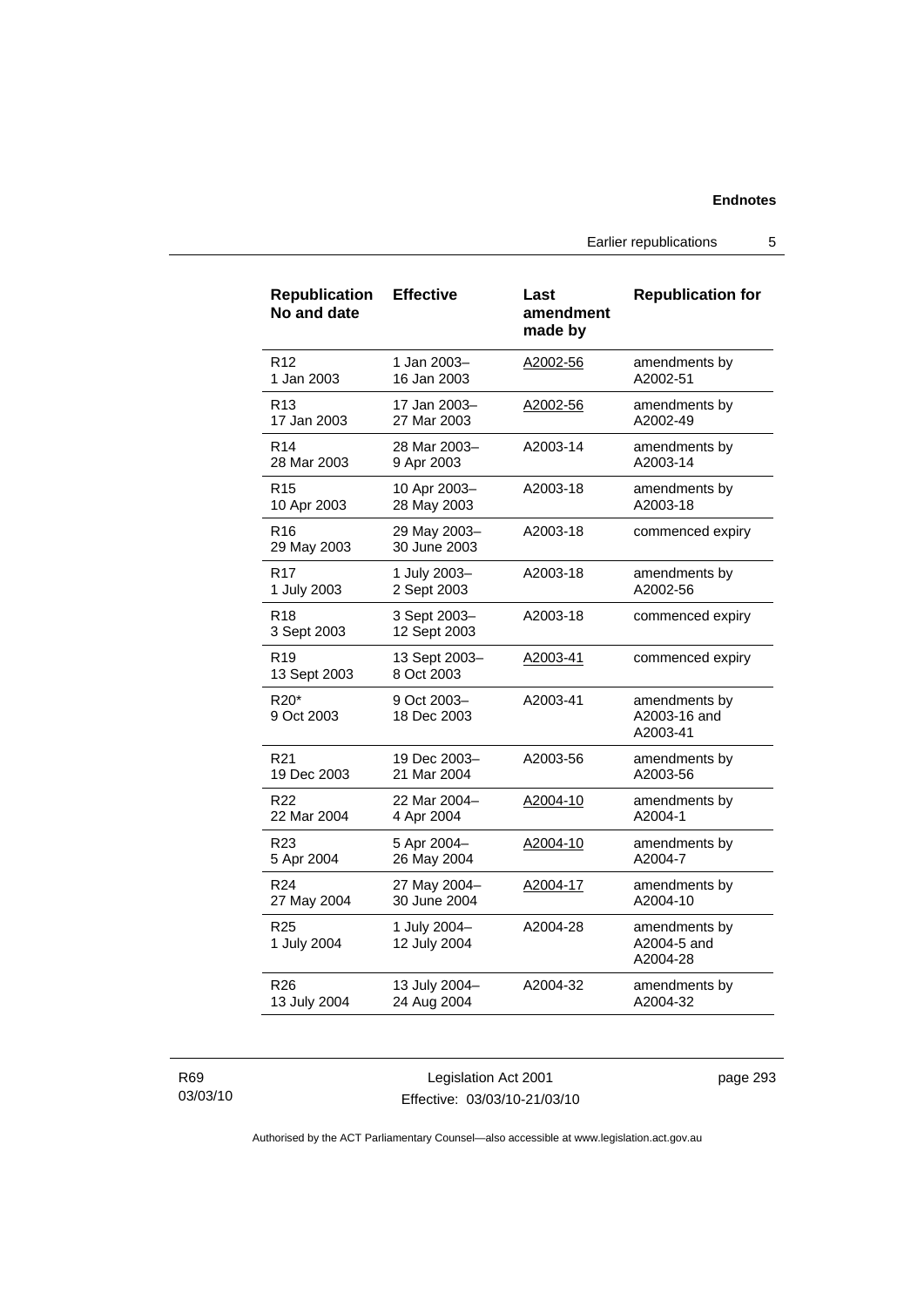| <b>Republication</b><br>No and date | <b>Effective</b>             | Last<br>amendment<br>made by | <b>Republication for</b>                                     |
|-------------------------------------|------------------------------|------------------------------|--------------------------------------------------------------|
| R <sub>27</sub>                     | 25 Aug 2004-                 | A2004-42                     | amendments by                                                |
| 25 Aug 2004                         | 31 Aug 2004                  |                              | A2004-42                                                     |
| R <sub>28</sub>                     | 1 Sept 2004-                 | A2004-42                     | amendments by                                                |
| 1 Sept 2004                         | 12 Sept 2004                 |                              | A2004-13                                                     |
| R <sub>29</sub><br>13 Sept 2004     | 13 Sept 2004-<br>22 Dec 2004 | A2004-42                     | commenced expiry                                             |
| R29A<br>23 Dec 2004                 | 23 Dec 2004-<br>31 Dec 2004  | A2004-42                     | commenced expiry                                             |
| R30 (RI)<br>5 Jan 2005              | 1 Jan 2005-<br>9 Jan 2005    | A2004-60                     | amendments by<br>A2004-17<br>reissue for<br>commenced expiry |
| R31                                 | 10 Jan 2005-                 | A2004-60                     | amendments by                                                |
| 10 Jan 2005                         | 23 Feb 2005                  |                              | A2004-60                                                     |
| R32                                 | 24 Feb 2005-                 | A2005-5                      | amendments by                                                |
| 24 Feb 2005                         | 8 Mar 2005                   |                              | A2005-5                                                      |
| R33                                 | 9 Mar 2005-                  | A2005-5                      | amendments by                                                |
| 9 Mar 2005                          | 1 June 2005                  |                              | A2004-57                                                     |
| R34*                                | 2 June 2005-                 | A2005-20                     | amendments by                                                |
| 2 June 2005                         | 6 July 2005                  |                              | A2005-20                                                     |
| R35<br>7 July 2005                  | 7 July 2005-<br>7 Sept 2005  | A2005-20                     | amendments by<br>A2004-39 as am by<br>A2005-28               |
| R36                                 | 8 Sept 2005-                 | A2005-47                     | amendments by                                                |
| 8 Sept 2005                         | 13 Sept 2005                 |                              | A2005-44                                                     |
| R37                                 | 13 Sept 2005-                | A2005-47                     | amendments by                                                |
| 14 Sept 2005                        | 22 Nov 2005                  |                              | A2005-9                                                      |
| <b>R38</b>                          | 23 Nov 2005-                 | A2005-53                     | amendments by                                                |
| 23 Nov 2005                         | 10 Jan 2006                  |                              | A2005-53                                                     |
| R39                                 | 11 Jan 2006–                 | A2005-62                     | amendments by                                                |
| 11 Jan 2006                         | 16 Jan 2006                  |                              | A2005-62                                                     |
| R40                                 | 17 Jan 2006–                 | A2005-62                     | amendments by                                                |
| 17 Jan 2006                         | 22 Feb 2006                  |                              | A2004-39                                                     |

### 5 Earlier republications

page 294 Legislation Act 2001 Effective: 03/03/10-21/03/10

R69 03/03/10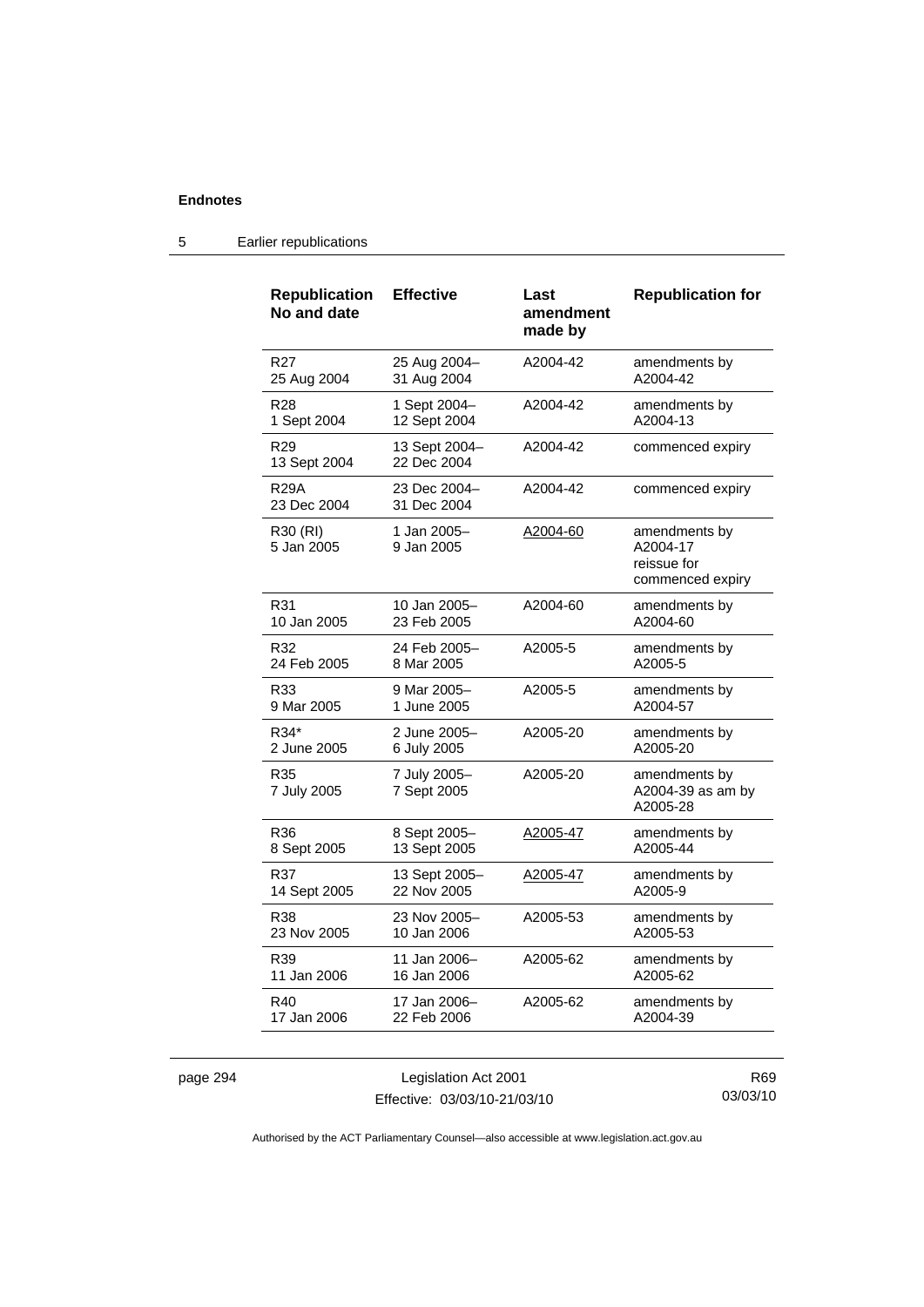Earlier republications 5

| <b>Republication</b><br>No and date | <b>Effective</b>              | Last<br>amendment<br>made by | <b>Republication for</b>                                              |
|-------------------------------------|-------------------------------|------------------------------|-----------------------------------------------------------------------|
| R41<br>23 Feb 2006                  | 23 Feb 2006-<br>28 Feb 2006   | A2006-3                      | updated endnotes as<br>amended by<br>A2006-3                          |
| R42<br>1 Mar 2006                   | 1 Mar 2006-<br>1 June 2006    | A2006-3                      | amendments by<br>A2005-47 as<br>amended by<br>A2006-3                 |
| R43<br>2 June 2006                  | 2 June 2006-<br>15 June 2006  | A2006-23                     | amendments by<br>A2006-23                                             |
| R44<br>16 June 2006                 | 16 June 2006-<br>30 June 2006 | A2006-23                     | updated endnotes as<br>amended by<br>A2006-27                         |
| R45<br>1 July 2006                  | 1 July 2006-<br>31 Oct 2006   | A2006-30                     | amendments by<br>A2006-25 and<br>A2006-30                             |
| R46<br>1 Nov 2006                   | 1 Nov 2006-<br>15 Nov 2006    | A2006-42                     | amendments by<br>A2005-41 and<br>A2005-46 as<br>amended by<br>A2006-3 |
| R47<br>16 Nov 2006                  | 16 Nov 2006-<br>17 Nov 2006   | A2006-42                     | amendments by<br>A2006-42                                             |
| R48<br>18 Nov 2006                  | 18 Nov 2006-<br>8 Jan 2007    | A2006-46                     | amendments by<br>A2006-46                                             |
| R49<br>9 Jan 2007                   | 9 Jan 2007-<br>9 Jan 2007     | A2006-46                     | amendments by<br>A2004-39                                             |
| <b>R50</b><br>10 Jan 2007           | 10 Jan 2007-<br>11 Jan 2007   | A2006-46                     | commenced expiry                                                      |
| R51*<br>12 Jan 2007                 | 12 Jan 2007-<br>27 Mar 2007   | A2006-46                     | commenced expiry                                                      |
| R <sub>52</sub><br>28 Mar 2007      | 28 Mar 2007-<br>11 Apr 2007   | A2007-3                      | amendments by<br>A2006-38                                             |
| R <sub>53</sub><br>12 Apr 2007      | 12 Apr 2007-<br>10 July 2007  | A2007-3                      | amendments by<br>A2007-3                                              |

R69 03/03/10

Legislation Act 2001 Effective: 03/03/10-21/03/10 page 295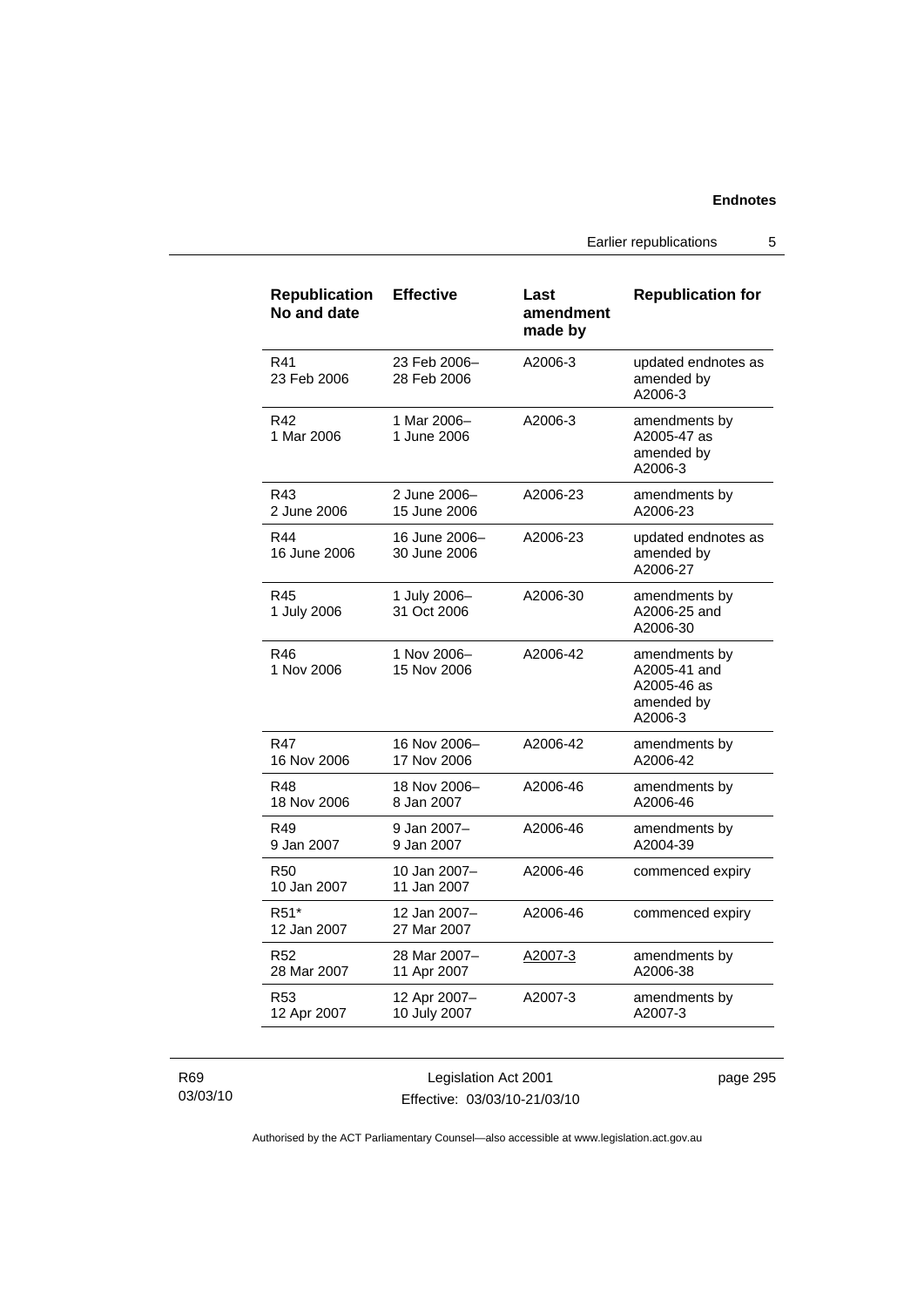| <b>Republication</b><br>No and date | <b>Effective</b>           | Last<br>amendment | <b>Republication for</b>                  |
|-------------------------------------|----------------------------|-------------------|-------------------------------------------|
|                                     |                            | made by           |                                           |
| R <sub>54</sub>                     | 11 July 2007-              | A2007-16          | amendments by                             |
| 11 July 2007                        | 9 Nov 2007                 |                   | A2007-16                                  |
| R55                                 | 10 Nov 2007-               | A2007-33          | amendments by                             |
| 10 Nov 2007                         | 13 Nov 2007                |                   | A2007-8                                   |
| <b>R56</b>                          | 14 Nov 2007-               | A2007-33          | amendments by                             |
| 14 Nov 2007                         | 30 Mar 2008                |                   | A2007-33                                  |
| R57                                 | 31 Mar 2008-               | A2007-33          | amendments by                             |
| 31 Mar 2008                         | 18 May 2008                |                   | A2007-25                                  |
| <b>R58</b>                          | 19 May 2008-               | A2008-14          | amendments by                             |
| 19 May 2008                         | 30 June 2008               |                   | A2008-14                                  |
| R <sub>59</sub>                     | 1 July 2008-               | A2008-15          | amendments by                             |
| 1 July 2008                         | 25 Aug 2008                |                   | A2008-15                                  |
| R60                                 | 26 Aug 2008-               | A2008-28          | amendments by                             |
| 26 Aug 2008                         | 8 Sept 2008                |                   | A2008-28                                  |
| R61                                 | 9 Sept 2008-               | A2008-44          | amendments by                             |
| 9 Sept 2008                         | 1 Feb 2009                 |                   | A2008-20                                  |
| R62<br>2 Feb 2009                   | 2 Feb 2009-<br>26 Feb 2009 | A2008-44          | amendments by<br>A2008-36 and<br>A2008-37 |
| R63                                 | 27 Feb 2009-               | A2008-44          | amendments by                             |
| 27 Feb 2009                         | 29 May 2009                |                   | A2008-20                                  |
| R <sub>64</sub>                     | 30 May 2009-               | A2008-44          | amendments by                             |
| 30 May 2009                         | 21 Sept 2009               |                   | A2008-44                                  |
| R65                                 | 22 Sept 2009-              | A2009-28          | amendments by                             |
| 22 Sept 2009                        | 30 Sept 2009               |                   | A2009-20                                  |
| R66                                 | 1 Oct 2009-                | A2009-28          | amendments by                             |
| 1 Oct 2009                          | 20 Oct 2009                |                   | A2009-28                                  |
| R67                                 | 21 Oct 2009-               | A2009-35          | amendments by                             |
| 21 Oct 2009                         | 16 Dec 2009                |                   | A2009-35                                  |
| R68                                 | 17 Dec 2009–               | A2009-50          | amendments by                             |
| 17 Dec 2009                         | 2 Mar 2010                 |                   | A2009-49                                  |

### 5 Earlier republications

page 296 Legislation Act 2001 Effective: 03/03/10-21/03/10

R69 03/03/10